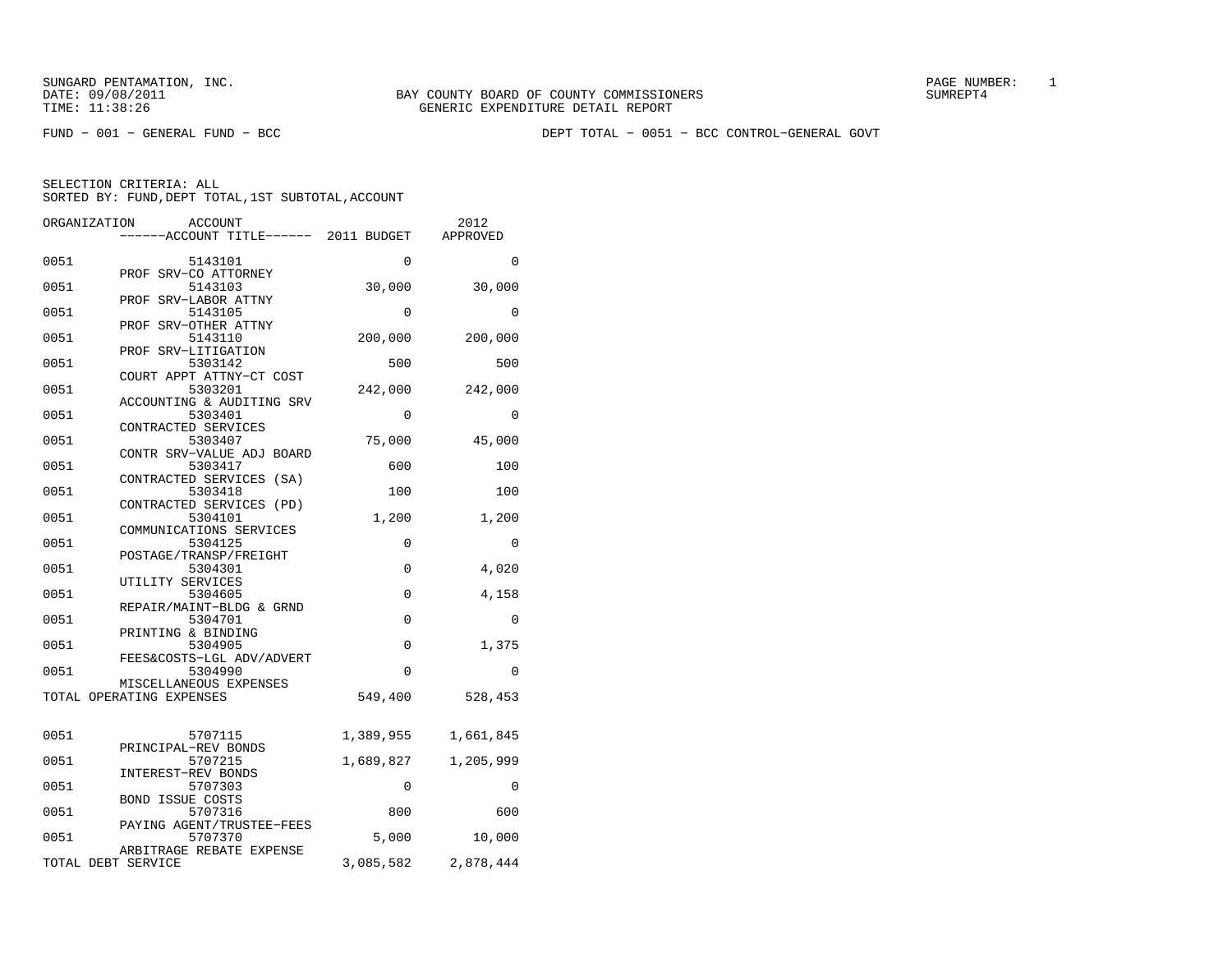FUND − 001 − GENERAL FUND − BCC DEPT TOTAL − 0051 − BCC CONTROL−GENERAL GOVT

|       | ORGANIZATION<br>ACCOUNT<br>------ACCOUNT TITLE------ | 2011 BUDGET | 2012<br>APPROVED |
|-------|------------------------------------------------------|-------------|------------------|
| 0051  | 5808175<br>GRANT-BYRNE GRANT                         | 0           | 10,206           |
| 0051  | 5808201<br>AID-PRIVATE ORGANIZATIONS                 | 15,000      | 15,000           |
| TOTAL | GRANTS & AIDS                                        | 15,000      | 25,206           |
| 0051  | 5905907                                              | 0           | 0                |
|       | LITIGATION SETTLEMENT                                |             |                  |
| 0051  | 5905998<br>DEPRECIATION EXPENSE                      | 0           | $\Omega$         |
|       | TOTAL NON-OPERATING EXPENSES                         | 0           | $\Omega$         |
|       | TOTAL BCC CONTROL-GENERAL GOVT                       | 3,649,982   | 3,432,103        |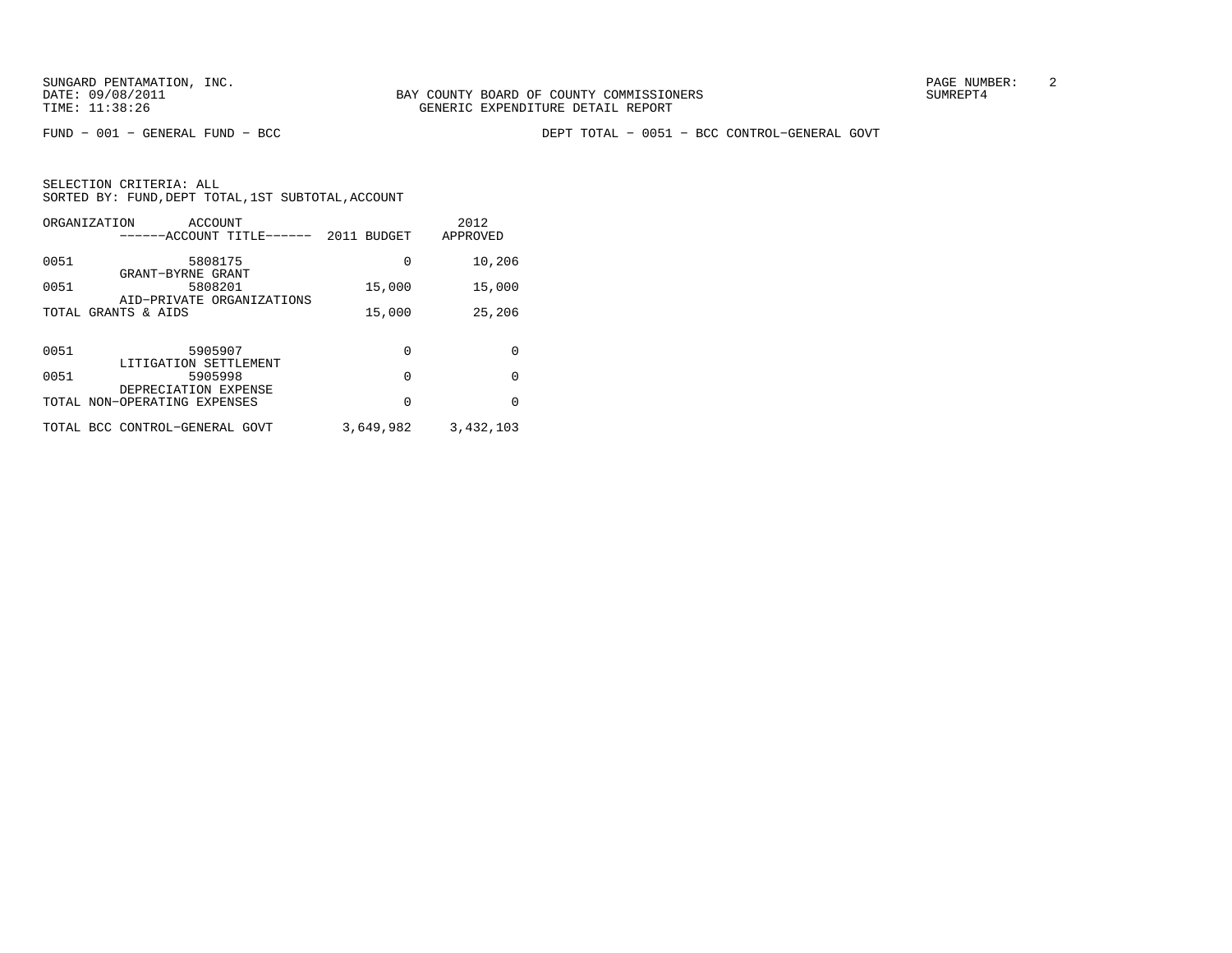FUND − 001 − GENERAL FUND − BCC DEPT TOTAL − 0052 − BCC CONTROL−PUBLIC SAFETY

|      | ORGANIZATION<br><b>ACCOUNT</b><br>-----ACCOUNT TITLE------ 2011 BUDGET |           | 2012<br>APPROVED |
|------|------------------------------------------------------------------------|-----------|------------------|
| 0052 | 5213010                                                                | $\Omega$  | $\Omega$         |
| 0052 | CRIME PREVENTION<br>5223401                                            | 27,179    | 27,179           |
| 0052 | FIRE CONTROL-FORESTRY DIV<br>5233401                                   | $\Omega$  | $\Omega$         |
| 0052 | CONTR SRV-CCA<br>5233405                                               | 0         | 30,000           |
| 0052 | MEDICAL SRV-INMATES<br>5233407                                         | 1,043,000 | 804,000          |
| 0052 | JUVENILE DETENTION<br>5233409                                          | 50,000    | 0                |
| 0052 | MEDICAL SRV-ARRESTED<br>5303401                                        | 0         | $\Omega$         |
| 0052 | CONTRACTED SERVICES<br>5303405                                         | 0         | 0                |
| 0052 | CONTR SRV-ELECT MONITOR<br>5303466                                     | $\Omega$  | 0                |
| 0052 | CONTR SRV-MENTAL HEALTH<br>5304301                                     | $\Omega$  | 0                |
| 0052 | UTILITY SERVICES<br>5304501                                            | 0         | 0                |
| 0052 | INSURANCE & BONDS<br>5304605                                           | $\Omega$  | $\Omega$         |
| 0052 | REPAIR/MAINT-BLDG & GRND<br>5304905                                    | 0         | 0                |
|      | FEES&COSTS-LGL ADV/ADVERT<br>TOTAL OPERATING EXPENSES                  | 1,120,179 | 861,179          |
| 0052 | 5707115                                                                | 75,000    | 85,000           |
| 0052 | PRINCIPAL-REV BONDS<br>5707215                                         | 1,861,385 | 1,858,385        |
| 0052 | INTEREST-REV BONDS<br>5707316                                          | 1,100     | 725              |
|      | PAYING AGENT/TRUSTEE-FEES<br>TOTAL DEBT SERVICE                        | 1,937,485 | 1,944,110        |
|      |                                                                        |           |                  |
| 0052 | 5808175<br>GRANT-BYRNE GRANT                                           | 0         | 0                |
| 0052 | 5808201<br>AID-PRIVATE ORGANIZATIONS                                   | $\Omega$  | $\Omega$         |
| 0052 | 5808209<br>AID-BMC/EMS                                                 | 58,938    | 59,000           |
|      | TOTAL GRANTS & AIDS                                                    | 58,938    | 59,000           |
| 0052 | 5905998<br>DEPRECIATION EXPENSE                                        | 0         | 0                |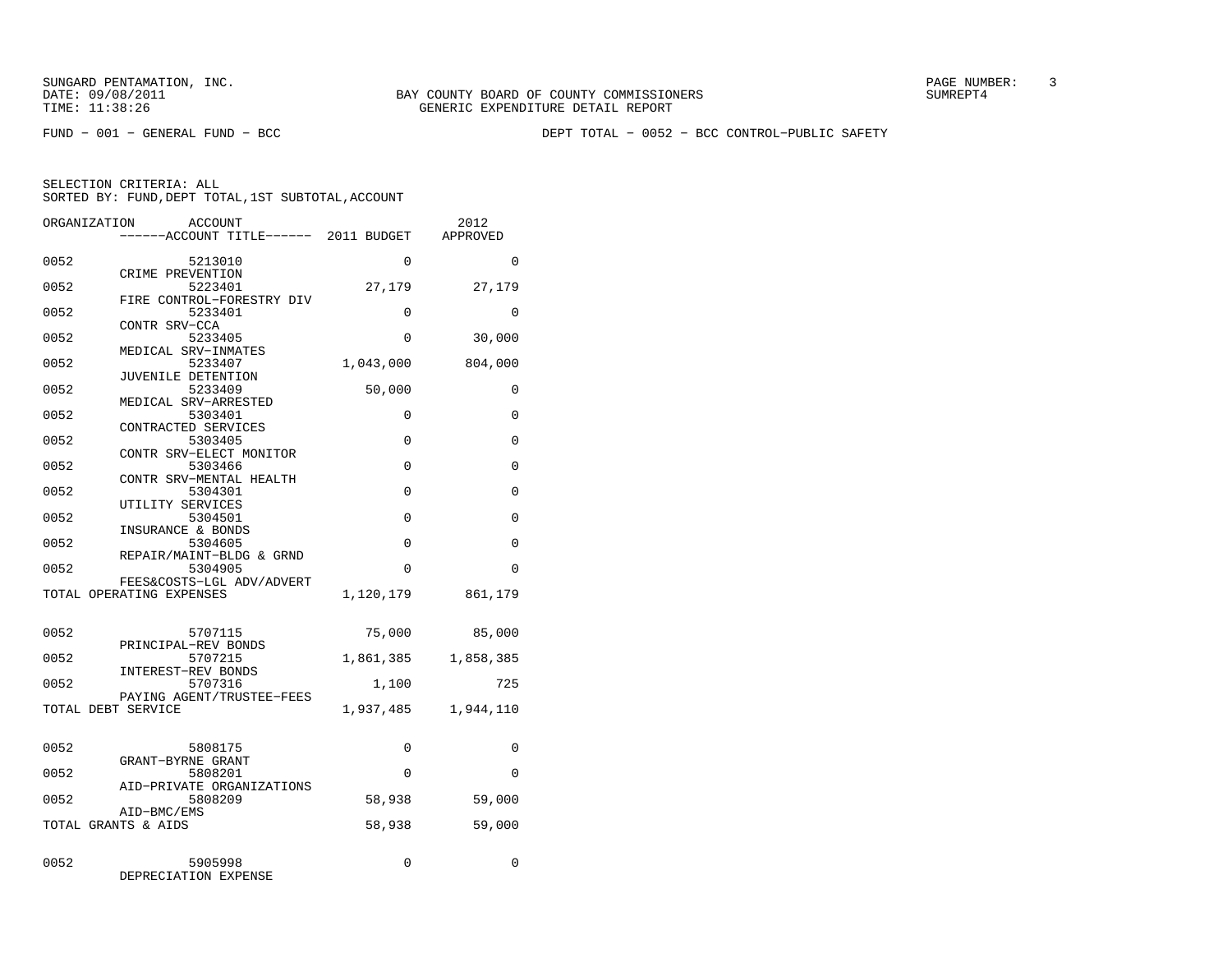SUNGARD PENTAMATION, INC.<br>
BAY COUNTY BOARD OF COUNTY COMMISSIONERS AND SUNREPT4 SUMREPT4

FUND − 001 − GENERAL FUND − BCC DEPT TOTAL − 0052 − BCC CONTROL−PUBLIC SAFETY

|      | ORGANIZATION<br>ACCOUNT<br>$----ACCOUNT$ TITLE $--- 2011$ BUDGET |           | 2012<br>APPROVED |
|------|------------------------------------------------------------------|-----------|------------------|
| 0052 | 5909917<br>RESERVE-BONDS                                         | 759,172   |                  |
|      | TOTAL NON-OPERATING EXPENSES                                     | 759,172   |                  |
|      | TOTAL BCC CONTROL-PUBLIC SAFETY                                  | 3,875,774 | 2,864,289        |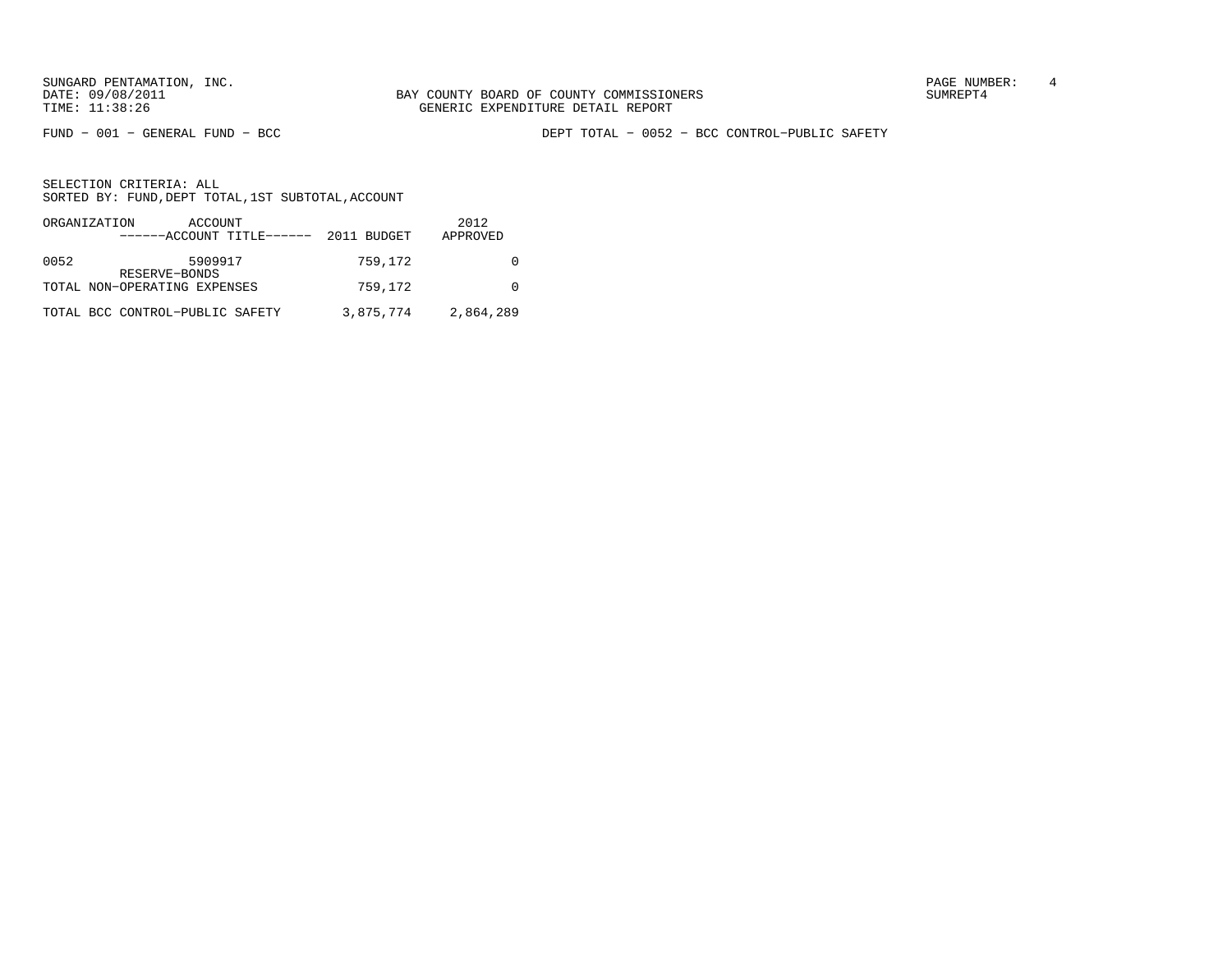FUND − 001 − GENERAL FUND − BCC DEPT TOTAL − 0053 − BCC CONTROL−PHYS ENVRNMNT

| ORGANIZATION<br>ACCOUNT<br>------ACCOUNT TITLE------ | 2011 BUDGET | 2012<br>APPROVED |
|------------------------------------------------------|-------------|------------------|
| 0053<br>5303450                                      | 2,000       | 2,000            |
| CONTR SRV-FARM FORRESTER<br>0053<br>5303464          | 13,354      | 12,599           |
| CONTR SRV-LAB<br>TOTAL OPERATING EXPENSES            | 15,354      | 14,599           |
| TOTAL BCC CONTROL-PHYS ENVRNMNT                      | 15,354      | 14,599           |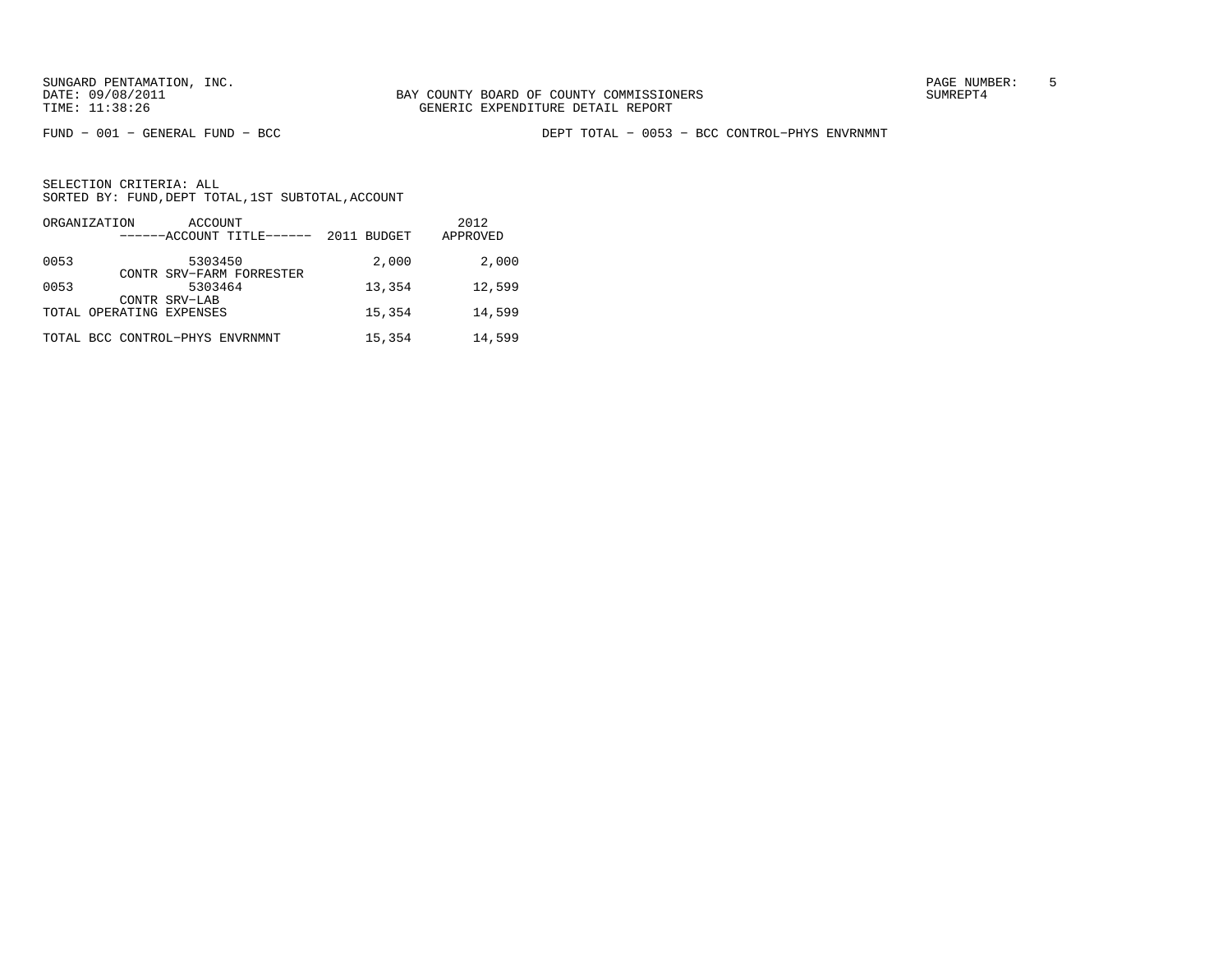FUND − 001 − GENERAL FUND − BCC DEPT TOTAL − 0055 − BCC CONTROL−ECON ENVRNMNT

| ORGANIZATION<br><b>ACCOUNT</b>                   |             | 2012        |
|--------------------------------------------------|-------------|-------------|
| ------ACCOUNT TITLE------ 2011 BUDGET            |             | APPROVED    |
|                                                  |             |             |
| 0055<br>5303104                                  | 0           | 0           |
| PROF SRV-ENGINEERING<br>0055<br>5303401          | 0           | 0           |
| CONTRACTED SERVICES                              |             |             |
| 0055<br>5303403                                  | 20,000      | 20,000      |
| CONTR SRV-BANK CHRG POOL                         |             |             |
| 0055<br>5303443                                  | 0           | 0           |
| CONTR SRV-BEACH PATROL                           |             |             |
| 0055<br>5304125                                  | $\Omega$    | $\Omega$    |
| POSTAGE/TRANSP/FREIGHT                           |             |             |
| 0055<br>5304990                                  | 0           | 0           |
| MISCELLANEOUS EXPENSES                           |             |             |
| 0055<br>5305216                                  | 0           | $\mathbf 0$ |
| SALES TAX INITIATIVE<br>TOTAL OPERATING EXPENSES | 20,000      | 20,000      |
|                                                  |             |             |
|                                                  |             |             |
| 0055<br>5808101                                  | 0           | 0           |
| AID-GOV'T AGENGY                                 |             |             |
| 0055<br>5808105                                  | 0           | $\Omega$    |
| AID-MEXICO BEACH/EMS                             |             |             |
| 5808108<br>0055                                  | 7,061,389   | 6,209,127   |
| AID-CRA PANAMA CITY BCH                          |             |             |
| 0055<br>5808109                                  | 156,909     | 120,347     |
| AID-CRA LYNN HAVEN                               |             |             |
| 0055<br>5808110                                  | 342,483     | 331,251     |
| AID-CRA PIER PARK<br>0055<br>5808190             | $\mathbf 0$ | 0           |
| AID-CRA CEDAR GROVE                              |             |             |
| 0055<br>5808201                                  | 2,294       | 945         |
| AID-PRIVATE ORGANIZATIONS                        |             |             |
| 0055<br>5808202                                  | 25,604      | 10,202      |
| AID-CRA SPRINGFIELD                              |             |             |
| 0055<br>5808204                                  | 0           | $\Omega$    |
| AID-CRA PARKER                                   |             |             |
| 0055<br>5808206                                  | 78,960      | 42,739      |
| AID-CRA CALLAWAY<br>0055<br>5808207              | 639,315     | 602,593     |
| AID-CRA PANAMA CITY / DIB                        |             |             |
| 0055<br>5808208                                  | 168,696     | 146,379     |
| AID-CRA P.C./MILLVILLE                           |             |             |
| 0055<br>5808211                                  | 97,953      | 91,615      |
| AID-CHAMBER ECON DEVELPMT                        |             |             |
| 0055<br>5808212                                  | $\Omega$    | $\Omega$    |
| AID-PCB CHAMBER ECON DEV                         |             |             |
| 0055<br>5808215                                  | 9,000       | 8,418       |
| AID-CHAMBER BASE CLOSURE                         |             |             |
| 0055<br>5808218<br>AID-FILM COMMISSION           | 29,630      | 27,713      |
|                                                  |             |             |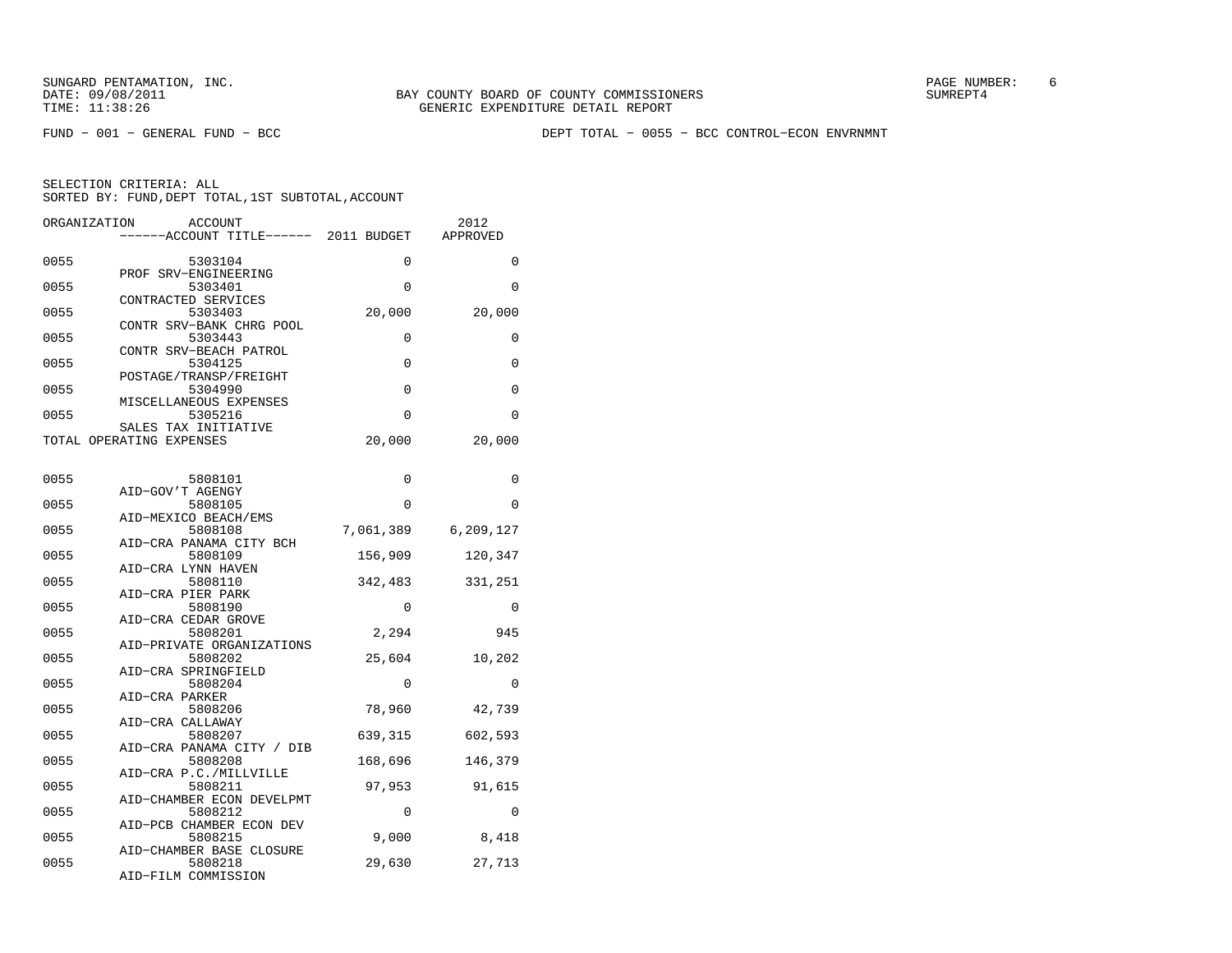FUND − 001 − GENERAL FUND − BCC DEPT TOTAL − 0055 − BCC CONTROL−ECON ENVRNMNT

|      | ORGANIZATION<br>ACCOUNT<br>------ACCOUNT TITLE------ 2011 BUDGET |           | 2012<br>APPROVED |
|------|------------------------------------------------------------------|-----------|------------------|
| 0055 | 5810010<br>CONTRIBUTION-OTHER GOVT                               | $\Omega$  |                  |
|      | TOTAL GRANTS & AIDS                                              | 8,612,233 | 7,591,329        |
|      | TOTAL BCC CONTROL-ECON ENVRNMNT                                  | 8,632,233 | 7,611,329        |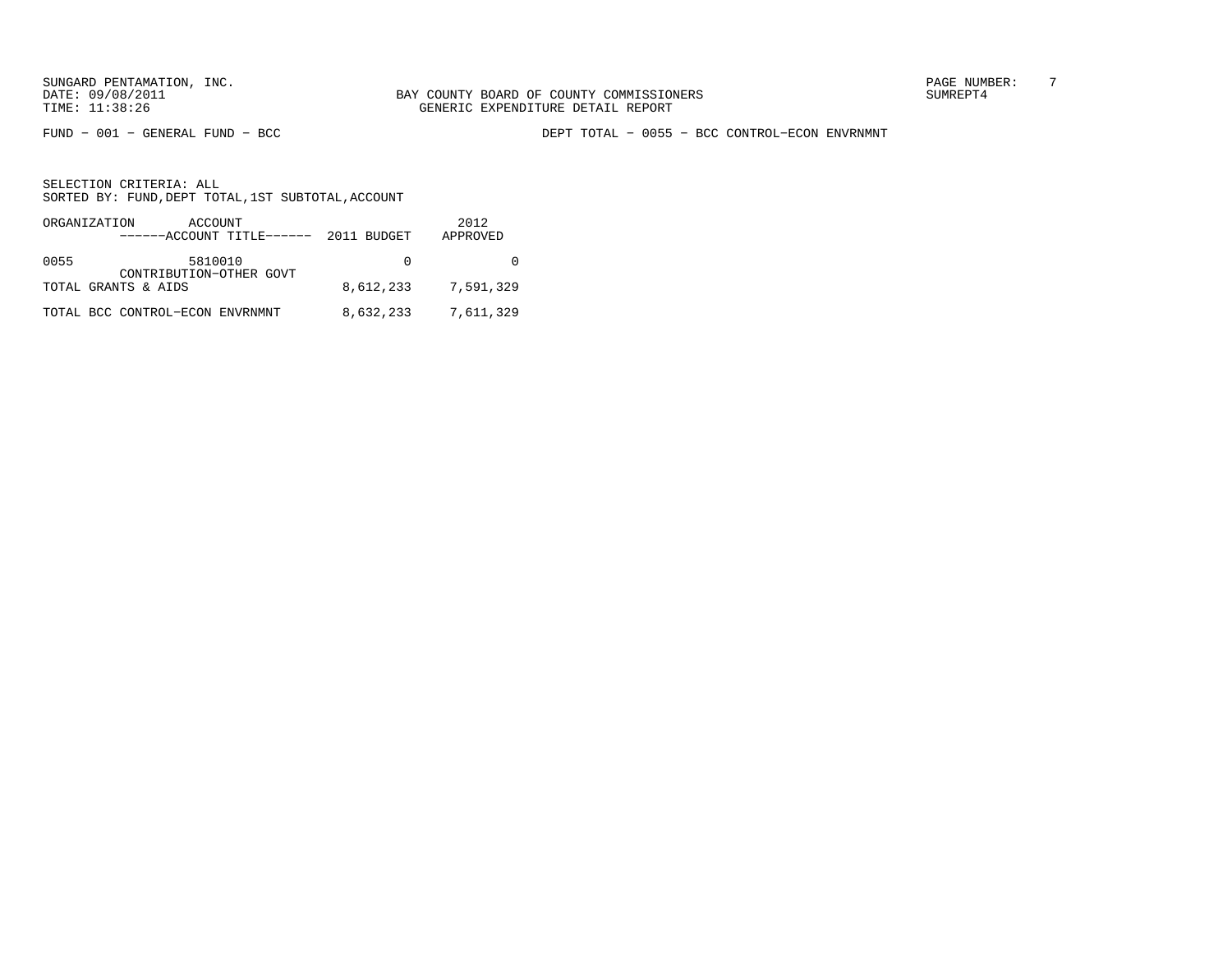SUNGARD PENTAMATION, INC. SUNGARD OF COUNTY BOARD OF COUNTY COMMISSIONERS SUNGARD PAGE NUMBER: 8 SUNGER: 8 SUNG

FUND − 001 − GENERAL FUND − BCC DEPT TOTAL − 0056 − BCC CONTROL−HUMAN SERVICE

SELECTION CRITERIA: ALL

SORTED BY: FUND, DEPT TOTAL, 1ST SUBTOTAL, ACCOUNT

| ORGANIZATION | ACCOUNT<br>----ACCOUNT TITLE------ 2011 BUDGET                 |           | 2012<br>APPROVED |
|--------------|----------------------------------------------------------------|-----------|------------------|
| 0056         | 5303170                                                        | 1,200,000 | 1,400,000        |
| 0056         | MEDICAID PMTS-HOSPITALS<br>5303171<br>MEDICAID PMTS-NURSING HM | 300,000   | 400,000          |
| 0056         | 5303172<br>MEDICAID PMTS-HMO                                   | $\Omega$  | $\Omega$         |
| 0056         | 5303175<br>PUBLIC HEALTH UNIT                                  | 1,396,526 | 1,323,701        |
| 0056         | 5303401<br>CONTRACTED SERVICES                                 | $\Omega$  | $\Omega$         |
| 0056         | 5303446<br>CONTR SRV-FACILITIES                                | 27,381    | 32,292           |
| 0056         | 5303465<br>CONTR SRV-MNTL HLTH/BKR                             | 246,918   | 230,943          |
| 0056         | 5303466<br>CONTR SRV-MENTAL HEALTH                             | 0         | 0                |
| 0056         | 5303467<br>CONTR SRV-TRNSP/MNTL HLT                            | 8,160     | 7,632            |
| 0056         | 5304501<br>INSURANCE & BONDS                                   | 30,506    | 33,120           |
| 0056         | 5304605<br>REPAIR/MAINT-BLDG & GRND                            | 54,607    | 135,107          |
|              | TOTAL OPERATING EXPENSES                                       | 3,264,098 | 3,562,795        |
| 0056         | 5606005                                                        | 0         | 0                |
| 0056         | PUBLIC HLTH-CAP OUTLAY<br>5606201                              | 0         | 0                |
|              | <b>BUILDINGS</b><br>TOTAL CAPITAL OUTLAY                       | 0         | 0                |
| 0056         |                                                                | $\Omega$  | $\Omega$         |
|              | 5629001                                                        |           |                  |
| 0056         | HCRA PROGRAM COSTS                                             |           |                  |
|              | 5808108<br>AID-CRA PANAMA CITY BCH                             | 230,751   | 202,901          |
| 0056         | 5808109<br>AID-CRA LYNN HAVEN                                  | 5,127     | 3,933            |
| 0056         | 5808110<br>AID-CRA PIER PARK                                   | 11,194    | 10,825           |
| 0056         | 5808190<br>AID-CRA CEDAR GROVE                                 | 0         | 0                |
| 0056         | 5808201                                                        | 5,836     | 5,458            |
| 0056         | AID-PRIVATE ORGANIZATIONS<br>5808202                           | 837       | 333              |
| 0056         | AID-CRA SPRINGFIELD<br>5808204<br>AID-CRA PARKER               | 0         | 0                |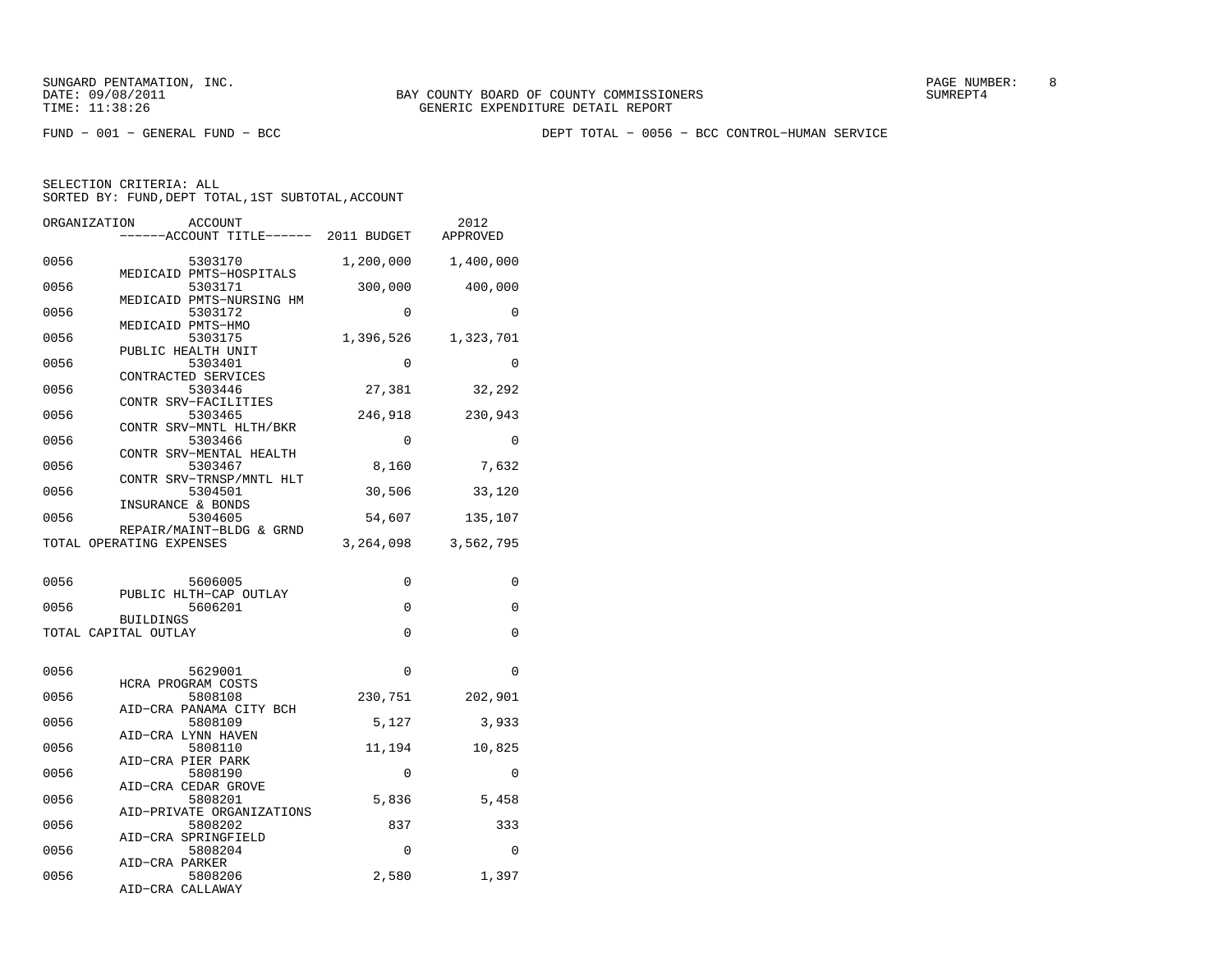FUND − 001 − GENERAL FUND − BCC DEPT TOTAL − 0056 − BCC CONTROL−HUMAN SERVICE

| ORGANIZATION ACCOUNT<br>------ACCOUNT TITLE------ 2011 BUDGET APPROVED |             | 2012         |
|------------------------------------------------------------------------|-------------|--------------|
| 0056<br>5808207                                                        | 20,891      | 19,708       |
| AID-CRA PANAMA CITY / DIB<br>0056<br>5808208                           | 5,513       | 4,783        |
| AID-CRA P.C./MILLVILLE<br>0056<br>5808216                              | 35,916      | 33,592       |
| AID-CHILD PROTECTION<br>0056<br>5808217                                | $\mathbf 0$ | $\mathbf{0}$ |
| AID-CHOOSE LIFE<br>0056<br>5808219                                     | $\mathbf 0$ | $\Omega$     |
| AID-CHILDREN'S HOME SOC<br>0056<br>5808220                             | 10,231      | 9,567        |
| AID-ST ANDREWS BAY CENTER<br>0056<br>5808221                           | 53,876      | 50,390       |
| AID-TROLLEY<br>0056<br>5808222                                         | 30,000      | 37,200       |
| AID-INDIGENT CARE<br>0056<br>5808223                                   | $\Omega$    | $\Omega$     |
| $AID-B.A.S.I.C.$<br>0056<br>5808224                                    | 134,683     | 125,969      |
| AID-ST ANDREWS MED CNTR<br>TOTAL GRANTS & AIDS                         | 547,435     |              |
|                                                                        |             | 506,056      |
| 5905998<br>0056                                                        | $\mathbf 0$ | $\Omega$     |
| DEPRECIATION EXPENSE<br>TOTAL NON-OPERATING EXPENSES                   | $\Omega$    | $\Omega$     |
| TOTAL BCC CONTROL-HUMAN SERVICE                                        | 3,811,533   | 4,068,851    |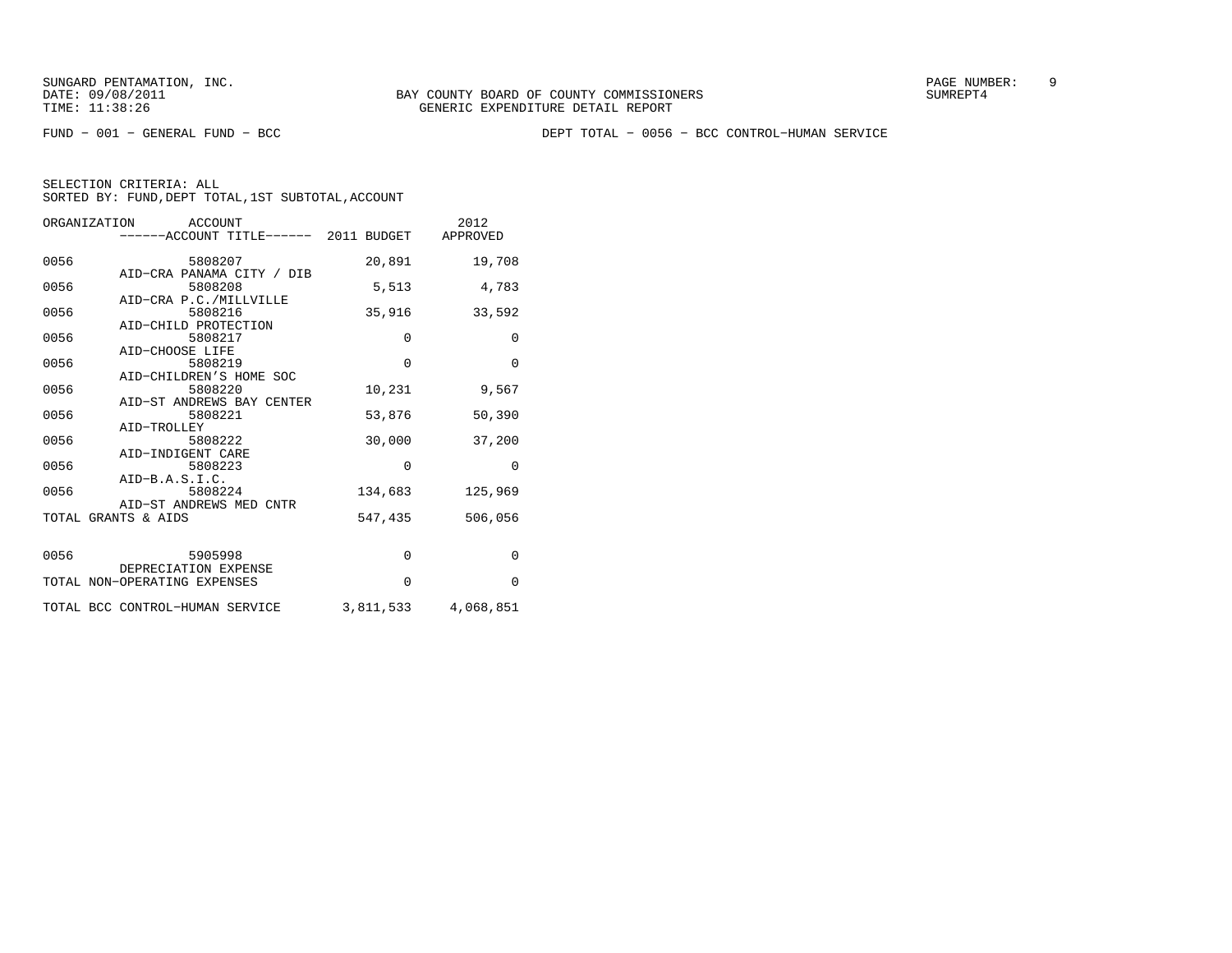FUND − 001 − GENERAL FUND − BCC DEPT TOTAL − 0057 − BCC CONTROL−CULTR/RECREAT

|      | ORGANIZATION<br>ACCOUNT                                   |             | 2012         |
|------|-----------------------------------------------------------|-------------|--------------|
|      | -----ACCOUNT TITLE------ 2011 BUDGET APPROVED             |             |              |
| 0057 | 5303401                                                   | $\mathbf 0$ | $\mathbf 0$  |
| 0057 | CONTRACTED SERVICES<br>5304101<br>COMMUNICATIONS SERVICES | $\Omega$    | $\Omega$     |
| 0057 | 5304605<br>REPAIR/MAINT-BLDG & GRND                       | $\Omega$    | $\Omega$     |
| 0057 | 5304905<br>FEES&COSTS-LGL ADV/ADVERT                      | $\Omega$    | $\Omega$     |
|      | TOTAL OPERATING EXPENSES                                  | $\Omega$    | $\mathbf{0}$ |
| 0057 | 5606401                                                   | $\mathbf 0$ | $\mathbf{0}$ |
| 0057 | EOUIPMENT<br>5606526<br>CIP-ROOF REPAIRS                  | $\mathbf 0$ | $\mathbf{0}$ |
|      | TOTAL CAPITAL OUTLAY                                      | $\Omega$    | $\Omega$     |
| 0057 | 5710001                                                   | $\Omega$    | $\Omega$     |
| 0057 | CONTR SRV-LIBRARY<br>5808125<br>AID-LIBRARY               | $\Omega$    | $\Omega$     |
| 0057 | 5808201<br>AID-PRIVATE ORGANIZATIONS                      | $\Omega$    | $\mathbf 0$  |
|      | TOTAL GRANTS & AIDS                                       | $\Omega$    | $\Omega$     |
| 0057 | 5909913                                                   | 11,000      | 9,100        |
| 0057 | RESERVE-IMPACT FEES<br>5909920                            | $\Omega$    | 0            |
|      | RESERVE-FUTURE CAP OUTLAY<br>TOTAL NON-OPERATING EXPENSES | 11,000      | 9,100        |
|      | TOTAL BCC CONTROL-CULTR/RECREAT                           | 11,000      | 9,100        |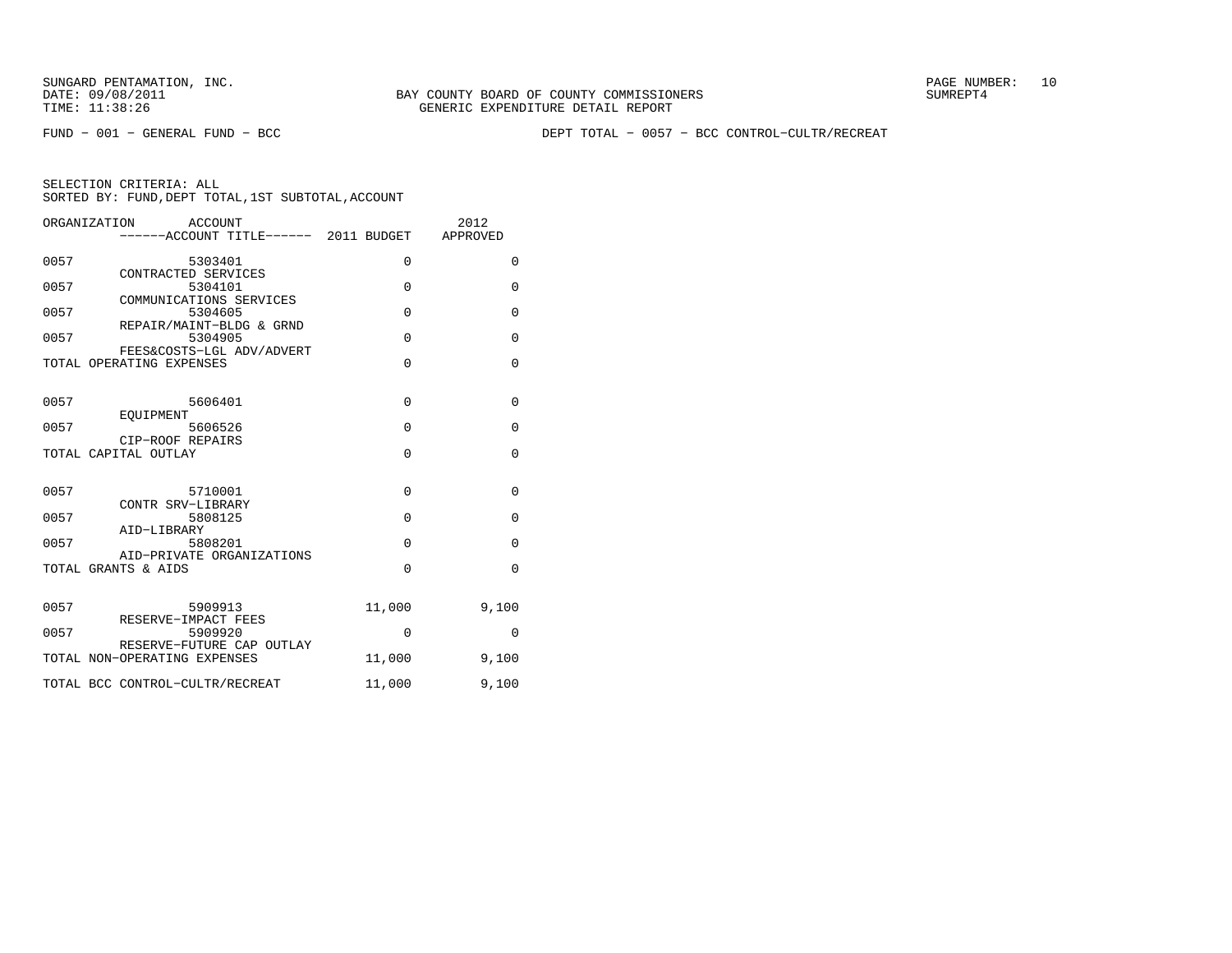FUND − 001 − GENERAL FUND − BCC DEPT TOTAL − 0095 − COUNTY COMMISSIONERS

| ORGANIZATION | <b>ACCOUNT</b><br>-----ACCOUNT TITLE------                 | 2011 BUDGET | 2012<br>APPROVED |
|--------------|------------------------------------------------------------|-------------|------------------|
| 0095         | 5101100                                                    | 309,420     | 309,656          |
| 0095         | SALARIES-EXECUTIVE<br>5102100                              | 23,671      | 23,689           |
| 0095         | FICA TAXES-MATCHING<br>5102200<br>RETIREMENT CONTRIBUTIONS | 57,676      | 28,974           |
| 0095         | 5102300<br>LIFE & HEALTH INSURANCE                         | 35,544      | 36,695           |
| 0095         | 5102400<br>WORKERS COMP. PREMIUMS                          | 2,491       | 3,049            |
|              | TOTAL PERSONAL SERVICES                                    | 428,802     | 402,063          |
| 0095         | 5303101                                                    | 0           | 0                |
| 0095         | PROFESSIONAL SERVICES<br>5303105                           | 15,000      | 10,000           |
| 0095         | PROF SRV-CODIFICATION<br>5303401                           | 16,000      | 9,600            |
| 0095         | CONTRACTED SERVICES<br>5303410                             | $\mathbf 0$ | $\mathbf 0$      |
| 0095         | CONTR SRV-JANITORIAL<br>5303425                            | 6,419       | 6,635            |
| 0095         | CONTR SRV-ADMIN FEES<br>5303446<br>CONTR SRV-FACILITIES    | 2,106       | 4,312            |
| 0095         | 5304001<br>TRAVEL/TRAINING NON-LOCAL                       | 8,500       | 8,500            |
| 0095         | 5304005<br>TRAVEL-LOCAL                                    | 500         | 500              |
| 0095         | 5304101<br>COMMUNICATIONS SERVICES                         | 2,063       | 1,118            |
| 0095         | 5304125<br>POSTAGE/TRANSP/FREIGHT                          | 500         | 500              |
| 0095         | 5304301<br>UTILITY SERVICES                                | 27,940      | 30,105           |
| 0095         | 5304410<br>RENTALS/LEASES-EQUIPMENT                        | 5,200       | 5,200            |
| 0095         | 5304501<br>INSURANCE & BONDS                               | 99,962      | 108,747          |
| 0095         | 5304605<br>REPAIR/MAINT-BLDG & GRND                        | 15,480      | 14,960           |
| 0095         | 5304611<br>REPAIR/MAINT-FLEET MAINT                        | 0           | $\Omega$         |
| 0095         | 5304615<br>REPAIR/MAINT-EQUIPMENT                          | 500         | 500              |
| 0095         | 5304701<br>PRINTING & BINDING                              | 5,025       | 8,000            |
| 0095         | 5304801<br>ADVERTISING                                     | 5,000       | 5,000            |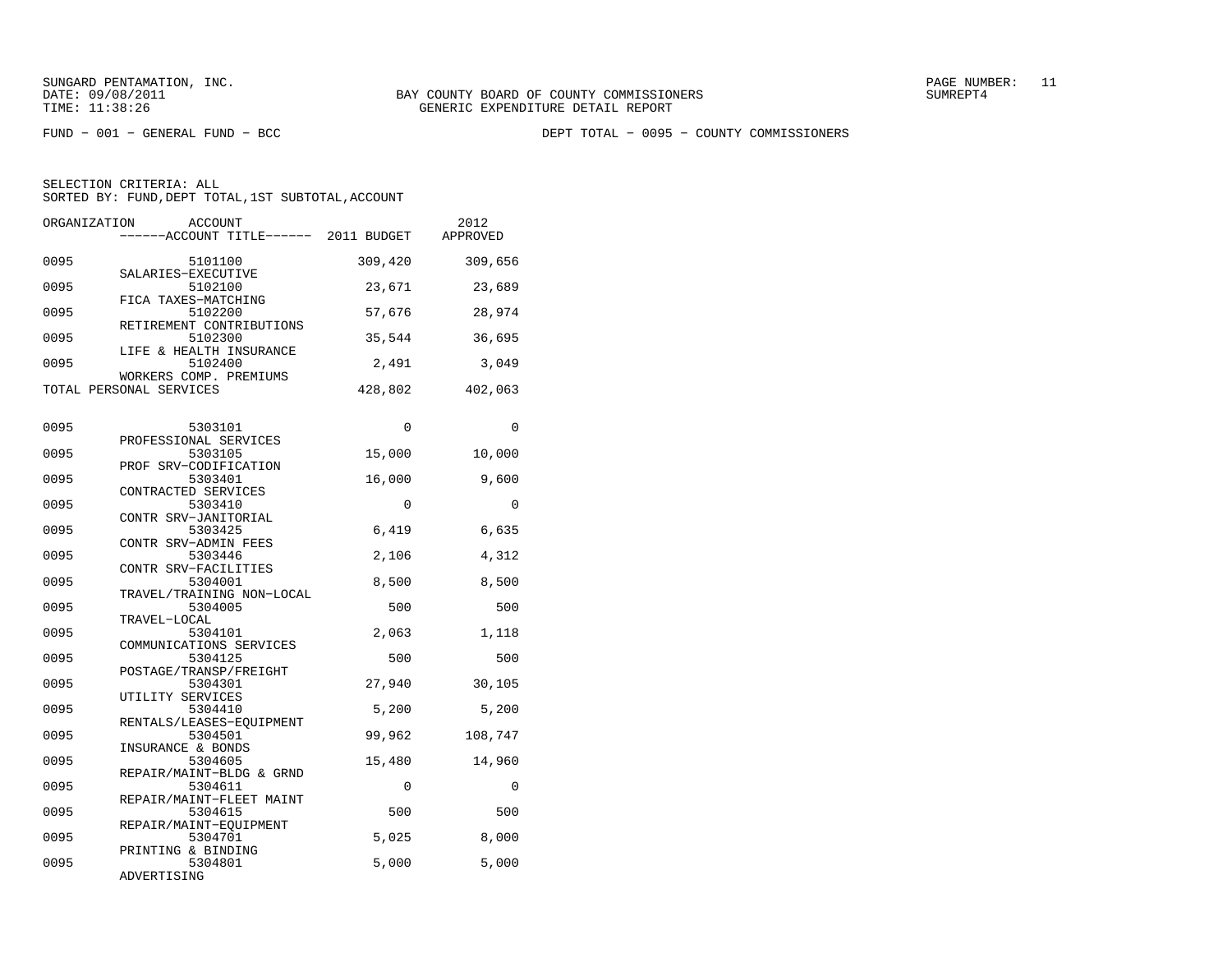FUND − 001 − GENERAL FUND − BCC DEPT TOTAL − 0095 − COUNTY COMMISSIONERS

|      | ORGANIZATION<br><b>ACCOUNT</b><br>-----ACCOUNT TITLE------ 2011 BUDGET |             | 2012<br>APPROVED |
|------|------------------------------------------------------------------------|-------------|------------------|
| 0095 | 5304902                                                                | 2,492       | 3,907            |
| 0095 | FEES & COSTS-PURCHASING<br>5304905                                     | 8,000       | 6,226            |
| 0095 | FEES&COSTS-LGL ADV/ADVERT<br>5304909                                   | 1,000       | 1,500            |
| 0095 | FEES & COSTS-COURT FILING<br>5304990                                   | 7,300       | 7,300            |
| 0095 | MISCELLANEOUS EXPENSES<br>5305101                                      | 3,000       | 3,000            |
| 0095 | OFFICE SUPPLIES<br>5305201                                             | 250         | 250              |
| 0095 | OPERATING SUPPLIES<br>5305202                                          | 125         | 125              |
| 0095 | OPER SUPPLIES-JANITORIAL<br>5305205<br>GAS, OIL & LUBRICANTS           | 0           | 0                |
| 0095 | 5305213<br>BOARD RECORDING EXPENSES                                    | 0           | 0                |
| 0095 | 5305215<br>CLOTHING & WEARING APPRL                                    | $\mathbf 0$ | 1,000            |
| 0095 | 5305225<br>EMPLOYEE SUGG/RECOGN PRGM                                   | 17,000      | 15,000           |
| 0095 | 5305401<br>BOOKS/RESOURCE MATR/SUBSC                                   | 500         | 500              |
| 0095 | 5305402<br>DUES & MEMBERSHIPS                                          | 33,986      | 33,000           |
| 0095 | 5305406<br>TRAINING & TUITION                                          | 0           | 0                |
|      | TOTAL OPERATING EXPENSES                                               | 283,848     | 285,485          |
| 0095 | 5606401                                                                | 0           | $\Omega$         |
| 0095 | EQUIPMENT<br>5606402                                                   | 1,000       | 1,000            |
|      | EOUIP LESS THAN \$1000<br>TOTAL CAPITAL OUTLAY                         | 1,000       | 1,000            |
|      |                                                                        |             |                  |
| 0095 | 5808201<br>AID-PRIVATE ORGANIZATIONS                                   | 0<br>0      | 0<br>0           |
|      | TOTAL GRANTS & AIDS                                                    |             |                  |
| 0095 | 5905998<br>DEPRECIATION EXPENSE                                        | $\mathbf 0$ | 0                |
|      | TOTAL NON-OPERATING EXPENSES                                           | $\Omega$    | $\Omega$         |
|      | TOTAL COUNTY COMMISSIONERS                                             | 713,650     | 688,548          |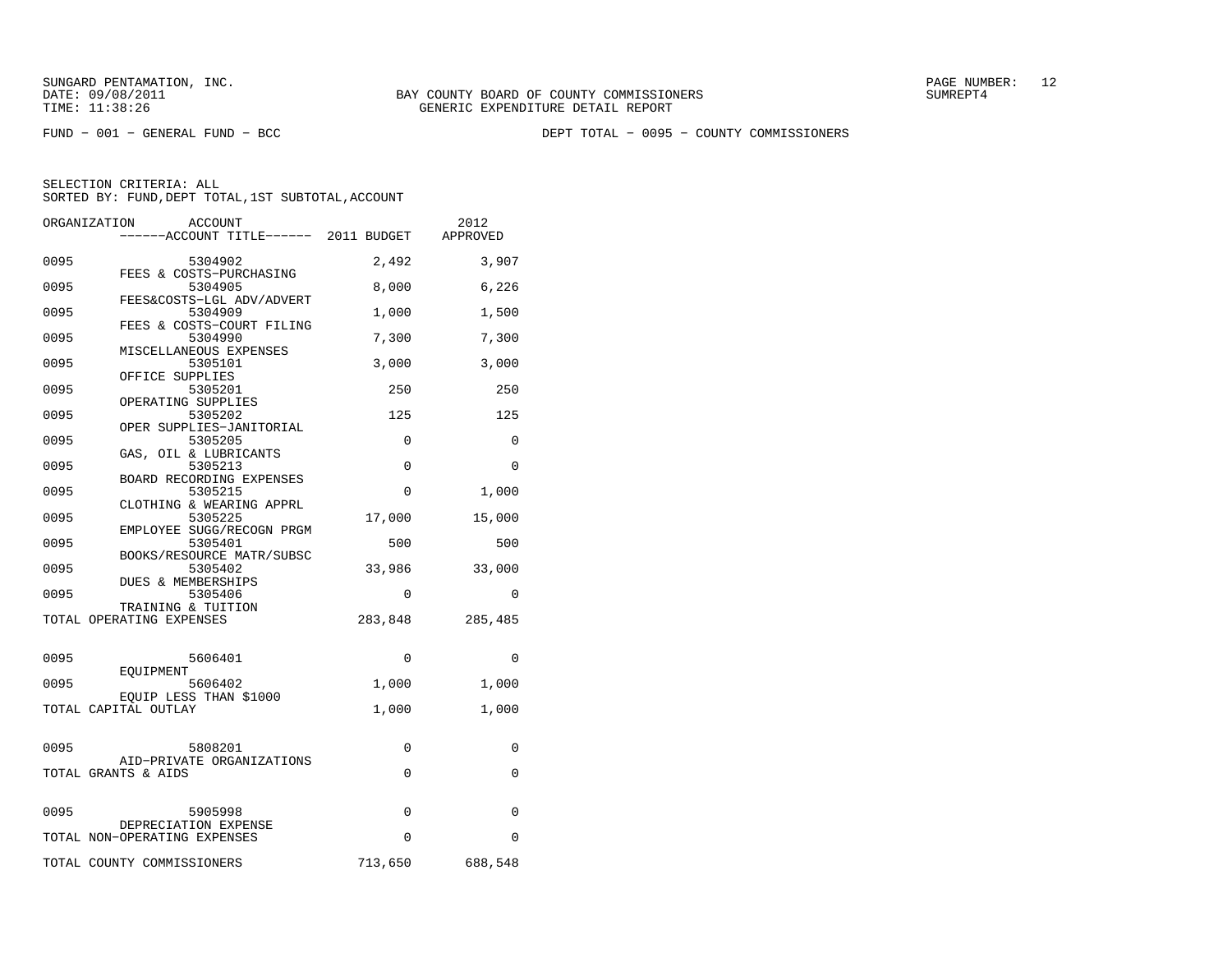FUND − 001 − GENERAL FUND − BCC DEPT TOTAL − 0105 − PROPERTY APPRAISER

|      | ORGANIZATION<br>ACCOUNT<br>------ACCOUNT TITLE------ 2011 BUDGET |           | 2012<br>APPROVED |
|------|------------------------------------------------------------------|-----------|------------------|
| 0105 | 5102400                                                          | 31,228    | 41,019           |
|      | WORKERS COMP. PREMIUMS<br>TOTAL PERSONAL SERVICES                | 31,228    | 41,019           |
| 0105 | 5303107<br>PROF SRV-SUBSTANCE TEST                               | 0         | 0                |
| 0105 | 5303401<br>CONTRACTED SERVICES                                   | 0         | 0                |
| 0105 | 5303410<br>CONTR SRV-JANITORIAL                                  | $\Omega$  | $\Omega$         |
| 0105 | 5303446<br>CONTR SRV-FACILITIES                                  | 6,502     | 7,981            |
| 0105 | 5304101<br>COMMUNICATIONS SERVICES                               | 4,472     | 4,442            |
| 0105 | 5304122<br>COMM SRV-LEASED LINES                                 | 0         | 0                |
| 0105 | 5304125<br>POSTAGE/TRANSP/FREIGHT                                | 0         | 0                |
| 0105 | 5304301<br>UTILITY SERVICES                                      | 41,482    | 40,570           |
| 0105 | 5304405<br>RENTALS/LEASES-BUILDINGS                              | 0         | 0                |
| 0105 | 5304501<br>INSURANCE & BONDS                                     | 43,237    | 47,038           |
| 0105 | 5304605<br>REPAIR/MAINT-BLDG & GRND                              | 20,863    | 20,174           |
| 0105 | 5304610<br>REPAIR/MAINT-AUTO EOUIP                               | 0         | 0                |
| 0105 | 5304611<br>REPAIR/MAINT-FLEET MAINT                              | 0         | 0                |
| 0105 | 5304905<br>FEES&COSTS-LGL ADV/ADVERT                             | 0         | 0                |
| 0105 | 5305105<br>OFFICE SUPP-TRIM BILL NTC                             | 60,000    | 60,000           |
| 0105 | 5305205<br>GAS, OIL & LUBRICANTS                                 | $\Omega$  | $\Omega$         |
|      | TOTAL OPERATING EXPENSES                                         | 176,556   | 180,205          |
| 0105 | 5606402                                                          | 0         | 0                |
|      | EOUIP LESS THAN \$1000<br>TOTAL CAPITAL OUTLAY                   | 0         | 0                |
| 0105 | 5819170<br>FEES & COST-PROP APPRAISR                             | 2,700,439 | 2,550,003        |
| 0105 | 5905998<br>DEPRECIATION EXPENSE                                  | $\Omega$  | 0                |
|      | TOTAL NON-OPERATING EXPENSES                                     | 2,700,439 | 2,550,003        |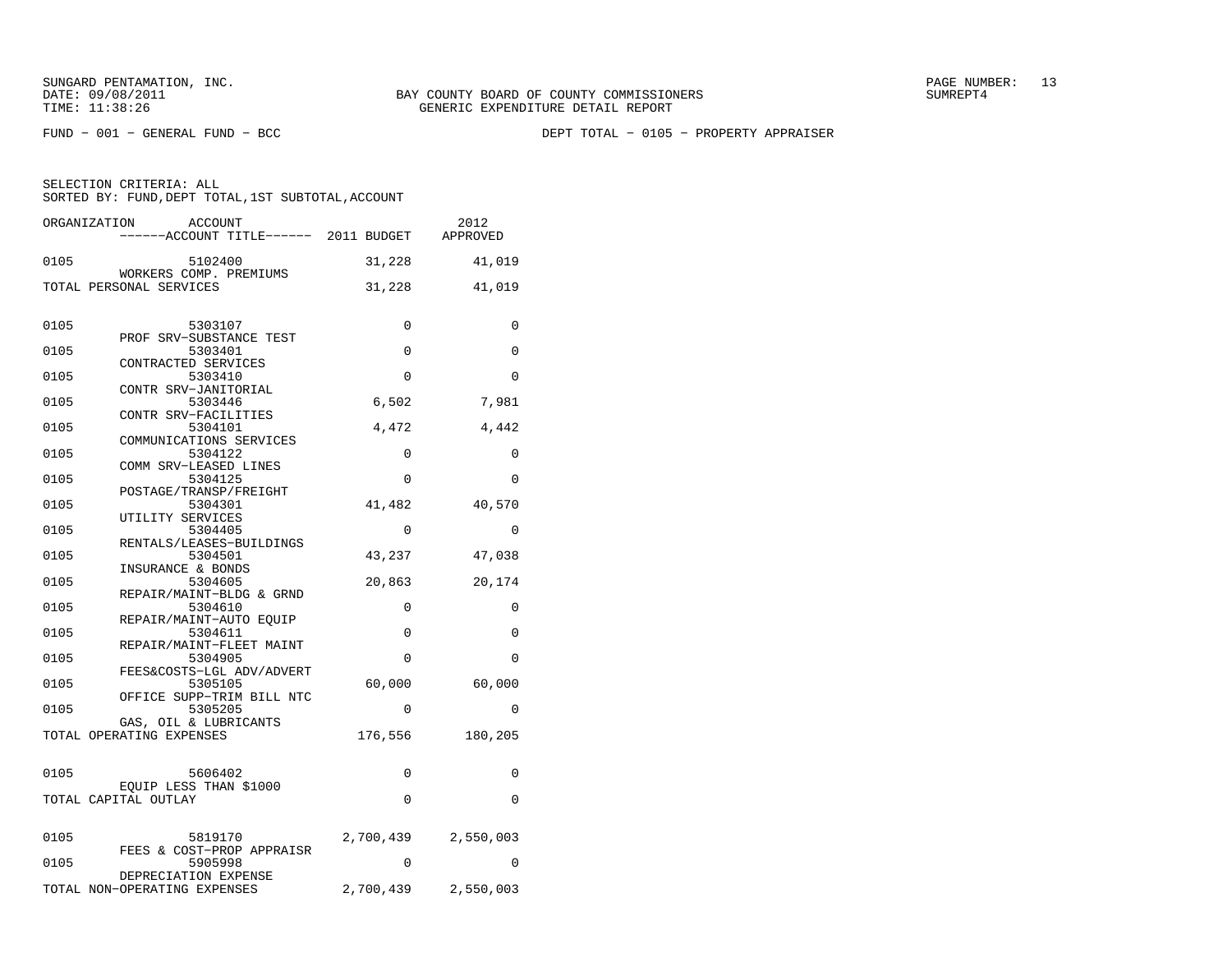FUND − 001 − GENERAL FUND − BCC DEPT TOTAL − 0105 − PROPERTY APPRAISER

SELECTION CRITERIA: ALLSORTED BY: FUND, DEPT TOTAL, 1ST SUBTOTAL, ACCOUNT

| ORGANIZATION | ACCOUNT |                                   |  | 2012     |
|--------------|---------|-----------------------------------|--|----------|
|              |         | $---ACCOVINT TITLE---2011 BUDGET$ |  | APPROVED |
|              |         |                                   |  |          |

TOTAL PROPERTY APPRAISER 2,908,223 2,771,227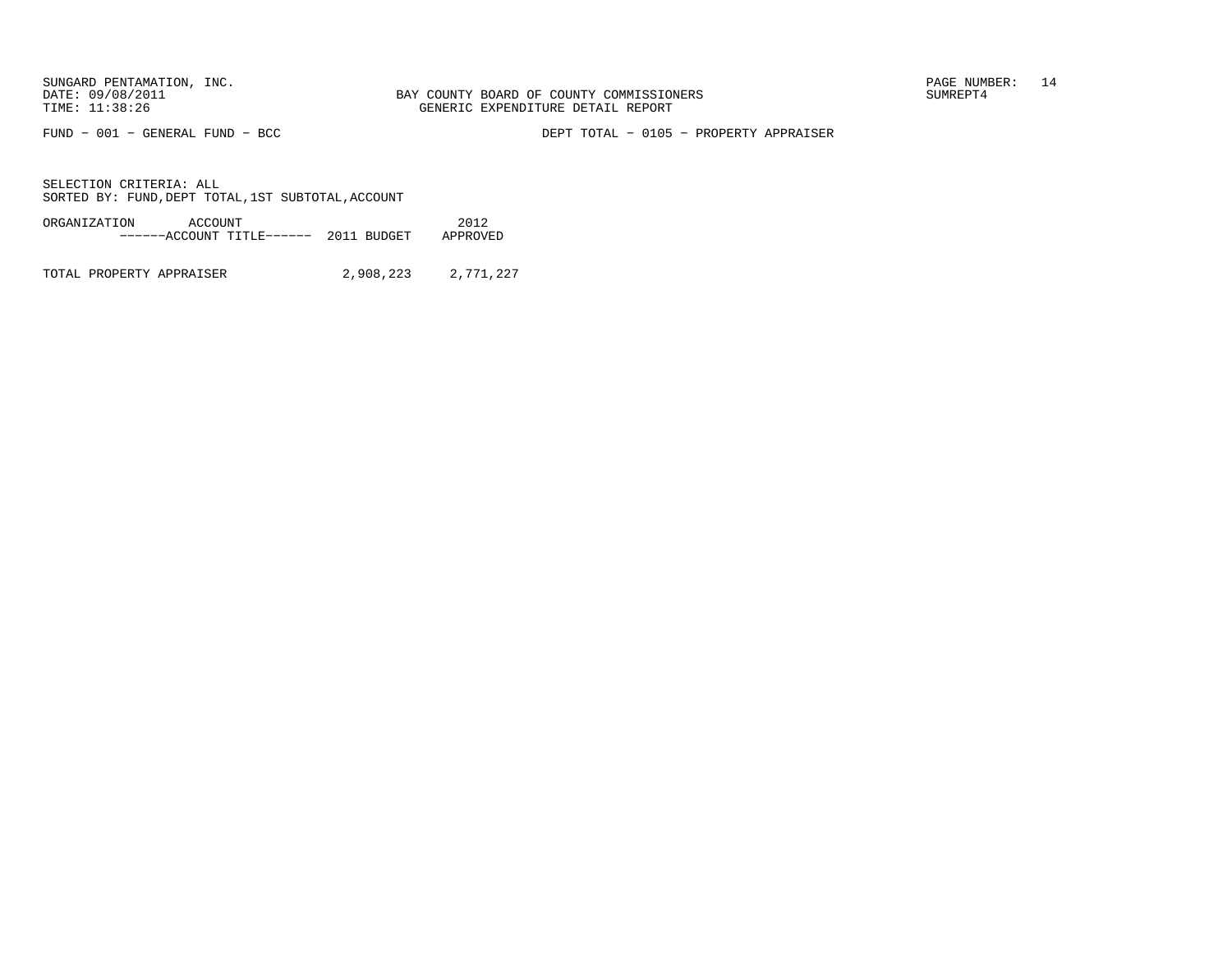FUND − 001 − GENERAL FUND − BCC DEPT TOTAL − 0110 − TAX COLLECTOR

|      | ORGANIZATION<br>ACCOUNT<br>-----ACCOUNT TITLE------ 2011 BUDGET |             | 2012<br>APPROVED |
|------|-----------------------------------------------------------------|-------------|------------------|
|      |                                                                 |             |                  |
| 0110 | 5102400                                                         | 17,668      | 24,202           |
|      | WORKERS COMP. PREMIUMS<br>TOTAL PERSONAL SERVICES               | 17,668      | 24,202           |
| 0110 | 5303401<br>CONTRACTED SERVICES                                  | 0           | 0                |
| 0110 | 5303410                                                         | $\Omega$    | 0                |
| 0110 | CONTR SRV-JANITORIAL<br>5303446                                 | 19,688      | 18,073           |
| 0110 | CONTR SRV-FACILITIES<br>5304101                                 | 4,475       | 3,056            |
| 0110 | COMMUNICATIONS SERVICES<br>5304122                              | 0           | 11,340           |
| 0110 | COMM SRV-LEASED LINES<br>5304125                                | 42,000      | 42,000           |
| 0110 | POSTAGE/TRANSP/FREIGHT<br>5304301                               | 43,828      | 36,558           |
| 0110 | UTILITY SERVICES<br>5304405                                     | 55,300      | 55,300           |
| 0110 | RENTALS/LEASES-BUILDINGS<br>5304501                             | 32,726      | 35,602           |
| 0110 | INSURANCE & BONDS<br>5304605                                    | 20,480      | 45,050           |
| 0110 | REPAIR/MAINT-BLDG & GRND<br>5304615                             | 0           | 0                |
| 0110 | REPAIR/MAINT-EQUIPMENT<br>5305202                               | 0           | 0                |
|      | OPER SUPPLIES-JANITORIAL<br>TOTAL OPERATING EXPENSES            | 218,497     | 246,979          |
| 0110 | 5606402                                                         | 0           | 0                |
|      | EQUIP LESS THAN \$1000<br>TOTAL CAPITAL OUTLAY                  | $\mathbf 0$ | $\mathbf 0$      |
| 0110 | 5819190<br>FEES & COST-TAX COLLECTOR                            | 2,825,025   | 2,954,344        |
| 0110 | 5905998                                                         | $\Omega$    | $\Omega$         |
|      | DEPRECIATION EXPENSE<br>TOTAL NON-OPERATING EXPENSES            | 2,825,025   | 2,954,344        |
|      | TOTAL TAX COLLECTOR                                             | 3,061,190   | 3, 225, 525      |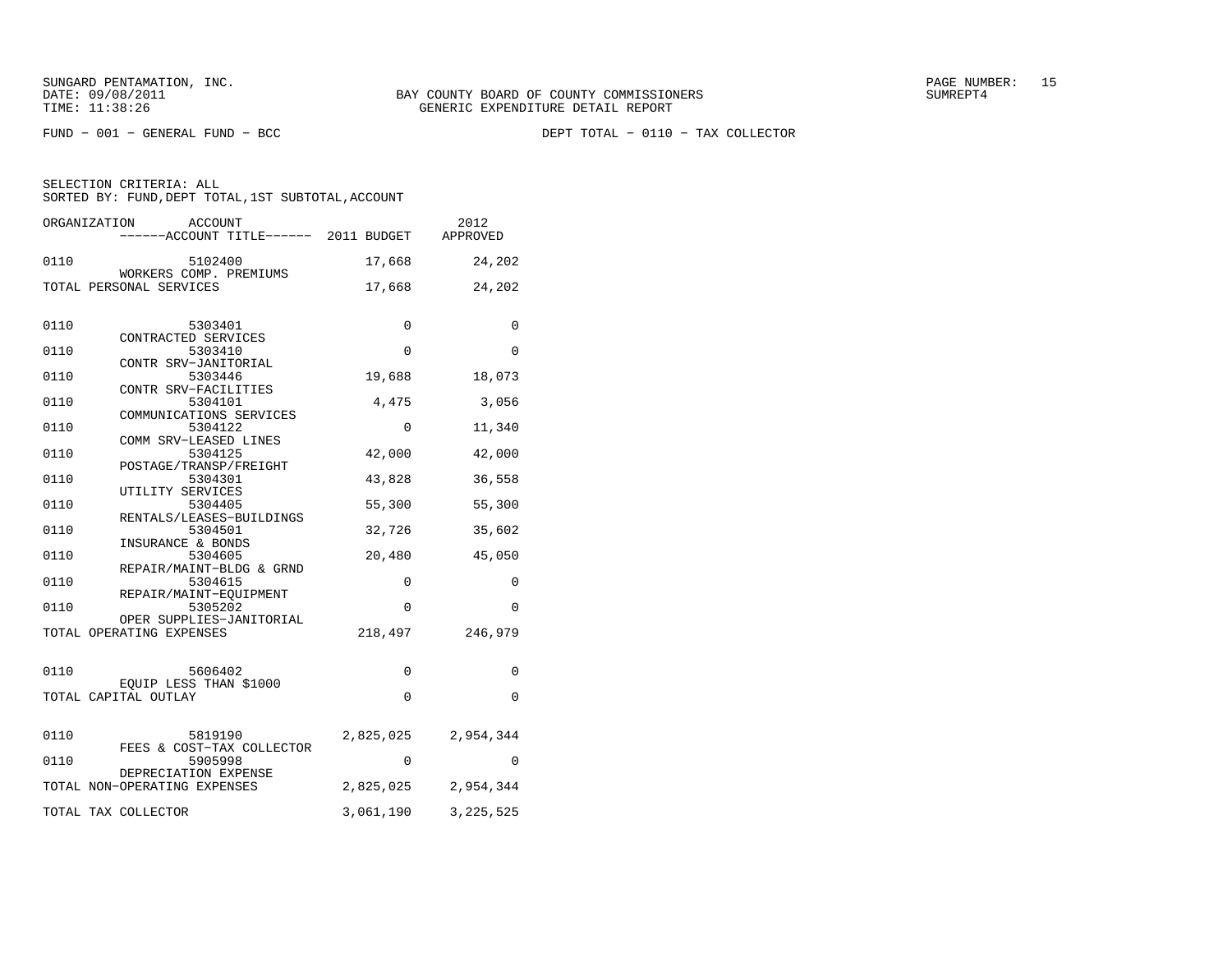FUND − 001 − GENERAL FUND − BCC DEPT TOTAL − 0115 − SUPERVISOR OF ELECTIONS

|      | ORGANIZATION<br>ACCOUNT                        |             | 2012        |
|------|------------------------------------------------|-------------|-------------|
|      | ------ACCOUNT TITLE------ 2011 BUDGET APPROVED |             |             |
| 0115 | 5102400<br>WORKERS COMP. PREMIUMS              | 6,611       | 5,943       |
|      | TOTAL PERSONAL SERVICES                        | 6,611       | 5,943       |
|      |                                                |             |             |
| 0115 | 5303401                                        | $\mathbf 0$ | $\mathbf 0$ |
| 0115 | CONTRACTED SERVICES<br>5303410                 | $\Omega$    | $\Omega$    |
| 0115 | CONTR SRV-JANITORIAL                           | 2,472       |             |
|      | 5303446<br>CONTR SRV-FACILITIES                |             | 5,688       |
| 0115 | 5304101                                        | 4,696       | 4,649       |
| 0115 | COMMUNICATIONS SERVICES<br>5304122             | $\mathbf 0$ | $\Omega$    |
|      | COMM SRV-LEASED LINES                          |             |             |
| 0115 | 5304301<br>UTILITY SERVICES                    | 41,242      | 44,437      |
| 0115 | 5304405                                        | $\mathbf 0$ | $\Omega$    |
| 0115 | RENTALS/LEASES-BUILDINGS<br>5304501            | 15,074      | 16,398      |
|      | INSURANCE & BONDS                              |             |             |
| 0115 | 5304605<br>REPAIR/MAINT-BLDG & GRND            | 22,850      | 27,281      |
|      | TOTAL OPERATING EXPENSES                       | 86,334      | 98,453      |
|      |                                                |             |             |
| 0115 | 5606402                                        | $\mathbf 0$ | $\mathbf 0$ |
|      | EOUIP LESS THAN \$1000<br>TOTAL CAPITAL OUTLAY | $\mathbf 0$ | $\Omega$    |
|      |                                                |             |             |
| 0115 | 5819175                                        | 1,167,569   | 1,446,868   |
|      | FEES & COST-SUP OF ELECT                       |             |             |
|      | TOTAL NON-OPERATING EXPENSES                   | 1,167,569   | 1,446,868   |
|      | TOTAL SUPERVISOR OF ELECTIONS                  | 1,260,514   | 1,551,264   |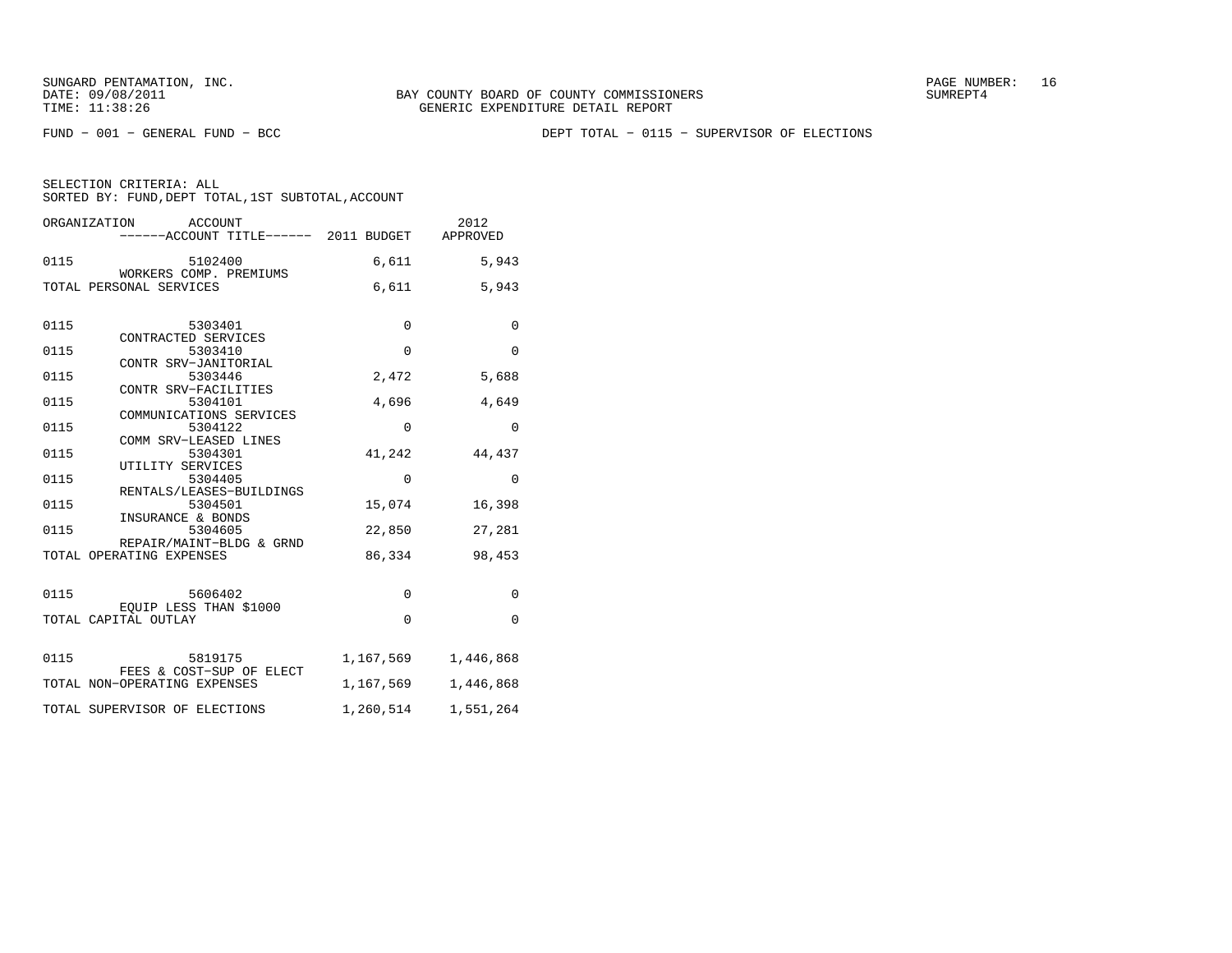FUND − 001 − GENERAL FUND − BCC DEPT TOTAL − 0119 − CODE ENFORCEMENT

| ORGANIZATION | ACCOUNT<br>----ACCOUNT TITLE------ 2011 BUDGET                   |             | 2012<br>APPROVED |
|--------------|------------------------------------------------------------------|-------------|------------------|
| 0119         | 5101200                                                          | 242,243     | 211,195          |
| 0119         | SALARIES & WAGES-REGULAR<br>5101205<br>SALARIES & WAGES-DISASTER | $\mathbf 0$ | $\Omega$         |
| 0119         | 5101400<br>SALARIES & WAGES-OVERTIME                             | 4,000       | 4,000            |
| 0119         | 5102100<br>FICA TAXES-MATCHING                                   | 18,838      | 16,462           |
| 0119         | 5102200<br>RETIREMENT CONTRIBUTIONS                              | 26,520      | 10,830           |
| 0119         | 5102300<br>LIFE & HEALTH INSURANCE                               | 35,902      | 22,104           |
| 0119         | 5102400<br>WORKERS COMP. PREMIUMS                                | 11,302      | 10,422           |
| 0119         | 5102500<br>UNEMPLOYMENT COMPENSATION                             | $\Omega$    | 0                |
|              | TOTAL PERSONAL SERVICES                                          | 338,805     | 275,013          |
| 0119         | 5143110                                                          | 0           | 0                |
| 0119         | PROF SRV-LITIGATION<br>5303106                                   | $\mathbf 0$ | 0                |
| 0119         | PROF SRV-PHYSICLS/MEDICAL<br>5303107                             | 50          | 74               |
| 0119         | PROF SRV-SUBSTANCE TEST<br>5303110                               | $\mathbf 0$ | 32               |
| 0119         | PROF SRV-BACKGROUND CHECK<br>5303401<br>CONTRACTED SERVICES      | 5,000       | 5,000            |
| 0119         | 5303410<br>CONTR SRV-JANITORIAL                                  | 0           | 0                |
| 0119         | 5303425<br>CONTR SRV-ADMIN FEES                                  | 1,482       | 1,544            |
| 0119         | 5303446<br>CONTR SRV-FACILITIES                                  | 1,374       | 1,009            |
| 0119         | 5303488<br>CONTR SRV-CODE COMPLIANCE                             | 20,000      | 20,000           |
| 0119         | 5304001<br>TRAVEL/TRAINING NON-LOCAL                             | 6,723       | 4,482            |
| 0119         | 5304101<br>COMMUNICATIONS SERVICES                               | 2,229       | 2,299            |
| 0119         | 5304125<br>POSTAGE/TRANSP/FREIGHT                                | 4,000       | 4,000            |
| 0119         | 5304301<br>UTILITY SERVICES                                      | 4,020       | 5,872            |
| 0119         | 5304405<br>RENTALS/LEASES-BUILDINGS                              | $\Omega$    | $\Omega$         |
| 0119         | 5304410<br>RENTALS/LEASES-EQUIPMENT                              | 1,800       | 2,100            |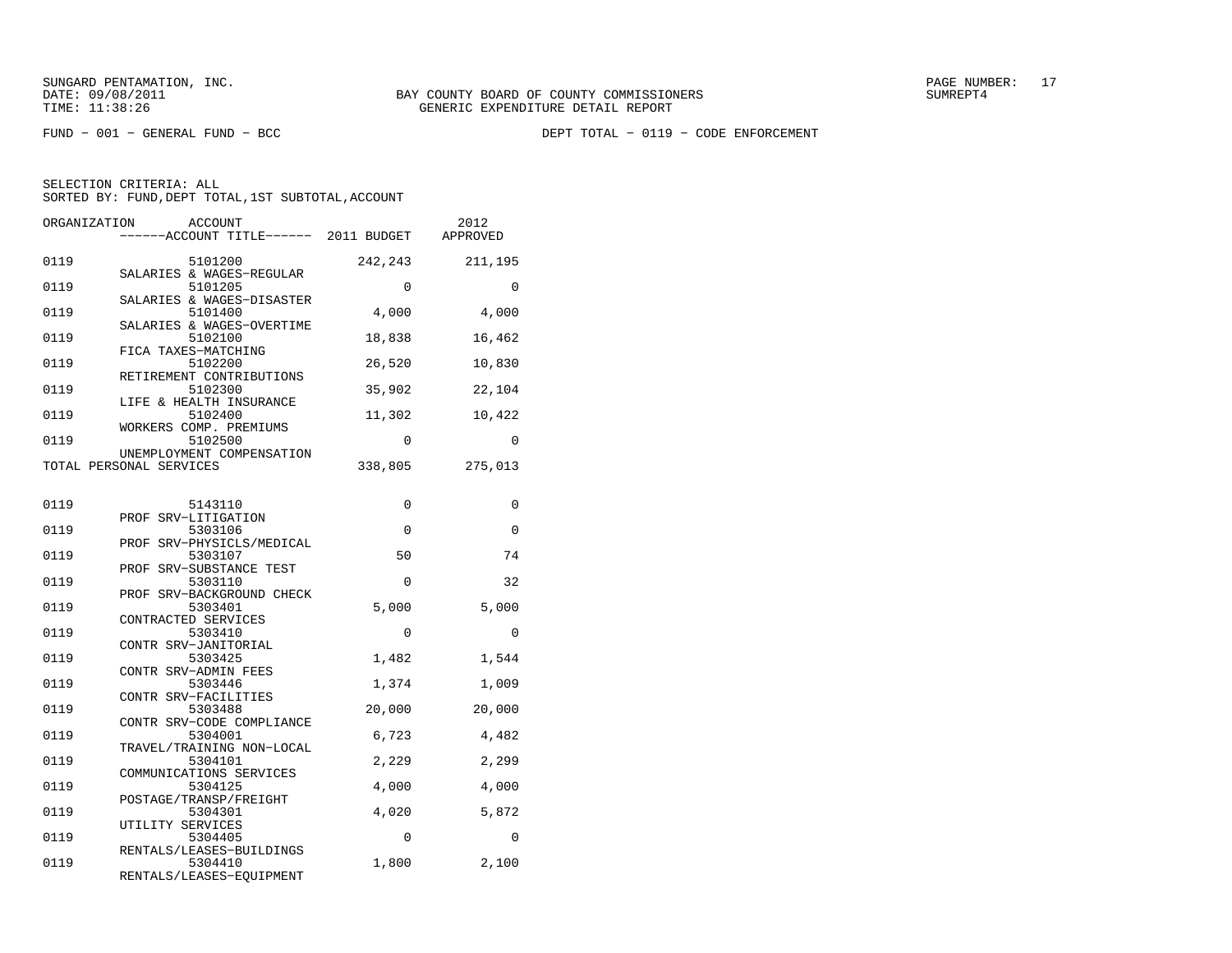FUND − 001 − GENERAL FUND − BCC DEPT TOTAL − 0119 − CODE ENFORCEMENT

| ORGANIZATION         | <b>ACCOUNT</b>                                 |             | 2012     |
|----------------------|------------------------------------------------|-------------|----------|
|                      | ----ACCOUNT TITLE------ 2011 BUDGET            |             | APPROVED |
| 0119                 | 5304501                                        | 6,903       | 7,444    |
| 0119                 | INSURANCE & BONDS<br>5304605                   | 2,229       | 2,917    |
|                      | REPAIR/MAINT-BLDG & GRND                       |             |          |
| 0119                 | 5304610<br>REPAIR/MAINT-AUTO EQUIP             | $\Omega$    | 1,500    |
| 0119                 | 5304611                                        | 3,000       | 0        |
| 0119                 | REPAIR/MAINT-FLEET MAINT<br>5304615            | 50          | $\Omega$ |
| 0119                 | REPAIR/MAINT-EOUIPMENT<br>5304701              | 100         | 200      |
| 0119                 | PRINTING & BINDING                             |             | 742      |
|                      | 5304902<br>FEES & COSTS-PURCHASING             | 952         |          |
| 0119                 | 5304905<br>FEES&COSTS-LGL ADV/ADVERT           | 5,000       | 5,000    |
| 0119                 | 5304909<br>FEES & COSTS-COURT FILING           | 1,500       | 1,500    |
| 0119                 | 5304984                                        | $\Omega$    | $\Omega$ |
| 0119                 | BAD DEBT<br>5304990                            | 75          | 75       |
| 0119                 | MISCELLANEOUS EXPENSES<br>5305101              | 2,000       | 2,000    |
| 0119                 | OFFICE SUPPLIES<br>5305201                     | 150         | 150      |
|                      | OPERATING SUPPLIES                             |             |          |
| 0119                 | 5305202<br>OPER SUPPLIES-JANITORIAL            | $\mathbf 0$ | 0        |
| 0119                 | 5305205                                        | 5,000       | 5,300    |
| 0119                 | GAS, OIL & LUBRICANTS<br>5305210               | 250         | 0        |
| 0119                 | SAFETY GEAR & SUPPLIES<br>5305215              | 1,800       | 1,800    |
| 0119                 | CLOTHING & WEARING APPRL<br>5305401            | 50          | 50       |
|                      | BOOKS/RESOURCE MATR/SUBSC                      |             |          |
| 0119                 | 5305402<br>DUES & MEMBERSHIPS                  | 404         | 405      |
| 0119                 | 5305406                                        | 500         | 500      |
|                      | TRAINING & TUITION<br>TOTAL OPERATING EXPENSES | 76,641      | 75,995   |
|                      |                                                |             |          |
| 0119                 | 5606401<br>EQUIPMENT                           | 0           | 2,000    |
| 0119                 | 5606402                                        | $\Omega$    | $\Omega$ |
| 0119                 | EQUIP LESS THAN \$1000<br>5606450              | $\Omega$    | $\Omega$ |
|                      | COMPUTER SOFTWARE                              |             |          |
| TOTAL CAPITAL OUTLAY |                                                | 0           | 2,000    |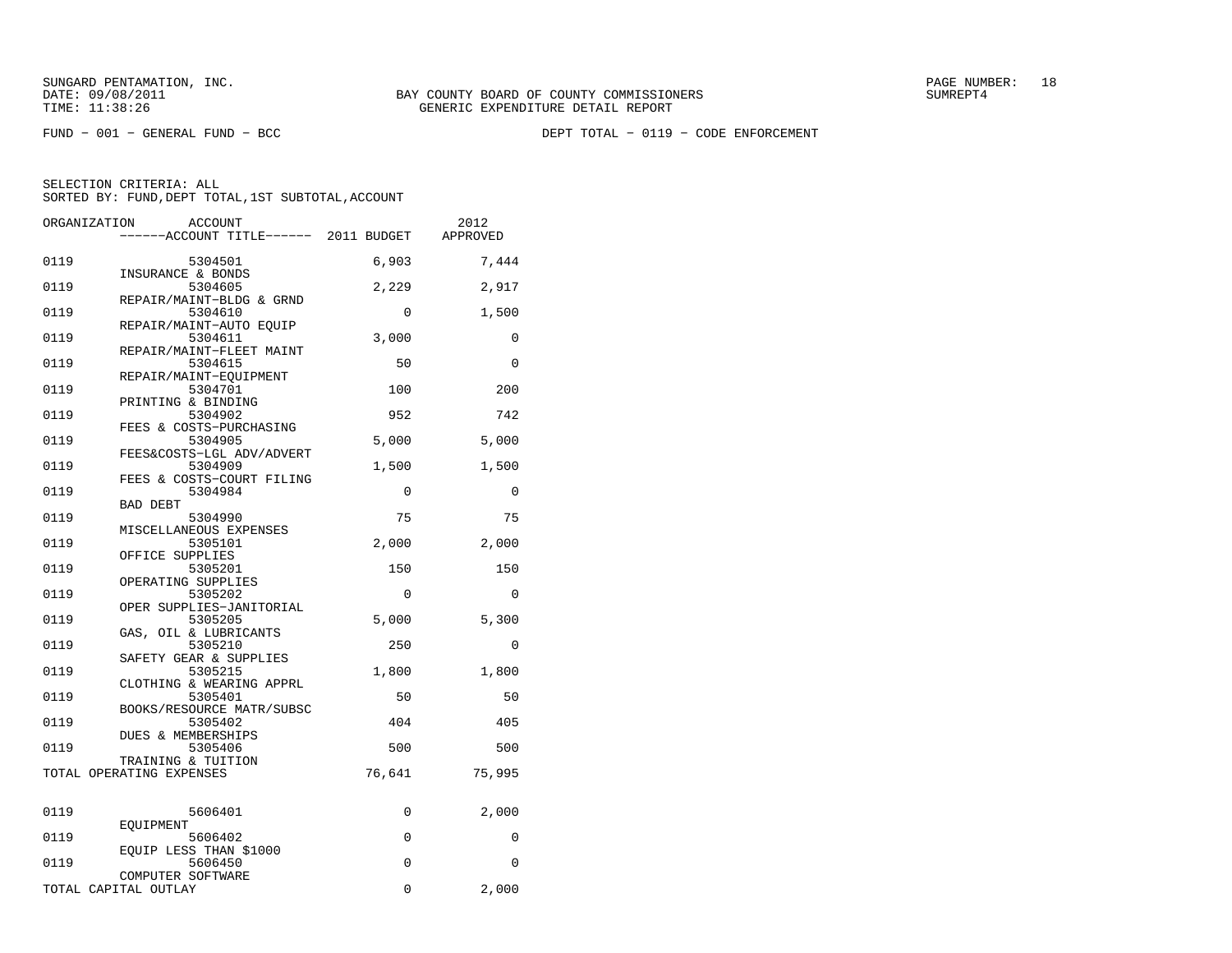FUND − 001 − GENERAL FUND − BCC DEPT TOTAL − 0119 − CODE ENFORCEMENT

|      | ORGANIZATION<br>ACCOUNT<br>------ACCOUNT TITLE------ | 2011 BUDGET | 2012<br>APPROVED |
|------|------------------------------------------------------|-------------|------------------|
|      |                                                      |             |                  |
| 0119 | 5905998                                              | 0           |                  |
| 0119 | DEPRECIATION EXPENSE<br>5909915                      | 0           |                  |
|      | RESERVE FOR PAY ADJUSTMNT                            |             |                  |
|      | TOTAL NON-OPERATING EXPENSES                         | 0           |                  |
|      | TOTAL CODE ENFORCEMENT                               | 415,446     | 353,008          |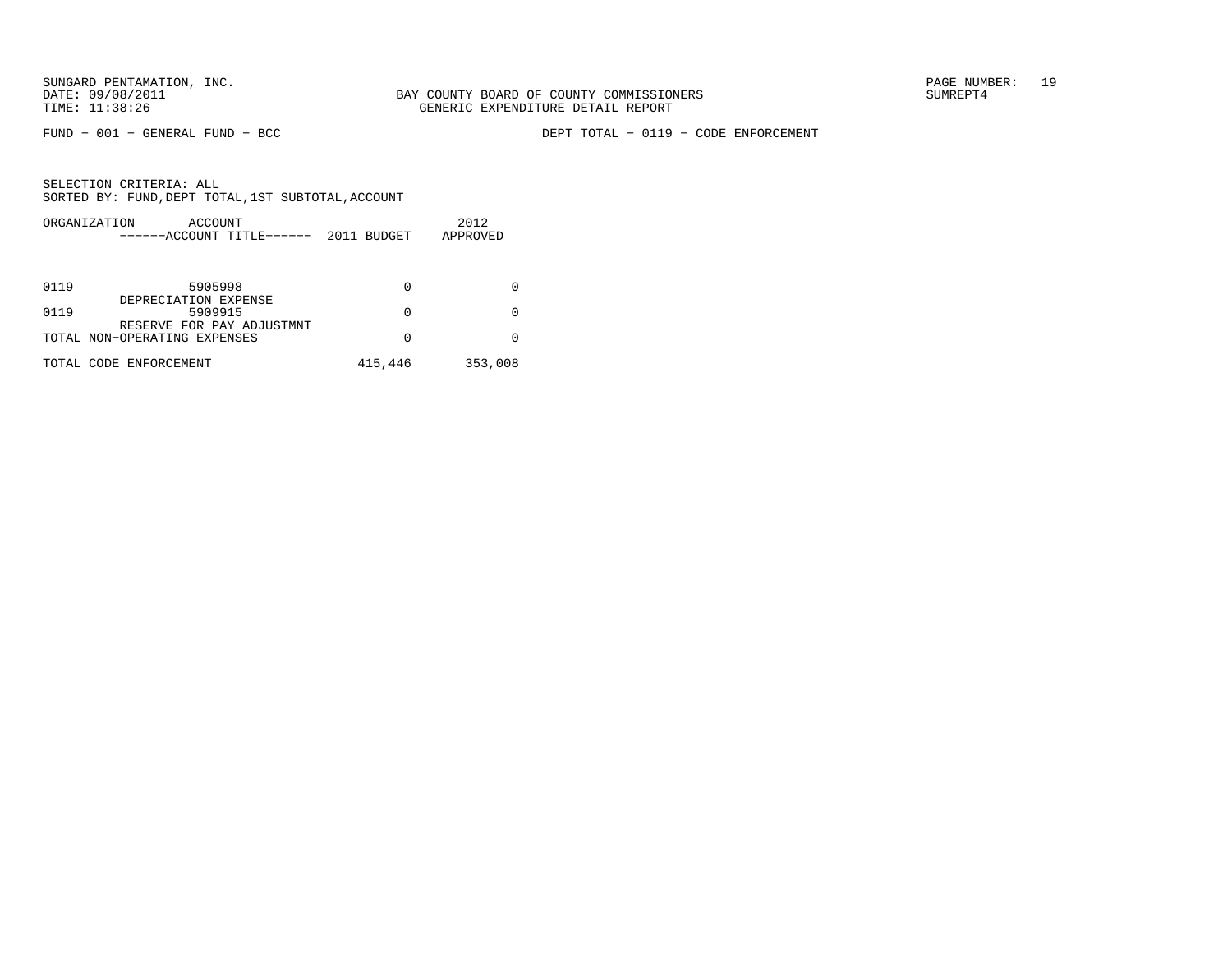FUND − 001 − GENERAL FUND − BCC DEPT TOTAL − 0120 − SHERIFF'S DEPARTMENT

| ORGANIZATION | <b>ACCOUNT</b>                                 |          | 2012     |
|--------------|------------------------------------------------|----------|----------|
|              | ----ACCOUNT TITLE------ 2011 BUDGET            |          | APPROVED |
|              |                                                |          |          |
| 0120         | 5213010                                        | $\Omega$ | 0        |
| 0120         | CRIME PREVENTION<br>5303401                    | 0        | 58,039   |
|              | CONTRACTED SERVICES                            |          |          |
| 0120         | 5303446                                        | 131,958  | 134,674  |
|              | CONTR SRV-FACILITIES                           |          |          |
| 0120         | 5304301                                        | 158,042  | 165,000  |
|              | UTILITY SERVICES                               |          |          |
| 0120         | 5304501                                        | 30,147   | 32,709   |
|              | INSURANCE & BONDS                              |          |          |
| 0120         | 5304605                                        | 230,491  | 14,881   |
|              | REPAIR/MAINT-BLDG & GRND                       |          |          |
| 0120         | 5304905                                        | 0        | 0        |
| 0120         | FEES&COSTS-LGL ADV/ADVERT<br>5304922           | 0        | 0        |
|              | FEES & COSTS-PERMITS                           |          |          |
| 0120         | 5304990                                        | $\Omega$ | $\Omega$ |
|              | MISCELLANEOUS EXPENSES                         |          |          |
|              | TOTAL OPERATING EXPENSES                       | 550,638  | 405,303  |
|              |                                                |          |          |
|              |                                                |          |          |
| 0120         | 5606101                                        | $\Omega$ | $\Omega$ |
|              | LAND                                           |          |          |
| 0120         | 5606201                                        | 0        | 0        |
|              | <b>BUILDINGS</b>                               |          |          |
| 0120         | 5606402                                        | 0        | 0        |
|              | EOUIP LESS THAN \$1000<br>TOTAL CAPITAL OUTLAY | $\Omega$ | $\Omega$ |
|              |                                                |          |          |
|              |                                                |          |          |
| 0120         | 5808113                                        | 61,093   | 0        |
|              | GRANT-STATE                                    |          |          |
| 0120         | 5808116                                        | 0        | 0        |
|              | GRANT-VIOLENCE AGT WOMEN                       |          |          |
| 0120         | 5808119                                        | 25,606   | 28,167   |
|              | GRANT-VICTIMS OF CRIME                         |          |          |
| 0120         | 5808120                                        | 0        | 0        |
| 0120         | GRANT-DRUG CONTROL<br>5808121                  | 0        | $\Omega$ |
|              | GRANT-FEDERAL                                  |          |          |
| 0120         | 5808172                                        | 0        | 299,633  |
|              | GRANT-C.O.P.S.                                 |          |          |
| 0120         | 5808175                                        | 39,461   | 85,706   |
|              | GRANT-BYRNE GRANT                              |          |          |
| 0120         | 5808177                                        | $\Omega$ | $\Omega$ |
|              | GRANT-LLEBG                                    |          |          |
| 0120         | 5808178                                        | 0        | 240,412  |
|              | GRANT-HOMELAND SECURITY                        |          |          |
| TOTAL        | GRANTS & AIDS                                  | 126,160  | 653,918  |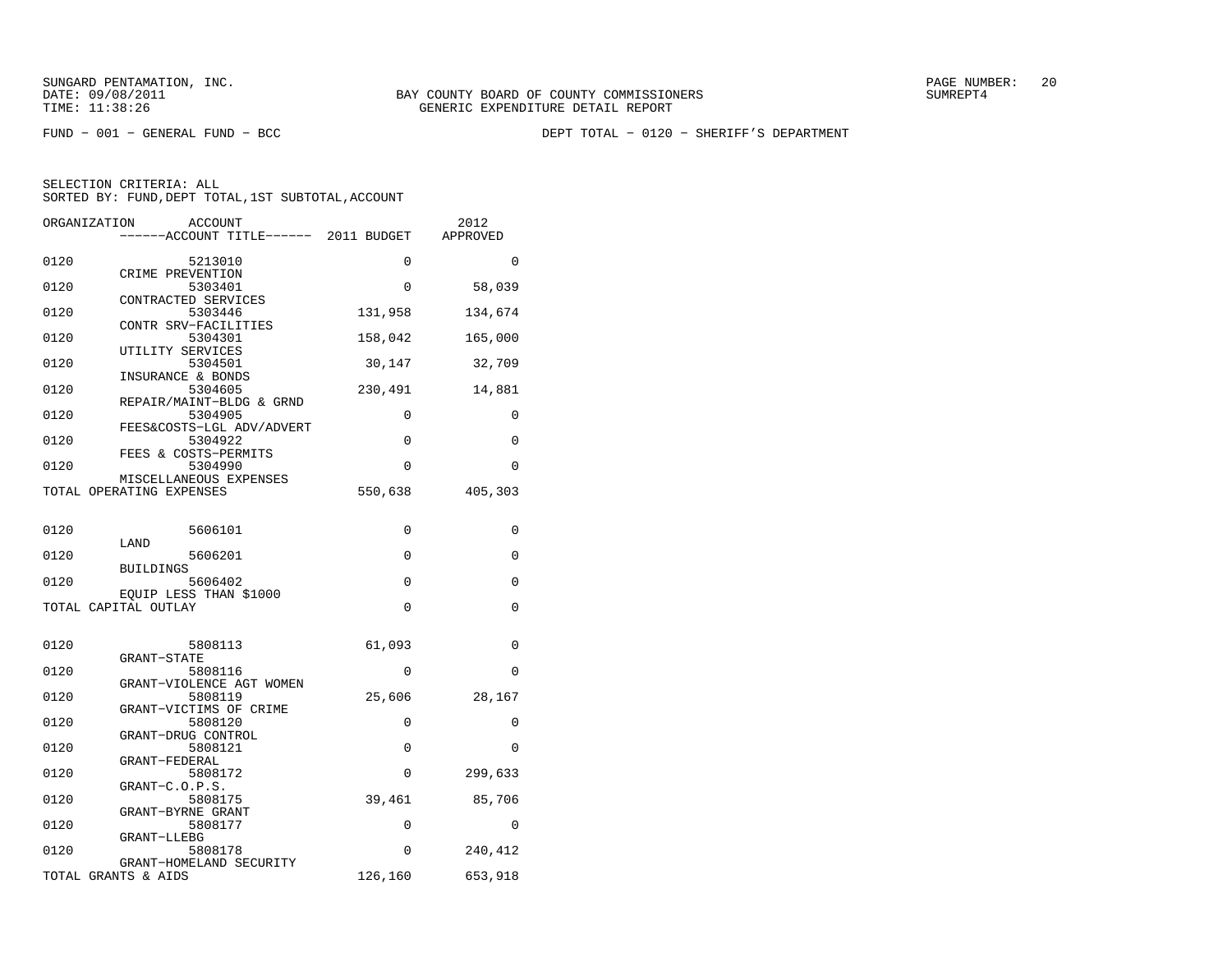FUND − 001 − GENERAL FUND − BCC DEPT TOTAL − 0120 − SHERIFF'S DEPARTMENT

|      |  | ORGANIZATION ACCOUNT                  |            | 2012         |
|------|--|---------------------------------------|------------|--------------|
|      |  | ------ACCOUNT TITLE------ 2011 BUDGET |            | APPROVED     |
|      |  |                                       |            |              |
| 0120 |  | 5819150                               | 18,048,562 | 17,416,527   |
|      |  | FEES & COST-SHERIFF                   |            |              |
| 0120 |  | 5819151                               | 58,232     | 58,232       |
|      |  | FEES & COST-SHER/CRSS GRD             |            |              |
| 0120 |  | 5819152                               | 515,492    | 515,492      |
|      |  | FEES & COST-SHERIFF/SRO               |            |              |
| 0120 |  | 5819153                               | 65,000     | $\Omega$     |
|      |  | FEES & COST-SHER/PROCESS              |            |              |
| 0120 |  | 5819156                               | 1,194,372  | 1,244,372    |
|      |  | FEES & COST-SHER/CALLAWAY             |            |              |
| 0120 |  | 5819157                               | $\Omega$   | $\mathbf{0}$ |
|      |  | FEES & COST-SHER/BOOT CMP             |            |              |
| 0120 |  | 5819159                               | 53,356     | $\Omega$     |
|      |  | FEES & COST-SHERIFF/MISC              |            |              |
| 0120 |  | 5819160                               | $\Omega$   | $\Omega$     |
|      |  | FEES & COST-SHERIFF/JAIL              |            |              |
| 0120 |  | 5905998                               | $\Omega$   | $\Omega$     |
|      |  | DEPRECIATION EXPENSE                  |            |              |
|      |  | TOTAL NON-OPERATING EXPENSES          | 19,935,014 | 19, 234, 623 |
|      |  | TOTAL SHERIFF'S DEPARTMENT            | 20,611,812 | 20, 293, 844 |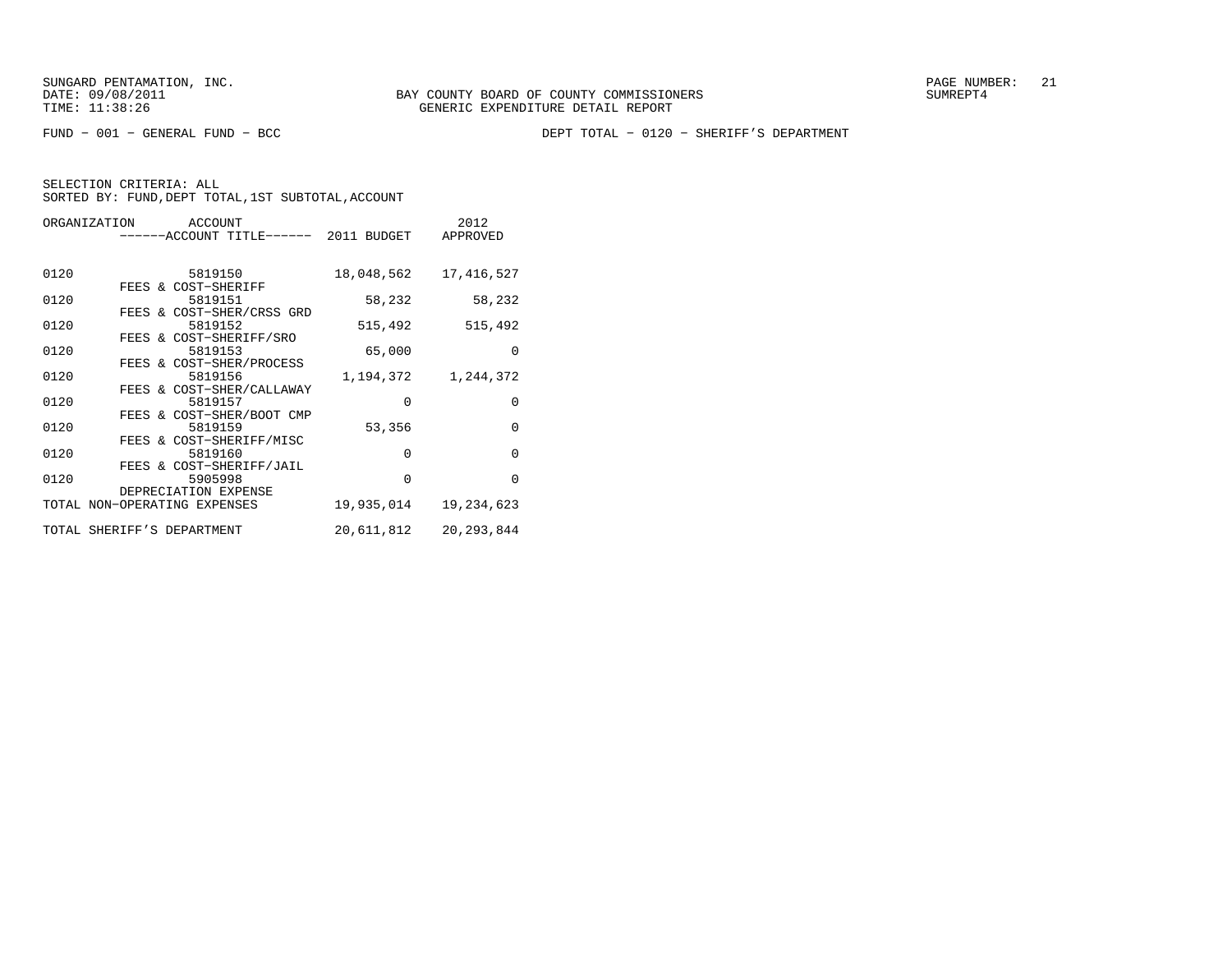$FUND - 001 - GENERAL FUND - BCC$ 

DEPT TOTAL - 0121 - JAIL

| ORGANIZATION<br><b>ACCOUNT</b><br>------ACCOUNT TITLE------ 2011 BUDGET  |             | 2012<br>APPROVED |
|--------------------------------------------------------------------------|-------------|------------------|
| 0121<br>5303101                                                          | 0           | 8,900            |
| PROFESSIONAL SERVICES<br>0121<br>5304301                                 | 743,900     | 710,000          |
| UTILITY SERVICES<br>0121<br>5304501                                      | 156,884     | 170,585          |
| INSURANCE & BONDS<br>0121<br>5304604                                     | $\mathbf 0$ | 0                |
| REPAIR/MAINT-BLD&GRD DEPT<br>0121<br>5304605<br>REPAIR/MAINT-BLDG & GRND | 65,000      | 531,835          |
| 0121<br>5304922<br>FEES & COSTS-PERMITS                                  | 0           | 0                |
| 0121<br>5304990<br>MISCELLANEOUS EXPENSES                                | $\Omega$    | $\Omega$         |
| TOTAL OPERATING EXPENSES                                                 | 965,784     | 1,421,320        |
| 0121<br>5606301                                                          | 0           | 0                |
| IMPRV OTHER THAN BLDGS<br>0121<br>5606401                                | $\mathbf 0$ | $\mathbf{0}$     |
| EOUIPMENT<br>0121<br>5606402                                             | $\mathbf 0$ | 0                |
| EOUIP LESS THAN \$1000<br>TOTAL CAPITAL OUTLAY                           | $\Omega$    | $\mathbf 0$      |
|                                                                          |             |                  |
| 0121<br>5808175<br>GRANT-BYRNE GRANT                                     | $\Omega$    | 0                |
| TOTAL GRANTS & AIDS                                                      | $\Omega$    | 0                |
| 0121<br>5819160                                                          | 15,924,374  | 15,706,609       |
| FEES & COST-SHERIFF/JAIL<br>0121<br>5819163                              | 250,000     | 250,000          |
| FEES & COST-INMATE WELFAR<br>0121<br>5905998                             | 0           | 0                |
| DEPRECIATION EXPENSE<br>TOTAL NON-OPERATING EXPENSES                     | 16,174,374  | 15,956,609       |
| TOTAL JAIL                                                               | 17,140,158  | 17,377,929       |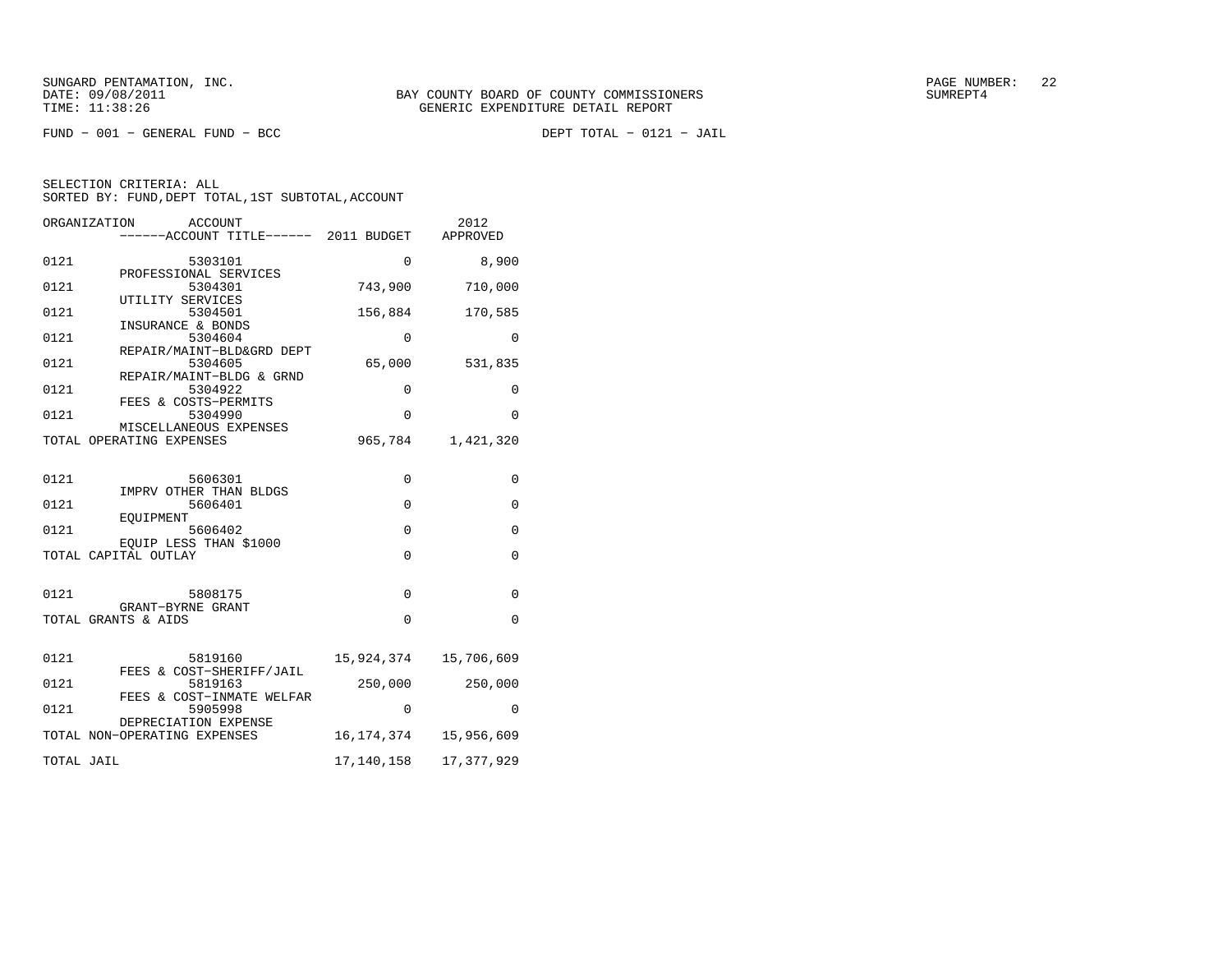FUND − 001 − GENERAL FUND − BCC DEPT TOTAL − 0123 − COUNTY ATTORNEY

| ORGANIZATION | <b>ACCOUNT</b><br>------ACCOUNT TITLE------ 2011 BUDGET  |         | 2012<br>APPROVED |
|--------------|----------------------------------------------------------|---------|------------------|
| 0123         | 5101200<br>SALARIES & WAGES-REGULAR                      | 417,044 | 411,018          |
| 0123         | 5102100<br>FICA TAXES-MATCHING                           | 31,904  | 31,443           |
| 0123         | 5102200<br>RETIREMENT CONTRIBUTIONS                      | 49,686  | 22,371           |
| 0123         | 5102300<br>LIFE & HEALTH INSURANCE                       | 58,333  | 40,830           |
| 0123         | 5102400<br>WORKERS COMP. PREMIUMS                        | 3,009   | 3,458            |
|              | TOTAL PERSONAL SERVICES                                  | 559,976 | 509,120          |
| 0123         | 5143105<br>PROF SRV-OTHER ATTNY                          | 0       | 0                |
| 0123         | 5303107                                                  | 37      | 0                |
| 0123         | PROF SRV-SUBSTANCE TEST<br>5303110                       | 50      | $\mathbf 0$      |
| 0123         | PROF SRV-BACKGROUND CHECK<br>5303401                     | 3,060   | 3,400            |
| 0123         | CONTRACTED SERVICES<br>5303410                           | 0       | 0                |
| 0123         | CONTR SRV-JANITORIAL<br>5303425                          | 1,482   | 1,544            |
| 0123         | CONTR SRV-ADMIN FEES<br>5303446                          | 1,465   | 1,743            |
| 0123         | CONTR SRV-FACILITIES<br>5304001                          | 3,000   | 5,000            |
| 0123         | TRAVEL/TRAINING NON-LOCAL<br>5304005                     | 0       | 0                |
| 0123         | TRAVEL-LOCAL<br>5304101<br>COMMUNICATIONS SERVICES       | 2,405   | 1,781            |
| 0123         | 5304125<br>POSTAGE/TRANSP/FREIGHT                        | 500     | 1,000            |
| 0123         | 5304301<br>UTILITY SERVICES                              | 7,639   | 8,230            |
| 0123         | 5304410<br>RENTALS/LEASES-EOUIPMENT                      | 2,500   | 2,500            |
| 0123         | 5304501                                                  | 6,347   | 6,905            |
| 0123         | INSURANCE & BONDS<br>5304605                             | 4,232   | 4,094            |
| 0123         | REPAIR/MAINT-BLDG & GRND<br>5304615                      | 0       | 0                |
| 0123         | REPAIR/MAINT-EOUIPMENT<br>5304701                        | 100     | $\Omega$         |
| 0123         | PRINTING & BINDING<br>5304902<br>FEES & COSTS-PURCHASING | 110     | 495              |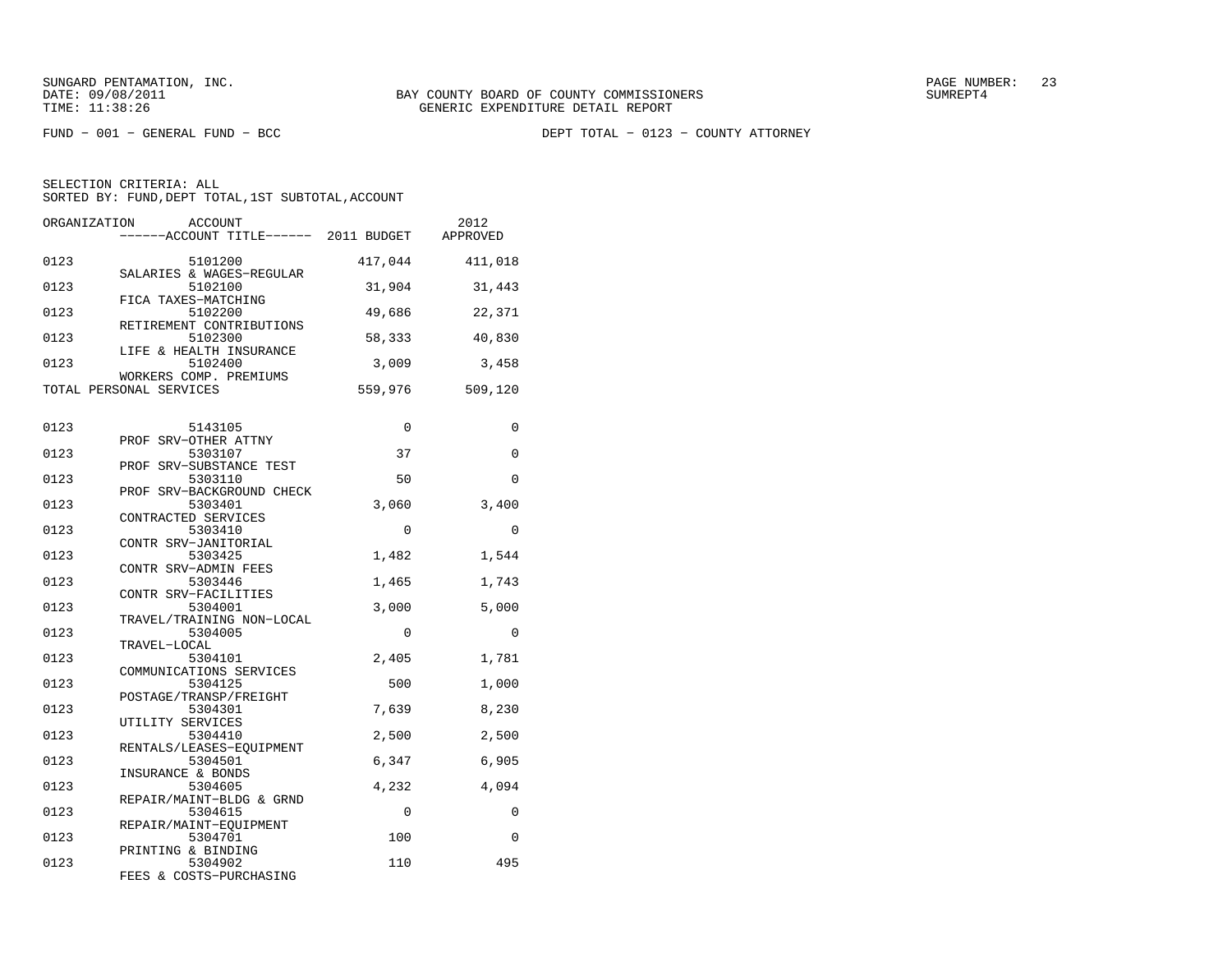FUND − 001 − GENERAL FUND − BCC DEPT TOTAL − 0123 − COUNTY ATTORNEY

|      | ORGANIZATION<br><b>ACCOUNT</b><br>------ACCOUNT TITLE------ 2011 BUDGET |          | 2012<br>APPROVED |
|------|-------------------------------------------------------------------------|----------|------------------|
| 0123 | 5304905                                                                 | $\Omega$ | $\Omega$         |
| 0123 | FEES&COSTS-LGL ADV/ADVERT<br>5304990<br>MISCELLANEOUS EXPENSES          | 500      | 873              |
| 0123 | 5305101<br>OFFICE SUPPLIES                                              | 2,500    | 3,545            |
| 0123 | 5305201<br>OPERATING SUPPLIES                                           | $\Omega$ | 0                |
| 0123 | 5305202<br>OPER SUPPLIES-JANITORIAL                                     | $\Omega$ | $\Omega$         |
| 0123 | 5305210<br>SAFETY GEAR & SUPPLIES                                       | $\Omega$ | $\Omega$         |
| 0123 | 5305401<br>BOOKS/RESOURCE MATR/SUBSC                                    | 950      | 1,400            |
| 0123 | 5305402<br><b>DUES &amp; MEMBERSHIPS</b>                                | 1,565    | 1,800            |
| 0123 | 5305406<br>TRAINING & TUITION                                           | $\Omega$ | $\Omega$         |
|      | TOTAL OPERATING EXPENSES                                                | 38,442   | 44,310           |
| 0123 | 5606401                                                                 | $\Omega$ | $\Omega$         |
| 0123 | EOUIPMENT<br>5606402                                                    | $\Omega$ | 100              |
|      | EOUIP LESS THAN \$1000<br>TOTAL CAPITAL OUTLAY                          | $\Omega$ | 100              |
| 0123 | 5905998<br>DEPRECIATION EXPENSE                                         | $\Omega$ | $\Omega$         |
| 0123 | 5909915<br>RESERVE FOR PAY ADJUSTMNT                                    | $\Omega$ | $\Omega$         |
|      | TOTAL NON-OPERATING EXPENSES                                            | $\Omega$ | $\Omega$         |
|      | TOTAL COUNTY ATTORNEY                                                   | 598,418  | 553,530          |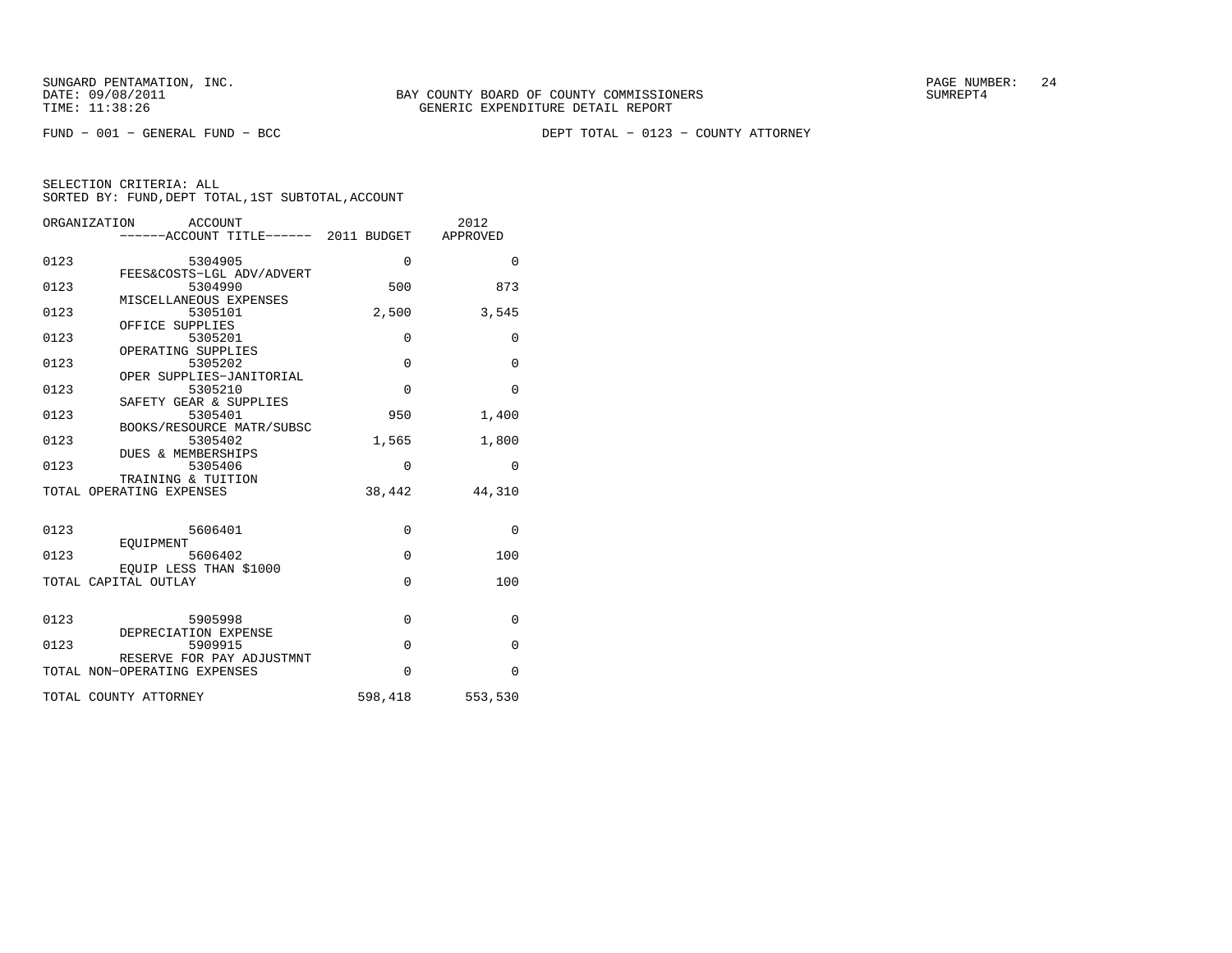FUND − 001 − GENERAL FUND − BCC DEPT TOTAL − 0125 − ADMINISTRATION OFFICE

| ORGANIZATION | <b>ACCOUNT</b><br>------ACCOUNT TITLE------ 2011 BUDGET         |             | 2012<br>APPROVED |
|--------------|-----------------------------------------------------------------|-------------|------------------|
| 0125         | 5101200                                                         | 576,378     | 583,751          |
| 0125         | SALARIES & WAGES-REGULAR<br>5101400                             | $\Omega$    | $\Omega$         |
| 0125         | SALARIES & WAGES-OVERTIME<br>5102100                            | 44,093      | 44,657           |
| 0125         | FICA TAXES-MATCHING<br>5102200<br>RETIREMENT CONTRIBUTIONS      | 76,552      | 34,624           |
| 0125         | 5102300<br>LIFE & HEALTH INSURANCE                              | 41,379      | 51,771           |
| 0125         | 5102400<br>WORKERS COMP. PREMIUMS                               | 4,042       | 4,543            |
| 0125         | 5102500<br>UNEMPLOYMENT COMPENSATION                            | 6,600       | 6,600            |
|              | TOTAL PERSONAL SERVICES                                         | 749,044     | 725,946          |
| 0125         | 5143110                                                         | $\mathbf 0$ | 0                |
| 0125         | PROF SRV-LITIGATION<br>5303107                                  | 0           | 0                |
| 0125         | PROF SRV-SUBSTANCE TEST<br>5303110<br>PROF SRV-BACKGROUND CHECK | 0           | 0                |
| 0125         | 5303401<br>CONTRACTED SERVICES                                  | 0           | 0                |
| 0125         | 5303410<br>CONTR SRV-JANITORIAL                                 | $\Omega$    | $\Omega$         |
| 0125         | 5303425<br>CONTR SRV-ADMIN FEES                                 | 1,482       | 1,544            |
| 0125         | 5303446<br>CONTR SRV-FACILITIES                                 | 5,128       | 5,780            |
| 0125         | 5304001<br>TRAVEL/TRAINING NON-LOCAL                            | 2,000       | 2,000            |
| 0125         | 5304005<br>TRAVEL-LOCAL                                         | 500         | 500              |
| 0125         | 5304101<br>COMMUNICATIONS SERVICES                              | 4,556       | 2,874            |
| 0125         | 5304125<br>POSTAGE/TRANSP/FREIGHT                               | 200         | 200              |
| 0125         | 5304301<br>UTILITY SERVICES                                     | 25,424      | 19,766           |
| 0125         | 5304405<br>RENTALS/LEASES-BUILDINGS                             | 0           | 0                |
| 0125         | 5304410<br>RENTALS/LEASES-EOUIPMENT                             | 2,900       | 2,900            |
| 0125         | 5304501<br>INSURANCE & BONDS                                    | 4,760       | 5,178            |
| 0125         | 5304605<br>REPAIR/MAINT-BLDG & GRND                             | 10,165      | 9,825            |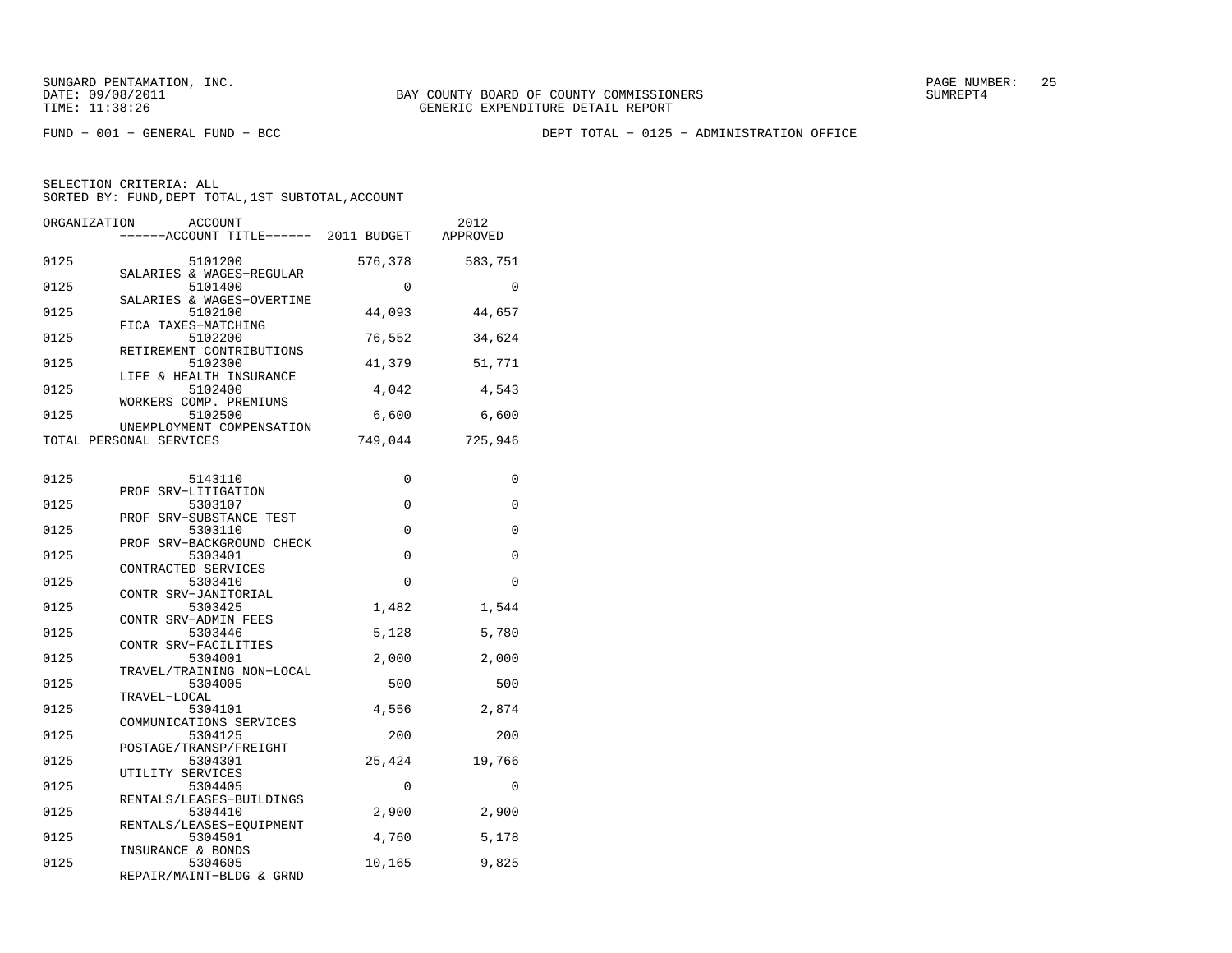FUND − 001 − GENERAL FUND − BCC DEPT TOTAL − 0125 − ADMINISTRATION OFFICE

|      | ORGANIZATION<br><b>ACCOUNT</b><br>-----ACCOUNT TITLE------ 2011 BUDGET |             | 2012<br>APPROVED |
|------|------------------------------------------------------------------------|-------------|------------------|
|      |                                                                        |             |                  |
| 0125 | 5304611                                                                | $\Omega$    | $\Omega$         |
| 0125 | REPAIR/MAINT-FLEET MAINT<br>5304615                                    | 750         | 750              |
|      | REPAIR/MAINT-EOUIPMENT                                                 |             |                  |
| 0125 | 5304701                                                                | 750         | 600              |
|      | PRINTING & BINDING                                                     |             |                  |
| 0125 | 5304902                                                                | 73          | 594              |
| 0125 | FEES & COSTS-PURCHASING<br>5304905                                     | $\Omega$    | $\Omega$         |
|      | FEES&COSTS-LGL ADV/ADVERT                                              |             |                  |
| 0125 | 5304990                                                                | 500         | 650              |
|      | MISCELLANEOUS EXPENSES                                                 |             |                  |
| 0125 | 5305101                                                                | 2,500       | 2,900            |
|      | OFFICE SUPPLIES                                                        |             |                  |
| 0125 | 5305201                                                                | 250         | 250              |
| 0125 | OPERATING SUPPLIES<br>5305202                                          | $\Omega$    | 125              |
|      | OPER SUPPLIES-JANITORIAL                                               |             |                  |
| 0125 | 5305205                                                                | $\mathbf 0$ | 350              |
|      | GAS, OIL & LUBRICANTS                                                  |             |                  |
| 0125 | 5305210                                                                | $\Omega$    | $\Omega$         |
|      | SAFETY GEAR & SUPPLIES                                                 |             |                  |
| 0125 | 5305401                                                                | 100         | 100              |
| 0125 | BOOKS/RESOURCE MATR/SUBSC<br>5305402                                   | 2,557       | 2,800            |
|      | <b>DUES &amp; MEMBERSHIPS</b>                                          |             |                  |
| 0125 | 5305406                                                                | 15,000      | 25,452           |
|      | TRAINING & TUITION                                                     |             |                  |
|      | TOTAL OPERATING EXPENSES                                               | 79,595      | 85,138           |
|      |                                                                        |             |                  |
| 0125 | 5606401                                                                | $\Omega$    | $\Omega$         |
|      | EOUIPMENT                                                              |             |                  |
| 0125 | 5606402                                                                | 250         | 501              |
|      | EOUIP LESS THAN \$1000                                                 |             |                  |
|      | TOTAL CAPITAL OUTLAY                                                   | 250         | 501              |
|      |                                                                        |             |                  |
| 0125 | 5905998                                                                | 0           | 0                |
|      | DEPRECIATION EXPENSE                                                   |             |                  |
| 0125 | 5909915                                                                | $\mathbf 0$ | 0                |
|      | RESERVE FOR PAY ADJUSTMNT                                              |             |                  |
|      | TOTAL NON-OPERATING EXPENSES                                           | $\Omega$    | $\Omega$         |
|      | TOTAL ADMINISTRATION OFFICE                                            | 828,889     | 811,585          |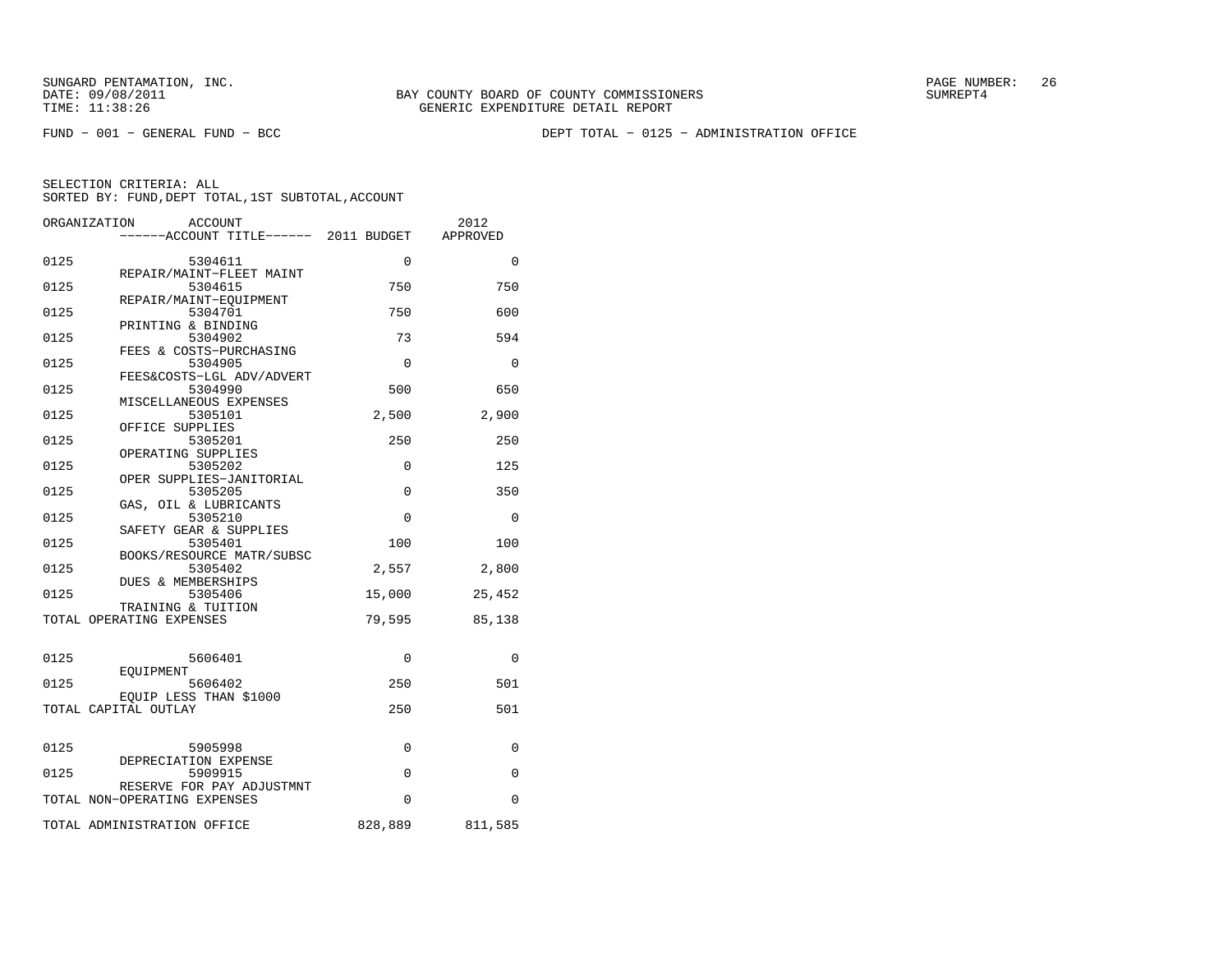FUND − 001 − GENERAL FUND − BCC DEPT TOTAL − 0126 − PUBLIC INFORMATION OFFICE

|      | ORGANIZATION<br>ACCOUNT<br>$---ACCOUNT$ TITLE $---2011$ BUDGET | 2012<br>APPROVED |
|------|----------------------------------------------------------------|------------------|
| 0126 | 5303110<br>PROF SRV-BACKGROUND CHECK                           |                  |
|      | TOTAL OPERATING EXPENSES                                       |                  |
|      | TOTAL PUBLIC INFORMATION OFFICE                                |                  |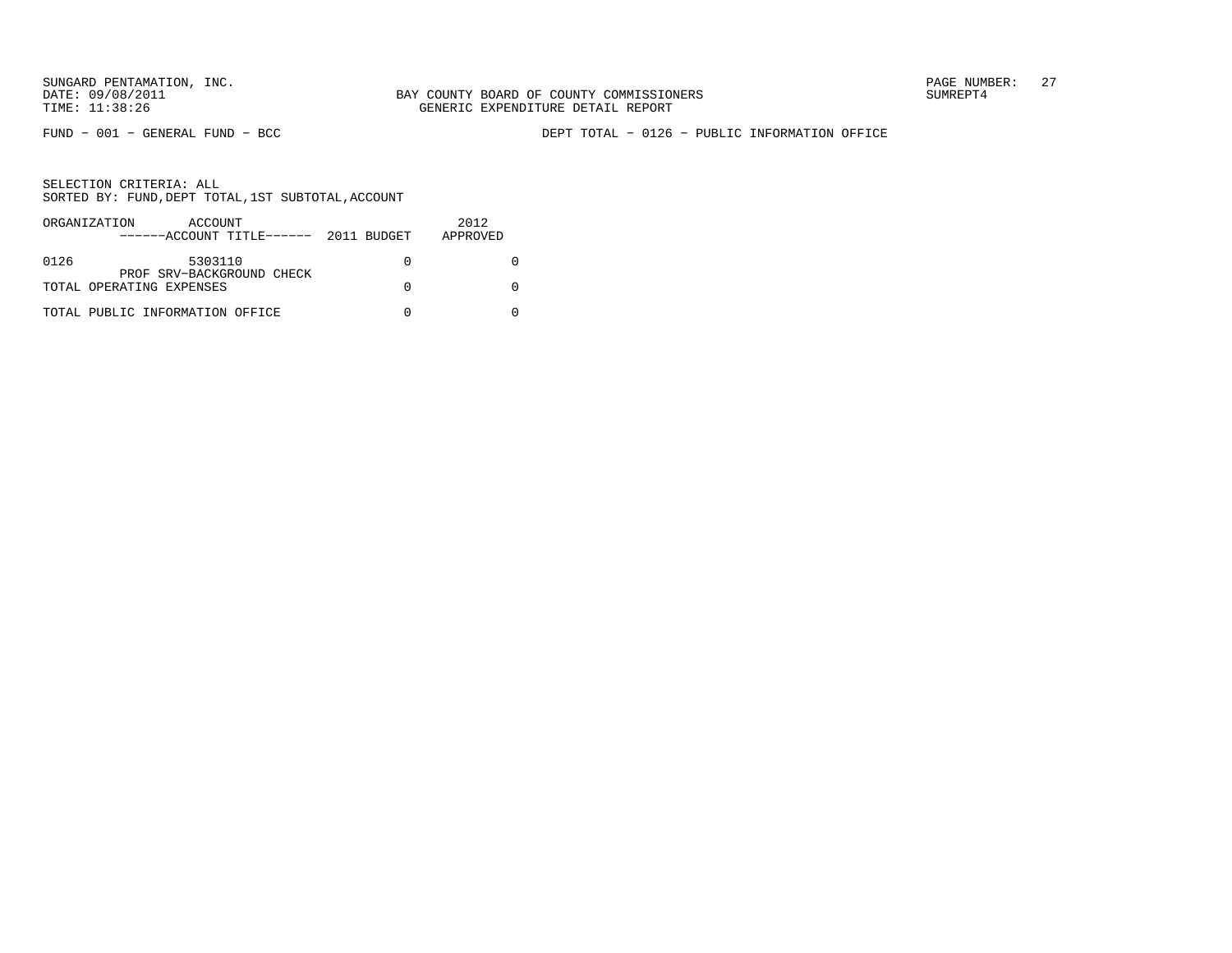FUND − 001 − GENERAL FUND − BCC DEPT TOTAL − 0127 − HUMAN RESOURCES

| ORGANIZATION                | <b>ACCOUNT</b><br>------ACCOUNT TITLE------ 2011 BUDGET          |             | 2012<br>APPROVED |
|-----------------------------|------------------------------------------------------------------|-------------|------------------|
| 0127                        | 5101200                                                          | 249,074     | 252,604          |
| 0127                        | SALARIES & WAGES-REGULAR<br>5101400<br>SALARIES & WAGES-OVERTIME | 500         | 500              |
| 0127<br>FICA TAXES-MATCHING | 5102100                                                          | 19,092      | 19,362           |
| 0127                        | 5102200<br>RETIREMENT CONTRIBUTIONS                              | 27,616      | 12,488           |
| 0127                        | 5102300<br>LIFE & HEALTH INSURANCE                               | 23,732      | 38,683           |
| 0127                        | 5102400<br>WORKERS COMP. PREMIUMS                                | 2,232       | 2,803            |
| 0127                        | 5102500<br>UNEMPLOYMENT COMPENSATION                             | $\Omega$    | $\Omega$         |
| TOTAL PERSONAL SERVICES     |                                                                  | 322,246     | 326,440          |
| 0127                        | 5143103                                                          | $\mathbf 0$ | 0                |
| 0127                        | PROF SRV-LABOR ATTNY<br>5303107<br>PROF SRV-SUBSTANCE TEST       | 0           | 0                |
| 0127                        | 5303110<br>PROF SRV-BACKGROUND CHECK                             | 0           | 0                |
| 0127                        | 5303401<br>CONTRACTED SERVICES                                   | 12,604      | 12,604           |
| 0127                        | 5303410<br>CONTR SRV-JANITORIAL                                  | $\Omega$    | $\Omega$         |
| 0127                        | 5303425<br>CONTR SRV-ADMIN FEES                                  | 1,482       | 1,544            |
| 0127                        | 5303446<br>CONTR SRV-FACILITIES                                  | 10,806      | 11,651           |
| 0127                        | 5304001<br>TRAVEL/TRAINING NON-LOCAL                             | 4,000       | 3,500            |
| 0127<br>TRAVEL-LOCAL        | 5304005                                                          | 0           | 250              |
| 0127                        | 5304101<br>COMMUNICATIONS SERVICES                               | 1,074       | 1,407            |
| 0127                        | 5304125<br>POSTAGE/TRANSP/FREIGHT                                | 2,000       | 1,275            |
| 0127<br>UTILITY SERVICES    | 5304301                                                          | 8,626       | 9,294            |
| 0127                        | 5304405<br>RENTALS/LEASES-BUILDINGS                              | $\mathbf 0$ | $\mathbf 0$      |
| 0127                        | 5304410<br>RENTALS/LEASES-EOUIPMENT                              | 5,000       | 4,277            |
| 0127<br>INSURANCE & BONDS   | 5304501                                                          | 2,578       | 2,805            |
| 0127                        | 5304605<br>REPAIR/MAINT-BLDG & GRND                              | 4,779       | 4,618            |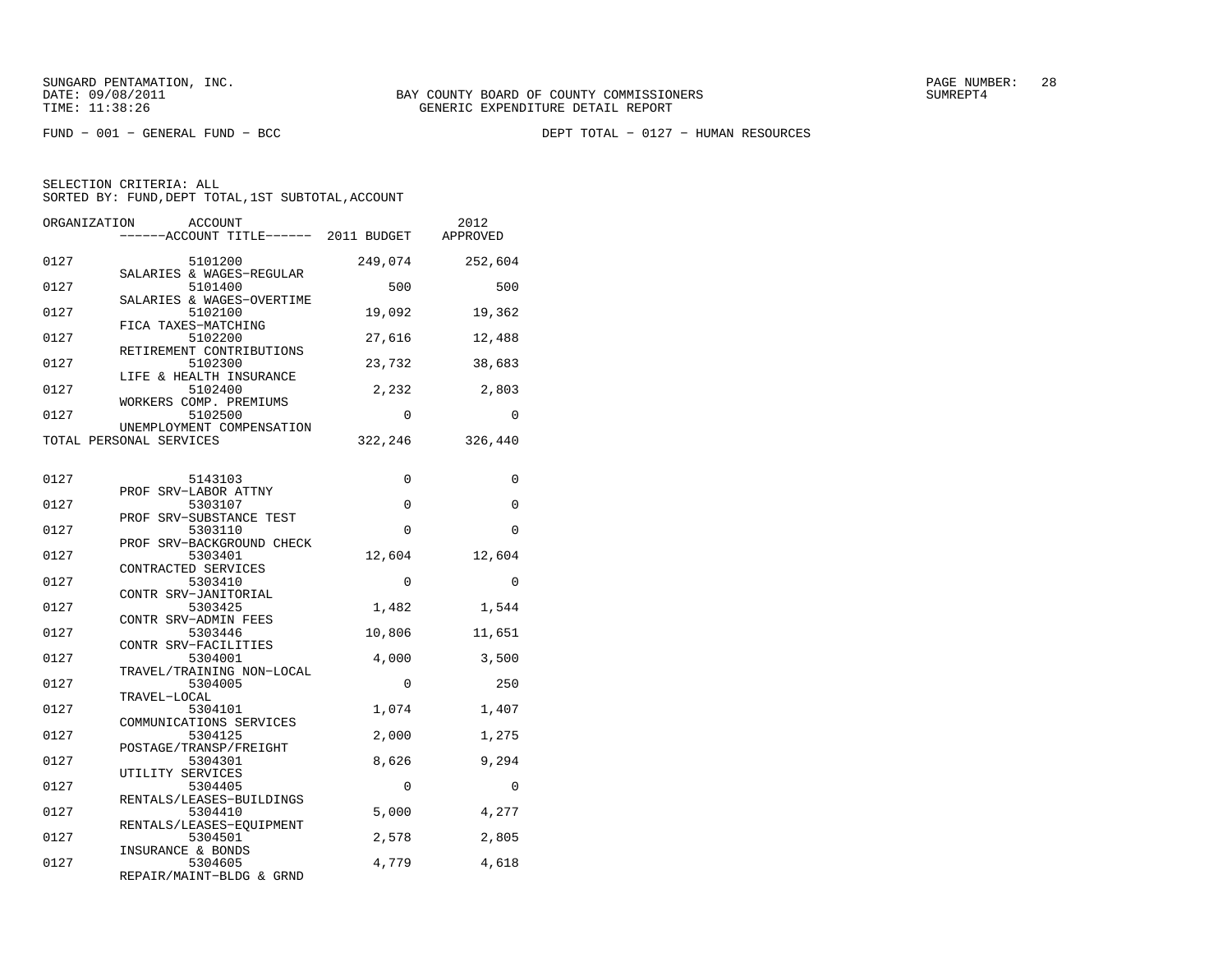FUND − 001 − GENERAL FUND − BCC DEPT TOTAL − 0127 − HUMAN RESOURCES

|      | ORGANIZATION<br><b>ACCOUNT</b><br>-----ACCOUNT TITLE------ 2011 BUDGET |          | 2012<br>APPROVED |
|------|------------------------------------------------------------------------|----------|------------------|
| 0127 | 5304615                                                                | $\Omega$ | $\Omega$         |
| 0127 | REPAIR/MAINT-EQUIPMENT<br>5304701                                      | 1,750    | 250              |
| 0127 | PRINTING & BINDING<br>5304902                                          | 37       | 445              |
| 0127 | FEES & COSTS-PURCHASING<br>5304905                                     | 400      | 400              |
| 0127 | FEES&COSTS-LGL ADV/ADVERT<br>5304990                                   | 100      | 100              |
| 0127 | MISCELLANEOUS EXPENSES<br>5305101                                      | 4,500    | 3,782            |
| 0127 | OFFICE SUPPLIES<br>5305201                                             | 0        | 0                |
| 0127 | OPERATING SUPPLIES<br>5305202                                          | 0        | 0                |
| 0127 | OPER SUPPLIES-JANITORIAL<br>5305224                                    | 40,000   | 40,000           |
| 0127 | EMPLOYEE DEVELOPMENT<br>5305401                                        | 500      | 250              |
| 0127 | BOOKS/RESOURCE MATR/SUBSC<br>5305402                                   | 260      | 260              |
| 0127 | <b>DUES &amp; MEMBERSHIPS</b><br>5305406                               | 2,760    | 450              |
|      | TRAINING & TUITION<br>TOTAL OPERATING EXPENSES                         | 103,256  | 99,162           |
|      |                                                                        |          |                  |
| 0127 | 5606401<br>EOUIPMENT                                                   | 0        | 0                |
| 0127 | 5606402                                                                | $\Omega$ | 300              |
| 0127 | EOUIP LESS THAN \$1000<br>5606450                                      | 1,899    | 0                |
|      | COMPUTER SOFTWARE<br>TOTAL CAPITAL OUTLAY                              | 1,899    | 300              |
|      |                                                                        |          |                  |
| 0127 | 5905998<br>DEPRECIATION EXPENSE                                        | 0        | 0                |
| 0127 | 5909915                                                                | $\Omega$ | $\Omega$         |
|      | RESERVE FOR PAY ADJUSTMNT<br>TOTAL NON-OPERATING EXPENSES              | $\Omega$ | $\Omega$         |
|      | TOTAL HUMAN RESOURCES                                                  | 427,401  | 425,902          |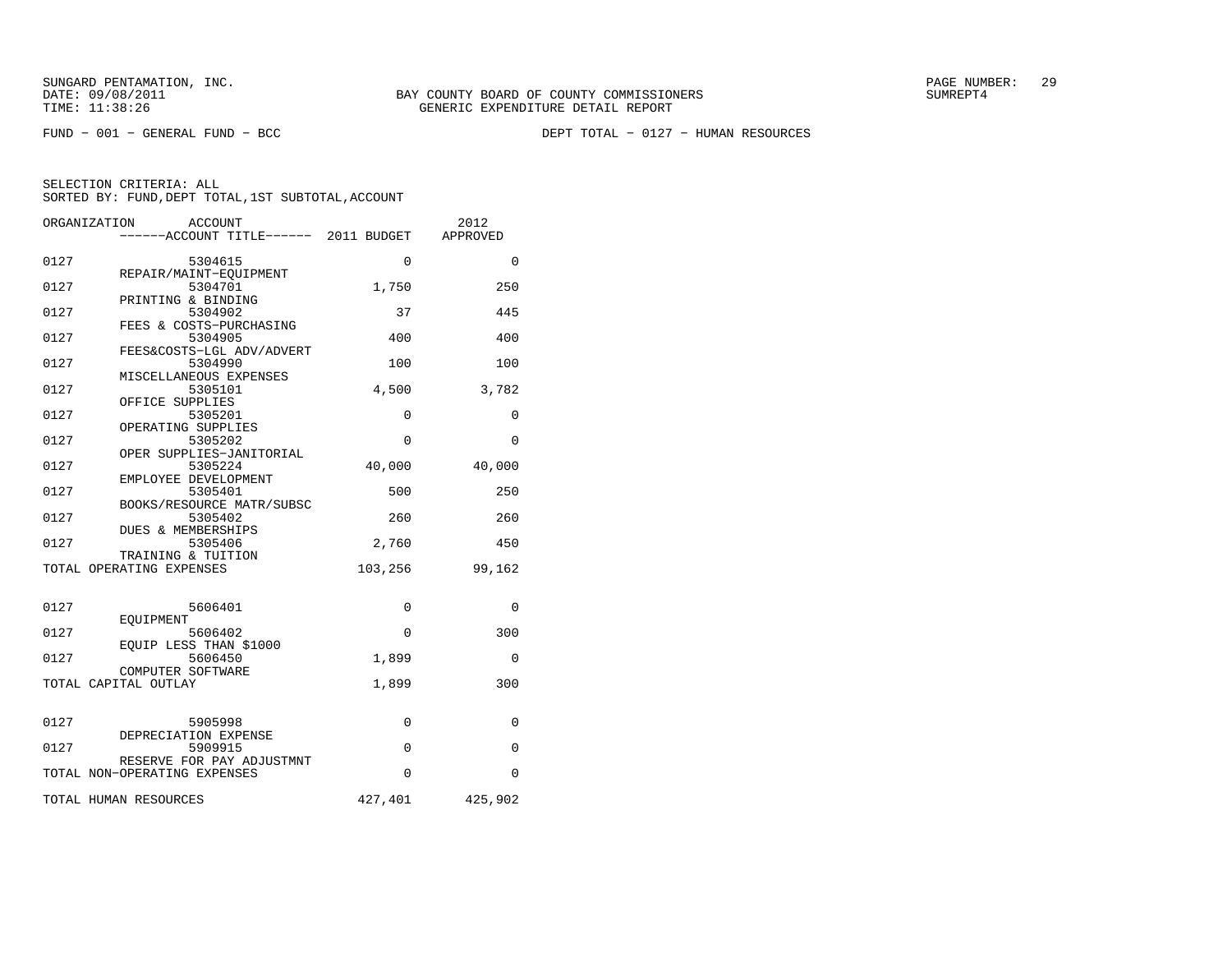FUND − 001 − GENERAL FUND − BCC DEPT TOTAL − 0130 − MANAGEMENT/BUDGET

| ORGANIZATION<br><b>ACCOUNT</b><br>------ACCOUNT TITLE------ 2011 BUDGET |             | 2012<br>APPROVED |
|-------------------------------------------------------------------------|-------------|------------------|
| 0130<br>5101200<br>SALARIES & WAGES-REGULAR                             | 266,288     | 167,593          |
| 0130<br>5101400<br>SALARIES & WAGES-OVERTIME                            | 750         | 100              |
| 0130<br>5102100<br>FICA TAXES-MATCHING                                  | 20,428      | 12,878           |
| 0130<br>5102200<br>RETIREMENT CONTRIBUTIONS                             | 32,132      | 9,709            |
| 0130<br>5102300<br>LIFE & HEALTH INSURANCE                              | 30,867      | 25,886           |
| 5102400<br>0130<br>WORKERS COMP. PREMIUMS                               | 2,306       | 2,095            |
| 5102500<br>0130<br>UNEMPLOYMENT COMPENSATION                            | 0           | 0                |
| TOTAL PERSONAL SERVICES                                                 | 352,771     | 218,261          |
| 0130<br>5303106                                                         | $\mathbf 0$ | 0                |
| PROF SRV-PHYSICLS/MEDICAL<br>0130<br>5303107                            | 37          | 37               |
| PROF SRV-SUBSTANCE TEST<br>0130<br>5303110                              | 0           | 0                |
| PROF SRV-BACKGROUND CHECK<br>0130<br>5303401<br>CONTRACTED SERVICES     | 0           | 0                |
| 0130<br>5303410<br>CONTR SRV-JANITORIAL                                 | 0           | 0                |
| 0130<br>5303425<br>CONTR SRV-ADMIN FEES                                 | 1,482       | 1,544            |
| 0130<br>5303446<br>CONTR SRV-FACILITIES                                 | 2,381       | 3,027            |
| 0130<br>5304001<br>TRAVEL/TRAINING NON-LOCAL                            | 6,000       | 3,000            |
| 0130<br>5304101<br>COMMUNICATIONS SERVICES                              | 307         | 295              |
| 0130<br>5304125<br>POSTAGE/TRANSP/FREIGHT                               | 700         | 260              |
| 0130<br>5304301<br>UTILITY SERVICES                                     | 4,585       | 4,940            |
| 0130<br>5304410<br>RENTALS/LEASES-EQUIPMENT                             | 4,800       | 4,800            |
| 0130<br>5304501<br>INSURANCE & BONDS                                    | 2,578       | 2,805            |
| 5304605<br>0130<br>REPAIR/MAINT-BLDG & GRND                             | 2,543       | 2,453            |
| 0130<br>5304615<br>REPAIR/MAINT-EQUIPMENT                               | 100         | 100              |
| 0130<br>5304701<br>PRINTING & BINDING                                   | 2,500       | 1,000            |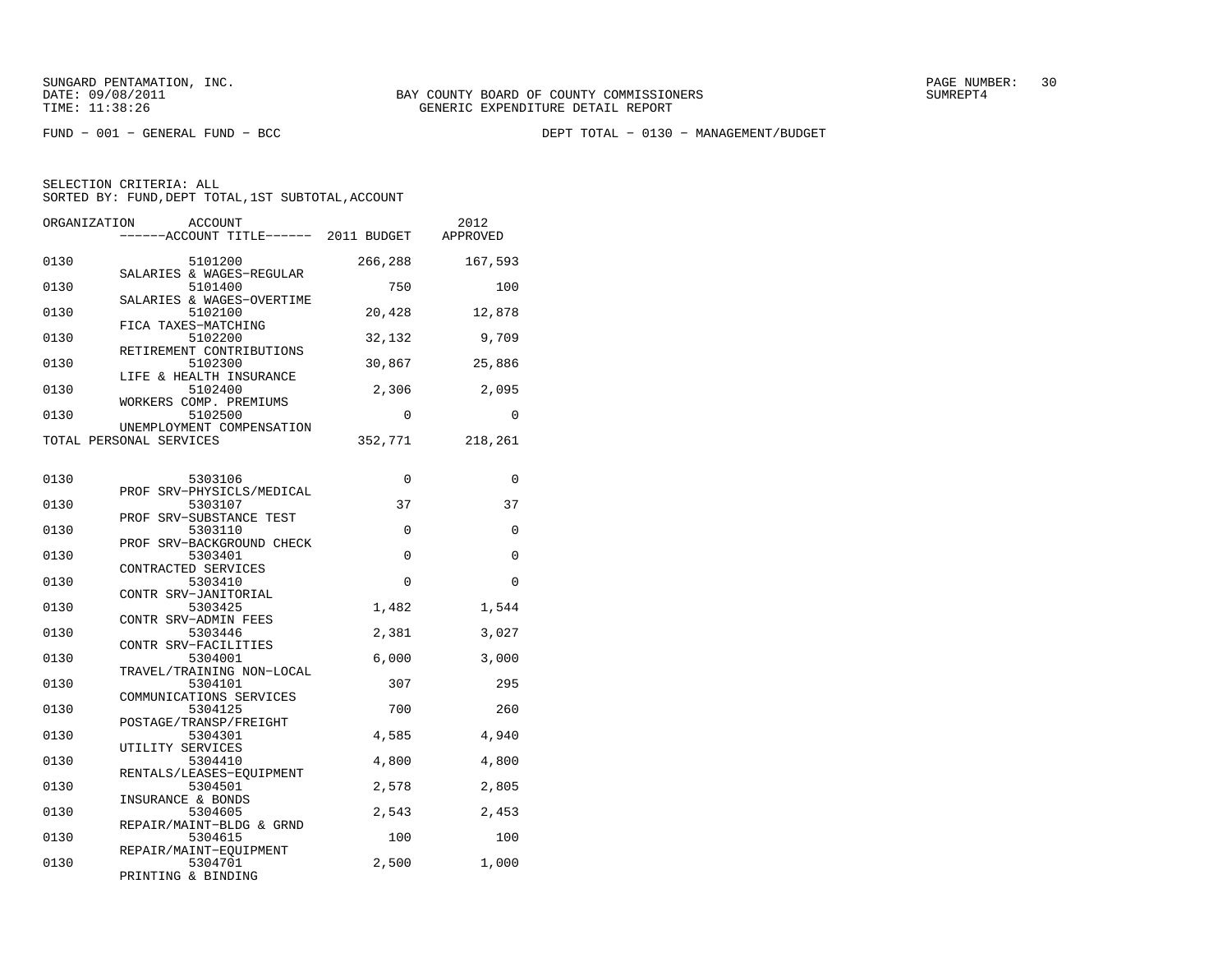FUND − 001 − GENERAL FUND − BCC DEPT TOTAL − 0130 − MANAGEMENT/BUDGET

|      | ORGANIZATION<br>ACCOUNT<br>------ACCOUNT TITLE------ 2011 BUDGET |             | 2012<br>APPROVED |
|------|------------------------------------------------------------------|-------------|------------------|
| 0130 | 5304902                                                          | 37          | 297              |
| 0130 | FEES & COSTS-PURCHASING<br>5304905                               | 2,000       | 2,000            |
| 0130 | FEES&COSTS-LGL ADV/ADVERT<br>5304990                             | 750         | 750              |
| 0130 | MISCELLANEOUS EXPENSES<br>5305101                                | 5,000       | 4,000            |
| 0130 | OFFICE SUPPLIES<br>5305201                                       | $\mathbf 0$ | $\mathbf{0}$     |
| 0130 | OPERATING SUPPLIES<br>5305202                                    | $\Omega$    | $\mathbf 0$      |
| 0130 | OPER SUPPLIES-JANITORIAL<br>5305210                              | 141         | 140              |
| 0130 | SAFETY GEAR & SUPPLIES<br>5305401                                | 200         | 100              |
| 0130 | BOOKS/RESOURCE MATR/SUBSC<br>5305402<br>DUES & MEMBERSHIPS       | 600         | 400              |
| 0130 | 5305406<br>TRAINING & TUITION                                    | 625         | 623              |
|      | TOTAL OPERATING EXPENSES                                         | 37,366      | 32,571           |
| 0130 | 5606401                                                          | $\mathbf 0$ | $\mathbf{0}$     |
| 0130 | EOUIPMENT<br>5606402                                             | $\Omega$    | $\Omega$         |
| 0130 | EOUIP LESS THAN \$1000<br>5606450                                | $\Omega$    | $\Omega$         |
|      | COMPUTER SOFTWARE<br>TOTAL CAPITAL OUTLAY                        | $\Omega$    | 0                |
|      |                                                                  |             |                  |
| 0130 | 5905998<br>DEPRECIATION EXPENSE                                  | $\Omega$    | $\Omega$         |
| 0130 | 5909915<br>RESERVE FOR PAY ADJUSTMNT                             | $\Omega$    | $\Omega$         |
|      | TOTAL NON-OPERATING EXPENSES                                     | $\Omega$    | $\Omega$         |
|      | TOTAL MANAGEMENT/BUDGET                                          | 390,137     | 250,832          |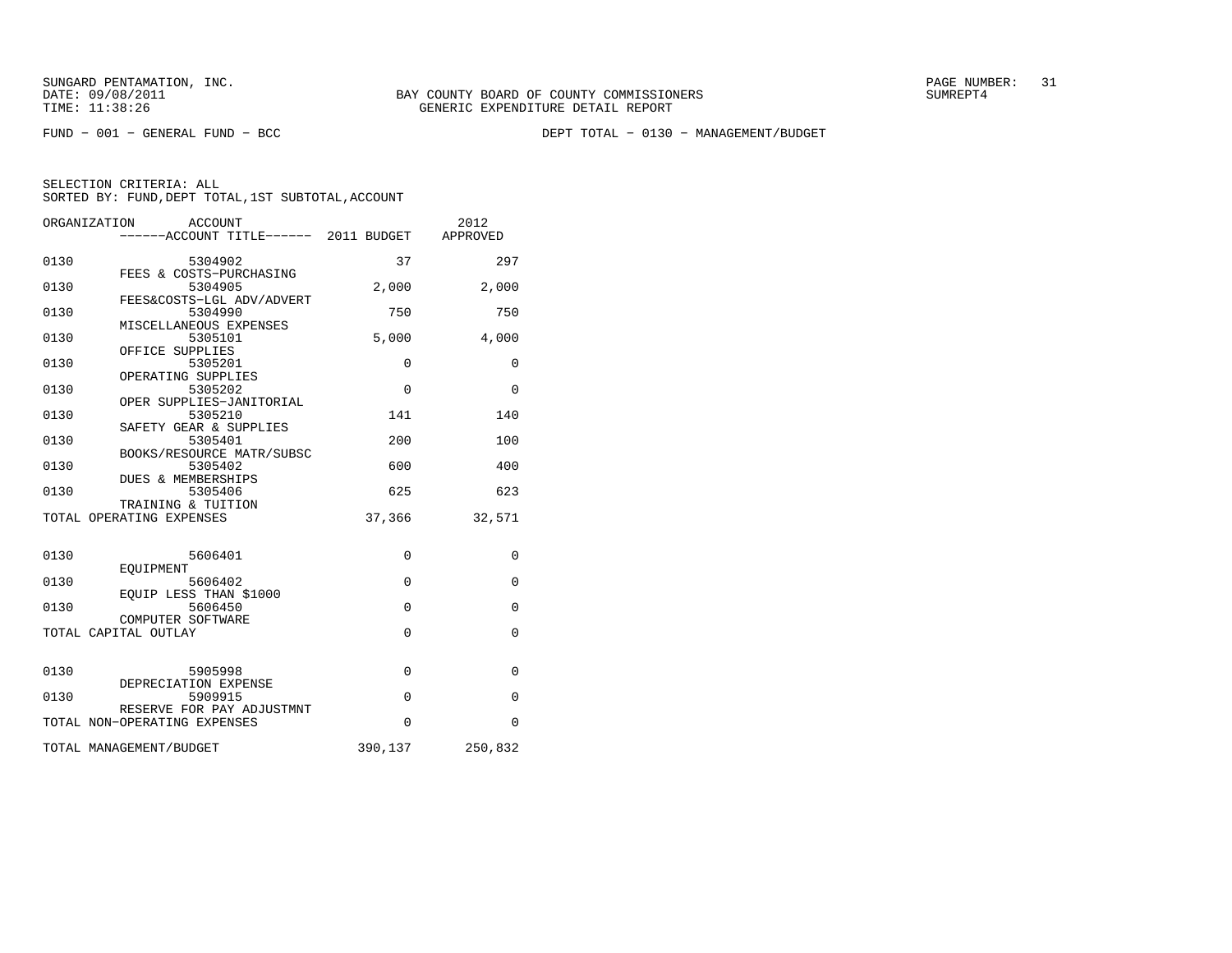$FUND - 001 - GENERAL FUND - BCC$ 

DEPT TOTAL - 0135 - PLANNING

| ORGANIZATION<br><b>ACCOUNT</b>                                 | -----ACCOUNT TITLE------ 2011 BUDGET | 2012<br>APPROVED |
|----------------------------------------------------------------|--------------------------------------|------------------|
| 0135<br>5101200<br>SALARIES & WAGES-REGULAR                    | 410,589                              | 410,589          |
| 0135<br>5101400<br>SALARIES & WAGES-OVERTIME                   | 500                                  | 500              |
| 0135<br>5102100<br>FICA TAXES-MATCHING                         | 31,448                               | 31,448           |
| 0135<br>5102200<br>RETIREMENT CONTRIBUTIONS                    | 47,591                               | 21,906           |
| 0135<br>5102300<br>LIFE & HEALTH INSURANCE                     | 51,031                               | 50,161           |
| 0135<br>5102400<br>WORKERS COMP. PREMIUMS                      | 4,068                                | 4,168            |
| 5102500<br>0135<br>UNEMPLOYMENT COMPENSATION                   | $\Omega$                             | $\Omega$         |
| TOTAL PERSONAL SERVICES                                        | 545,227                              | 518,772          |
| 0135<br>5153105                                                | 0                                    | 0                |
| PLANNING COMMISSION/DRB<br>0135<br>5303107                     | 70                                   | 70               |
| PROF SRV-SUBSTANCE TEST<br>5303110<br>0135                     | 75                                   | 0                |
| PROF SRV-BACKGROUND CHECK<br>0135<br>5303401                   | 0                                    | 0                |
| CONTRACTED SERVICES<br>0135<br>5303410<br>CONTR SRV-JANITORIAL | $\mathbf 0$                          | $\Omega$         |
| 0135<br>5303422<br>CONTR SRV-GIS                               | $\Omega$                             | 300              |
| 5303425<br>0135<br>CONTR SRV-ADMIN FEES                        | 2,075                                | 2,162            |
| 0135<br>5303446<br>CONTR SRV-FACILITIES                        | 183                                  | 1,927            |
| 0135<br>5304001<br>TRAVEL/TRAINING NON-LOCAL                   | 8,000                                | 7,400            |
| 5304101<br>0135<br>COMMUNICATIONS SERVICES                     | 991                                  | 931              |
| 0135<br>5304125<br>POSTAGE/TRANSP/FREIGHT                      | 450                                  | 228              |
| 0135<br>5304301<br>UTILITY SERVICES                            | 12,616                               | 13,593           |
| 0135<br>5304405<br>RENTALS/LEASES-BUILDINGS                    | 0                                    | $\mathbf 0$      |
| 0135<br>5304410<br>RENTALS/LEASES-EOUIPMENT                    | 5,000                                | 5,000            |
| 5304501<br>0135<br>INSURANCE & BONDS                           | 5,157                                | 5,610            |
| 0135<br>5304605<br>REPAIR/MAINT-BLDG & GRND                    | 6,990                                | 6,758            |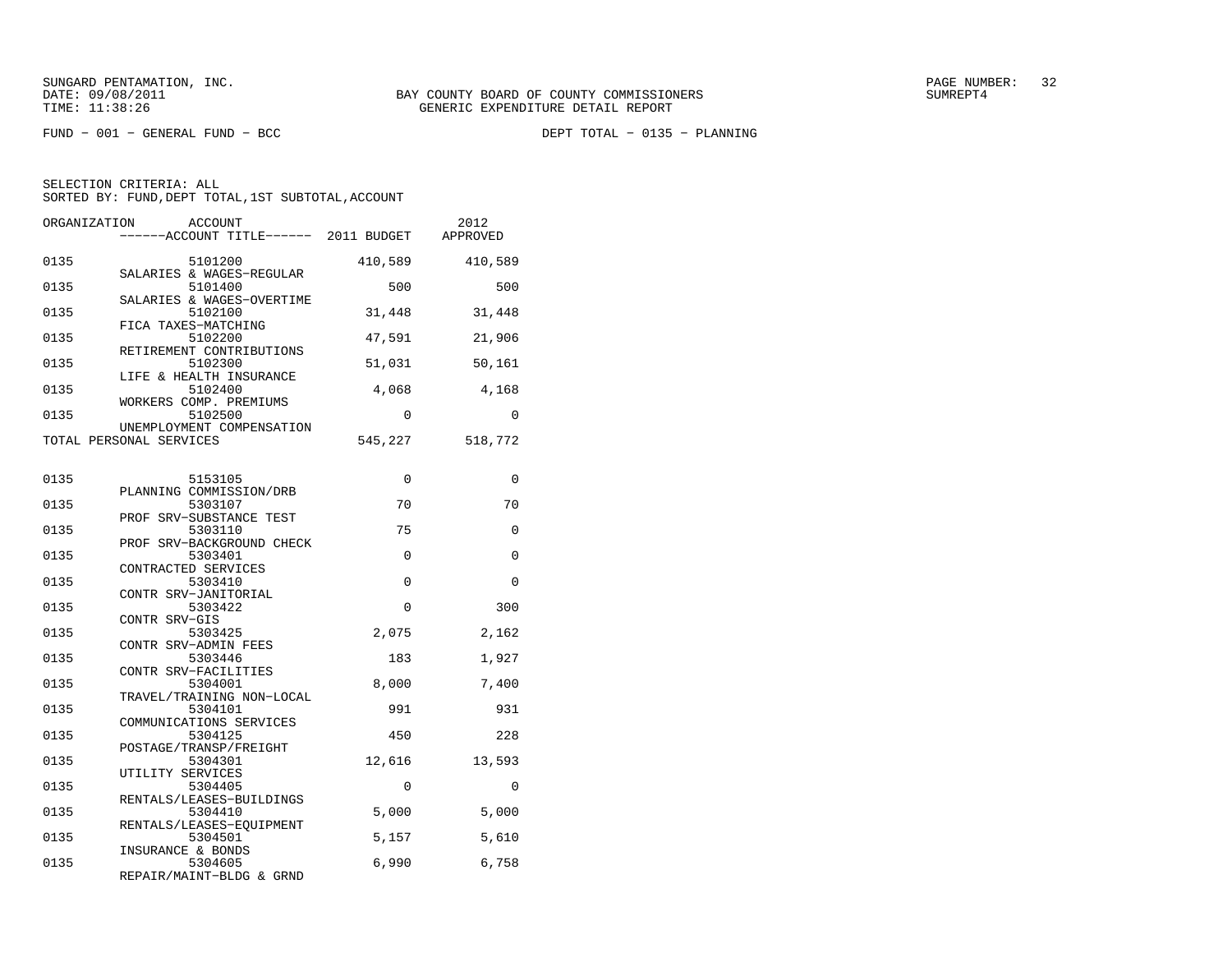$FUND - 001 - GENERAL FUND - BCC$ 

DEPT TOTAL - 0135 - PLANNING

|      | ORGANIZATION<br>ACCOUNT                        |             | 2012        |
|------|------------------------------------------------|-------------|-------------|
|      | ----ACCOUNT TITLE------ 2011 BUDGET            |             | APPROVED    |
| 0135 | 5304610                                        | 0           | 750         |
| 0135 | REPAIR/MAINT-AUTO EQUIP<br>5304611             | 750         | $\Omega$    |
| 0135 | REPAIR/MAINT-FLEET MAINT<br>5304615            | 5,500       | 5,500       |
| 0135 | REPAIR/MAINT-EOUIPMENT<br>5304701              | 1,800       | 1,395       |
| 0135 | PRINTING & BINDING<br>5304902                  | 2,307       | 2,720       |
| 0135 | FEES & COSTS-PURCHASING<br>5304905             | 15,000      | 15,000      |
| 0135 | FEES&COSTS-LGL ADV/ADVERT<br>5304909           | 25          | 25          |
| 0135 | FEES & COSTS-COURT FILING<br>5304990           | 50          | 50          |
| 0135 | MISCELLANEOUS EXPENSES<br>5305101              | 4,000       | 3,798       |
| 0135 | OFFICE SUPPLIES<br>5305201                     | $\Omega$    | $\Omega$    |
| 0135 | OPERATING SUPPLIES<br>5305202                  | $\mathbf 0$ | 0           |
| 0135 | OPER SUPPLIES-JANITORIAL<br>5305205            | 1,000       | 1,000       |
| 0135 | GAS, OIL & LUBRICANTS<br>5305210               | 50          | 50          |
| 0135 | SAFETY GEAR & SUPPLIES<br>5305215              | $\mathbf 0$ | $\mathbf 0$ |
| 0135 | CLOTHING & WEARING APPRL<br>5305401            | 300         | 300         |
| 0135 | BOOKS/RESOURCE MATR/SUBSC<br>5305402           | 3,400       | 2,908       |
| 0135 | DUES & MEMBERSHIPS<br>5305406                  | 500         | 500         |
|      | TRAINING & TUITION<br>TOTAL OPERATING EXPENSES | 76,289      | 77,975      |
|      |                                                |             |             |
| 0135 | 5606401<br>EOUIPMENT                           | 0           | 0           |
| 0135 | 5606402                                        | $\Omega$    | $\Omega$    |
| 0135 | EOUIP LESS THAN \$1000<br>5606450              | $\mathbf 0$ | 0           |
|      | COMPUTER SOFTWARE<br>TOTAL CAPITAL OUTLAY      | $\Omega$    | $\Omega$    |
|      |                                                |             |             |
| 0135 | 5808113<br><b>GRANT-STATE</b>                  | 60,000      | 60,000      |
| 0135 | 5808121<br>GRANT-FEDERAL                       | 0           | 0           |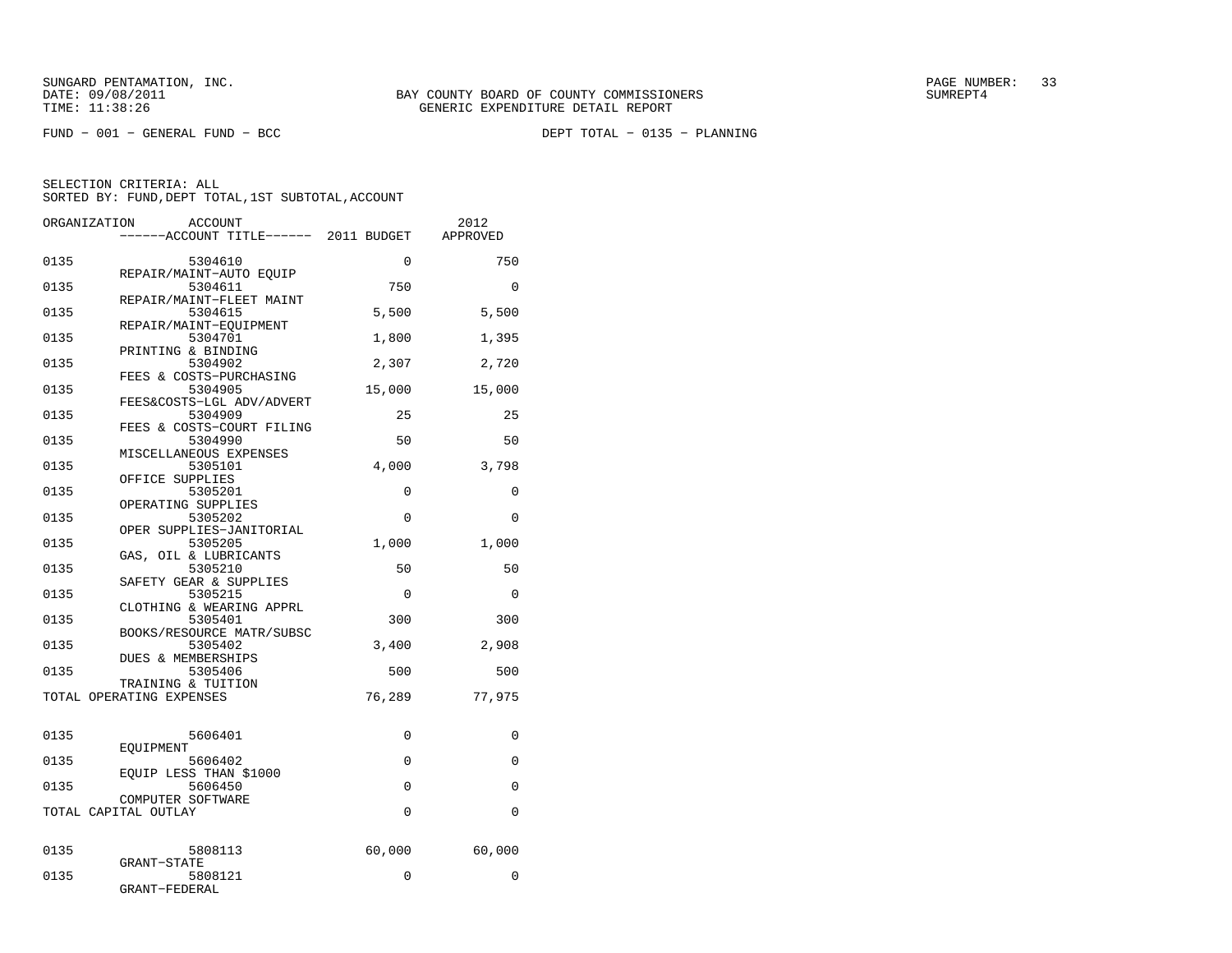$FUND - 001 - GENERAL FUND - BCC$ 

DEPT TOTAL - 0135 - PLANNING

|      | ORGANIZATION<br>ACCOUNT<br>------ACCOUNT TITLE------ | 2011 BUDGET | 2012<br>APPROVED |
|------|------------------------------------------------------|-------------|------------------|
| 0135 | 5808300<br>OTHER GRANTS & AIDS                       | 226,561     | 0                |
|      | TOTAL GRANTS & AIDS                                  | 286,561     | 60,000           |
| 0135 | 5905908                                              | 0           | 0                |
| 0135 | LOSS ON DISPOSAL<br>5905998<br>DEPRECIATION EXPENSE  | 0           | $\Omega$         |
| 0135 | 5909915<br>RESERVE FOR PAY ADJUSTMNT                 | 0           | 0                |
|      | TOTAL NON-OPERATING EXPENSES                         | 0           | $\Omega$         |
|      | TOTAL PLANNING                                       | 908,077     | 656,747          |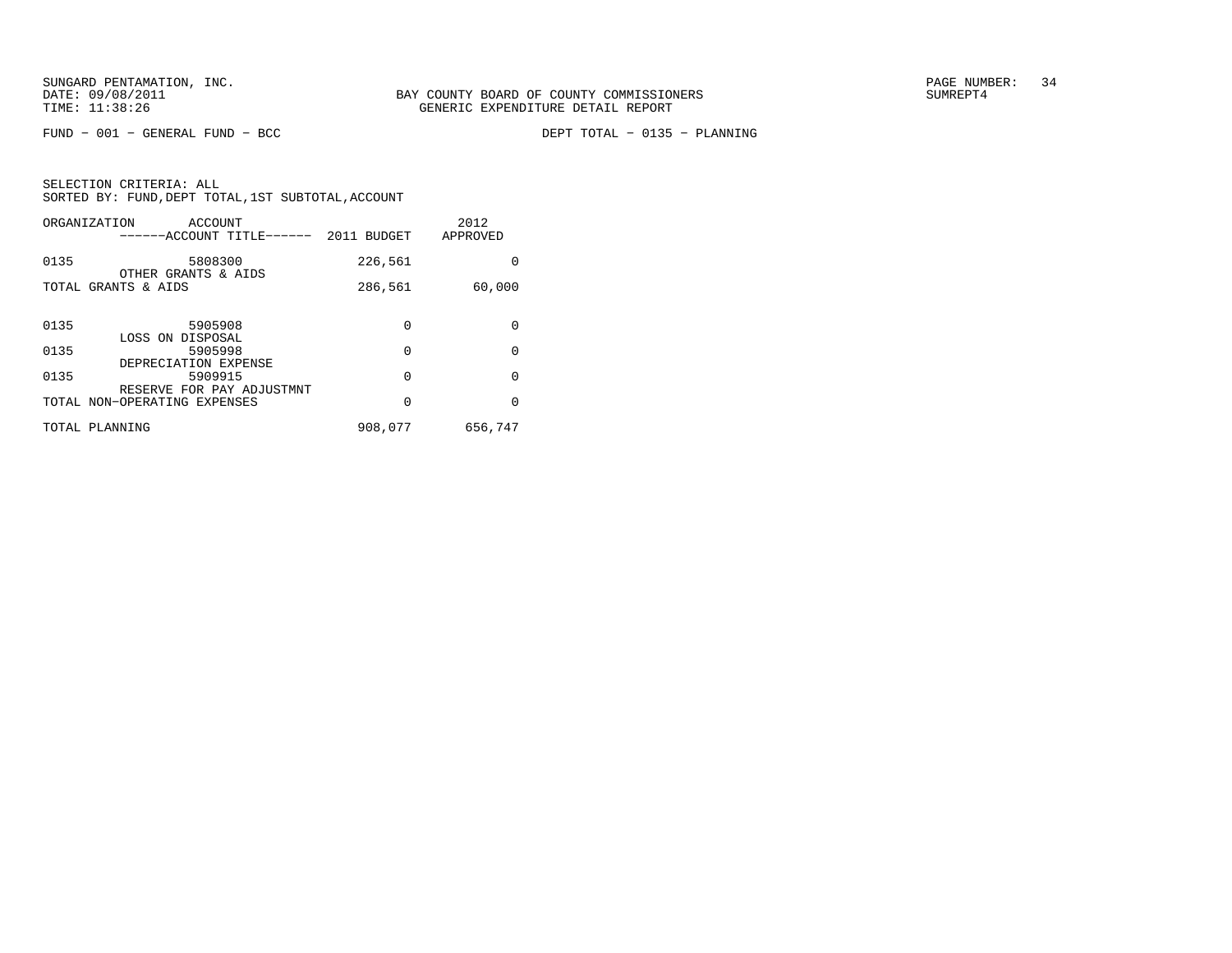$FUND - 001 - GENERAL FUND - BCC$ 

DEPT TOTAL -  $0136 - G.I.S.$ 

| ORGANIZATION<br><b>ACCOUNT</b><br>-----ACCOUNT TITLE------ 2011 BUDGET |          | 2012<br>APPROVED |
|------------------------------------------------------------------------|----------|------------------|
| 0136<br>5101200                                                        | 401,863  | 356,608          |
| SALARIES & WAGES-REGULAR<br>0136<br>5101205                            | 0        | 0                |
| SALARIES & WAGES-DISASTER<br>0136<br>5101400                           | $\Omega$ | $\Omega$         |
| SALARIES & WAGES-OVERTIME<br>0136<br>5102100<br>FICA TAXES-MATCHING    | 30,742   | 27,281           |
| 0136<br>5102200<br>RETIREMENT CONTRIBUTIONS                            | 43,280   | 17,947           |
| 0136<br>5102300<br>LIFE & HEALTH INSURANCE                             | 45,555   | 42,519           |
| 0136<br>5102400<br>WORKERS COMP. PREMIUMS                              | 21,252   | 20,404           |
| 0136<br>5102500<br>UNEMPLOYMENT COMPENSATION                           | $\Omega$ | $\Omega$         |
| TOTAL PERSONAL SERVICES                                                | 542,692  | 464,759          |
| 0136<br>5303107                                                        | 75       | 0                |
| PROF SRV-SUBSTANCE TEST<br>0136<br>5303110                             | 37       | $\Omega$         |
| PROF SRV-BACKGROUND CHECK<br>0136<br>5303401                           | 36,800   | 8,400            |
| CONTRACTED SERVICES<br>0136<br>5303410                                 | 0        | 0                |
| CONTR SRV-JANITORIAL<br>0136<br>5303422                                | $\Omega$ | $\Omega$         |
| CONTR SRV-GIS<br>5303425<br>0136                                       | 1,482    | 1,544            |
| CONTR SRV-ADMIN FEES<br>0136<br>5303446                                | 1,465    | 1,193            |
| CONTR SRV-FACILITIES<br>0136<br>5304001                                | 6,000    | 6,000            |
| TRAVEL/TRAINING NON-LOCAL<br>0136<br>5304005                           | $\Omega$ | $\Omega$         |
| TRAVEL-LOCAL<br>0136<br>5304101                                        | 1,291    | 1,417            |
| COMMUNICATIONS SERVICES<br>0136<br>5304125                             | 25       | 25               |
| POSTAGE/TRANSP/FREIGHT<br>0136<br>5304301<br>UTILITY SERVICES          | 10,472   | 11,263           |
| 0136<br>5304410<br>RENTALS/LEASES-EOUIPMENT                            | 1,046    | 1,046            |
| 0136<br>5304501<br>INSURANCE & BONDS                                   | 3,768    | 4,100            |
| 0136<br>5304605<br>REPAIR/MAINT-BLDG & GRND                            | 5,801    | 5,593            |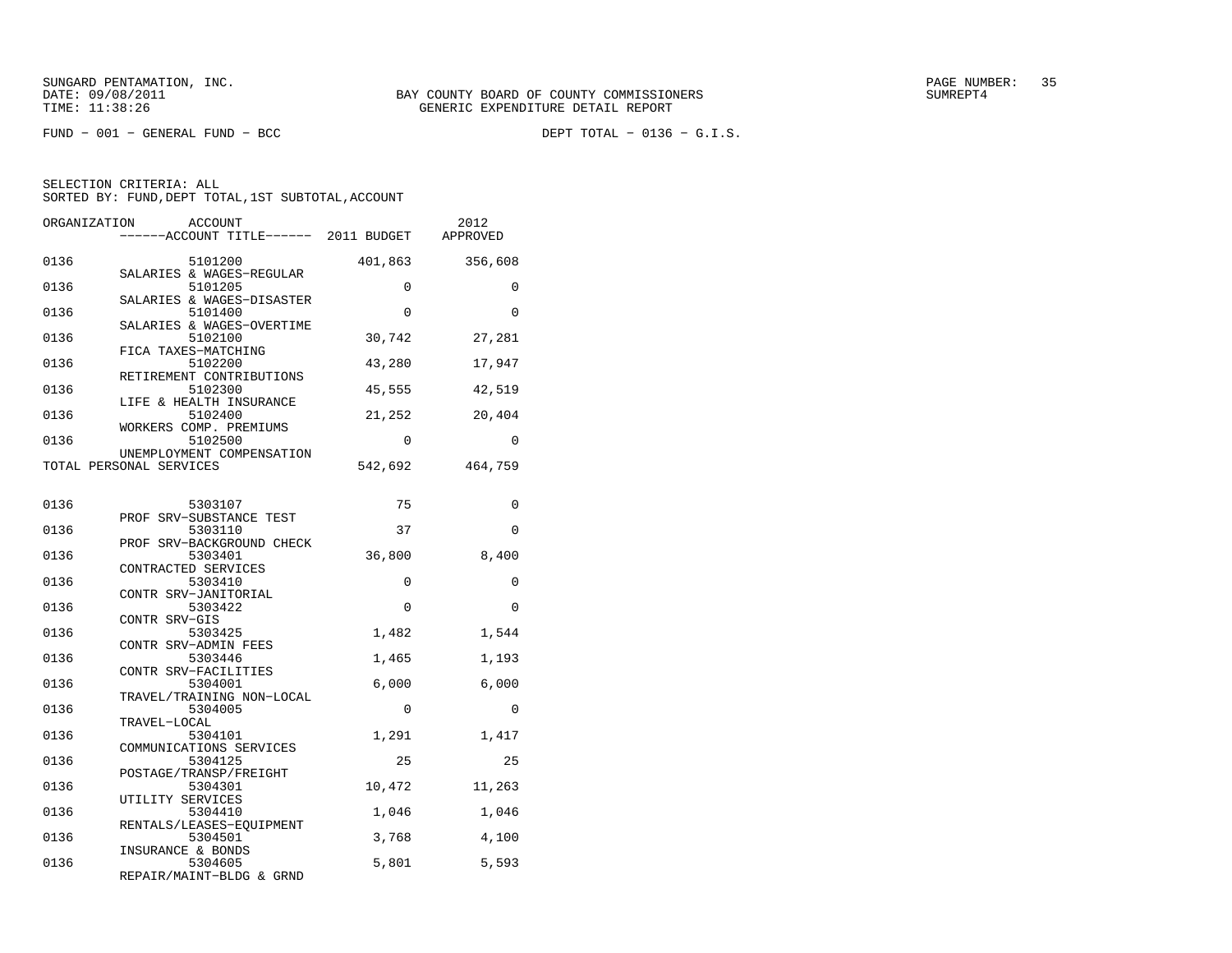$FUND - 001 - GENERAL FUND - BCC$ 

DEPT TOTAL -  $0136 - G.I.S.$ 

|      | ORGANIZATION<br><b>ACCOUNT</b><br>-----ACCOUNT TITLE------ 2011 BUDGET |        | 2012<br>APPROVED |
|------|------------------------------------------------------------------------|--------|------------------|
|      |                                                                        |        |                  |
| 0136 | 5304610                                                                | 25     | 25               |
| 0136 | REPAIR/MAINT-AUTO EQUIP                                                | 720    | $\Omega$         |
|      | 5304611<br>REPAIR/MAINT-FLEET MAINT                                    |        |                  |
| 0136 | 5304615                                                                | 4,000  | 37,300           |
|      | REPAIR/MAINT-EOUIPMENT                                                 |        |                  |
| 0136 | 5304701                                                                | 50     | 50               |
| 0136 | PRINTING & BINDING<br>5304902                                          | 403    | 692              |
|      | FEES & COSTS-PURCHASING                                                |        |                  |
| 0136 | 5304905                                                                | 150    | 0                |
|      | FEES&COSTS-LGL ADV/ADVERT                                              |        |                  |
| 0136 | 5304990<br>MISCELLANEOUS EXPENSES                                      | 50     | 50               |
| 0136 | 5305101                                                                | 2,000  | 2,000            |
|      | OFFICE SUPPLIES                                                        |        |                  |
| 0136 | 5305201                                                                | 4,000  | 3,000            |
| 0136 | OPERATING SUPPLIES<br>5305202                                          | 0      | 0                |
|      | OPER SUPPLIES-JANITORIAL                                               |        |                  |
| 0136 | 5305205                                                                | 1,000  | 1,000            |
|      | GAS, OIL & LUBRICANTS                                                  |        |                  |
| 0136 | 5305210<br>SAFETY GEAR & SUPPLIES                                      | 800    | 800              |
| 0136 | 5305215                                                                | 500    | 250              |
|      | CLOTHING & WEARING APPRL                                               |        |                  |
| 0136 | 5305401                                                                | 360    | 360              |
| 0136 | BOOKS/RESOURCE MATR/SUBSC<br>5305402                                   | 125    | 125              |
|      | <b>DUES &amp; MEMBERSHIPS</b>                                          |        |                  |
| 0136 | 5305406                                                                | 11,760 | 11,760           |
|      | TRAINING & TUITION                                                     | 94,205 |                  |
|      | TOTAL OPERATING EXPENSES                                               |        | 97,993           |
|      |                                                                        |        |                  |
| 0136 | 5606401                                                                | 30,000 | 30,000           |
| 0136 | EQUIPMENT<br>5606402                                                   | 1,000  | 0                |
|      | EQUIP LESS THAN \$1000                                                 |        |                  |
| 0136 | 5606450                                                                | 0      | 30,000           |
|      | COMPUTER SOFTWARE<br>TOTAL CAPITAL OUTLAY                              | 31,000 | 60,000           |
|      |                                                                        |        |                  |
|      |                                                                        |        |                  |
| 0136 | 5905998<br>DEPRECIATION EXPENSE                                        | 0      | 0                |
| 0136 | 5909915                                                                | 0      | 0                |
|      | RESERVE FOR PAY ADJUSTMNT                                              |        |                  |
|      | TOTAL NON-OPERATING EXPENSES                                           | 0      | 0                |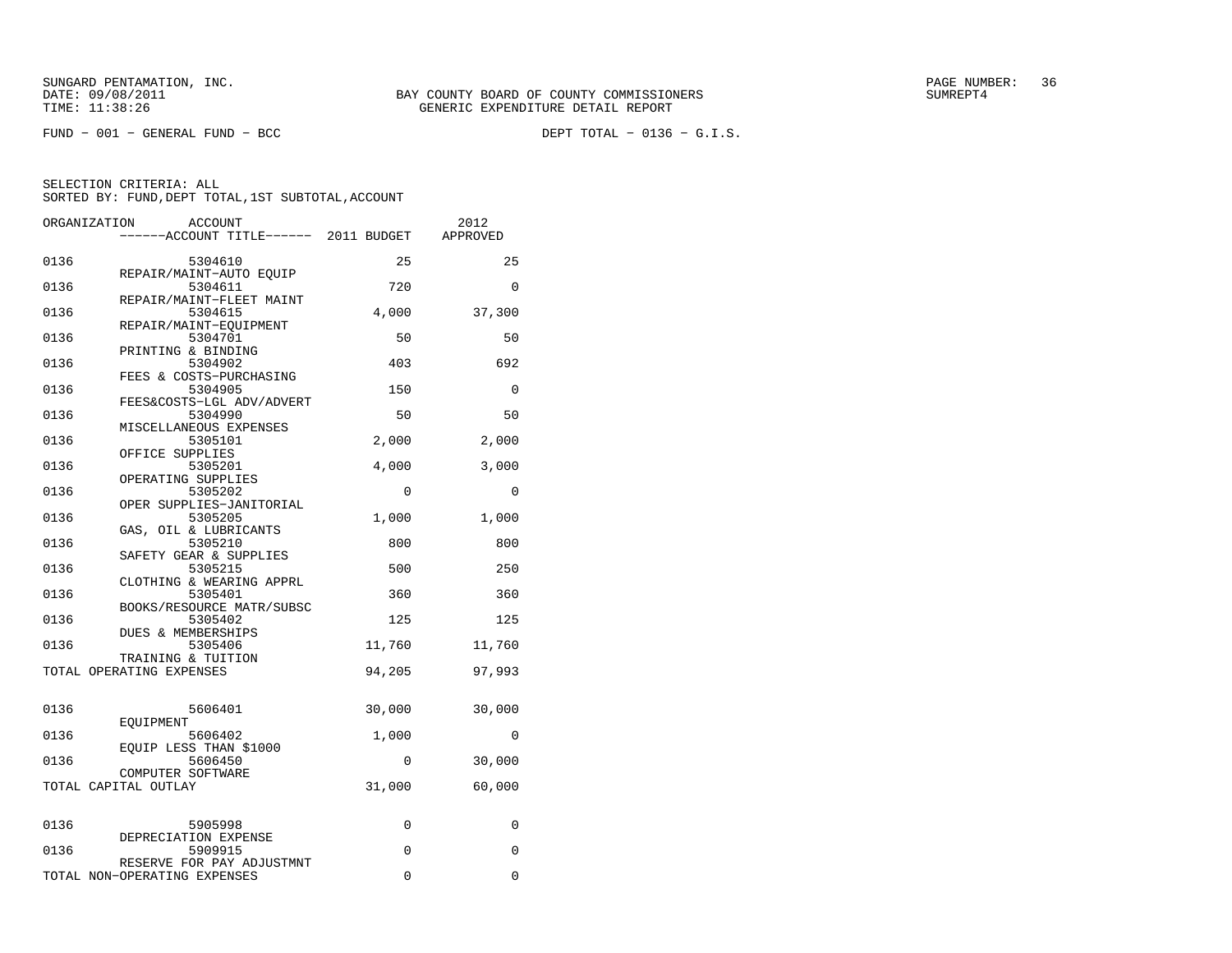$FUND - 001 - GENERAL FUND - BCC$ 

DEPT TOTAL -  $0136 - G.I.S.$ 

| ORGANIZATION | ACCOUNT                              |         | 2012     |
|--------------|--------------------------------------|---------|----------|
|              | $---ACCOUNT$ TITLE $--- 2011$ BUDGET |         | APPROVED |
|              |                                      |         |          |
| TOTAL G.I.S. |                                      | 667,897 | 622,752  |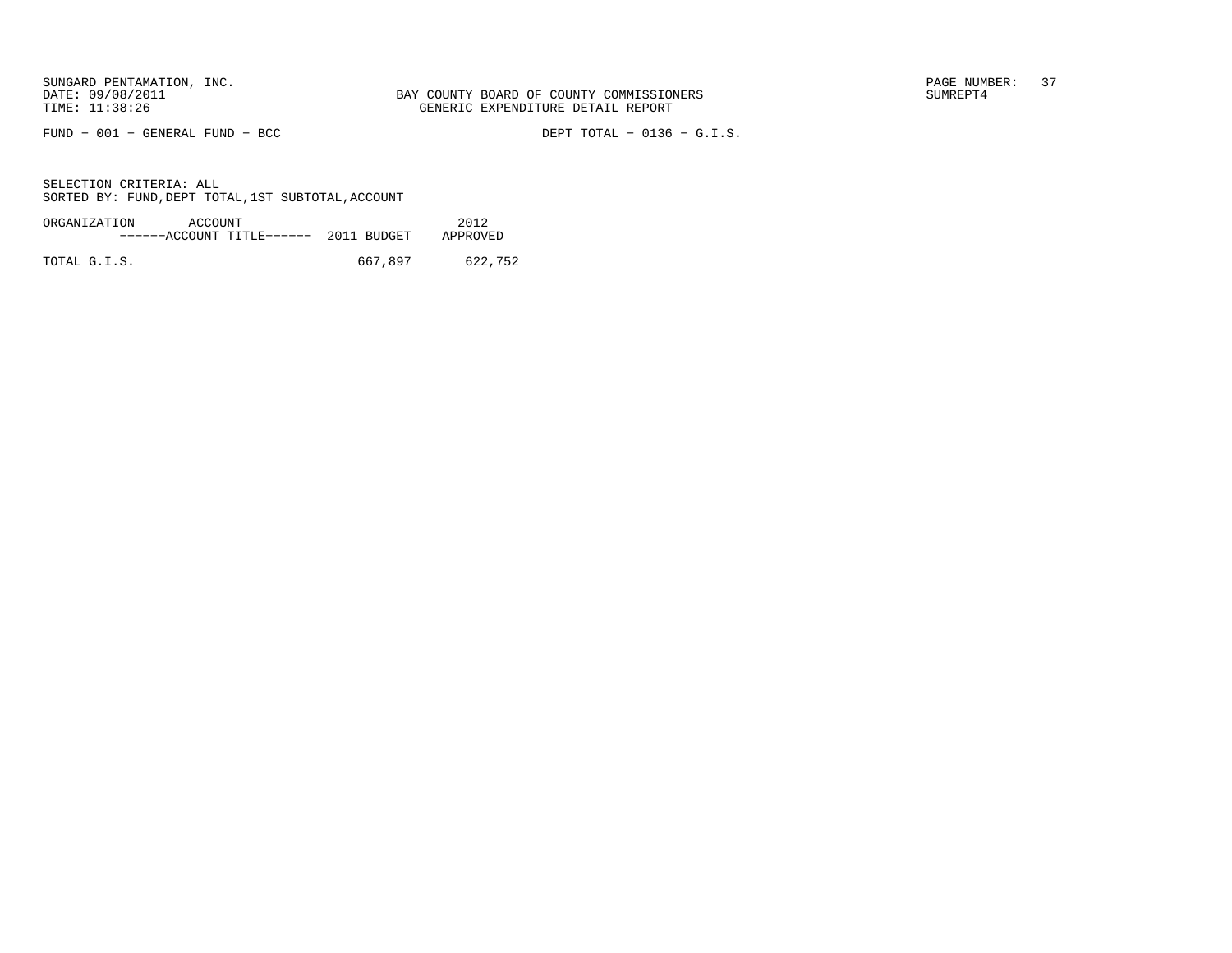$FUND - 001 - GENERAL FUND - BCC$ 

DEPT TOTAL - 0137 - CDBG

| ORGANIZATION                 | <b>ACCOUNT</b><br>-----ACCOUNT TITLE------ 2011 BUDGET |          | 2012<br>APPROVED |
|------------------------------|--------------------------------------------------------|----------|------------------|
| 0137                         | 5303401<br>CONTRACTED SERVICES                         | $\Omega$ | <sup>0</sup>     |
| TOTAL OPERATING EXPENSES     |                                                        | 0        | $\Omega$         |
| 0137                         | 5606101                                                | $\Omega$ | <sup>0</sup>     |
| LAND                         |                                                        |          |                  |
| TOTAL CAPITAL OUTLAY         |                                                        | 0        | <sup>0</sup>     |
|                              |                                                        |          |                  |
| 0137                         | 5905998<br>DEPRECIATION EXPENSE                        | $\Omega$ | $\Omega$         |
| TOTAL NON-OPERATING EXPENSES |                                                        | 0        | <sup>0</sup>     |
| TOTAL CDBG                   |                                                        | 0        | N                |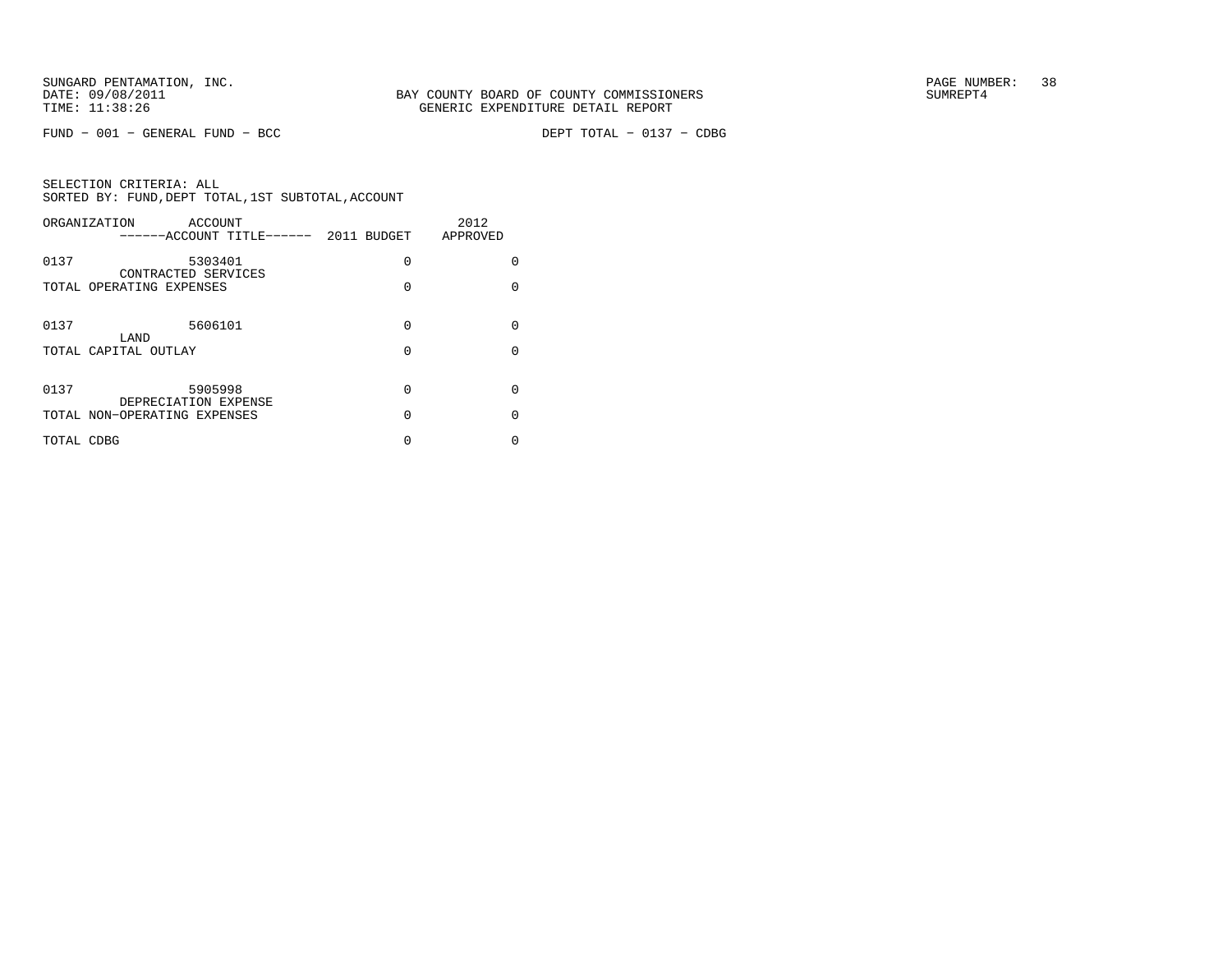FUND − 001 − GENERAL FUND − BCC DEPT TOTAL − 0138 − COMMUNITY ACTION AGENCY

| ORGANIZATION<br>ACCOUNT<br>------ACCOUNT TITLE------ | 2011 BUDGET | 2012<br>APPROVED |
|------------------------------------------------------|-------------|------------------|
| 0138<br>5808205<br>AID-ST GRANT/CSBG                 | 0           |                  |
| 0138<br>5808210<br>AID-ST GRANTS/MATCH               | 98,500      | 98,500           |
| TOTAL GRANTS & AIDS                                  | 98,500      | 98,500           |
| TOTAL COMMUNITY ACTION AGENCY                        | 98,500      | 98,500           |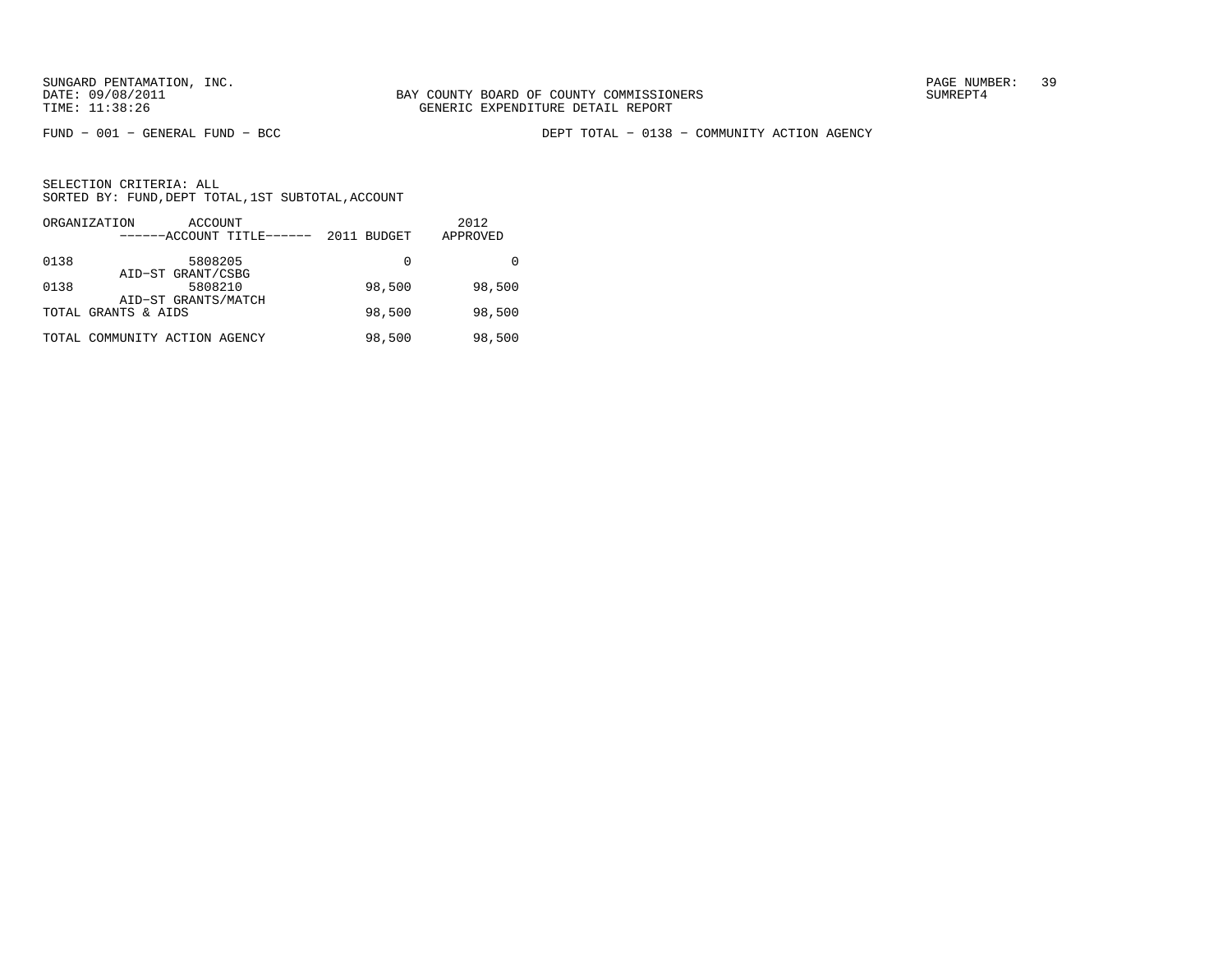FUND − 001 − GENERAL FUND − BCC DEPT TOTAL − 0144 − S.H.I.P.

| ORGANIZATION<br>ACCOUNT<br>------ACCOUNT TITLE------ 2011 BUDGET |           | 2012<br>APPROVED |
|------------------------------------------------------------------|-----------|------------------|
| 0144<br>5303401<br>CONTRACTED SERVICES                           | 0         | 0                |
| 0144<br>5303496                                                  | 1,567,000 | 1,490,000        |
| CONTR SRV-COMM.DEV. PLAN<br>TOTAL OPERATING EXPENSES             | 1,567,000 | 1,490,000        |
| 5606101<br>0144<br>LAND                                          | $\Omega$  | <sup>0</sup>     |
| TOTAL CAPITAL OUTLAY                                             | $\Omega$  | $\Omega$         |
|                                                                  |           |                  |
| 0144<br>5808101<br>AID-GOV'T AGENGY                              | 0         | $\Omega$         |
| TOTAL GRANTS & AIDS                                              | $\Omega$  | $\Omega$         |
| TOTAL S.H.I.P.                                                   | 1,567,000 | 1,490,000        |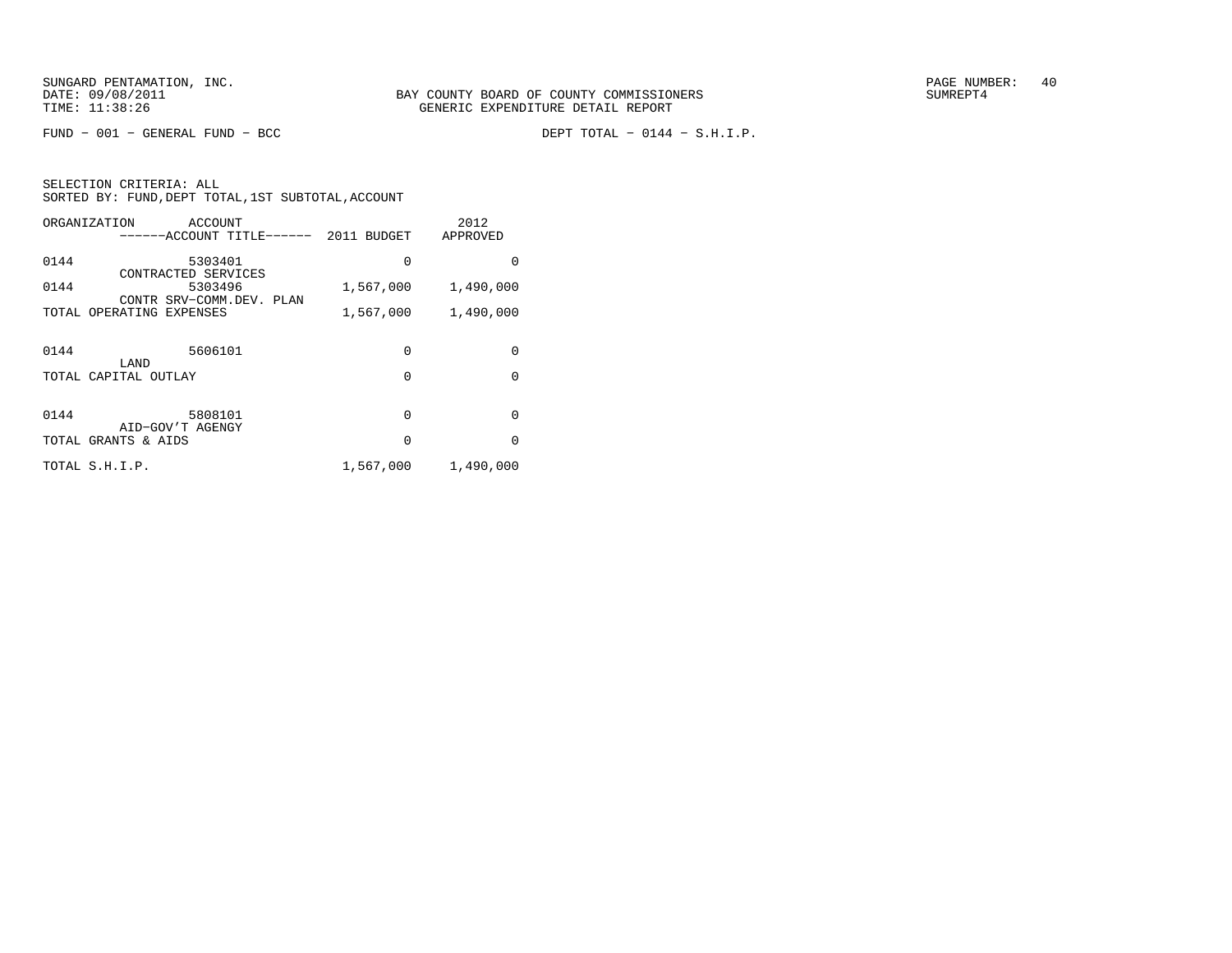FUND − 001 − GENERAL FUND − BCC DEPT TOTAL − 0150 − MEDICAL EXAMINER

| ORGANIZATION<br>ACCOUNT |                                       |             | 2012            |
|-------------------------|---------------------------------------|-------------|-----------------|
|                         | ------ACCOUNT TITLE------ 2011 BUDGET |             | APPROVED        |
|                         |                                       |             |                 |
| 0150                    | 5303135                               | 621,555     | 621,555         |
|                         | PROF SRV-MEDICAL EXAMINER             |             |                 |
| 0150                    | 5303401                               | 2,600       | 2,600           |
|                         | CONTRACTED SERVICES                   |             |                 |
| 0150                    | 5303408                               | 0           | 403             |
|                         | CONTR SRV-800 MHZ                     |             |                 |
| 0150                    | 5303413                               | 39,627      | 39,627          |
|                         | CONTR SRV-ME TRANSPORT                |             |                 |
| 0150                    | 5303414                               |             | 142,511         |
|                         |                                       | 142,511     |                 |
|                         | CONTR SRV-ME OPERATING                |             |                 |
| 0150                    | 5303446                               | 20,970      | 21,926          |
|                         | CONTR SRV-FACILITIES                  |             |                 |
| 0150                    | 5304101                               | 2,472       | 2,400           |
|                         | COMMUNICATIONS SERVICES               |             |                 |
| 0150                    | 5304501                               | 3,173       | 3,452           |
|                         | INSURANCE & BONDS                     |             |                 |
| 0150                    | 5304605                               | 4,341       | 9,932           |
|                         | REPAIR/MAINT-BLDG & GRND              |             |                 |
| 0150                    | 5304902                               | 183         | 396             |
|                         | FEES & COSTS-PURCHASING               |             |                 |
|                         | TOTAL OPERATING EXPENSES              | 837,432     | 844,802         |
|                         |                                       |             |                 |
|                         |                                       |             |                 |
| 0150                    | 5606401                               | 0           | $\mathbf 0$     |
|                         | EOUIPMENT                             |             |                 |
| 0150                    | 5606402                               | 0           | $\mathbf{0}$    |
|                         | EQUIP LESS THAN \$1000                |             |                 |
|                         | TOTAL CAPITAL OUTLAY                  | $\mathbf 0$ | $\mathbf{0}$    |
|                         |                                       |             |                 |
|                         |                                       |             |                 |
|                         |                                       |             |                 |
| 0150                    | 5905998                               | $\Omega$    | $\mathbf 0$     |
|                         | DEPRECIATION EXPENSE                  |             |                 |
|                         | TOTAL NON-OPERATING EXPENSES          | $\Omega$    | $\Omega$        |
|                         |                                       |             |                 |
|                         | TOTAL MEDICAL EXAMINER                |             | 837,432 844,802 |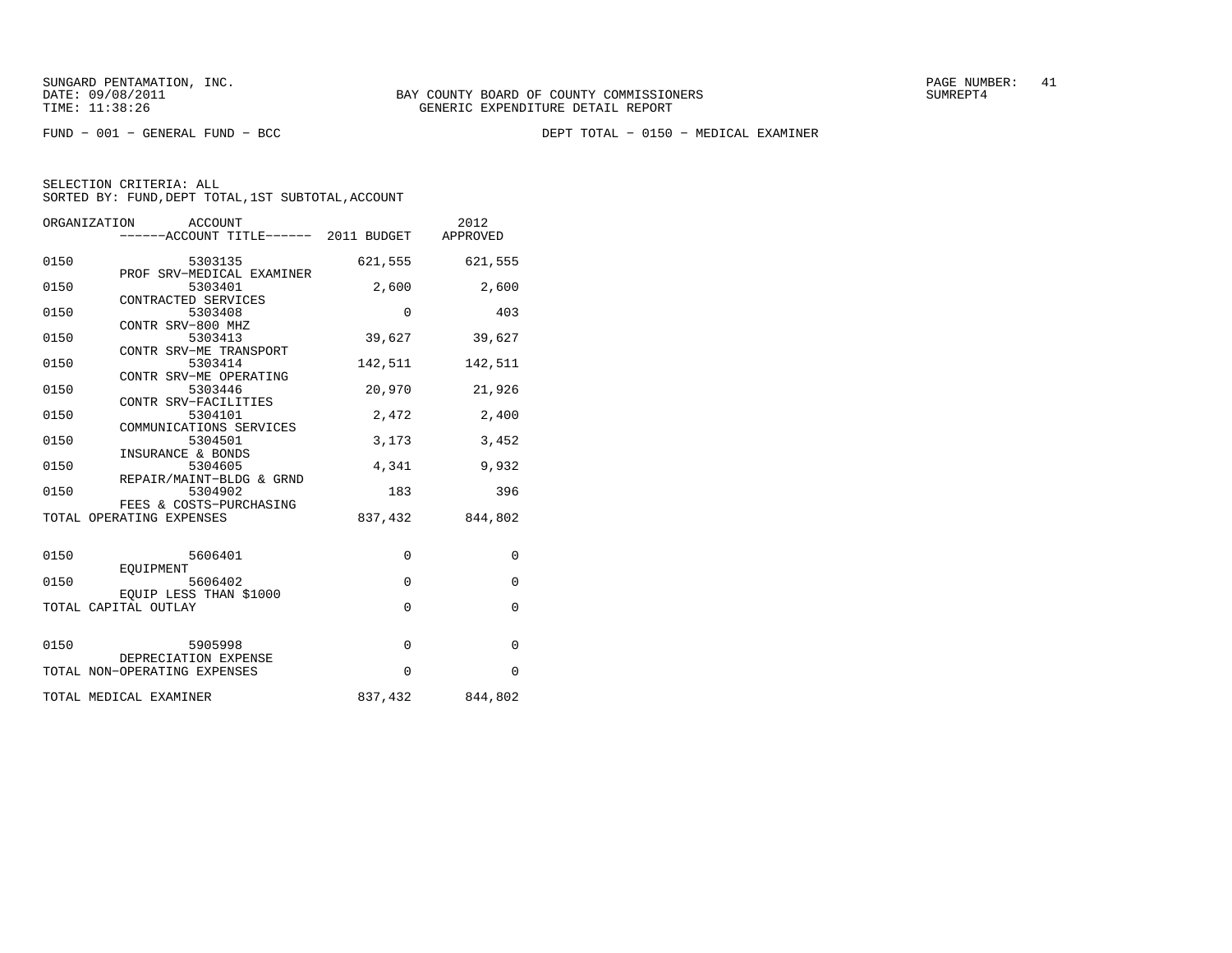FUND − 001 − GENERAL FUND − BCC DEPT TOTAL − 0154 − ANIMAL CONTROL

| ORGANIZATION | ACCOUNT<br>----ACCOUNT TITLE------ 2011 BUDGET                    |          | 2012<br>APPROVED |
|--------------|-------------------------------------------------------------------|----------|------------------|
| 0154         | 5101200                                                           | 344,823  | 365,490          |
| 0154         | SALARIES & WAGES-REGULAR<br>5101205                               | $\Omega$ | $\Omega$         |
| 0154         | SALARIES & WAGES-DISASTER<br>5101400<br>SALARIES & WAGES-OVERTIME | 36,070   | 36,070           |
| 0154         | 5102100<br>FICA TAXES-MATCHING                                    | 29,138   | 30,719           |
| 0154         | 5102200<br>RETIREMENT CONTRIBUTIONS                               | 41,022   | 22,632           |
| 0154         | 5102300<br>LIFE & HEALTH INSURANCE                                | 91,109   | 90,758           |
| 0154         | 5102400<br>WORKERS COMP. PREMIUMS                                 | 13,150   | 15,504           |
| 0154         | 5102500<br>UNEMPLOYMENT COMPENSATION                              | $\Omega$ | $\Omega$         |
|              | TOTAL PERSONAL SERVICES                                           | 555,312  | 561,173          |
| 0154         | 5303101                                                           | $\Omega$ | $\Omega$         |
| 0154         | PROFESSIONAL SERVICES<br>5303106                                  | 250      | 250              |
| 0154         | PROF SRV-PHYSICLS/MEDICAL<br>5303107                              | 250      | 250              |
| 0154         | SRV-SUBSTANCE TEST<br>PROF<br>5303109                             | 75,000   | 75,000           |
|              | PROF SRV-VETERINARIAN                                             |          |                  |
| 0154         | 5303110<br>PROF SRV-BACKGROUND CHECK                              | 75       | 300              |
| 0154         | 5303401<br>CONTRACTED SERVICES                                    | $\Omega$ | $\Omega$         |
| 0154         | 5303408<br>CONTR SRV-800 MHZ                                      | 15,168   | 15,130           |
| 0154         | 5303446<br>CONTR SRV-FACILITIES                                   | 25,274   | 23,761           |
| 0154         | 5304001<br>TRAVEL/TRAINING NON-LOCAL                              | 1,000    | 1,000            |
| 0154         | 5304101<br>COMMUNICATIONS SERVICES                                | 9,806    | 11,040           |
| 0154         | 5304122<br>COMM SRV-LEASED LINES                                  | 0        | 5,434            |
| 0154         | 5304125<br>POSTAGE/TRANSP/FREIGHT                                 | 400      | 275              |
| 0154         | 5304301<br>UTILITY SERVICES                                       | 40,000   | 40,000           |
| 0154         | 5304410                                                           | 5,352    | 5,138            |
| 0154         | RENTALS/LEASES-EQUIPMENT<br>5304501<br>INSURANCE & BONDS          | 10,115   | 11,004           |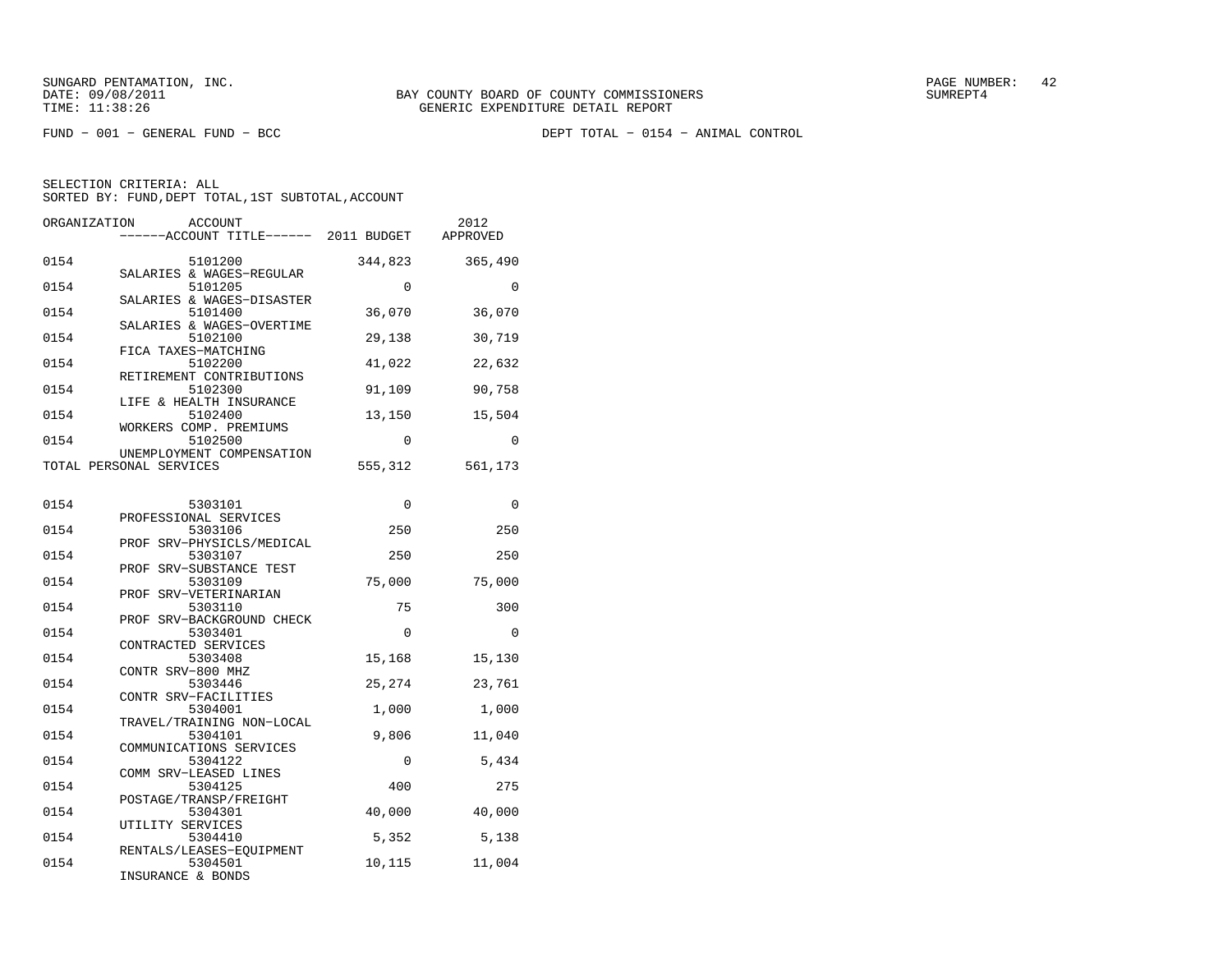FUND − 001 − GENERAL FUND − BCC DEPT TOTAL − 0154 − ANIMAL CONTROL

| ORGANIZATION | <b>ACCOUNT</b><br>-----ACCOUNT TITLE------ 2011 BUDGET |          | 2012<br>APPROVED |
|--------------|--------------------------------------------------------|----------|------------------|
|              |                                                        |          |                  |
| 0154         | 5304604                                                | 0        | 0                |
|              | REPAIR/MAINT-BLD&GRD DEPT                              |          |                  |
| 0154         | 5304605<br>REPAIR/MAINT-BLDG & GRND                    | 38,107   | 14,514           |
| 0154         | 5304610                                                | 3,500    | 3,500            |
|              | REPAIR/MAINT-AUTO EQUIP                                |          |                  |
| 0154         | 5304611                                                | 16,000   | $\Omega$         |
| 0154         | REPAIR/MAINT-FLEET MAINT<br>5304615                    | 500      | 8,160            |
|              | REPAIR/MAINT-EOUIPMENT                                 |          |                  |
| 0154         | 5304701                                                | 365      | 970              |
|              | PRINTING & BINDING                                     |          |                  |
| 0154         | 5304902<br>FEES & COSTS-PURCHASING                     | 879      | 1,138            |
| 0154         | 5304905                                                | 300      | 300              |
|              | FEES&COSTS-LGL ADV/ADVERT                              |          |                  |
| 0154         | 5304909                                                | 0        | 200              |
| 0154         | FEES & COSTS-COURT FILING<br>5304984                   | $\Omega$ | 0                |
|              | <b>BAD DEBT</b>                                        |          |                  |
| 0154         | 5304990                                                | 500      | 500              |
|              | MISCELLANEOUS EXPENSES                                 |          |                  |
| 0154         | 5305101<br>OFFICE SUPPLIES                             | 6,600    | 6,600            |
| 0154         | 5305201                                                | 65,000   | 65,000           |
|              | OPERATING SUPPLIES                                     |          |                  |
| 0154         | 5305205                                                | 30,000   | 25,000           |
| 0154         | GAS, OIL & LUBRICANTS<br>5305210                       | 200      | 200              |
|              | SAFETY GEAR & SUPPLIES                                 |          |                  |
| 0154         | 5305215                                                | 5,000    | 5,000            |
|              | CLOTHING & WEARING APPRL                               |          |                  |
| 0154         | 5305402<br><b>DUES &amp; MEMBERSHIPS</b>               | 560      | 255              |
| 0154         | 5305406                                                | 1,000    | 783              |
|              | TRAINING & TUITION                                     |          |                  |
|              | TOTAL OPERATING EXPENSES                               | 351,201  | 320,702          |
|              |                                                        |          |                  |
| 0154         | 5606101                                                | 0        | 0                |
|              | LAND                                                   |          |                  |
| 0154         | 5606201                                                | 0        | $\mathbf 0$      |
| 0154         | <b>BUILDINGS</b><br>5606401                            | 0        | 0                |
|              | EQUIPMENT                                              |          |                  |
| 0154         | 5606402                                                | 325      | 4,500            |
|              | EQUIP LESS THAN \$1000                                 |          |                  |
| 0154         | 5606450<br>COMPUTER SOFTWARE                           | 0        | 0                |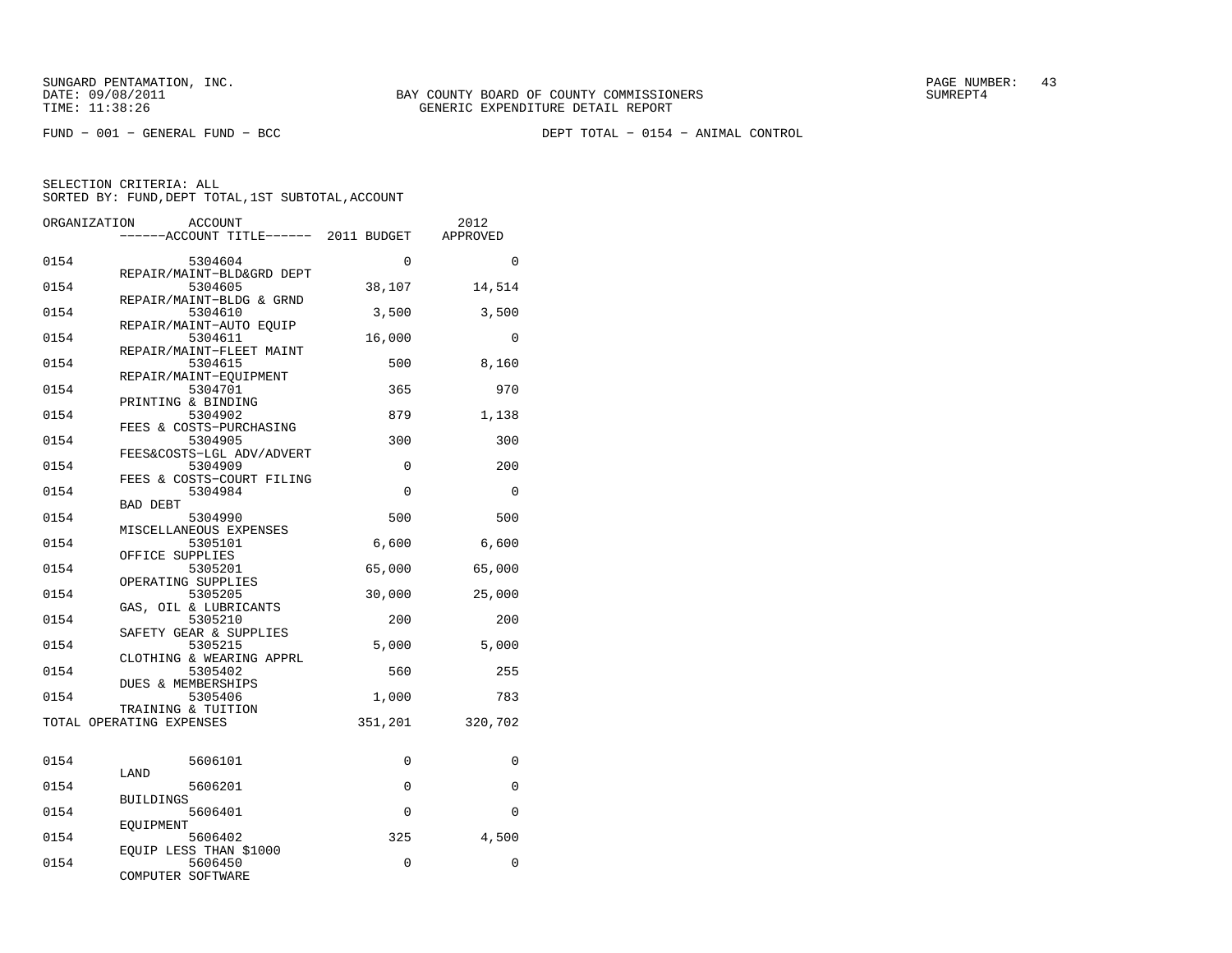FUND − 001 − GENERAL FUND − BCC DEPT TOTAL − 0154 − ANIMAL CONTROL

|  | SELECTION CRITERIA: ALL |                                                    |
|--|-------------------------|----------------------------------------------------|
|  |                         | SORTED BY: FUND, DEPT TOTAL, 1ST SUBTOTAL, ACCOUNT |

| ORGANIZATION<br>ACCOUNT                              | ------ACCOUNT TITLE------ | 2011 BUDGET | 2012<br>APPROVED |
|------------------------------------------------------|---------------------------|-------------|------------------|
| 0154<br>5606528<br>CIP-ANIMAL CNTRL FACILITY         |                           | 0           |                  |
| TOTAL CAPITAL OUTLAY                                 |                           | 325         | 4,500            |
| 0154<br>5905998                                      |                           | 0           |                  |
| DEPRECIATION EXPENSE<br>TOTAL NON-OPERATING EXPENSES |                           | 0           | <sup>0</sup>     |
| TOTAL ANIMAL CONTROL                                 |                           | 906,838     | 886,375          |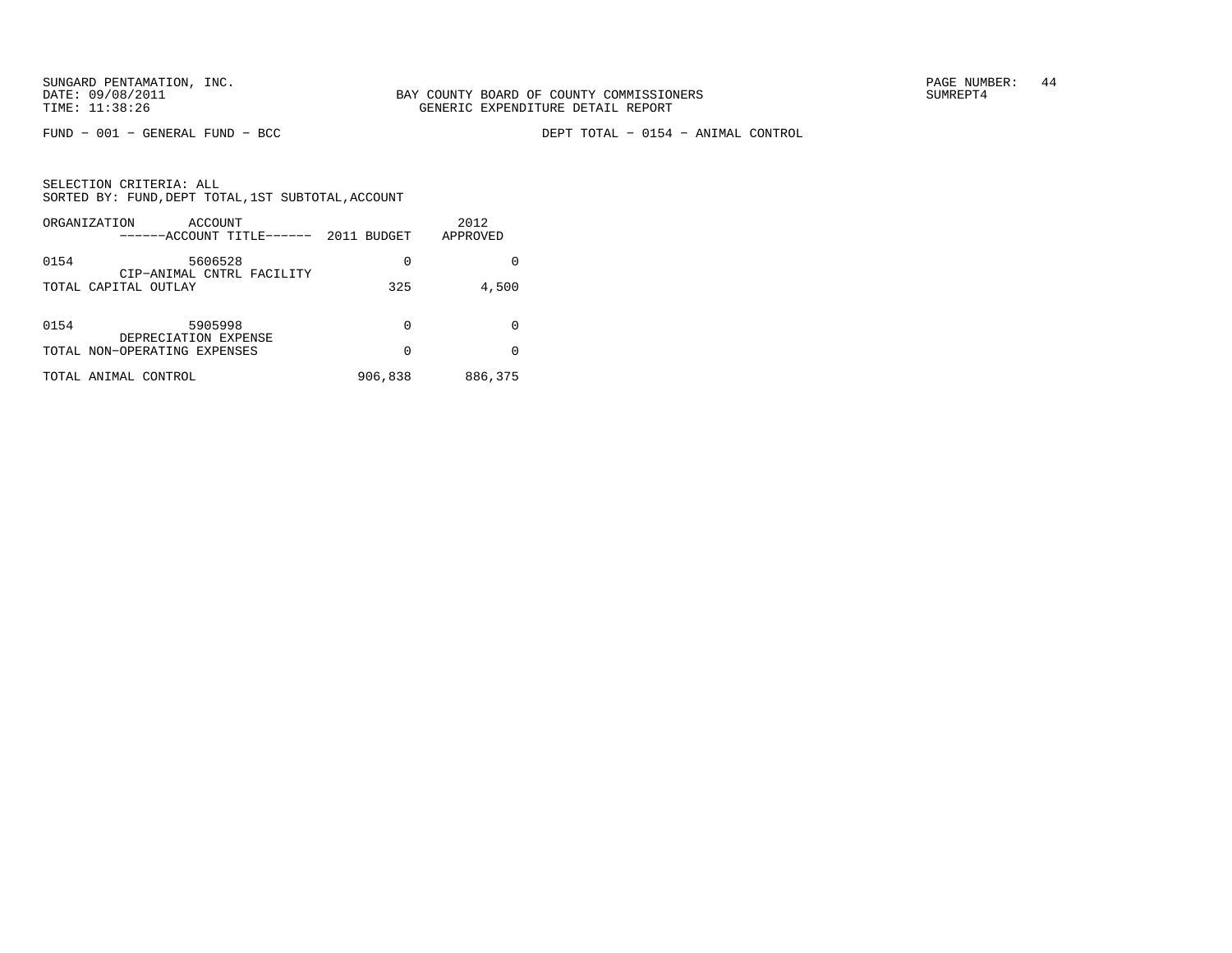FUND − 001 − GENERAL FUND − BCC DEPT TOTAL − 0166 − INFORMATION SERVICES

| ORGANIZATION | <b>ACCOUNT</b><br>-----ACCOUNT TITLE------ 2011 BUDGET |          | 2012<br>APPROVED |
|--------------|--------------------------------------------------------|----------|------------------|
| 0166         | 5101200                                                | 347,476  | 284,030          |
|              | SALARIES & WAGES-REGULAR                               |          |                  |
| 0166         | 5102100<br>FICA TAXES-MATCHING                         | 26,582   | 21,728           |
| 0166         | 5102200                                                | 37,423   | 14,037           |
| 0166         | RETIREMENT CONTRIBUTIONS<br>5102300                    | 29,209   | 31,470           |
| 0166         | LIFE & HEALTH INSURANCE<br>5102400                     | 3,144    | 3,452            |
|              | WORKERS COMP. PREMIUMS                                 |          |                  |
|              | TOTAL PERSONAL SERVICES                                | 443,834  | 354,717          |
|              |                                                        |          |                  |
| 0166         | 5303106                                                | 0        | 0                |
| 0166         | PROF SRV-PHYSICLS/MEDICAL                              | 75       |                  |
|              | 5303107<br>PROF SRV-SUBSTANCE TEST                     |          | 75               |
| 0166         | 5303110                                                | $\Omega$ | $\Omega$         |
|              | PROF SRV-BACKGROUND CHECK                              |          |                  |
| 0166         | 5303401                                                | 187,000  | 53,000           |
| 0166         | CONTRACTED SERVICES<br>5303410                         | 0        | $\Omega$         |
|              | CONTR SRV-JANITORIAL                                   |          |                  |
| 0166         | 5303425                                                | 1,482    | 1,544            |
|              | CONTR SRV-ADMIN FEES                                   |          |                  |
| 0166         | 5303446                                                | 4,670    | 4,312            |
|              | CONTR SRV-FACILITIES                                   |          |                  |
| 0166         | 5304001<br>TRAVEL/TRAINING NON-LOCAL                   | 12,900   | 15,000           |
| 0166         | 5304005                                                | 0        | 0                |
|              | TRAVEL-LOCAL                                           |          |                  |
| 0166         | 5304101                                                | 70,267   | 14,000           |
|              | COMMUNICATIONS SERVICES                                |          |                  |
| 0166         | 5304122                                                | 66,780   | 3,780            |
| 0166         | COMM SRV-LEASED LINES                                  | 200      | 300              |
|              | 5304125<br>POSTAGE/TRANSP/FREIGHT                      |          |                  |
| 0166         | 5304301                                                | 10,472   | 11,283           |
|              | UTILITY SERVICES                                       |          |                  |
| 0166         | 5304410                                                | 2,800    | 1,260            |
|              | RENTALS/LEASES-EQUIPMENT                               |          |                  |
| 0166         | 5304501                                                | 5,553    | 6,042            |
|              | INSURANCE & BONDS                                      |          |                  |
| 0166         | 5304605                                                | 5,801    | 5,611            |
| 0166         | REPAIR/MAINT-BLDG & GRND<br>5304610                    | 200      | 1,000            |
|              | REPAIR/MAINT-AUTO EQUIP                                |          |                  |
| 0166         | 5304611                                                | 400      | 0                |
|              | REPAIR/MAINT-FLEET MAINT                               |          |                  |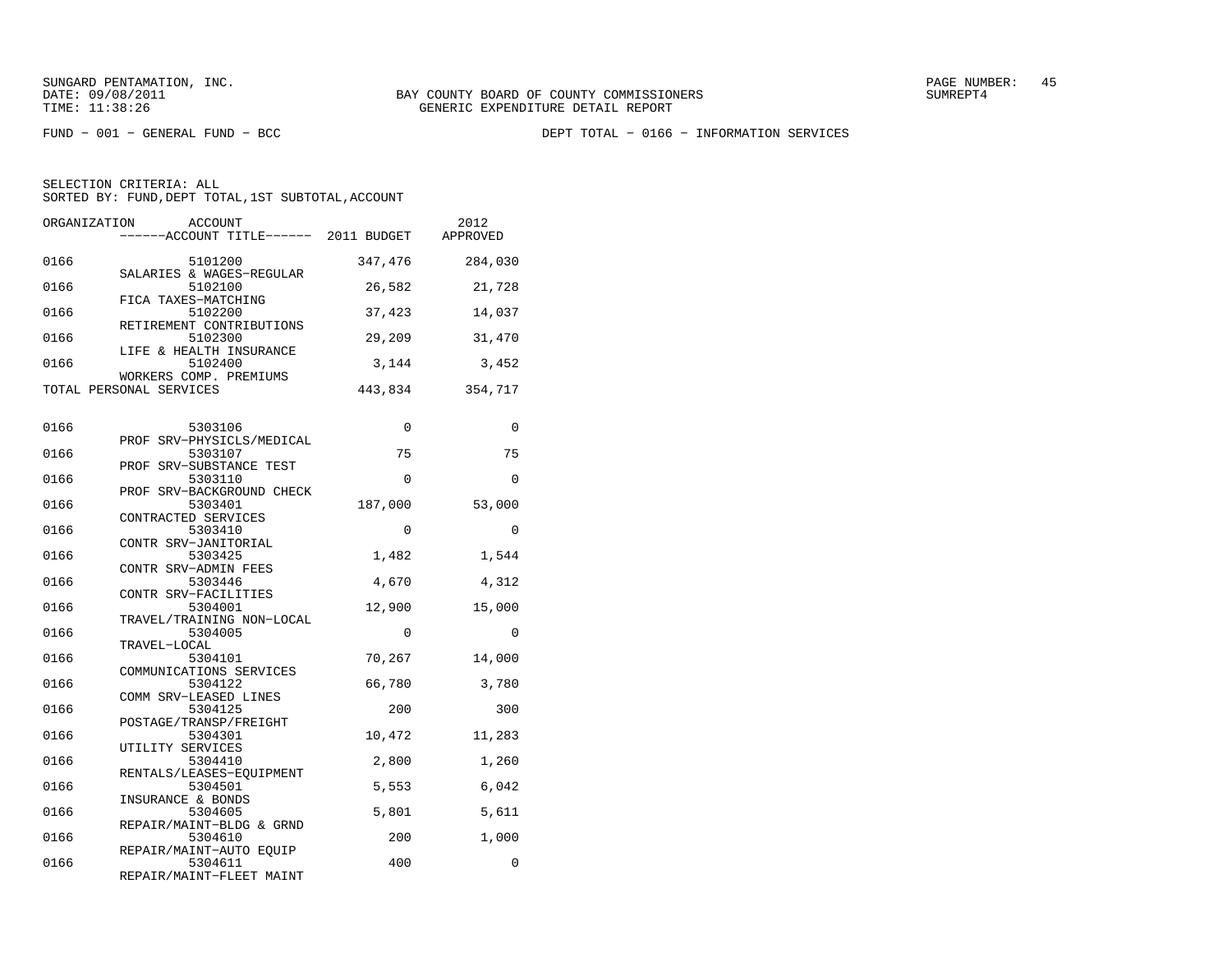FUND − 001 − GENERAL FUND − BCC DEPT TOTAL − 0166 − INFORMATION SERVICES

|      | ORGANIZATION<br>ACCOUNT<br>----ACCOUNT TITLE------ 2011 BUDGET |          | 2012<br>APPROVED |
|------|----------------------------------------------------------------|----------|------------------|
|      |                                                                |          |                  |
| 0166 | 5304615<br>REPAIR/MAINT-EQUIPMENT                              | 6,000    | 10,000           |
| 0166 | 5304902                                                        | 659      | 791              |
| 0166 | FEES & COSTS-PURCHASING<br>5304905                             | 150      | $\Omega$         |
| 0166 | FEES&COSTS-LGL ADV/ADVERT<br>5304990                           | 50       | $\Omega$         |
| 0166 | MISCELLANEOUS EXPENSES<br>5305101                              | 1,500    | 2,000            |
| 0166 | OFFICE SUPPLIES<br>5305201                                     | 1,000    | 5,000            |
| 0166 | OPERATING SUPPLIES<br>5305202                                  | $\Omega$ | $\Omega$         |
| 0166 | OPER SUPPLIES-JANITORIAL<br>5305205                            | 1,100    | 1,600            |
| 0166 | GAS, OIL & LUBRICANTS<br>5305210                               | 50       | 0                |
| 0166 | SAFETY GEAR & SUPPLIES<br>5305215                              | 50       | $\Omega$         |
| 0166 | CLOTHING & WEARING APPRL<br>5305220                            | 50       | $\Omega$         |
| 0166 | TOOL & SMALL IMPLEMENTS<br>5305401                             | 5,000    | 2,500            |
| 0166 | BOOKS/RESOURCE MATR/SUBSC<br>5305402                           | 225      | 225              |
| 0166 | DUES & MEMBERSHIPS<br>5305406                                  | 2,500    | 2,500            |
|      | TRAINING & TUITION<br>TOTAL OPERATING EXPENSES                 | 386,934  | 141,823          |
|      |                                                                |          |                  |
| 0166 | 5606401<br>EOUIPMENT                                           | 80,000   | 80,000           |
| 0166 | 5606402<br>EQUIP LESS THAN \$1000                              | 0        | 10,000           |
| 0166 | 5606450<br>COMPUTER SOFTWARE                                   | 0        | 40,000           |
|      | TOTAL CAPITAL OUTLAY                                           | 80,000   | 130,000          |
| 0166 | 5905998                                                        | 0        | 0                |
| 0166 | DEPRECIATION EXPENSE<br>5909915                                | 0        | 0                |
|      | RESERVE FOR PAY ADJUSTMNT<br>TOTAL NON-OPERATING EXPENSES      | $\Omega$ | 0                |
|      | TOTAL INFORMATION SERVICES                                     | 910,768  | 626,540          |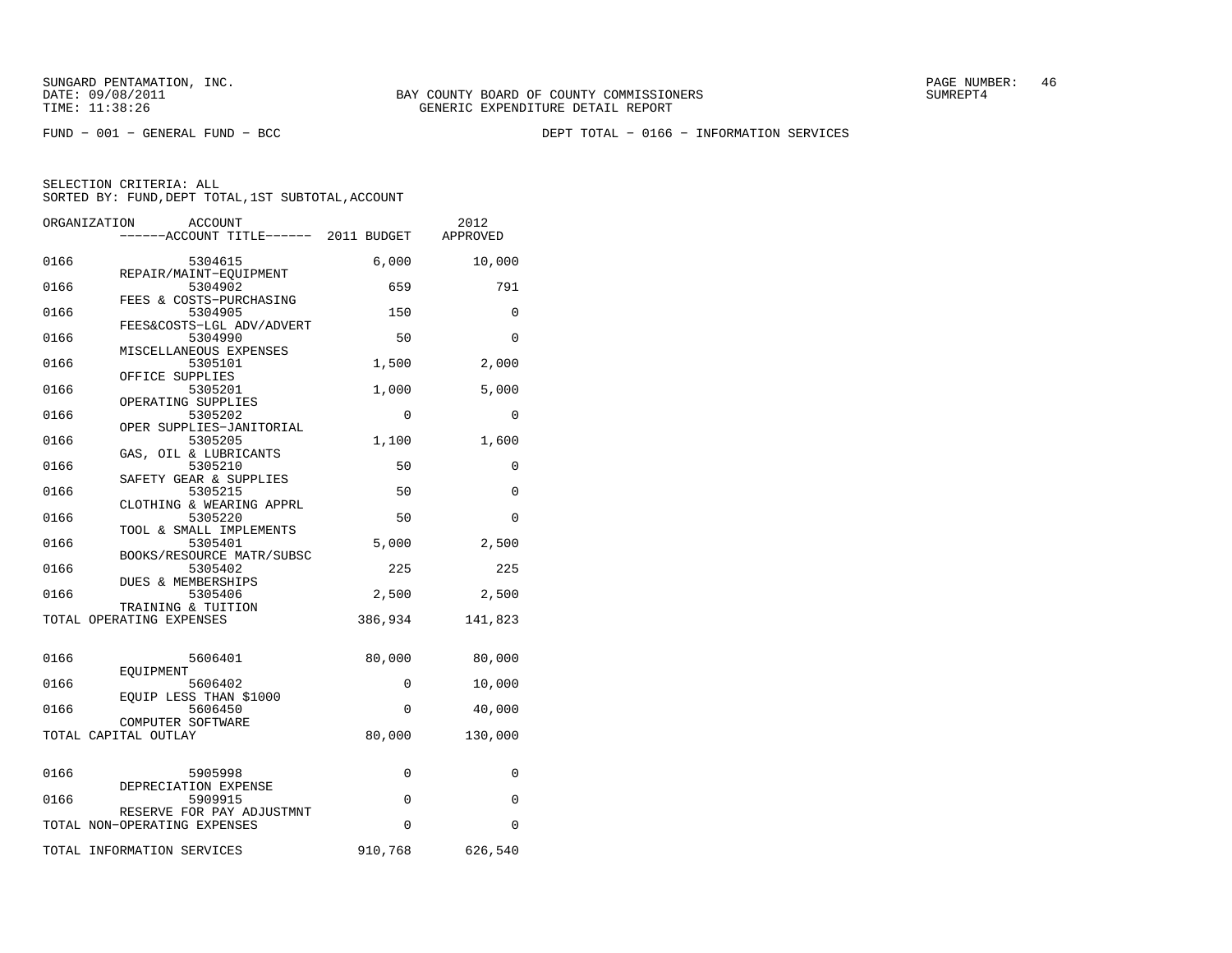FUND − 001 − GENERAL FUND − BCC DEPT TOTAL − 0168 − LAW ENFORCEMENT

|      | ORGANIZATION<br>ACCOUNT<br>------ACCOUNT TITLE------ | 2011 BUDGET | 2012<br>APPROVED |
|------|------------------------------------------------------|-------------|------------------|
| 0168 | 5819154<br>FEES & COST-SHER/LEE TRST                 | 150,000     | 90,000           |
|      | TOTAL NON-OPERATING EXPENSES                         | 150,000     | 90,000           |
|      | TOTAL LAW ENFORCEMENT                                | 150,000     | 90,000           |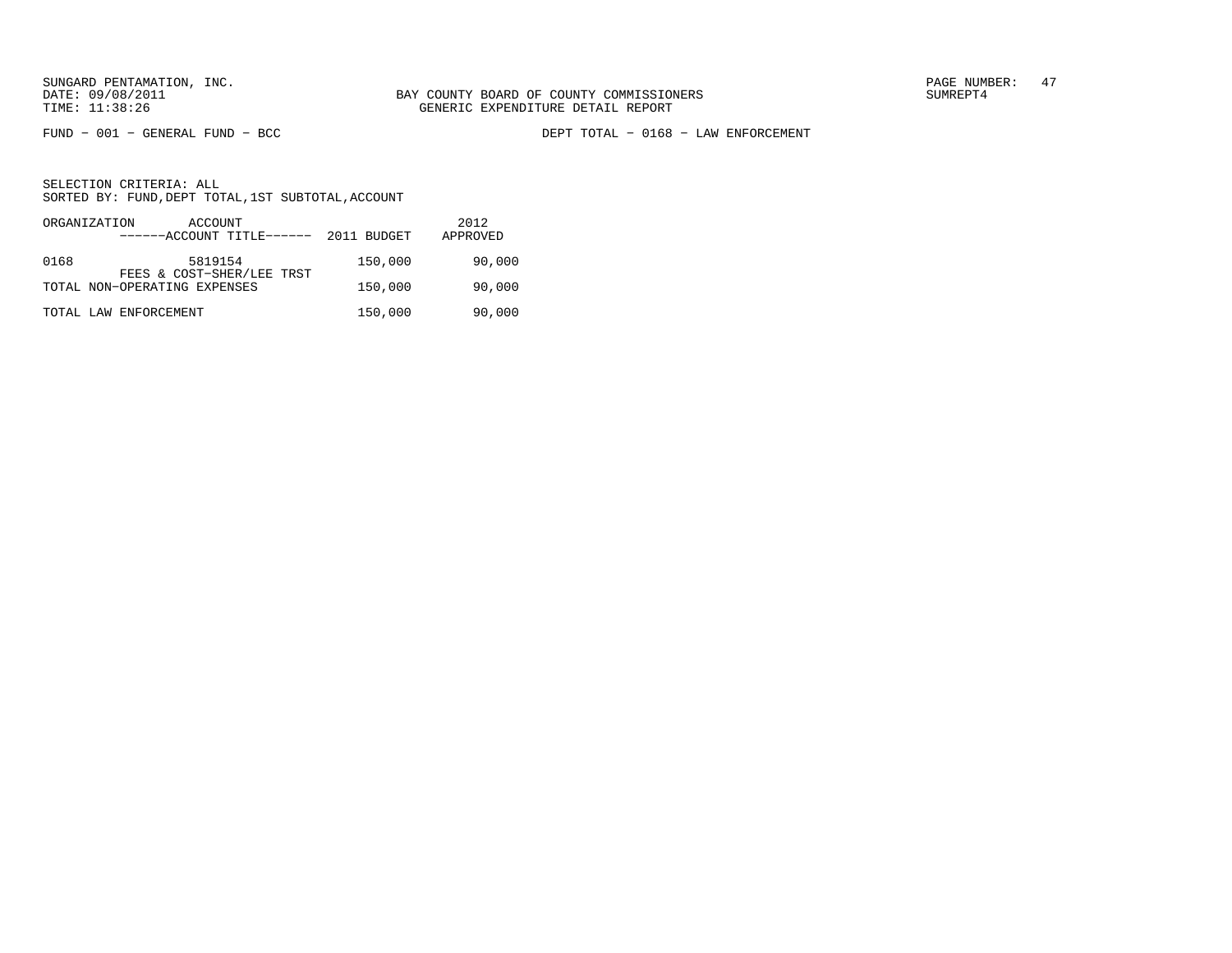FUND − 001 − GENERAL FUND − BCC DEPT TOTAL − 0172 − INFRASTRUCTURE

| ORGANIZATION | <b>ACCOUNT</b><br>----ACCOUNT TITLE------ 2011 BUDGET |          | 2012<br>APPROVED |
|--------------|-------------------------------------------------------|----------|------------------|
|              |                                                       |          |                  |
| 0172         | 5253401                                               | 0        | 0                |
|              | DISASTER PREP/RECOVERY                                |          |                  |
| 0172         | 5303401<br>CONTRACTED SERVICES                        | $\Omega$ | $\Omega$         |
| 0172         | 5303438                                               | 0        | 0                |
|              | CONTR SRV-DEBRIS REMOVAL                              |          |                  |
| 0172         | 5303446                                               | 0        | 7,981            |
| 0172         | CONTR SRV-FACILITIES<br>5304050                       | 0        | 0                |
|              | MOVING EXPENSE                                        |          |                  |
| 0172         | 5304301                                               | 36,000   | 18,977           |
|              | UTILITY SERVICES                                      |          |                  |
| 0172         | 5304601                                               | 0        | 0                |
| 0172         | DISASTER RECOVERY/RESTOR<br>5304604                   | $\Omega$ | $\Omega$         |
|              | REPAIR/MAINT-BLD&GRD DEPT                             |          |                  |
| 0172         | 5304605                                               | 184,000  | 49,000           |
|              | REPAIR/MAINT-BLDG & GRND                              |          |                  |
| 0172         | 5304615<br>REPAIR/MAINT-EQUIPMENT                     | $\Omega$ | $\Omega$         |
| 0172         | 5304902                                               | 3,259    | 3,512            |
|              | FEES & COSTS-PURCHASING                               |          |                  |
| 0172         | 5304905                                               | 0        | 0                |
| 0172         | FEES&COSTS-LGL ADV/ADVERT<br>5304922                  | 0        | 0                |
|              | FEES & COSTS-PERMITS                                  |          |                  |
| 0172         | 5305101                                               | 0        | 0                |
|              | OFFICE SUPPLIES                                       |          |                  |
|              | TOTAL OPERATING EXPENSES                              | 223,259  | 79,470           |
|              |                                                       |          |                  |
| 0172         | 5606101                                               | 0        | 0                |
|              | LAND                                                  |          |                  |
| 0172         | 5606201<br><b>BUILDINGS</b>                           | $\Omega$ | $\Omega$         |
| 0172         | 5606202                                               | 0        | 0                |
|              | BLDG-FACILITIES                                       |          |                  |
| 0172         | 5606203                                               | 0        | 0                |
| 0172         | BLDG-CLERK STORAGE<br>5606318                         | 0        |                  |
|              | IMPRV-COUNTY PIER                                     |          | 1,300,000        |
| 0172         | 5606350                                               | 100,000  | 100,000          |
|              | IMPRV-BOATING                                         |          |                  |
| 0172         | 5606401                                               | 0        | 0                |
| 0172         | EOUIPMENT<br>5606402                                  | 0        | $\Omega$         |
|              | EOUIP LESS THAN \$1000                                |          |                  |
| 0172         | 5606502                                               | 0        | 0                |
|              | CIP-EAST BAY PASS                                     |          |                  |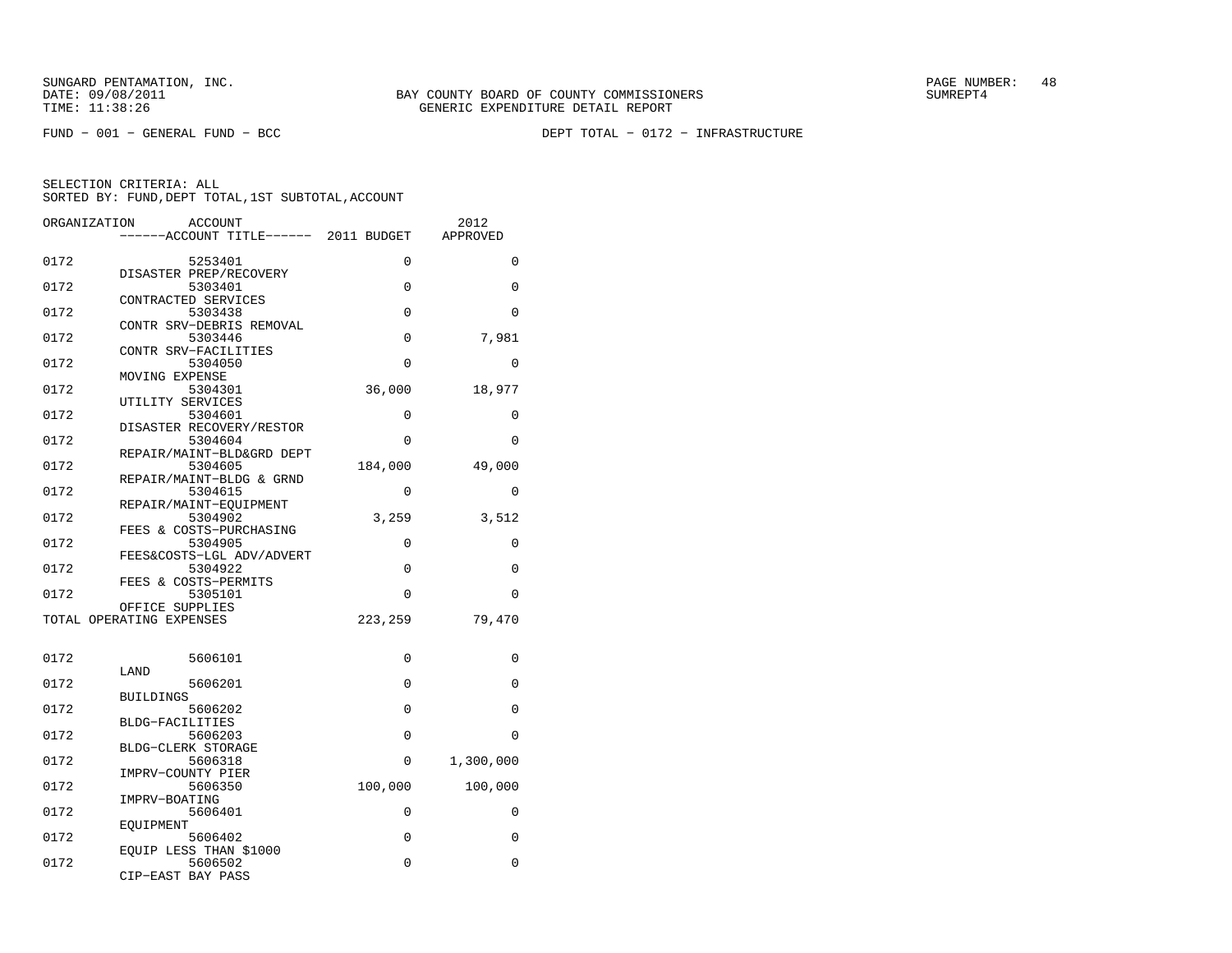FUND − 001 − GENERAL FUND − BCC DEPT TOTAL − 0172 − INFRASTRUCTURE

|      | ORGANIZATION<br><b>ACCOUNT</b><br>-----ACCOUNT TITLE------ 2011 BUDGET |                | 2012<br>APPROVED |
|------|------------------------------------------------------------------------|----------------|------------------|
| 0172 | 5606515                                                                | $\Omega$       | $\mathbf{0}$     |
| 0172 | CIP-LIBRARY<br>5606516                                                 | $\Omega$       | $\mathbf 0$      |
| 0172 | CIP-BCC ADMIN BLDG<br>5606517                                          | $\Omega$       | $\Omega$         |
| 0172 | CIP-COURTHOUSE<br>5606519                                              | $\overline{0}$ | $\mathbf{0}$     |
| 0172 | CIP-JUDICIAL FACILITY<br>5606520                                       | 50,000         | $\mathbf{0}$     |
| 0172 | CIP-FUEL TANKS<br>5606521                                              | 0              | $\mathbf{0}$     |
| 0172 | $CIP - JAIL$<br>5606522                                                | $\Omega$       | $\mathbf{0}$     |
| 0172 | CIP-EMERG OPERATIONS CNTR<br>5606524                                   | $\Omega$       | $\Omega$         |
| 0172 | CIP-CSS OPERATIONS CENTER<br>5606526                                   | 45,000         | $\Omega$         |
| 0172 | CIP-ROOF REPAIRS<br>5606571                                            | $\Omega$       | $\Omega$         |
| 0172 | CIP-MEDIATION PROJ AWT<br>5606574                                      | $\Omega$       | $\Omega$         |
|      | CIP-BAYSIDE DREDGING<br>TOTAL CAPITAL OUTLAY                           | 195,000        | 1,400,000        |
|      |                                                                        |                |                  |
| 0172 | 5808118<br>GRANT-HAZARD MITIGATION                                     | $\mathbf 0$    | $\mathbf{0}$     |
| 0172 | 5810010                                                                | $\Omega$       | $\Omega$         |
|      | CONTRIBUTION-OTHER GOVT<br>TOTAL GRANTS & AIDS                         | $\Omega$       | $\Omega$         |
|      |                                                                        |                |                  |
| 0172 | 5905998<br>DEPRECIATION EXPENSE                                        | $\Omega$       | $\mathbf{0}$     |
| 0172 | 5909920<br>RESERVE-FUTURE CAP OUTLAY                                   | $\Omega$       | $\Omega$         |
|      | TOTAL NON-OPERATING EXPENSES                                           | $\Omega$       | $\Omega$         |
|      | TOTAL INFRASTRUCTURE                                                   | 418,259        | 1,479,470        |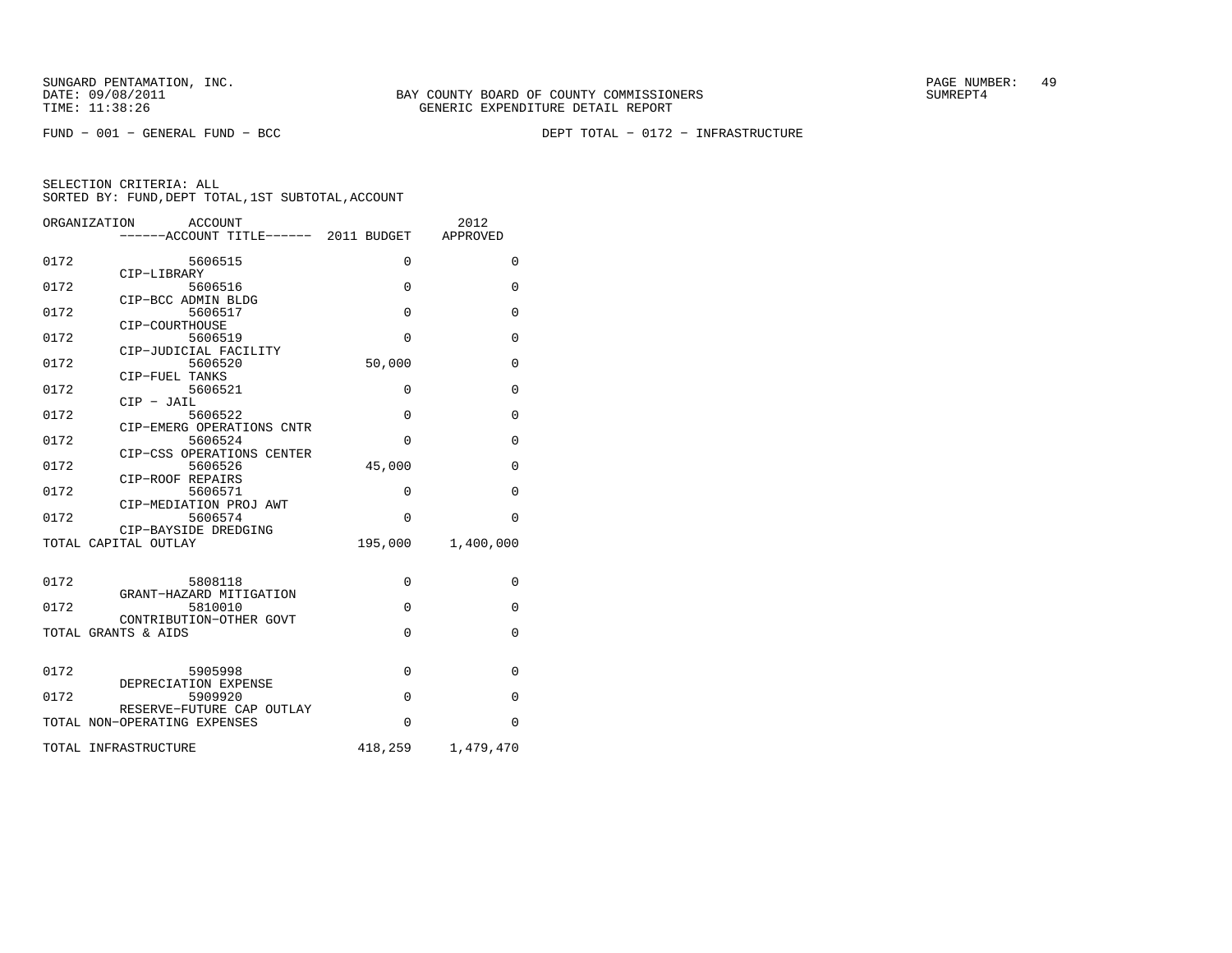$FUND - 001 - GENERAL FUND - BCC$ 

DEPT TOTAL - 0180 - PARKS

| ORGANIZATION | <b>ACCOUNT</b><br>-----ACCOUNT TITLE------ 2011 BUDGET      |             | 2012<br>APPROVED |
|--------------|-------------------------------------------------------------|-------------|------------------|
| 0180         | 5101200                                                     | 650,357     | 571,398          |
| 0180         | SALARIES & WAGES-REGULAR<br>5101400                         | 30,000      | 30,000           |
| 0180         | SALARIES & WAGES-OVERTIME<br>5102100                        | 52,047      | 46,007           |
| 0180         | FICA TAXES-MATCHING<br>5102200                              | 73,274      | 29,823           |
| 0180         | RETIREMENT CONTRIBUTIONS<br>5102300                         | 129,363     | 107,753          |
| 0180         | LIFE & HEALTH INSURANCE<br>5102400                          | 41,507      | 38,783           |
| 0180         | WORKERS COMP. PREMIUMS<br>5102500                           | 0           | $\Omega$         |
|              | UNEMPLOYMENT COMPENSATION<br>TOTAL PERSONAL SERVICES        | 976,548     | 823,764          |
| 0180         | 5303104                                                     | $\mathbf 0$ | 0                |
| 0180         | PROF SRV-ENGINEERING<br>5303106                             | 1,400       | 728              |
| 0180         | SRV-PHYSICLS/MEDICAL<br>PROF<br>5303107                     | 650         | 449              |
| 0180         | PROF SRV-SUBSTANCE TEST<br>5303110                          | 150         | 100              |
| 0180         | SRV-BACKGROUND CHECK<br>PROF<br>5303118                     | 28,000      | 28,000           |
| 0180         | PROF SRV-UMPIRE & SCR KPR<br>5303401<br>CONTRACTED SERVICES | 83,145      | 82,045           |
| 0180         | 5303408<br>CONTR SRV-800 MHZ                                | 27,496      | 27,438           |
| 0180         | 5303410<br>CONTR SRV-JANITORIAL                             | 0           | 0                |
| 0180         | 5303422<br>CONTR SRV-GIS                                    | 0           | 600              |
| 0180         | 5303425<br>CONTR SRV-ADMIN FEES                             | 0           | 0                |
| 0180         | 5303426<br>CONTR SRV-UTIL ADMIN FEES                        | 19,914      | 0                |
| 0180         | 5303446<br>CONTR SRV-FACILITIES                             | 24,908      | 4,770            |
| 0180         | 5303464<br>CONTR SRV-LAB                                    | 416         | 358              |
| 0180         | 5304001<br>TRAVEL/TRAINING NON-LOCAL                        | 1,000       | 1,000            |
| 0180         | 5304005<br>TRAVEL-LOCAL                                     | 0           | 0                |
| 0180         | 5304101<br>COMMUNICATIONS SERVICES                          | 5,853       | 6,960            |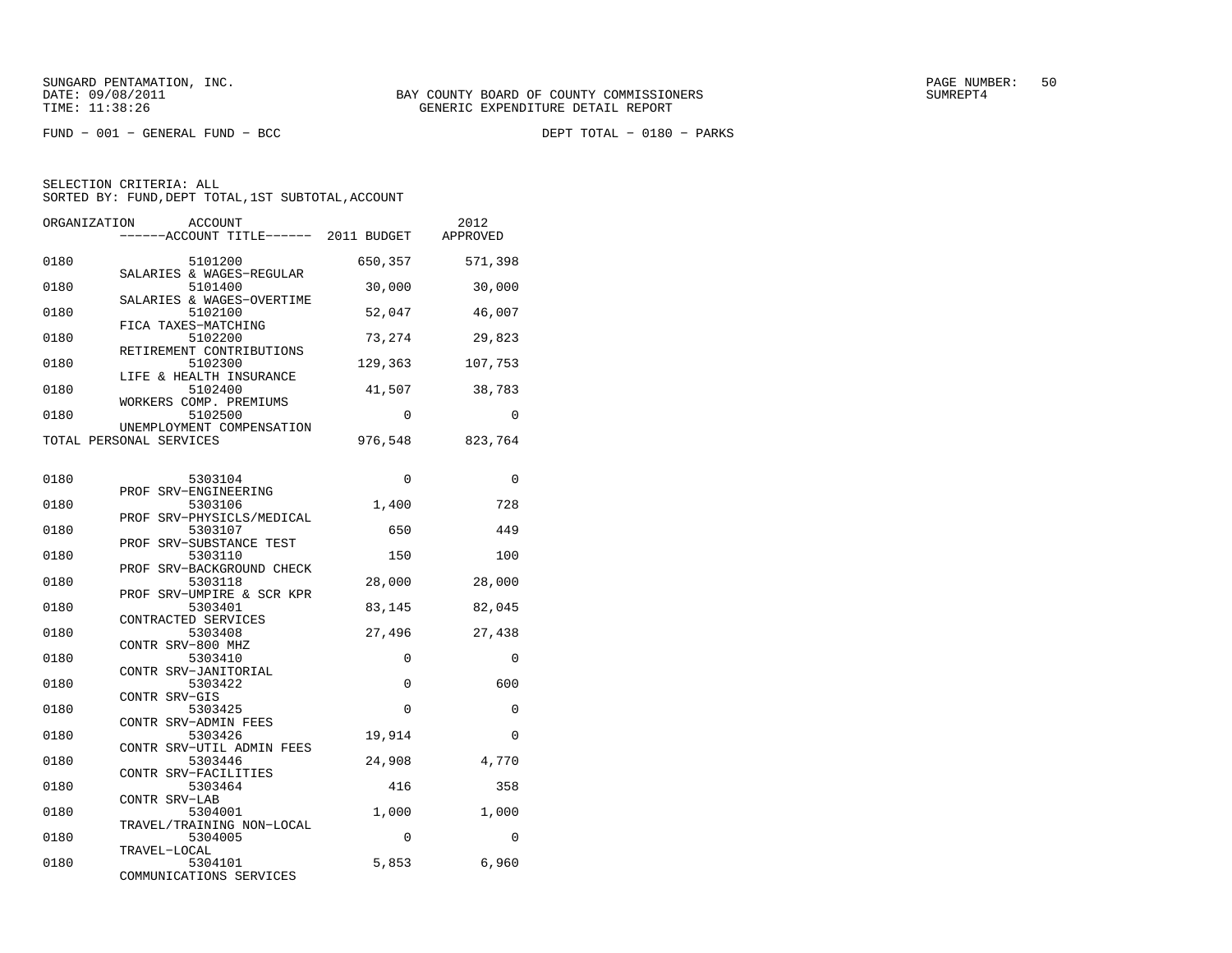$FUND - 001 - GENERAL FUND - BCC$ 

DEPT TOTAL - 0180 - PARKS

| ORGANIZATION | <b>ACCOUNT</b><br>----ACCOUNT TITLE------ 2011 BUDGET      |              | 2012<br>APPROVED |
|--------------|------------------------------------------------------------|--------------|------------------|
| 0180         | 5304125                                                    | 600          | 453              |
| 0180         | POSTAGE/TRANSP/FREIGHT<br>5304301<br>UTILITY SERVICES      | 185,000      | 185,000          |
| 0180         | 5304403<br>RENTALS/LEASES-LAND                             | 1,000        | 1,000            |
| 0180         | 5304405<br>RENTALS/LEASES-BUILDINGS                        | $\Omega$     | $\Omega$         |
| 0180         | 5304410<br>RENTALS/LEASES-EOUIPMENT                        | 17,000       | 18,774           |
| 0180         | 5304501<br>INSURANCE & BONDS                               | 30,189       | 23,007           |
| 0180         | 5304604<br>REPAIR/MAINT-BLD&GRD DEPT                       | 180,000      | 125,160          |
| 0180         | 5304605<br>REPAIR/MAINT-BLDG & GRND                        | 20,200       | 3,500            |
| 0180         | 5304610<br>REPAIR/MAINT-AUTO EOUIP                         | 6,000        | 6,000            |
| 0180         | 5304611<br>REPAIR/MAINT-FLEET MAINT                        | 40,000       | $\mathbf{0}$     |
| 0180         | 5304615<br>REPAIR/MAINT-EQUIPMENT                          | 25,000       | 12,855           |
| 0180<br>0180 | 5304701<br>PRINTING & BINDING<br>5304902                   | 551<br>1,355 | 248<br>1,236     |
| 0180         | FEES & COSTS-PURCHASING<br>5304905                         | 500          | 500              |
| 0180         | FEES&COSTS-LGL ADV/ADVERT<br>5304922                       | 300          | 150              |
| 0180         | FEES & COSTS-PERMITS<br>5304990                            | 250          | 150              |
| 0180         | MISCELLANEOUS EXPENSES<br>5305101                          | 3,500        | 3,644            |
| 0180         | OFFICE SUPPLIES<br>5305201                                 | 80,000       | 80,000           |
| 0180         | OPERATING SUPPLIES<br>5305202                              | 6,000        | 3,409            |
| 0180         | OPER SUPPLIES-JANITORIAL<br>5305205                        | 50,000       | 60,000           |
| 0180         | GAS, OIL & LUBRICANTS<br>5305210<br>SAFETY GEAR & SUPPLIES | 2,000        | 1,303            |
| 0180         | 5305215<br>CLOTHING & WEARING APPRL                        | 6,700        | 6,250            |
| 0180         | 5305220<br>TOOL & SMALL IMPLEMENTS                         | 5,000        | 2,617            |
| 0180         | 5305401<br>BOOKS/RESOURCE MATR/SUBSC                       | 0            | 0                |
| 0180         | 5305402<br>DUES & MEMBERSHIPS                              | 0            | $\mathbf 0$      |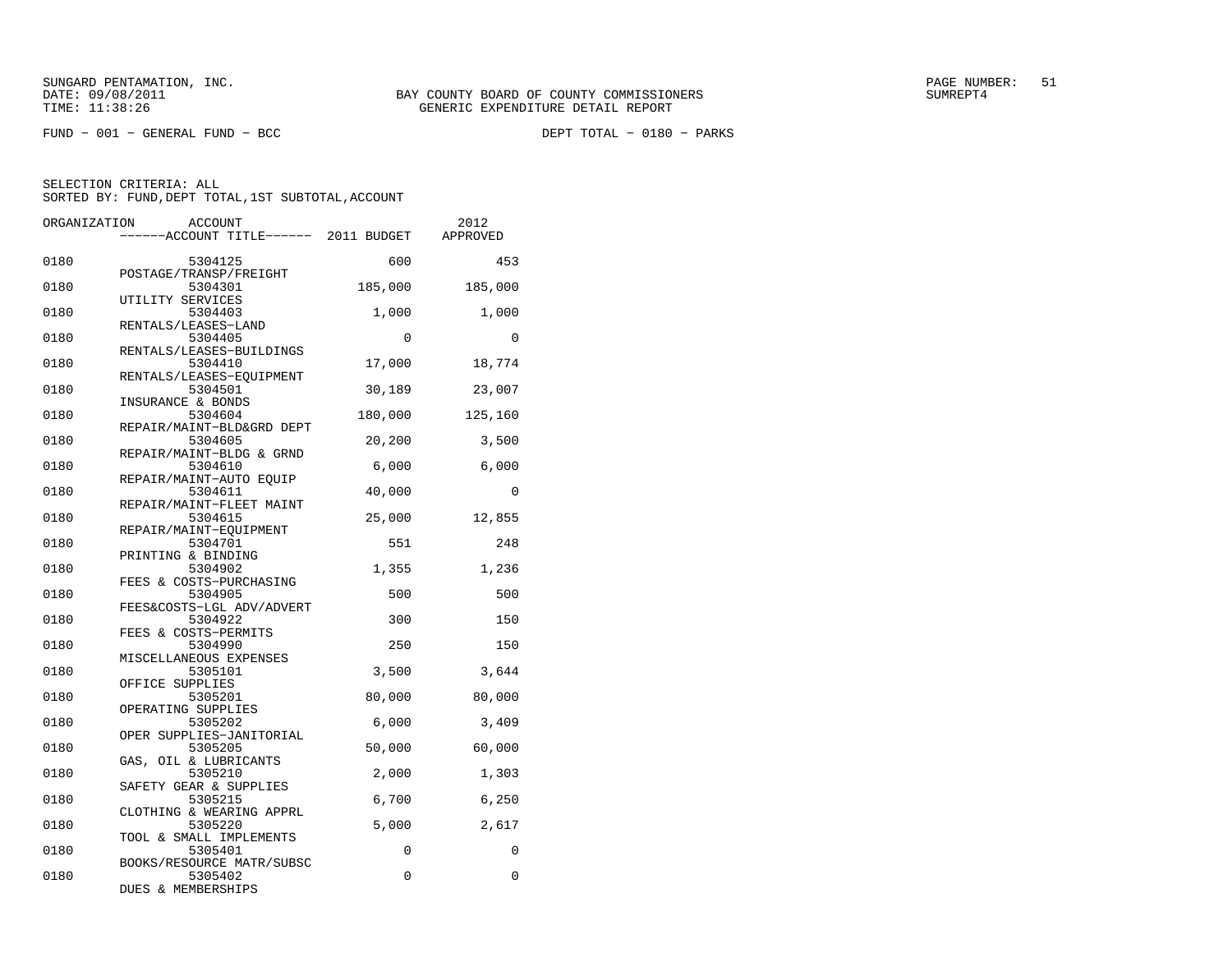$FUND - 001 - GENERAL FUND - BCC$ 

DEPT TOTAL - 0180 - PARKS

| ORGANIZATION<br><b>ACCOUNT</b><br>-----ACCOUNT TITLE------ 2011 BUDGET |             | 2012<br>APPROVED |
|------------------------------------------------------------------------|-------------|------------------|
| 0180<br>5305406                                                        | 1,200       | 1,058            |
| TRAINING & TUITION<br>5394901<br>0180<br>COST OF GOODS SOLD            | 0           | 0                |
| TOTAL OPERATING EXPENSES                                               | 855,277     | 688,762          |
| 0180<br>5606101                                                        | 0           | 0                |
| LAND<br>0180<br>5606305                                                | 0           | 0                |
| IMPRV-PARK DEVELOPMENT<br>0180<br>5606401                              | 22,500      | $\Omega$         |
| EOUIPMENT<br>5606402<br>0180<br>EOUIP LESS THAN \$1000                 | 5,000       | 5,000            |
| 0180<br>5606601<br>IMPACT FEE PROJECTS                                 | 0           | 0                |
| TOTAL CAPITAL OUTLAY                                                   | 27,500      | 5,000            |
| 0180<br>5808101                                                        | $\mathbf 0$ | 0                |
| AID-GOV'T AGENGY<br>0180<br>5808225                                    | 5,000       | 5,000            |
| AID-HORSE SHOW<br>TOTAL GRANTS & AIDS                                  | 5,000       | 5,000            |
| 0180<br>5905908                                                        | $\Omega$    | 0                |
| LOSS ON DISPOSAL<br>5905998<br>0180                                    | 0           | 0                |
| DEPRECIATION EXPENSE<br>0180<br>5909913                                | $\Omega$    | $\mathbf 0$      |
| RESERVE-IMPACT FEES<br>0180<br>5909915                                 | $\mathbf 0$ | 0                |
| RESERVE FOR PAY ADJUSTMNT<br>0180<br>5909920                           | $\Omega$    | $\Omega$         |
| RESERVE-FUTURE CAP OUTLAY<br>TOTAL NON-OPERATING EXPENSES              | $\Omega$    | $\Omega$         |
| TOTAL PARKS                                                            | 1,864,325   | 1,522,526        |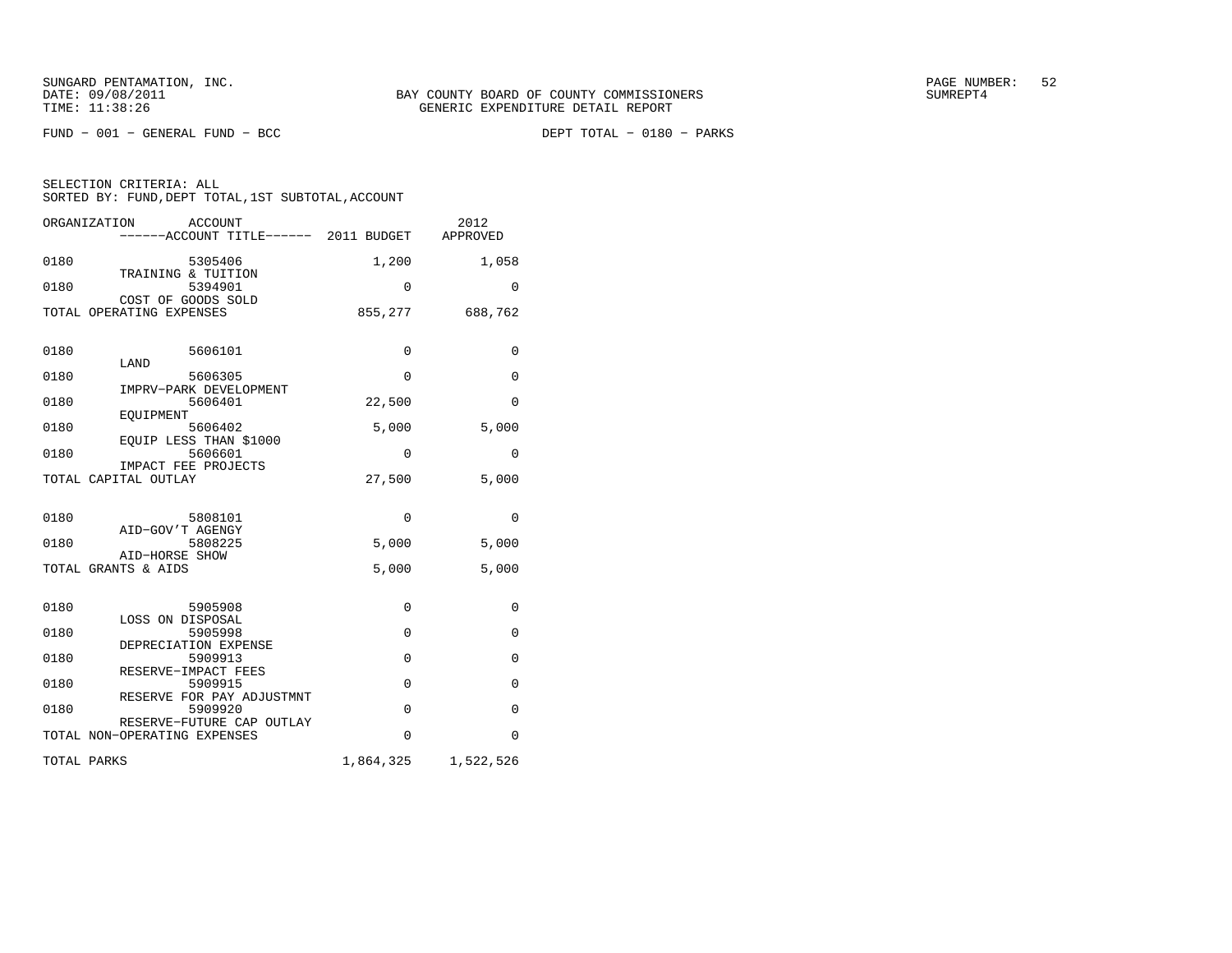FUND − 001 − GENERAL FUND − BCC DEPT TOTAL − 0186 − PARKS−PIER

| ORGANIZATION | <b>ACCOUNT</b><br>------ACCOUNT TITLE------ 2011 BUDGET         |         | 2012<br>APPROVED |
|--------------|-----------------------------------------------------------------|---------|------------------|
| 0186         | 5101200<br>SALARIES & WAGES-REGULAR                             | 135,601 | 142,598          |
| 0186         | 5101400<br>SALARIES & WAGES-OVERTIME                            | 5,000   | 8,000            |
| 0186         | 5102100<br>FICA TAXES-MATCHING                                  | 10,756  | 11,521           |
| 0186         | 5102200<br>RETIREMENT CONTRIBUTIONS                             | 15,143  | 7,579            |
| 0186         | 5102300<br>LIFE & HEALTH INSURANCE                              | 23,732  | 51,746           |
| 0186         | 5102400<br>WORKERS COMP. PREMIUMS                               | 8,003   | 10,185           |
|              | TOTAL PERSONAL SERVICES                                         | 198,235 | 231,629          |
| 0186         | 5303106                                                         | 210     | 210              |
| 0186         | PROF SRV-PHYSICLS/MEDICAL<br>5303107                            | 185     | 185              |
| 0186         | PROF SRV-SUBSTANCE TEST<br>5303110<br>PROF SRV-BACKGROUND CHECK | 113     | 113              |
| 0186         | 5303401<br>CONTRACTED SERVICES                                  | 40,200  | 40,200           |
| 0186         | 5303408<br>CONTR SRV-800 MHZ                                    | 0       | 0                |
| 0186         | 5303425<br>CONTR SRV-ADMIN FEES                                 | 0       | 0                |
| 0186         | 5304101<br>COMMUNICATIONS SERVICES                              | 0       | 600              |
| 0186         | 5304301<br>UTILITY SERVICES                                     | 23,400  | 23,400           |
| 0186         | 5304405<br>RENTALS/LEASES-BUILDINGS                             | 1,000   | $\mathbf 0$      |
| 0186         | 5304410<br>RENTALS/LEASES-EQUIPMENT                             | 6,400   | 6,400            |
| 0186         | 5304501<br>INSURANCE & BONDS                                    | 10,000  | 20,498           |
| 0186         | 5304604<br>REPAIR/MAINT-BLD&GRD DEPT                            | 6,232   | 15,232           |
| 0186         | 5304605<br>REPAIR/MAINT-BLDG & GRND                             | 0       | 1,000            |
| 0186         | 5304610<br>REPAIR/MAINT-AUTO EQUIP                              | 500     | 1,500            |
| 0186         | 5304611<br>REPAIR/MAINT-FLEET MAINT                             | 1,000   | $\Omega$         |
| 0186         | 5304615<br>REPAIR/MAINT-EQUIPMENT                               | 250     | 250              |
| 0186         | 5304701<br>PRINTING & BINDING                                   | 2,500   | 2,500            |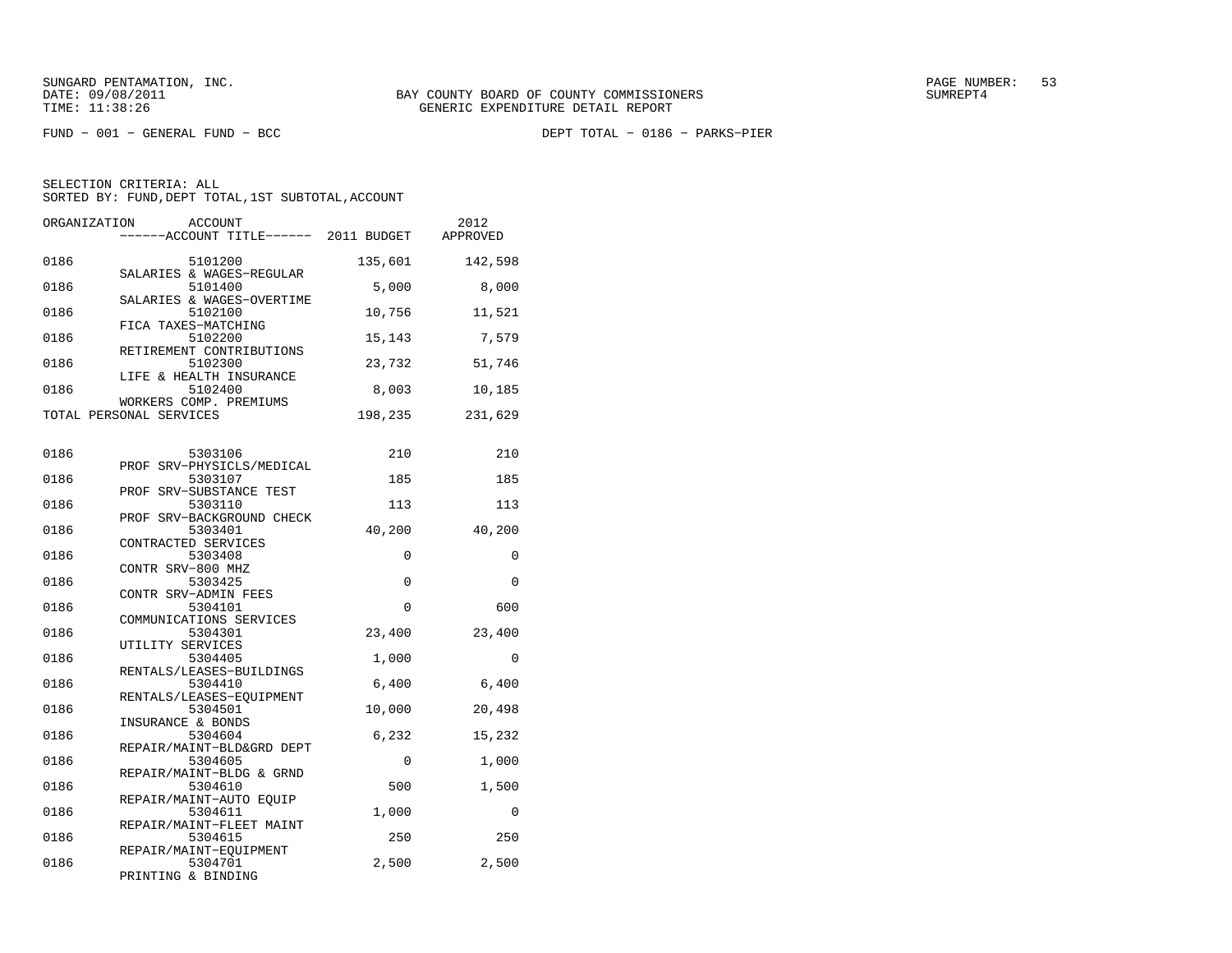FUND − 001 − GENERAL FUND − BCC DEPT TOTAL − 0186 − PARKS−PIER

|      | ORGANIZATION<br>ACCOUNT<br>------ACCOUNT TITLE------ 2011 BUDGET |          | 2012<br>APPROVED |
|------|------------------------------------------------------------------|----------|------------------|
|      |                                                                  |          |                  |
| 0186 | 5304902                                                          | 0        | $\Omega$         |
| 0186 | FEES & COSTS-PURCHASING<br>5304905                               | 500      | 500              |
|      | FEES&COSTS-LGL ADV/ADVERT                                        |          |                  |
| 0186 | 5304922                                                          | 1,550    | 1,550            |
| 0186 | FEES & COSTS-PERMITS<br>5304990                                  | 1,000    | 1,000            |
|      | MISCELLANEOUS EXPENSES                                           |          |                  |
| 0186 | 5305101                                                          | 2,000    | 592              |
| 0186 | OFFICE SUPPLIES<br>5305201                                       | 15,000   | 5,000            |
|      | OPERATING SUPPLIES                                               |          |                  |
| 0186 | 5305202                                                          | 2,500    | 2,499            |
| 0186 | OPER SUPPLIES-JANITORIAL<br>5305204                              | 0        | 1,200            |
|      | OPER. SUPPLIES-CHEMICALS                                         |          |                  |
| 0186 | 5305205                                                          | 1,500    | 100              |
| 0186 | GAS, OIL & LUBRICANTS<br>5305210                                 | 500      | 500              |
|      | SAFETY GEAR & SUPPLIES                                           |          |                  |
| 0186 | 5305215                                                          | 1,383    | 1,054            |
| 0186 | CLOTHING & WEARING APPRL<br>5305220                              | $\Omega$ | 500              |
|      | TOOL & SMALL IMPLEMENTS                                          |          |                  |
| 0186 | 5305406                                                          | 1,000    | 0                |
|      | TRAINING & TUITION                                               |          |                  |
|      | TOTAL OPERATING EXPENSES                                         | 118,923  | 126,583          |
|      |                                                                  |          |                  |
| 0186 | 5606401                                                          | 0        | 0                |
| 0186 | EOUIPMENT<br>5606402                                             | 1,100    | 1,100            |
|      | EOUIP LESS THAN \$1000                                           |          |                  |
|      | TOTAL CAPITAL OUTLAY                                             | 1,100    | 1,100            |
|      |                                                                  |          |                  |
| 0186 | 5909910                                                          | 0        | 0                |
|      | RESERVE FOR CONTINGENCIES                                        | $\Omega$ |                  |
|      | TOTAL NON-OPERATING EXPENSES                                     |          | $\Omega$         |
|      | TOTAL PARKS-PIER                                                 | 318,258  | 359,312          |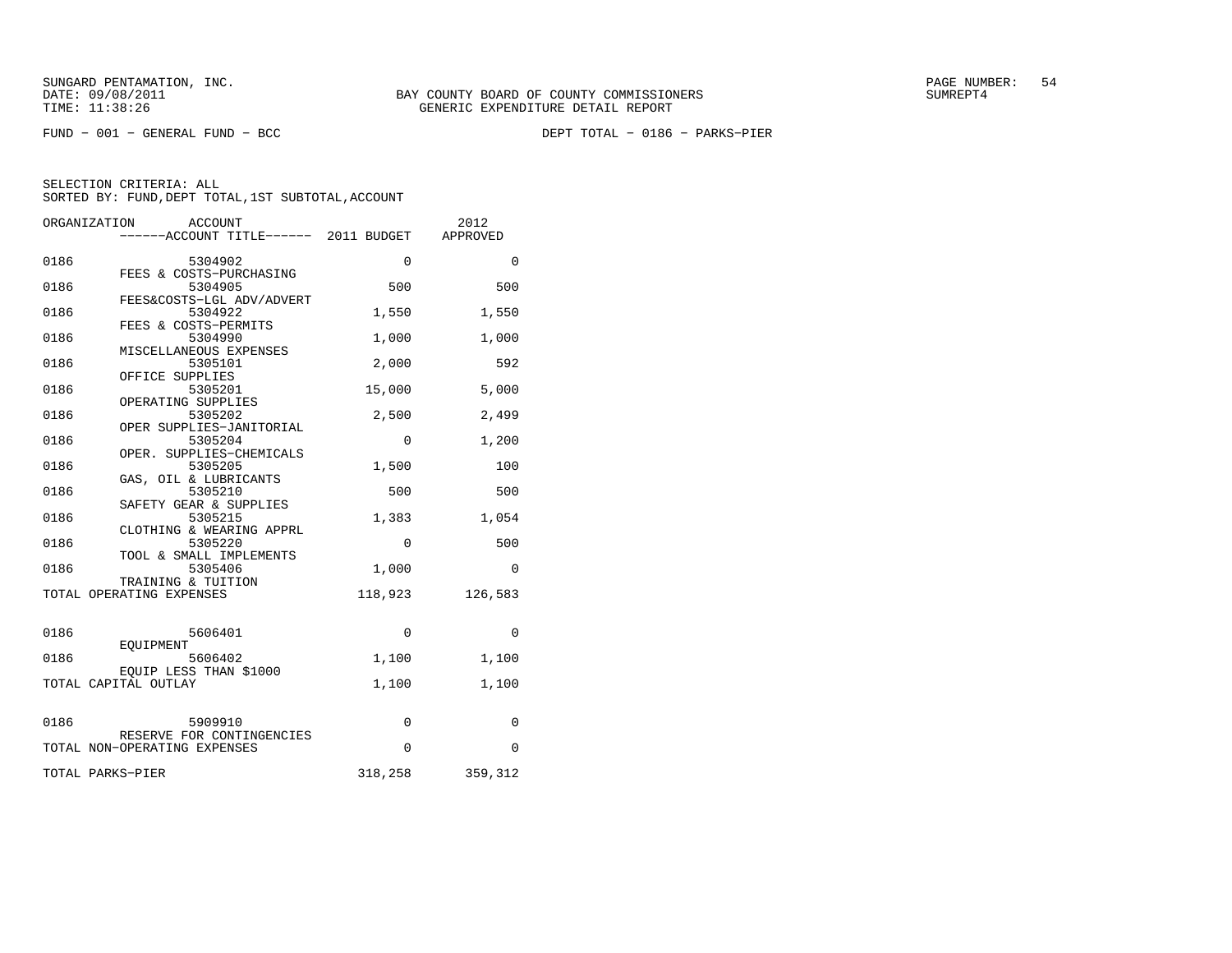FUND − 001 − GENERAL FUND − BCC DEPT TOTAL − 0195 − EXTENSION SERVICE

| ORGANIZATION | <b>ACCOUNT</b><br>-----ACCOUNT TITLE------ 2011 BUDGET        |         | 2012<br>APPROVED |
|--------------|---------------------------------------------------------------|---------|------------------|
| 0195         | 5101200<br>SALARIES & WAGES-REGULAR                           | 114,232 | 121,191          |
| 0195         | 5102100<br>FICA TAXES-MATCHING                                | 8,739   | 7,215            |
| 0195         | 5102200<br>RETIREMENT CONTRIBUTIONS                           | 12,303  | 4,747            |
| 0195         | 5102300<br>LIFE & HEALTH INSURANCE                            | 3,568   | 3,782            |
| 0195         | 5102400<br>WORKERS COMP. PREMIUMS                             | 1,651   | 1,838            |
|              | TOTAL PERSONAL SERVICES                                       | 140,493 | 138,773          |
| 0195         | 5303107                                                       | 37      | 37               |
| 0195         | PROF SRV-SUBSTANCE TEST<br>5303110                            | 103     | 217              |
| 0195         | PROF SRV-BACKGROUND CHECK<br>5303401                          | 1,000   | 1,120            |
| 0195         | CONTRACTED SERVICES<br>5303410                                | 0       | 0                |
| 0195         | CONTR SRV-JANITORIAL<br>5303425                               | 741     | 772              |
| 0195         | CONTR SRV-ADMIN FEES<br>5303446<br>CONTR SRV-FACILITIES       | 8,883   | 16,055           |
| 0195         | 5304001                                                       | 3,725   | 3,000            |
| 0195         | TRAVEL/TRAINING NON-LOCAL<br>5304005                          | 3,000   | 2,500            |
| 0195         | TRAVEL-LOCAL<br>5304101                                       | 1,670   | 1,704            |
| 0195         | COMMUNICATIONS SERVICES<br>5304125                            | 150     | 50               |
| 0195         | POSTAGE/TRANSP/FREIGHT<br>5304301<br>UTILITY SERVICES         | 8,411   | 9,000            |
| 0195         | 5304405                                                       | 0       | $\Omega$         |
| 0195         | RENTALS/LEASES-BUILDINGS<br>5304410                           | 6,394   | 6,500            |
| 0195         | RENTALS/LEASES-EQUIPMENT<br>5304501                           | 3,173   | 3,452            |
| 0195         | INSURANCE & BONDS<br>5304605                                  | 11,285  | 66,285           |
| 0195         | REPAIR/MAINT-BLDG & GRND<br>5304610                           | 0       | 1,000            |
| 0195         | REPAIR/MAINT-AUTO EOUIP<br>5304611                            | 1,500   | 0                |
| 0195         | REPAIR/MAINT-FLEET MAINT<br>5304615<br>REPAIR/MAINT-EQUIPMENT | 50      | 100              |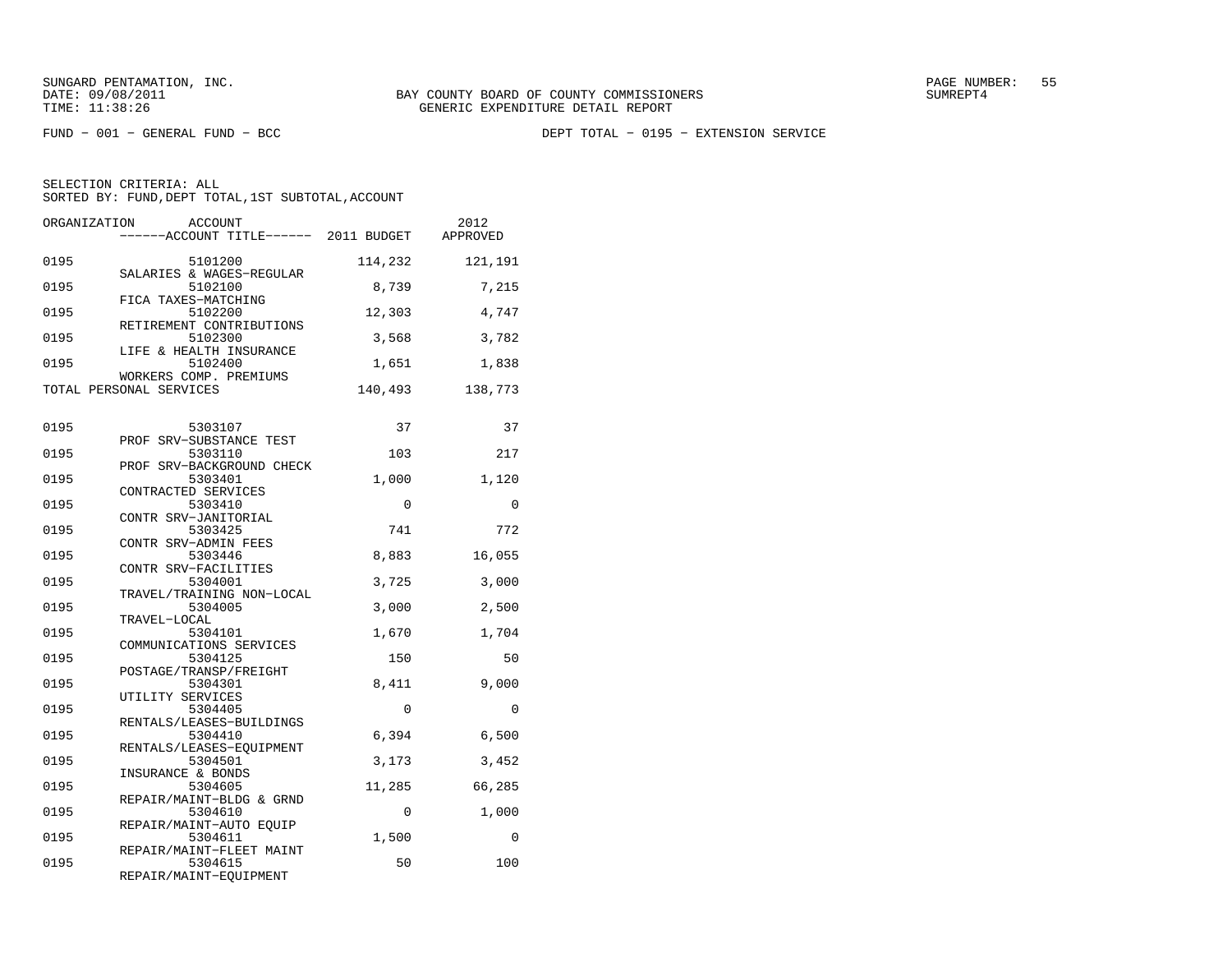FUND − 001 − GENERAL FUND − BCC DEPT TOTAL − 0195 − EXTENSION SERVICE

|      | ORGANIZATION<br>ACCOUNT                        |             | 2012        |
|------|------------------------------------------------|-------------|-------------|
|      | ------ACCOUNT TITLE------ 2011 BUDGET          |             | APPROVED    |
| 0195 | 5304701                                        | $\Omega$    | $\Omega$    |
| 0195 | PRINTING & BINDING<br>5304902                  | 439         | 297         |
| 0195 | FEES & COSTS-PURCHASING<br>5304990             | $\Omega$    | $\Omega$    |
| 0195 | MISCELLANEOUS EXPENSES<br>5305101              | 4,000       | 4,500       |
| 0195 | OFFICE SUPPLIES<br>5305201                     | 0           | $\mathbf 0$ |
| 0195 | OPERATING SUPPLIES<br>5305202                  | 100         | 50          |
| 0195 | OPER SUPPLIES-JANITORIAL<br>5305205            | 1,300       | 1,500       |
| 0195 | GAS, OIL & LUBRICANTS<br>5305210               | 25          | 25          |
| 0195 | SAFETY GEAR & SUPPLIES<br>5305227              | 250         | 500         |
| 0195 | DEMO-SEA GRANT MARINE<br>5305228               | 600         | 500         |
| 0195 | DEMO-HOME ECONOMICS<br>5305229                 | 250         | 250         |
| 0195 | DEMO-HORTICULTURE<br>5305232                   | 500         | 500         |
| 0195 | 4-H MATERIALS & SUPPLIES<br>5305236            | 2,000       | 2,000       |
| 0195 | 4-H SCHOLARSHIPS<br>5305401                    | 50          | 50          |
| 0195 | BOOKS/RESOURCE MATR/SUBSC<br>5305402           | 700         | 700         |
| 0195 | DUES & MEMBERSHIPS<br>5305406                  | $\Omega$    | 0           |
|      | TRAINING & TUITION<br>TOTAL OPERATING EXPENSES | 60,336      | 122,664     |
|      |                                                |             |             |
| 0195 | 5606401<br>EOUIPMENT                           | 0           | 0           |
| 0195 | 5606402<br>EOUIP LESS THAN \$1000              | 0           | $\mathbf 0$ |
|      | TOTAL CAPITAL OUTLAY                           | $\Omega$    | $\Omega$    |
| 0195 | 5808118                                        | $\mathbf 0$ | 0           |
|      | GRANT-HAZARD MITIGATION<br>TOTAL GRANTS & AIDS | $\Omega$    | $\Omega$    |
|      |                                                |             |             |
| 0195 | 5905998<br>DEPRECIATION EXPENSE                | 0           | 0           |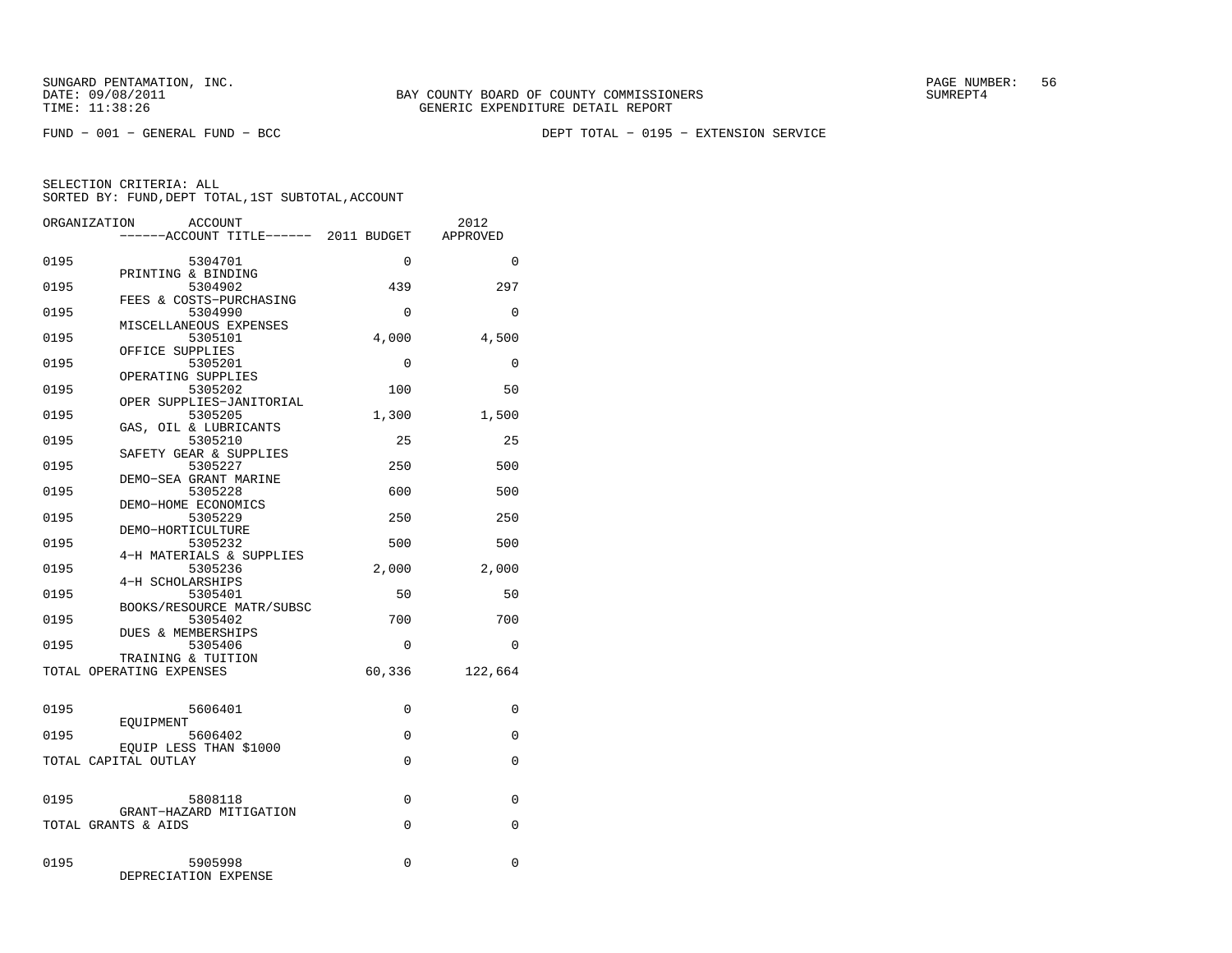FUND − 001 − GENERAL FUND − BCC DEPT TOTAL − 0195 − EXTENSION SERVICE

|      | ORGANIZATION<br>ACCOUNT<br>$---ACCOUNT$ TITLE $--- 2011$ BUDGET |         | 2012<br>APPROVED |
|------|-----------------------------------------------------------------|---------|------------------|
| 0195 | 5909915<br>RESERVE FOR PAY ADJUSTMNT                            |         |                  |
|      | TOTAL NON-OPERATING EXPENSES                                    |         |                  |
|      | TOTAL EXTENSION SERVICE                                         | 200,829 | 261,437          |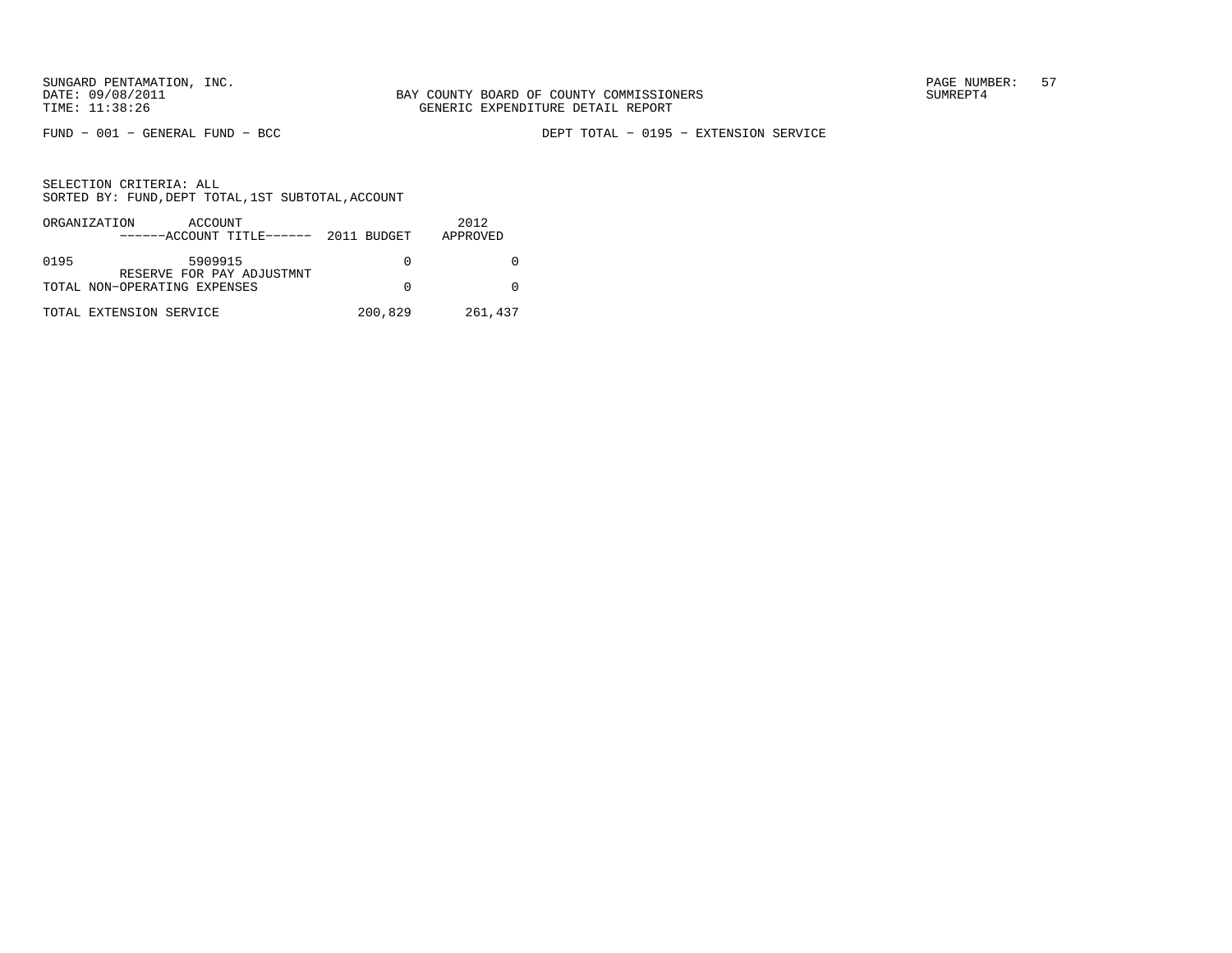FUND − 001 − GENERAL FUND − BCC DEPT TOTAL − 0205 − VETERANS SERVICES

| ORGANIZATION            | <b>ACCOUNT</b><br>-----ACCOUNT TITLE------ 2011 BUDGET          |             | 2012<br>APPROVED |
|-------------------------|-----------------------------------------------------------------|-------------|------------------|
| 0205                    | 5101200<br>SALARIES & WAGES-REGULAR                             | 178,253     | 184,660          |
| 0205                    | 5101400<br>SALARIES & WAGES-OVERTIME                            | 425         | 425              |
| 0205                    | 5102100<br>FICA TAXES-MATCHING                                  | 13,669      | 14,159           |
| 0205                    | 5102200<br>RETIREMENT CONTRIBUTIONS                             | 19,244      | 9,315            |
| 0205                    | 5102300<br>LIFE & HEALTH INSURANCE                              | 15,988      | 22,104           |
| 0205                    | 5102400<br>WORKERS COMP. PREMIUMS                               | 1,927       | 2,511            |
| TOTAL PERSONAL SERVICES |                                                                 | 229,506     | 233,174          |
| 0205                    | 5303107                                                         | 37          | 0                |
| 0205                    | PROF SRV-SUBSTANCE TEST<br>5303110<br>PROF SRV-BACKGROUND CHECK | 32          | $\mathbf 0$      |
| 0205                    | 5303401<br>CONTRACTED SERVICES                                  | $\Omega$    | $\Omega$         |
| 0205                    | 5303410<br>CONTR SRV-JANITORIAL                                 | 0           | 0                |
| 0205                    | 5303425<br>CONTR SRV-ADMIN FEES                                 | 1,482       | 1,544            |
| 0205                    | 5303446<br>CONTR SRV-FACILITIES                                 | 0           | 1,193            |
| 0205                    | 5304001<br>TRAVEL/TRAINING NON-LOCAL                            | 5,275       | 4,000            |
| 0205                    | 5304005<br>TRAVEL-LOCAL                                         | $\mathbf 0$ | $\mathbf 0$      |
| 0205                    | 5304101<br>COMMUNICATIONS SERVICES                              | 844         | 756              |
| 0205                    | 5304125<br>POSTAGE/TRANSP/FREIGHT                               | 2,000       | 2,000            |
| 0205                    | 5304301<br>UTILITY SERVICES                                     | 5,410       | 5,829            |
| 0205                    | 5304405<br>RENTALS/LEASES-BUILDINGS                             | 0           | 0                |
| 0205                    | 5304410<br>RENTALS/LEASES-EOUIPMENT                             | 3,372       | 3,628            |
| 0205                    | 5304501<br>INSURANCE & BONDS                                    | 2,380       | 2,589            |
| 0205                    | 5304605<br>REPAIR/MAINT-BLDG & GRND                             | 2,998       | 2,899            |
| 0205                    | 5304610<br>REPAIR/MAINT-AUTO EQUIP                              | 0           | 250              |
| 0205                    | 5304611<br>REPAIR/MAINT-FLEET MAINT                             | 250         | 0                |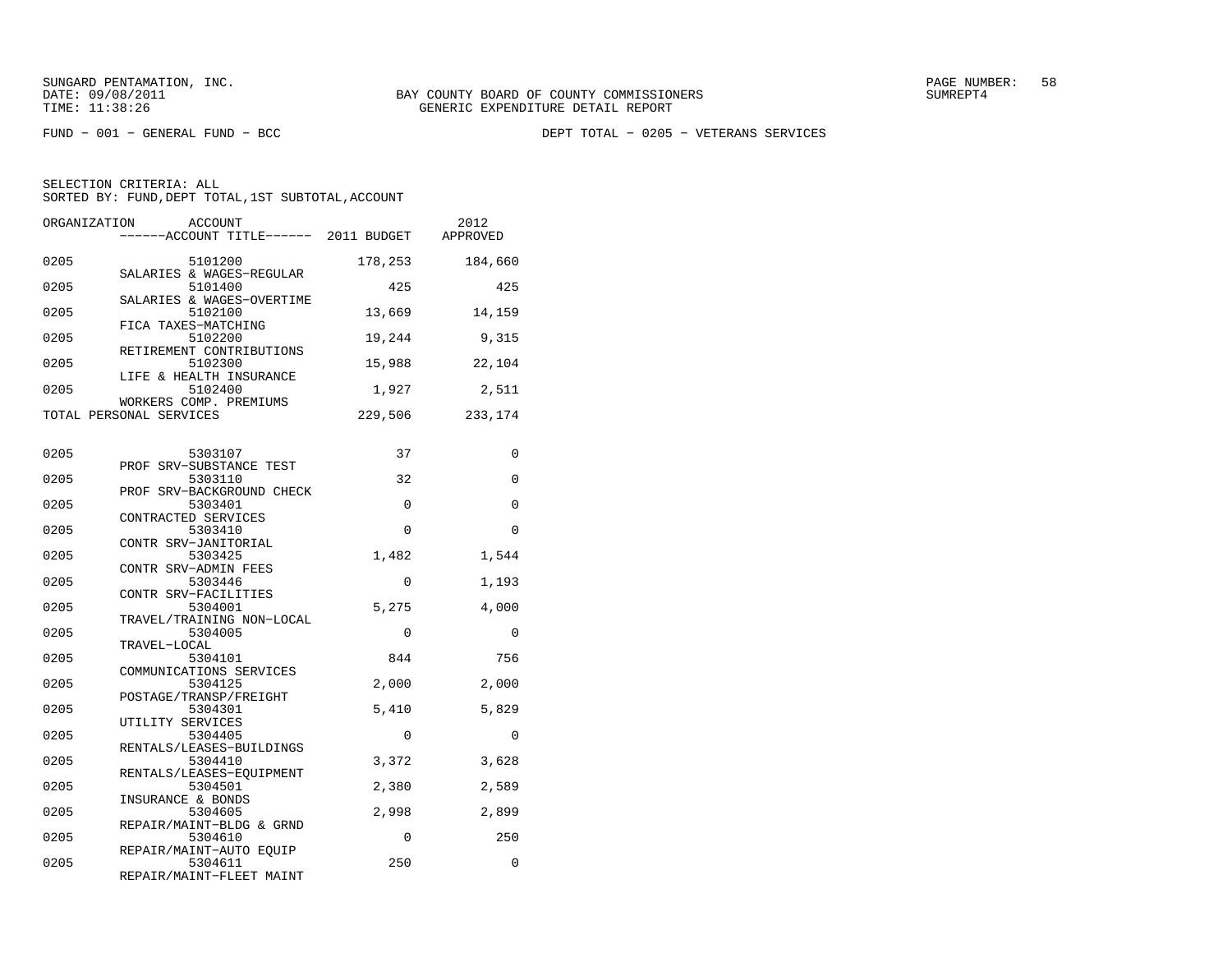FUND − 001 − GENERAL FUND − BCC DEPT TOTAL − 0205 − VETERANS SERVICES

|      | ORGANIZATION<br>ACCOUNT<br>------ACCOUNT TITLE------ 2011 BUDGET |             | 2012<br>APPROVED |
|------|------------------------------------------------------------------|-------------|------------------|
| 0205 | 5304615                                                          | 150         | 150              |
| 0205 | REPAIR/MAINT-EOUIPMENT<br>5304902                                | 293         | 495              |
| 0205 | FEES & COSTS-PURCHASING<br>5304905                               | 250         | 250              |
| 0205 | FEES&COSTS-LGL ADV/ADVERT<br>5304990                             | $\Omega$    | $\Omega$         |
| 0205 | MISCELLANEOUS EXPENSES<br>5305101                                | 3,000       | 3,300            |
| 0205 | OFFICE SUPPLIES<br>5305205                                       | 250         | 250              |
| 0205 | GAS, OIL & LUBRICANTS<br>5305208                                 | 2,400       | 2,400            |
| 0205 | OPERATING/PROMO EXPS<br>5305210                                  | 50          | 50               |
| 0205 | SAFETY GEAR & SUPPLIES<br>5305402<br>DUES & MEMBERSHIPS          | 100         | 100              |
| 0205 | 5305406<br>TRAINING & TUITION                                    | 200         | 200              |
|      | TOTAL OPERATING EXPENSES                                         | 30,773      | 31,883           |
| 0205 | 5606401                                                          | $\Omega$    | $\Omega$         |
| 0205 | EOUIPMENT<br>5606402                                             | $\mathbf 0$ | 400              |
| 0205 | EOUIP LESS THAN \$1000<br>5606450                                | $\Omega$    | 286              |
|      | COMPUTER SOFTWARE                                                | $\Omega$    | 686              |
|      | TOTAL CAPITAL OUTLAY                                             |             |                  |
| 0205 | 5905998<br>DEPRECIATION EXPENSE                                  | $\mathbf 0$ | $\mathbf 0$      |
| 0205 | 5909915<br>RESERVE FOR PAY ADJUSTMNT                             | $\Omega$    | $\mathbf{0}$     |
|      | TOTAL NON-OPERATING EXPENSES                                     | $\Omega$    | $\Omega$         |
|      | TOTAL VETERANS SERVICES                                          | 260,279     | 265,743          |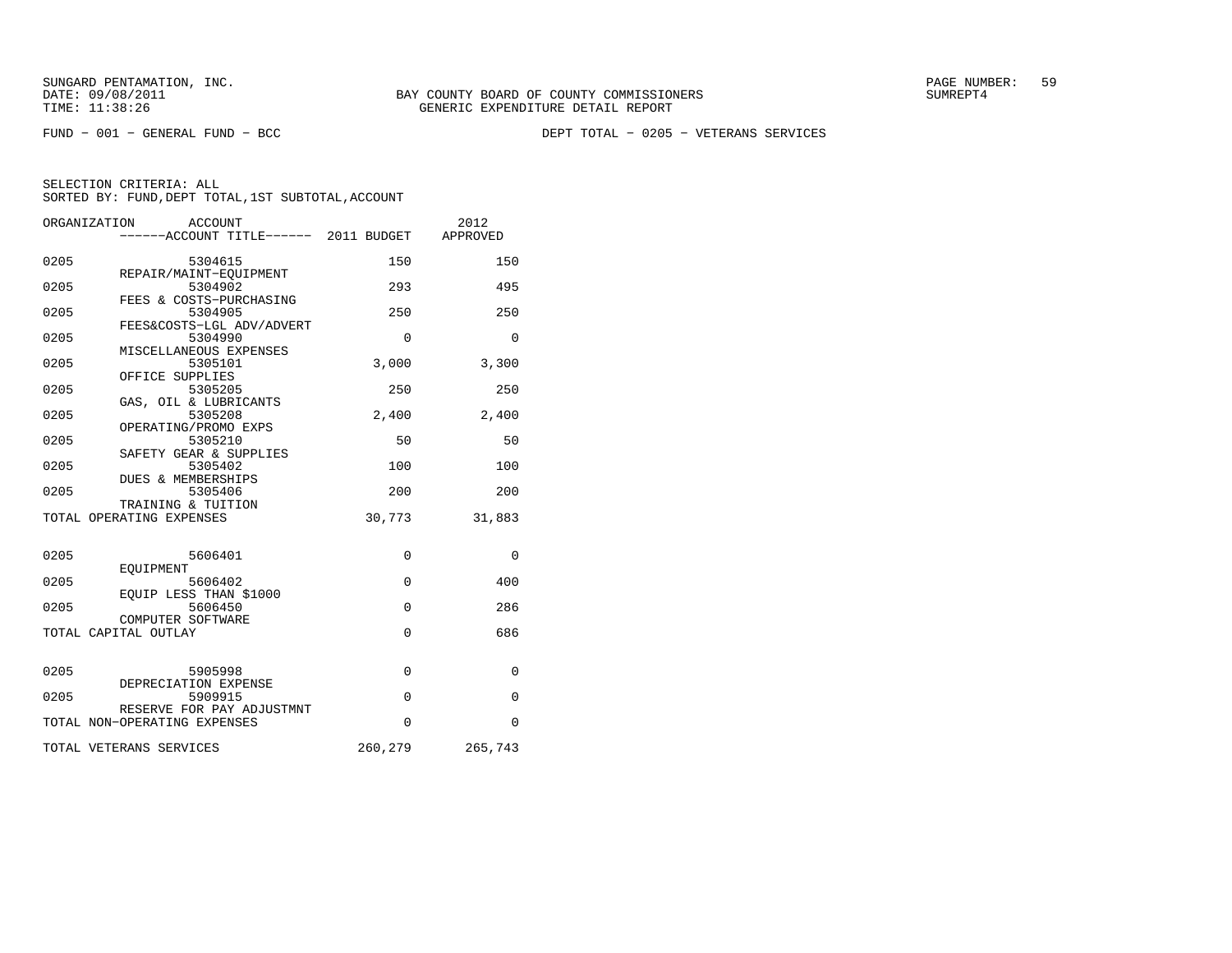FUND − 001 − GENERAL FUND − BCC DEPT TOTAL − 0210 − EMERGENCY MANAGEMENT

| ORGANIZATION | <b>ACCOUNT</b><br>------ACCOUNT TITLE------ 2011 BUDGET       |             | 2012<br>APPROVED |
|--------------|---------------------------------------------------------------|-------------|------------------|
| 0210         | 5101200                                                       | 374,759     | 363,827          |
| 0210         | SALARIES & WAGES-REGULAR<br>5101205                           | $\Omega$    | $\Omega$         |
| 0210         | SALARIES & WAGES-DISASTER<br>5101400                          | 38,000      | 72,000           |
| 0210         | SALARIES & WAGES-OVERTIME<br>5101405<br>SALARIES-DISASTER O/T | $\Omega$    | $\Omega$         |
| 0210         | 5102100<br>FICA TAXES-MATCHING                                | 31,575      | 33,341           |
| 0210         | 5102200<br>RETIREMENT CONTRIBUTIONS                           | 46,889      | 24,034           |
| 0210         | 5102300<br>LIFE & HEALTH INSURANCE                            | 77,198      | 83,718           |
| 0210         | 5102400<br>WORKERS COMP. PREMIUMS                             | 4,821       | 6,570            |
| 0210         | 5102500<br>UNEMPLOYMENT COMPENSATION                          | 0           | $\mathbf 0$      |
|              | TOTAL PERSONAL SERVICES                                       | 573,242     | 583,490          |
| 0210         | 5303106                                                       | 0           | 0                |
| 0210         | PROF SRV-PHYSICLS/MEDICAL<br>5303107                          | 120         | 162              |
| 0210         | PROF SRV-SUBSTANCE TEST<br>5303110                            | $\Omega$    | 43               |
| 0210         | PROF SRV-BACKGROUND CHECK<br>5303401                          | 0           | 10,000           |
| 0210         | CONTRACTED SERVICES<br>5303410                                | 0           | 0                |
| 0210         | CONTR SRV-JANITORIAL<br>5303425                               | 1,482       | 772              |
| 0210         | CONTR SRV-ADMIN FEES<br>5303446                               | 9,890       | 8,073            |
| 0210         | CONTR SRV-FACILITIES<br>5304001<br>TRAVEL/TRAINING NON-LOCAL  | $\mathbf 0$ | 0                |
| 0210         | 5304005<br>TRAVEL-LOCAL                                       | $\Omega$    | $\Omega$         |
| 0210         | 5304101<br>COMMUNICATIONS SERVICES                            | 0           | 0                |
| 0210         | 5304125<br>POSTAGE/TRANSP/FREIGHT                             | 150         | 165              |
| 0210         | 5304301<br>UTILITY SERVICES                                   | $\Omega$    | $\Omega$         |
| 0210         | 5304501<br>INSURANCE & BONDS                                  | 7,735       | 8,415            |
| 0210         | 5304605<br>REPAIR/MAINT-BLDG & GRND                           | 0           | 0                |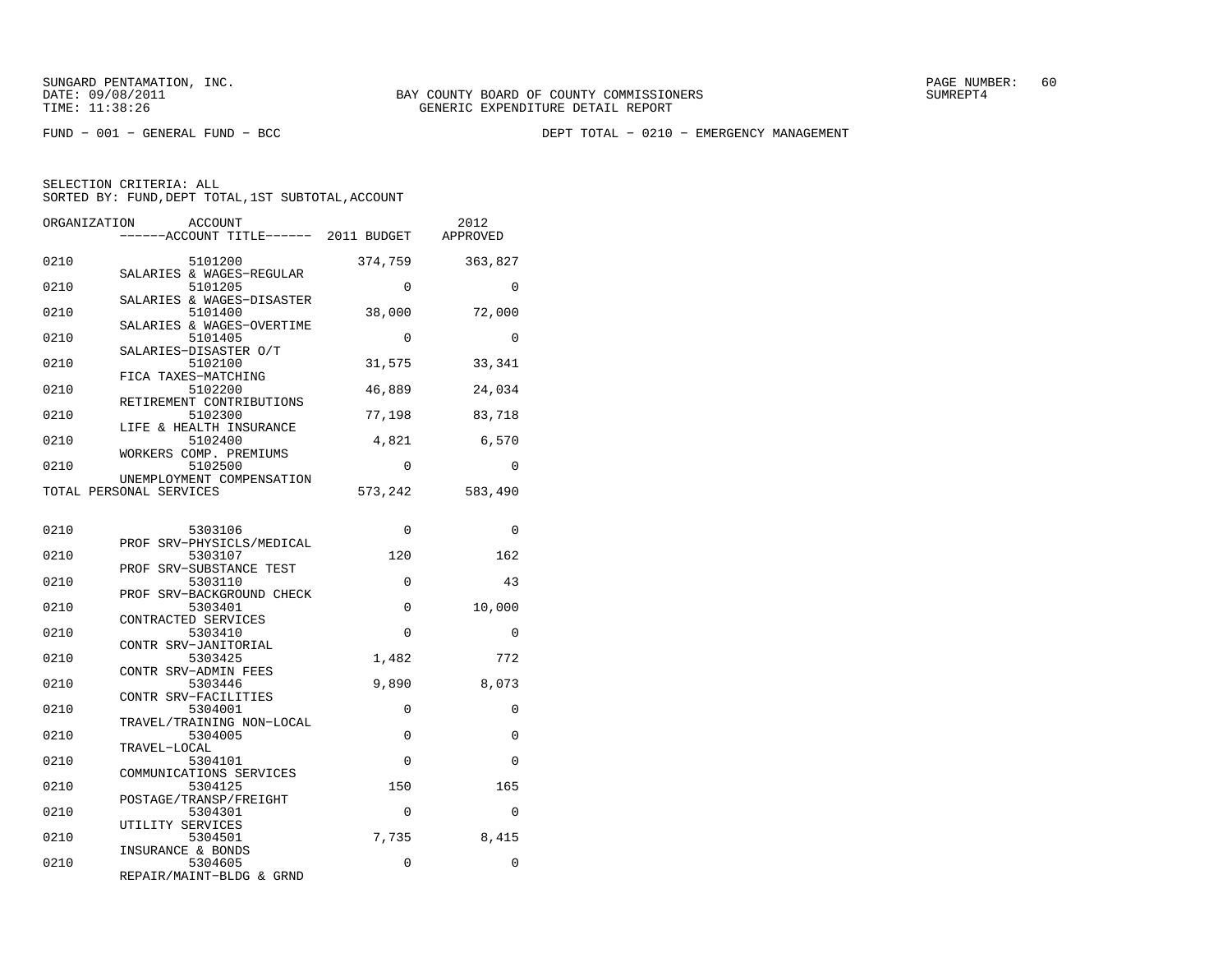FUND − 001 − GENERAL FUND − BCC DEPT TOTAL − 0210 − EMERGENCY MANAGEMENT

| ORGANIZATION | <b>ACCOUNT</b>                                   |          | 2012        |
|--------------|--------------------------------------------------|----------|-------------|
|              | ----ACCOUNT TITLE------ 2011 BUDGET              |          | APPROVED    |
| 0210         | 5304610                                          | 150      | 1,871       |
| 0210         | REPAIR/MAINT-AUTO EQUIP<br>5304611               | 1,500    | $\Omega$    |
| 0210         | REPAIR/MAINT-FLEET MAINT<br>5304615              | 2,000    | 500         |
| 0210         | REPAIR/MAINT-EOUIPMENT<br>5304701                | 25       | 25          |
| 0210         | PRINTING & BINDING<br>5304902                    | 293      | 445         |
| 0210         | FEES & COSTS-PURCHASING<br>5304905               | 0        | 0           |
| 0210         | FEES&COSTS-LGL ADV/ADVERT<br>5304922             | $\Omega$ | $\Omega$    |
| 0210         | FEES & COSTS-PERMITS<br>5304990                  | $\Omega$ | $\Omega$    |
| 0210         | MISCELLANEOUS EXPENSES<br>5305101                | 3,000    | 1,480       |
| 0210         | OFFICE SUPPLIES<br>5305201<br>OPERATING SUPPLIES | 24       | 215         |
| 0210         | 5305202<br>OPER SUPPLIES-JANITORIAL              | 25       | 0           |
| 0210         | 5305205<br>GAS, OIL & LUBRICANTS                 | 2,000    | 2,450       |
| 0210         | 5305210<br>SAFETY GEAR & SUPPLIES                | $\Omega$ | $\Omega$    |
| 0210         | 5305215<br>CLOTHING & WEARING APPRL              | 100      | 0           |
| 0210         | 5305401<br>BOOKS/RESOURCE MATR/SUBSC             | $\Omega$ | $\Omega$    |
| 0210         | 5305402<br>DUES & MEMBERSHIPS                    | 76       | 0           |
| 0210         | 5305406<br>TRAINING & TUITION                    | $\Omega$ | $\Omega$    |
|              | TOTAL OPERATING EXPENSES                         | 28,570   | 34,616      |
| 0210         | 5606401                                          | 0        | 0           |
| 0210         | EOUIPMENT<br>5606402                             | $\Omega$ | $\Omega$    |
|              | EQUIP LESS THAN \$1000<br>TOTAL CAPITAL OUTLAY   | 0        | 0           |
| 0210         | 5808118                                          | $\Omega$ | $\Omega$    |
| 0210         | GRANT-HAZARD MITIGATION<br>5808178               | 0        | $\mathbf 0$ |
| 0210         | GRANT-HOMELAND SECURITY<br>5808179               | $\Omega$ | $\Omega$    |
|              | GRANT-FEMA FLOOD                                 |          |             |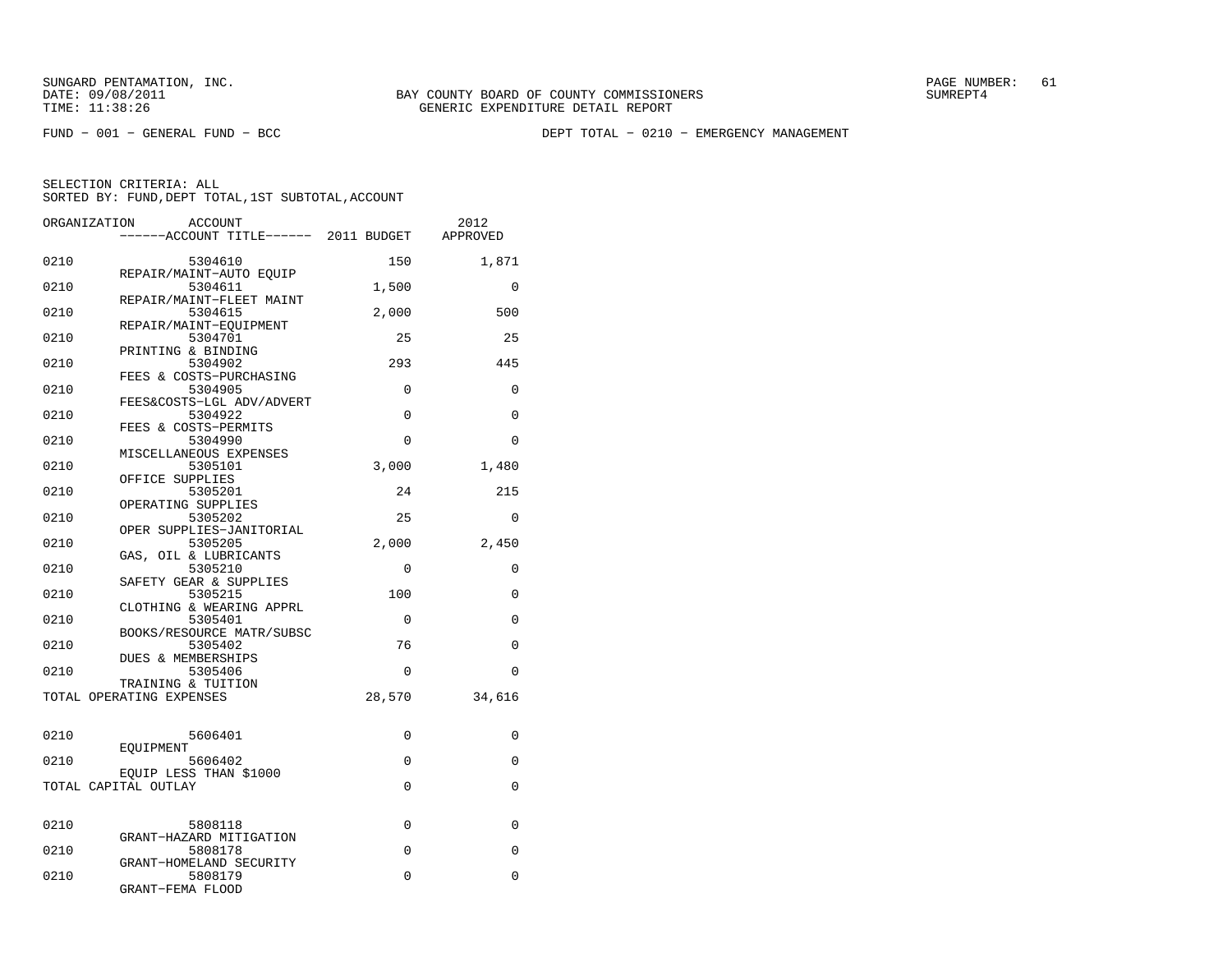FUND − 001 − GENERAL FUND − BCC DEPT TOTAL − 0210 − EMERGENCY MANAGEMENT

|      | ORGANIZATION<br>ACCOUNT<br>------ACCOUNT TITLE------      | 2011 BUDGET | 2012<br>APPROVED |
|------|-----------------------------------------------------------|-------------|------------------|
|      | TOTAL GRANTS & AIDS                                       | 0           |                  |
| 0210 | 5905998<br>DEPRECIATION EXPENSE                           | 0           |                  |
| 0210 | 5909915                                                   | 0           |                  |
|      | RESERVE FOR PAY ADJUSTMNT<br>TOTAL NON-OPERATING EXPENSES | 0           |                  |
|      | TOTAL EMERGENCY MANAGEMENT                                | 601,812     | 618,106          |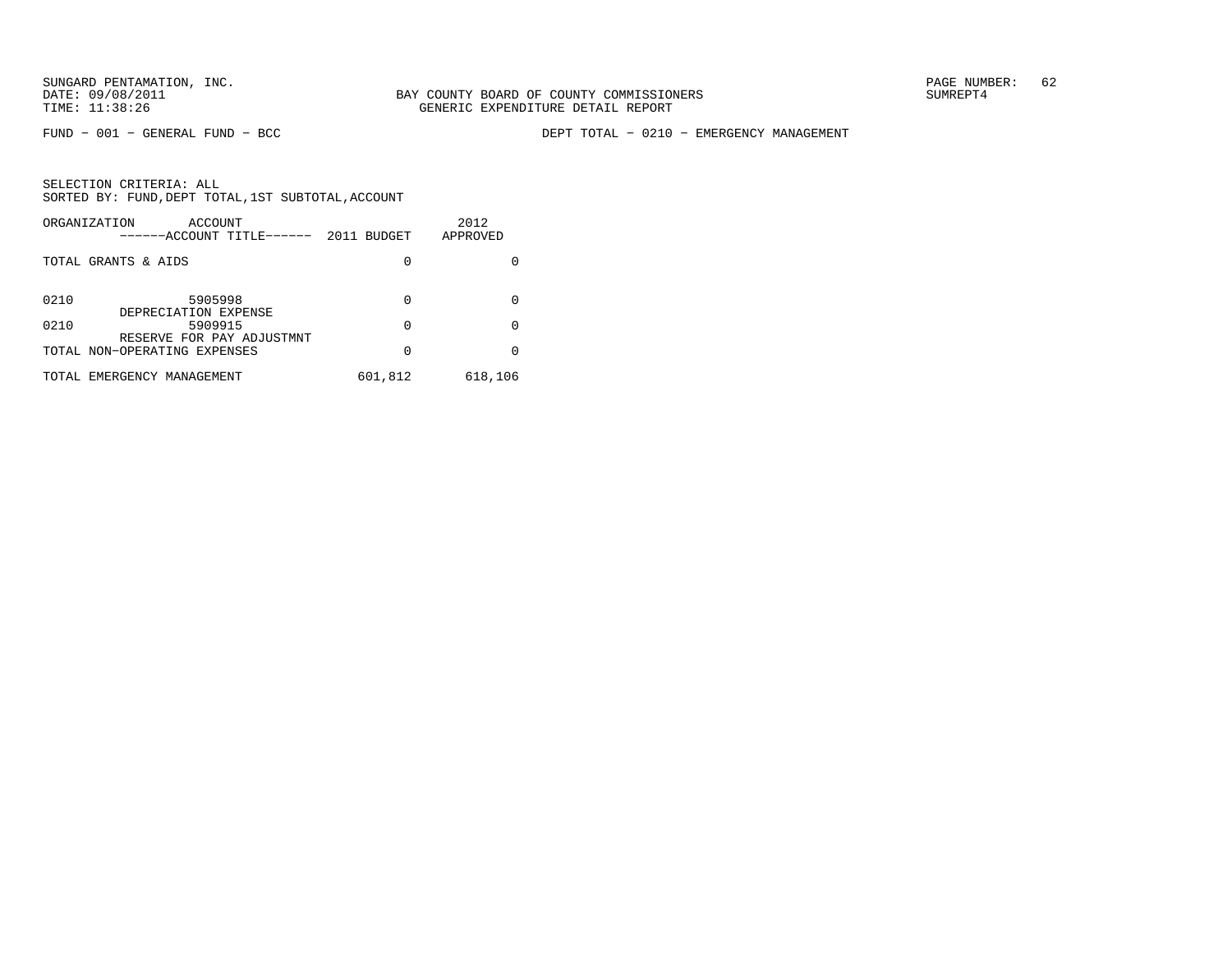FUND − 001 − GENERAL FUND − BCC DEPT TOTAL − 0211 − EMERGENCY ASSISTANCE

| ORGANIZATION | ACCOUNT<br>------ACCOUNT TITLE------ 2011 BUDGET             |             | 2012<br>APPROVED |
|--------------|--------------------------------------------------------------|-------------|------------------|
| 0211         | 5101200                                                      | 89,326      | 79,078           |
| 0211         | SALARIES & WAGES-REGULAR<br>5101205                          | $\mathbf 0$ | 0                |
| 0211         | SALARIES & WAGES-DISASTER<br>5102100                         | 6,833       | 6,049            |
| 0211         | FICA TAXES-MATCHING<br>5102200                               | 13,459      | 5,925            |
| 0211         | RETIREMENT CONTRIBUTIONS<br>5102300                          | 16,227      | 14,525           |
| 0211         | LIFE & HEALTH INSURANCE<br>5102400                           | 744         | 4,048            |
|              | WORKERS COMP. PREMIUMS<br>TOTAL PERSONAL SERVICES            | 126,589     | 109,625          |
| 0211         | 5303107                                                      | 37          | 37               |
| 0211         | PROF SRV-SUBSTANCE TEST<br>5303401                           | 180         | 180              |
| 0211         | CONTRACTED SERVICES<br>5304001                               | 3,500       | 3,500            |
| 0211         | TRAVEL/TRAINING NON-LOCAL<br>5304005                         | 0           | $\Omega$         |
| 0211         | TRAVEL-LOCAL<br>5304101                                      | 24,078      | 19,576           |
| 0211         | COMMUNICATIONS SERVICES<br>5304125                           | 124         | 125              |
| 0211         | POSTAGE/TRANSP/FREIGHT<br>5304301                            | 0           | $\mathbf 0$      |
| 0211         | UTILITY SERVICES<br>5304410                                  | 744         | 371              |
| 0211         | RENTALS/LEASES-EOUIPMENT<br>5304501                          | 1,388       | 1,510            |
| 0211         | INSURANCE & BONDS<br>5304605                                 | $\mathbf 0$ | 0                |
| 0211         | REPAIR/MAINT-BLDG & GRND<br>5304610                          | 0           | 100              |
| 0211         | REPAIR/MAINT-AUTO EOUIP<br>5304615<br>REPAIR/MAINT-EQUIPMENT | 74          | 74               |
| 0211         | 5304701<br>PRINTING & BINDING                                | $\mathbf 0$ | $\mathbf 0$      |
| 0211         | 5304902<br>FEES & COSTS-PURCHASING                           | 37          | 99               |
| 0211         | 5304905<br>FEES&COSTS-LGL ADV/ADVERT                         | $\mathbf 0$ | 0                |
| 0211         | 5305101<br>OFFICE SUPPLIES                                   | 1,500       | 1,500            |
| 0211         | 5305205<br>GAS, OIL & LUBRICANTS                             | 150         | 0                |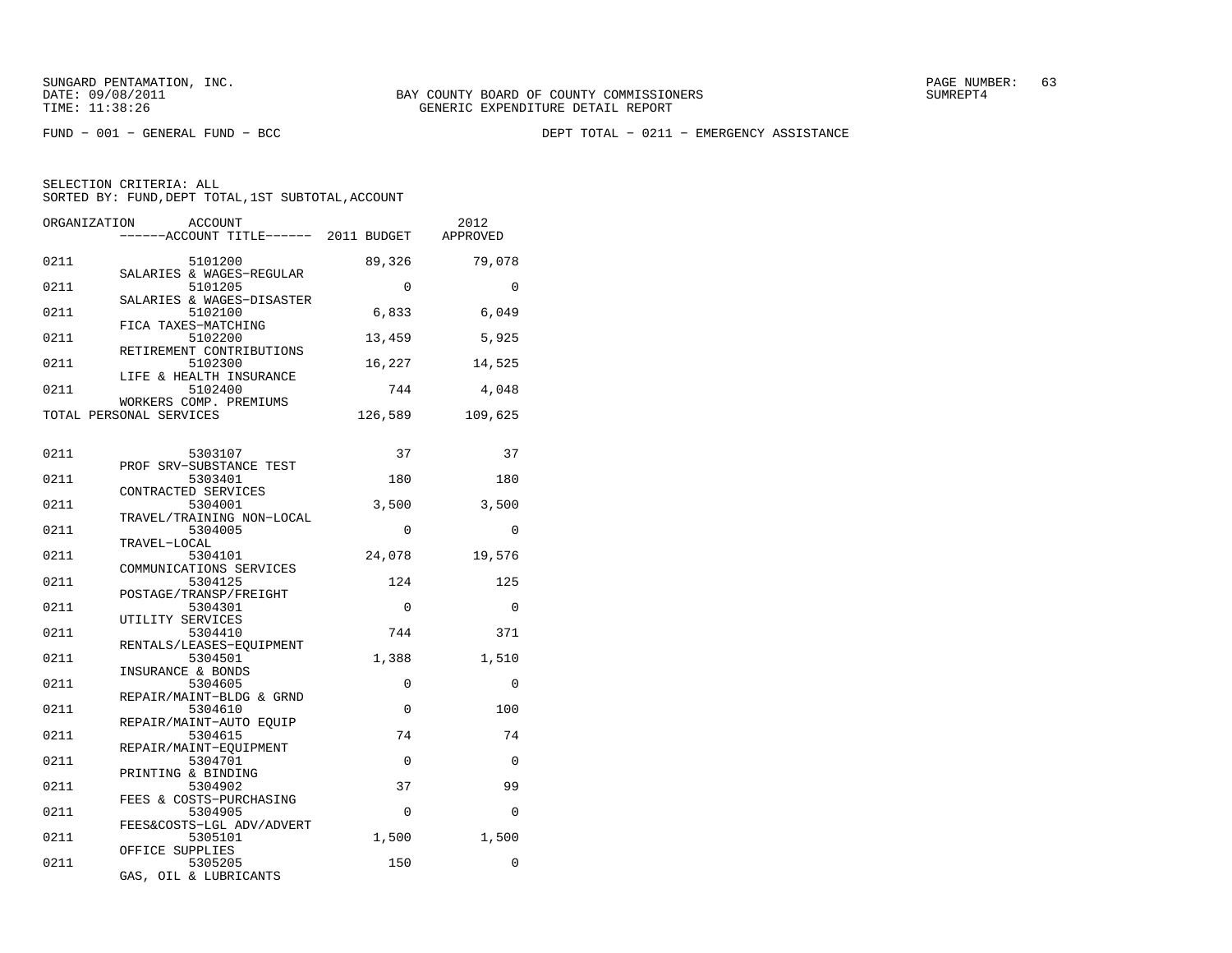FUND − 001 − GENERAL FUND − BCC DEPT TOTAL − 0211 − EMERGENCY ASSISTANCE

| SELECTION CRITERIA: ALL |  |  |                                                    |  |
|-------------------------|--|--|----------------------------------------------------|--|
|                         |  |  | SORTED BY: FUND, DEPT TOTAL, 1ST SUBTOTAL, ACCOUNT |  |

|      | ORGANIZATION ACCOUNT<br>------ACCOUNT TITLE------ 2011 BUDGET APPROVED |           | 2012        |
|------|------------------------------------------------------------------------|-----------|-------------|
| 0211 | 5305401                                                                | 150       | $\Omega$    |
| 0211 | BOOKS/RESOURCE MATR/SUBSC<br>5305402                                   | 75        | 150         |
| 0211 | DUES & MEMBERSHIPS<br>5305406<br>TRAINING & TUITION                    | $\Omega$  | $\Omega$    |
|      | TOTAL OPERATING EXPENSES                                               | 32,037    | 27,222      |
| 0211 | 5606342                                                                | 174,587   | $\mathbf 0$ |
| 0211 | IMPRV-SALV ARMY RENTALS<br>5606401<br>EOUIPMENT                        | $\Omega$  | $\Omega$    |
| 0211 | 5606402<br>EOUIP LESS THAN \$1000                                      | $\Omega$  | $\Omega$    |
| 0211 | 5606523<br>CIP-EMG SVC LOGISTICS CTR                                   | 1,072,461 | $\mathbf 0$ |
|      | TOTAL CAPITAL OUTLAY                                                   | 1,247,048 | $\Omega$    |
| 0211 | 5909910<br>RESERVE FOR CONTINGENCIES                                   | $\Omega$  | $\Omega$    |
| 0211 | 5909915<br>RESERVE FOR PAY ADJUSTMNT                                   | $\Omega$  | $\Omega$    |
|      | TOTAL NON-OPERATING EXPENSES                                           | $\Omega$  | $\Omega$    |
|      | TOTAL EMERGENCY ASSISTANCE                                             | 1,405,674 | 136,847     |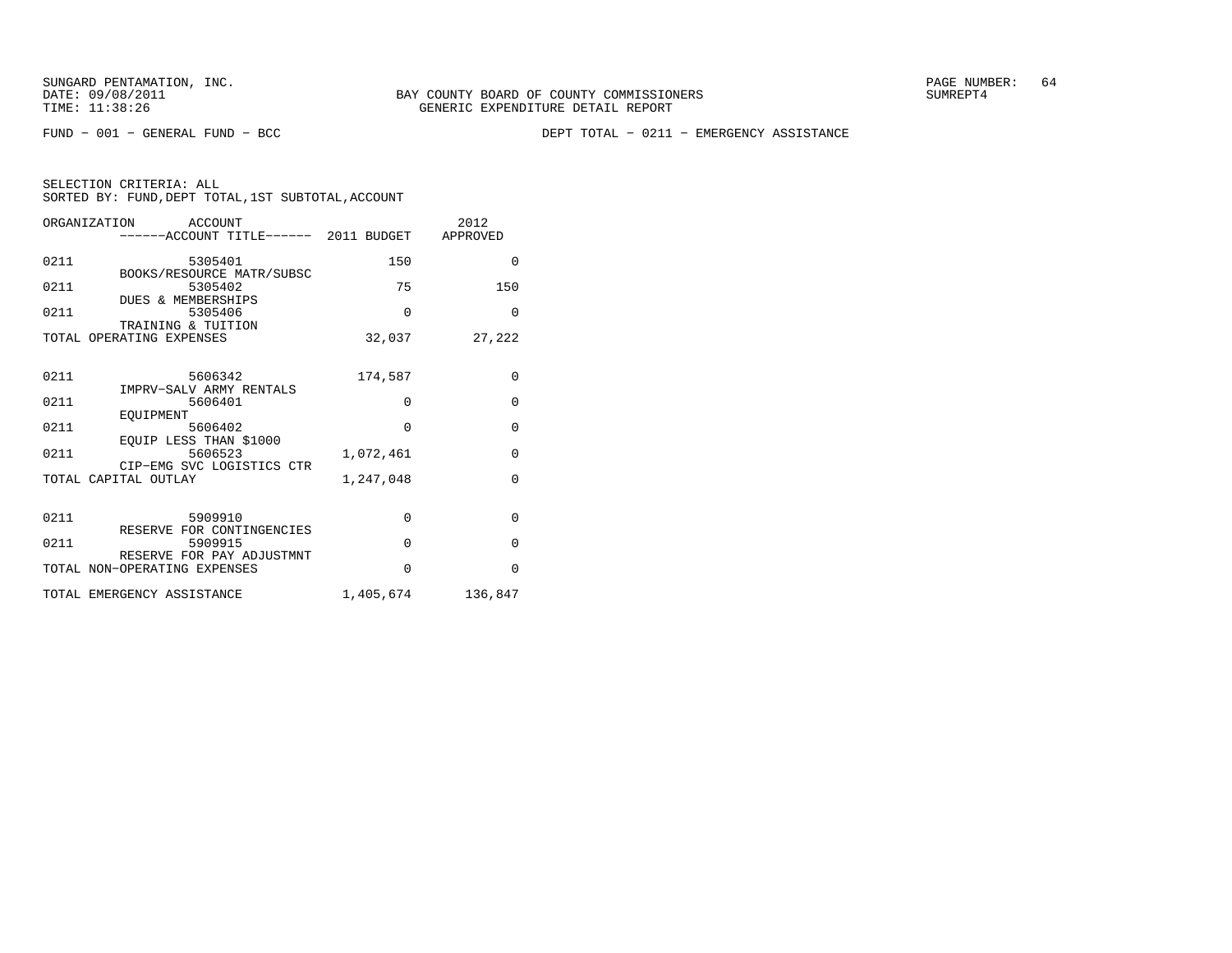FUND − 001 − GENERAL FUND − BCC DEPT TOTAL − 0601 − CIRCUIT COURT−CT ADMIN

| ORGANIZATION | <b>ACCOUNT</b><br>------ACCOUNT TITLE------ 2011 BUDGET      |             | 2012<br>APPROVED |
|--------------|--------------------------------------------------------------|-------------|------------------|
| 0601         | 5101200                                                      | $\Omega$    | 0                |
| 0601         | SALARIES & WAGES-REGULAR<br>5102100                          | $\Omega$    | 0                |
| 0601         | FICA TAXES-MATCHING<br>5102200                               | $\Omega$    | $\Omega$         |
| 0601         | RETIREMENT CONTRIBUTIONS<br>5102300                          | 0           | 0                |
| 0601         | LIFE & HEALTH INSURANCE<br>5102400<br>WORKERS COMP. PREMIUMS | 0           | 0                |
|              | TOTAL PERSONAL SERVICES                                      | $\Omega$    | 0                |
| 0601         | 5303401                                                      | 0           | 0                |
| 0601         | CONTRACTED SERVICES<br>5304001                               | $\Omega$    | 0                |
| 0601         | TRAVEL/TRAINING NON-LOCAL<br>5304005                         | $\Omega$    | 0                |
| 0601         | TRAVEL-LOCAL<br>5304101<br>COMMUNICATIONS SERVICES           | $\Omega$    | $\Omega$         |
| 0601         | 5304125<br>POSTAGE/TRANSP/FREIGHT                            | $\Omega$    | 0                |
| 0601         | 5304410<br>RENTALS/LEASES-EOUIPMENT                          | $\Omega$    | 0                |
| 0601         | 5304501<br>INSURANCE & BONDS                                 | $\Omega$    | 0                |
| 0601         | 5304615<br>REPAIR/MAINT-EQUIPMENT                            | $\Omega$    | 0                |
| 0601         | 5304902<br>FEES & COSTS-PURCHASING                           | $\mathbf 0$ | 0                |
| 0601         | 5304905<br>FEES&COSTS-LGL ADV/ADVERT                         | 0           | 0                |
| 0601         | 5305101<br>OFFICE SUPPLIES                                   | $\Omega$    | 0                |
| 0601         | 5305210<br>SAFETY GEAR & SUPPLIES                            | $\Omega$    | 0                |
| 0601         | 5305215<br>CLOTHING & WEARING APPRL                          | $\Omega$    | 0                |
| 0601         | 5305401<br>BOOKS/RESOURCE MATR/SUBSC                         | 0           | 0                |
| 0601         | 5305402<br><b>DUES &amp; MEMBERSHIPS</b>                     | 0           | 0                |
|              | TOTAL OPERATING EXPENSES                                     | $\Omega$    | 0                |
| 0601         | 5606402<br>EQUIP LESS THAN \$1000                            | $\Omega$    | 0                |
|              | TOTAL CAPITAL OUTLAY                                         | 0           | 0                |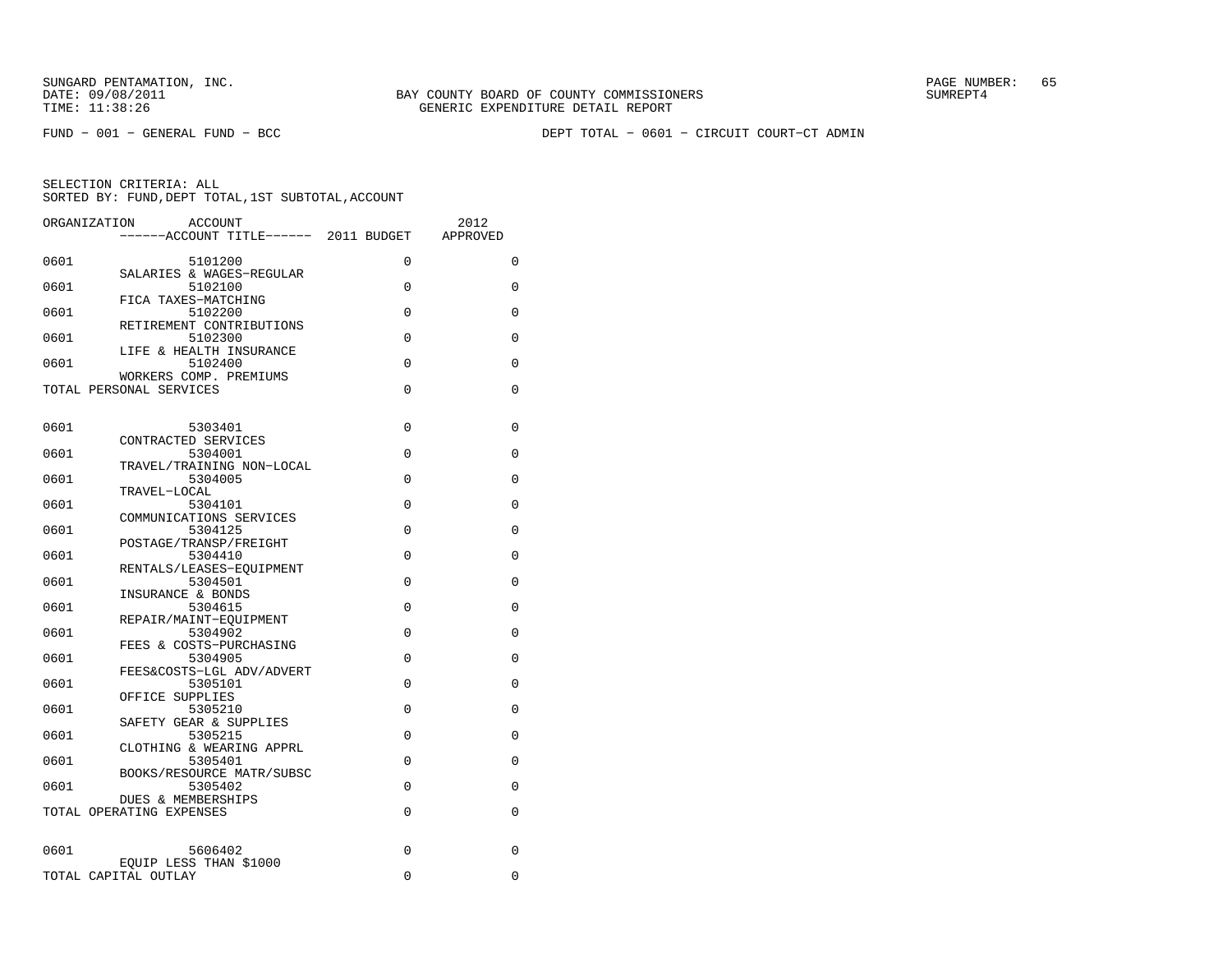FUND − 001 − GENERAL FUND − BCC DEPT TOTAL − 0601 − CIRCUIT COURT−CT ADMIN

SELECTION CRITERIA: ALLSORTED BY: FUND, DEPT TOTAL, 1ST SUBTOTAL, ACCOUNT

| ORGANIZATION | ACCOUNT                               | 2012     |
|--------------|---------------------------------------|----------|
|              | ------ACCOUNT TITLE------ 2011 BUDGET | APPROVED |
|              |                                       |          |

TOTAL CIRCUIT COURT−CT ADMIN 0 0 0 0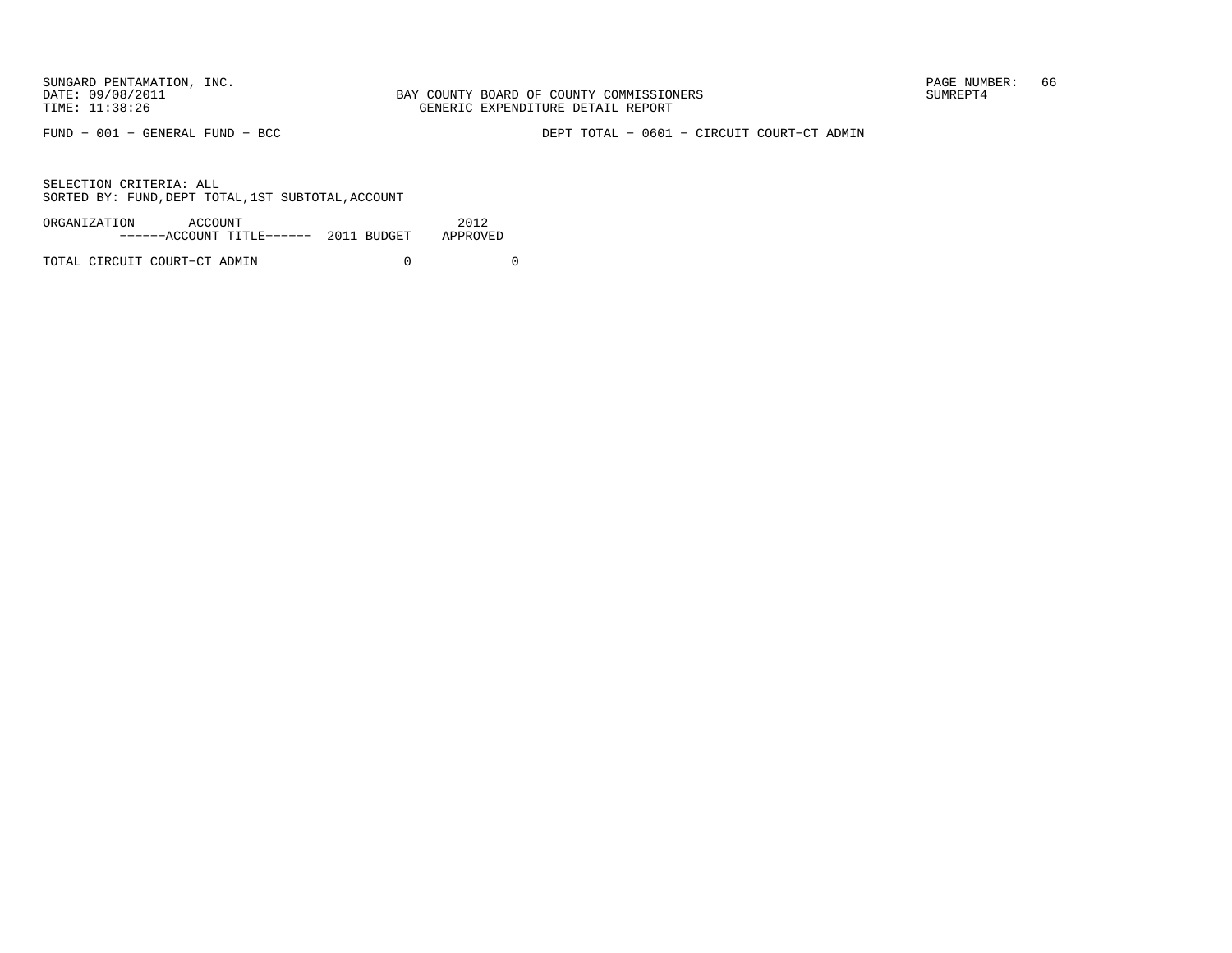FUND − 001 − GENERAL FUND − BCC DEPT TOTAL − 0602 − STATE ATTORNEY

| ORGANIZATION | <b>ACCOUNT</b>                      |          | 2012        |
|--------------|-------------------------------------|----------|-------------|
|              | ----ACCOUNT TITLE------ 2011 BUDGET |          | APPROVED    |
|              |                                     |          |             |
| 0602         | 5303107                             | 0        | $\mathbf 0$ |
|              | PROF SRV-SUBSTANCE TEST             |          |             |
| 0602         | 5303162                             | $\Omega$ | $\Omega$    |
| 0602         | CONSULT COSTS-PRETRAIL<br>5303301   | $\Omega$ | 0           |
|              | COURT REPORTER SERVICES             |          |             |
| 0602         | 5303401                             | 0        | 0           |
|              | CONTRACTED SERVICES                 |          |             |
| 0602         | 5303408                             | 0        | 0           |
|              | CONTR SRV-800 MHZ                   |          |             |
| 0602         | 5303410                             | 0        | $\Omega$    |
|              | CONTR SRV-JANITORIAL                |          |             |
| 0602         | 5303446                             | 35,897   | 83,392      |
|              | CONTR SRV-FACILITIES                |          |             |
| 0602         | 5304010                             | 0        | 0           |
|              | TRAVEL & PER DIEM-ST ATTY           |          |             |
| 0602         | 5304101                             | $\Omega$ | 0           |
|              | COMMUNICATIONS SERVICES             |          |             |
| 0602         | 5304105                             | 36,000   | 36,000      |
| 0602         | COMM SRV-TELEPHONE<br>5304125       | 0        | $\Omega$    |
|              | POSTAGE/TRANSP/FREIGHT              |          |             |
| 0602         | 5304301                             | 45,000   | 48,000      |
|              | UTILITY SERVICES                    |          |             |
| 0602         | 5304405                             | 15,300   | 15,300      |
|              | RENTALS/LEASES-BUILDINGS            |          |             |
| 0602         | 5304410                             | 45,350   | 45,350      |
|              | RENTALS/LEASES-EOUIPMENT            |          |             |
| 0602         | 5304501                             | 11,900   | 12,946      |
|              | INSURANCE & BONDS                   |          |             |
| 0602         | 5304605                             | 46,785   | 80,270      |
|              | REPAIR/MAINT-BLDG & GRND            |          |             |
| 0602         | 5304615                             | 0        | 0           |
| 0602         | REPAIR/MAINT-EQUIPMENT<br>5304752   | 0        | 0           |
|              | COPIES-DEPOSTION/ST WTNSS           |          |             |
| 0602         | 5304905                             | 0        | 0           |
|              | FEES&COSTS-LGL ADV/ADVERT           |          |             |
| 0602         | 5304916                             | 0        | 0           |
|              | FEES & COSTS-LIBRARY SRV            |          |             |
| 0602         | 5305101                             | 0        | 0           |
|              | OFFICE SUPPLIES                     |          |             |
| 0602         | 5305201                             | 300      | $\Omega$    |
|              | OPERATING SUPPLIES                  |          |             |
| 0602         | 5305202                             | 500      | $\Omega$    |
|              | OPER SUPPLIES-JANITORIAL            |          |             |
| 0602         | 5305245                             | $\Omega$ | 0           |
|              | OPERATING SUPPLIES-(SA)             |          |             |
|              | TOTAL OPERATING EXPENSES            | 237,032  | 321,258     |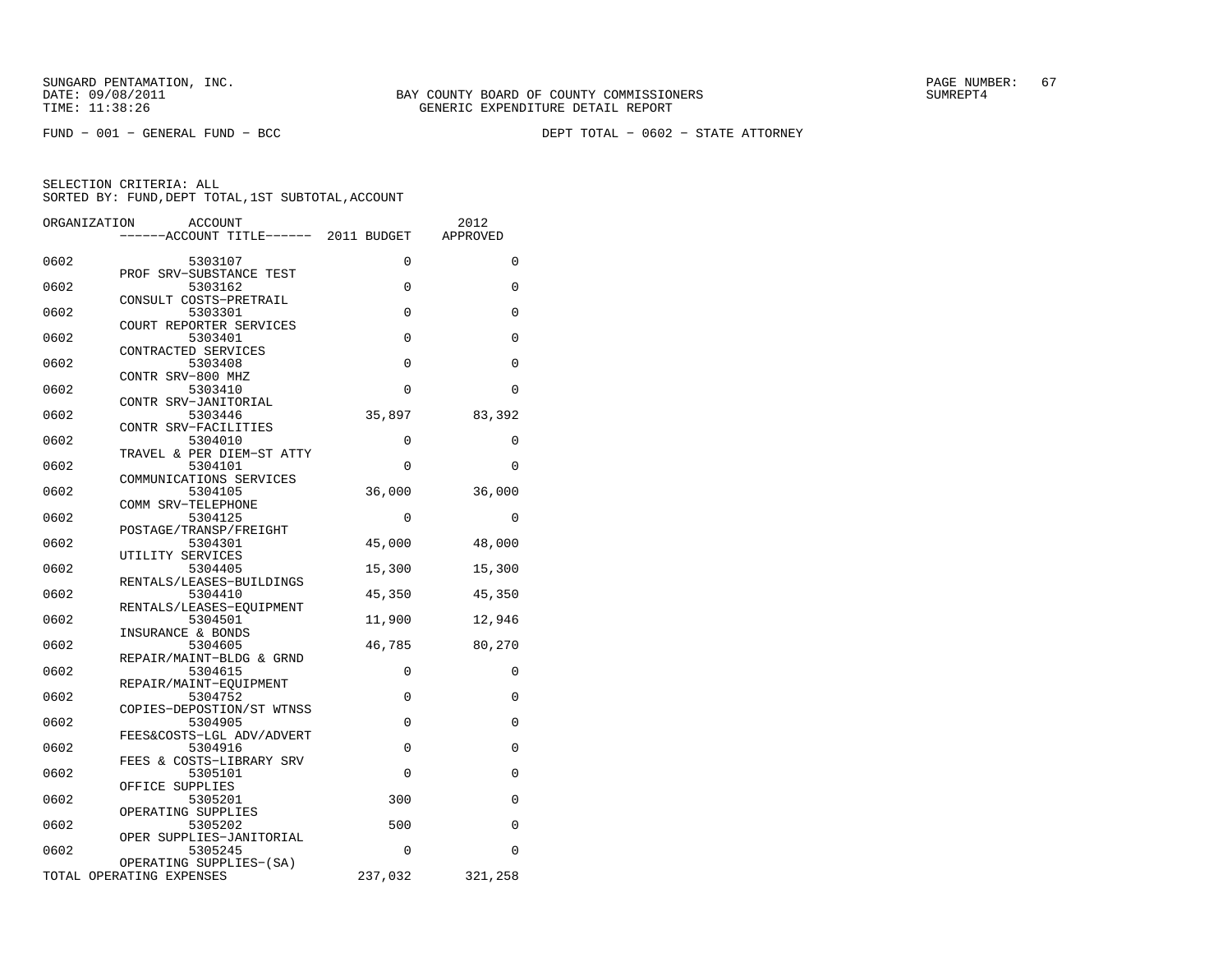FUND − 001 − GENERAL FUND − BCC DEPT TOTAL − 0602 − STATE ATTORNEY

|      | ORGANIZATION<br>ACCOUNT<br>-----ACCOUNT TITLE------ 2011 BUDGET |          | 2012<br>APPROVED |
|------|-----------------------------------------------------------------|----------|------------------|
| 0602 | 5606401<br>EOUIPMENT                                            | 0        | $\Omega$         |
| 0602 | 5606402<br>EQUIP LESS THAN \$1000                               | $\Omega$ | $\Omega$         |
|      | TOTAL CAPITAL OUTLAY                                            | 0        | $\Omega$         |
| 0602 | 5808113<br>GRANT-STATE                                          | $\Omega$ | $\Omega$         |
|      | TOTAL GRANTS & AIDS                                             | 0        | $\Omega$         |
| 0602 | 5905998                                                         | $\Omega$ | $\Omega$         |
|      | DEPRECIATION EXPENSE<br>TOTAL NON-OPERATING EXPENSES            | $\Omega$ | $\Omega$         |
|      | TOTAL STATE ATTORNEY                                            | 237,032  | 321,258          |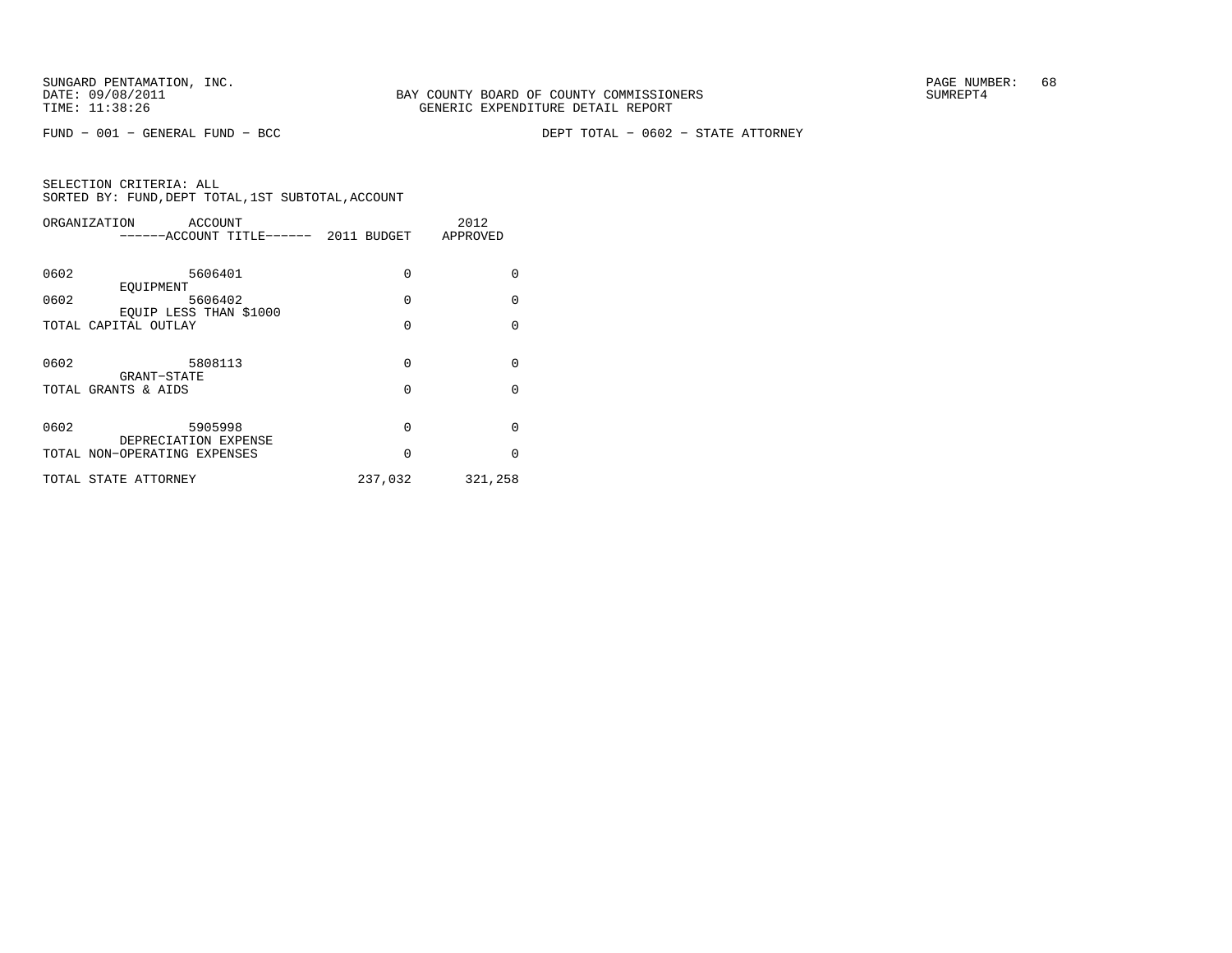FUND − 001 − GENERAL FUND − BCC DEPT TOTAL − 0603 − PUBLIC DEFENDER

| ORGANIZATION | ACCOUNT                                        |             | 2012     |
|--------------|------------------------------------------------|-------------|----------|
|              | ---ACCOUNT TITLE------ 2011 BUDGET             |             | APPROVED |
|              |                                                |             |          |
| 0603         | 5303162                                        | $\mathbf 0$ | 0        |
| 0603         | CONSULT COSTS-PRETRAIL<br>5303401              | 0           | 0        |
|              | CONTRACTED SERVICES                            |             |          |
| 0603         | 5303410                                        | $\Omega$    | 0        |
|              | CONTR SRV-JANITORIAL                           |             |          |
| 0603         | 5303446                                        | 17,399      | 17,798   |
|              | CONTR SRV-FACILITIES                           |             |          |
| 0603         | 5304001                                        | $\Omega$    | 0        |
|              | TRAVEL/TRAINING NON-LOCAL                      |             |          |
| 0603         | 5304101<br>COMMUNICATIONS SERVICES             | 7,340       | 6,740    |
| 0603         | 5304125                                        | $\Omega$    | $\Omega$ |
|              | POSTAGE/TRANSP/FREIGHT                         |             |          |
| 0603         | 5304301                                        | 29,000      | 29,000   |
|              | UTILITY SERVICES                               |             |          |
| 0603         | 5304410                                        | 0           | 0        |
|              | RENTALS/LEASES-EOUIPMENT                       |             |          |
| 0603         | 5304501                                        | 11,900      | 12,946   |
| 0603         | INSURANCE & BONDS<br>5304605                   | 35,334      | 34,208   |
|              | REPAIR/MAINT-BLDG & GRND                       |             |          |
| 0603         | 5304615                                        | 0           | 0        |
|              | REPAIR/MAINT-EQUIPMENT                         |             |          |
| 0603         | 5304755                                        | 0           | 0        |
|              | COPIES-DEPOSTION/PUB DEF                       |             |          |
| 0603         | 5304916                                        | 0           | 0        |
|              | FEES & COSTS-LIBRARY SRV                       | $\Omega$    | $\Omega$ |
| 0603         | 5304935<br>WTNSS CSTS-EXPERT/P.D.              |             |          |
| 0603         | 5304990                                        | 0           | 0        |
|              | MISCELLANEOUS EXPENSES                         |             |          |
| 0603         | 5305101                                        | $\Omega$    | $\Omega$ |
|              | OFFICE SUPPLIES                                |             |          |
| 0603         | 5305201                                        | 0           | 0        |
|              | OPERATING SUPPLIES                             | $\Omega$    | $\Omega$ |
| 0603         | 5305202<br>OPER SUPPLIES-JANITORIAL            |             |          |
|              | TOTAL OPERATING EXPENSES                       | 100,973     | 100,692  |
|              |                                                |             |          |
|              |                                                |             |          |
| 0603         | 5606401                                        | 0           | 0        |
|              | EOUIPMENT                                      |             |          |
| 0603         | 5606402                                        | 0           | 0        |
|              | EQUIP LESS THAN \$1000<br>TOTAL CAPITAL OUTLAY | 0           | 0        |
|              |                                                |             |          |
|              |                                                |             |          |
| 0603         | 5905998                                        | $\Omega$    | 0        |
|              | DEPRECIATION EXPENSE                           |             |          |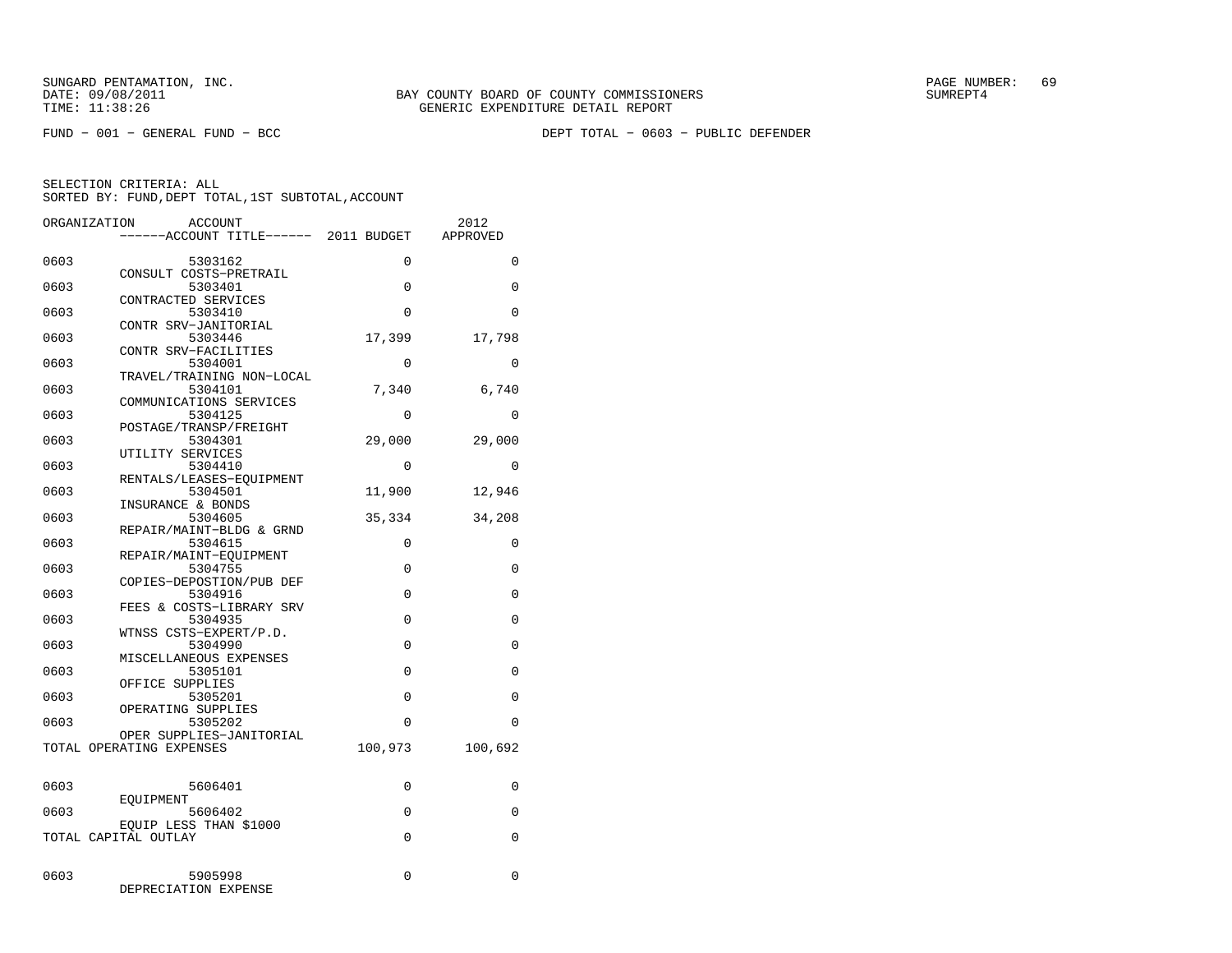FUND − 001 − GENERAL FUND − BCC DEPT TOTAL − 0603 − PUBLIC DEFENDER

| ORGANIZATION<br>ACCOUNT<br>$---ACCOVINT TITLE---2011 BUDGET$ |         | 2012<br>APPROVED |
|--------------------------------------------------------------|---------|------------------|
| TOTAL NON-OPERATING EXPENSES                                 |         |                  |
| TOTAL PUBLIC DEFENDER                                        | 100,973 | 100,692          |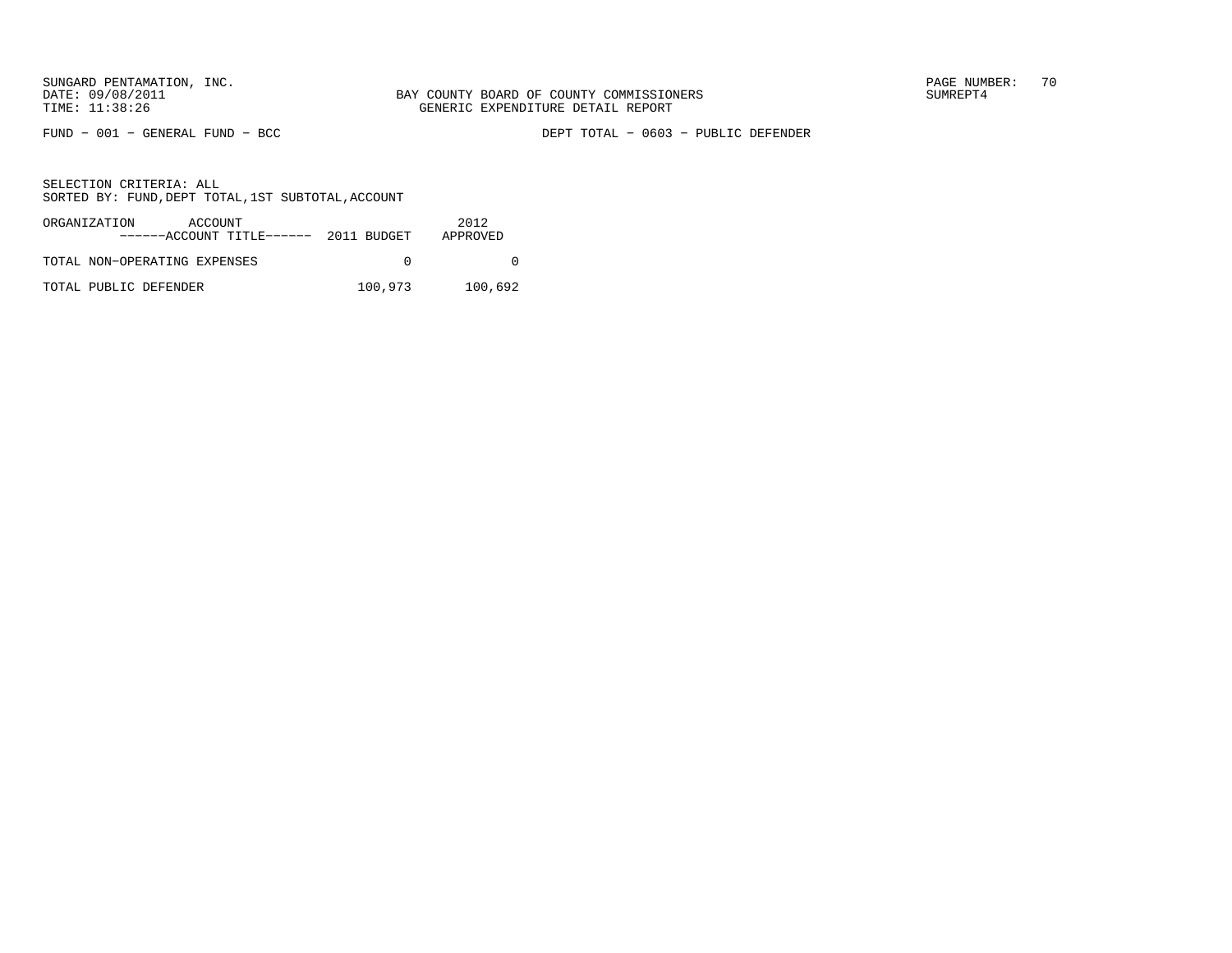FUND − 001 − GENERAL FUND − BCC DEPT TOTAL − 0604 − CLERK OF CIRCUIT COURT

| ORGANIZATION<br>ACCOUNT<br>------ACCOUNT TITLE------ 2011 BUDGET |             | 2012<br>APPROVED |
|------------------------------------------------------------------|-------------|------------------|
| 0604<br>5303410                                                  | $\Omega$    | $\Omega$         |
| CONTR SRV-JANITORIAL<br>0604<br>5304107                          | 30,000      | 30,000           |
| COMM SRV-COURT RELATED<br>0604<br>5304501                        | 4,562       | 4,963            |
| INSURANCE & BONDS<br>0604<br>5304611                             | 0           | $\Omega$         |
| REPAIR/MAINT-FLEET MAINT<br>TOTAL OPERATING EXPENSES             | 34,562      | 34,963           |
| 0604<br>5808175                                                  | $\mathbf 0$ | $\Omega$         |
| GRANT-BYRNE GRANT<br>TOTAL GRANTS & AIDS                         | $\Omega$    | $\Omega$         |
|                                                                  |             |                  |
| 0604<br>5819180<br>FEES & COST-CLERK                             | $\Omega$    | $\Omega$         |
| 0604<br>5819181<br>FEES & COST-COUNTY COURT                      | $\Omega$    | $\Omega$         |
| 0604<br>5819182<br>FEES & COST-BOARD FINANCE                     | 1,098,594   | 1,083,644        |
| 0604<br>5905998                                                  | 0           | $\Omega$         |
| DEPRECIATION EXPENSE<br>TOTAL NON-OPERATING EXPENSES             | 1,098,594   | 1,083,644        |
| TOTAL CLERK OF CIRCUIT COURT                                     | 1,133,156   | 1,118,607        |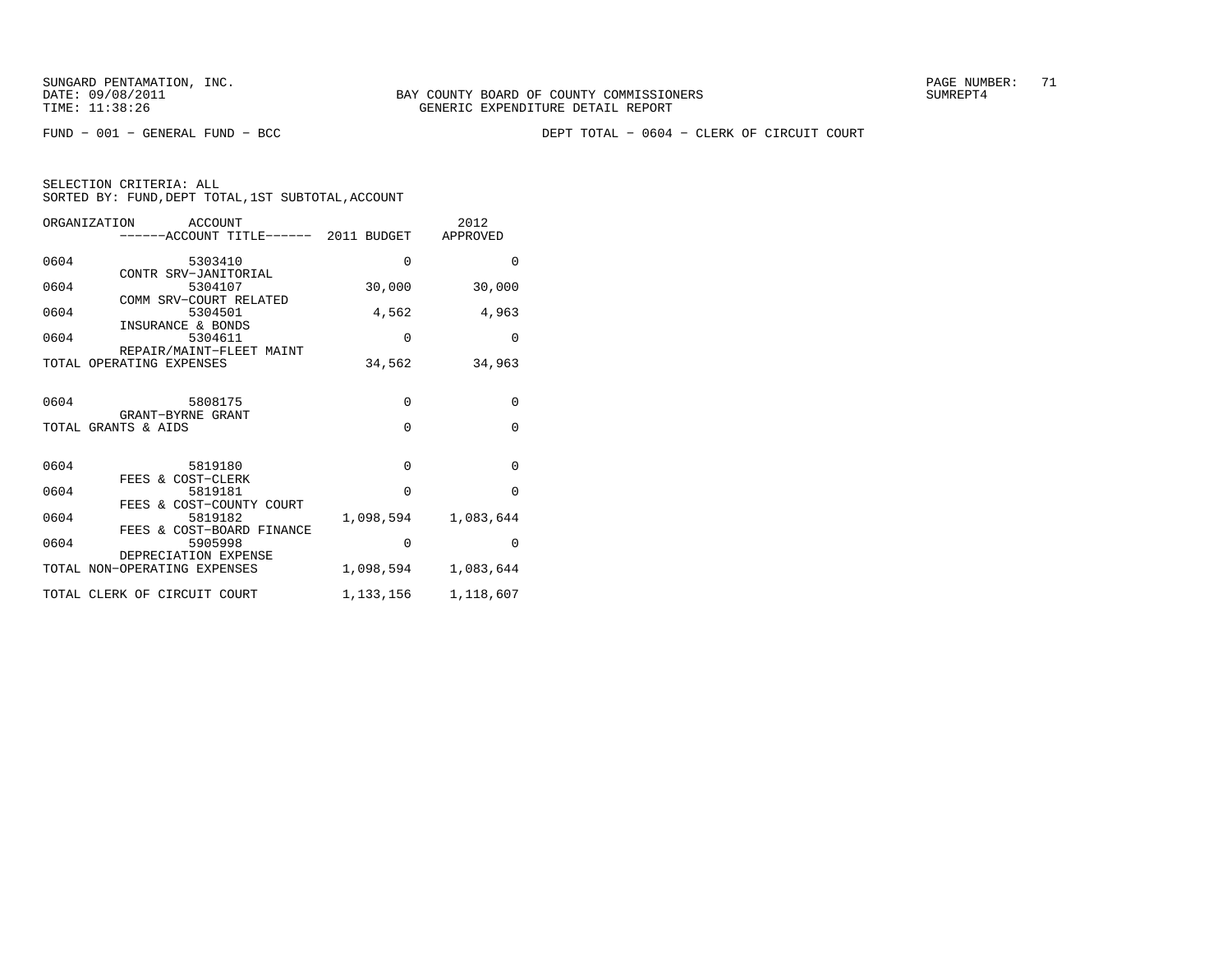FUND − 001 − GENERAL FUND − BCC DEPT TOTAL − 0605 − PUBLIC INFO/COURT EFF

| ORGANIZATION ACCOUNT<br>------ACCOUNT TITLE------ 2011 BUDGET APPROVED |          | 2012     |
|------------------------------------------------------------------------|----------|----------|
| 0605<br>5101200                                                        | 52,598   | 52,598   |
| SALARIES & WAGES-REGULAR<br>0605<br>5102100                            | 4,024    | 4,024    |
| FICA TAXES-MATCHING<br>0605<br>5102200                                 | 5,665    | 2,647    |
| RETIREMENT CONTRIBUTIONS<br>0605<br>5102300                            | $\Omega$ | 12,930   |
| LIFE & HEALTH INSURANCE<br>0605<br>5102400                             | 690      | 912      |
| WORKERS COMP. PREMIUMS<br>TOTAL PERSONAL SERVICES                      | 62,977   | 73,111   |
|                                                                        |          |          |
| 5304501<br>0605<br>INSURANCE & BONDS                                   | 397      | 432      |
| 0605<br>5304902<br>FEES & COSTS-PURCHASING                             | $\Omega$ | 49       |
| 0605<br>5305101                                                        | $\Omega$ | $\Omega$ |
| OFFICE SUPPLIES<br>0605<br>5305406                                     | $\Omega$ | $\Omega$ |
| TRAINING & TUITION<br>TOTAL OPERATING EXPENSES                         | 397      | 481      |
|                                                                        |          |          |
| 0605 5606402<br>EOUIP LESS THAN \$1000                                 | $\Omega$ | $\Omega$ |
| TOTAL CAPITAL OUTLAY                                                   | $\Omega$ | $\Omega$ |
| TOTAL PUBLIC INFO/COURT EFF                                            | 63,374   | 73,592   |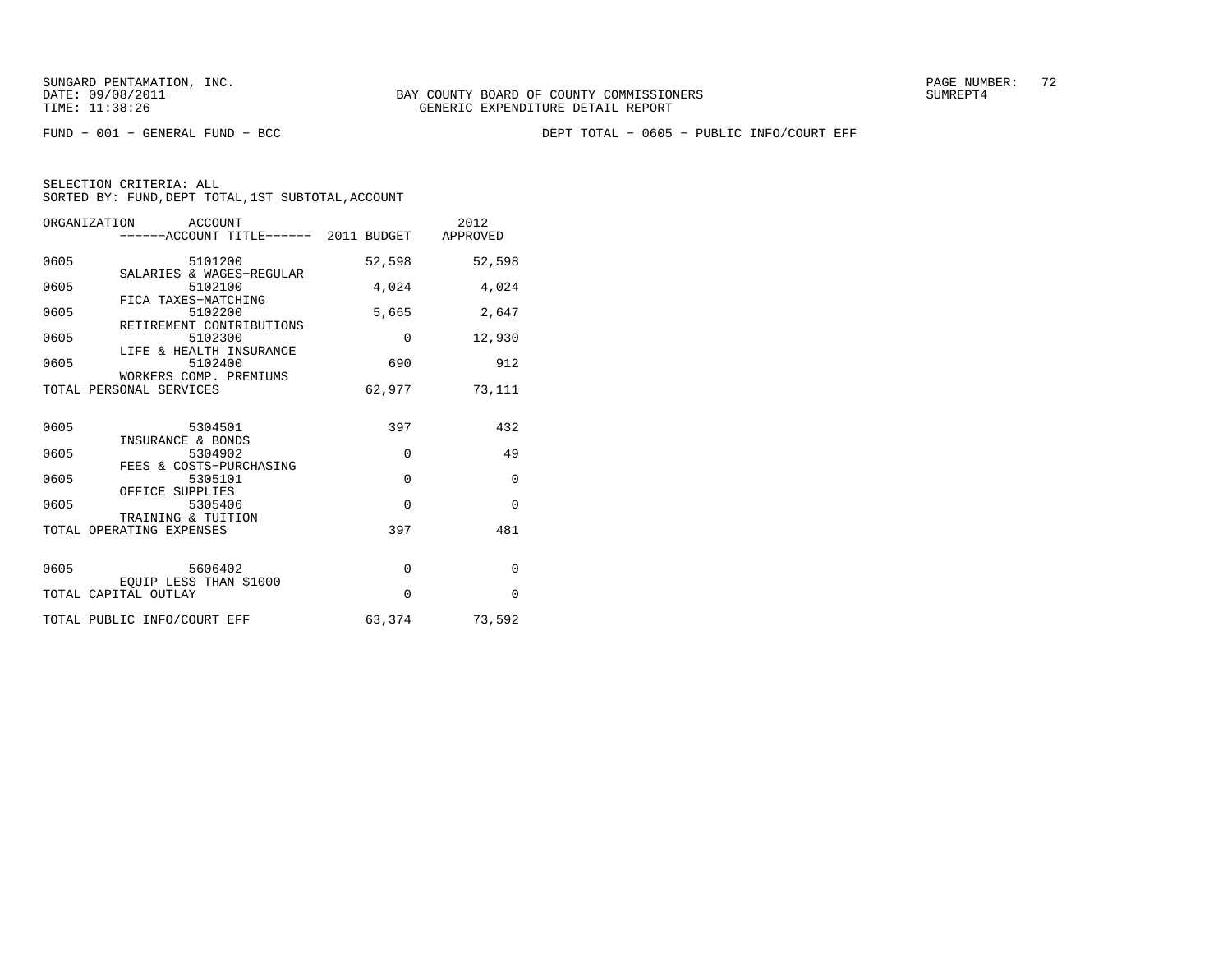$FUND - 001 - GENERAL FUND - BCC$ 

DEPT TOTAL - 0607 - APPEALS

|      | ORGANIZATION<br>ACCOUNT<br>------ACCOUNT TITLE------ | 2011 BUDGET | 2012<br>APPROVED |
|------|------------------------------------------------------|-------------|------------------|
| 0607 | 5304981                                              | 0           |                  |
| 0607 | COST OF APPEALS<br>5304982                           | 0           |                  |
|      | INDIGENT APPEALS-ST ATTY<br>TOTAL OPERATING EXPENSES | 0           |                  |
|      | TOTAL APPEALS                                        |             |                  |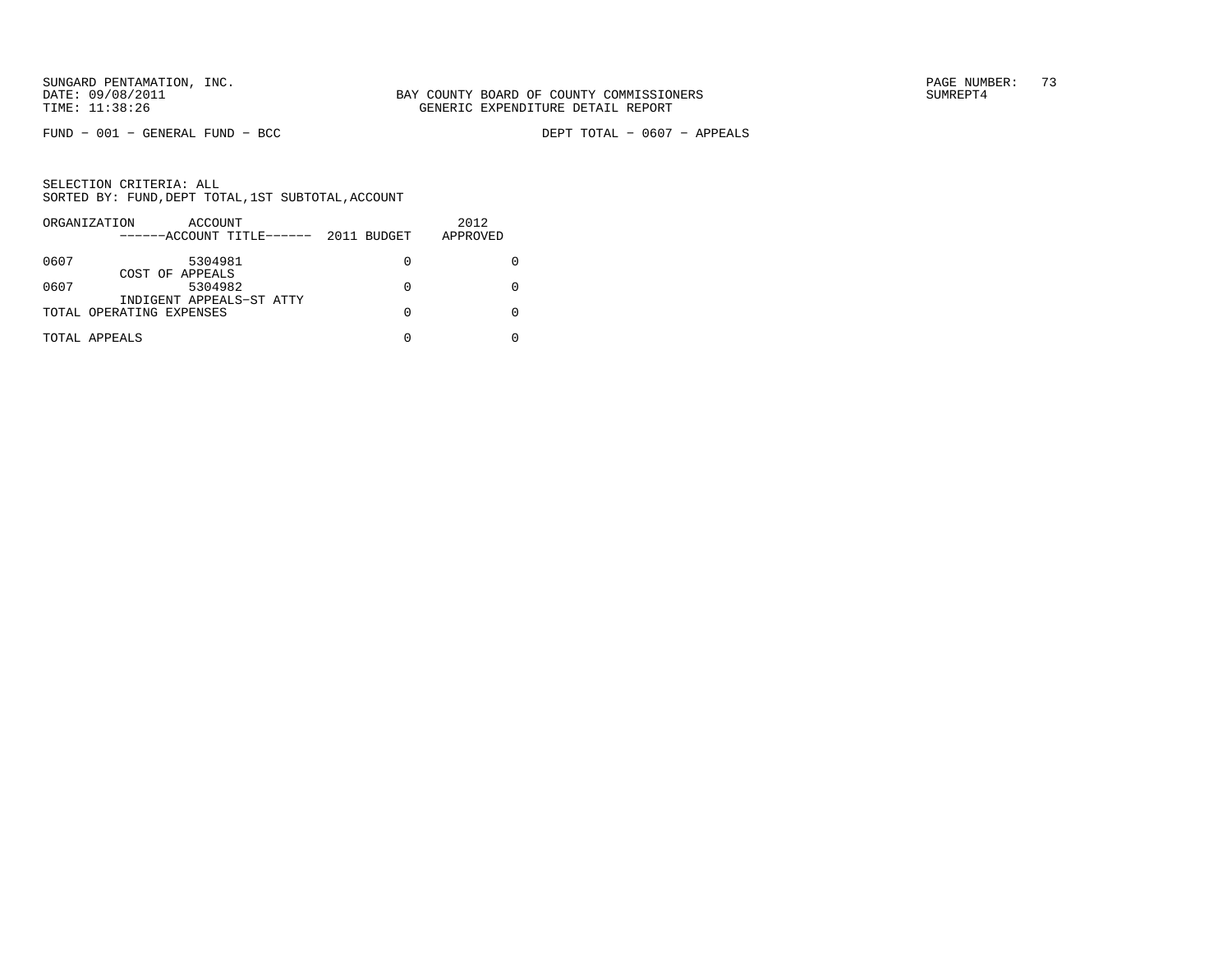FUND − 001 − GENERAL FUND − BCC DEPT TOTAL − 0608 − COURT OPERATIONS

|      | ORGANIZATION<br>ACCOUNT<br>------ACCOUNT TITLE------ 2011 BUDGET |             | 2012<br>APPROVED |
|------|------------------------------------------------------------------|-------------|------------------|
| 0608 | 5303401                                                          | 1,000       | 1,000            |
| 0608 | CONTRACTED SERVICES<br>5303410                                   | 0           | 0                |
| 0608 | CONTR SRV-JANITORIAL<br>5304001                                  | $\mathbf 0$ | $\mathbf 0$      |
| 0608 | TRAVEL/TRAINING NON-LOCAL<br>5304005                             | $\Omega$    | $\Omega$         |
| 0608 | TRAVEL-LOCAL<br>5304101                                          | 51,500      | 51,500           |
| 0608 | COMMUNICATIONS SERVICES<br>5304301                               | 0           | 0                |
| 0608 | UTILITY SERVICES<br>5304405                                      | $\mathbf 0$ | 0                |
| 0608 | RENTALS/LEASES-BUILDINGS<br>5304410                              | 25,038      | 25,038           |
| 0608 | RENTALS/LEASES-EQUIPMENT<br>5304605                              | 2,748       | $\Omega$         |
| 0608 | REPAIR/MAINT-BLDG & GRND<br>5304615                              | 2,000       | 1,000            |
| 0608 | REPAIR/MAINT-EOUIPMENT<br>5304701                                | 1,000       | 0                |
| 0608 | PRINTING & BINDING<br>5304902                                    | 0           | 148              |
| 0608 | FEES & COSTS-PURCHASING<br>5305101                               | 500         | 500              |
| 0608 | OFFICE SUPPLIES<br>5305401                                       | $\mathbf 0$ | 0                |
|      | BOOKS/RESOURCE MATR/SUBSC<br>TOTAL OPERATING EXPENSES            | 83,786      | 79,186           |
|      |                                                                  |             |                  |
| 0608 | 5606401                                                          | 8,000       | 3,634            |
| 0608 | EOUIPMENT<br>5606402                                             | 2,300       | 2,300            |
|      | EQUIP LESS THAN \$1000<br>TOTAL CAPITAL OUTLAY                   | 10,300      | 5,934            |
|      |                                                                  |             |                  |
| 0608 | 5905998<br>DEPRECIATION EXPENSE                                  | 0           | 0                |
|      | TOTAL NON-OPERATING EXPENSES                                     | 0           | 0                |
|      | TOTAL COURT OPERATIONS                                           | 94,086      | 85,120           |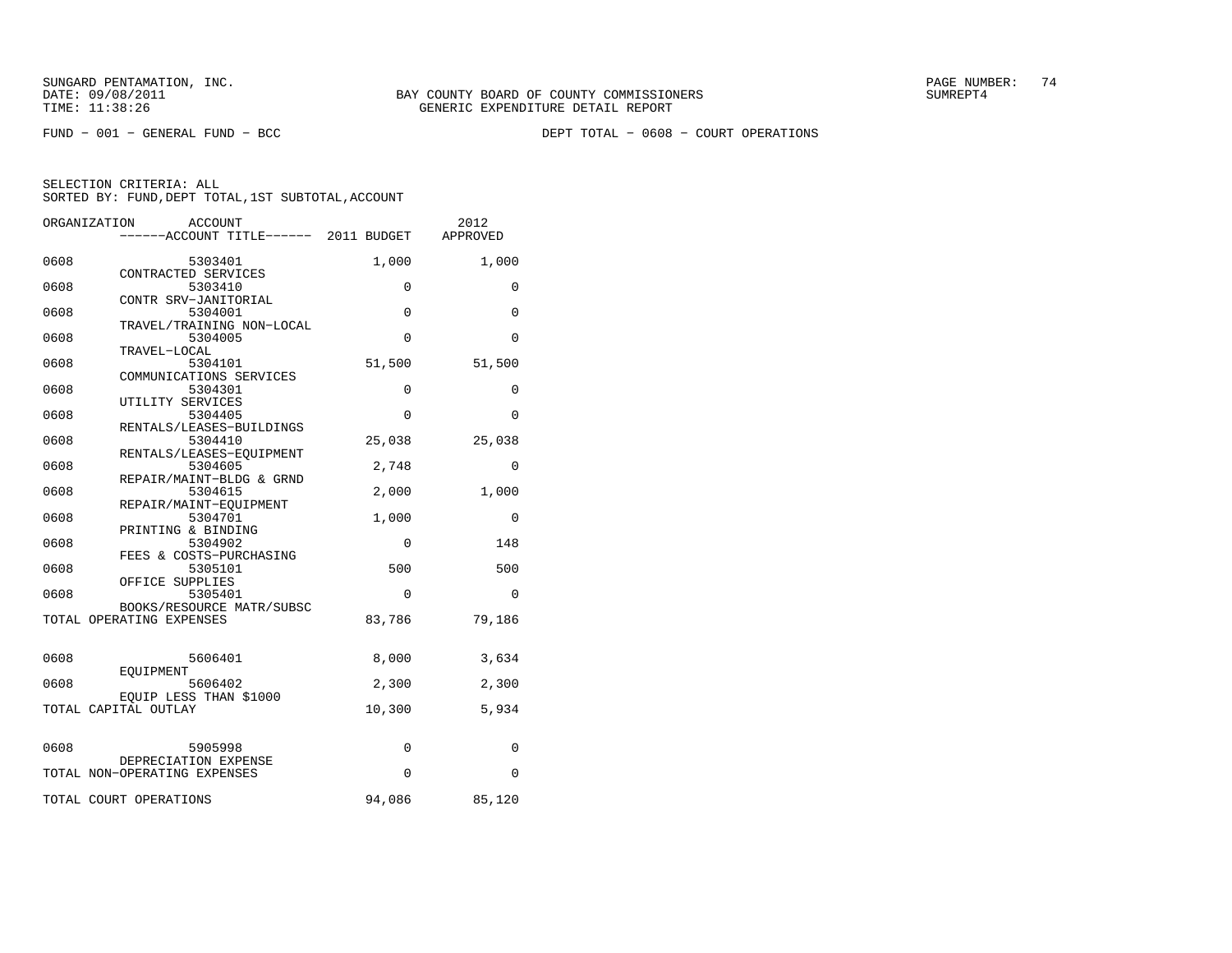FUND − 001 − GENERAL FUND − BCC DEPT TOTAL − 0620 − CIRCUIT CT−CRIMINAL

|      | ORGANIZATION<br>ACCOUNT               |          | 2012         |
|------|---------------------------------------|----------|--------------|
|      | ------ACCOUNT TITLE------ 2011 BUDGET |          | APPROVED     |
|      |                                       |          |              |
| 0620 | 5303142                               | $\Omega$ | 0            |
|      | COURT APPT ATTNY-CT COST              |          |              |
| 0620 | 5303143                               | 0        | $\Omega$     |
|      | COURT APPT ATTNY-CONFLICT             |          |              |
| 0620 | 5303401                               | 0        | <sup>0</sup> |
|      | CONTRACTED SERVICES                   |          |              |
| 0620 | 5304010                               | $\Omega$ | $\Omega$     |
|      | TRAVEL & PER DIEM-ST ATTY             |          |              |
| 0620 | 5304934                               | $\Omega$ | $\Omega$     |
|      | WTNSS CSTS-EXPERT/ST ATTY             |          |              |
| 0620 | 5304962                               | 0        | <sup>0</sup> |
|      | JUDGEMENT & ORDER-ST ATTY             |          |              |
|      | TOTAL OPERATING EXPENSES              | 0        | $\Omega$     |
|      |                                       |          |              |
|      | TOTAL CIRCUIT CT-CRIMINAL             | 0        |              |
|      |                                       |          |              |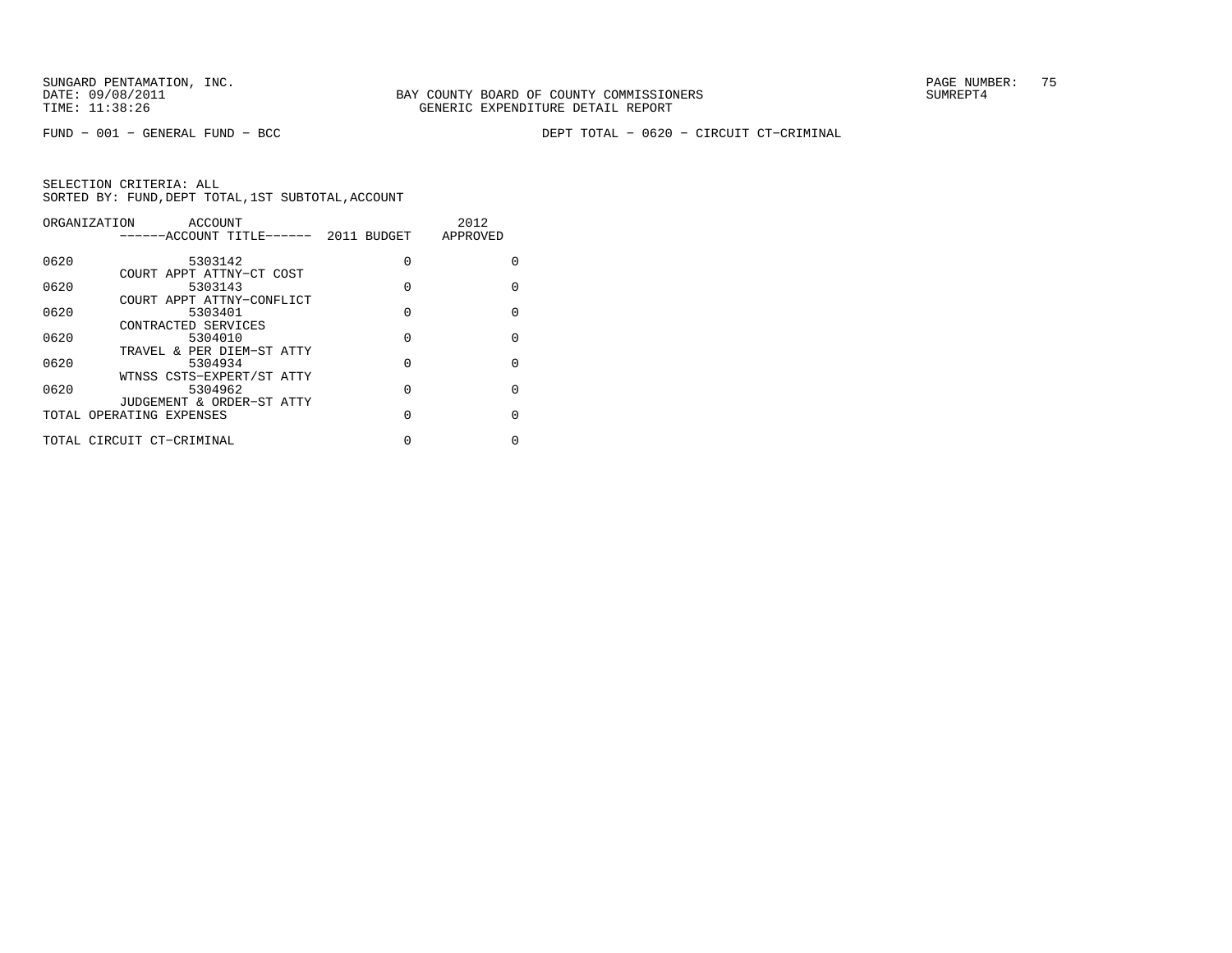$FUND - 001 - GENERAL FUND - BCC$ 

DEPT TOTAL - 0622 - DRUG COURT

| ORGANIZATION             | ACCOUNT<br>------ACCOUNT TITLE------ 2011 BUDGET APPROVED  |             | 2012        |
|--------------------------|------------------------------------------------------------|-------------|-------------|
| 0622                     | 5303401                                                    | 125,000     | 125,000     |
| 0622                     | CONTRACTED SERVICES<br>5304001                             | 1,500       | 1,500       |
| 0622                     | TRAVEL/TRAINING NON-LOCAL<br>5304005                       | 350         | 350         |
| 0622                     | TRAVEL-LOCAL<br>5304101                                    | $\mathbf 0$ | $\mathbf 0$ |
| 0622                     | COMMUNICATIONS SERVICES<br>5304125                         | 50          | 50          |
| 0622                     | POSTAGE/TRANSP/FREIGHT<br>5304501                          | $\Omega$    | $\Omega$    |
| 0622                     | INSURANCE & BONDS<br>5304615                               | $\mathbf 0$ | $\mathbf 0$ |
| 0622                     | REPAIR/MAINT-EOUIPMENT<br>5304902                          | $\mathbf 0$ | $\Omega$    |
| 0622                     | FEES & COSTS-PURCHASING<br>5305101<br>OFFICE SUPPLIES      | 750         | 750         |
| 0622                     | 5305401                                                    | 3,000       | 3,000       |
| 0622                     | BOOKS/RESOURCE MATR/SUBSC<br>5305402<br>DUES & MEMBERSHIPS | 775         | 775         |
| TOTAL OPERATING EXPENSES |                                                            | 131,425     | 131,425     |
| TOTAL DRUG COURT         |                                                            | 131,425     | 131,425     |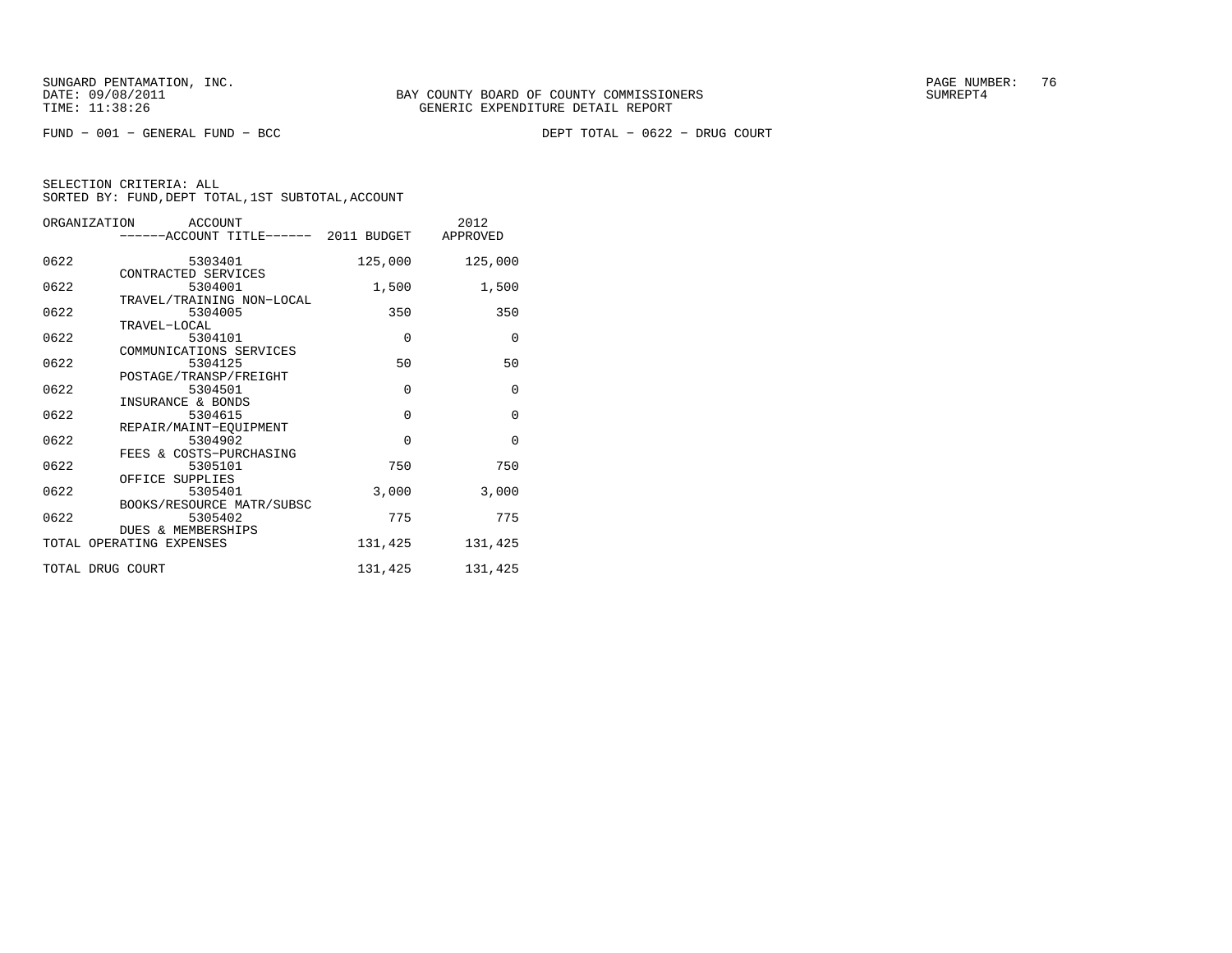FUND − 001 − GENERAL FUND − BCC DEPT TOTAL − 0623 − PRETRIAL RELEASE

|      | ORGANIZATION<br>ACCOUNT<br>------ACCOUNT TITLE------ 2011 BUDGET APPROVED |             | 2012     |
|------|---------------------------------------------------------------------------|-------------|----------|
| 0623 | 5101200<br>SALARIES & WAGES-REGULAR                                       | 50,103      | 50,103   |
| 0623 | 5102100<br>FICA TAXES-MATCHING                                            | 3,833       | 3,833    |
| 0623 | 5102200<br>RETIREMENT CONTRIBUTIONS                                       | 5,396       | 2,522    |
| 0623 | 5102300<br>LIFE & HEALTH INSURANCE                                        | 3,568       | 3,782    |
| 0623 | 5102400<br>WORKERS COMP. PREMIUMS                                         | 516         | 730      |
|      | TOTAL PERSONAL SERVICES                                                   | 63,416      | 60,970   |
| 0623 | 5304001                                                                   | 0           | 0        |
| 0623 | TRAVEL/TRAINING NON-LOCAL<br>5304005                                      | $\Omega$    | $\Omega$ |
| 0623 | TRAVEL-LOCAL<br>5304125<br>POSTAGE/TRANSP/FREIGHT                         | 0           | 0        |
| 0623 | 5304501<br>INSURANCE & BONDS                                              | 397         | 432      |
| 0623 | 5304902<br>FEES & COSTS-PURCHASING                                        | $\Omega$    | $\Omega$ |
| 0623 | 5304905<br>FEES&COSTS-LGL ADV/ADVERT                                      | 0           | 0        |
| 0623 | 5305101<br>OFFICE SUPPLIES                                                | $\mathbf 0$ | 0        |
| 0623 | 5305402<br>DUES & MEMBERSHIPS                                             | $\mathbf 0$ | 0        |
| 0623 | 5305406<br>TRAINING & TUITION                                             | $\Omega$    | $\Omega$ |
|      | TOTAL OPERATING EXPENSES                                                  | 397         | 432      |
| 0623 | 5606401                                                                   | $\Omega$    | $\Omega$ |
| 0623 | EOUIPMENT<br>5606402<br>EQUIP LESS THAN \$1000                            | $\Omega$    | $\Omega$ |
|      | TOTAL CAPITAL OUTLAY                                                      | $\Omega$    | 0        |
| 0623 | 5909915                                                                   | $\Omega$    | $\Omega$ |
|      | RESERVE FOR PAY ADJUSTMNT<br>TOTAL NON-OPERATING EXPENSES                 | $\Omega$    | 0        |
|      | TOTAL PRETRIAL RELEASE                                                    | 63,813      | 61,402   |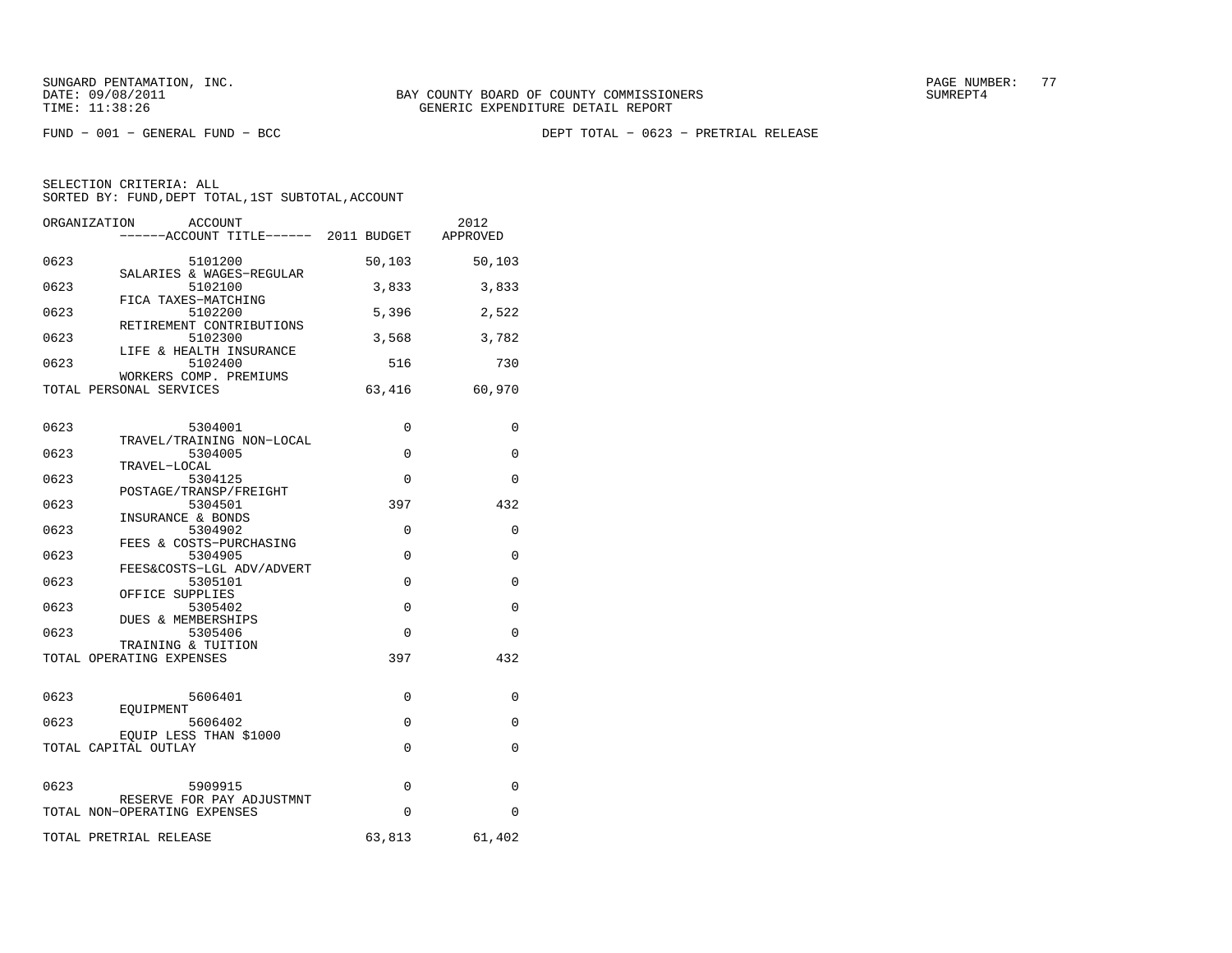FUND − 001 − GENERAL FUND − BCC DEPT TOTAL − 0640 − CIRCUIT CT−CIVIL

|      | ORGANIZATION<br>ACCOUNT<br>------ACCOUNT TITLE------  | <b>BUDGET</b><br>2011 | 2012<br>APPROVED |
|------|-------------------------------------------------------|-----------------------|------------------|
| 0640 | 5303143                                               | 0                     | 1,000            |
| 0640 | COURT APPT ATTNY-CONFLICT<br>5304971                  | 0                     |                  |
| 0640 | UREASA-CHILD SUPPORT<br>5304972                       | 1,000                 | 0                |
|      | UREASA-MILITARY DISCHARGE<br>TOTAL OPERATING EXPENSES | 1,000                 | 1,000            |
|      | TOTAL CIRCUIT CT-CIVIL                                | 1,000                 | 1,000            |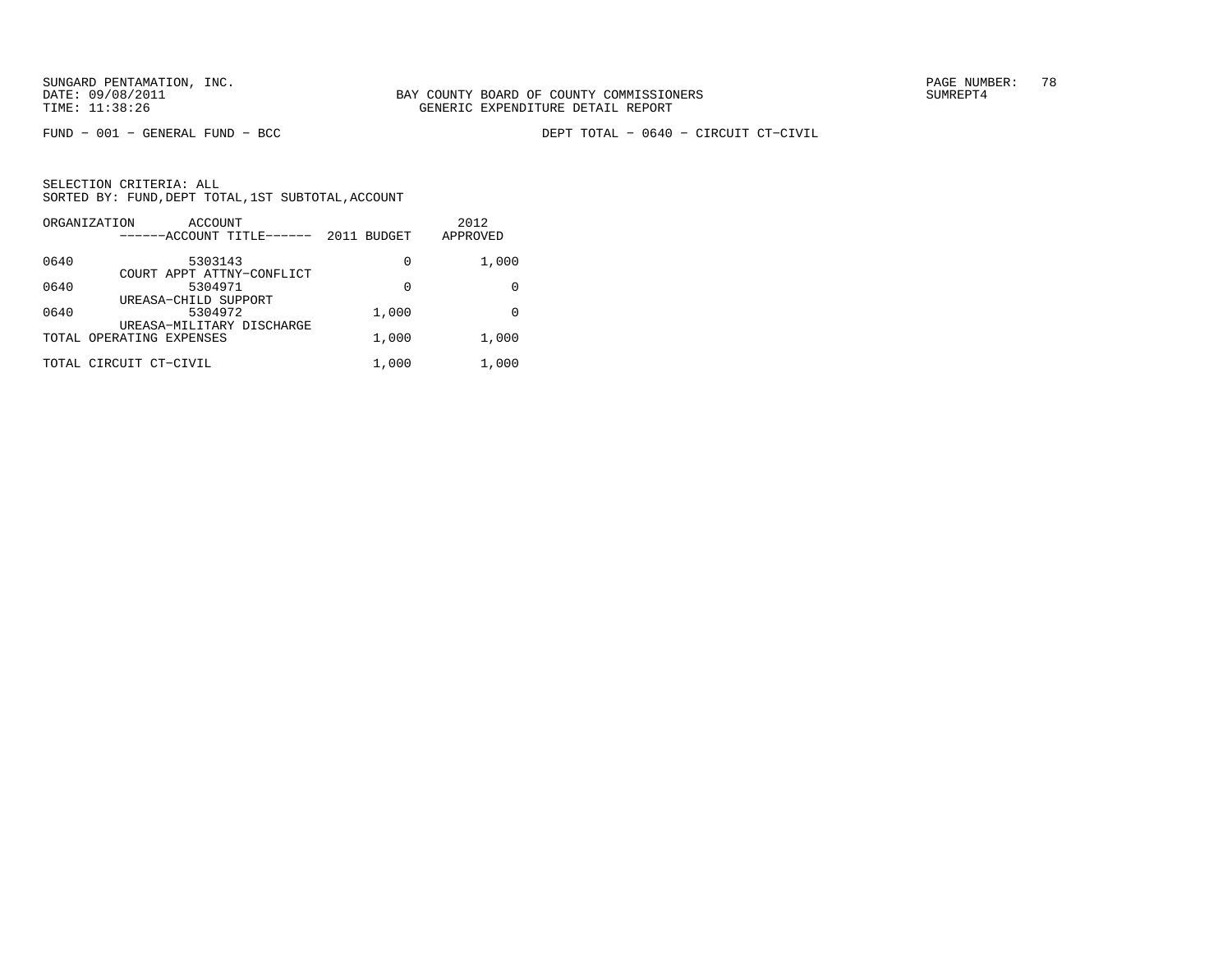FUND − 001 − GENERAL FUND − BCC DEPT TOTAL − 0660 − CIRCUIT CT−FAMILY

|      | ORGANIZATION<br>ACCOUNT<br>------ACCOUNT TITLE------ | 2011 BUDGET | 2012<br>APPROVED |
|------|------------------------------------------------------|-------------|------------------|
| 0660 | 5303142                                              | 0           |                  |
| 0660 | COURT APPT ATTNY-CT COST<br>5303143                  | 0           |                  |
| 0660 | COURT APPT ATTNY-CONFLICT<br>5303401                 | 0           |                  |
|      | CONTRACTED SERVICES<br>TOTAL OPERATING EXPENSES      | 0           |                  |
|      | TOTAL CIRCUIT CT-FAMILY                              |             |                  |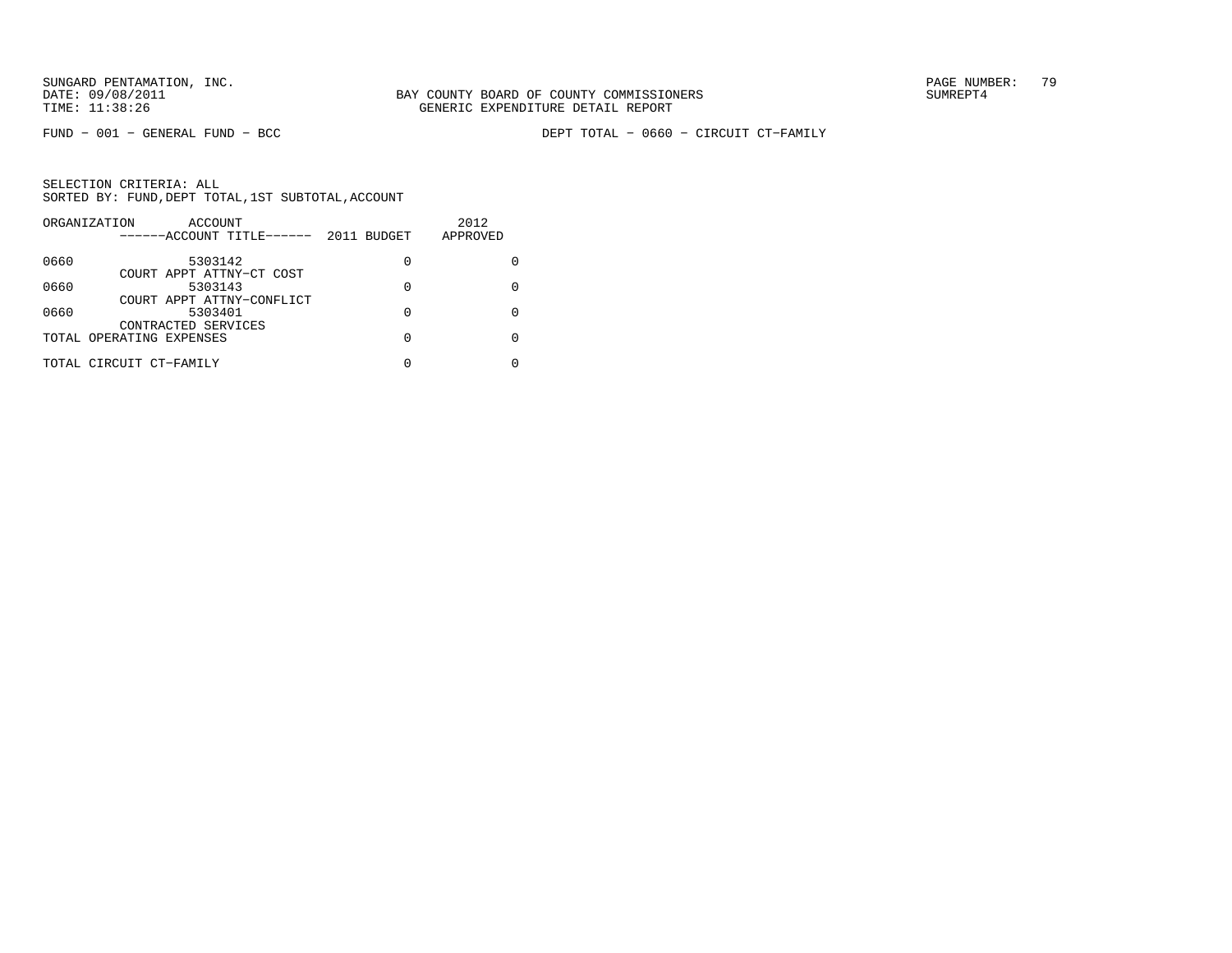FUND − 001 − GENERAL FUND − BCC DEPT TOTAL − 0680 − CIRCUIT CT−JUVENILE

|      | ORGANIZATION<br>ACCOUNT              |                  | 2012     |
|------|--------------------------------------|------------------|----------|
|      | $---ACCO$ UNT TITLE $---2011$ BUDGET |                  | APPROVED |
| 0680 | 5303142                              | $\left( \right)$ |          |
|      | COURT APPT ATTNY-CT COST             |                  |          |
| 0680 | 5303143<br>COURT APPT ATTNY-CONFLICT |                  |          |
|      | TOTAL OPERATING EXPENSES             |                  |          |
|      |                                      |                  |          |
|      | TOTAL CIRCUIT CT-JUVENILE            |                  |          |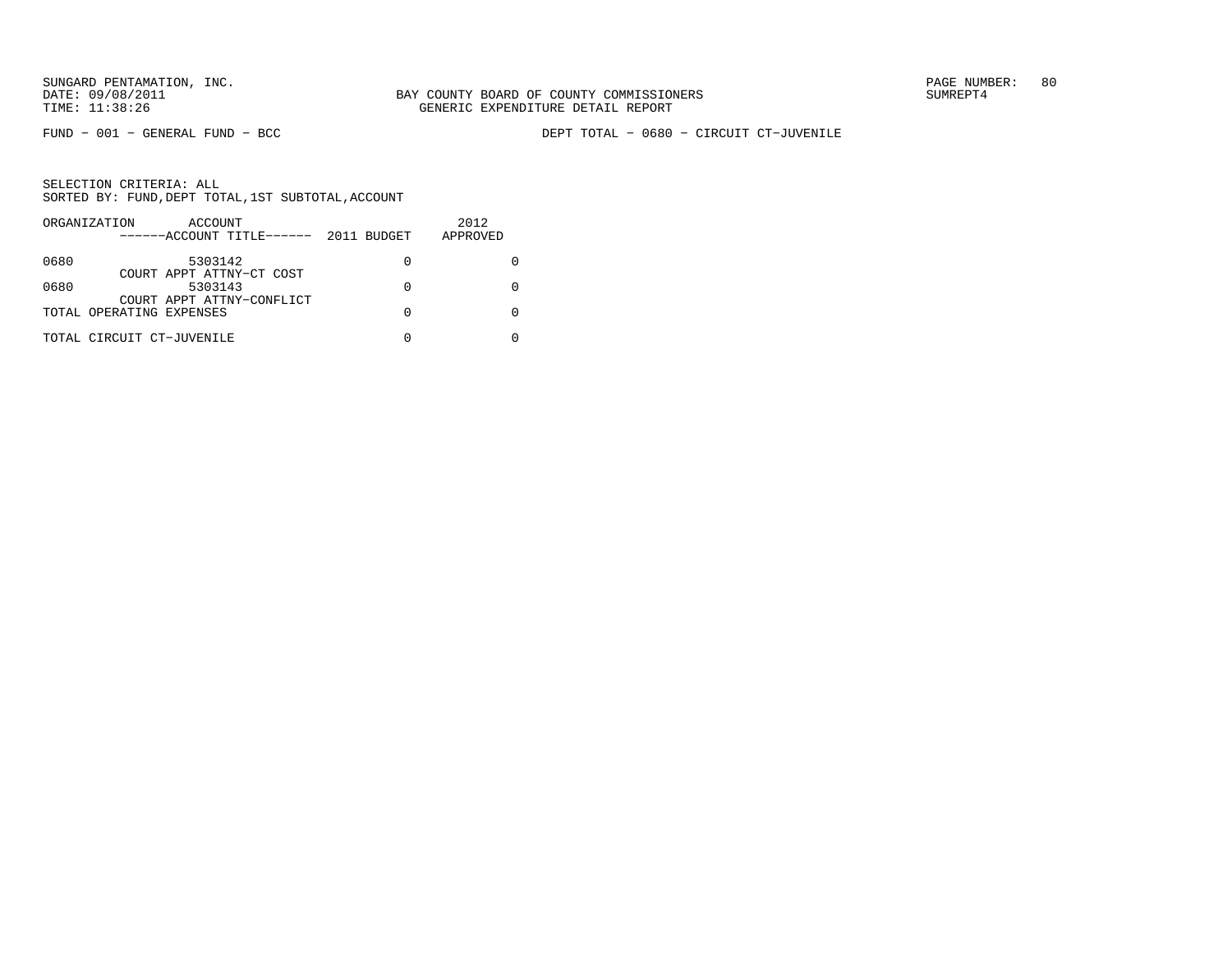FUND − 001 − GENERAL FUND − BCC DEPT TOTAL − 0685 − GUARDIAN AD LITEM

|      | ORGANIZATION<br>ACCOUNT<br>-----ACCOUNT TITLE------ 2011 BUDGET |            | 2012<br>APPROVED |
|------|-----------------------------------------------------------------|------------|------------------|
| 0685 | 5303143                                                         | $\Omega$   | $\Omega$         |
| 0685 | COURT APPT ATTNY-CONFLICT<br>5303401                            | $\Omega$   | $\Omega$         |
| 0685 | CONTRACTED SERVICES<br>5304101                                  | 3,500      | 3,500            |
| 0685 | COMMUNICATIONS SERVICES<br>5304125                              | $\Omega$   | $\Omega$         |
| 0685 | POSTAGE/TRANSP/FREIGHT<br>5304405                               | 0          | 0                |
| 0685 | RENTALS/LEASES-BUILDINGS<br>5304410                             | 4,320      | 5,220            |
| 0685 | RENTALS/LEASES-EOUIPMENT<br>5304501                             | 793        | 863              |
| 0685 | INSURANCE & BONDS<br>5304605                                    | 4,500      | $\Omega$         |
| 0685 | REPAIR/MAINT-BLDG & GRND<br>5304615                             | 500        | 500              |
| 0685 | REPAIR/MAINT-EQUIPMENT<br>5304902                               | 110        | 0                |
| 0685 | FEES & COSTS-PURCHASING<br>5304990                              | $\Omega$   | $\Omega$         |
| 0685 | MISCELLANEOUS EXPENSES<br>5305101                               | 0          | 0                |
| 0685 | OFFICE SUPPLIES<br>5305202                                      | 0          | 0                |
| 0685 | OPER SUPPLIES-JANITORIAL<br>5305402                             | 0          | 0                |
|      | <b>DUES &amp; MEMBERSHIPS</b><br>TOTAL OPERATING EXPENSES       | 13,723     | 10,083           |
|      |                                                                 |            |                  |
| 0685 | 5606401<br>EOUIPMENT                                            | $\Omega$   | 0                |
| 0685 | 5606402<br>EQUIP LESS THAN \$1000                               | 734<br>734 | 750<br>750       |
|      | TOTAL CAPITAL OUTLAY                                            |            |                  |
| 0685 | 5905998<br>DEPRECIATION EXPENSE                                 | 0          | 0                |
|      | TOTAL NON-OPERATING EXPENSES                                    | 0          | 0                |
|      | TOTAL GUARDIAN AD LITEM                                         | 14,457     | 10,833           |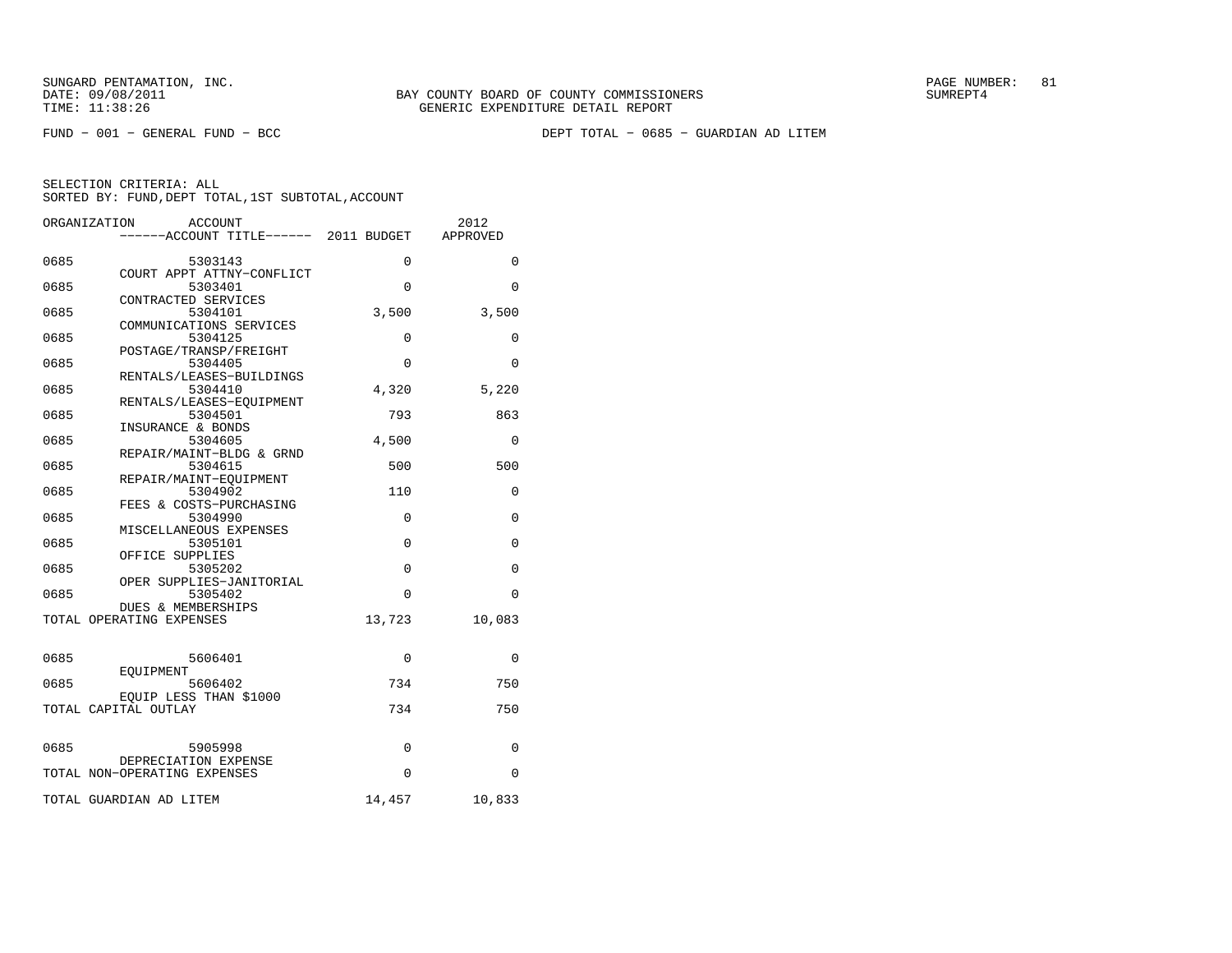FUND − 001 − GENERAL FUND − BCC DEPT TOTAL − 0700 − CIRCUIT CT−PROBATE

| ORGANIZATION<br>ACCOUNT |                                                |                       | 2012     |
|-------------------------|------------------------------------------------|-----------------------|----------|
|                         | -----ACCOUNT TITLE------                       | 2011<br><b>BUDGET</b> | APPROVED |
| 0700                    | 5303142                                        | $\Omega$              | 0        |
| 0700                    | COURT APPT ATTNY-CT COST<br>5303143            | 0                     | 0        |
| 0700                    | COURT APPT ATTNY-CONFLICT<br>5303163           | 0                     | $\Omega$ |
| 0700                    | CONSULT COSTS-PHYS<br>5303401                  | 0                     | 0        |
| 0700                    | CONTRACTED SERVICES<br>5304941                 | 0                     | $\Omega$ |
|                         | GUARDIANSHIP COSTS<br>TOTAL OPERATING EXPENSES | 0                     | 0        |
|                         | TOTAL CIRCUIT CT-PROBATE                       | 0                     | 0        |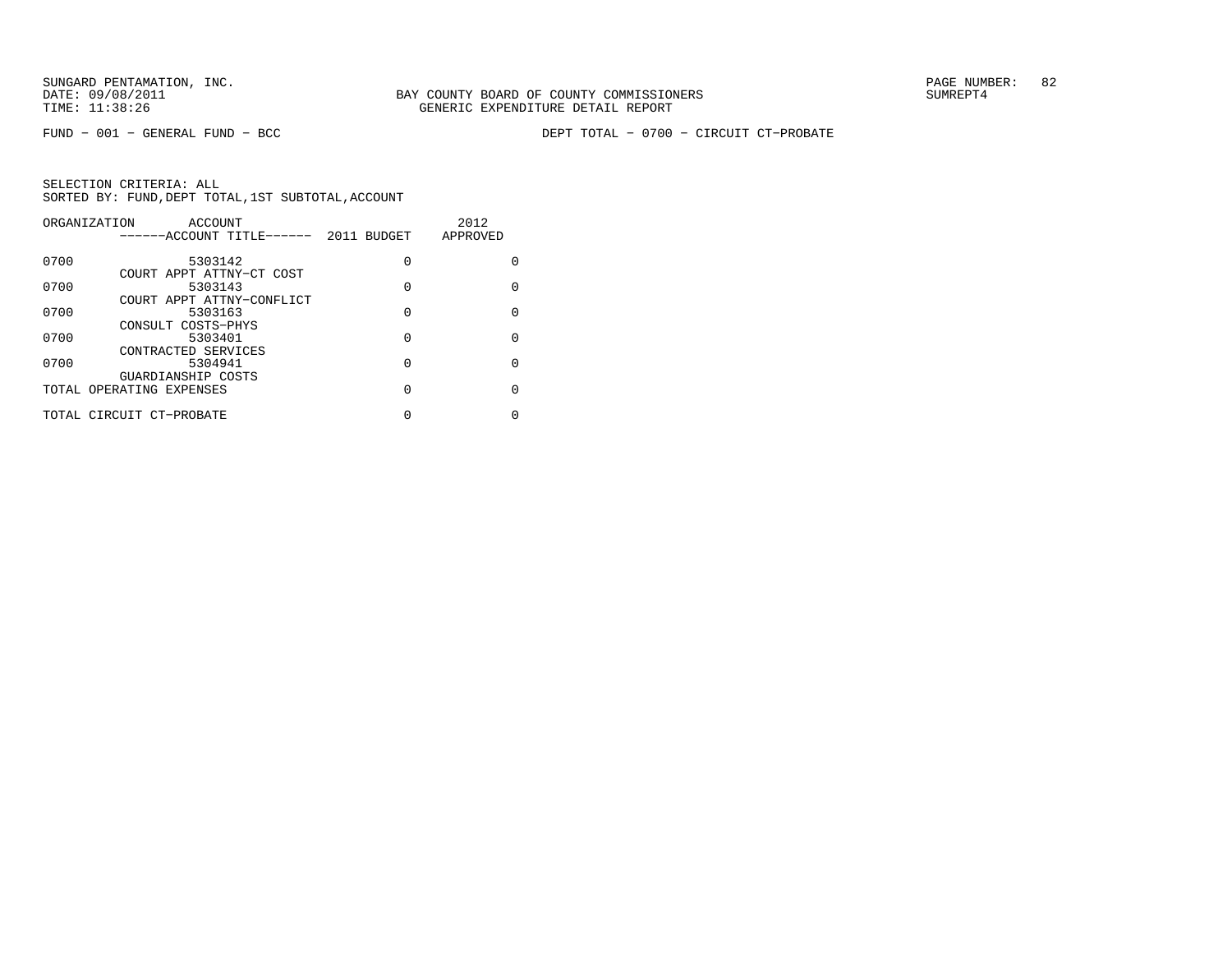FUND − 001 − GENERAL FUND − BCC DEPT TOTAL − 0712 − COUNTY COURTHOUSE MAINT

| ORGANIZATION<br>ACCOUNT |                                                |             | 2012            |
|-------------------------|------------------------------------------------|-------------|-----------------|
|                         | ------ACCOUNT TITLE------ 2011 BUDGET APPROVED |             |                 |
| 0712                    | 5303401                                        | 3,045       | 3,045           |
|                         | CONTRACTED SERVICES                            |             |                 |
| 0712                    | 5303410                                        | $\mathbf 0$ | $\mathbf{0}$    |
|                         | CONTR SRV-JANITORIAL                           |             |                 |
| 0712                    | 5303446                                        | 281,223     | 259,441         |
|                         | CONTR SRV-FACILITIES                           |             |                 |
| 0712                    | 5304101                                        | 480         | 480             |
|                         | COMMUNICATIONS SERVICES                        |             |                 |
| 0712                    | 5304301                                        | 275,000     | 300,000         |
|                         | UTILITY SERVICES                               |             |                 |
| 0712                    | 5304403                                        | $\mathbf 0$ | $\mathbf{0}$    |
|                         | RENTALS/LEASES-LAND                            |             |                 |
| 0712                    | 5304501                                        | 54,543      | 59,336          |
|                         | INSURANCE & BONDS                              |             |                 |
| 0712                    | 5304605                                        | 185,562     | 307,526         |
|                         | REPAIR/MAINT-BLDG & GRND                       |             |                 |
| 0712                    | 5304611                                        | $\mathbf 0$ | $\mathbf 0$     |
|                         | REPAIR/MAINT-FLEET MAINT                       |             |                 |
| 0712                    | 5304902                                        | 1,428       | 2,127           |
|                         | FEES & COSTS-PURCHASING                        |             |                 |
| 0712                    | 5304905                                        | $\mathbf 0$ | $\mathbf{0}$    |
|                         | FEES&COSTS-LGL ADV/ADVERT                      |             |                 |
| 0712                    | 5305202                                        | $\Omega$    | $\Omega$        |
|                         | OPER SUPPLIES-JANITORIAL                       |             |                 |
|                         | TOTAL OPERATING EXPENSES                       | 801,281     | 931,955         |
|                         |                                                |             |                 |
| 0712                    | 5606401                                        |             |                 |
|                         |                                                | $\mathbf 0$ | $\mathbf{0}$    |
|                         | EOUIPMENT                                      | $\Omega$    |                 |
|                         | TOTAL CAPITAL OUTLAY                           |             | $\Omega$        |
|                         | TOTAL COUNTY COURTHOUSE MAINT                  |             | 801,281 931,955 |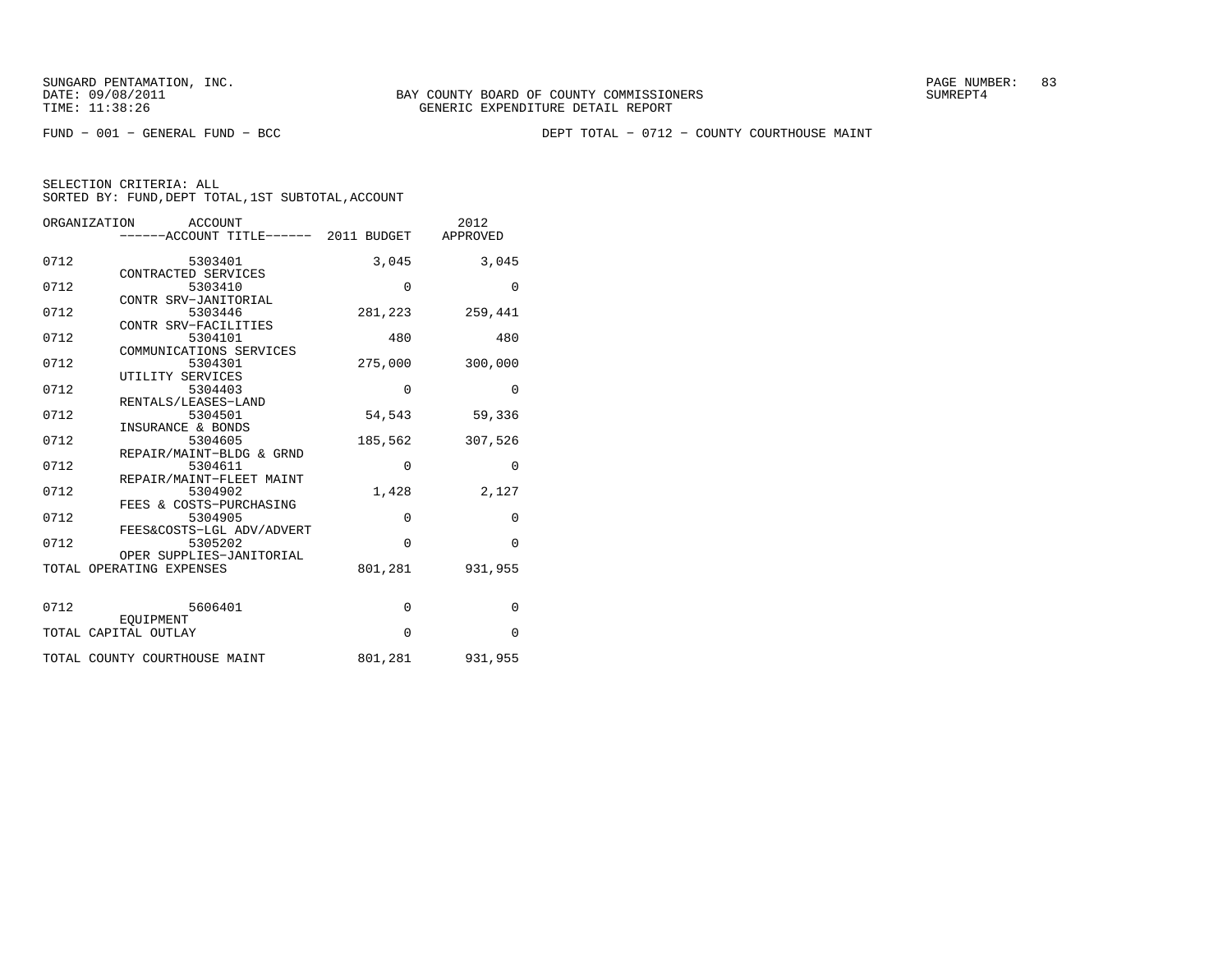FUND − 001 − GENERAL FUND − BCC DEPT TOTAL − 0713 − TECHNOLOGY

| ORGANIZATION | <b>ACCOUNT</b><br>------ACCOUNT TITLE------ 2011 BUDGET           |          | 2012<br>APPROVED |
|--------------|-------------------------------------------------------------------|----------|------------------|
| 0713         | 5101200<br>SALARIES & WAGES-REGULAR                               | 89,502   | 88,600           |
| 0713         | 5102100<br>FICA TAXES-MATCHING                                    | 6,847    | 6,778            |
| 0713         | 5102200<br>RETIREMENT CONTRIBUTIONS                               | 9,639    | 4,459            |
| 0713         | 5102300<br>LIFE & HEALTH INSURANCE                                | 15,738   | 16,712           |
| 0713         | 5102400<br>WORKERS COMP. PREMIUMS                                 | 849      | 1,067            |
|              | TOTAL PERSONAL SERVICES                                           | 122,575  | 117,616          |
| 0713         | 5303107                                                           | $\Omega$ | $\Omega$         |
| 0713         | PROF SRV-SUBSTANCE TEST<br>5303401                                | 50,000   | 40,500           |
| 0713         | CONTRACTED SERVICES<br>5303417                                    | 55,000   | 56,500           |
| 0713         | CONTRACTED SERVICES (SA)<br>5303418                               | 57,881   | 57,881           |
| 0713         | CONTRACTED SERVICES (PD)<br>5304001                               | 2,500    | 0                |
| 0713         | TRAVEL/TRAINING NON-LOCAL<br>5304002<br>TRAVEL/TRN NON-LOCAL (SA) | 2,000    | $\Omega$         |
| 0713         | 5304003                                                           | 1,500    | 0                |
| 0713         | TRAVEL/TRN NON-LOCAL (PD)<br>5304005                              | 100      | 0                |
| 0713         | TRAVEL-LOCAL<br>5304101                                           | 0        | 34,000           |
| 0713         | COMMUNICATIONS SERVICES<br>5304105                                | $\Omega$ | 0                |
| 0713         | COMM SRV-TELEPHONE<br>5304110<br>COMMUNICATIONS SRV-(SA)          | 35,000   | 0                |
| 0713         | 5304115<br>COMMUNICATIONS SRV-(PD)                                | 0        | 0                |
| 0713         | 5304125<br>POSTAGE/TRANSP/FREIGHT                                 | 0        | 0                |
| 0713         | 5304410<br>RENTALS/LEASES-EOUIPMENT                               | 0        | $\Omega$         |
| 0713         | 5304411                                                           | 15,000   | 15,000           |
| 0713         | RENTALS/LEASES EQUIP-(SA)<br>5304412                              | 15,000   | 15,000           |
| 0713         | RENTALS/LEASES EQUIP-(PD)<br>5304501                              | 992      | 1,079            |
| 0713         | INSURANCE & BONDS<br>5304615<br>REPAIR/MAINT-EQUIPMENT            | 48,000   | 58,000           |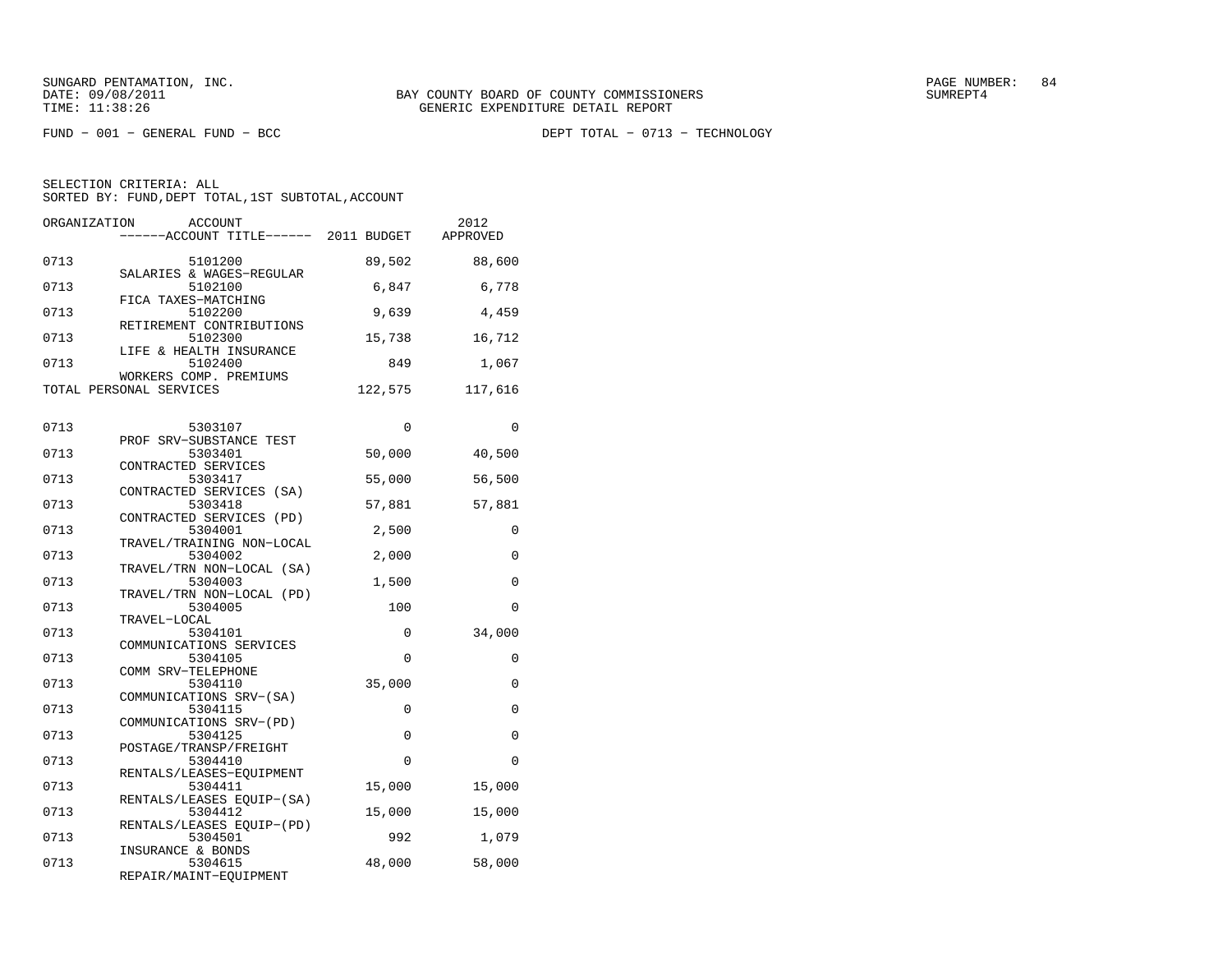FUND − 001 − GENERAL FUND − BCC DEPT TOTAL − 0713 − TECHNOLOGY

|      | ORGANIZATION<br>ACCOUNT                                   |             | 2012     |
|------|-----------------------------------------------------------|-------------|----------|
|      | -----ACCOUNT TITLE------ 2011 BUDGET                      |             | APPROVED |
| 0713 | 5304618                                                   | 10,500      | 8,750    |
| 0713 | REPAIR/MAINT-EQUIP (SA)<br>5304619                        | 26,850      | 26,850   |
| 0713 | REPAIR/MAINT-EQUIP (PD)<br>5304902                        | 659         | 940      |
| 0713 | FEES & COSTS-PURCHASING<br>5304905                        | $\mathbf 0$ | 0        |
|      | FEES&COSTS-LGL ADV/ADVERT                                 |             |          |
| 0713 | 5305101<br>OFFICE SUPPLIES                                | 200         | 0        |
| 0713 | 5305201                                                   | 20,000      | 18,000   |
| 0713 | OPERATING SUPPLIES<br>5305245                             | 10,000      | 13,000   |
| 0713 | OPERATING SUPPLIES-(SA)<br>5305246                        | 9,500       | 11,400   |
| 0713 | OPERATING SUPPLIES-(PD)<br>5305402                        | 250         | 0        |
|      | DUES & MEMBERSHIPS                                        |             |          |
|      | TOTAL OPERATING EXPENSES                                  | 360,932     | 356,900  |
| 0713 | 5606401                                                   | 82,000      | 0        |
|      | EQUIPMENT                                                 |             |          |
| 0713 | 5606402<br>EQUIP LESS THAN \$1000                         | 13,250      | 5,000    |
| 0713 | 5606410                                                   | 35,000      | 0        |
| 0713 | EQUIPMENT-(SA)<br>5606411                                 | 13,700      | 0        |
| 0713 | EQUIPMENT-(PD)<br>5606420                                 | 20,000      | 5,000    |
| 0713 | EQUIP LESS THAN\$1000 (SA)<br>5606421                     | 2,400       | 0        |
|      | EQUIP LESS THAN\$1000 (PD)                                |             |          |
| 0713 | 5606450<br>COMPUTER SOFTWARE                              | 5,000       | 0        |
| 0713 | 5606451<br>COMPUTER SOFTWARE (SA)                         | 10,000      | 10,000   |
| 0713 | 5606452                                                   | 0           | 0        |
|      | COMPUTER SOFTWARE (PD)<br>TOTAL CAPITAL OUTLAY            | 181,350     | 20,000   |
|      |                                                           |             |          |
| 0713 | 5909910                                                   | 0           | 0        |
| 0713 | RESERVE FOR CONTINGENCIES<br>5909915                      | $\mathbf 0$ | 0        |
|      | RESERVE FOR PAY ADJUSTMNT<br>TOTAL NON-OPERATING EXPENSES | $\Omega$    | $\Omega$ |
|      |                                                           |             |          |
|      | TOTAL TECHNOLOGY                                          | 664,857     | 494,516  |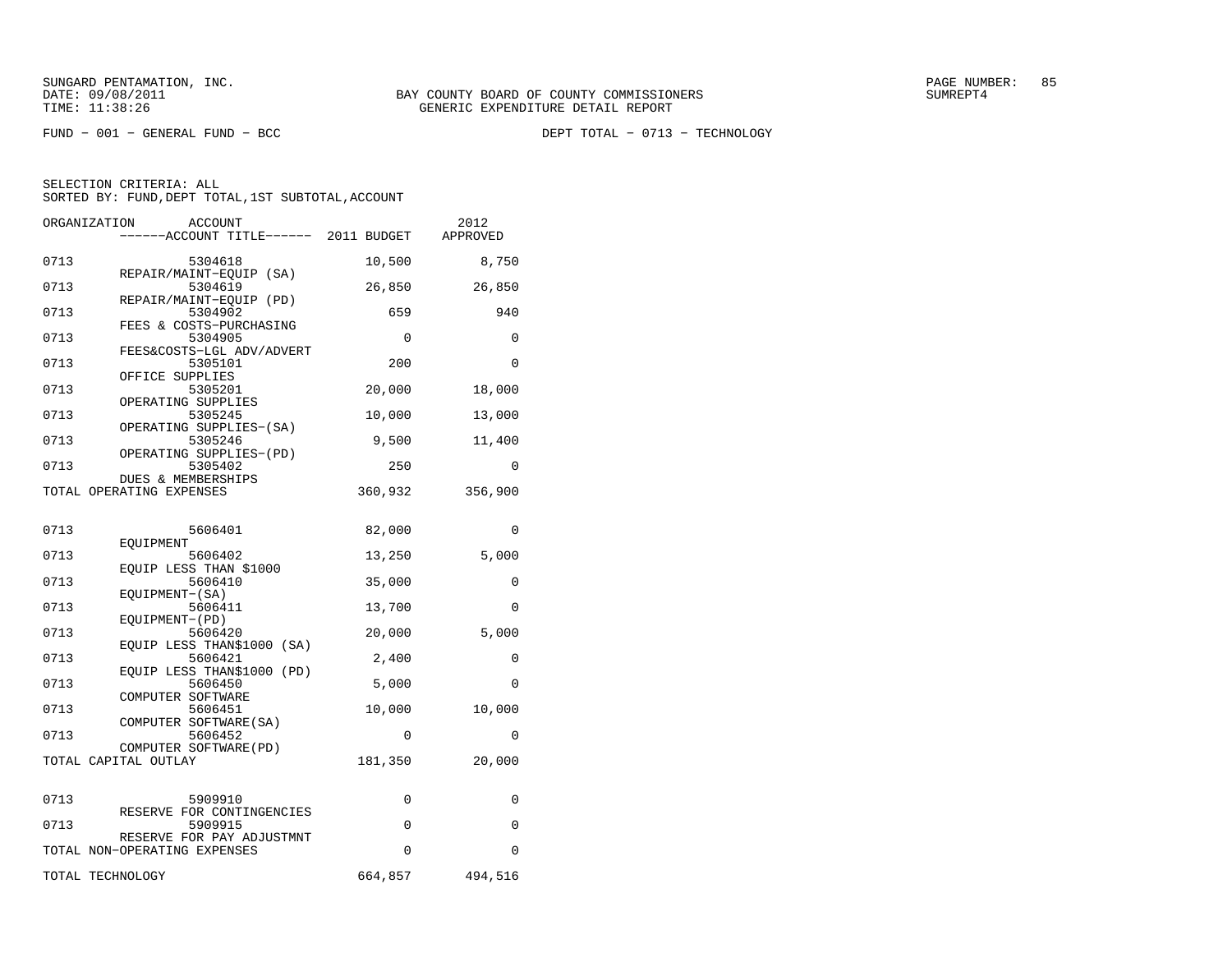FUND − 001 − GENERAL FUND − BCC DEPT TOTAL − 0715 − INNOVATIVE COURT PROGRAMS

|              | ORGANIZATION<br><b>ACCOUNT</b><br>------ACCOUNT TITLE------ 2011 BUDGET |                      | 2012<br>APPROVED     |
|--------------|-------------------------------------------------------------------------|----------------------|----------------------|
| 0715         | 5303401                                                                 | 2,600                | 67,000               |
| 0715         | CONTRACTED SERVICES<br>5304001<br>TRAVEL/TRAINING NON-LOCAL             | 750                  | 750                  |
| 0715         | 5304005<br>TRAVEL-LOCAL                                                 | $\mathbf 0$          | 0                    |
| 0715         | 5304125<br>POSTAGE/TRANSP/FREIGHT                                       | $\Omega$             | $\Omega$             |
| 0715         | 5304410<br>RENTALS/LEASES-EOUIPMENT                                     | $\Omega$             | $\Omega$             |
| 0715         | 5304604<br>REPAIR/MAINT-BLD&GRD DEPT                                    | $\Omega$             | 3,500                |
| 0715         | 5304605<br>REPAIR/MAINT-BLDG & GRND                                     | $\Omega$             | $\Omega$             |
| 0715         | 5304615<br>REPAIR/MAINT-EOUIPMENT                                       | $\Omega$             | $\Omega$             |
| 0715<br>0715 | 5304701<br>PRINTING & BINDING<br>5304902                                | $\Omega$<br>$\Omega$ | $\Omega$<br>$\Omega$ |
| 0715         | FEES & COSTS-PURCHASING<br>5304905                                      | 1,500                | 2,500                |
| 0715         | FEES&COSTS-LGL ADV/ADVERT<br>5304990                                    | 500                  | 500                  |
| 0715         | MISCELLANEOUS EXPENSES<br>5305101                                       | 400                  | 1,000                |
| 0715         | OFFICE SUPPLIES<br>5305201                                              | 250                  | 500                  |
| 0715         | OPERATING SUPPLIES<br>5305202                                           | 0                    | $\Omega$             |
| 0715         | OPER SUPPLIES-JANITORIAL<br>5305215                                     | $\Omega$             | 1,500                |
| 0715         | CLOTHING & WEARING APPRL<br>5305402<br>DUES & MEMBERSHIPS               | 300                  | 300                  |
| 0715         | 5305406<br>TRAINING & TUITION                                           | 5,000                | 5,000                |
|              | TOTAL OPERATING EXPENSES                                                | 11,300               | 82,550               |
| 0715         | 5606401                                                                 | 0                    | 5,000                |
| 0715         | EOUIPMENT<br>5606402                                                    | 2,500                | 2,500                |
|              | EQUIP LESS THAN \$1000<br>TOTAL CAPITAL OUTLAY                          | 2,500                | 7,500                |
| 0715         | 5909910                                                                 | 90,240               | 0                    |
|              | RESERVE FOR CONTINGENCIES<br>TOTAL NON-OPERATING EXPENSES               | 90,240               | 0                    |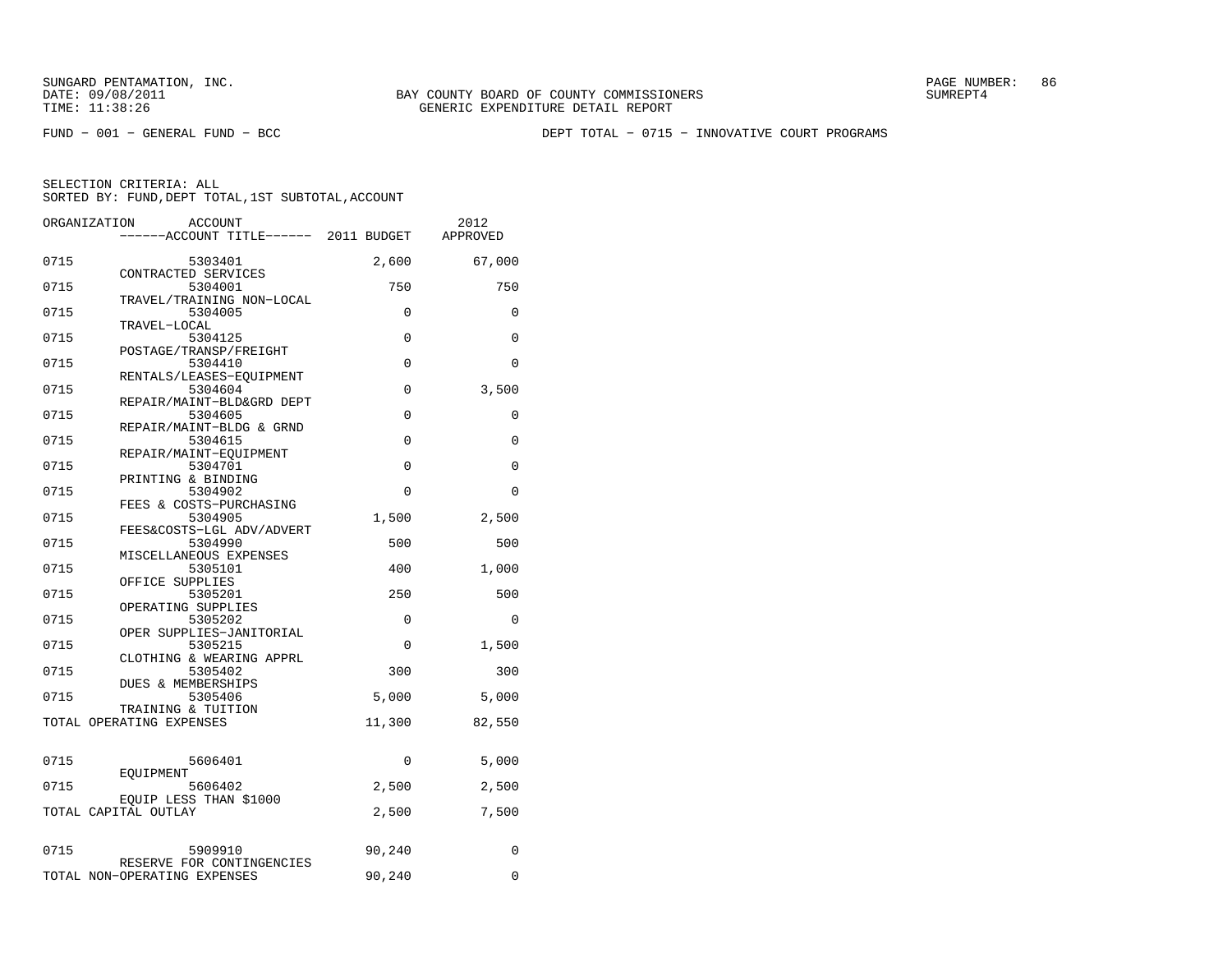FUND − 001 − GENERAL FUND − BCC DEPT TOTAL − 0715 − INNOVATIVE COURT PROGRAMS

SELECTION CRITERIA: ALLSORTED BY: FUND, DEPT TOTAL, 1ST SUBTOTAL, ACCOUNT

| ORGANIZATION | ACCOUNT |                           |             | 2012     |
|--------------|---------|---------------------------|-------------|----------|
|              |         | ------ACCOUNT TITLE------ | 2011 BUDGET | APPROVED |
|              |         |                           |             |          |

TOTAL INNOVATIVE COURT PROGRAMS 104,040 90,050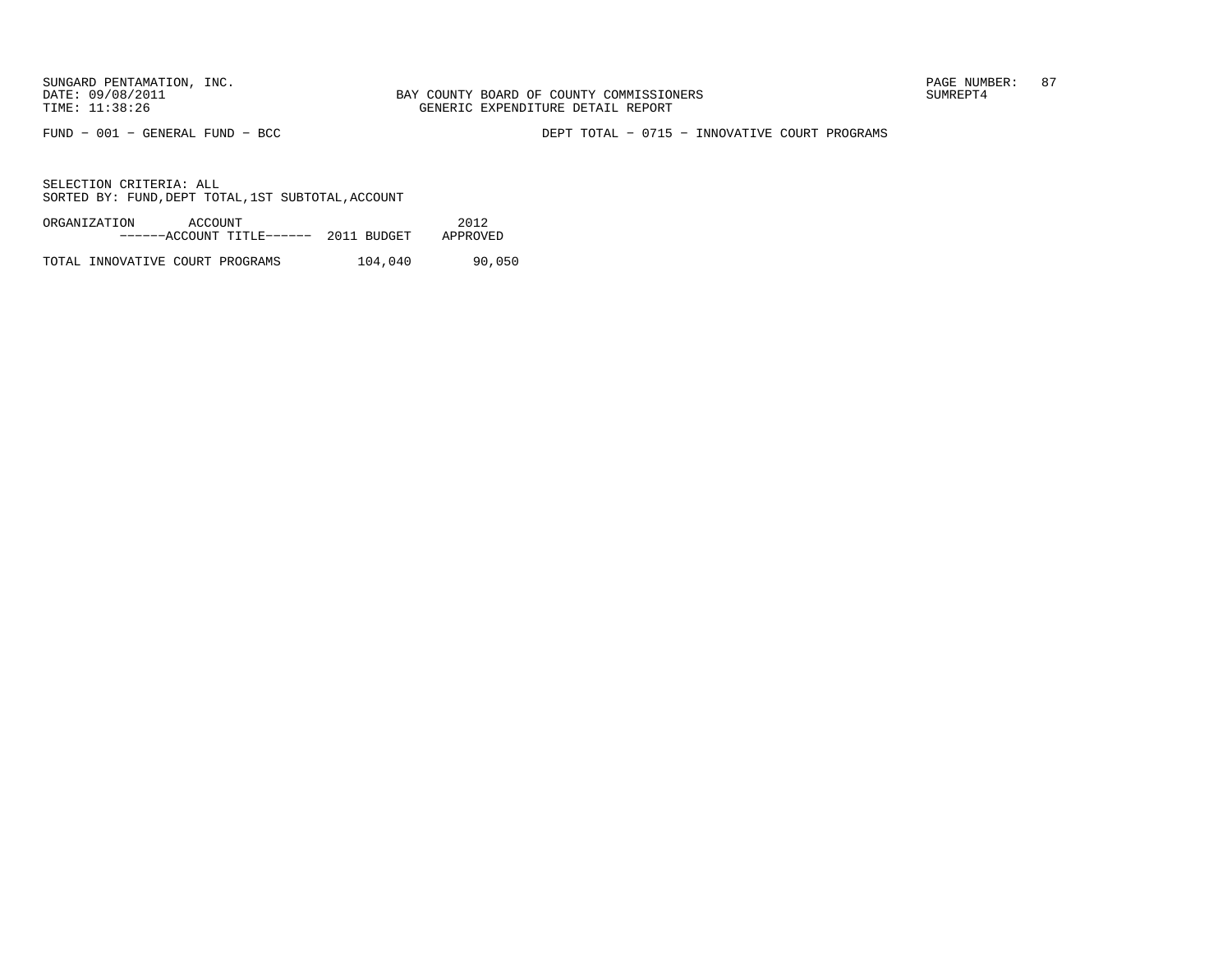FUND − 001 − GENERAL FUND − BCC DEPT TOTAL − 0716 − LEGAL AID

|      | ORGANIZATION<br>ACCOUNT<br>------ACCOUNT TITLE------      | 2011 BUDGET | 2012<br>APPROVED |
|------|-----------------------------------------------------------|-------------|------------------|
| 0716 | 5303401<br>CONTRACTED SERVICES                            | 104,040     | 83,000           |
|      | TOTAL OPERATING EXPENSES                                  | 104,040     | 83,000           |
| 0716 | 5909910                                                   | 0           | 0                |
|      | RESERVE FOR CONTINGENCIES<br>TOTAL NON-OPERATING EXPENSES | $\Omega$    | <sup>0</sup>     |
|      | TOTAL LEGAL AID                                           | 104,040     | 83,000           |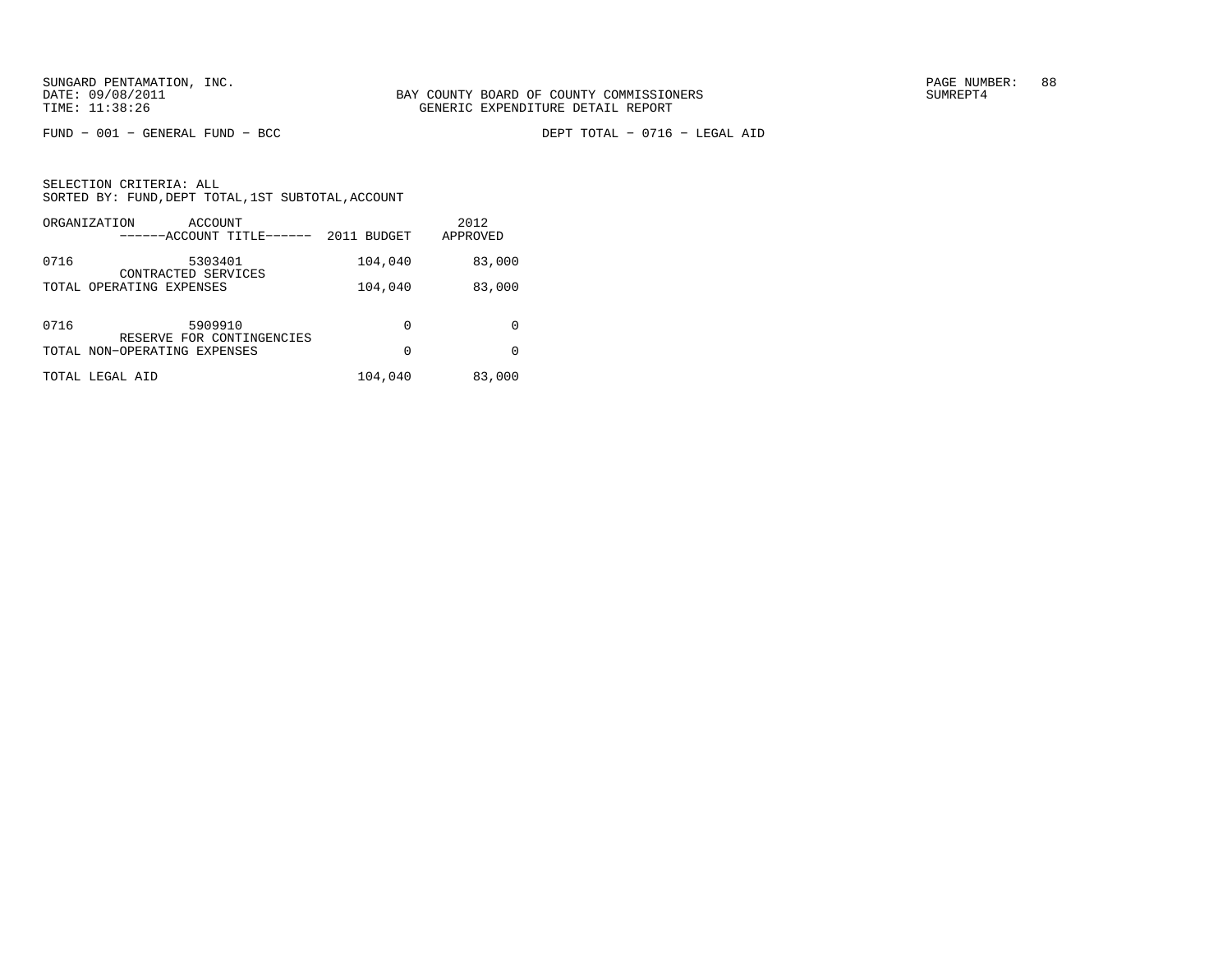$FUND - 001 - GENERAL FUND - BCC$ 

DEPT TOTAL - 0717 - TEEN COURT

| ORGANIZATION | <b>ACCOUNT</b><br>------ACCOUNT TITLE------ 2011 BUDGET        |             | 2012<br>APPROVED |
|--------------|----------------------------------------------------------------|-------------|------------------|
| 0717         | 5101200<br>SALARIES & WAGES-REGULAR                            | 73,666      | 73,666           |
| 0717         | 5102100<br>FICA TAXES-MATCHING                                 | 5,635       | 5,635            |
| 0717         | 5102200<br>RETIREMENT CONTRIBUTIONS                            | 7,934       | 3,707            |
| 0717         | 5102300<br>LIFE & HEALTH INSURANCE                             | 7,135       | 7,564            |
| 0717         | 5102400<br>WORKERS COMP. PREMIUMS                              | 781         | 1,003            |
|              | TOTAL PERSONAL SERVICES                                        | 95,151      | 91,575           |
| 0717         | 5303110<br>PROF SRV-BACKGROUND CHECK                           | $\Omega$    | $\Omega$         |
| 0717         | 5303401                                                        | 17,760      | 17,760           |
| 0717         | CONTRACTED SERVICES<br>5304001<br>TRAVEL/TRAINING NON-LOCAL    | 0           | 0                |
| 0717         | 5304005<br>TRAVEL-LOCAL                                        | 0           | 0                |
| 0717         | 5304101<br>COMMUNICATIONS SERVICES                             | $\Omega$    | $\Omega$         |
| 0717         | 5304125<br>POSTAGE/TRANSP/FREIGHT                              | 192         | 192              |
| 0717         | 5304410                                                        | $\mathbf 0$ | 0                |
| 0717         | RENTALS/LEASES-EQUIPMENT<br>5304501                            | 4,158       | 4,297            |
| 0717         | INSURANCE & BONDS<br>5304605<br>REPAIR/MAINT-BLDG & GRND       | 200         | 200              |
| 0717         | 5304610                                                        | 0           | 250              |
| 0717         | REPAIR/MAINT-AUTO EQUIP<br>5304611<br>REPAIR/MAINT-FLEET MAINT | 250         | 0                |
| 0717         | 5304615                                                        | $\Omega$    | $\Omega$         |
| 0717         | REPAIR/MAINT-EOUIPMENT<br>5304902                              | $\Omega$    | $\Omega$         |
| 0717         | FEES & COSTS-PURCHASING<br>5304905                             | 0           | 0                |
| 0717         | FEES&COSTS-LGL ADV/ADVERT<br>5304990                           | $\Omega$    | $\Omega$         |
| 0717         | MISCELLANEOUS EXPENSES<br>5305101                              | 500         | 500              |
| 0717         | OFFICE SUPPLIES<br>5305205                                     | 1,000       | 1,000            |
| 0717         | GAS, OIL & LUBRICANTS<br>5305215<br>CLOTHING & WEARING APPRL   | 0           | 0                |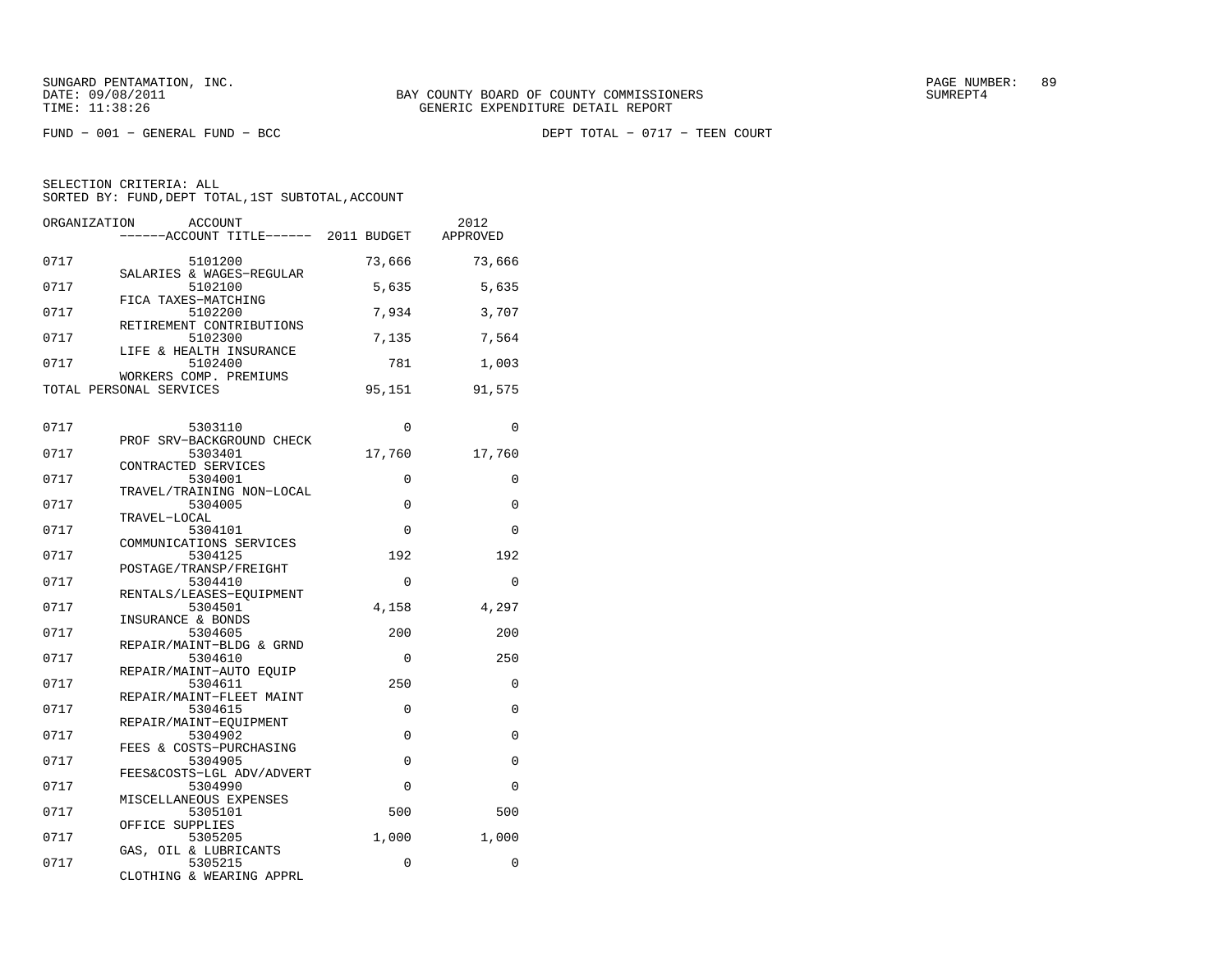$FUND - 001 - GENERAL FUND - BCC$ 

DEPT TOTAL - 0717 - TEEN COURT

| ORGANIZATION ACCOUNT<br>------ACCOUNT TITLE------ 2011 BUDGET APPROVED |             | 2012     |
|------------------------------------------------------------------------|-------------|----------|
| 0717<br>5305402<br><b>DUES &amp; MEMBERSHIPS</b>                       | 199         | 200      |
| 0717<br>5305406<br>TRAINING & TUITION                                  | $\Omega$    | $\Omega$ |
| TOTAL OPERATING EXPENSES                                               | 24,259      | 24,399   |
| 0717<br>5606401                                                        | $\mathbf 0$ | $\Omega$ |
| EOUIPMENT<br>0717<br>5606402                                           | $\Omega$    | $\Omega$ |
| EOUIP LESS THAN \$1000<br>TOTAL CAPITAL OUTLAY                         | $\Omega$    | $\Omega$ |
| 0717<br>5905998                                                        | $\Omega$    | $\Omega$ |
| DEPRECIATION EXPENSE<br>0717<br>5909910<br>RESERVE FOR CONTINGENCIES   | $\Omega$    | $\Omega$ |
| 0717<br>5909915<br>RESERVE FOR PAY ADJUSTMNT                           | $\Omega$    | $\Omega$ |
| TOTAL NON-OPERATING EXPENSES                                           | $\mathbf 0$ | $\Omega$ |
| TOTAL TEEN COURT                                                       | 119,410     | 115,974  |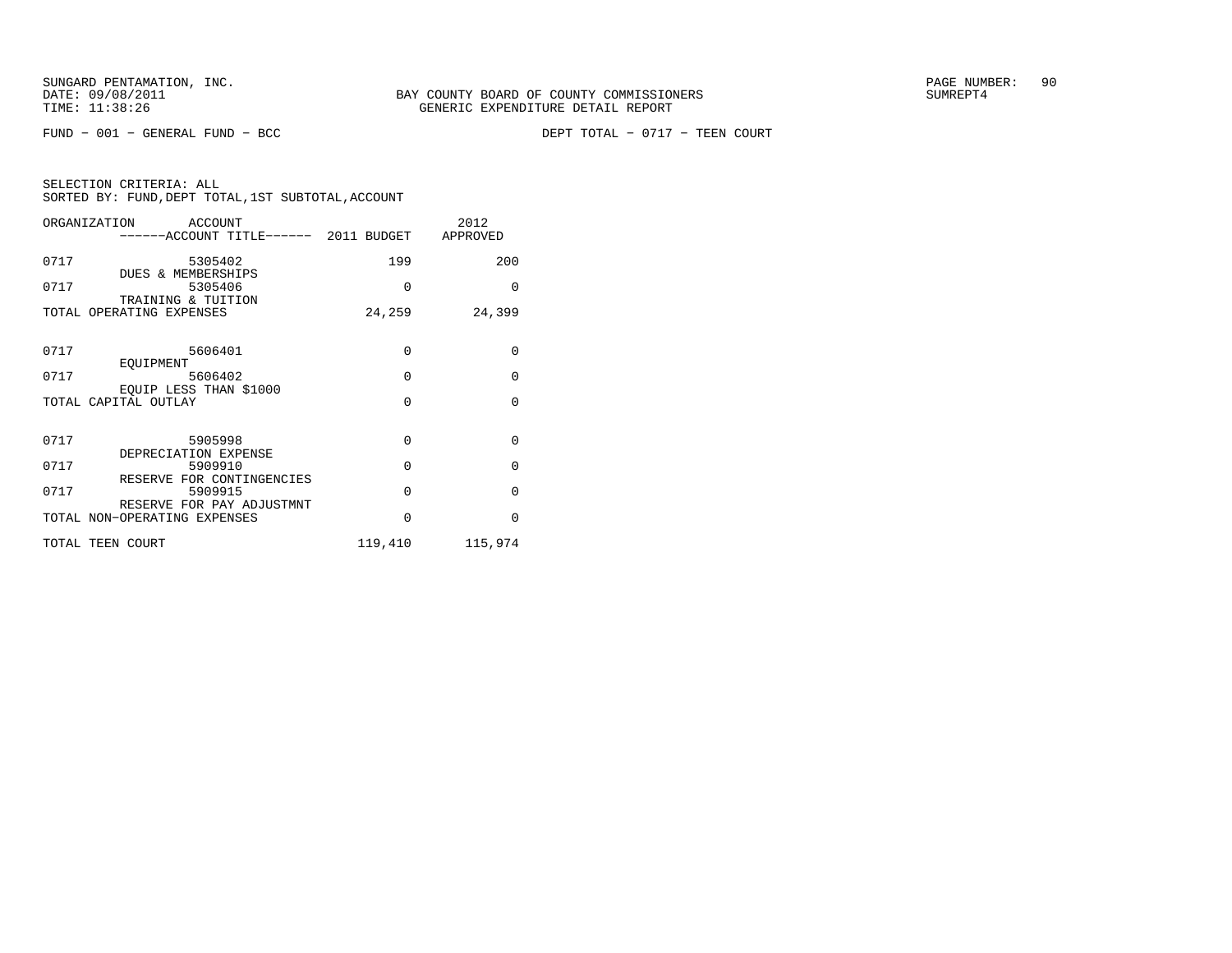FUND − 001 − GENERAL FUND − BCC DEPT TOTAL − 0718 − LAW LIBRARY

|              | ORGANIZATION<br>ACCOUNT<br>----ACCOUNT TITLE------ 2011 BUDGET |              | 2012<br>APPROVED |
|--------------|----------------------------------------------------------------|--------------|------------------|
| 0718         | 5101200                                                        | 40,973       | 40,973           |
| 0718         | SALARIES & WAGES-REGULAR<br>5102100                            | 3,134        | 3,134            |
| 0718         | FICA TAXES-MATCHING<br>5102200                                 | 4,413        | 2,062            |
| 0718         | RETIREMENT CONTRIBUTIONS<br>5102300                            | 7,994        | 12,930           |
| 0718         | LIFE & HEALTH INSURANCE<br>5102400                             | 408          | 519              |
| 0718         | WORKERS COMP. PREMIUMS<br>5102500                              | $\Omega$     | $\Omega$         |
|              | UNEMPLOYMENT COMPENSATION<br>TOTAL PERSONAL SERVICES           | 56,922       | 59,618           |
| 0718         | 5303101                                                        | $\Omega$     | 0                |
| 0718         | PROFESSIONAL SERVICES<br>5303401                               | 23,000       | 24,489           |
| 0718         | CONTRACTED SERVICES<br>5304001<br>TRAVEL/TRAINING NON-LOCAL    | 400          | 400              |
| 0718         | 5304101<br>COMMUNICATIONS SERVICES                             | 240          | 244              |
| 0718         | 5304125<br>POSTAGE/TRANSP/FREIGHT                              | 76           | 76               |
| 0718         | 5304410<br>RENTALS/LEASES-EQUIPMENT                            | 1,800        | 1,888            |
| 0718         | 5304501<br>INSURANCE & BONDS                                   | 992          | 1,079            |
| 0718         | 5304605<br>REPAIR/MAINT-BLDG & GRND                            | $\Omega$     | 0                |
| 0718         | 5304615<br>REPAIR/MAINT-EOUIPMENT                              | $\Omega$     | $\Omega$         |
| 0718         | 5304701<br>PRINTING & BINDING                                  | $\Omega$     | $\Omega$         |
| 0718         | 5304990<br>MISCELLANEOUS EXPENSES                              | 200          | 100              |
| 0718         | 5305101<br>OFFICE SUPPLIES                                     | 500          | 322              |
| 0718         | 5305401<br>BOOKS/RESOURCE MATR/SUBSC                           | 17,683       | 15,436           |
| 0718<br>0718 | 5305402<br>DUES & MEMBERSHIPS<br>5305406                       | 190<br>1,800 | 190<br>1,800     |
|              | TRAINING & TUITION<br>TOTAL OPERATING EXPENSES                 | 46,881       | 46,024           |
|              |                                                                |              |                  |
| 0718         | 5606401<br>EQUIPMENT                                           | 0            | 0                |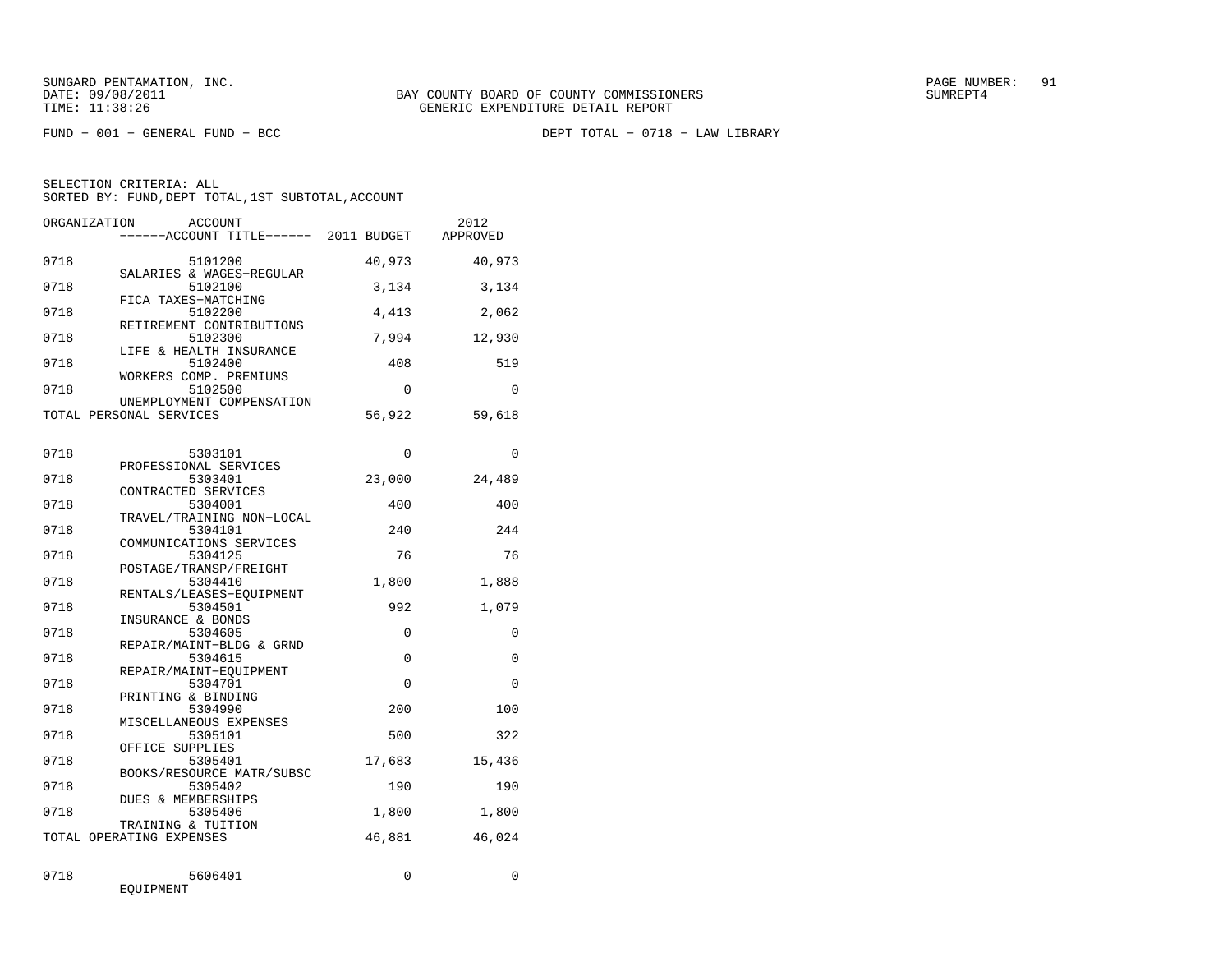FUND − 001 − GENERAL FUND − BCC DEPT TOTAL − 0718 − LAW LIBRARY

|      | ORGANIZATION<br>ACCOUNT<br>------ACCOUNT TITLE------ 2011 BUDGET |         | 2012<br>APPROVED |
|------|------------------------------------------------------------------|---------|------------------|
| 0718 | 5606402<br>EQUIP LESS THAN \$1000                                | 0       | 0                |
|      | TOTAL CAPITAL OUTLAY                                             | 0       | $\Omega$         |
| 0718 | 5905998                                                          | 0       | 0                |
| 0718 | DEPRECIATION EXPENSE<br>5909910<br>RESERVE FOR CONTINGENCIES     | 0       | $\Omega$         |
| 0718 | 5909915<br>RESERVE FOR PAY ADJUSTMNT                             | 0       | 0                |
|      | TOTAL NON-OPERATING EXPENSES                                     | 0       | $\Omega$         |
|      | TOTAL LAW LIBRARY                                                | 103,803 | 105,642          |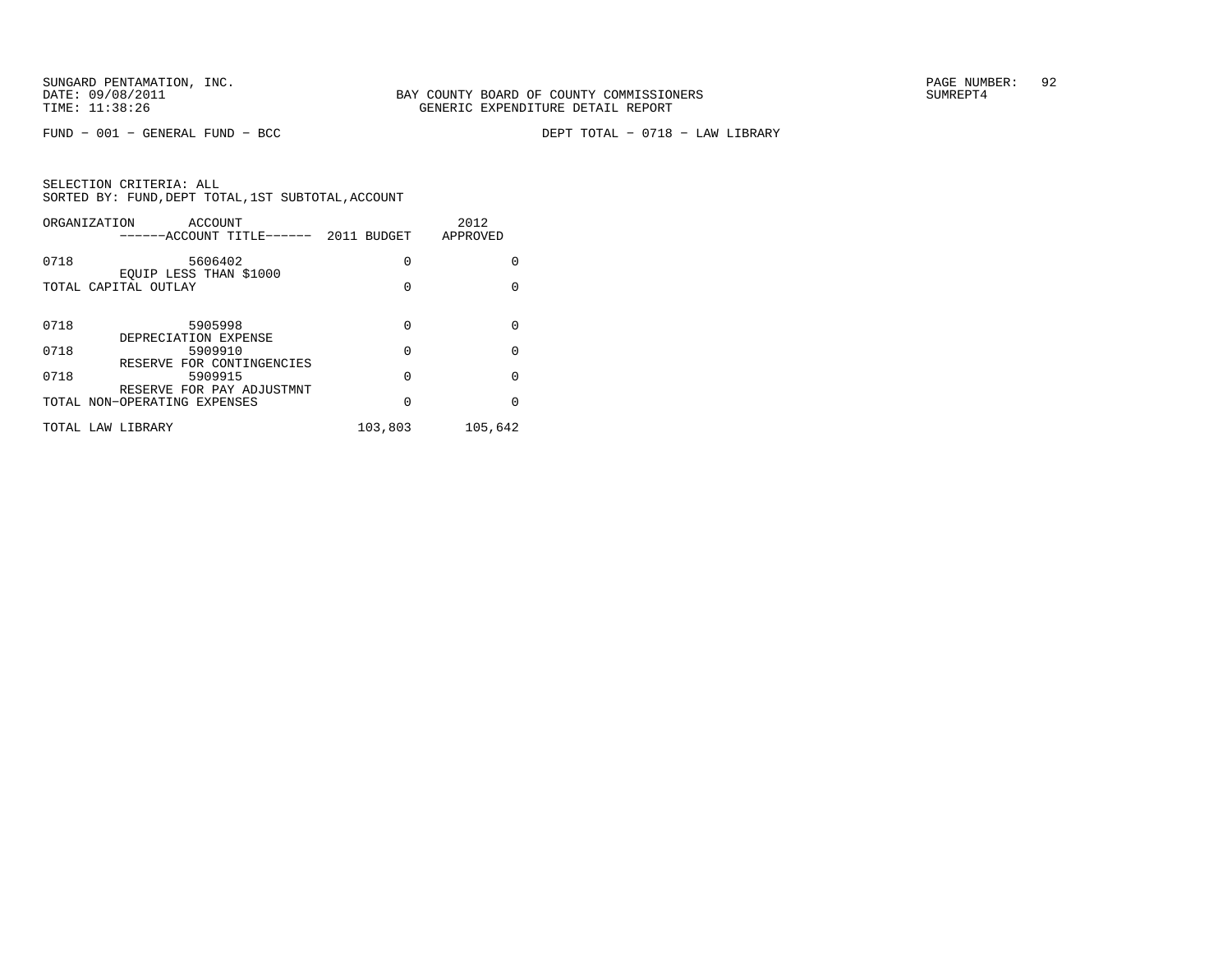FUND − 001 − GENERAL FUND − BCC DEPT TOTAL − 0730 − COUNTY CT−CRIMINAL

|      | ORGANIZATION<br>ACCOUNT<br>------ACCOUNT TITLE------ | 2011 BUDGET | 2012<br>APPROVED |
|------|------------------------------------------------------|-------------|------------------|
| 0730 | 5303142                                              | 0           |                  |
| 0730 | COURT APPT ATTNY-CT COST<br>5303143                  | 0           |                  |
| 0730 | COURT APPT ATTNY-CONFLICT<br>5303401                 | 0           |                  |
|      | CONTRACTED SERVICES<br>TOTAL OPERATING EXPENSES      |             |                  |
|      | TOTAL COUNTY CT-CRIMINAL                             |             |                  |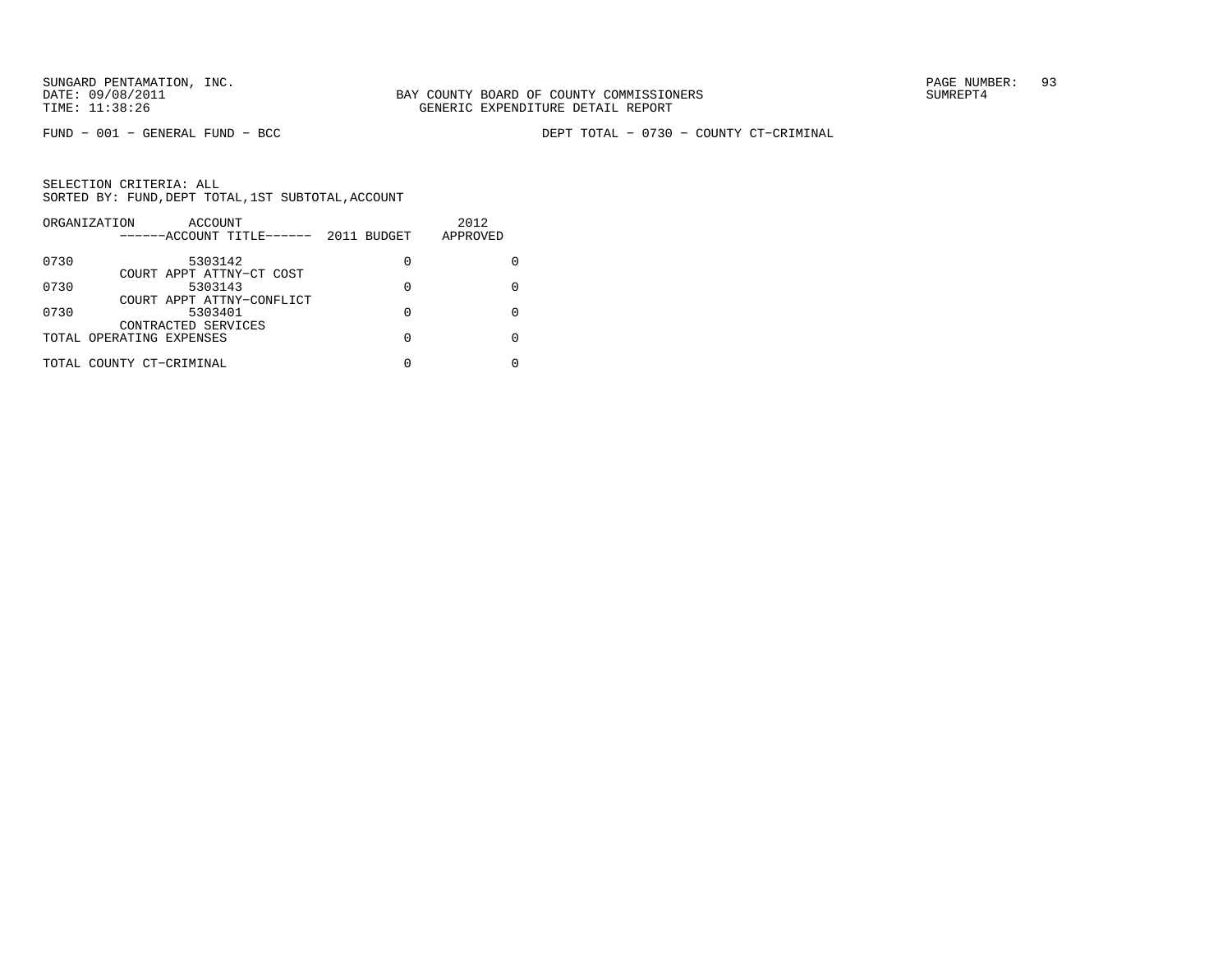FUND − 001 − GENERAL FUND − BCC DEPT TOTAL − 0732 − BAY COUNTY WORK PROGRAM

| ORGANIZATION<br><b>ACCOUNT</b><br>------ACCOUNT TITLE------ 2011 BUDGET |          | 2012<br>APPROVED |
|-------------------------------------------------------------------------|----------|------------------|
| 0732<br>5101200                                                         | 51,443   | 51,443           |
| SALARIES & WAGES-REGULAR<br>0732<br>5102100                             | 3,935    | 3,935            |
| FICA TAXES-MATCHING<br>0732<br>5102200                                  | 5,540    | 2,589            |
| RETIREMENT CONTRIBUTIONS<br>0732<br>5102300<br>LIFE & HEALTH INSURANCE  | $\Omega$ | $\Omega$         |
| 0732<br>5102400<br>WORKERS COMP. PREMIUMS                               | 522      | 736              |
| TOTAL PERSONAL SERVICES                                                 | 61,440   | 58,703           |
| 0732<br>5303401                                                         | 0        | 0                |
| CONTRACTED SERVICES<br>0732<br>5304001                                  | $\Omega$ | $\Omega$         |
| TRAVEL/TRAINING NON-LOCAL<br>0732<br>5304005<br>TRAVEL-LOCAL            | $\Omega$ | 504              |
| 0732<br>5304125<br>POSTAGE/TRANSP/FREIGHT                               | $\Omega$ | $\Omega$         |
| 0732<br>5304501<br>INSURANCE & BONDS                                    | 397      | 432              |
| 0732<br>5304902<br>FEES & COSTS-PURCHASING                              | 0        | 0                |
| 0732<br>5304905<br>FEES&COSTS-LGL ADV/ADVERT                            | 0        | 0                |
| 0732<br>5305101<br>OFFICE SUPPLIES                                      | $\Omega$ | 0                |
| 0732<br>5305402<br><b>DUES &amp; MEMBERSHIPS</b>                        | $\Omega$ | $\Omega$         |
| 0732<br>5305406<br>TRAINING & TUITION                                   | 0        | 0                |
| TOTAL OPERATING EXPENSES                                                | 397      | 936              |
| 0732<br>5606401                                                         | $\Omega$ | 0                |
| EOUIPMENT<br>0732<br>5606402                                            | 0        | 0                |
| EOUIP LESS THAN \$1000<br>TOTAL CAPITAL OUTLAY                          | 0        | 0                |
| 0732<br>5909915<br>RESERVE FOR PAY ADJUSTMNT                            | 0        | 0                |
| TOTAL NON-OPERATING EXPENSES                                            | $\Omega$ | $\Omega$         |
| TOTAL BAY COUNTY WORK PROGRAM                                           | 61,837   | 59,639           |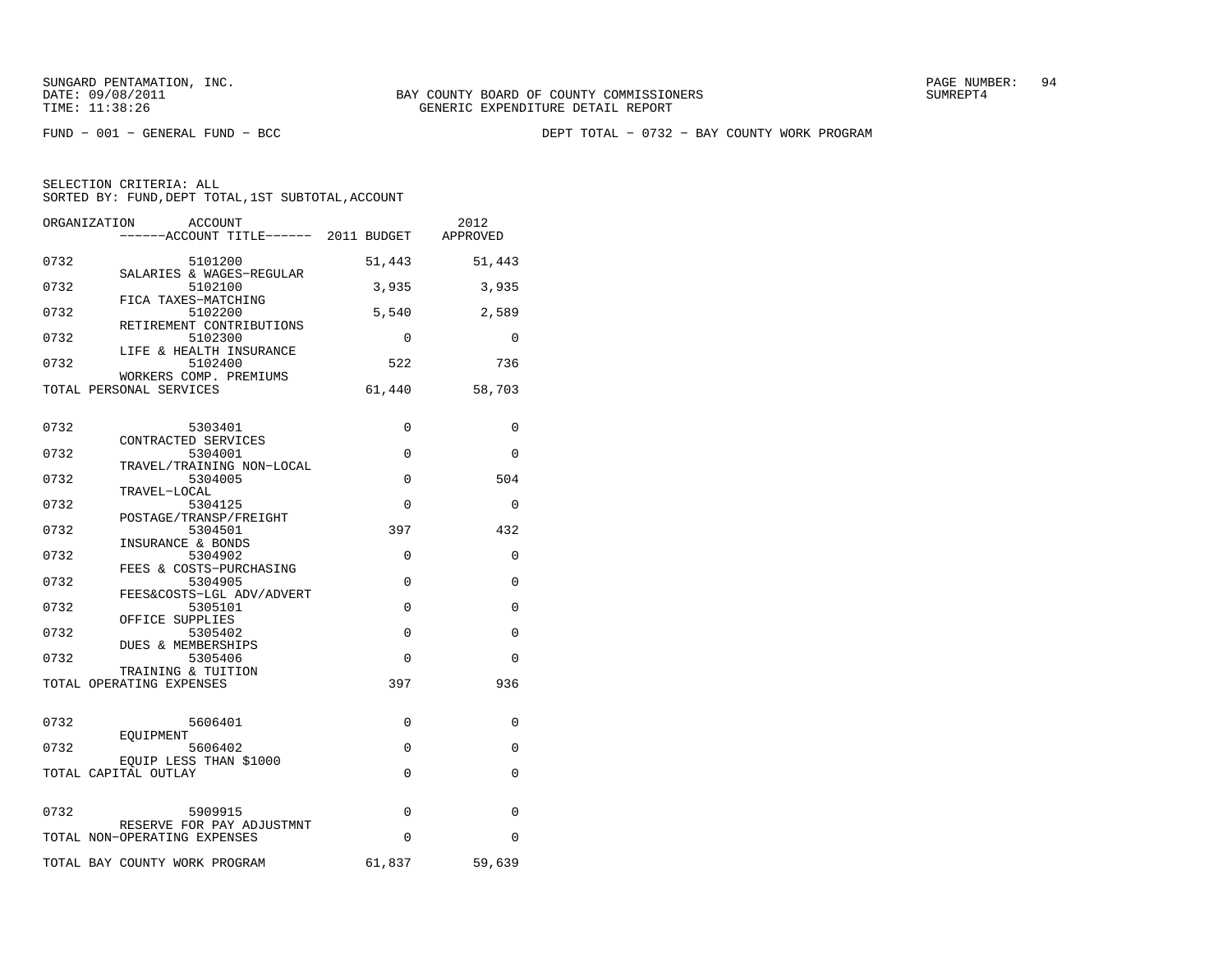FUND − 001 − GENERAL FUND − BCC DEPT TOTAL − 0790 − COUNTY COURT−CT ADMIN

|      | ORGANIZATION<br><b>ACCOUNT</b><br>-----ACCOUNT TITLE------ 2011 BUDGET |          | 2012<br>APPROVED |
|------|------------------------------------------------------------------------|----------|------------------|
| 0790 | 5101200                                                                | $\Omega$ | $\Omega$         |
| 0790 | SALARIES & WAGES-REGULAR<br>5102100                                    | $\Omega$ | 0                |
| 0790 | FICA TAXES-MATCHING<br>5102200                                         | $\Omega$ | 0                |
| 0790 | RETIREMENT CONTRIBUTIONS<br>5102300                                    | $\Omega$ | 0                |
| 0790 | LIFE & HEALTH INSURANCE<br>5102400                                     | $\Omega$ | 0                |
| 0790 | WORKERS COMP. PREMIUMS<br>5102500                                      | 0        | 0                |
|      | UNEMPLOYMENT COMPENSATION<br>TOTAL PERSONAL SERVICES                   | $\Omega$ | 0                |
|      |                                                                        |          |                  |
| 0790 | 5303401<br>CONTRACTED SERVICES                                         | $\Omega$ | 0                |
| 0790 | 5304001<br>TRAVEL/TRAINING NON-LOCAL                                   | $\Omega$ | 0                |
| 0790 | 5304005<br>TRAVEL-LOCAL                                                | $\Omega$ | 0                |
| 0790 | 5304101<br>COMMUNICATIONS SERVICES                                     | 0        | 0                |
| 0790 | 5304125<br>POSTAGE/TRANSP/FREIGHT                                      | $\Omega$ | 0                |
| 0790 | 5304410<br>RENTALS/LEASES-EOUIPMENT                                    | 0        | 0                |
| 0790 | 5304902<br>FEES & COSTS-PURCHASING                                     | 0        | 0                |
| 0790 | 5304905<br>FEES&COSTS-LGL ADV/ADVERT                                   | $\Omega$ | $\Omega$         |
| 0790 | 5305101<br>OFFICE SUPPLIES                                             | $\Omega$ | 0                |
| 0790 | 5305401<br>BOOKS/RESOURCE MATR/SUBSC                                   | $\Omega$ | 0                |
| 0790 | 5305402<br><b>DUES &amp; MEMBERSHIPS</b>                               | $\Omega$ | 0                |
|      | TOTAL OPERATING EXPENSES                                               | $\Omega$ | 0                |
| 0790 | 5606402                                                                | 0        | 0                |
|      | EQUIP LESS THAN \$1000<br>TOTAL CAPITAL OUTLAY                         | 0        | 0                |
|      | TOTAL COUNTY COURT-CT ADMIN                                            | 0        | 0                |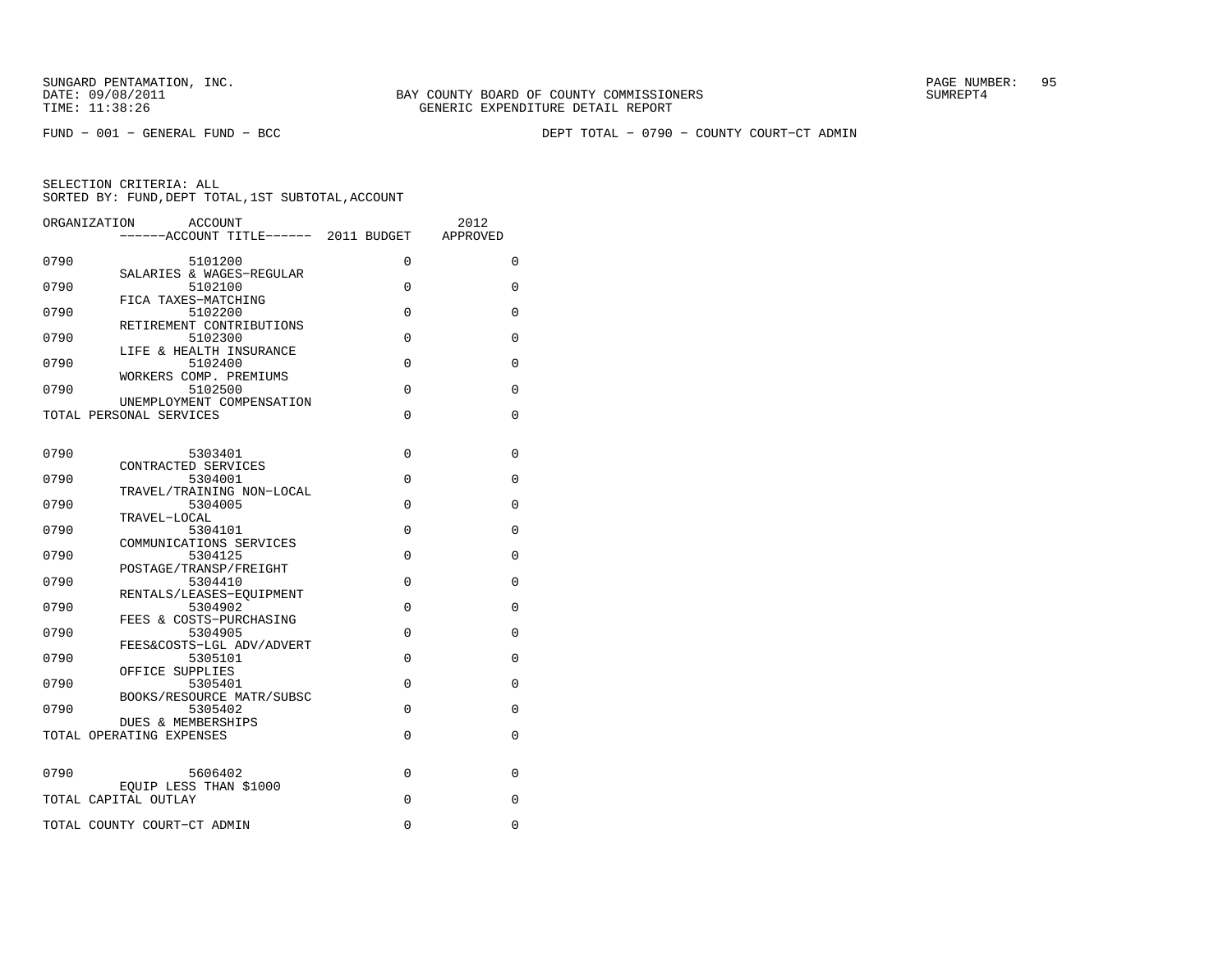FUND − 001 − GENERAL FUND − BCC DEPT TOTAL − 0795 − COURT REPORTERS

|      | ORGANIZATION<br><b>ACCOUNT</b><br>------ACCOUNT TITLE------ 2011 BUDGET |             | 2012<br>APPROVED |
|------|-------------------------------------------------------------------------|-------------|------------------|
| 0795 | 5101200<br>SALARIES & WAGES-REGULAR                                     | 0           | $\mathbf 0$      |
| 0795 | 5102100<br>FICA TAXES-MATCHING                                          | $\Omega$    | $\Omega$         |
| 0795 | 5102200<br>RETIREMENT CONTRIBUTIONS                                     | $\Omega$    | 0                |
| 0795 | 5102300<br>LIFE & HEALTH INSURANCE                                      | $\mathbf 0$ | 0                |
| 0795 | 5102400<br>WORKERS COMP. PREMIUMS                                       | $\Omega$    | 0                |
|      | TOTAL PERSONAL SERVICES                                                 | $\Omega$    | $\mathbf 0$      |
| 0795 | 5303401                                                                 | $\Omega$    | 0                |
| 0795 | CONTRACTED SERVICES<br>5304101                                          | $\mathbf 0$ | 0                |
| 0795 | COMMUNICATIONS SERVICES<br>5304125                                      | $\mathbf 0$ | $\mathbf 0$      |
| 0795 | POSTAGE/TRANSP/FREIGHT<br>5304410                                       | $\Omega$    | 0                |
| 0795 | RENTALS/LEASES-EOUIPMENT<br>5304501                                     | $\Omega$    | 0                |
| 0795 | INSURANCE & BONDS<br>5304615                                            | $\mathbf 0$ | 0                |
| 0795 | REPAIR/MAINT-EQUIPMENT<br>5304902                                       | $\Omega$    | 0                |
| 0795 | FEES & COSTS-PURCHASING<br>5305101<br>OFFICE SUPPLIES                   | $\Omega$    | 0                |
| 0795 | 5305402<br>DUES & MEMBERSHIPS                                           | $\mathbf 0$ | $\mathbf 0$      |
|      | TOTAL OPERATING EXPENSES                                                | $\Omega$    | $\Omega$         |
| 0795 | 5606402                                                                 | $\mathbf 0$ | 0                |
|      | EOUIP LESS THAN \$1000<br>TOTAL CAPITAL OUTLAY                          | 0           | 0                |
|      | TOTAL COURT REPORTERS                                                   | $\mathbf 0$ | 0                |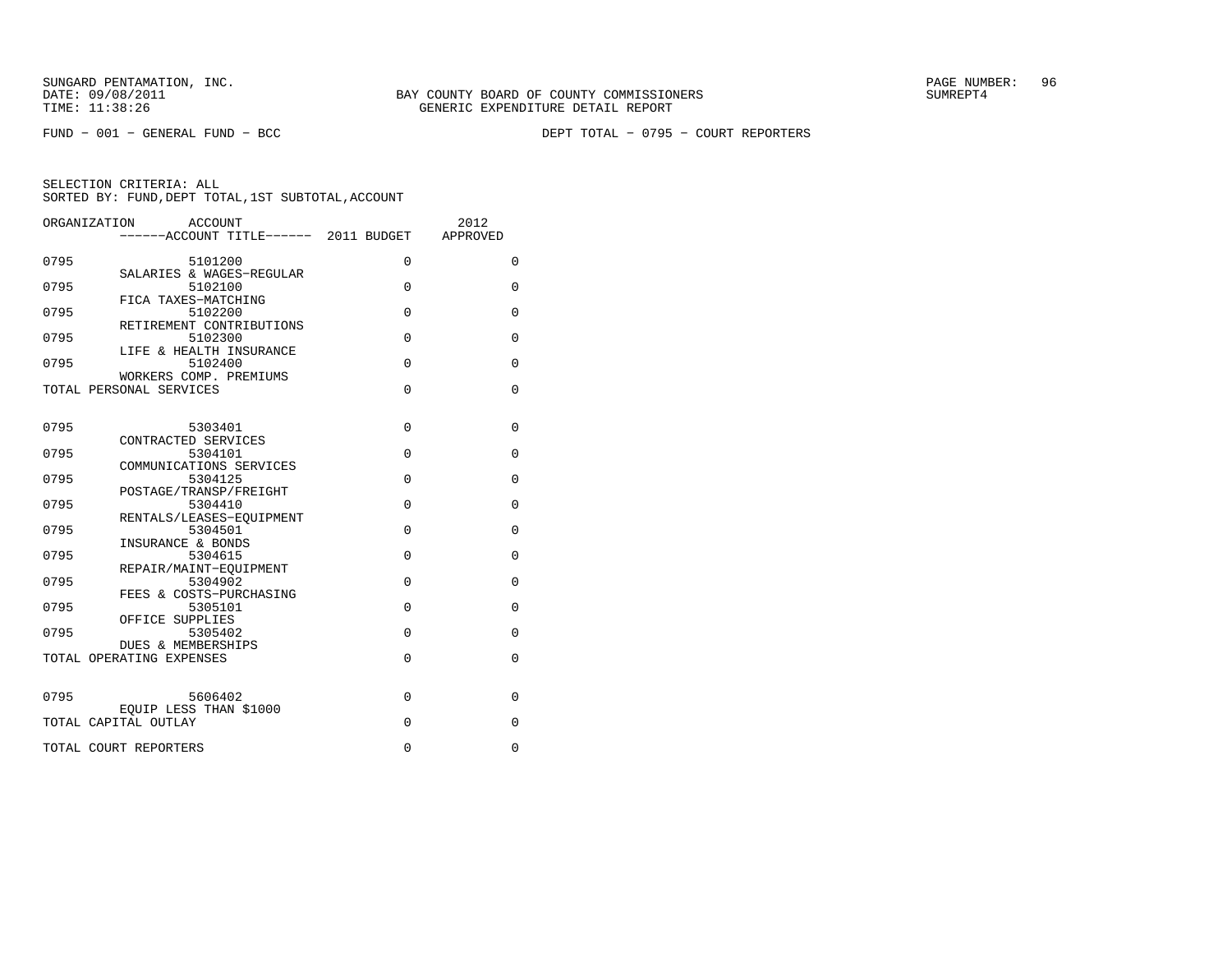FUND − 001 − GENERAL FUND − BCC DEPT TOTAL − 0970 − BUDGET TRANSFERS

|      | ORGANIZATION<br>ACCOUNT              |             | 2012                |
|------|--------------------------------------|-------------|---------------------|
|      | -----ACCOUNT TITLE------ 2011 BUDGET |             | APPROVED            |
| 0970 | 5819103                              |             | 1,700,000 3,300,000 |
| 0970 | TRNSF-TRANSP. (101)<br>5819104       | 451,231     | 452,033             |
| 0970 | TRNSF-INTGOV'T RADIO-133<br>5819105  | 2,500,000   | $\mathbf{0}$        |
| 0970 | TRNSF-STORMWATER (115)<br>5819106    | 0           | $\mathbf 0$         |
| 0970 | TRNSF-INTERNAL SERV (501)<br>5819107 | $\mathbf 0$ | $\mathbf{0}$        |
| 0970 | TRNSF-WORKERS COMP (505)<br>5819110  | $\mathbf 0$ | $\mathbf{0}$        |
| 0970 | TRNSF-INSURANCE (506)<br>5819114     | $\mathbf 0$ | $\mathbf{0}$        |
| 0970 | TRNSF-JT VENT/AWT (412)<br>5819115   | $\mathbf 0$ | $\mathbf 0$         |
| 0970 | TRNSF-ROADS & BRDGS (105)<br>5819116 | $\mathbf 0$ | $\mathbf 0$         |
| 0970 | TRNFS-PARTIC PAVING (110)<br>5819117 | $\mathbf 0$ | $\mathbf 0$         |
| 0970 | TRNSF-WTR SYS 2000 BND PJ<br>5819118 | $\mathbf 0$ | $\mathbf 0$         |
| 0970 | TRNSF-PUBLIC SAFETY (130)<br>5819120 | $\Omega$    | 50,000              |
|      | TRNSF-BUILDERS SVC (440)             |             |                     |
| 0970 | 5819121<br>TRNSF-UTIL REG AUTH (195) | 85,000      | 20,000              |
| 0970 | 5819122<br>TRNSF-RD IMPACT-P C (113) | $\mathbf 0$ | $\mathbf 0$         |
| 0970 | 5819124<br>TRNSF-LIBRARY (120)       | 1,831,375   | 1,625,000           |
| 0970 | 5819132<br>TRNSF-CED GRV CRA         | $\mathbf 0$ | $\Omega$            |
|      | TOTAL NON-OPERATING EXPENSES         | 6,567,606   | 5,447,033           |
|      | TOTAL BUDGET TRANSFERS               | 6,567,606   | 5,447,033           |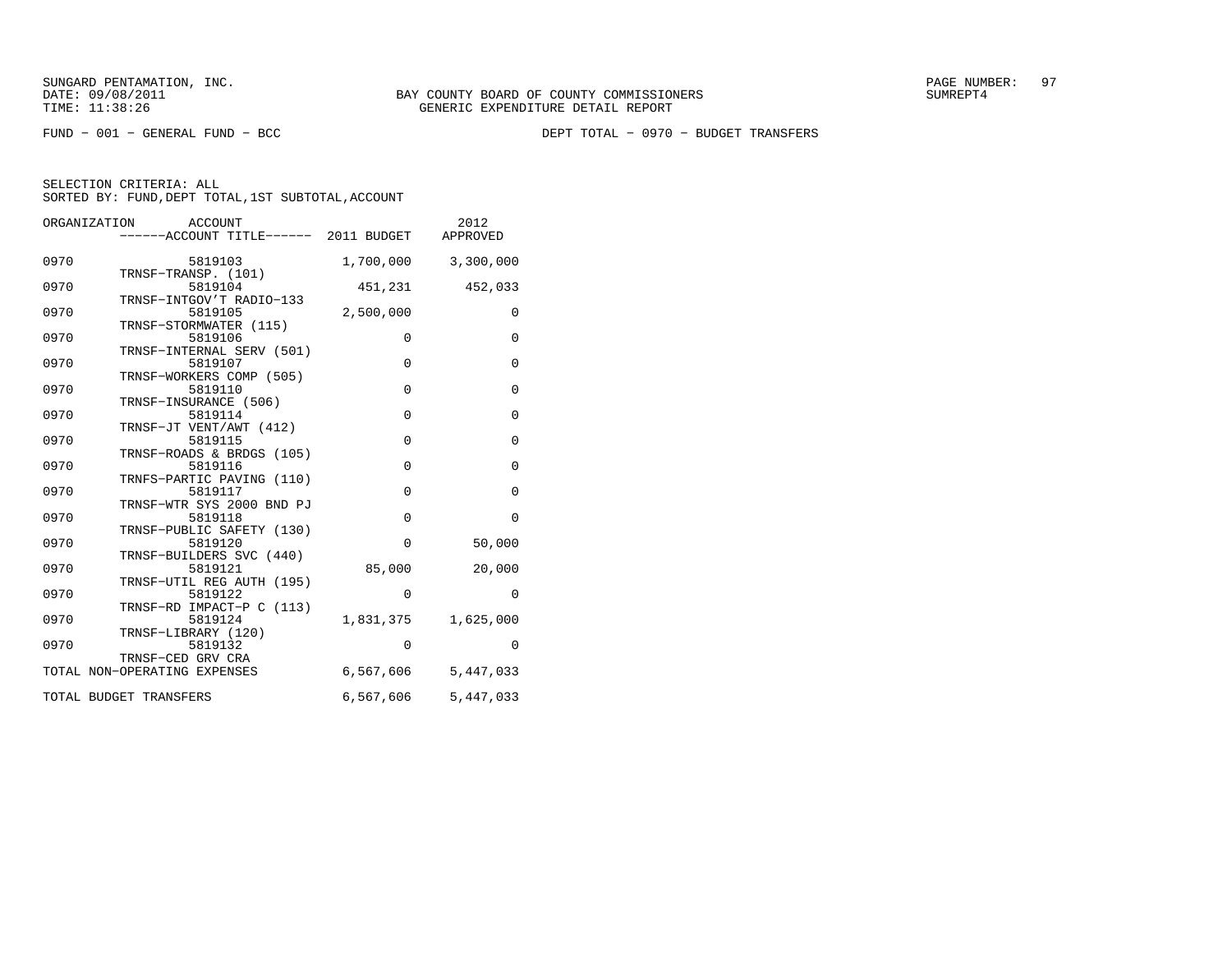$FUND - 001 - GENERAL FUND - BCC$ 

DEPT TOTAL - 0971 - REFUNDS

|      | ORGANIZATION<br>ACCOUNT<br>------ACCOUNT TITLE------     | 2011 BUDGET | 2012<br>APPROVED |
|------|----------------------------------------------------------|-------------|------------------|
| 0971 | 5909905                                                  | 45,000      | 45,000           |
| 0971 | REFUNDS-PRIOR YEAR TAXES<br>5909906                      | 0           |                  |
|      | REFUNDS-PRIOR YR REVENUE<br>TOTAL NON-OPERATING EXPENSES | 45,000      | 45,000           |
|      | TOTAL REFUNDS                                            | 45,000      | 45,000           |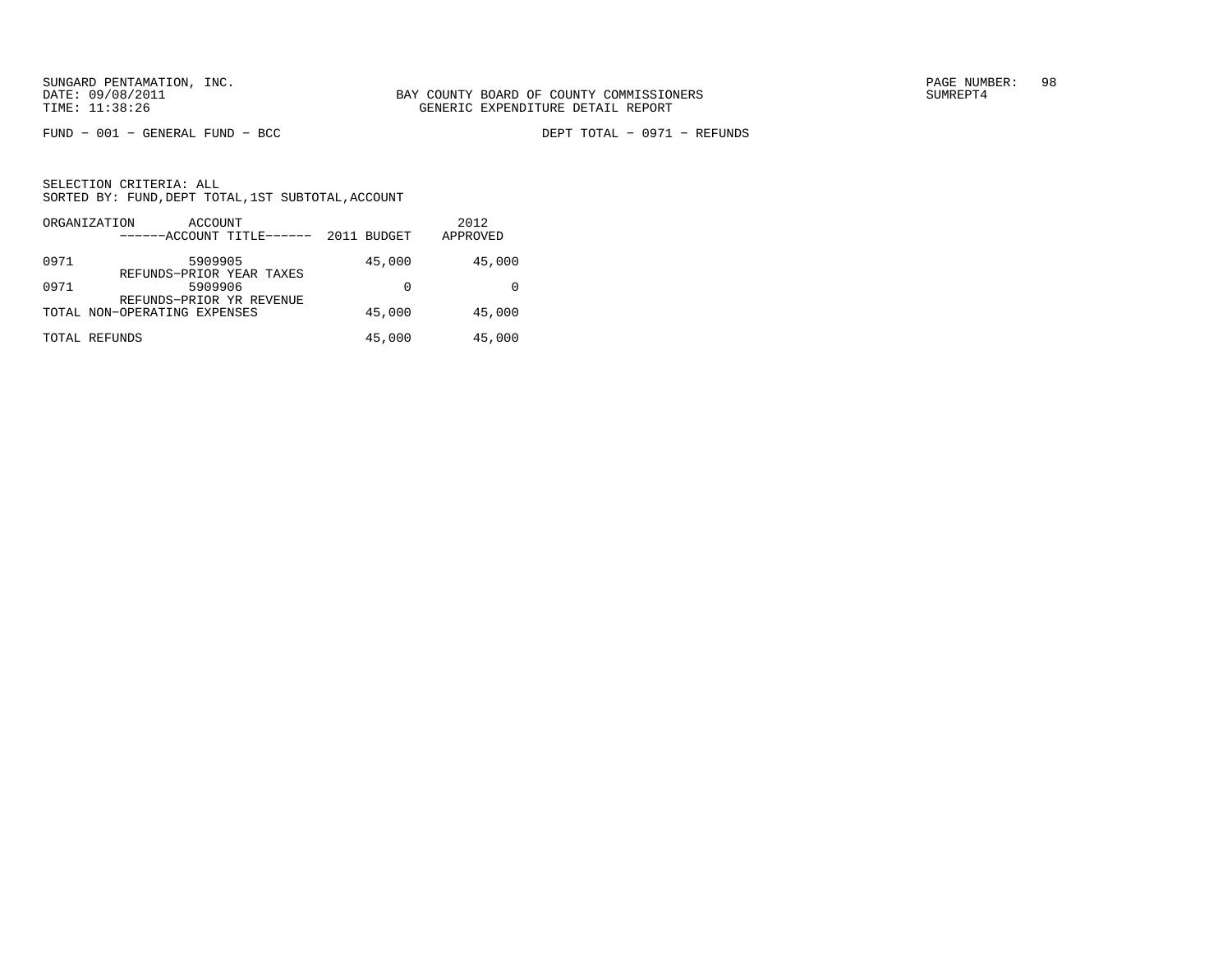$FUND - 001 - GENERAL FUND - BCC$ 

DEPT TOTAL - 0972 - RESERVES

|       | ORGANIZATION<br><b>ACCOUNT</b><br>------ACCOUNT TITLE------ | <b>BUDGET</b><br>2011 | 2012<br>APPROVED |
|-------|-------------------------------------------------------------|-----------------------|------------------|
| 0972  | 5909910                                                     | 500,000               | 500,000          |
| 0972  | RESERVE FOR CONTINGENCIES<br>5909911                        | $\Omega$              | 0                |
| 0972  | RESERVE-EMERG CONTINGENCY<br>5909915                        | $\Omega$              | 0                |
| 0972  | RESERVE FOR PAY ADJUSTMNT<br>5909999                        | 10,663,516            | 4,842,705        |
|       | RESERVE-CASH FORWARD<br>TOTAL NON-OPERATING EXPENSES        | 11, 163, 516          | 5,342,705        |
|       | TOTAL RESERVES                                              | 11, 163, 516          | 5,342,705        |
| TOTAL | GENERAL FUND<br>- BCC                                       | 101,042,368           | 90,882,065       |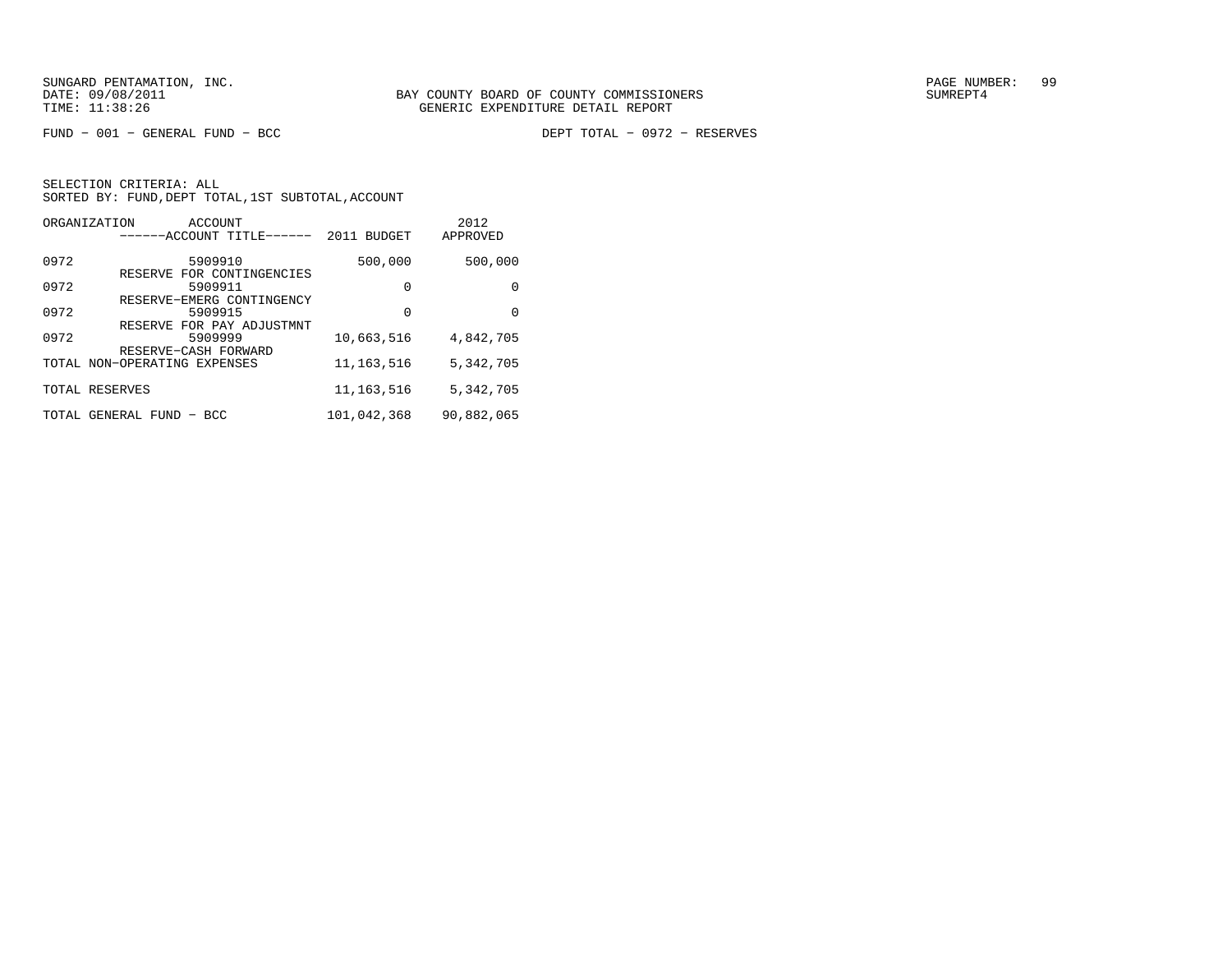FUND − 101 − TRANSPORTATION DEPT TOTAL − 0220 − ENGINEERING

| ORGANIZATION<br><b>ACCOUNT</b><br>----ACCOUNT TITLE------ 2011 BUDGET  |           | 2012<br>APPROVED |
|------------------------------------------------------------------------|-----------|------------------|
| 0220<br>5101200                                                        | 819,449   | 1,190,086        |
| SALARIES & WAGES-REGULAR<br>0220<br>5101205                            | 0         | 0                |
| SALARIES & WAGES-DISASTER<br>5101400<br>0220                           | 16,050    | 16,000           |
| SALARIES & WAGES-OVERTIME<br>0220<br>5101405                           | 0         | $\Omega$         |
| SALARIES-DISASTER O/T<br>0220<br>5102100                               | 63,916    | 92,266           |
| FICA TAXES-MATCHING<br>0220<br>5102200                                 | 89,983    | 59,800           |
| RETIREMENT CONTRIBUTIONS<br>0220<br>5102300<br>LIFE & HEALTH INSURANCE | 87,673    | 119,073          |
| 0220<br>5102400<br>WORKERS COMP. PREMIUMS                              | 17,561    | 17,252           |
| TOTAL PERSONAL SERVICES                                                | 1,094,632 | 1,494,477        |
| 0220<br>5143101                                                        | 3,198     | 5,285            |
| PROF SRV-CO ATTORNEY<br>0220<br>5303104                                | 6,000     | 0                |
| PROF SRV-ENGINEERING<br>0220<br>5303106                                | $\Omega$  | $\Omega$         |
| PROF SRV-PHYSICLS/MEDICAL<br>0220<br>5303107                           | 50        | 50               |
| PROF SRV-SUBSTANCE TEST<br>0220<br>5303110                             | 0         | 0                |
| PROF SRV-BACKGROUND CHECK<br>0220<br>5303401<br>CONTRACTED SERVICES    | $\Omega$  | $\Omega$         |
| 0220<br>5303408<br>CONTR SRV-800 MHZ                                   | 8,825     | 17,621           |
| 0220<br>5303410<br>CONTR SRV-JANITORIAL                                | $\Omega$  | $\Omega$         |
| 0220<br>5303422<br>CONTR SRV-GIS                                       | 0         | 1,000            |
| 0220<br>5303425<br>CONTR SRV-ADMIN FEES                                | 12,172    | 25,749           |
| 0220<br>5303446<br>CONTR SRV-FACILITIES                                | 5,128     | 5,046            |
| 0220<br>5304001<br>TRAVEL/TRAINING NON-LOCAL                           | 4,806     | 5,000            |
| 0220<br>5304005<br>TRAVEL-LOCAL                                        | 0         | 0                |
| 0220<br>5304101<br>COMMUNICATIONS SERVICES                             | 4,079     | 4,180            |
| 0220<br>5304125<br>POSTAGE/TRANSP/FREIGHT                              | 600       | 500              |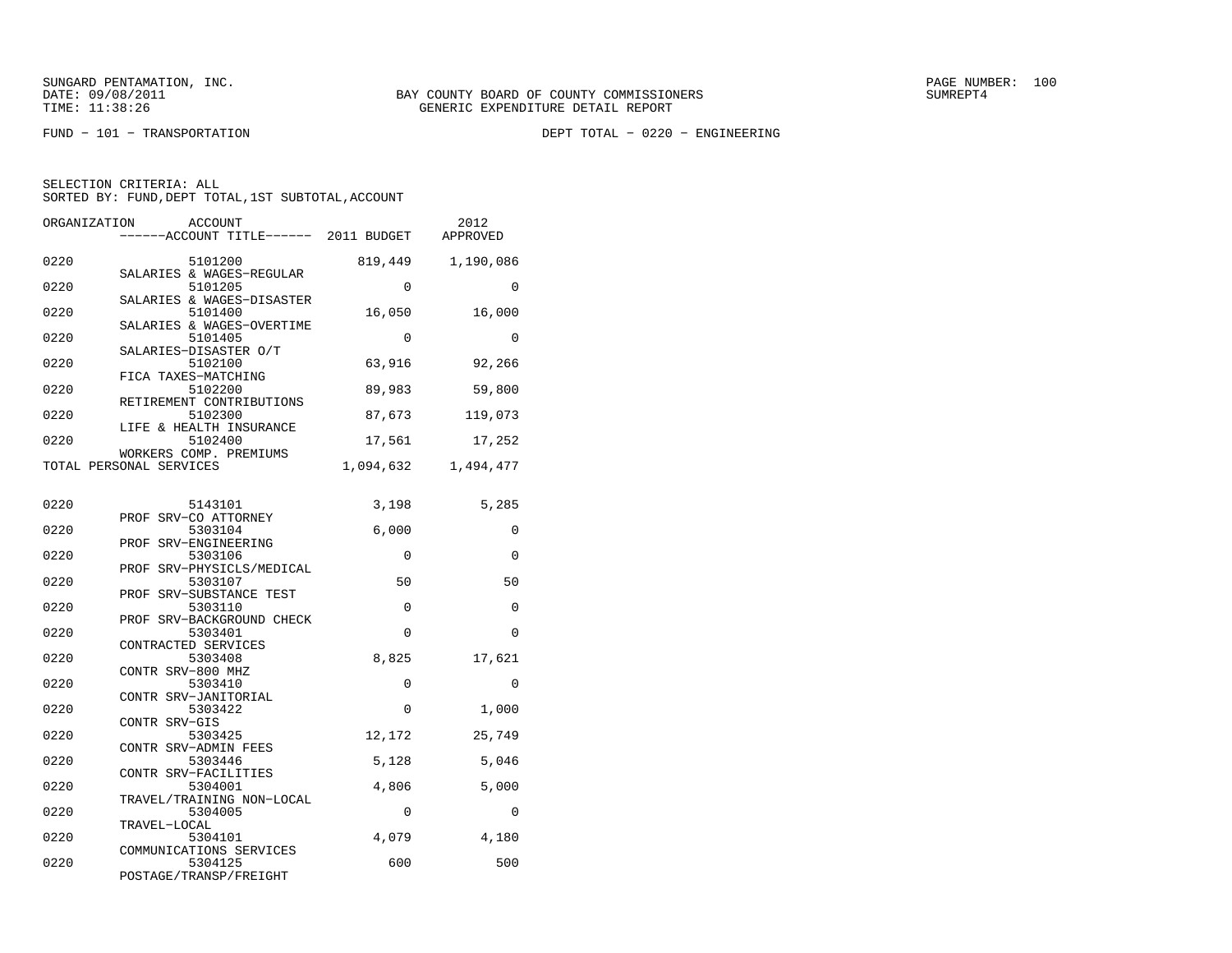FUND − 101 − TRANSPORTATION DEPT TOTAL − 0220 − ENGINEERING

|      | ORGANIZATION | <b>ACCOUNT</b><br>----ACCOUNT TITLE------ 2011 BUDGET |             | 2012<br>APPROVED |
|------|--------------|-------------------------------------------------------|-------------|------------------|
|      |              |                                                       |             |                  |
| 0220 |              | 5304301<br>UTILITY SERVICES                           | 26,207      | 28,236           |
| 0220 |              | 5304410                                               | 2,940       | 4,500            |
| 0220 |              | RENTALS/LEASES-EQUIPMENT<br>5304501                   | 11,069      | 21,469           |
| 0220 |              | INSURANCE & BONDS<br>5304605                          | 14,521      | 14,032           |
| 0220 |              | REPAIR/MAINT-BLDG & GRND<br>5304610                   | 950         | 6,000            |
| 0220 |              | REPAIR/MAINT-AUTO EOUIP<br>5304611                    | 8,000       | $\Omega$         |
| 0220 |              | REPAIR/MAINT-FLEET MAINT<br>5304615                   | 7,928       | 13,280           |
|      |              | REPAIR/MAINT-EQUIPMENT                                |             |                  |
| 0220 |              | 5304701<br>PRINTING & BINDING                         | 650         | 100              |
| 0220 |              | 5304902                                               | 769         | 1,286            |
| 0220 |              | FEES & COSTS-PURCHASING<br>5304905                    | 1,200       | 1,200            |
|      |              | FEES&COSTS-LGL ADV/ADVERT                             |             |                  |
| 0220 |              | 5304909<br>FEES & COSTS-COURT FILING                  | $\mathbf 0$ | 0                |
| 0220 |              | 5304922<br>FEES & COSTS-PERMITS                       | $\mathbf 0$ | 0                |
| 0220 |              | 5304990                                               | $\Omega$    | $\Omega$         |
| 0220 |              | MISCELLANEOUS EXPENSES<br>5305101                     | 2,880       | 4,800            |
|      |              | OFFICE SUPPLIES                                       |             |                  |
| 0220 |              | 5305201                                               | 5,395       | 8,100            |
| 0220 |              | OPERATING SUPPLIES<br>5305202                         | 105         | 100              |
|      |              | OPER SUPPLIES-JANITORIAL                              |             |                  |
| 0220 |              | 5305205<br>GAS, OIL & LUBRICANTS                      | 9,000       | 29,600           |
| 0220 |              | 5305210<br>SAFETY GEAR & SUPPLIES                     | 730         | 2,000            |
| 0220 |              | 5305215                                               | 1,371       | 2,011            |
| 0220 |              | CLOTHING & WEARING APPRL<br>5305220                   | 92          | 834              |
| 0220 |              | TOOL & SMALL IMPLEMENTS<br>5305401                    | 206         | 425              |
| 0220 |              | BOOKS/RESOURCE MATR/SUBSC<br>5305402                  | 679         | 1,065            |
|      |              | DUES & MEMBERSHIPS                                    |             |                  |
| 0220 |              | 5305406<br>TRAINING & TUITION                         | 696         | 450              |
|      |              | TOTAL OPERATING EXPENSES                              | 140,246     | 203,919          |
|      |              |                                                       |             |                  |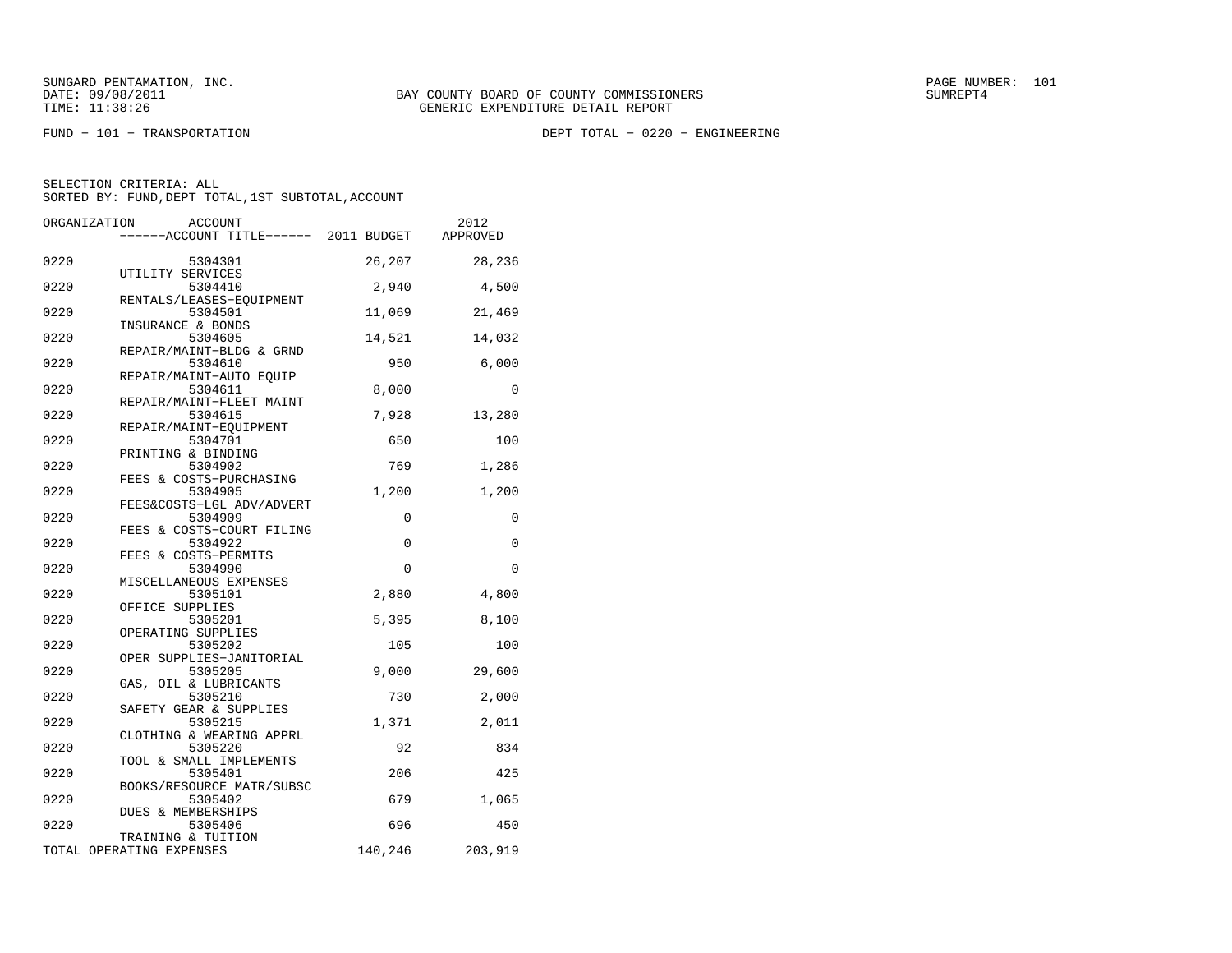FUND − 101 − TRANSPORTATION DEPT TOTAL − 0220 − ENGINEERING

| ORGANIZATION         | ACCOUNT<br>-----ACCOUNT TITLE------ 2011 BUDGET           |           | 2012<br>APPROVED |
|----------------------|-----------------------------------------------------------|-----------|------------------|
| 0220                 | 5606401                                                   | $\Omega$  | 0                |
| 0220                 | EOUIPMENT<br>5606402                                      | $\Omega$  | $\Omega$         |
| 0220                 | EQUIP LESS THAN \$1000<br>5606450                         | $\Omega$  | 1,000            |
| TOTAL CAPITAL OUTLAY | COMPUTER SOFTWARE                                         | $\Omega$  | 1,000            |
|                      |                                                           |           |                  |
| 0220                 | 5905998<br>DEPRECIATION EXPENSE                           | 0         | $\Omega$         |
| 0220                 | 5909910                                                   | 0         | 10,000           |
| 0220                 | RESERVE FOR CONTINGENCIES<br>5909915                      | $\Omega$  | $\Omega$         |
|                      | RESERVE FOR PAY ADJUSTMNT<br>TOTAL NON-OPERATING EXPENSES | 0         | 10,000           |
| TOTAL ENGINEERING    |                                                           | 1,234,878 | 1,709,396        |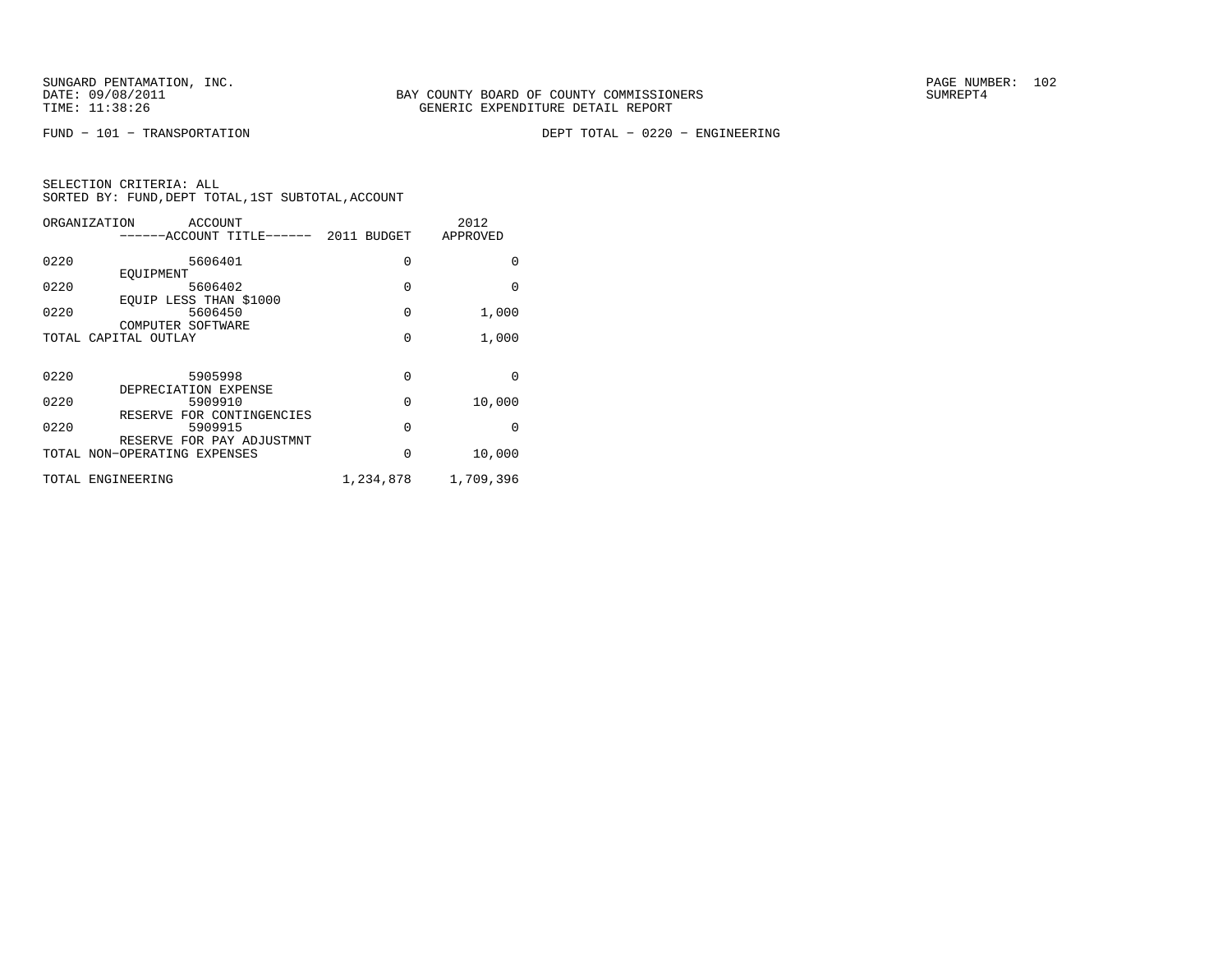FUND − 101 − TRANSPORTATION DEPT TOTAL − 0225 − ROADS

| ORGANIZATION | <b>ACCOUNT</b><br>-----ACCOUNT TITLE------ 2011 BUDGET          |                    | 2012<br>APPROVED |
|--------------|-----------------------------------------------------------------|--------------------|------------------|
| 0225         | 5101200<br>SALARIES & WAGES-REGULAR                             | 2,167,238          | 3,631,276        |
| 0225         | 5101205<br>SALARIES & WAGES-DISASTER                            | $\Omega$           | $\Omega$         |
| 0225         | 5101400<br>SALARIES & WAGES-OVERTIME                            | 73,238             | 122,063          |
| 0225         | 5101405<br>SALARIES-DISASTER O/T                                | $\Omega$           | $\Omega$         |
| 0225         | 5102100<br>FICA TAXES-MATCHING                                  | 171,396            | 287,130          |
| 0225         | 5102200<br>RETIREMENT CONTRIBUTIONS                             | 242,303            | 187,294          |
| 0225         | 5102300<br>LIFE & HEALTH INSURANCE                              | 347,248            | 654,295          |
| 0225         | 5102400<br>WORKERS COMP. PREMIUMS                               | 98,004             | 161,252          |
| 0225         | 5102500<br>UNEMPLOYMENT COMPENSATION                            | 2,700              | 4,500            |
|              | TOTAL PERSONAL SERVICES                                         | 3,102,127          | 5,047,810        |
| 0225         | 5143101                                                         | 15,674             | 27,812           |
| 0225         | PROF SRV-CO ATTORNEY<br>5303104                                 | 0                  | 0                |
|              | PROF SRV-ENGINEERING                                            |                    |                  |
| 0225         | 5303106<br>PROF SRV-PHYSICLS/MEDICAL                            | 150                | 75               |
| 0225         | 5303107                                                         | $1\, , \, 0\,0\,0$ | 2,750            |
| 0225         | PROF SRV-SUBSTANCE TEST<br>5303110                              | 250                | 300              |
| 0225         | PROF SRV-BACKGROUND CHECK<br>5303401                            | 38,673             | $\Omega$         |
| 0225         | CONTRACTED SERVICES<br>5303403                                  | 600                | 400              |
| 0225         | CONTR SRV-BANK CHRG POOL<br>5303408                             | 59,383             | 91,981           |
| 0225         | CONTR SRV-800 MHZ<br>5303410                                    | $\Omega$           | $\Omega$         |
| 0225         | CONTR SRV-JANITORIAL<br>5303425                                 | 175,916            | 251,588          |
| 0225         | CONTR SRV-ADMIN FEES<br>5303446                                 | 10,989             | 28,531           |
| 0225         | CONTR SRV-FACILITIES<br>5303464                                 | 0                  | 0                |
| 0225         | CONTR SRV-LAB<br>5304001                                        | 300                | 300              |
| 0225         | TRAVEL/TRAINING NON-LOCAL<br>5304101<br>COMMUNICATIONS SERVICES | 8,263              | 10,764           |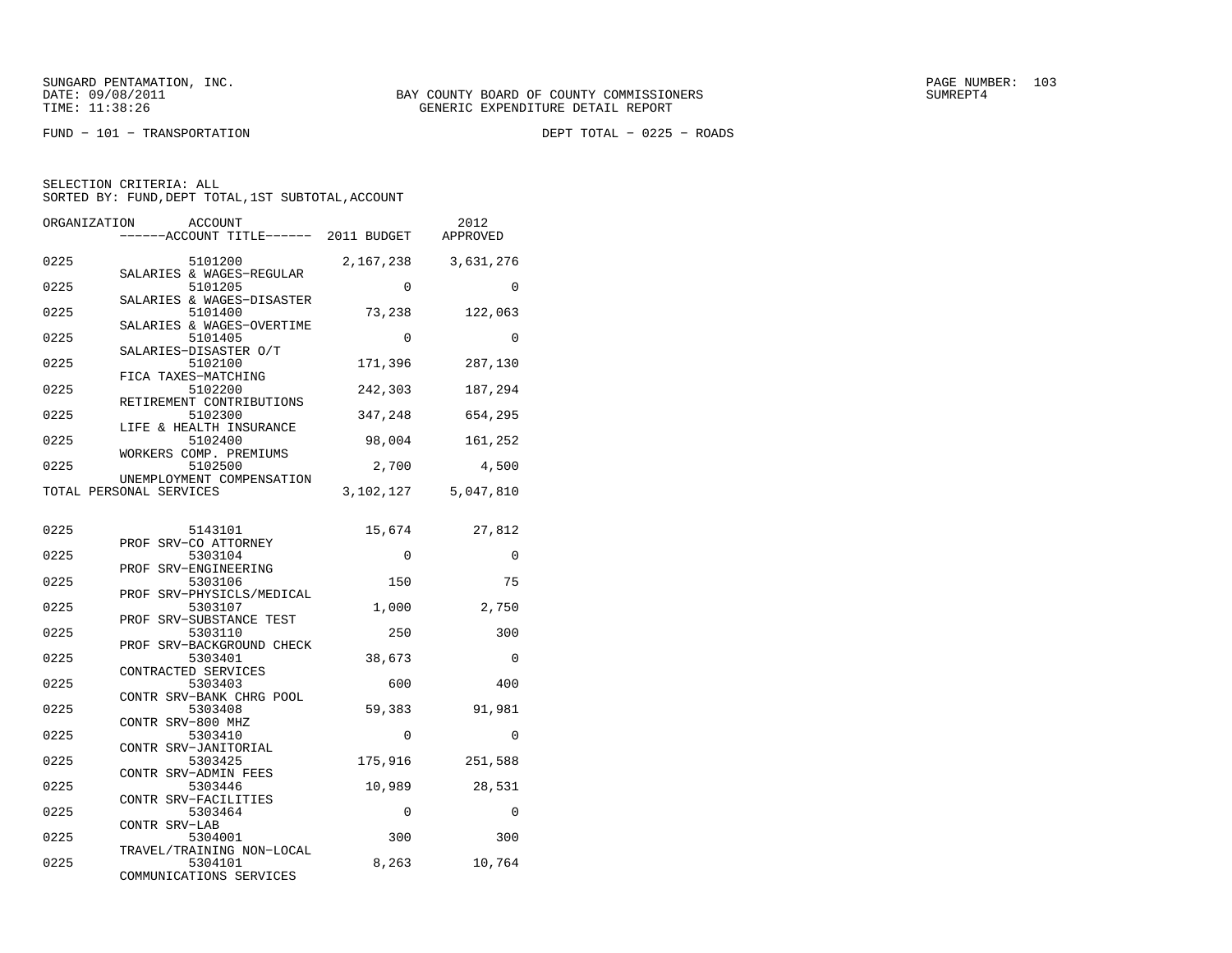$FUND - 101 - TRANSPORTATION$ 

DEPT TOTAL - 0225 - ROADS

| ORGANIZATION | ACCOUNT                                                  |          | 2012     |
|--------------|----------------------------------------------------------|----------|----------|
|              | ----ACCOUNT TITLE------ 2011 BUDGET                      |          | APPROVED |
| 0225         | 5304125                                                  | 50       | 75       |
|              | POSTAGE/TRANSP/FREIGHT                                   |          |          |
| 0225         | 5304301<br>UTILITY SERVICES                              | 40,400   | 68,000   |
| 0225         | 5304410                                                  | 9,650    | 15,000   |
| 0225         | RENTALS/LEASES-EOUIPMENT<br>5304501<br>INSURANCE & BONDS | 102,303  | 176,930  |
| 0225         | 5304604                                                  | $\Omega$ | $\Omega$ |
| 0225         | REPAIR/MAINT-BLD&GRD DEPT<br>5304605                     | 8,052    | 12,000   |
| 0225         | REPAIR/MAINT-BLDG & GRND<br>5304610                      | 40,000   | 400,000  |
| 0225         | REPAIR/MAINT-AUTO EOUIP<br>5304611                       | 307,300  | $\Omega$ |
| 0225         | REPAIR/MAINT-FLEET MAINT<br>5304615                      | 240,000  | 300,000  |
|              | REPAIR/MAINT-EQUIPMENT                                   |          |          |
| 0225         | 5304701<br>PRINTING & BINDING                            | $\Omega$ | 0        |
| 0225         | 5304902<br>FEES & COSTS-PURCHASING                       | 16,222   | 30,616   |
| 0225         | 5304905<br>FEES&COSTS-LGL ADV/ADVERT                     | 300      | 225      |
| 0225         | 5304990                                                  | 0        | 0        |
| 0225         | MISCELLANEOUS EXPENSES<br>5305101                        | 4,200    | 7,000    |
| 0225         | OFFICE SUPPLIES<br>5305201                               | 13,900   | 23,200   |
| 0225         | OPERATING SUPPLIES<br>5305202                            | 2,000    | 2,500    |
| 0225         | OPER SUPPLIES-JANITORIAL<br>5305203                      | $\Omega$ | $\Omega$ |
|              | INSECTISIDES & PESTICIDES                                |          |          |
| 0225         | 5305205<br>GAS, OIL & LUBRICANTS                         | 405,150  | 825,000  |
| 0225         | 5305210<br>SAFETY GEAR & SUPPLIES                        | 4,300    | 6,000    |
| 0225         | 5305215                                                  | 24,400   | 35,000   |
| 0225         | CLOTHING & WEARING APPRL<br>5305220                      | 2,900    | 3,500    |
| 0225         | TOOL & SMALL IMPLEMENTS<br>5305301                       | 370,000  | 620,000  |
| 0225         | MATERIALS-ROAD & BRIDGES<br>5305302                      | 0        | 0        |
| 0225         | MATERIALS-DREDGING<br>5305401                            | 83       | 0        |
|              | BOOKS/RESOURCE MATR/SUBSC                                |          |          |
| 0225         | 5305402<br>DUES & MEMBERSHIPS                            | 75       | 85       |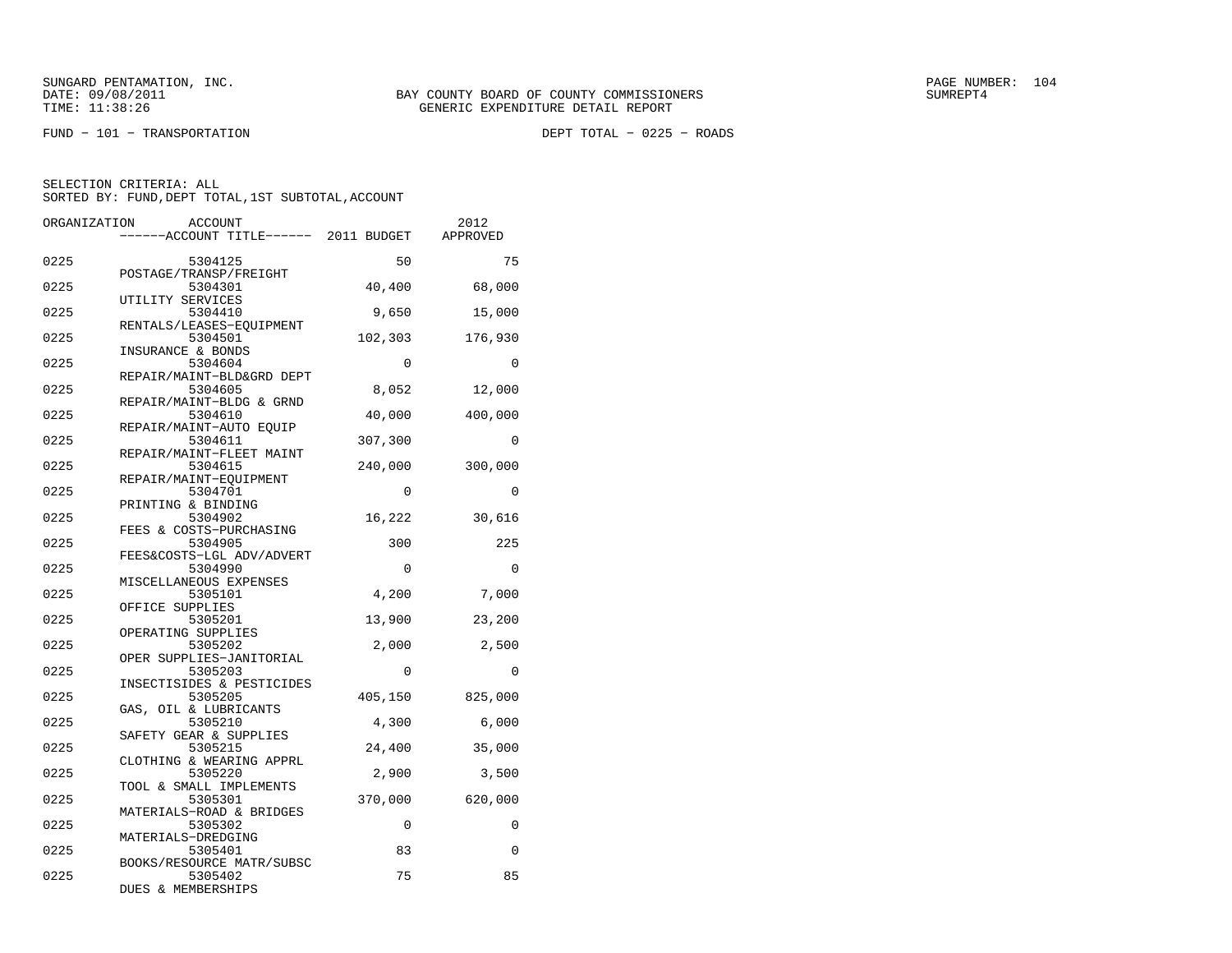$FUND - 101 - TRANSPORTATION$ 

DEPT TOTAL - 0225 - ROADS

| SELECTION CRITERIA: ALL |  |                                                    |  |
|-------------------------|--|----------------------------------------------------|--|
|                         |  | SORTED BY: FUND, DEPT TOTAL, 1ST SUBTOTAL, ACCOUNT |  |

|             | ORGANIZATION<br>ACCOUNT<br>------ACCOUNT TITLE------ 2011 BUDGET APPROVED |             | 2012                |
|-------------|---------------------------------------------------------------------------|-------------|---------------------|
| 0225        | 5305406<br>TRAINING & TUITION                                             | 1,650       | 1,500               |
|             | TOTAL OPERATING EXPENSES                                                  |             | 1,904,133 2,941,132 |
| 0225        | 5606101<br>LAND                                                           | $\Omega$    | $\Omega$            |
| 0225        | 5606201                                                                   | 1,300,000   | $\mathbf{0}$        |
| 0225        | <b>BUILDINGS</b><br>5606301                                               | $\Omega$    | $\Omega$            |
| 0225        | IMPRV OTHER THAN BLDGS<br>5606401                                         | 352,080     | 475,000             |
| 0225        | EOUIPMENT<br>5606402                                                      | 3,055       | 2,000               |
| 0225        | EQUIP LESS THAN \$1000<br>5606450                                         | $\Omega$    | 2,200               |
|             | COMPUTER SOFTWARE<br>TOTAL CAPITAL OUTLAY                                 | 1,655,135   | 479,200             |
| 0225        | 5819101<br>TRNFS-GENERAL FUND (001)                                       | 0           | 0                   |
| 0225        | 5819105                                                                   | $\Omega$    | $\mathbf 0$         |
| 0225        | TRNSF-STORMWATER (115)<br>5905998                                         | $\Omega$    | $\mathbf 0$         |
| 0225        | DEPRECIATION EXPENSE<br>5909910                                           | 50,000      | 25,000              |
| 0225        | RESERVE FOR CONTINGENCIES<br>5909915                                      | $\mathbf 0$ | $\mathbf{0}$        |
| 0225        | RESERVE FOR PAY ADJUSTMNT<br>5909999                                      | 251,153     | 45,449              |
|             | RESERVE-CASH FORWARD<br>TOTAL NON-OPERATING EXPENSES                      | 301,153     | 70,449              |
| TOTAL ROADS |                                                                           |             | 6,962,548 8,538,591 |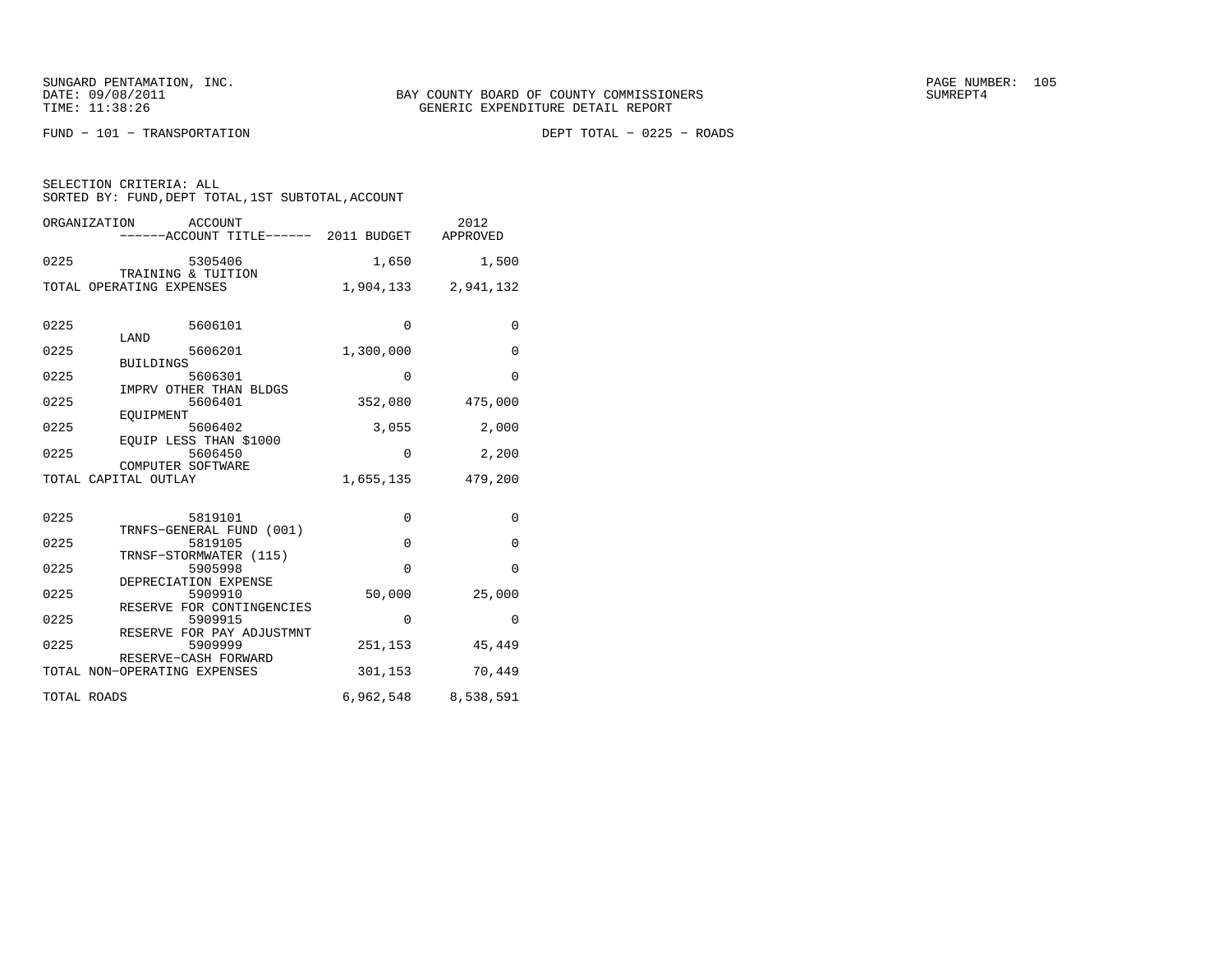FUND − 101 − TRANSPORTATION DEPT TOTAL − 0229 − INTELLIGENT TRNSP SYSTEM

| ORGANIZATION | <b>ACCOUNT</b><br>-----ACCOUNT TITLE------ 2011 BUDGET           |         | 2012<br>APPROVED |
|--------------|------------------------------------------------------------------|---------|------------------|
| 0229         | 5101200                                                          | 170,983 | 211,810          |
| 0229         | SALARIES & WAGES-REGULAR<br>5101400<br>SALARIES & WAGES-OVERTIME | 1,000   | 1,000            |
| 0229         | 5102100<br>FICA TAXES-MATCHING                                   | 13,157  | 16,280           |
| 0229         | 5102200<br>RETIREMENT CONTRIBUTIONS                              | 18,523  | 10,710           |
| 0229         | 5102300<br>LIFE & HEALTH INSURANCE                               | 31,726  | 47,910           |
| 0229         | 5102400<br>WORKERS COMP. PREMIUMS                                | 14,017  | 14,972           |
|              | TOTAL PERSONAL SERVICES                                          | 249,406 | 302,682          |
| 0229         | 5143101                                                          | 1,119   | 1,085            |
| 0229         | PROF SRV-CO ATTORNEY<br>5303107                                  | 100     | 100              |
| 0229         | PROF SRV-SUBSTANCE TEST<br>5303110                               | 40      | 40               |
| 0229         | PROF SRV-BACKGROUND CHECK<br>5303401                             | 20,000  | 20,000           |
| 0229         | CONTRACTED SERVICES<br>5303425<br>CONTR SRV-ADMIN FEES           | 3,739   | 4,653            |
| 0229         | 5304001<br>TRAVEL/TRAINING NON-LOCAL                             | 11,000  | 6,000            |
| 0229         | 5304101<br>COMMUNICATIONS SERVICES                               | 3,197   | 3,660            |
| 0229         | 5304125<br>POSTAGE/TRANSP/FREIGHT                                | 250     | 250              |
| 0229         | 5304301<br>UTILITY SERVICES                                      | 10,275  | 11,070           |
| 0229         | 5304305<br>UTIL SRV-TRAFFIC CONTROLS                             | 2,000   | 2,000            |
| 0229         | 5304410<br>RENTALS/LEASES-EQUIPMENT                              | 0       | $\Omega$         |
| 0229         | 5304501<br>INSURANCE & BONDS                                     | 1,388   | 1,510            |
| 0229         | 5304605<br>REPAIR/MAINT-BLDG & GRND                              | 5,691   | 3,809            |
| 0229         | 5304610<br>REPAIR/MAINT-AUTO EQUIP                               | 1,000   | 2,000            |
| 0229         | 5304611<br>REPAIR/MAINT-FLEET MAINT                              | 2,000   | 0                |
| 0229         | 5304615<br>REPAIR/MAINT-EQUIPMENT                                | 1,000   | 1,000            |
| 0229         | 5304620<br>REPAIR/MAINT-CNTRL DEVICE                             | 30,000  | 35,000           |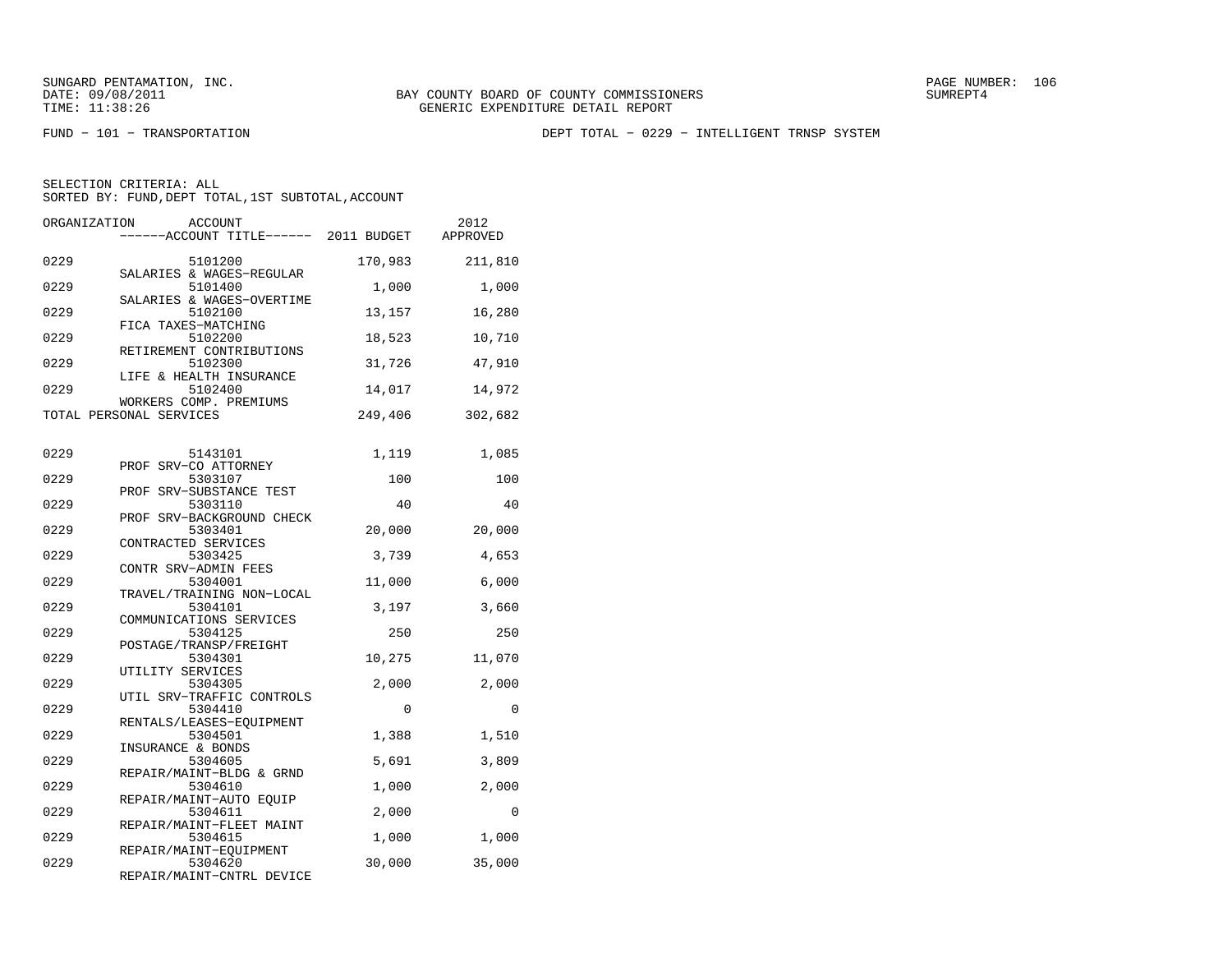FUND − 101 − TRANSPORTATION DEPT TOTAL − 0229 − INTELLIGENT TRNSP SYSTEM

| ORGANIZATION<br>ACCOUNT<br>------ACCOUNT TITLE------ 2011 BUDGET |          | 2012<br>APPROVED |
|------------------------------------------------------------------|----------|------------------|
| 0229<br>5304902                                                  | 439      | 890              |
| FEES & COSTS-PURCHASING<br>0229<br>5304990                       | 0        | 0                |
| MISCELLANEOUS EXPENSES<br>0229<br>5305101                        | 500      | 300              |
| OFFICE SUPPLIES<br>0229<br>5305201                               | 1,500    | 3,000            |
| OPERATING SUPPLIES<br>0229<br>5305205                            | 6,000    | 8,400            |
| GAS, OIL & LUBRICANTS<br>0229<br>5305210                         | 300      | 1,500            |
| SAFETY GEAR & SUPPLIES<br>0229<br>5305215                        | 650      | 1,500            |
| CLOTHING & WEARING APPRL<br>0229<br>5305220                      | 1,000    | 650              |
| TOOL & SMALL IMPLEMENTS<br>0229<br>5305402                       | 960      | 1,000            |
| DUES & MEMBERSHIPS<br>0229<br>5305406                            | 0        | 0                |
| TRAINING & TUITION<br>TOTAL OPERATING EXPENSES                   | 104,148  | 109,417          |
| 0229<br>5606304                                                  | 0        | 0                |
| INTELLIGENT TRNSP SYSTEM                                         |          |                  |
| 0229<br>5606401<br>EOUIPMENT                                     | $\Omega$ | $\Omega$         |
| 0229<br>5606402<br>EQUIP LESS THAN \$1000                        | 0        | 0                |
| 0229<br>5606450                                                  | 0        | 0                |
| COMPUTER SOFTWARE<br>TOTAL CAPITAL OUTLAY                        | 0        | 0                |
|                                                                  |          |                  |
| 0229<br>5905998<br>DEPRECIATION EXPENSE                          | 0        | 0                |
| 0229<br>5909915<br>RESERVE FOR PAY ADJUSTMNT                     | 0        | 0                |
| 0229<br>5909920                                                  | 46,446   | 79,436           |
| RESERVE-FUTURE CAP OUTLAY<br>TOTAL NON-OPERATING EXPENSES        | 46,446   | 79,436           |
| TOTAL INTELLIGENT TRNSP SYSTEM                                   | 400,000  | 491,535          |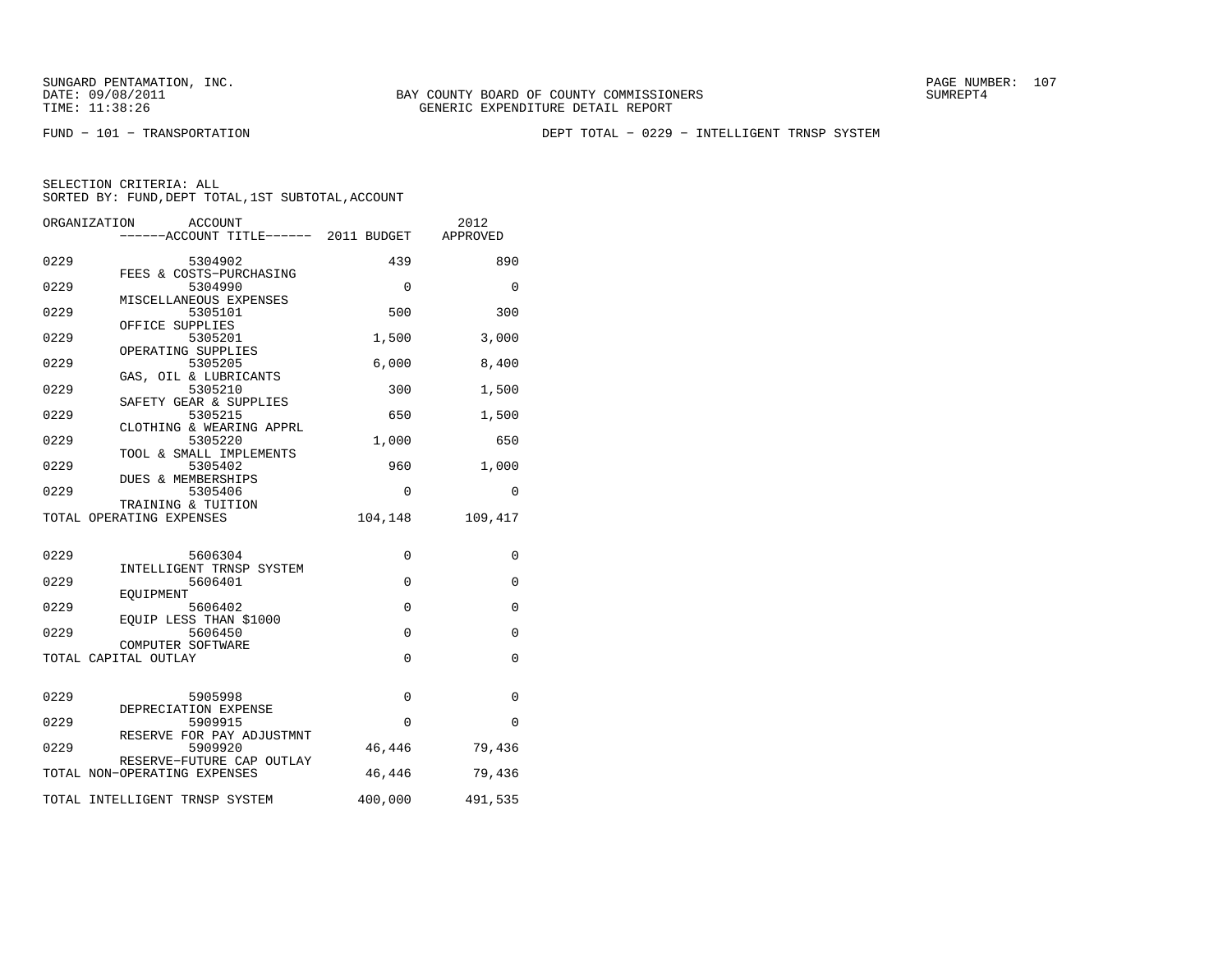FUND − 101 − TRANSPORTATION DEPT TOTAL − 0230 − TRAFFIC CONTROL

| ORGANIZATION | <b>ACCOUNT</b><br>----ACCOUNT TITLE------ 2011 BUDGET       |             | 2012<br>APPROVED |
|--------------|-------------------------------------------------------------|-------------|------------------|
| 0230         | 5101200                                                     | 531,267     | 490,048          |
| 0230         | SALARIES & WAGES-REGULAR<br>5101205                         | 0           | $\Omega$         |
| 0230         | SALARIES & WAGES-DISASTER<br>5101400                        | 8,000       | 8,000            |
| 0230         | SALARIES & WAGES-OVERTIME<br>5102100<br>FICA TAXES-MATCHING | 41,254      | 38,101           |
| 0230         | 5102200<br>RETIREMENT CONTRIBUTIONS                         | 58,079      | 25,065           |
| 0230         | 5102300<br>LIFE & HEALTH INSURANCE                          | 87,792      | 103,438          |
| 0230         | 5102400<br>WORKERS COMP. PREMIUMS                           | 18,775      | 19,512           |
| 0230         | 5102500<br>UNEMPLOYMENT COMPENSATION                        | $\Omega$    | $\Omega$         |
|              | TOTAL PERSONAL SERVICES                                     | 745,167     | 684,164          |
| 0230         | 5143101                                                     | 3,419       | 3,469            |
| 0230         | PROF SRV-CO ATTORNEY<br>5303107                             | 200         | 175              |
| 0230         | PROF SRV-SUBSTANCE TEST<br>5303110                          | $\mathbf 0$ | $\mathbf 0$      |
| 0230         | PROF SRV-BACKGROUND CHECK<br>5303401<br>CONTRACTED SERVICES | 16,000      | 17,200           |
| 0230         | 5303408<br>CONTR SRV-800 MHZ                                | 13,869      | 13,846           |
| 0230         | 5303410<br>CONTR SRV-JANITORIAL                             | $\mathbf 0$ | 0                |
| 0230         | 5303422<br>CONTR SRV-GIS                                    | 1,200       | 900              |
| 0230         | 5303425<br>CONTR SRV-ADMIN FEES                             | 12,911      | 16,420           |
| 0230         | 5303446<br>CONTR SRV-FACILITIES                             | 3,480       | 5,870            |
| 0230         | 5304001<br>TRAVEL/TRAINING NON-LOCAL                        | 6,000       | 5,000            |
| 0230         | 5304101<br>COMMUNICATIONS SERVICES                          | 4,168       | 4,729            |
| 0230         | 5304125<br>POSTAGE/TRANSP/FREIGHT                           | 1,400       | 600              |
| 0230         | 5304301<br>UTILITY SERVICES                                 | 27,515      | 17,737           |
| 0230         | 5304305<br>UTIL SRV-TRAFFIC CONTROLS                        | 240,000     | 210,000          |
| 0230         | 5304410<br>RENTALS/LEASES-EQUIPMENT                         | 2,400       | 3,200            |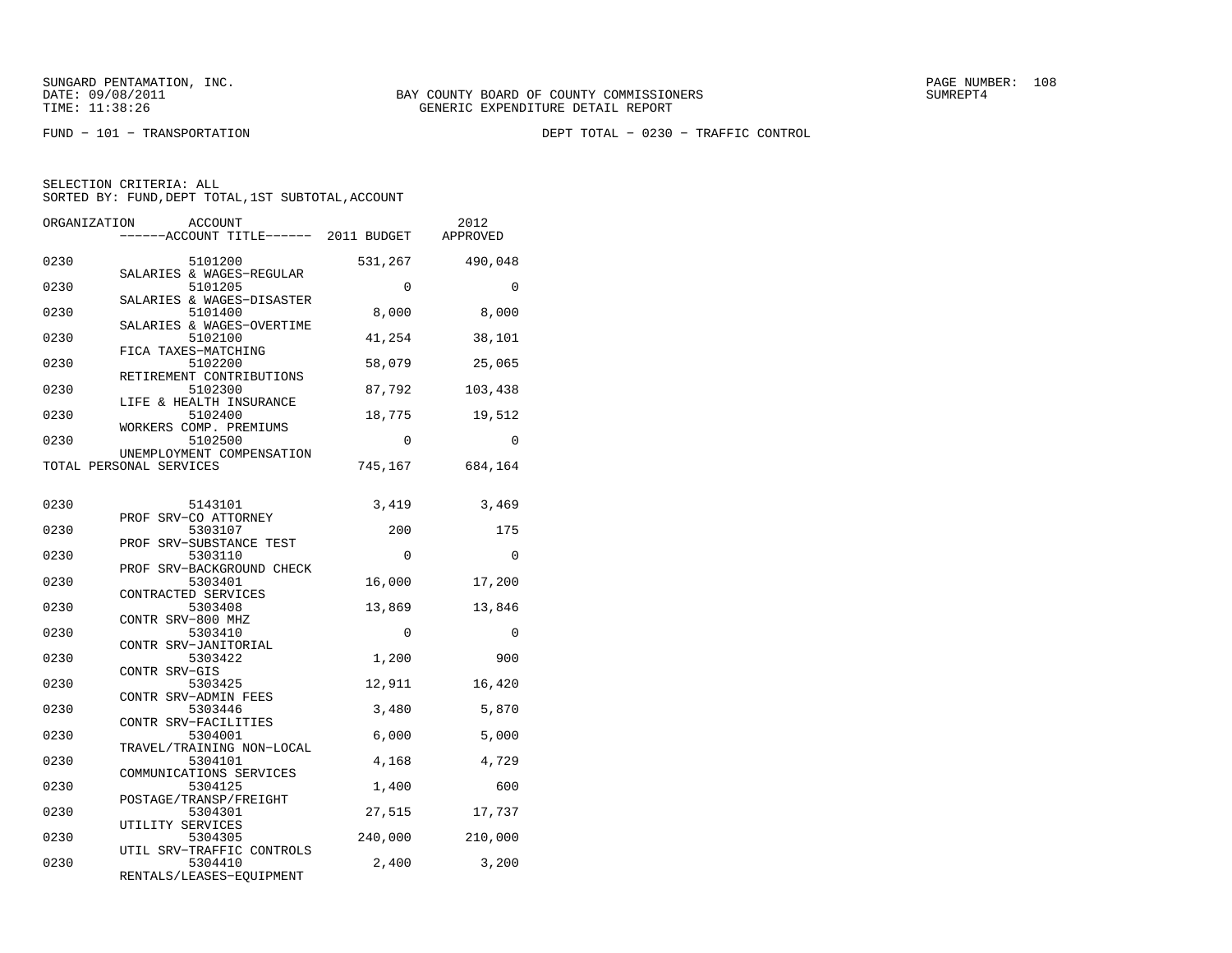FUND − 101 − TRANSPORTATION DEPT TOTAL − 0230 − TRAFFIC CONTROL

|      | ORGANIZATION<br>ACCOUNT<br>----ACCOUNT TITLE------ 2011 BUDGET |          | 2012<br>APPROVED |
|------|----------------------------------------------------------------|----------|------------------|
| 0230 | 5304501                                                        | 13,250   | 14,348           |
| 0230 | INSURANCE & BONDS<br>5304605                                   | 5,646    | 10,838           |
| 0230 | REPAIR/MAINT-BLDG & GRND<br>5304610                            | 6,500    | 22,820           |
| 0230 | REPAIR/MAINT-AUTO EQUIP<br>5304611                             | 23,500   | 0                |
| 0230 | REPAIR/MAINT-FLEET MAINT<br>5304615                            | 1,500    | 5,000            |
| 0230 | REPAIR/MAINT-EQUIPMENT<br>5304620                              | 25,000   | 35,000           |
| 0230 | REPAIR/MAINT-CNTRL DEVICE<br>5304701                           | $\Omega$ | $\Omega$         |
| 0230 | PRINTING & BINDING<br>5304902                                  | 879      | 1,187            |
| 0230 | FEES & COSTS-PURCHASING<br>5304905                             | 500      | 350              |
| 0230 | FEES&COSTS-LGL ADV/ADVERT<br>5304909                           | 0        | 0                |
| 0230 | FEES & COSTS-COURT FILING<br>5304990                           | 0        | 0                |
| 0230 | MISCELLANEOUS EXPENSES<br>5305101<br>OFFICE SUPPLIES           | 2,500    | 1,600            |
| 0230 | 5305201<br>OPERATING SUPPLIES                                  | 2,800    | 2,500            |
| 0230 | 5305202<br>OPER SUPPLIES-JANITORIAL                            | 300      | 374              |
| 0230 | 5305205<br>GAS, OIL & LUBRICANTS                               | 30,000   | 44,000           |
| 0230 | 5305206<br>MATERIALS-SIGNS                                     | 67,000   | 65,000           |
| 0230 | 5305207<br>MATERIALS-PAINTS                                    | 15,000   | 9,000            |
| 0230 | 5305210<br>SAFETY GEAR & SUPPLIES                              | 250      | 250              |
| 0230 | 5305215<br>CLOTHING & WEARING APPRL                            | 3,800    | 4,200            |
| 0230 | 5305220<br>TOOL & SMALL IMPLEMENTS                             | 800      | 1,000            |
| 0230 | 5305401<br>BOOKS/RESOURCE MATR/SUBSC                           | 400      | 400              |
| 0230 | 5305402<br>DUES & MEMBERSHIPS                                  | 1,030    | 1,500            |
| 0230 | 5305406<br>TRAINING & TUITION                                  | 500      | 500              |
|      | TOTAL OPERATING EXPENSES                                       | 533,717  | 519,013          |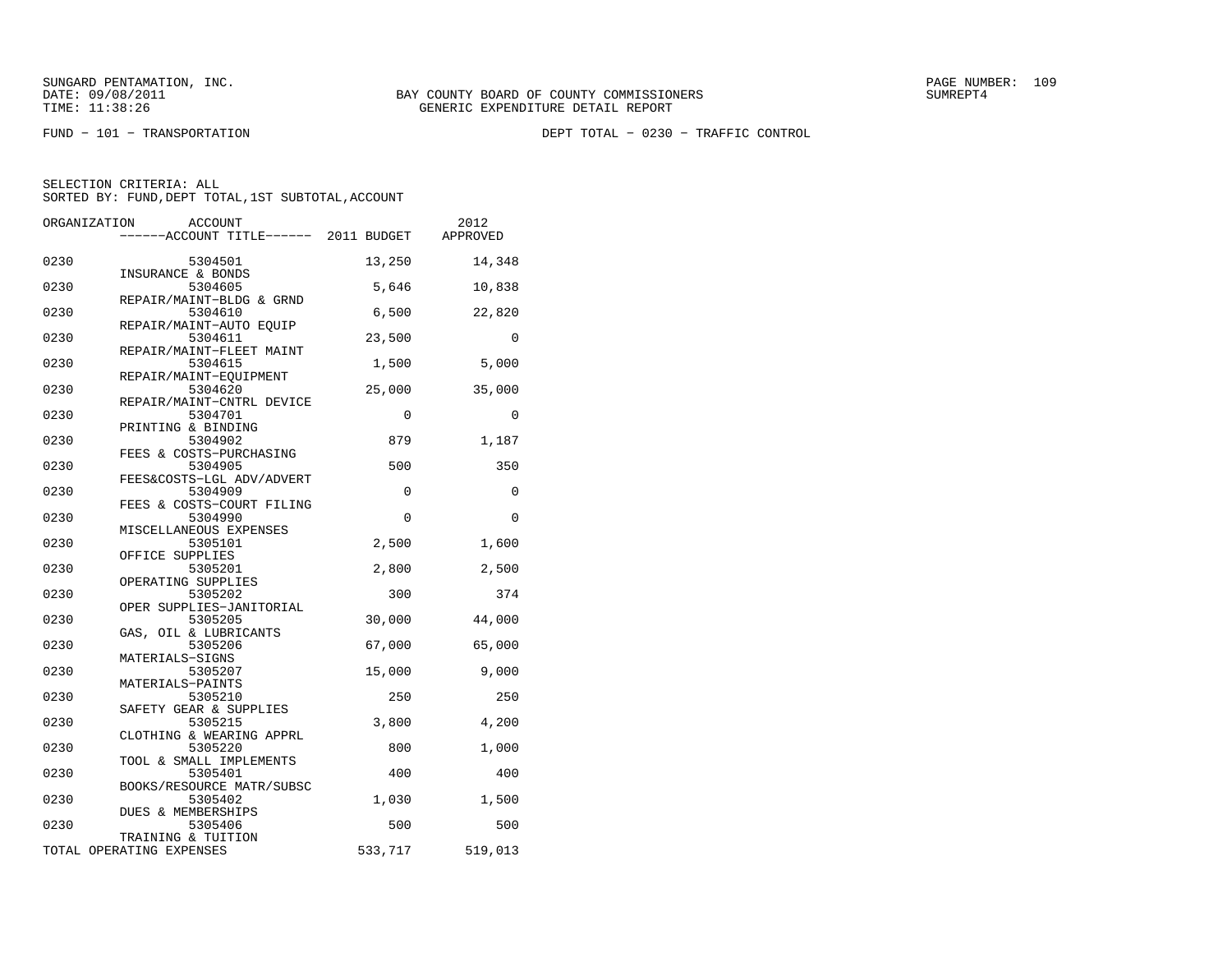FUND − 101 − TRANSPORTATION DEPT TOTAL − 0230 − TRAFFIC CONTROL

| ORGANIZATION<br>ACCOUNT |                                      |           | 2012         |
|-------------------------|--------------------------------------|-----------|--------------|
|                         | -----ACCOUNT TITLE------ 2011 BUDGET |           | APPROVED     |
| 0230                    | 5606201                              | $\Omega$  | <sup>0</sup> |
|                         | <b>BUILDINGS</b>                     |           |              |
| 0230                    | 5606303                              | 0         | $\Omega$     |
|                         | STREET LIGHTING                      |           |              |
| 0230                    | 5606401                              | $\Omega$  | $\Omega$     |
|                         | EOUIPMENT                            |           |              |
| 0230                    | 5606402                              | $\Omega$  | $\Omega$     |
|                         | EOUIP LESS THAN \$1000               |           |              |
| 0230                    | 5616302                              | $\Omega$  | $\Omega$     |
|                         | IMPRV-PEDESTRIAN/BIKE LN             |           |              |
|                         | TOTAL CAPITAL OUTLAY                 | $\Omega$  | $\Omega$     |
|                         |                                      |           |              |
| 0230                    | 5905998                              | $\Omega$  | $\Omega$     |
|                         | DEPRECIATION EXPENSE                 |           |              |
| 0230                    | 5909915                              | $\Omega$  | $\Omega$     |
|                         | RESERVE FOR PAY ADJUSTMNT            |           |              |
|                         | TOTAL NON-OPERATING EXPENSES         | $\Omega$  | $\Omega$     |
|                         |                                      |           |              |
|                         | TOTAL TRAFFIC CONTROL                | 1,278,884 | 1,203,177    |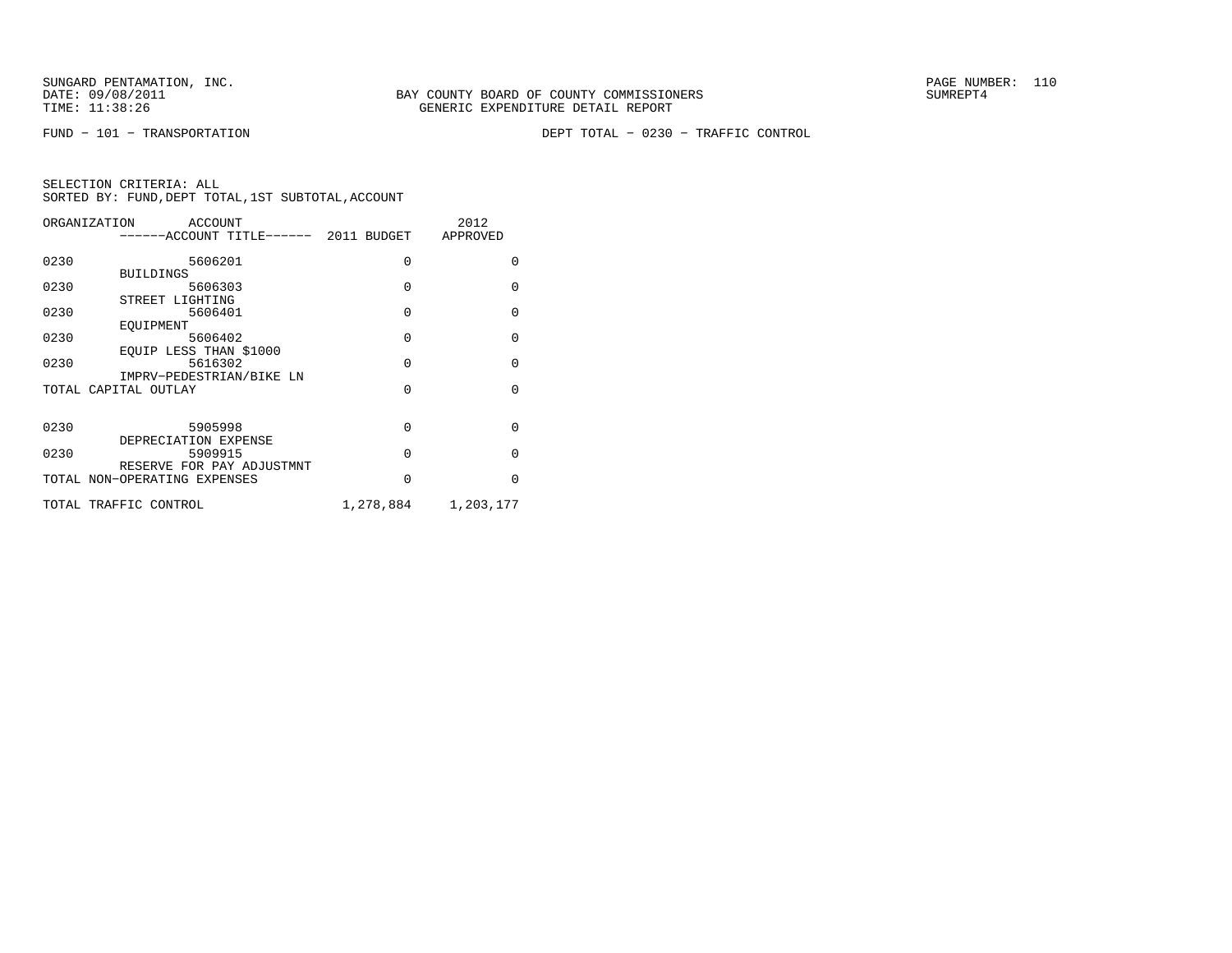FUND − 101 − TRANSPORTATION DEPT TOTAL − 0232 − TRANSP CAPITAL PROJECTS

| ORGANIZATION                 | <b>ACCOUNT</b><br>-----ACCOUNT TITLE------ 2011 BUDGET           |             | 2012<br>APPROVED |
|------------------------------|------------------------------------------------------------------|-------------|------------------|
| 0232                         | 5143101                                                          | 68,553      | 19,581           |
| PROF SRV-CO ATTORNEY<br>0232 | 5303107                                                          | 0           | 0                |
| 0232                         | PROF SRV-SUBSTANCE TEST<br>5303401                               | $\Omega$    | $\Omega$         |
| CONTRACTED SERVICES<br>0232  | 5303420                                                          | 200,000     | 200,000          |
| 0232                         | CONTR SRV-RDWAY TRF STRPG<br>5303425                             | 508,454     | 159,630          |
| CONTR SRV-ADMIN FEES<br>0232 | 5304125                                                          | 40          | $\Omega$         |
| 0232                         | POSTAGE/TRANSP/FREIGHT<br>5304902<br>FEES & COSTS-PURCHASING     | 2,892       | 4,055            |
| 0232                         | 5304905<br>FEES&COSTS-LGL ADV/ADVERT                             | 750         | 0                |
| TOTAL OPERATING EXPENSES     |                                                                  | 780,689     | 383,266          |
| 0232                         | 5606201                                                          | 0           | 0                |
| <b>BUILDINGS</b>             |                                                                  |             |                  |
| 0232                         | 5606302                                                          | $\Omega$    | 0                |
| 0232                         | SIDEWLK/BIKE LN-N. LAGOON<br>5606304<br>INTELLIGENT TRNSP SYSTEM | $\Omega$    | $\Omega$         |
| 0232                         | 5606401                                                          | $\mathbf 0$ | 0                |
| EOUIPMENT                    |                                                                  |             |                  |
| 0232                         | 5606529<br>CIP-GRAND LAGOON BRIDGE                               | $\Omega$    | 0                |
| 0232<br>CIP-390 WIDENING     | 5606530                                                          | 0           | 0                |
| 0232                         | 5606531                                                          | 0           | 500,000          |
| CIP-BALDWIN WIDENING<br>0232 | 5616301                                                          | $\Omega$    | 300,000          |
| 0232                         | IMPRV ROADS & BRIDGES<br>5616302                                 | 800,000     | 600,594          |
| 0232                         | IMPRV-PEDESTRIAN/BIKE LN<br>5616304<br>IMPRV-BRIDGE REPLACEMENT  | 500,000     | 0                |
| 0232                         | 5616305<br>PAVING/RESURF-CROOKED LN                              | $\Omega$    | O                |
| 0232                         | 5616306                                                          | 0           | 150,000          |
| IMPRV-INTERSECTION<br>0232   | 5616307                                                          | $\mathbf 0$ | 0                |
| IMPRV-S R 388<br>0232        | 5616309                                                          | $\Omega$    | 0                |
| 0232                         | PAVING/RESURF-11TH ST.<br>5616310<br>PAVING/RESURF-TOP 12 PROJ   | 4,137,089   | 2,500,000        |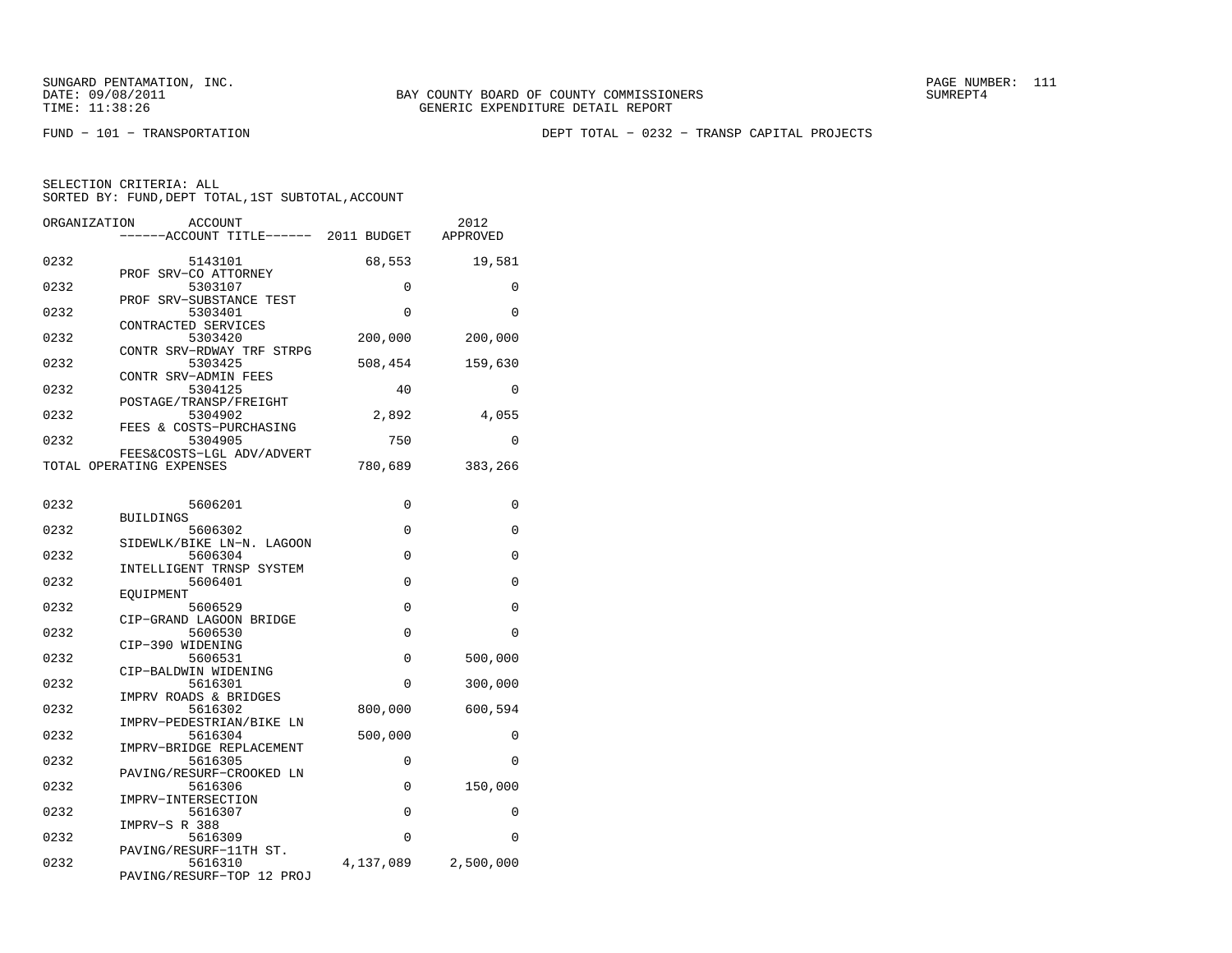FUND − 101 − TRANSPORTATION DEPT TOTAL − 0232 − TRANSP CAPITAL PROJECTS

| SELECTION CRITERIA: ALL |  |  |                                                    |  |
|-------------------------|--|--|----------------------------------------------------|--|
|                         |  |  | SORTED BY: FUND, DEPT TOTAL, 1ST SUBTOTAL, ACCOUNT |  |

|      | ORGANIZATION<br>ACCOUNT<br>------ACCOUNT TITLE------ 2011 BUDGET |             | 2012<br>APPROVED |
|------|------------------------------------------------------------------|-------------|------------------|
| 0232 | 5616312<br>PAVING/DIRT COLLECTOR RDS                             | $\Omega$    | 1,000,000        |
|      | TOTAL CAPITAL OUTLAY                                             | 5,437,089   | 5,050,594        |
| 0232 | 5707105<br>PRINCIPAL-LOANS                                       | 970,000     | 0                |
| 0232 | 5707205<br>INTEREST-LOANS                                        | 30,313      | $\mathbf{0}$     |
| 0232 | 5707303                                                          | 0           | $\mathbf{0}$     |
| 0232 | <b>BOND ISSUE COSTS</b><br>5707316                               | 500         | $\mathbf{0}$     |
| 0232 | PAYING AGENT/TRUSTEE-FEES<br>5707370                             | $\Omega$    | $\mathbf{0}$     |
|      | ARBITRAGE REBATE EXPENSE<br>TOTAL DEBT SERVICE                   | 1,000,813   | $\mathbf 0$      |
| 0232 | 5808179<br>GRANT-FEMA FLOOD                                      | 0           | $\Omega$         |
|      | TOTAL GRANTS & AIDS                                              | $\Omega$    | $\mathbf 0$      |
| 0232 | 5819101<br>TRNFS-GENERAL FUND (001)                              | 0           | $\mathbf{0}$     |
| 0232 | 5819122                                                          | $\mathbf 0$ | $\mathbf{0}$     |
| 0232 | TRNSF-RD IMPACT-P C (113)<br>5905998                             | $\Omega$    | 0                |
| 0232 | DEPRECIATION EXPENSE<br>5909917                                  | $\Omega$    | $\mathbf{0}$     |
| 0232 | RESERVE-BONDS<br>5909920                                         | $\Omega$    | 0                |
| 0232 | RESERVE-FUTURE CAP OUTLAY<br>5909999                             | $\Omega$    | $\mathbf{0}$     |
|      | RESERVE-CASH FORWARD<br>TOTAL NON-OPERATING EXPENSES             | $\Omega$    | $\Omega$         |
|      | TOTAL TRANSP CAPITAL PROJECTS                                    | 7,218,591   | 5,433,860        |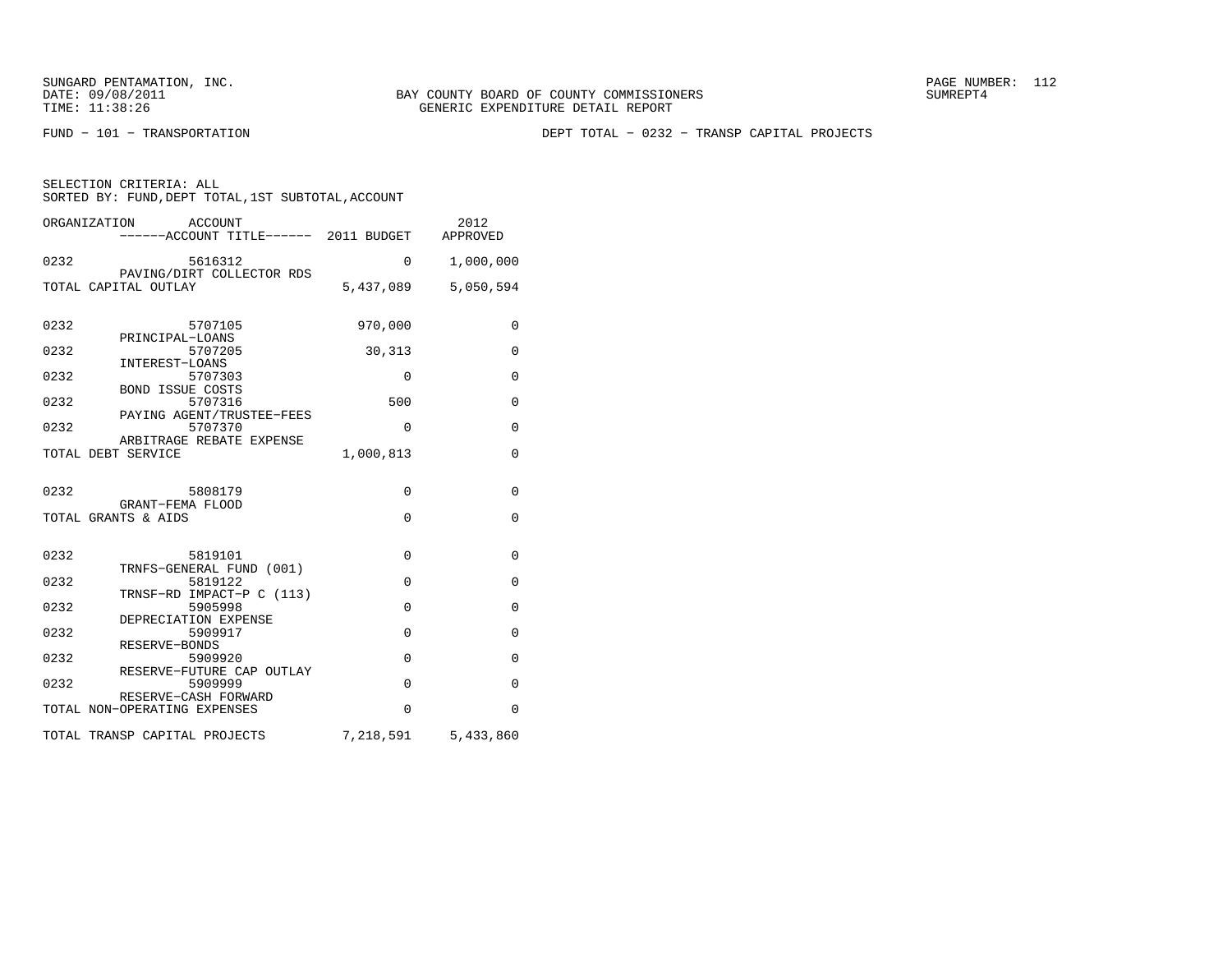FUND − 101 − TRANSPORTATION DEPT TOTAL − 0243 − STORMWATER PROJECTS

| ORGANIZATION | <b>ACCOUNT</b><br>----ACCOUNT TITLE------ 2011 BUDGET |           | 2012<br>APPROVED |
|--------------|-------------------------------------------------------|-----------|------------------|
| 0243         | 5143101                                               | 0         | 7,879            |
| 0243         | PROF SRV-CO ATTORNEY<br>5303401                       | 116,450   | 38,450           |
| 0243         | CONTRACTED SERVICES<br>5303425                        | 0         | 54,640           |
| 0243         | CONTR SRV-ADMIN FEES<br>5304125                       | 0         | 0                |
| 0243         | POSTAGE/TRANSP/FREIGHT<br>5304902                     | 696       | 692              |
| 0243         | FEES & COSTS-PURCHASING<br>5304922                    | 0         | 9,000            |
| 0243         | FEES & COSTS-PERMITS<br>5304990                       | $\Omega$  | $\Omega$         |
| 0243         | MISCELLANEOUS EXPENSES<br>5305402                     | 940       | 1,075            |
|              | DUES & MEMBERSHIPS<br>TOTAL OPERATING EXPENSES        | 118,086   | 111,736          |
| 0243         | 5606101                                               | 0         | 0                |
|              | LAND                                                  |           |                  |
| 0243         | 5606401<br>EOUIPMENT                                  | $\Omega$  | $\Omega$         |
| 0243         | 5606503<br>CIP-BCH NRSHMNT DRAINAGE                   | 0         | 0                |
| 0243         | 5606552<br>CIP-MASTER STORMWTR PLAN                   | 910,000   | $\Omega$         |
| 0243         | 5606553<br>CIP-GRD LAG BRDG STMWTR                    | 1,200,190 | $\Omega$         |
| 0243         | 5606554<br>CIP-DRAINAGE PROJS (NOV)                   | 371,500   | 520,000          |
| 0243         | 5606563<br>CIP-EROSION PROJECTS                       | $\Omega$  | 0                |
| 0243         | 5606569<br>CIP-PIPE&MAJOR MAINT PROJ                  | 305,000   | 0                |
| 0243         | 5616301<br>IMPRV ROADS & BRIDGES                      | $\Omega$  | $\Omega$         |
|              | TOTAL CAPITAL OUTLAY                                  | 2,786,690 | 520,000          |
| 0243         | 5808118                                               | 0         | 687,000          |
|              | GRANT-HAZARD MITIGATION<br>TOTAL GRANTS & AIDS        | 0         | 687,000          |
|              |                                                       |           |                  |
| 0243         | 5819115<br>TRNSF-ROADS & BRDGS (105)                  | 0         | $\Omega$         |
| 0243         | 5905998<br>DEPRECIATION EXPENSE                       | 0         | $\mathbf 0$      |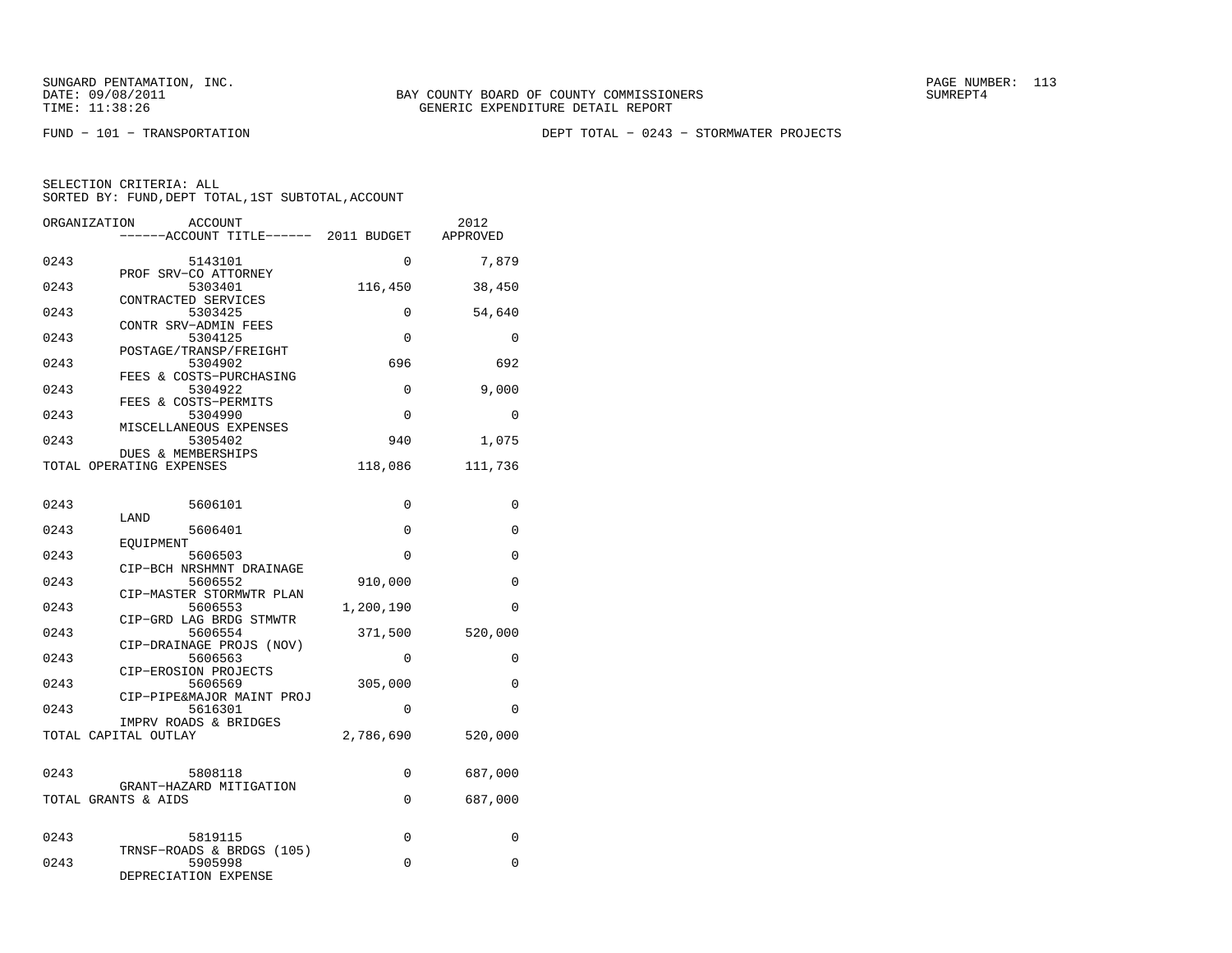FUND − 101 − TRANSPORTATION DEPT TOTAL − 0243 − STORMWATER PROJECTS

|      | ORGANIZATION<br>ACCOUNT<br>$---ACCOUNT$ TITLE $--- 2011$ BUDGET |            | 2012<br>APPROVED |
|------|-----------------------------------------------------------------|------------|------------------|
| 0243 | 5909904<br>REFUNDS-STRMWTR ASSESSMNT                            | $\cup$     |                  |
|      | TOTAL NON-OPERATING EXPENSES                                    | 0          |                  |
|      | TOTAL STORMWATER PROJECTS                                       | 2,904,776  | 1,318,736        |
|      | TOTAL TRANSPORTATION                                            | 19,999,677 | 18,695,295       |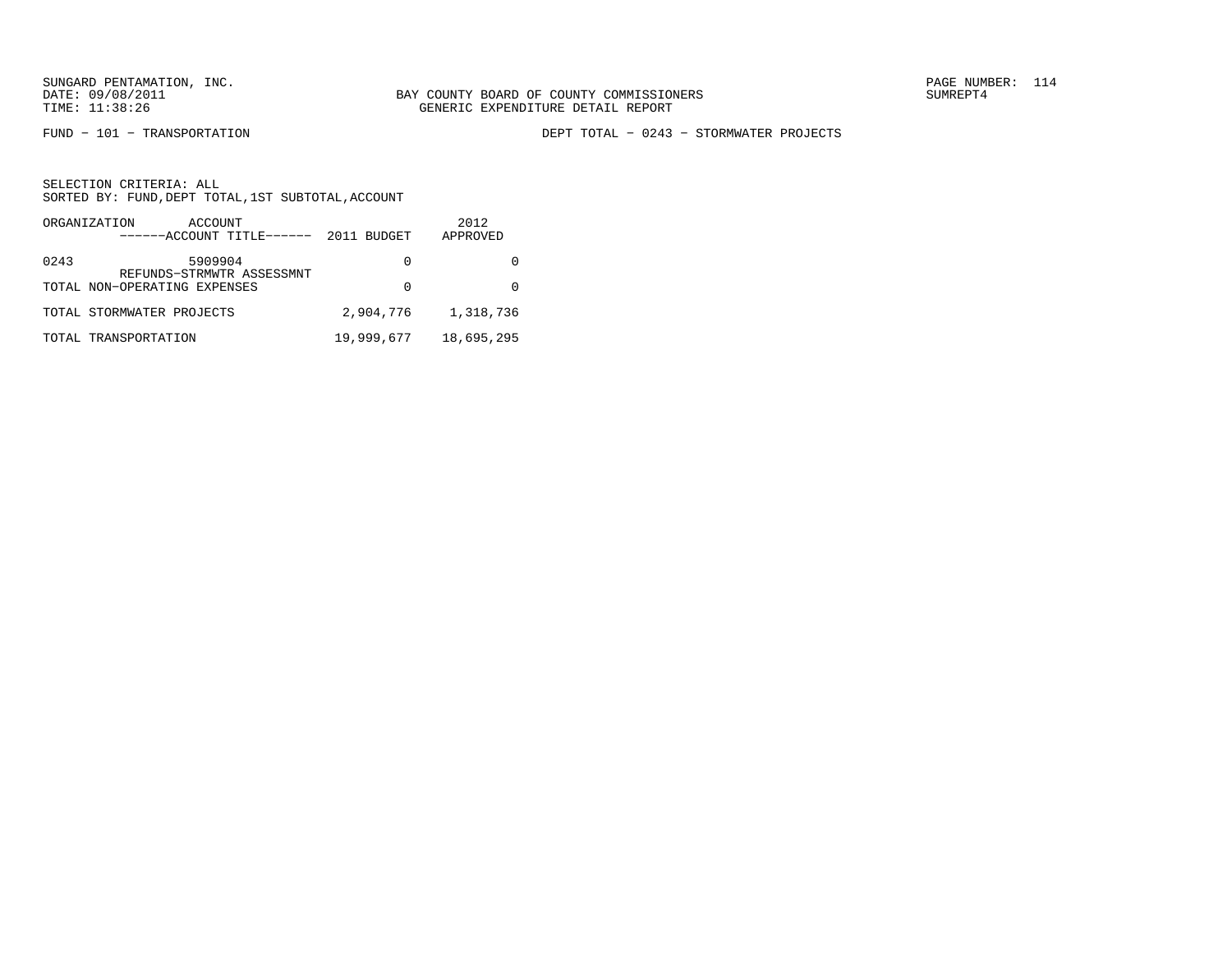FUND − 110 − TRANSPORTATION−PRT PAVING DEPT TOTAL − 0234 − PARTICIPATING PAVING

| ORGANIZATION | ACCOUNT<br>-----ACCOUNT TITLE------ 2011 BUDGET             |             | 2012<br>APPROVED |
|--------------|-------------------------------------------------------------|-------------|------------------|
| 0234         | 5101200                                                     | 113,427     | 112,809          |
| 0234         | SALARIES & WAGES-REGULAR<br>5101205                         | $\Omega$    | $\Omega$         |
| 0234         | SALARIES & WAGES-DISASTER<br>5101400                        | 3,000       | 3,000            |
| 0234         | SALARIES & WAGES-OVERTIME<br>5102100<br>FICA TAXES-MATCHING | 8,907       | 8,859            |
| 0234         | 5102200<br>RETIREMENT CONTRIBUTIONS                         | 12,539      | 5,828            |
| 0234         | 5102300<br>LIFE & HEALTH INSURANCE                          | 10,703      | 11,345           |
| 0234         | 5102400<br>WORKERS COMP. PREMIUMS                           | 2,285       | 1,549            |
|              | TOTAL PERSONAL SERVICES                                     | 150,861     | 143,390          |
| 0234         | 5143101                                                     | 1,433       | 2,740            |
| 0234         | PROF SRV-CO ATTORNEY<br>5303104                             | $\Omega$    | $\Omega$         |
| 0234         | PROF SRV-ENGINEERING<br>5303107                             | 0           | 0                |
| 0234         | PROF SRV-SUBSTANCE TEST<br>5303110                          | $\Omega$    | $\Omega$         |
| 0234         | PROF SRV-BACKGROUND CHECK<br>5303401                        | $\Omega$    | $\Omega$         |
| 0234         | CONTRACTED SERVICES<br>5303422                              | 400         | 600              |
| 0234         | CONTR SRV-GIS<br>5303425                                    | 42,499      | 47,570           |
| 0234         | CONTR SRV-ADMIN FEES<br>5304001                             | 80          | 525              |
| 0234         | TRAVEL/TRAINING NON-LOCAL<br>5304005                        | 0           | 0                |
| 0234         | TRAVEL-LOCAL<br>5304101<br>COMMUNICATIONS SERVICES          | 204         | 276              |
| 0234         | 5304125<br>POSTAGE/TRANSP/FREIGHT                           | 1,271       | 1,000            |
| 0234         | 5304410<br>RENTALS/LEASES-EOUIPMENT                         | $\mathbf 0$ | $\Omega$         |
| 0234         | 5304501<br>INSURANCE & BONDS                                | 1,190       | 1,295            |
| 0234         | 5304615<br>REPAIR/MAINT-EOUIPMENT                           | 0           | 0                |
| 0234         | 5304701<br>PRINTING & BINDING                               | 470         | 550              |
| 0234         | 5304902<br>FEES & COSTS-PURCHASING                          | 952         | 1,583            |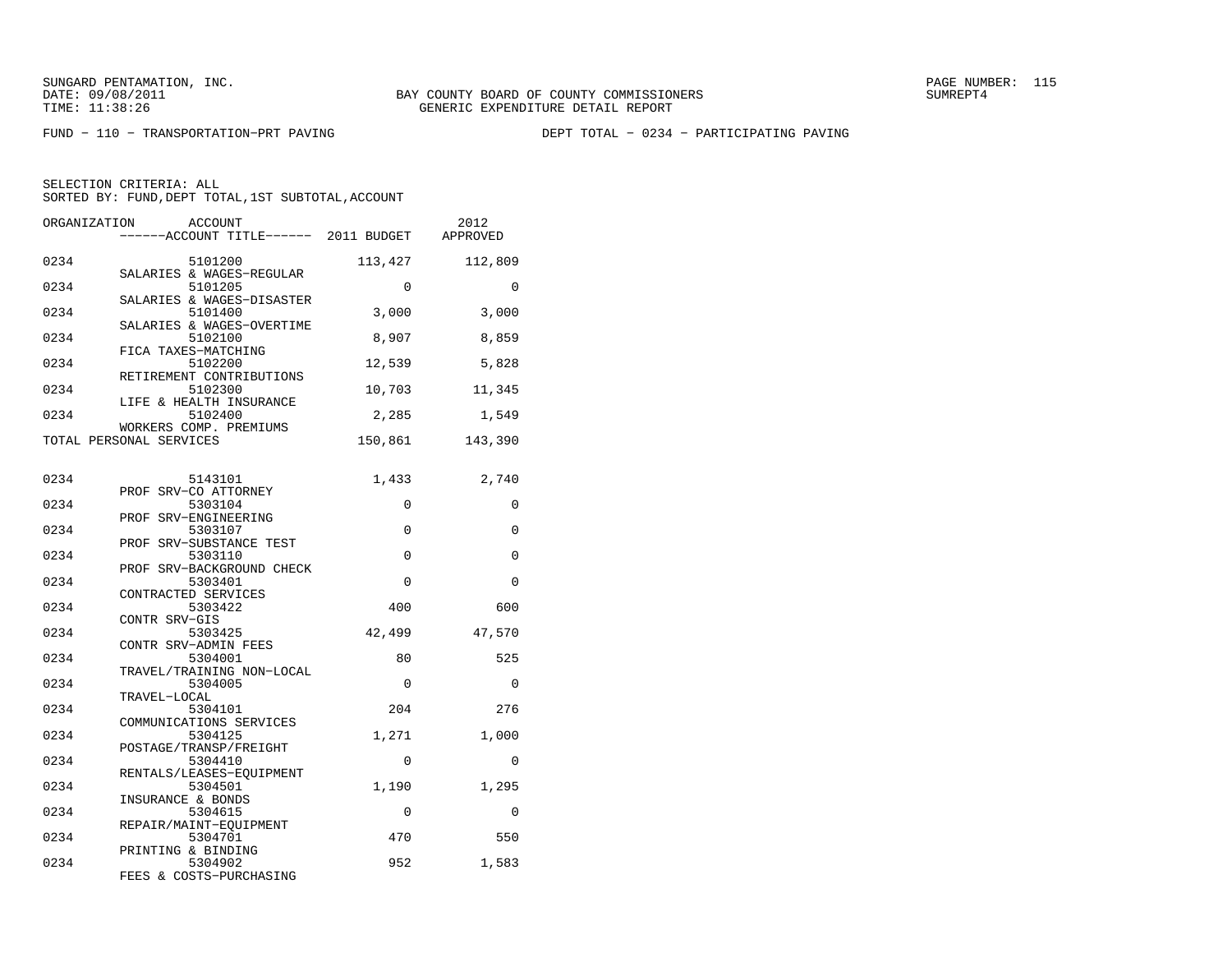FUND − 110 − TRANSPORTATION−PRT PAVING DEPT TOTAL − 0234 − PARTICIPATING PAVING

|      | ORGANIZATION<br>ACCOUNT                              |             | 2012                |
|------|------------------------------------------------------|-------------|---------------------|
|      | ----ACCOUNT TITLE------ 2011 BUDGET                  |             | APPROVED            |
| 0234 | 5304905                                              | 1,200       | 1,400               |
| 0234 | FEES&COSTS-LGL ADV/ADVERT<br>5304909                 | 2,775       | 2,000               |
| 0234 | FEES & COSTS-COURT FILING<br>5304990                 | $\Omega$    | $\Omega$            |
| 0234 | MISCELLANEOUS EXPENSES<br>5305101                    | 550         | 550                 |
| 0234 | OFFICE SUPPLIES<br>5305201                           | 425         | 400                 |
| 0234 | OPERATING SUPPLIES<br>5305209                        | 4,000       | 3,000               |
| 0234 | ADOPT A HIGHWAY PROGRAM<br>5305210                   | 150         | 230                 |
| 0234 | SAFETY GEAR & SUPPLIES<br>5305215                    | 273         | 273                 |
| 0234 | CLOTHING & WEARING APPRL<br>5305402                  | 263         | 280                 |
| 0234 | <b>DUES &amp; MEMBERSHIPS</b><br>5305406             | $\mathbf 0$ | 800                 |
|      | TRAINING & TUITION<br>TOTAL OPERATING EXPENSES       | 58,135      | 65,072              |
|      |                                                      |             |                     |
| 0234 | 5606401                                              | 0           | 0                   |
| 0234 | EOUIPMENT<br>5606402                                 | 0           | 280                 |
| 0234 | EOUIP LESS THAN \$1000<br>5606450                    | 226         | 226                 |
| 0234 | COMPUTER SOFTWARE<br>5616301                         | 600,000     | 600,000             |
| 0234 | IMPRV ROADS & BRIDGES<br>5616315                     | 0           | 0                   |
|      | PAVING/RESURF-SCOP PROJ<br>TOTAL CAPITAL OUTLAY      | 600,226     | 600,506             |
|      |                                                      |             |                     |
| 0234 | 5819105                                              | 0           | 0                   |
| 0234 | TRNSF-STORMWATER (115)<br>5819115                    | $\Omega$    | $\Omega$            |
| 0234 | TRNSF-ROADS & BRDGS (105)<br>5905998                 | $\Omega$    | $\Omega$            |
| 0234 | DEPRECIATION EXPENSE<br>5909915                      | $\Omega$    | $\Omega$            |
| 0234 | RESERVE FOR PAY ADJUSTMNT<br>5909999                 | 617,566     | 602,978             |
|      | RESERVE-CASH FORWARD<br>TOTAL NON-OPERATING EXPENSES | 617,566     | 602,978             |
|      | TOTAL PARTICIPATING PAVING                           |             | 1,426,788 1,411,946 |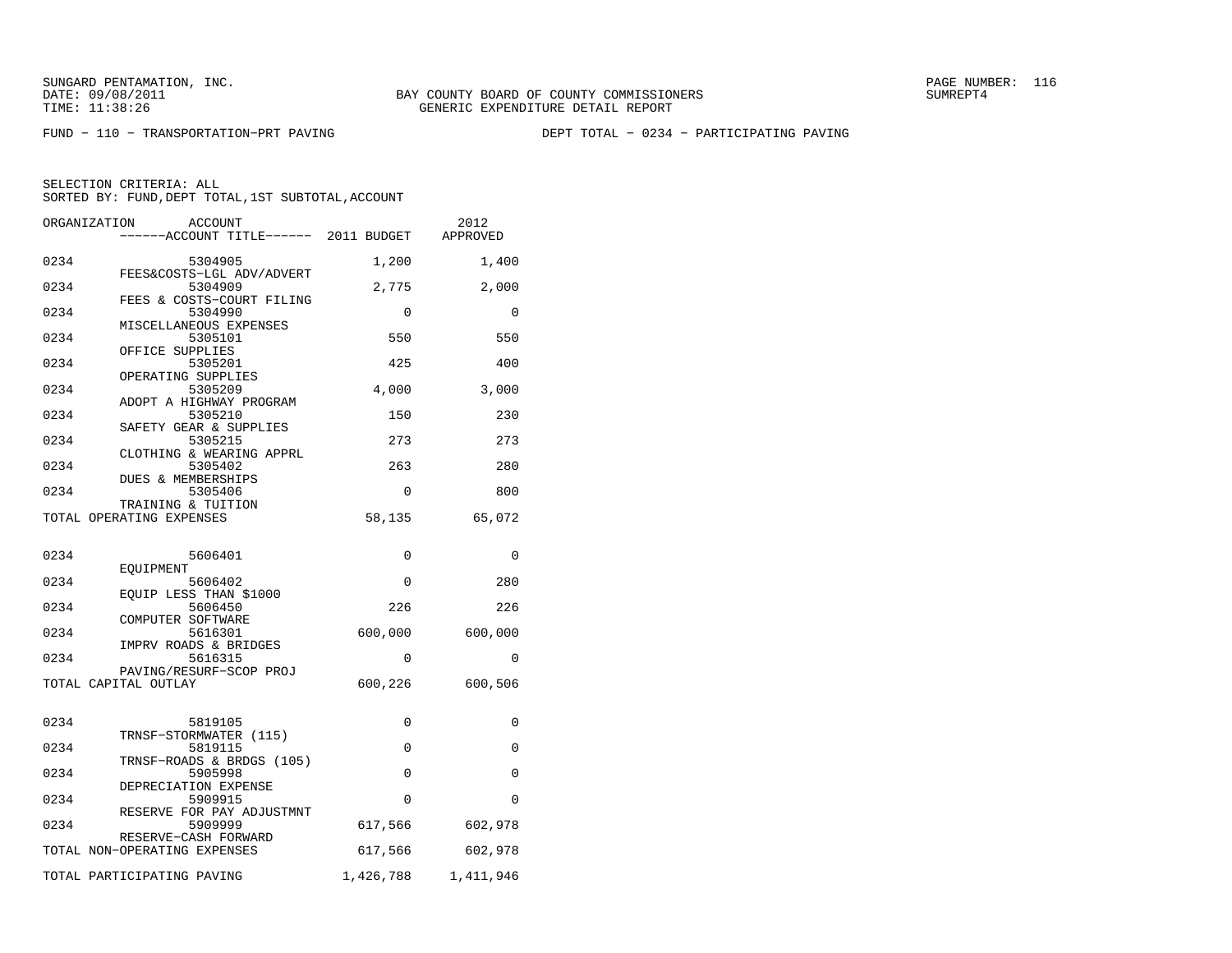FUND − 110 − TRANSPORTATION−PRT PAVING DEPT TOTAL − 0234 − PARTICIPATING PAVING

SELECTION CRITERIA: ALLSORTED BY: FUND, DEPT TOTAL, 1ST SUBTOTAL, ACCOUNT

| ORGANIZATION | ACCOUNT |                                      |  | 2012     |
|--------------|---------|--------------------------------------|--|----------|
|              |         | $---ACCOUNT$ TITLE $--- 2011$ BUDGET |  | APPROVED |
|              |         |                                      |  |          |

TOTAL TRANSPORTATION-PRT PAVING 1,426,788 1,411,946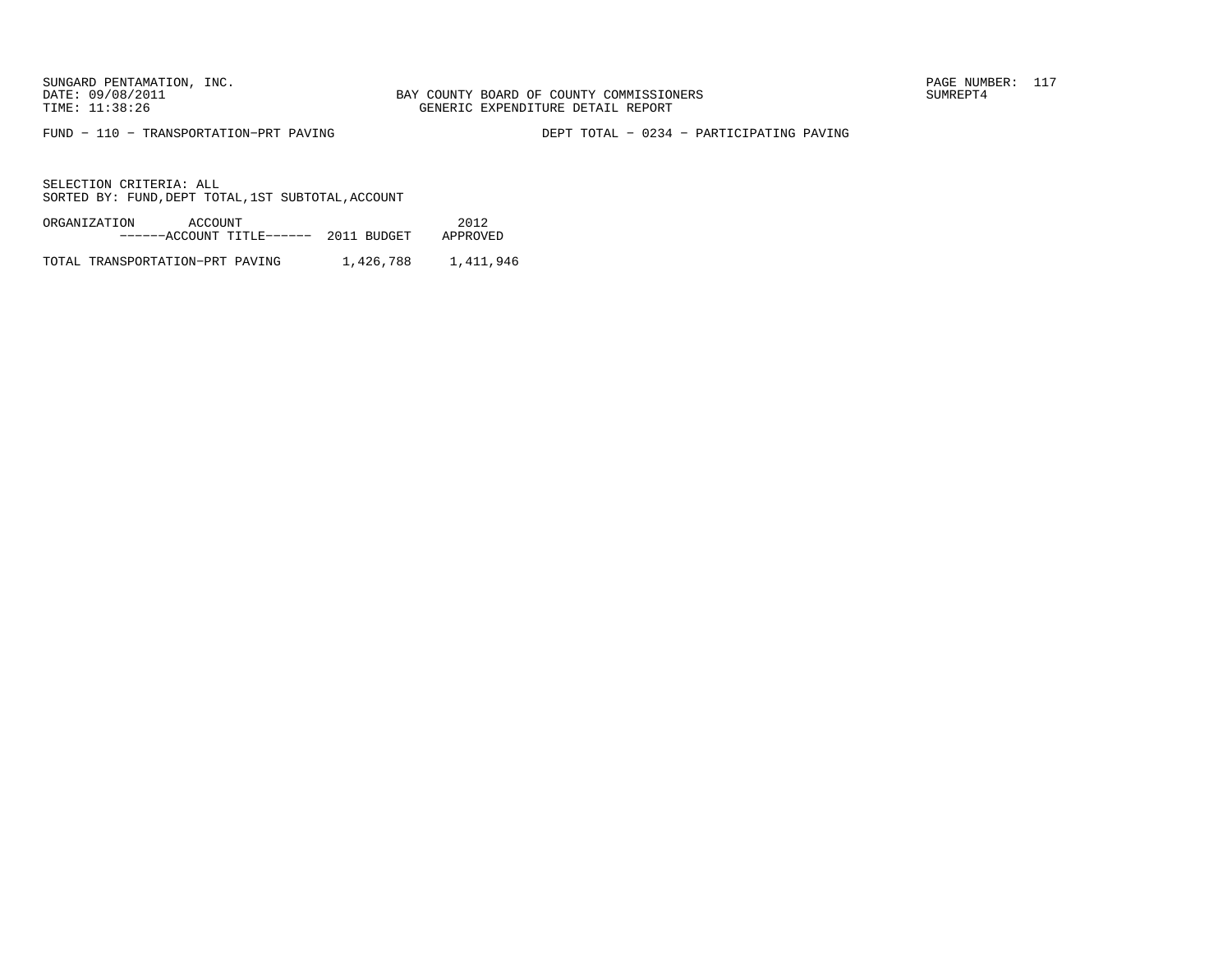FUND − 111 − ROAD IMPACT−BEACH/AIRPORT DEPT TOTAL − 0251 − ROAD IMPACT−BEACH/AIRPORT

| ORGANIZATION<br>ACCOUNT<br>-----ACCOUNT TITLE------ 2011 BUDGET |          | 2012<br>APPROVED |
|-----------------------------------------------------------------|----------|------------------|
| 0251<br>5303401                                                 | 0        | $\Omega$         |
| CONTRACTED SERVICES<br>0251<br>5304902                          | $\Omega$ | $\Omega$         |
| FEES & COSTS-PURCHASING<br>TOTAL OPERATING EXPENSES             | $\Omega$ | $\Omega$         |
| 0251<br>5616301                                                 | $\Omega$ | $\Omega$         |
| IMPRV ROADS & BRIDGES<br>TOTAL CAPITAL OUTLAY                   | $\Omega$ | $\Omega$         |
| 0251<br>5909913<br>RESERVE-IMPACT FEES                          | 189,911  | 185,867          |
| 0251<br>5909999<br>RESERVE-CASH FORWARD                         | $\Omega$ | $\Omega$         |
| TOTAL NON-OPERATING EXPENSES                                    | 189,911  | 185,867          |
| TOTAL ROAD IMPACT-BEACH/AIRPORT                                 | 189,911  | 185,867          |
| TOTAL ROAD IMPACT-BEACH/AIRPORT                                 | 189,911  | 185,867          |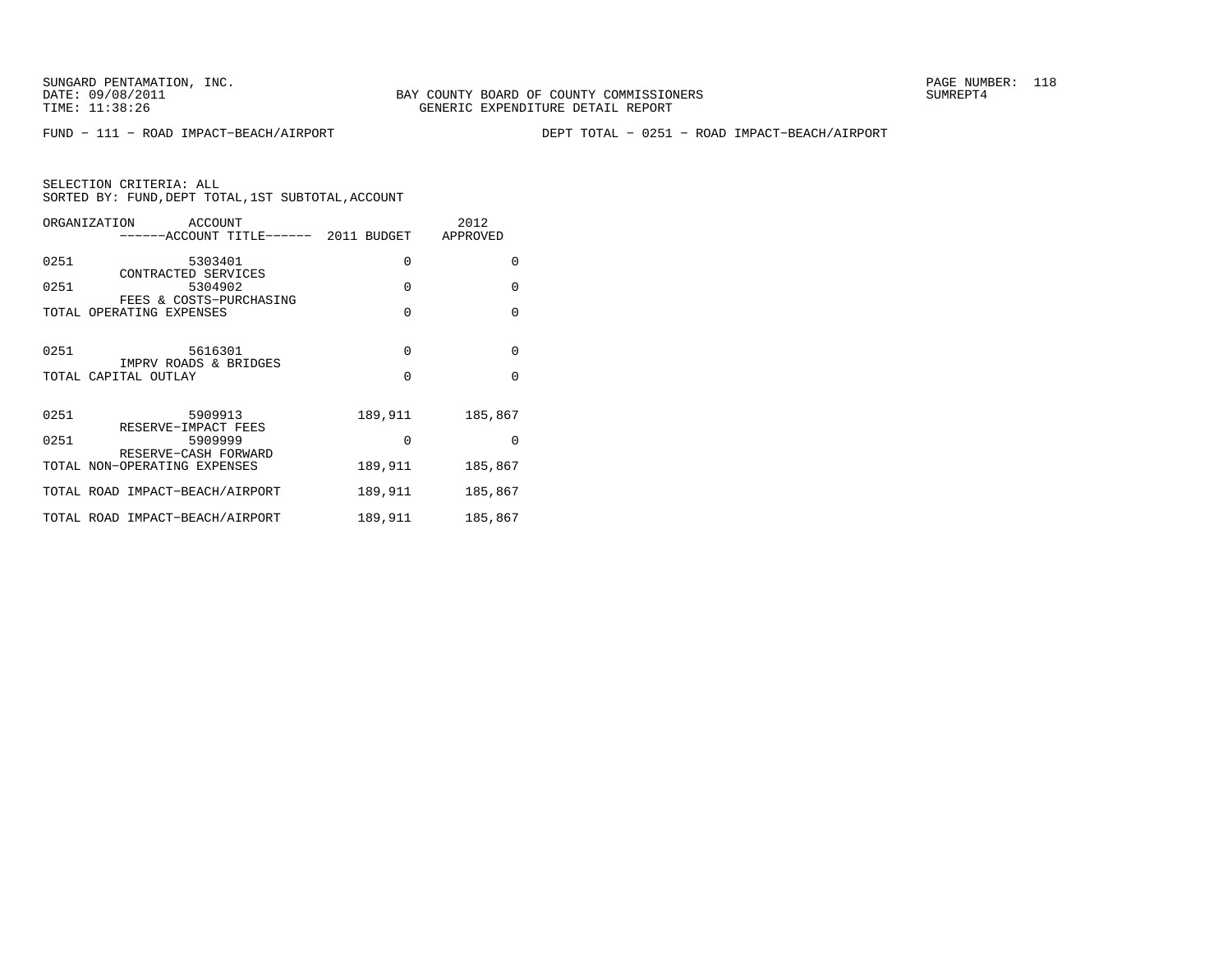FUND − 112 − ROAD IMPACT−EAST BAY CTY DEPT TOTAL − 0252 − ROAD IMPACT−EAST BAY CTY

|      | ORGANIZATION<br>ACCOUNT<br>------ACCOUNT TITLE------ 2011 BUDGET |          | 2012<br>APPROVED |
|------|------------------------------------------------------------------|----------|------------------|
| 0252 | 5303401                                                          | 0        | $\Omega$         |
|      | CONTRACTED SERVICES<br>TOTAL OPERATING EXPENSES                  | $\Omega$ | $\Omega$         |
| 0252 | 5616301                                                          | $\Omega$ | $\Omega$         |
|      | IMPRV ROADS & BRIDGES                                            |          |                  |
|      | TOTAL CAPITAL OUTLAY                                             | $\Omega$ | $\Omega$         |
|      |                                                                  |          |                  |
| 0252 | 5909913                                                          | $\Omega$ | $\Omega$         |
| 0252 | RESERVE-IMPACT FEES<br>5909999                                   | 303,817  | 303,022          |
|      | RESERVE-CASH FORWARD<br>TOTAL NON-OPERATING EXPENSES             | 303,817  | 303,022          |
|      | TOTAL ROAD IMPACT-EAST BAY CTY                                   | 303,817  | 303,022          |
|      | TOTAL ROAD IMPACT-EAST BAY CTY                                   | 303,817  | 303,022          |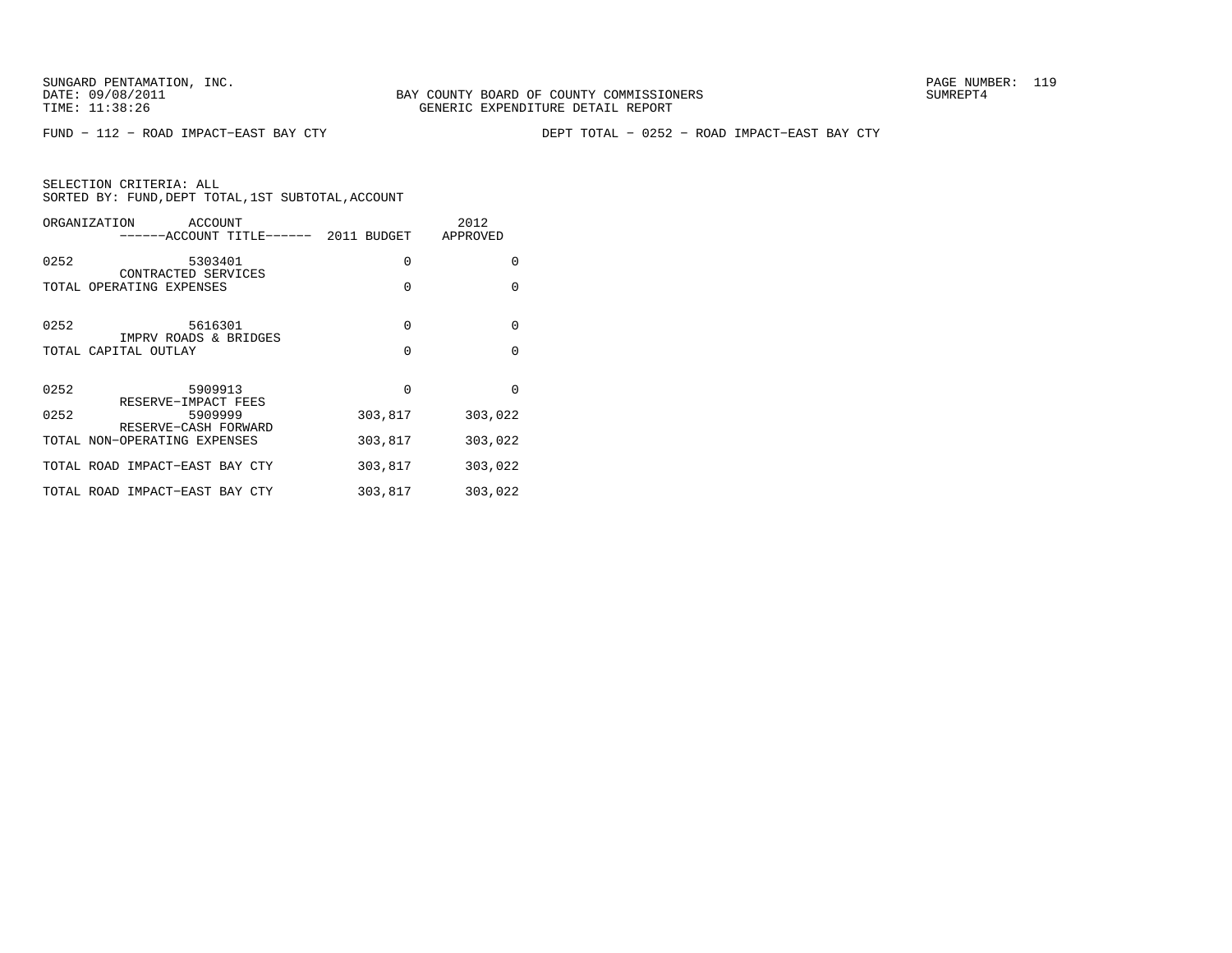FUND − 113 − ROAD IMPACT−PANAMA CITY DEPT TOTAL − 0253 − ROAD IMPACT−PANAMA CITY

|      | ORGANIZATION ACCOUNT<br>------ACCOUNT TITLE------ 2011 BUDGET APPROVED |             | 2012     |
|------|------------------------------------------------------------------------|-------------|----------|
| 0253 | 5303401                                                                | 0           | $\Omega$ |
| 0253 | CONTRACTED SERVICES<br>5304902                                         | $\Omega$    | $\Omega$ |
|      | FEES & COSTS-PURCHASING<br>TOTAL OPERATING EXPENSES                    | $\Omega$    | $\Omega$ |
| 0253 | 5606530                                                                | $\Omega$    | $\Omega$ |
|      | CIP-390 WIDENING                                                       |             |          |
| 0253 | 5606531                                                                | $\Omega$    | $\Omega$ |
| 0253 | CIP-BALDWIN WIDENING<br>5616301<br>IMPRV ROADS & BRIDGES               | $\Omega$    | $\Omega$ |
|      | TOTAL CAPITAL OUTLAY                                                   | $\Omega$    | $\Omega$ |
| 0253 | 5819115                                                                | $\Omega$    | $\Omega$ |
| 0253 | TRNSF-ROADS & BRDGS (105)<br>5909913                                   | $\Omega$    | $\Omega$ |
|      | RESERVE-IMPACT FEES                                                    |             |          |
| 0253 | 5909999<br>RESERVE-CASH FORWARD                                        | $\Omega$    | $\Omega$ |
|      | TOTAL NON-OPERATING EXPENSES                                           | $\Omega$    | $\Omega$ |
|      | TOTAL ROAD IMPACT-PANAMA CITY                                          | $\Omega$    | $\Omega$ |
|      | TOTAL ROAD IMPACT-PANAMA CITY                                          | $\mathbf 0$ | 0        |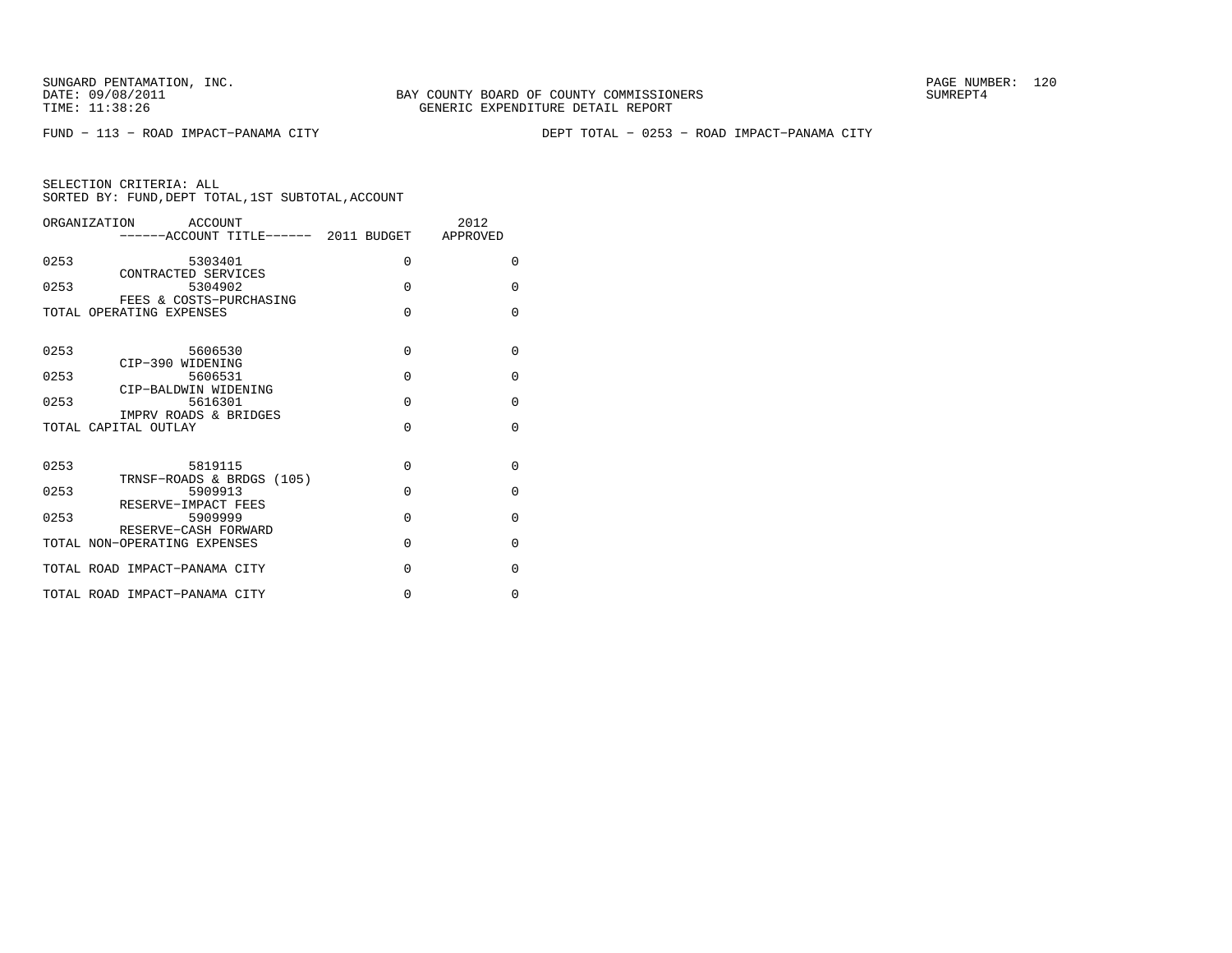FUND − 114 − ROAD IMPACT−S.PORT/S.HILL DEPT TOTAL − 0254 − ROAD IMPACT−S.PORT/S.HILL

|      | ORGANIZATION ACCOUNT<br>------ACCOUNT TITLE------ 2011 BUDGET APPROVED |                         | 2012                 |
|------|------------------------------------------------------------------------|-------------------------|----------------------|
| 0254 | 5303401<br>CONTRACTED SERVICES                                         | 0                       | $\Omega$             |
| 0254 | 5304902<br>FEES & COSTS-PURCHASING                                     | $\Omega$                | $\Omega$             |
| 0254 | 5304905<br>FEES&COSTS-LGL ADV/ADVERT                                   | $\Omega$                | $\Omega$             |
|      | TOTAL OPERATING EXPENSES                                               | $\Omega$                | $\Omega$             |
| 0254 | 5616301<br>IMPRV ROADS & BRIDGES<br>TOTAL CAPITAL OUTLAY               | $\mathbf 0$<br>$\Omega$ | $\Omega$<br>$\Omega$ |
| 0254 | 5909913<br>RESERVE-IMPACT FEES                                         | $\Omega$                | $\Omega$             |
| 0254 | 5909999<br>RESERVE-CASH FORWARD                                        | 215,838                 | 209,972              |
|      | TOTAL NON-OPERATING EXPENSES                                           | 215,838                 | 209,972              |
|      | TOTAL ROAD IMPACT-S.PORT/S.HILL                                        | 215,838                 | 209,972              |
|      | TOTAL ROAD IMPACT-S.PORT/S.HILL                                        | 215,838                 | 209,972              |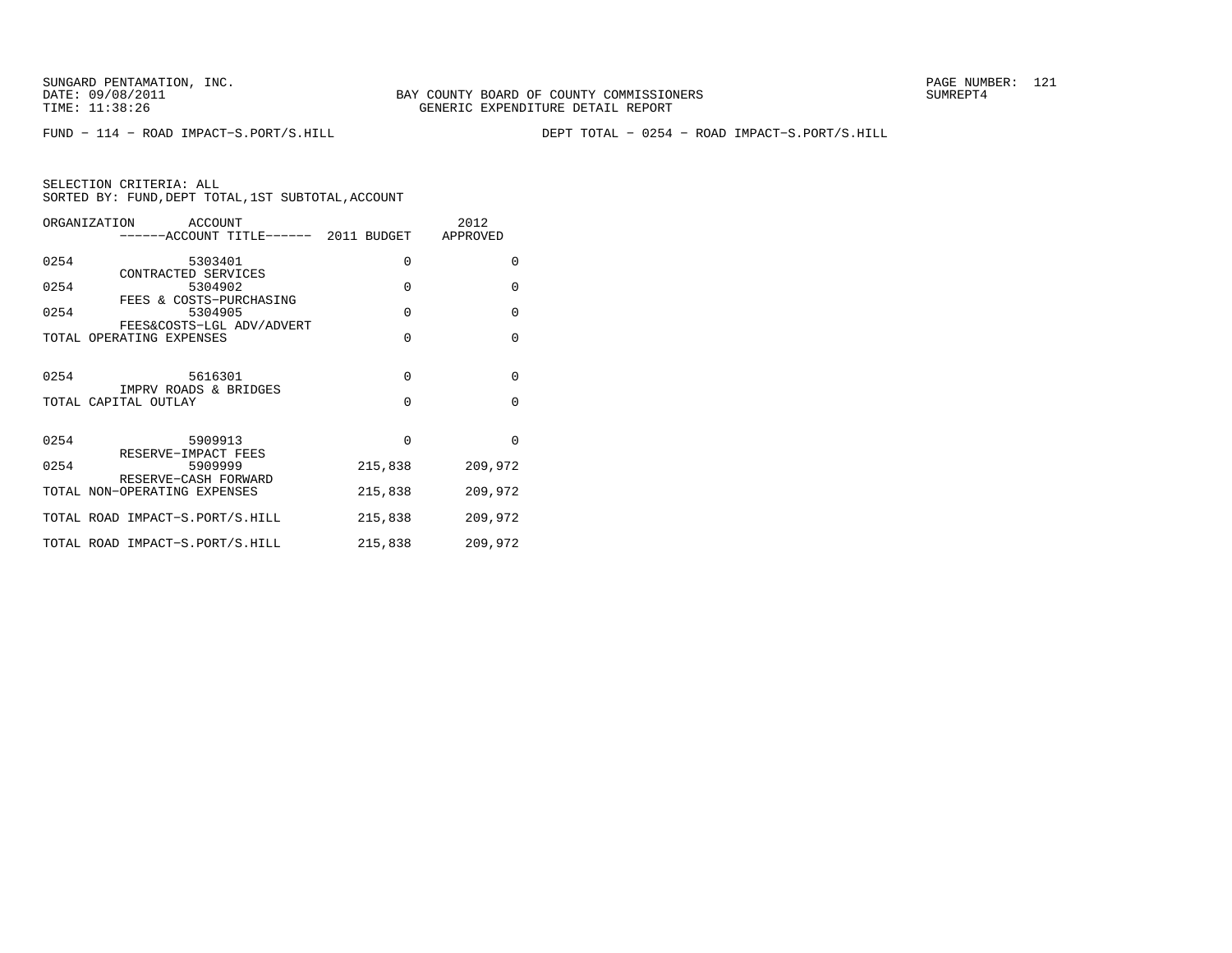FUND − 115 − STORMWATER MANAGEMENT DEPT TOTAL − 0240 − STORMWATER ENGINEERING

| ORGANIZATION | <b>ACCOUNT</b><br>------ACCOUNT TITLE------ 2011 BUDGET |             | 2012<br>APPROVED |
|--------------|---------------------------------------------------------|-------------|------------------|
|              |                                                         |             |                  |
| 0240         | 5101200<br>SALARIES & WAGES-REGULAR                     | 468,201     | 0                |
| 0240         | 5101205                                                 | $\Omega$    | 0                |
| 0240         | SALARIES & WAGES-DISASTER<br>5101400                    | 10,700      | 0                |
| 0240         | SALARIES & WAGES-OVERTIME<br>5101405                    | $\mathbf 0$ | 0                |
|              | SALARIES-DISASTER O/T                                   |             |                  |
| 0240         | 5102100<br>FICA TAXES-MATCHING                          | 36,636      | 0                |
| 0240         | 5102200                                                 | 51,578      | $\mathbf 0$      |
|              | RETIREMENT CONTRIBUTIONS                                |             |                  |
| 0240         | 5102300                                                 | 45,006      | 0                |
| 0240         | LIFE & HEALTH INSURANCE<br>5102400                      | 4,419       | 0                |
|              | WORKERS COMP. PREMIUMS                                  |             |                  |
|              | TOTAL PERSONAL SERVICES                                 | 616,540     | 0                |
|              |                                                         |             |                  |
| 0240         | 5143101                                                 | 2,318       | 0                |
|              | PROF SRV-CO ATTORNEY                                    |             |                  |
| 0240         | 5143110<br>PROF SRV-LITIGATION                          | 0           | 0                |
| 0240         | 5303104                                                 | 4,000       | 0                |
|              | PROF SRV-ENGINEERING                                    |             |                  |
| 0240         | 5303106                                                 | $\Omega$    | $\Omega$         |
| 0240         | PROF SRV-PHYSICLS/MEDICAL<br>5303107                    | 34          | 0                |
|              | PROF SRV-SUBSTANCE TEST                                 |             |                  |
| 0240         | 5303110                                                 | 0           | 0                |
| 0240         | PROF SRV-BACKGROUND CHECK<br>5303401                    | $\Omega$    | 0                |
|              | CONTRACTED SERVICES                                     |             |                  |
| 0240         | 5303408                                                 | 8,825       | 0                |
| 0240         | CONTR SRV-800 MHZ<br>5303410                            | 0           | $\mathbf 0$      |
|              | CONTR SRV-JANITORIAL                                    |             |                  |
| 0240         | 5303425                                                 | 17,873      | 0                |
|              | CONTR SRV-ADMIN FEES                                    |             |                  |
| 0240         | 5303446<br>CONTR SRV-FACILITIES                         | 3,297       | 0                |
| 0240         | 5304001                                                 | 3,204       | 0                |
|              | TRAVEL/TRAINING NON-LOCAL                               |             |                  |
| 0240         | 5304005<br>TRAVEL-LOCAL                                 | $\Omega$    | $\Omega$         |
| 0240         | 5304101                                                 | 578         | 0                |
|              | COMMUNICATIONS SERVICES                                 |             |                  |
| 0240         | 5304125<br>POSTAGE/TRANSP/FREIGHT                       | 600         | 0                |
|              |                                                         |             |                  |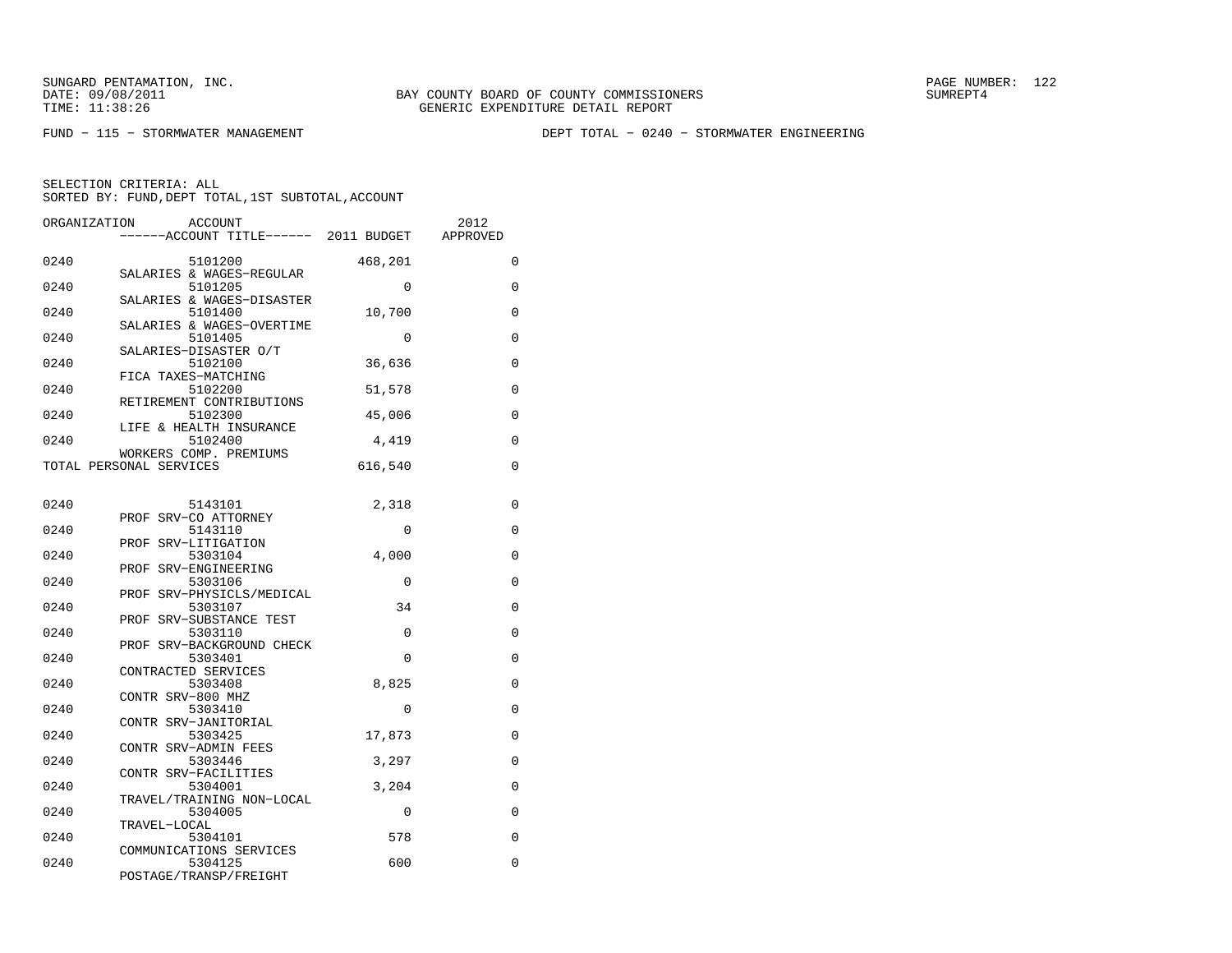FUND − 115 − STORMWATER MANAGEMENT DEPT TOTAL − 0240 − STORMWATER ENGINEERING

|      | ORGANIZATION<br><b>ACCOUNT</b>                 |        | 2012        |
|------|------------------------------------------------|--------|-------------|
|      | -----ACCOUNT TITLE------ 2011 BUDGET           |        | APPROVED    |
| 0240 | 5304301                                        | 12,000 | 0           |
| 0240 | UTILITY SERVICES<br>5304410                    | 1,959  | 0           |
| 0240 | RENTALS/LEASES-EOUIPMENT<br>5304501            | 8,727  | 0           |
| 0240 | INSURANCE & BONDS<br>5304605                   | 0      | 0           |
| 0240 | REPAIR/MAINT-BLDG & GRND<br>5304610            | 150    | 0           |
| 0240 | REPAIR/MAINT-AUTO EQUIP<br>5304611             | 3,600  | 0           |
| 0240 | REPAIR/MAINT-FLEET MAINT<br>5304615            | 5,285  | 0           |
| 0240 | REPAIR/MAINT-EQUIPMENT<br>5304701              | 385    | 0           |
| 0240 | PRINTING & BINDING<br>5304902                  | 769    | 0           |
| 0240 | FEES & COSTS-PURCHASING<br>5304905             | 1,000  | 0           |
| 0240 | FEES&COSTS-LGL ADV/ADVERT<br>5304909           | 0      | 0           |
| 0240 | FEES & COSTS-COURT FILING<br>5304922           | 1,500  | 0           |
| 0240 | FEES & COSTS-PERMITS<br>5304990                | 0      | 0           |
| 0240 | MISCELLANEOUS EXPENSES<br>5305101              | 2,487  | 0           |
| 0240 | OFFICE SUPPLIES<br>5305201                     | 3,595  | 0           |
| 0240 | OPERATING SUPPLIES<br>5305202                  | 70     | 0           |
| 0240 | OPER SUPPLIES-JANITORIAL<br>5305205            | 12,000 | 0           |
| 0240 | GAS, OIL & LUBRICANTS<br>5305210               | 487    | 0           |
| 0240 | SAFETY GEAR & SUPPLIES<br>5305215              | 914    | 0           |
| 0240 | CLOTHING & WEARING APPRL<br>5305220            | 62     | 0           |
| 0240 | TOOL & SMALL IMPLEMENTS<br>5305401             | 137    | 0           |
| 0240 | BOOKS/RESOURCE MATR/SUBSC<br>5305402           | 452    | 0           |
| 0240 | DUES & MEMBERSHIPS<br>5305406                  | 463    | $\mathbf 0$ |
|      | TRAINING & TUITION<br>TOTAL OPERATING EXPENSES | 96,771 | 0           |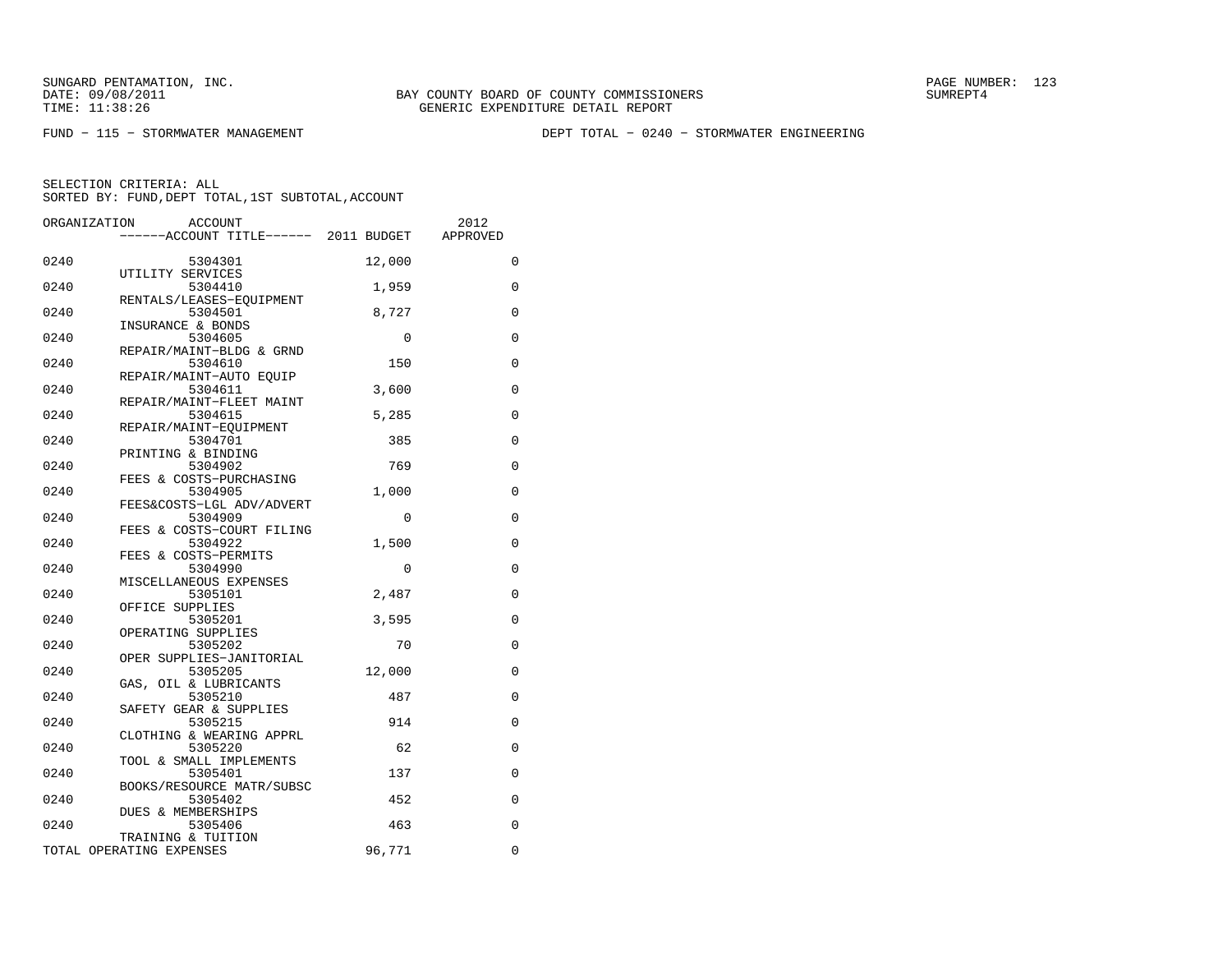FUND − 115 − STORMWATER MANAGEMENT DEPT TOTAL − 0240 − STORMWATER ENGINEERING

| ORGANIZATION<br>ACCOUNT<br>------ACCOUNT TITLE------ 2011 BUDGET |                              |          | 2012<br>APPROVED |
|------------------------------------------------------------------|------------------------------|----------|------------------|
|                                                                  |                              |          |                  |
| 0240                                                             | 5606401                      | $\Omega$ | O                |
|                                                                  | EOUIPMENT                    |          |                  |
| 0240                                                             | 5606402                      | $\Omega$ | <sup>0</sup>     |
|                                                                  | EOUIP LESS THAN \$1000       |          |                  |
| 0240                                                             | 5606450                      | $\Omega$ | $\Omega$         |
|                                                                  | COMPUTER SOFTWARE            |          |                  |
|                                                                  | TOTAL CAPITAL OUTLAY         | $\Omega$ | <sup>0</sup>     |
|                                                                  |                              |          |                  |
|                                                                  |                              |          |                  |
| 0240                                                             | 5905998                      | $\Omega$ | <sup>0</sup>     |
|                                                                  | DEPRECIATION EXPENSE         |          |                  |
| 0240                                                             | 5909915                      | $\Omega$ | $\Omega$         |
|                                                                  | RESERVE FOR PAY ADJUSTMNT    |          |                  |
|                                                                  | TOTAL NON-OPERATING EXPENSES | $\Omega$ | <sup>0</sup>     |
|                                                                  |                              |          |                  |
|                                                                  | TOTAL STORMWATER ENGINEERING | 713,311  | 0                |
|                                                                  |                              |          |                  |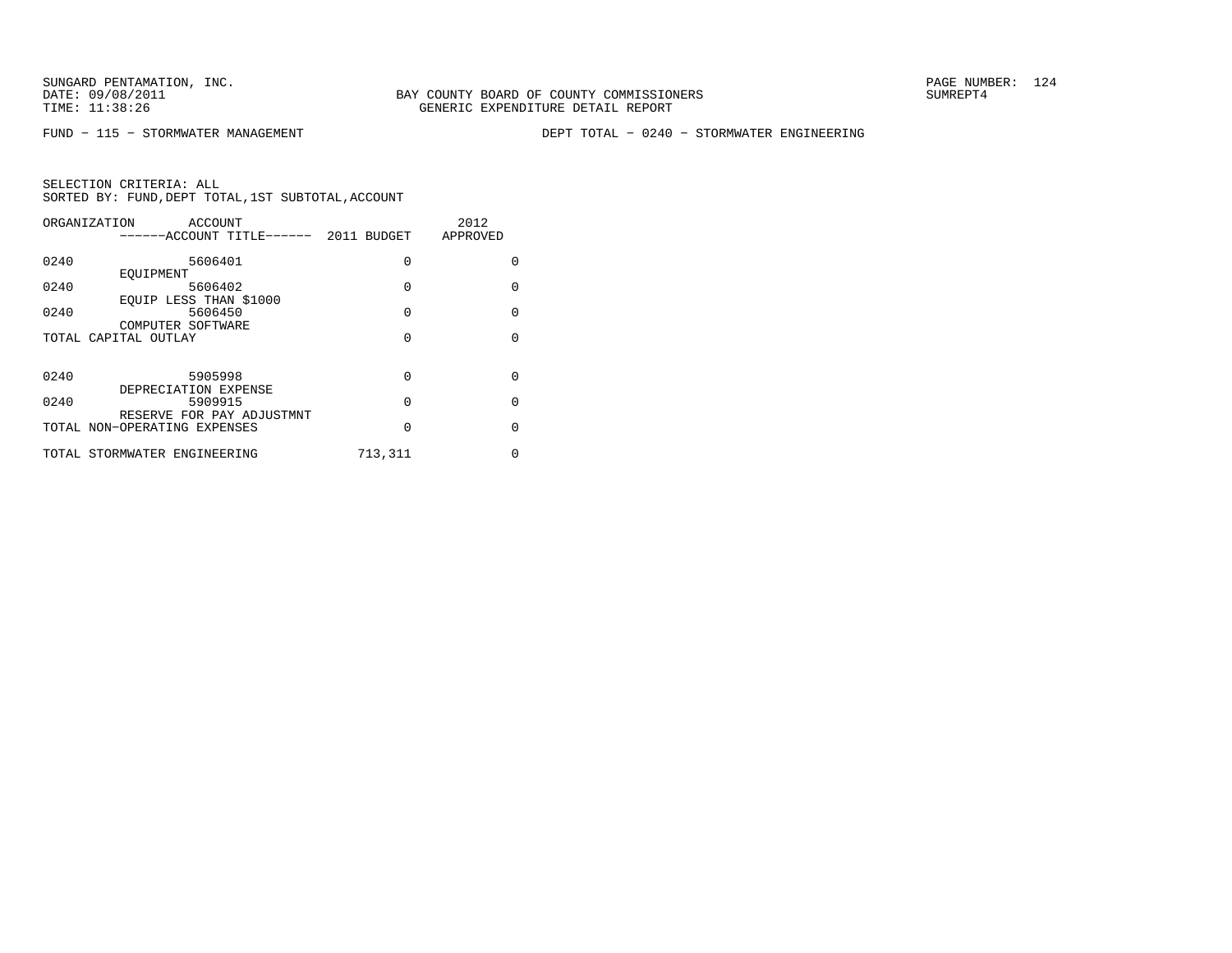FUND − 115 − STORMWATER MANAGEMENT DEPT TOTAL − 0241 − STORMWATER ROADS

| ORGANIZATION | <b>ACCOUNT</b>                          |             | 2012        |
|--------------|-----------------------------------------|-------------|-------------|
|              | ------ACCOUNT TITLE------ 2011 BUDGET   |             | APPROVED    |
| 0241         | 5101200                                 | 1,437,289   | 0           |
|              | SALARIES & WAGES-REGULAR                |             |             |
| 0241         | 5101205<br>SALARIES & WAGES-DISASTER    | $\mathbf 0$ | 0           |
| 0241         | 5101400                                 | 48,825      | 0           |
|              | SALARIES & WAGES-OVERTIME               |             |             |
| 0241         | 5101405                                 | $\mathbf 0$ | $\mathbf 0$ |
| 0241         | SALARIES-DISASTER O/T<br>5102100        | 113,688     | 0           |
|              | FICA TAXES-MATCHING                     |             |             |
| 0241         | 5102200                                 | 160,724     | $\Omega$    |
|              | RETIREMENT CONTRIBUTIONS                |             |             |
| 0241         | 5102300                                 | 223,089     | 0           |
| 0241         | LIFE & HEALTH INSURANCE<br>5102400      | 49,560      | $\mathbf 0$ |
|              | WORKERS COMP. PREMIUMS                  |             |             |
| 0241         | 5102500                                 | 1,800       | $\Omega$    |
|              | UNEMPLOYMENT COMPENSATION               |             |             |
|              | TOTAL PERSONAL SERVICES                 | 2,034,975   | 0           |
|              |                                         |             |             |
| 0241         | 5143101                                 | 10,916      | 0           |
|              | PROF SRV-CO ATTORNEY                    |             |             |
| 0241         | 5303106<br>SRV-PHYSICLS/MEDICAL<br>PROF | 100         | $\mathbf 0$ |
| 0241         | 5303107                                 | 750         | $\Omega$    |
|              | PROF SRV-SUBSTANCE TEST                 |             |             |
| 0241         | 5303110                                 | 150         | 0           |
| 0241         | PROF SRV-BACKGROUND CHECK<br>5303401    | 28,449      | 0           |
|              | CONTRACTED SERVICES                     |             |             |
| 0241         | 5303408                                 | 32,782      | 0           |
|              | CONTR SRV-800 MHZ                       |             |             |
| 0241         | 5303410<br>CONTR SRV-JANITORIAL         | $\Omega$    | 0           |
| 0241         | 5303425                                 | 82,316      | 0           |
|              | CONTR SRV-ADMIN FEES                    |             |             |
| 0241         | 5303446                                 | 6,410       | $\mathbf 0$ |
| 0241         | CONTR SRV-FACILITIES<br>5303464         | 0           | 0           |
|              | CONTR SRV-LAB                           |             |             |
| 0241         | 5304001                                 | 150         | 0           |
|              | TRAVEL/TRAINING NON-LOCAL               |             |             |
| 0241         | 5304101<br>COMMUNICATIONS SERVICES      | 1,425       | 0           |
| 0241         | 5304125                                 | 25          | 0           |
|              | POSTAGE/TRANSP/FREIGHT                  |             |             |
| 0241         | 5304301                                 | 27,600      | 0           |
|              | UTILITY SERVICES                        |             |             |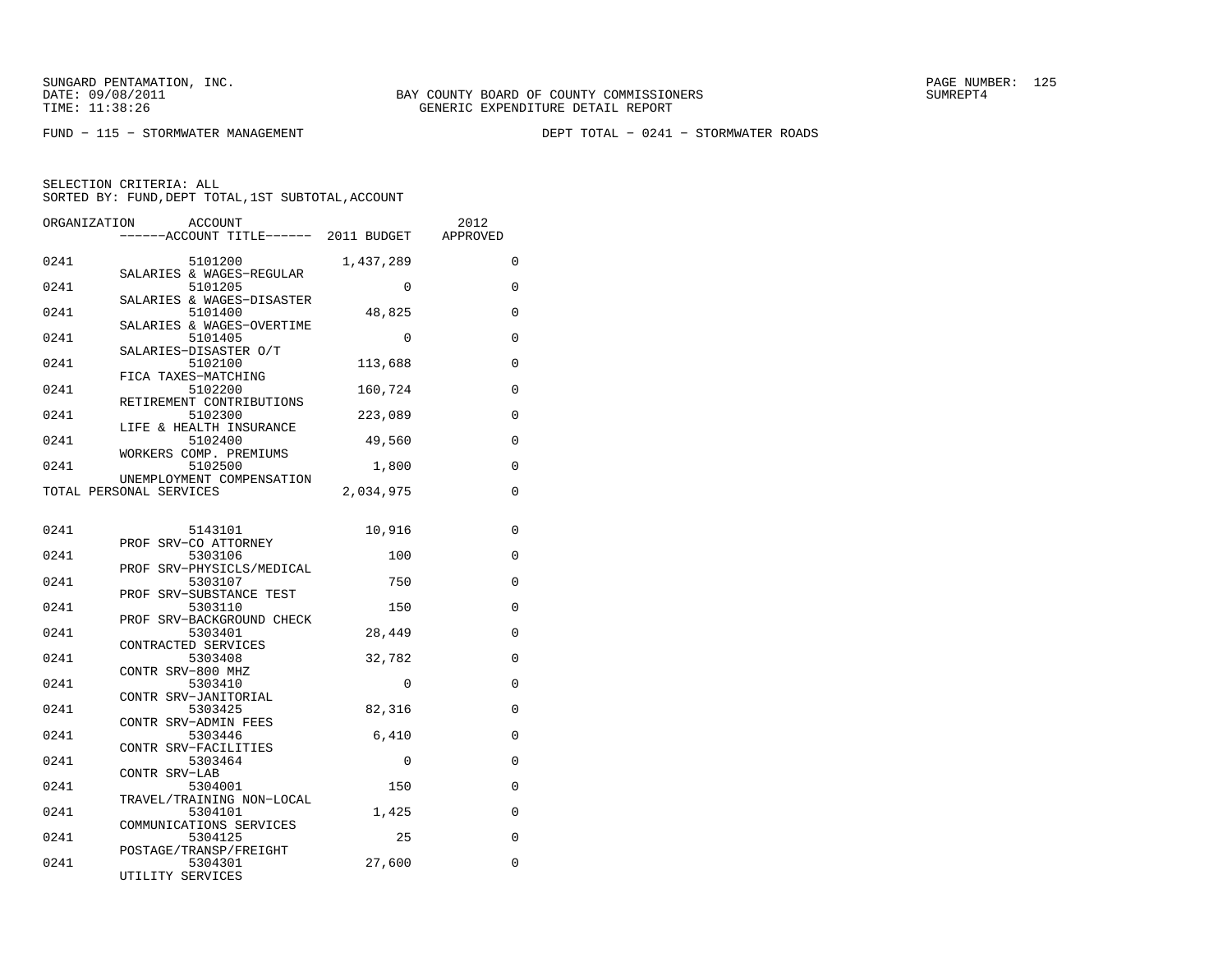FUND − 115 − STORMWATER MANAGEMENT DEPT TOTAL − 0241 − STORMWATER ROADS

| ORGANIZATION | <b>ACCOUNT</b>                        |             | 2012     |
|--------------|---------------------------------------|-------------|----------|
|              | ------ACCOUNT TITLE------ 2011 BUDGET |             | APPROVED |
| 0241         | 5304410                               | 6,400       | 0        |
|              | RENTALS/LEASES-EOUIPMENT              |             |          |
| 0241         | 5304501                               | 59,699      | $\Omega$ |
|              | INSURANCE & BONDS                     |             |          |
| 0241         | 5304604                               | 0           | 0        |
|              | REPAIR/MAINT-BLD&GRD DEPT             |             |          |
| 0241         | 5304605                               | 5,368       | 0        |
|              | REPAIR/MAINT-BLDG & GRND              |             |          |
| 0241         | 5304610                               | 26,700      | 0        |
| 0241         | REPAIR/MAINT-AUTO EOUIP<br>5304611    | 205,800     | 0        |
|              | REPAIR/MAINT-FLEET MAINT              |             |          |
| 0241         | 5304615                               | 160,000     | 0        |
|              | REPAIR/MAINT-EOUIPMENT                |             |          |
| 0241         | 5304701                               | $\mathbf 0$ | 0        |
|              | PRINTING & BINDING                    |             |          |
| 0241         | 5304902                               | 15,307      | 0        |
|              | FEES & COSTS-PURCHASING               |             |          |
| 0241         | 5304905                               | 200         | $\Omega$ |
|              | FEES&COSTS-LGL ADV/ADVERT             |             |          |
| 0241         | 5304990                               | $\Omega$    | 0        |
| 0241         | MISCELLANEOUS EXPENSES<br>5305101     | 2,800       | 0        |
|              | OFFICE SUPPLIES                       |             |          |
| 0241         | 5305201                               | 9,300       | 0        |
|              | OPERATING SUPPLIES                    |             |          |
| 0241         | 5305202                               | 1,500       | 0        |
|              | OPER SUPPLIES-JANITORIAL              |             |          |
| 0241         | 5305203                               | 0           | 0        |
|              | INSECTISIDES & PESTICIDES             |             |          |
| 0241         | 5305205                               | 273,433     | 0        |
| 0241         | GAS, OIL & LUBRICANTS<br>5305210      | 2,900       | 0        |
|              | SAFETY GEAR & SUPPLIES                |             |          |
| 0241         | 5305215                               | 16,300      | 0        |
|              | CLOTHING & WEARING APPRL              |             |          |
| 0241         | 5305220                               | 2,000       | 0        |
|              | TOOL & SMALL IMPLEMENTS               |             |          |
| 0241         | 5305301                               | 250,000     | 0        |
|              | MATERIALS-ROAD & BRIDGES              |             |          |
| 0241         | 5305302                               | 0           | 0        |
| 0241         | MATERIALS-DREDGING<br>5305401         | 0           | $\Omega$ |
|              | BOOKS/RESOURCE MATR/SUBSC             |             |          |
| 0241         | 5305402                               | 0           | 0        |
|              | DUES & MEMBERSHIPS                    |             |          |
| 0241         | 5305406                               | 1,100       | $\Omega$ |
|              | TRAINING & TUITION                    |             |          |
|              | TOTAL OPERATING EXPENSES              | 1,229,880   | 0        |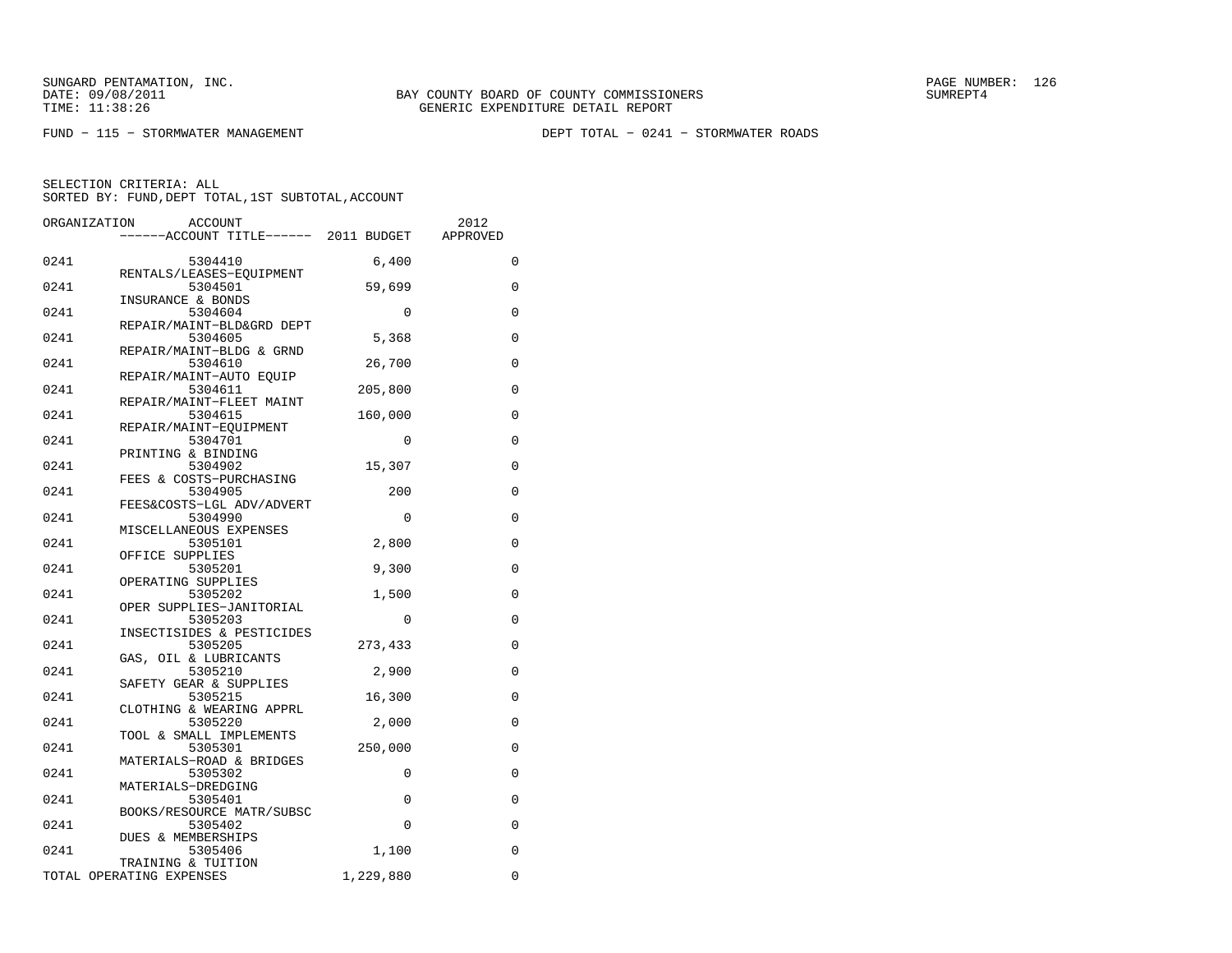FUND − 115 − STORMWATER MANAGEMENT DEPT TOTAL − 0241 − STORMWATER ROADS

| ORGANIZATION<br>ACCOUNT |                                                |             | 2012         |
|-------------------------|------------------------------------------------|-------------|--------------|
|                         | ------ACCOUNT TITLE------ 2011 BUDGET APPROVED |             |              |
|                         |                                                |             |              |
|                         |                                                |             |              |
| 0241                    | 5606201                                        | $\Omega$    | $\Omega$     |
|                         | <b>BUILDINGS</b>                               |             |              |
| 0241                    | 5606301                                        | $\Omega$    | $\mathbf{0}$ |
|                         | IMPRV OTHER THAN BLDGS                         |             |              |
| 0241                    | 5606401                                        | 234,722     | $\mathbf{0}$ |
|                         | EOUIPMENT                                      |             |              |
| 0241                    | 5606402                                        | 2,036       | $\mathbf 0$  |
|                         | EQUIP LESS THAN \$1000                         |             |              |
| 0241                    | 5606450                                        | $\mathbf 0$ | $\mathbf 0$  |
|                         | COMPUTER SOFTWARE                              |             |              |
|                         | TOTAL CAPITAL OUTLAY                           | 236,758     | $\Omega$     |
|                         |                                                |             |              |
|                         |                                                |             |              |
| 0241                    | 5819101                                        | $\Omega$    | $\Omega$     |
|                         | TRNFS-GENERAL FUND (001)                       |             |              |
| 0241                    | 5905998                                        | $\Omega$    | $\Omega$     |
|                         | DEPRECIATION EXPENSE                           |             |              |
| 0241                    | 5909910                                        | 40,000      | $\mathbf 0$  |
|                         | RESERVE FOR CONTINGENCIES                      |             |              |
| 0241                    | 5909915                                        | $\Omega$    | 0            |
|                         | RESERVE FOR PAY ADJUSTMNT                      |             |              |
| 0241                    | 5909999                                        | 258,476     | $\mathbf{0}$ |
|                         | RESERVE-CASH FORWARD                           |             |              |
|                         | TOTAL NON-OPERATING EXPENSES                   | 298,476     | $\mathbf{0}$ |
|                         |                                                |             |              |
|                         | TOTAL STORMWATER ROADS                         | 3,800,089   | 0            |
|                         | TOTAL STORMWATER MANAGEMENT                    | 4,513,400   | $\Omega$     |
|                         |                                                |             |              |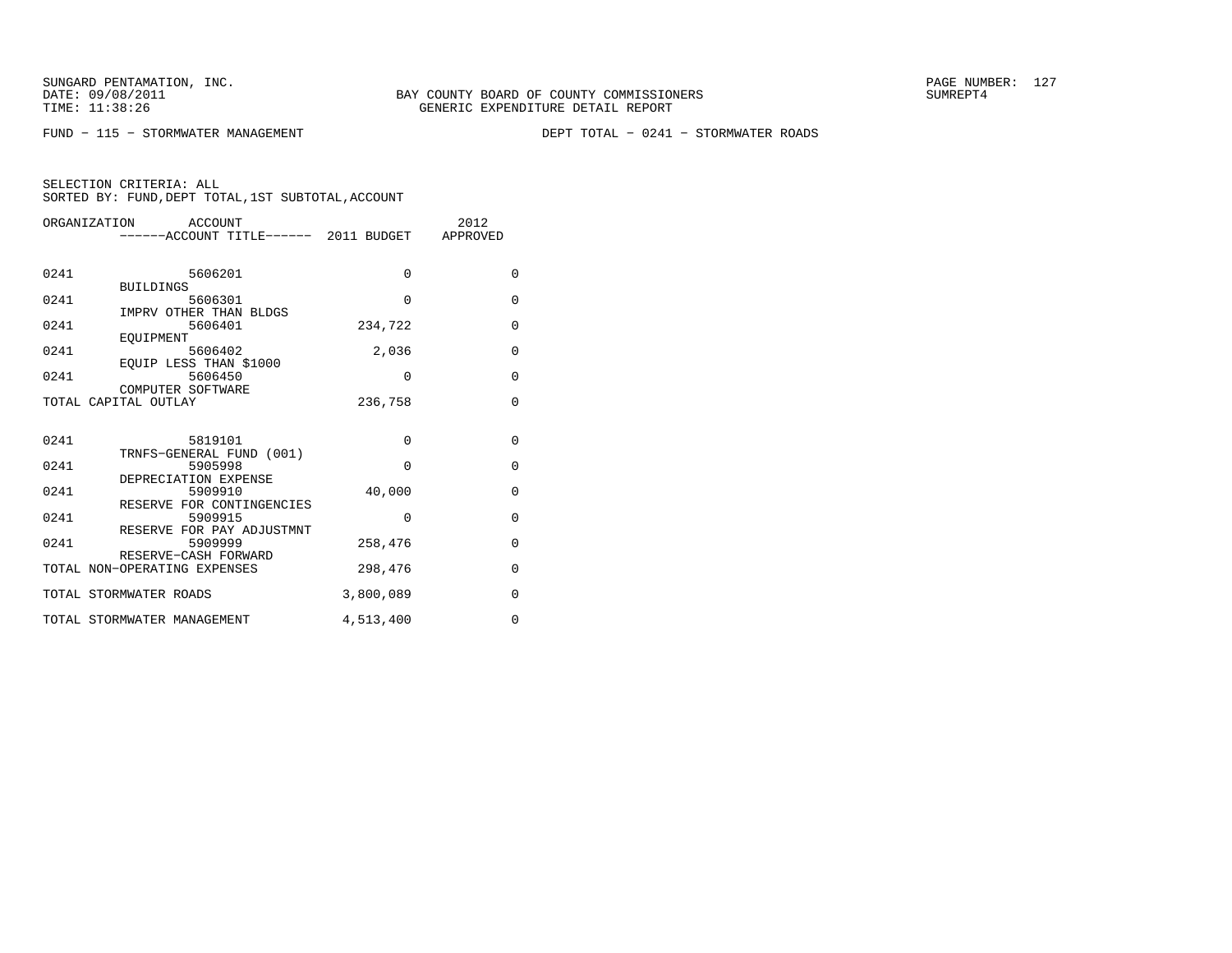FUND − 120 − LIBRARY DEPT TOTAL − 0360 − BAY COUNTY LIBRARY

| ORGANIZATION | <b>ACCOUNT</b><br>-----ACCOUNT TITLE------ 2011 BUDGET         |           | 2012<br>APPROVED |
|--------------|----------------------------------------------------------------|-----------|------------------|
| 0360         | 5101200                                                        | 988,316   | 941,281          |
| 0360         | SALARIES & WAGES-REGULAR<br>5101400                            | 14,700    | 14,700           |
| 0360         | SALARIES & WAGES-OVERTIME<br>5102100                           | 76,731    | 73,133           |
| 0360         | FICA TAXES-MATCHING<br>5102200                                 | 108,025   | 48,705           |
| 0360         | RETIREMENT CONTRIBUTIONS<br>5102300<br>LIFE & HEALTH INSURANCE | 138,804   | 135,237          |
| 0360         | 5102400<br>WORKERS COMP. PREMIUMS                              | 18,108    | 15,592           |
|              | TOTAL PERSONAL SERVICES                                        | 1,344,684 | 1,228,648        |
| 0360         | 5143101                                                        | 7,716     | 6,628            |
| 0360         | PROF SRV-CO ATTORNEY<br>5303107                                | 150       | 150              |
| 0360         | PROF SRV-SUBSTANCE TEST<br>5303110                             | 0         | 189              |
| 0360         | PROF SRV-BACKGROUND CHECK<br>5303401<br>CONTRACTED SERVICES    | 3,120     | 5,000            |
| 0360         | 5303425<br>CONTR SRV-ADMIN FEES                                | 65,140    | 55,453           |
| 0360         | 5303430<br>CONTR SRV-ADVERTISING                               | $\Omega$  | $\Omega$         |
| 0360         | 5303446<br>CONTR SRV-FACILITIES                                | 46,245    | 51,925           |
| 0360         | 5304001<br>TRAVEL/TRAINING NON-LOCAL                           | 3,000     | 0                |
| 0360         | 5304005<br>TRAVEL-LOCAL                                        | 280       | 150              |
| 0360         | 5304101<br>COMMUNICATIONS SERVICES                             | 17,912    | 9,984            |
| 0360         | 5304122<br>COMM SRV-LEASED LINES                               | 0         | $\Omega$         |
| 0360         | 5304125<br>POSTAGE/TRANSP/FREIGHT                              | 11,000    | 11,654           |
| 0360         | 5304301<br>UTILITY SERVICES                                    | 137,000   | 145,800          |
| 0360         | 5304405<br>RENTALS/LEASES-BUILDINGS                            | 0         | 0                |
| 0360         | 5304410<br>RENTALS/LEASES-EOUIPMENT                            | 8,061     | 8,061            |
| 0360         | 5304501<br>INSURANCE & BONDS                                   | 47,402    | 40,780           |
| 0360         | 5304604<br>REPAIR/MAINT-BLD&GRD DEPT                           | 0         | 0                |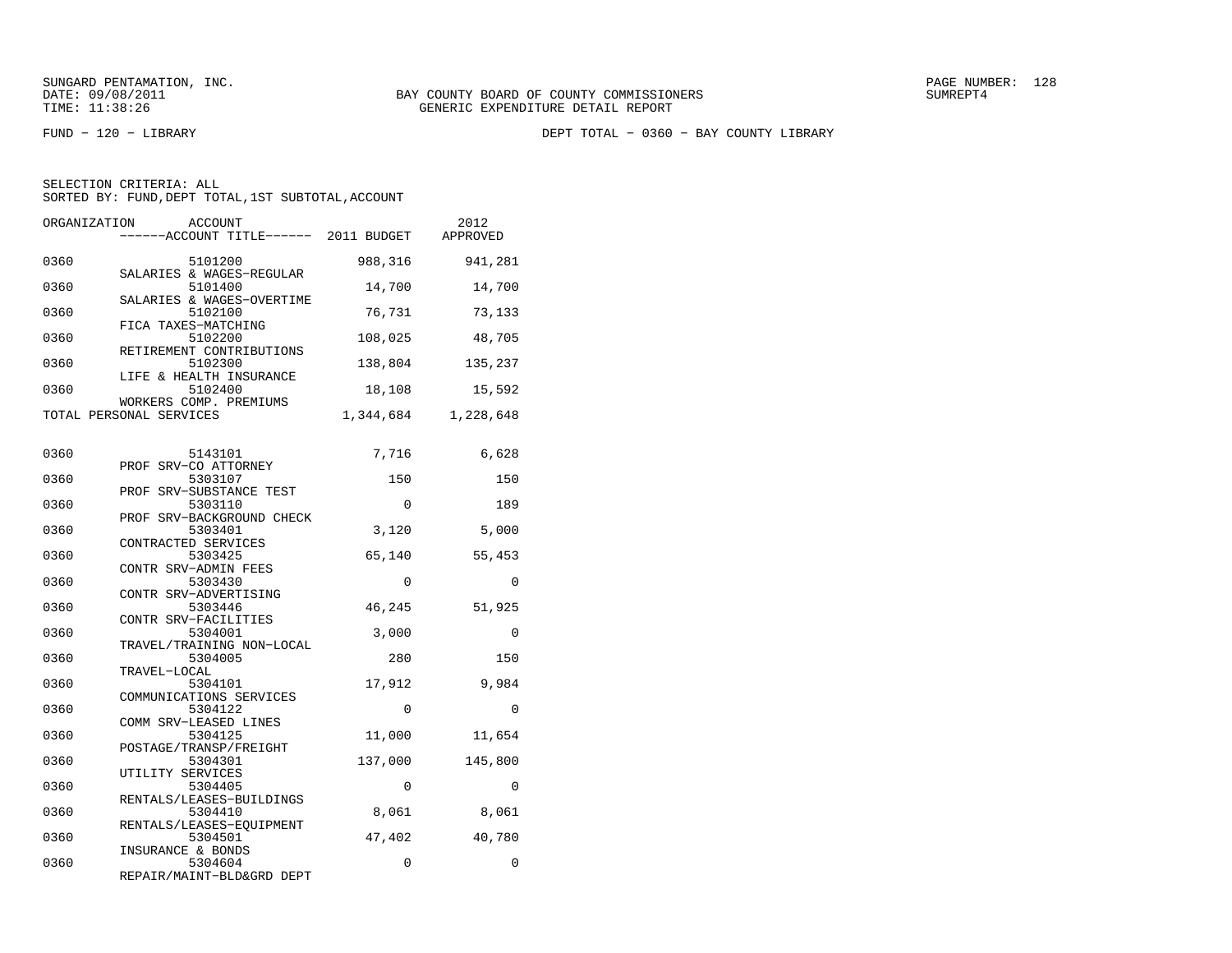FUND − 120 − LIBRARY DEPT TOTAL − 0360 − BAY COUNTY LIBRARY

| ORGANIZATION | <b>ACCOUNT</b><br>----ACCOUNT TITLE------ 2011 BUDGET          |          | 2012<br>APPROVED |
|--------------|----------------------------------------------------------------|----------|------------------|
| 0360         | 5304605                                                        | 87,297   | 93,007           |
| 0360         | REPAIR/MAINT-BLDG & GRND<br>5304610<br>REPAIR/MAINT-AUTO EOUIP | 50       | 1,000            |
| 0360         | 5304611<br>REPAIR/MAINT-FLEET MAINT                            | 500      | 0                |
| 0360         | 5304615<br>REPAIR/MAINT-EOUIPMENT                              | 23,151   | 25,500           |
| 0360         | 5304701<br>PRINTING & BINDING                                  | 2,500    | 2,500            |
| 0360         | 5304902<br>FEES & COSTS-PURCHASING                             | 1,208    | 1,138            |
| 0360         | 5304905<br>FEES&COSTS-LGL ADV/ADVERT                           | 4,500    | 7,000            |
| 0360         | 5304990<br>MISCELLANEOUS EXPENSES                              | 300      | 400              |
| 0360         | 5305101<br>OFFICE SUPPLIES                                     | 17,000   | 20,000           |
| 0360         | 5305201<br>OPERATING SUPPLIES                                  | 20,000   | 18,000           |
| 0360         | 5305202<br>OPER SUPPLIES-JANITORIAL                            | 0        | 200              |
| 0360         | 5305205<br>GAS, OIL & LUBRICANTS                               | 2,500    | 3,500            |
| 0360         | 5305210<br>SAFETY GEAR & SUPPLIES                              | 30       | 30               |
| 0360         | 5305401<br>BOOKS/RESOURCE MATR/SUBSC                           | 80,782   | 55,000           |
| 0360         | 5305402<br>DUES & MEMBERSHIPS                                  | 1,390    | 1,390            |
| 0360         | 5305406<br>TRAINING & TUITION                                  | 800      | 1,200            |
| 0360         | 5394940<br>COGS-VENDING/CONCESSION                             | 400      | 400              |
|              | TOTAL OPERATING EXPENSES                                       | 589,434  | 566,039          |
| 0360         | 5606401<br>EOUIPMENT                                           | $\Omega$ | $\Omega$         |
| 0360         | 5606402<br>EQUIP LESS THAN \$1000                              | 1,500    | 1,500            |
| 0360         | 5606450<br>COMPUTER SOFTWARE                                   | 0        | 0                |
| 0360         | 5606620<br><b>BOOKS - STATE AID</b>                            | 35,816   | 47,333           |
| 0360         | 5606623<br>BOOKS - LOCAL                                       | 65,000   | 52,358           |
| 0360         | 5606625<br>BOOKS - FRIENDS                                     | 0        | $\Omega$         |
|              | TOTAL CAPITAL OUTLAY                                           | 102,316  | 101,191          |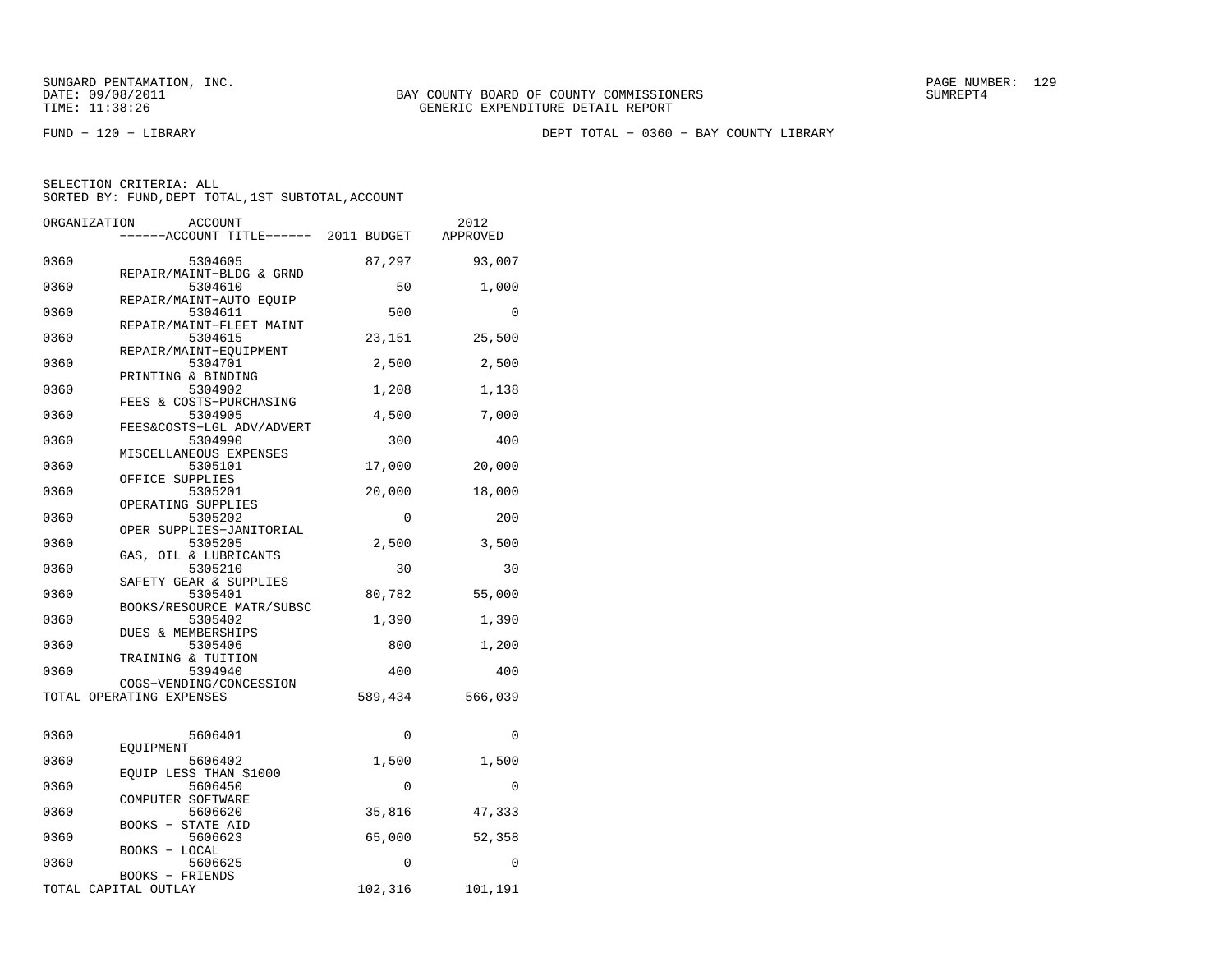FUND − 120 − LIBRARY DEPT TOTAL − 0360 − BAY COUNTY LIBRARY

| ORGANIZATION<br>ACCOUNT                              | ------ACCOUNT TITLE------ | 2011 BUDGET |          | 2012<br>APPROVED |
|------------------------------------------------------|---------------------------|-------------|----------|------------------|
| 0360<br>5707201<br>INTEREST EXPENSE                  |                           |             | $\Omega$ | $\Omega$         |
| TOTAL DEBT SERVICE                                   |                           |             | 0        | $\Omega$         |
| 0360<br>5905998<br>DEPRECIATION EXPENSE              |                           |             | $\Omega$ | $\Omega$         |
| 0360<br>5909910                                      |                           |             | 10,000   | 10,000           |
| RESERVE FOR CONTINGENCIES<br>0360<br>5909915         |                           |             | $\Omega$ | <sup>0</sup>     |
| RESERVE FOR PAY ADJUSTMNT<br>0360<br>5909999         |                           |             | 22,751   | 23,368           |
| RESERVE-CASH FORWARD<br>TOTAL NON-OPERATING EXPENSES |                           |             | 32,751   | 33,368           |
| TOTAL BAY COUNTY LIBRARY                             |                           | 2,069,185   |          | 1,929,246        |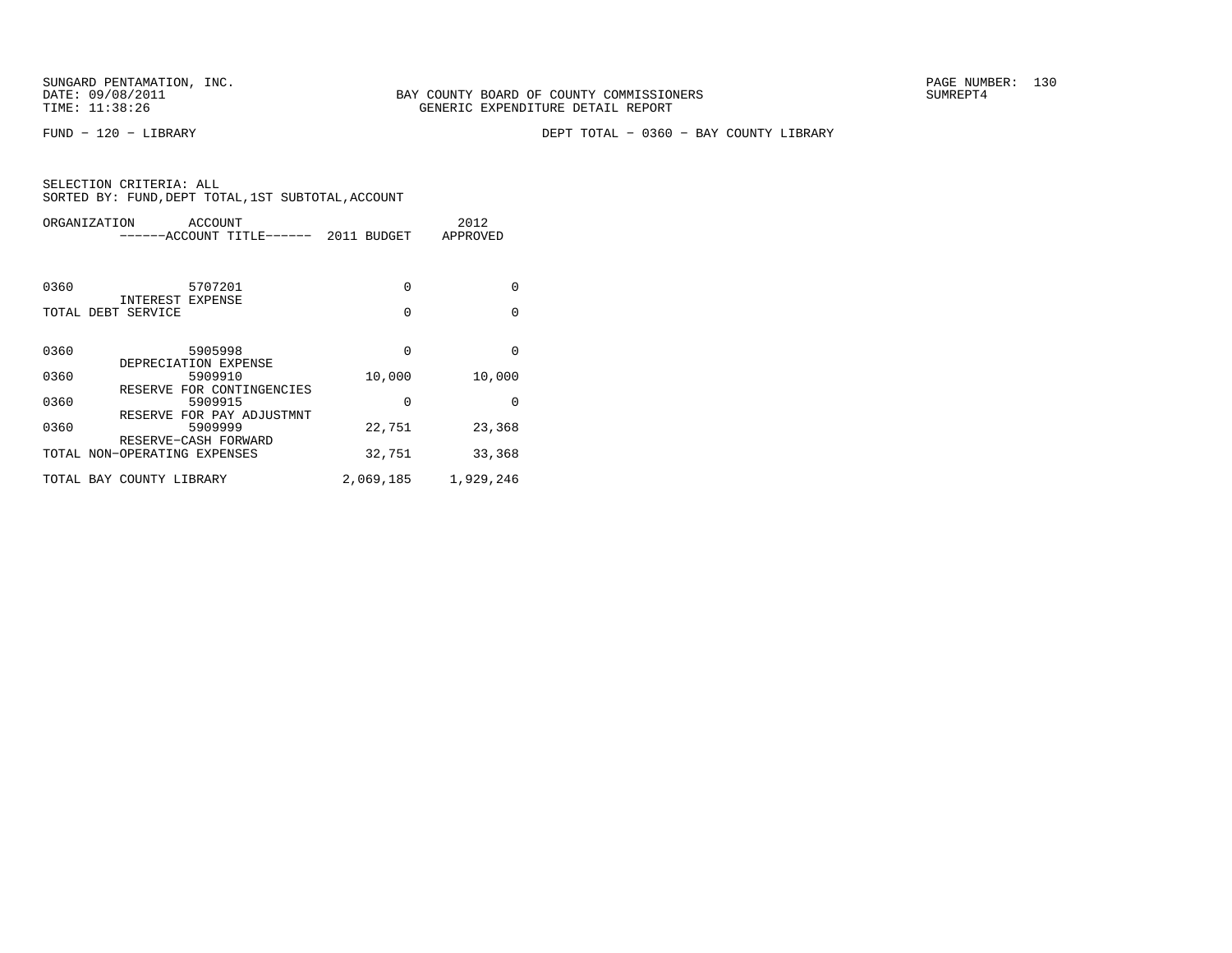FUND − 120 − LIBRARY DEPT TOTAL − 0361 − GULF COUNTY LIBRARY

| ORGANIZATION<br><b>ACCOUNT</b><br>-----ACCOUNT TITLE------ 2011 BUDGET   |          | 2012<br>APPROVED |
|--------------------------------------------------------------------------|----------|------------------|
| 0361<br>5101200                                                          | 92,006   | 92,006           |
| SALARIES & WAGES-REGULAR<br>0361<br>5101400<br>SALARIES & WAGES-OVERTIME | 11,077   | 11,100           |
| 0361<br>5102100<br>FICA TAXES-MATCHING                                   | 7,886    | 7,888            |
| 0361<br>5102200<br>RETIREMENT CONTRIBUTIONS                              | 11,102   | 5,189            |
| 0361<br>5102300<br>LIFE & HEALTH INSURANCE                               | 3,568    | 3,782            |
| 5102400<br>0361<br>WORKERS COMP. PREMIUMS                                | 377      | 3,157            |
| TOTAL PERSONAL SERVICES                                                  | 126,016  | 123,122          |
| 0361<br>5303107                                                          | $\Omega$ | $\Omega$         |
| PROF SRV-SUBSTANCE TEST<br>0361<br>5303110<br>PROF SRV-BACKGROUND CHECK  | 0        | 0                |
| 0361<br>5303401<br>CONTRACTED SERVICES                                   | $\Omega$ | 0                |
| 5303410<br>0361<br>CONTR SRV-JANITORIAL                                  | 0        | 0                |
| 0361<br>5304001<br>TRAVEL/TRAINING NON-LOCAL                             | $\Omega$ | $\Omega$         |
| 0361<br>5304101<br>COMMUNICATIONS SERVICES                               | 1,050    | 1,100            |
| 0361<br>5304125<br>POSTAGE/TRANSP/FREIGHT                                | 125      | 130              |
| 0361<br>5304301<br>UTILITY SERVICES                                      | 22,000   | 22,000           |
| 0361<br>5304410<br>RENTALS/LEASES-EOUIPMENT                              | 0        | 0                |
| 5304501<br>0361<br>INSURANCE & BONDS                                     | 992      | 1,079            |
| 0361<br>5304605<br>REPAIR/MAINT-BLDG & GRND                              | 450      | 450              |
| 0361<br>5304615<br>REPAIR/MAINT-EQUIPMENT<br>5304701                     | 450<br>0 | 450<br>0         |
| 0361<br>PRINTING & BINDING<br>0361<br>5304902                            | 0        | 0                |
| FEES & COSTS-PURCHASING<br>0361<br>5304990                               | $\Omega$ | $\Omega$         |
| MISCELLANEOUS EXPENSES<br>0361<br>5305101                                | 100      | 220              |
| OFFICE SUPPLIES<br>5305201<br>0361<br>OPERATING SUPPLIES                 | 0        | 0                |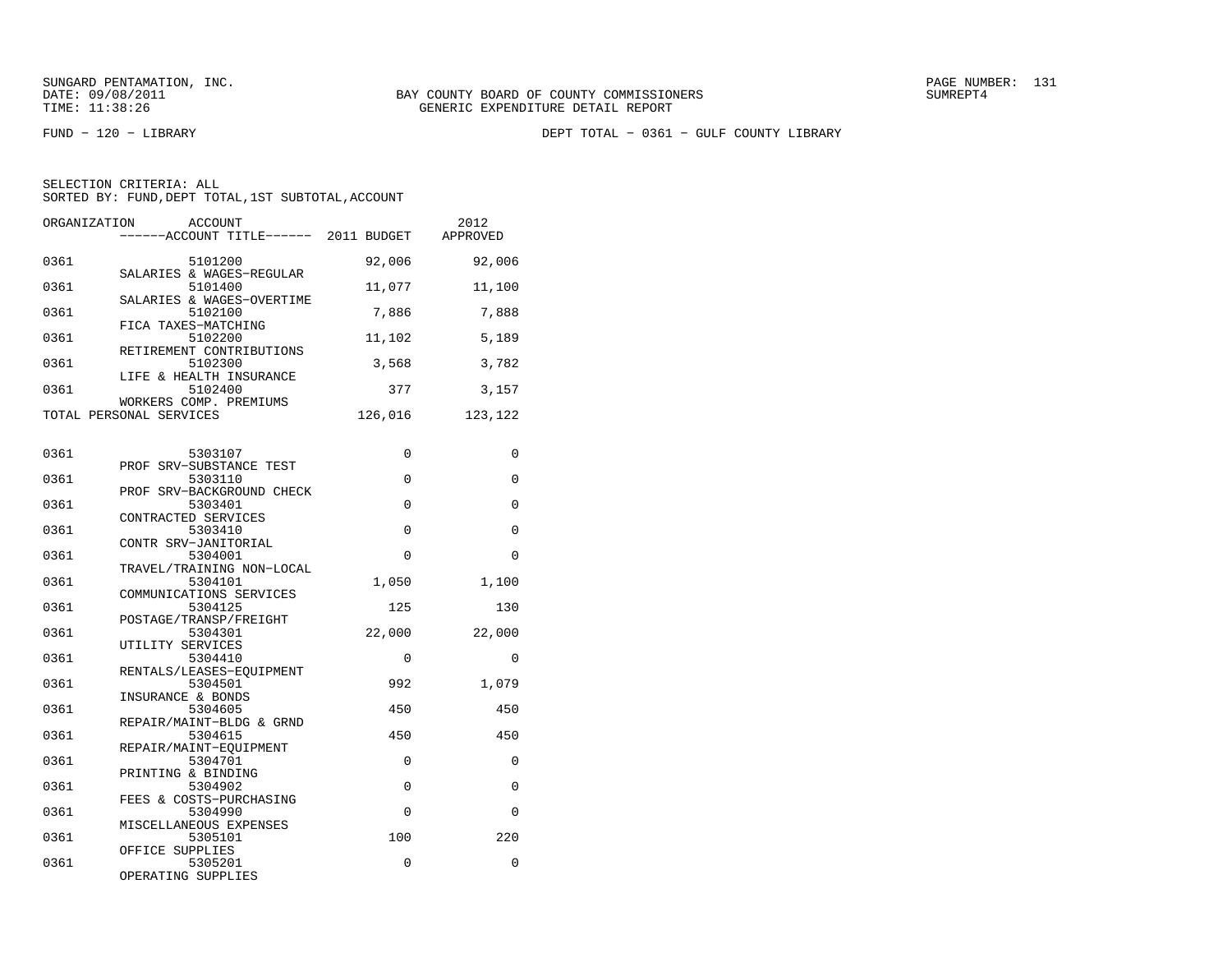FUND − 120 − LIBRARY DEPT TOTAL − 0361 − GULF COUNTY LIBRARY

|  | SELECTION CRITERIA: ALL                            |  |  |
|--|----------------------------------------------------|--|--|
|  | SORTED BY: FUND, DEPT TOTAL, 1ST SUBTOTAL, ACCOUNT |  |  |

|      | ORGANIZATION<br>ACCOUNT                                   |             | 2012         |
|------|-----------------------------------------------------------|-------------|--------------|
|      | -----ACCOUNT TITLE------ 2011 BUDGET                      |             | APPROVED     |
|      |                                                           |             |              |
| 0361 | 5305202                                                   | 75          | 50           |
| 0361 | OPER SUPPLIES-JANITORIAL<br>5305205                       | $\Omega$    | $\Omega$     |
|      | GAS, OIL & LUBRICANTS                                     |             |              |
| 0361 | 5305210                                                   | $\Omega$    | $\Omega$     |
|      | SAFETY GEAR & SUPPLIES                                    |             |              |
| 0361 | 5305401                                                   | $\Omega$    | $\mathbf 0$  |
|      | BOOKS/RESOURCE MATR/SUBSC                                 |             |              |
| 0361 | 5305406                                                   | $\Omega$    | $\Omega$     |
|      | TRAINING & TUITION                                        |             |              |
|      | TOTAL OPERATING EXPENSES                                  | 25,242      | 25,479       |
|      |                                                           |             |              |
| 0361 | 5606401                                                   | $\mathbf 0$ | $\mathbf{0}$ |
|      | <b>EOUIPMENT</b>                                          |             |              |
| 0361 | 5606402                                                   | $\Omega$    | $\Omega$     |
|      | EOUIP LESS THAN \$1000                                    |             |              |
| 0361 | 5606620                                                   | $\Omega$    | $\Omega$     |
|      | BOOKS - STATE AID                                         |             |              |
| 0361 | 5606623                                                   | $\Omega$    | 7,794        |
|      | BOOKS - LOCAL<br>TOTAL CAPITAL OUTLAY                     | 0           | 7,794        |
|      |                                                           |             |              |
|      |                                                           |             |              |
| 0361 | 5905998                                                   | $\Omega$    | $\Omega$     |
|      | DEPRECIATION EXPENSE                                      |             |              |
| 0361 | 5909910                                                   | 15,150      | 13,275       |
|      | RESERVE FOR CONTINGENCIES                                 |             |              |
| 0361 | 5909915                                                   | $\Omega$    | $\Omega$     |
|      | RESERVE FOR PAY ADJUSTMNT<br>TOTAL NON-OPERATING EXPENSES | 15,150      |              |
|      |                                                           |             | 13,275       |
|      | TOTAL GULF COUNTY LIBRARY                                 | 166,408     | 169,670      |
|      |                                                           |             |              |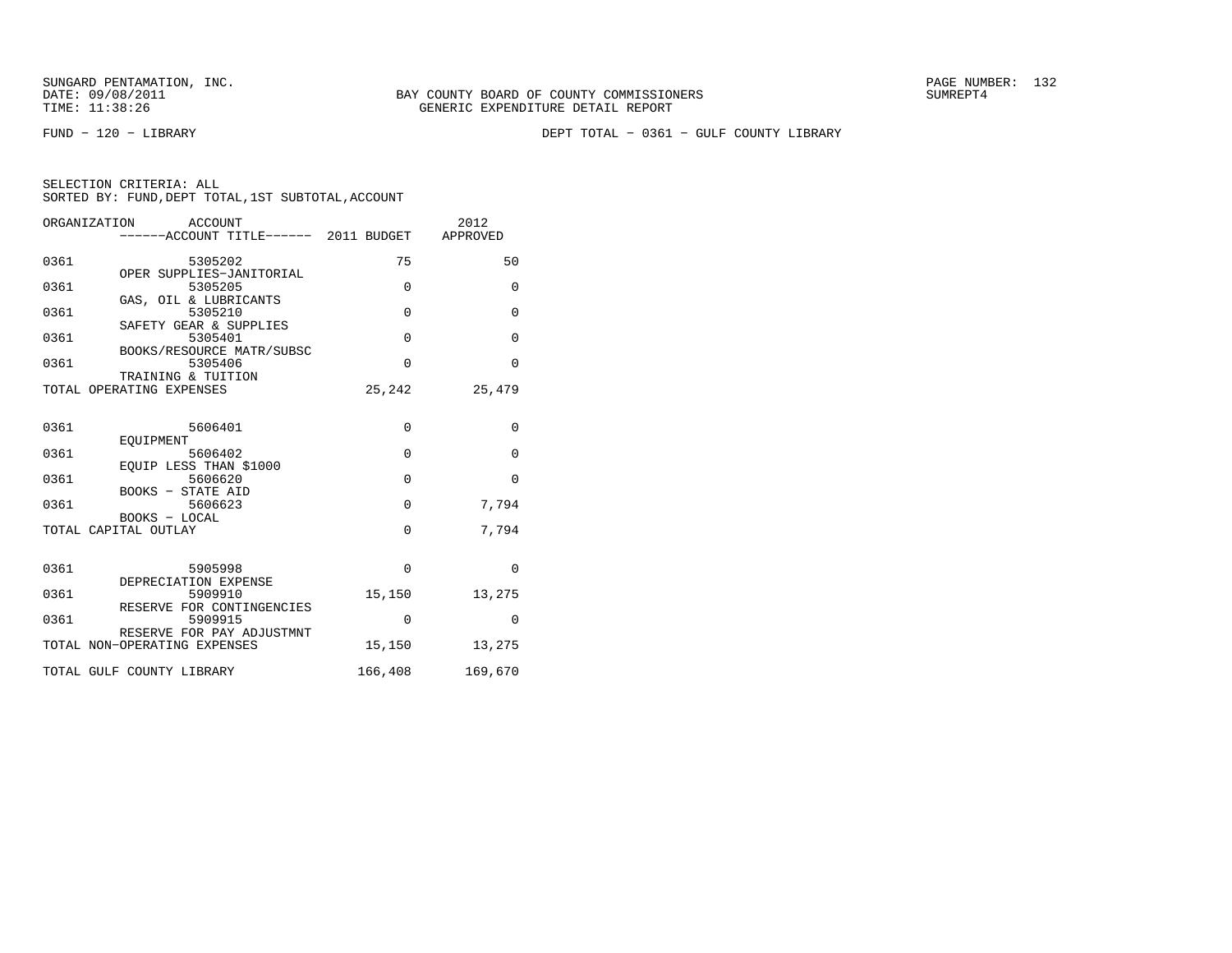FUND − 120 − LIBRARY DEPT TOTAL − 0362 − LIBERTY COUNTY LIBRARY

| ORGANIZATION<br>ACCOUNT<br>------ACCOUNT TITLE------ 2011 BUDGET    |                  | 2012<br>APPROVED |
|---------------------------------------------------------------------|------------------|------------------|
| 0362<br>5101200                                                     | 79,453           | 79,453           |
| SALARIES & WAGES-REGULAR<br>0362<br>5101400                         | 500              | 2,500            |
| SALARIES & WAGES-OVERTIME<br>0362<br>5102100<br>FICA TAXES-MATCHING | 6,116            | 6,269            |
| 0362<br>5102200<br>RETIREMENT CONTRIBUTIONS                         | 8,611            | 4,125            |
| 0362<br>5102300<br>LIFE & HEALTH INSURANCE                          | 16,167           | 17,517           |
| 0362<br>5102400<br>WORKERS COMP. PREMIUMS                           | 568              | 2,494            |
| TOTAL PERSONAL SERVICES                                             | 111,415          | 112,358          |
| 0362<br>5303107                                                     | 0                | 0                |
| PROF SRV-SUBSTANCE TEST<br>5303110<br>0362                          | 0                | $\mathbf 0$      |
| PROF SRV-BACKGROUND CHECK<br>0362<br>5303401                        | $\Omega$         | $\Omega$         |
| CONTRACTED SERVICES<br>0362<br>5304001<br>TRAVEL/TRAINING NON-LOCAL | 0                | 0                |
| 0362<br>5304101<br>COMMUNICATIONS SERVICES                          | 2,115            | 2,200            |
| 0362<br>5304125<br>POSTAGE/TRANSP/FREIGHT                           | $\mathbf 0$      | 0                |
| 0362<br>5304301<br>UTILITY SERVICES                                 | 6,500            | 7,300            |
| 0362<br>5304410<br>RENTALS/LEASES-EOUIPMENT                         | $\Omega$         | 0                |
| 0362<br>5304501<br>INSURANCE & BONDS                                | 595              | 647              |
| 0362<br>5304605<br>REPAIR/MAINT-BLDG & GRND                         | $\mathbf 0$      | 0                |
| 0362<br>5304615<br>REPAIR/MAINT-EQUIPMENT                           | 200              | 200              |
| 0362<br>5304701<br>PRINTING & BINDING                               | 0                | 0                |
| 0362<br>5304902<br>FEES & COSTS-PURCHASING                          | $\Omega$         | 0                |
| 0362<br>5305101<br>OFFICE SUPPLIES                                  | 100              | 0                |
| 0362<br>5305201<br>OPERATING SUPPLIES<br>0362<br>5305202            | $\mathbf 0$<br>0 | $\mathbf 0$<br>0 |
| OPER SUPPLIES-JANITORIAL<br>0362<br>5305205                         | $\Omega$         | 0                |
| GAS, OIL & LUBRICANTS                                               |                  |                  |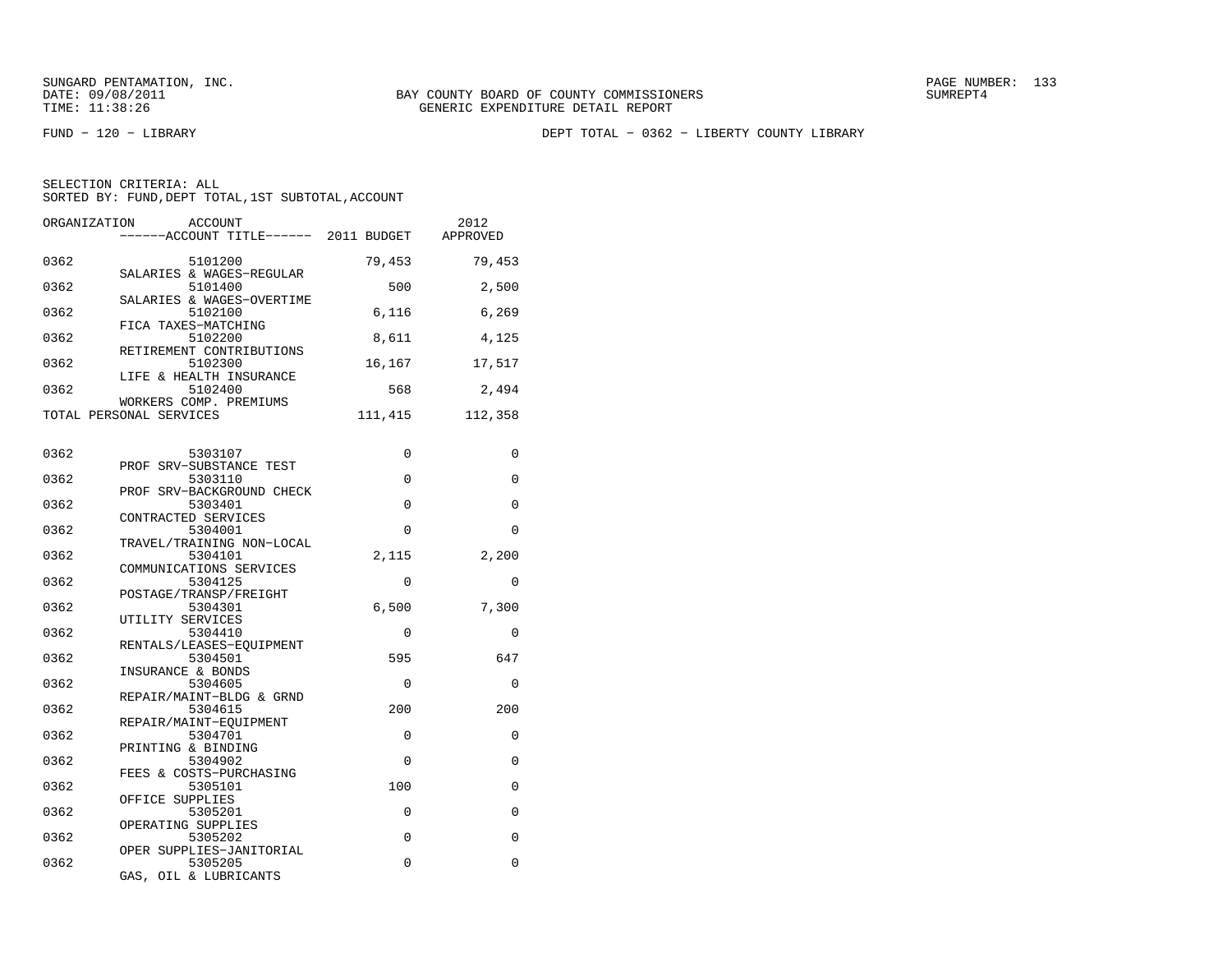FUND − 120 − LIBRARY DEPT TOTAL − 0362 − LIBERTY COUNTY LIBRARY

| <b>ACCOUNT</b><br>ORGANIZATION<br>-----ACCOUNT TITLE------ 2011 BUDGET |             | 2012<br>APPROVED |
|------------------------------------------------------------------------|-------------|------------------|
| 0362<br>5305210                                                        | 20          | $\Omega$         |
| SAFETY GEAR & SUPPLIES<br>0362<br>5305401                              | 500         | 250              |
| BOOKS/RESOURCE MATR/SUBSC<br>0362<br>5305406<br>TRAINING & TUITION     | $\Omega$    | $\Omega$         |
| TOTAL OPERATING EXPENSES                                               | 10,030      | 10,597           |
| 0362<br>5606401                                                        | $\mathbf 0$ | 0                |
| EOUIPMENT<br>0362<br>5606402                                           | $\Omega$    | $\Omega$         |
| EQUIP LESS THAN \$1000<br>0362<br>5606620                              | $\Omega$    | $\mathbf{0}$     |
| BOOKS - STATE AID<br>0362<br>5606623<br>BOOKS - LOCAL                  | $\Omega$    | $\mathbf{0}$     |
| TOTAL CAPITAL OUTLAY                                                   | $\Omega$    | $\Omega$         |
| 0362<br>5905998                                                        | $\Omega$    | $\Omega$         |
| DEPRECIATION EXPENSE<br>0362<br>5909910                                | 3,500       | 5,208            |
| RESERVE FOR CONTINGENCIES<br>0362<br>5909915                           | $\Omega$    | $\Omega$         |
| RESERVE FOR PAY ADJUSTMNT<br>TOTAL NON-OPERATING EXPENSES              | 3,500       | 5,208            |
| TOTAL LIBERTY COUNTY LIBRARY                                           | 124,945     | 128,163          |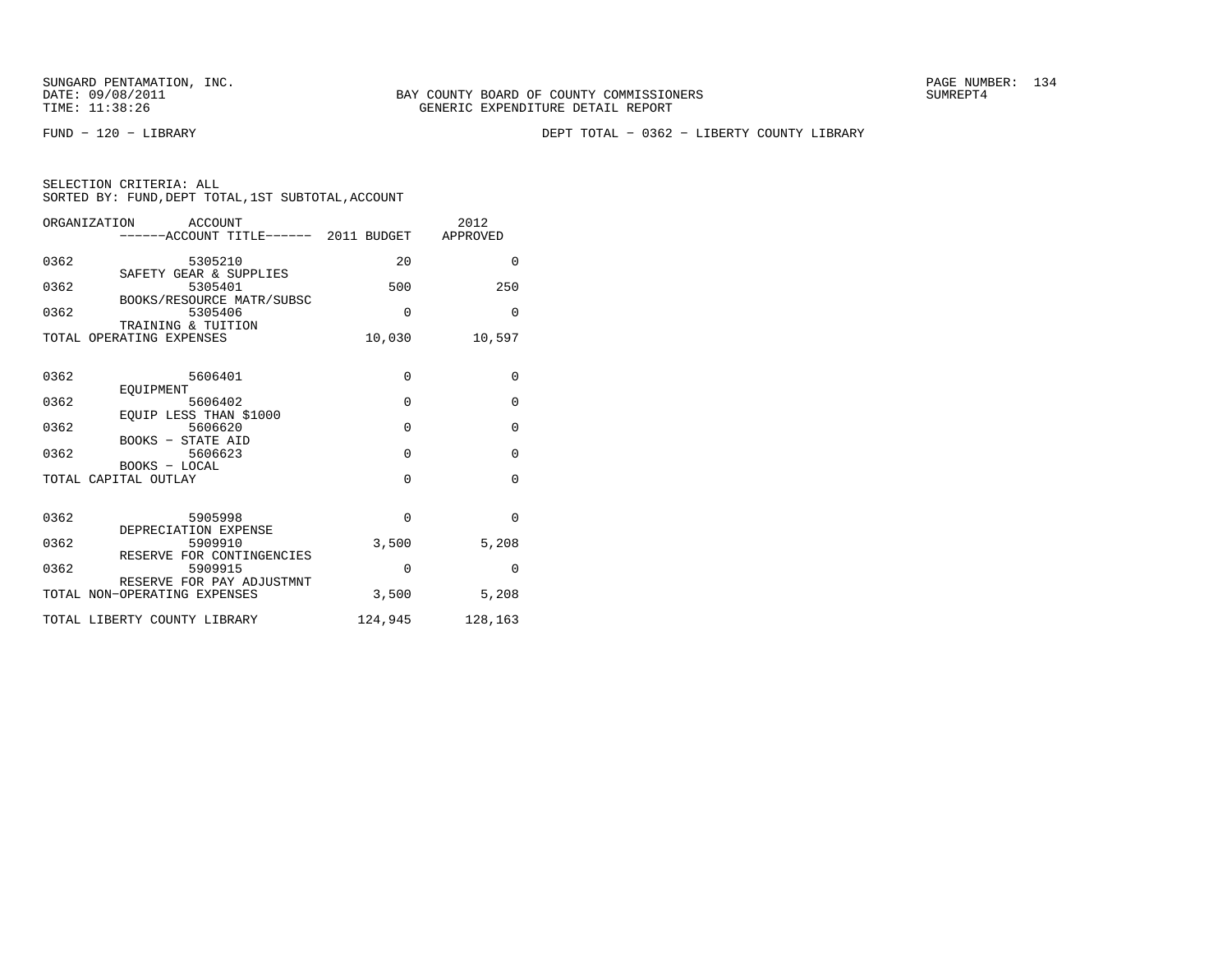FUND − 120 − LIBRARY DEPT TOTAL − 0363 − P C BEACH LIBRARY

|  | SELECTION CRITERIA: ALL |                                                    |
|--|-------------------------|----------------------------------------------------|
|  |                         | SORTED BY: FUND, DEPT TOTAL, 1ST SUBTOTAL, ACCOUNT |
|  |                         |                                                    |

| ORGANIZATION | <b>ACCOUNT</b><br>-----ACCOUNT TITLE------ 2011 BUDGET       |          | 2012<br>APPROVED |
|--------------|--------------------------------------------------------------|----------|------------------|
| 0363         | 5101200<br>SALARIES & WAGES-REGULAR                          | 108,573  | 116,397          |
| 0363         | 5101400<br>SALARIES & WAGES-OVERTIME                         | 1,500    | 7,500            |
| 0363         | 5102100<br>FICA TAXES-MATCHING                               | 8,421    | 9,478            |
| 0363         | 5102200<br>RETIREMENT CONTRIBUTIONS                          | 11,855   | 6,235            |
| 0363         | 5102300<br>LIFE & HEALTH INSURANCE                           | 32,334   | $\mathbf{0}$     |
| 0363         | 5102400<br>WORKERS COMP. PREMIUMS                            | 469      | 2,913            |
| 0363         | 5102500<br>UNEMPLOYMENT COMPENSATION                         | $\Omega$ | $\Omega$         |
|              | TOTAL PERSONAL SERVICES                                      | 163,152  | 142,523          |
| 0363         | 5303107                                                      | 0        | 0                |
| 0363         | PROF SRV-SUBSTANCE TEST<br>5303110                           | 0        | 0                |
| 0363         | PROF SRV-BACKGROUND CHECK<br>5303401                         | $\Omega$ | $\Omega$         |
| 0363         | CONTRACTED SERVICES<br>5304101                               | $\Omega$ | $\Omega$         |
| 0363         | COMMUNICATIONS SERVICES<br>5304125<br>POSTAGE/TRANSP/FREIGHT | 50       | $\Omega$         |
| 0363         | 5304301<br>UTILITY SERVICES                                  | $\Omega$ | 0                |
| 0363         | 5304501<br>INSURANCE & BONDS                                 | 793      | 863              |
| 0363         | 5304605<br>REPAIR/MAINT-BLDG & GRND                          | 0        | 0                |
| 0363         | 5304615<br>REPAIR/MAINT-EOUIPMENT                            | $\Omega$ | $\Omega$         |
| 0363         | 5305101<br>OFFICE SUPPLIES                                   | 500      | 1,500            |
| 0363         | 5305201<br>OPERATING SUPPLIES                                | 100      | 120              |
| 0363         | 5305202<br>OPER SUPPLIES-JANITORIAL                          | 500      | 500              |
| 0363         | 5305210<br>SAFETY GEAR & SUPPLIES                            | 20       | 15               |
| 0363         | 5305401<br>BOOKS/RESOURCE MATR/SUBSC                         | 500      | 275              |
|              | TOTAL OPERATING EXPENSES                                     | 2,463    | 3,273            |
| 0363         | 5606401<br>EQUIPMENT                                         | 4,000    | $\Omega$         |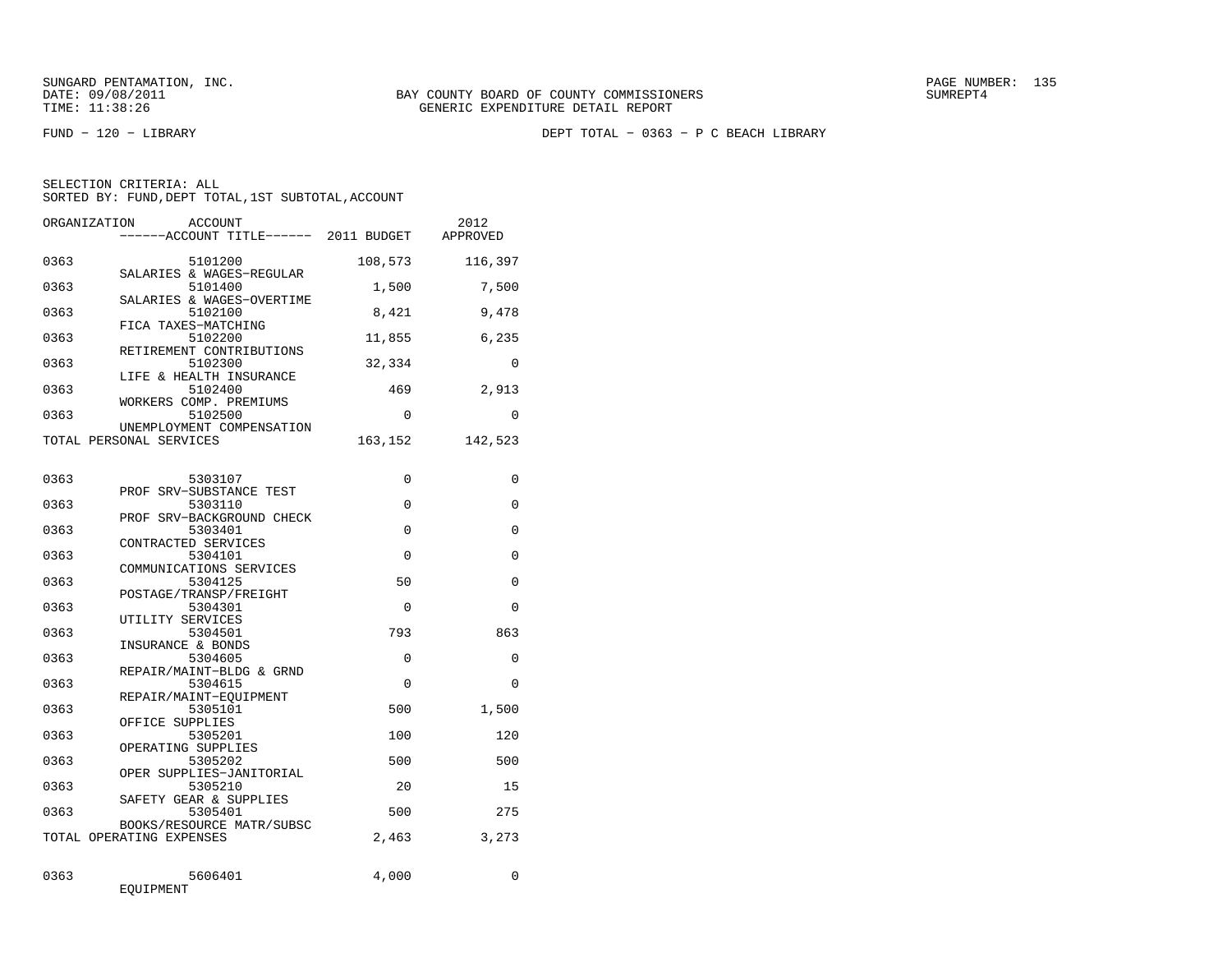FUND − 120 − LIBRARY DEPT TOTAL − 0363 − P C BEACH LIBRARY

| ORGANIZATION         | ACCOUNT                                                      |          | 2012     |
|----------------------|--------------------------------------------------------------|----------|----------|
|                      | -----ACCOUNT TITLE------ 2011 BUDGET                         |          | APPROVED |
| 0363                 | 5606402                                                      | 0        | $\Omega$ |
| 0363                 | EQUIP LESS THAN \$1000<br>5606620                            | $\Omega$ | $\Omega$ |
| 0363                 | BOOKS - STATE AID<br>5606623                                 | 15,000   | 25,975   |
|                      | BOOKS - LOCAL                                                |          |          |
| TOTAL CAPITAL OUTLAY |                                                              | 19,000   | 25,975   |
|                      |                                                              |          |          |
| 0363                 | 5905998                                                      | $\Omega$ | $\Omega$ |
| 0363                 | DEPRECIATION EXPENSE<br>5909910<br>RESERVE FOR CONTINGENCIES | 6,031    | 964      |
| 0363                 | 5909915                                                      | $\Omega$ | $\Omega$ |
|                      | RESERVE FOR PAY ADJUSTMNT<br>TOTAL NON-OPERATING EXPENSES    | 6,031    | 964      |
|                      | TOTAL P C BEACH LIBRARY                                      | 190,646  | 172,735  |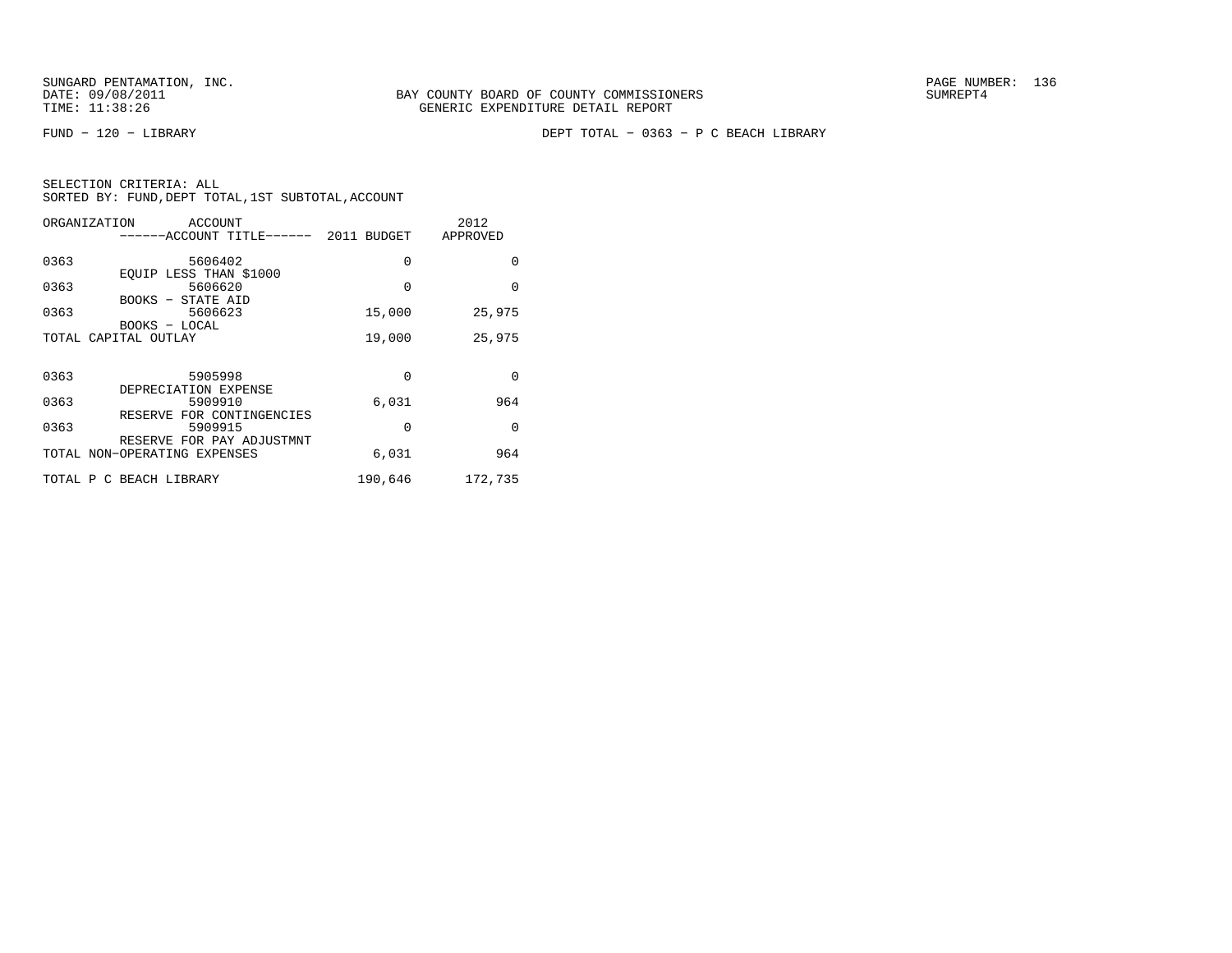FUND − 120 − LIBRARY DEPT TOTAL − 0364 − PARKER LIBRARY

| SELECTION CRITERIA: ALL                            |  |
|----------------------------------------------------|--|
| SORTED BY: FUND, DEPT TOTAL, 1ST SUBTOTAL, ACCOUNT |  |

| ORGANIZATION<br><b>ACCOUNT</b><br>----ACCOUNT TITLE------ 2011 BUDGET |          | 2012<br>APPROVED |
|-----------------------------------------------------------------------|----------|------------------|
| 0364<br>5101200                                                       | 22,314   | 22,314           |
| SALARIES & WAGES-REGULAR<br>0364<br>5101400                           | 0        | 0                |
| SALARIES & WAGES-OVERTIME<br>0364<br>5102100                          | 1,707    | 1,707            |
| FICA TAXES-MATCHING<br>0364<br>5102200                                | 2,403    | 1,123            |
| RETIREMENT CONTRIBUTIONS<br>5102300<br>0364                           | 2,378    | 2,521            |
| LIFE & HEALTH INSURANCE<br>0364<br>5102400                            | 64       | 326              |
| WORKERS COMP. PREMIUMS<br>TOTAL PERSONAL SERVICES                     | 28,866   | 27,991           |
| 0364<br>5303106                                                       | 0        | 0                |
| PROF SRV-PHYSICLS/MEDICAL<br>0364<br>5303107                          | 0        | 0                |
| PROF SRV-SUBSTANCE TEST<br>0364<br>5303110                            | 0        | 0                |
| PROF SRV-BACKGROUND CHECK<br>5303401<br>0364                          | $\Omega$ | $\Omega$         |
| CONTRACTED SERVICES<br>0364<br>5304101                                | 800      | 825              |
| COMMUNICATIONS SERVICES<br>0364<br>5304301                            | $\Omega$ | $\Omega$         |
| UTILITY SERVICES<br>0364<br>5304501                                   | 198      | 216              |
| INSURANCE & BONDS<br>0364<br>5304605                                  | 0        | 0                |
| REPAIR/MAINT-BLDG & GRND<br>0364<br>5304615                           | $\Omega$ | $\Omega$         |
| REPAIR/MAINT-EQUIPMENT<br>5304701<br>0364                             | 0        | 0                |
| PRINTING & BINDING<br>0364<br>5305101                                 | 50       | 50               |
| OFFICE SUPPLIES<br>0364<br>5305201                                    | 0        | 0                |
| OPERATING SUPPLIES<br>TOTAL OPERATING EXPENSES                        | 1,048    | 1,091            |
| 0364<br>5606401                                                       | 0        | 0                |
| EOUIPMENT<br>0364<br>5606402                                          | 0        | $\Omega$         |
| EQUIP LESS THAN \$1000<br>5606623<br>0364                             | $\Omega$ | 1,138            |
| BOOKS - LOCAL<br>TOTAL CAPITAL OUTLAY                                 | 0        | 1,138            |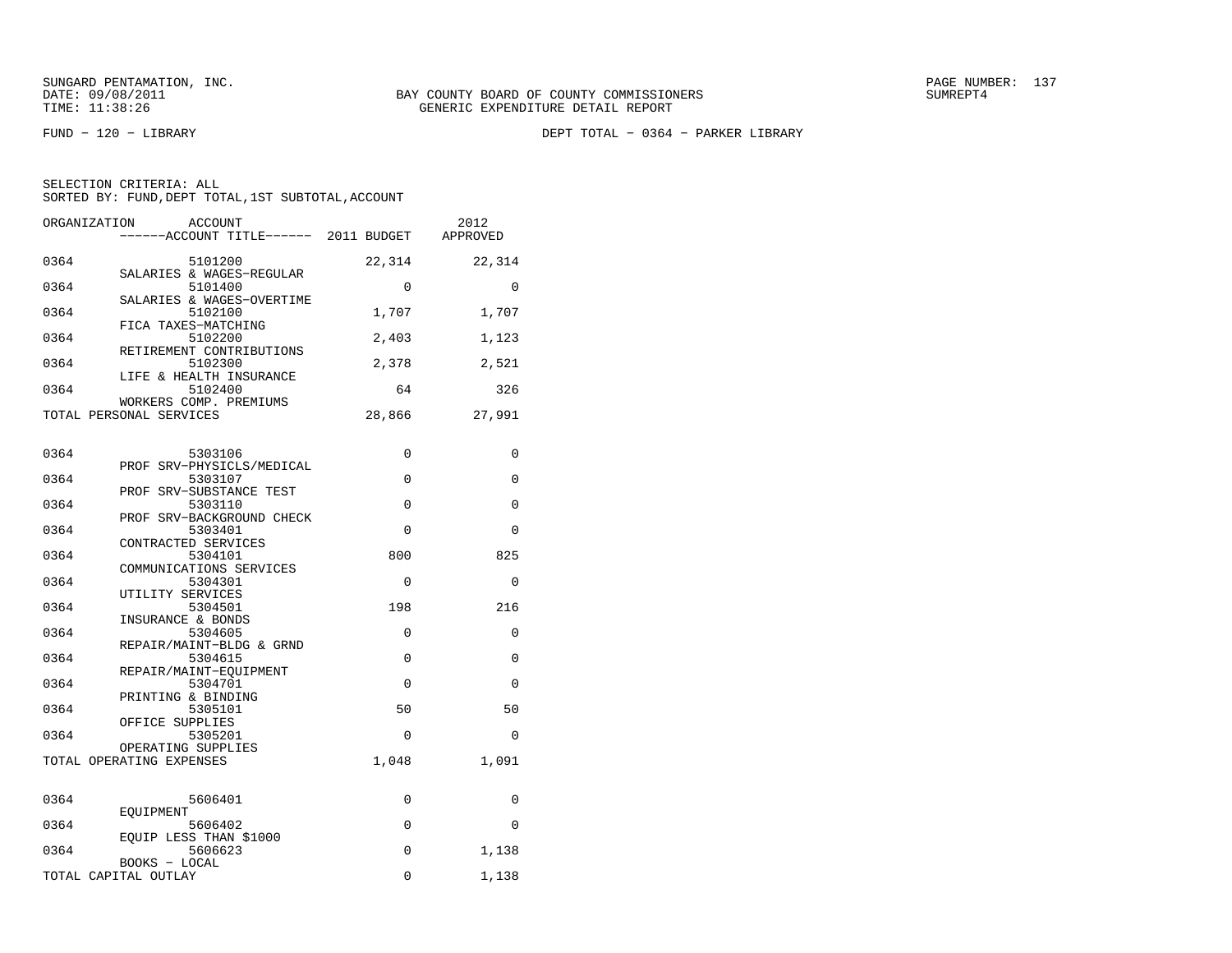FUND − 120 − LIBRARY DEPT TOTAL − 0364 − PARKER LIBRARY

|      | ORGANIZATION<br>ACCOUNT<br>------ACCOUNT TITLE------      | 2011 BUDGET | 2012<br>APPROVED |
|------|-----------------------------------------------------------|-------------|------------------|
| 0364 | 5905998                                                   | 0           |                  |
| 0364 | DEPRECIATION EXPENSE<br>5909910                           | 5,000       | 7,142            |
| 0364 | RESERVE FOR CONTINGENCIES<br>5909915                      | $\Omega$    |                  |
|      | RESERVE FOR PAY ADJUSTMNT<br>TOTAL NON-OPERATING EXPENSES | 5,000       | 7,142            |
|      | TOTAL PARKER LIBRARY                                      | 34,914      | 37,362           |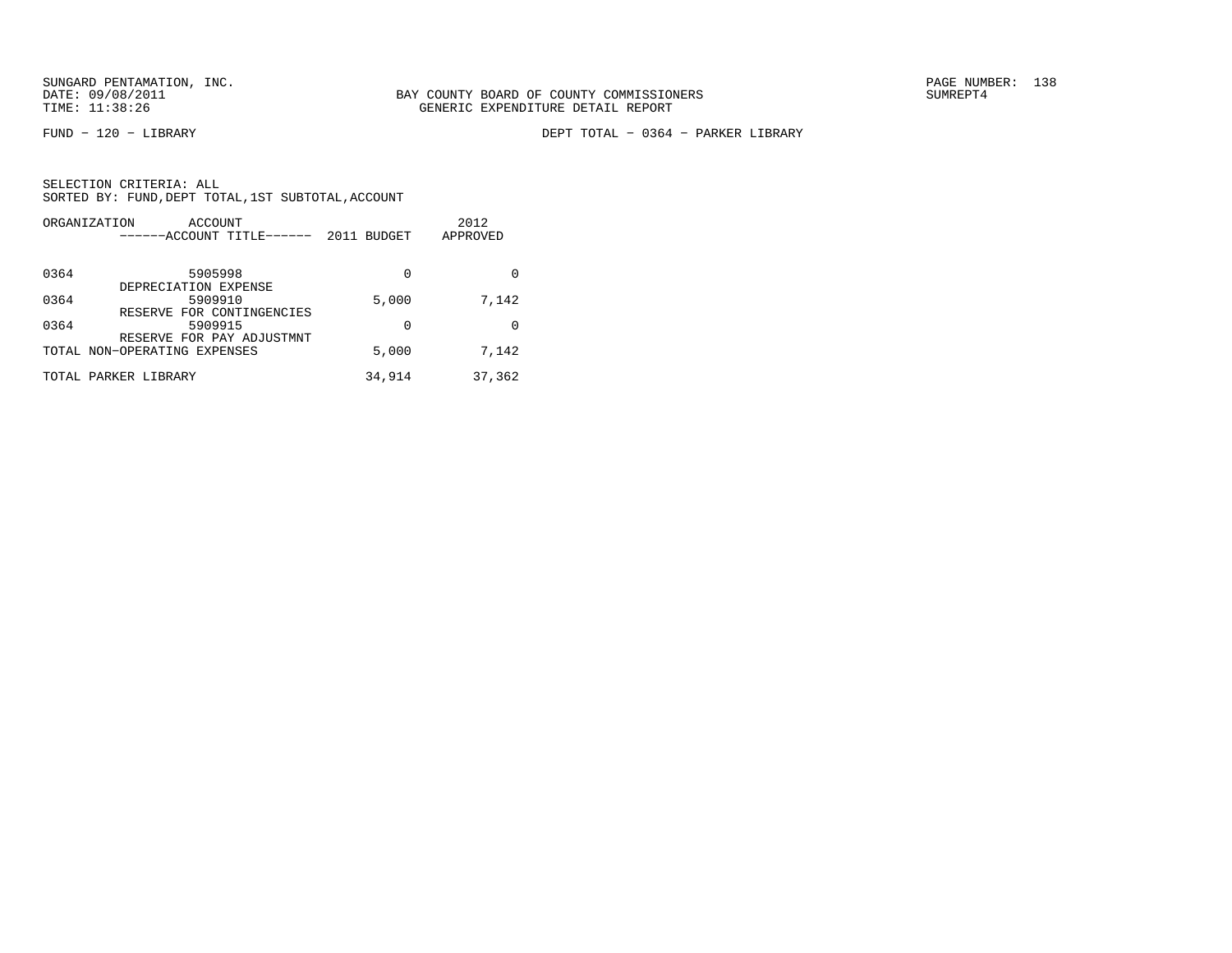FUND − 120 − LIBRARY DEPT TOTAL − 0365 − MULIT COUNTY LIBRARY

| SELECTION CRITERIA: ALL                            |  |  |
|----------------------------------------------------|--|--|
| SORTED BY: FUND, DEPT TOTAL, 1ST SUBTOTAL, ACCOUNT |  |  |

| ORGANIZATION                    | ACCOUNT<br>----ACCOUNT TITLE------ 2011 BUDGET |             | 2012<br>APPROVED |
|---------------------------------|------------------------------------------------|-------------|------------------|
| 0365                            | 5101200                                        | 205,700     | 205,700          |
| 0365                            | SALARIES & WAGES-REGULAR<br>5101400            | $\mathbf 0$ | $\Omega$         |
| 0365                            | SALARIES & WAGES-OVERTIME<br>5102100           | 15,736      | 15,736           |
| FICA TAXES-MATCHING<br>0365     | 5102200<br>RETIREMENT CONTRIBUTIONS            | 22,154      | 10,945           |
| 0365<br>LIFE & HEALTH INSURANCE | 5102300                                        | 23,428      | 25,014           |
| 0365<br>WORKERS COMP. PREMIUMS  | 5102400                                        | 497         | 2,343            |
| TOTAL PERSONAL SERVICES         |                                                | 267,515     | 259,738          |
| 0365                            | 5303107                                        | 0           | $\Omega$         |
| PROF SRV-SUBSTANCE TEST<br>0365 | 5303110                                        | 0           | 500              |
| 0365                            | PROF SRV-BACKGROUND CHECK<br>5303401           | 0           | $\mathbf 0$      |
| CONTRACTED SERVICES<br>0365     | 5304001                                        | $\Omega$    | 6,500            |
| 0365<br>TRAVEL-LOCAL            | TRAVEL/TRAINING NON-LOCAL<br>5304005           | 1,778       | 2,000            |
| 0365<br>COMMUNICATIONS SERVICES | 5304101                                        | 7,300       | 7,300            |
| 0365<br>COMM SRV-LEASED LINES   | 5304122                                        | $\mathbf 0$ | 0                |
| 0365<br>POSTAGE/TRANSP/FREIGHT  | 5304125                                        | 1,125       | 950              |
| 0365<br>UTILITY SERVICES        | 5304301                                        | 0           | 0                |
| 0365                            | 5304410<br>RENTALS/LEASES-EQUIPMENT            | $\Omega$    | $\Omega$         |
| 0365<br>INSURANCE & BONDS       | 5304501                                        | 1,388       | 1,510            |
| 0365                            | 5304605<br>REPAIR/MAINT-BLDG & GRND            | $\Omega$    | $\Omega$         |
| 0365<br>REPAIR/MAINT-EOUIPMENT  | 5304615                                        | 11,500      | 11,500           |
| 0365<br>PRINTING & BINDING      | 5304701                                        | 150         | 150              |
| 0365<br>FEES & COSTS-PURCHASING | 5304902                                        | 0           | 0                |
| 0365<br>OFFICE SUPPLIES         | 5305101                                        | 5,000       | 5,000            |
| 0365<br>OPERATING SUPPLIES      | 5305201                                        | 4,500       | 5,000            |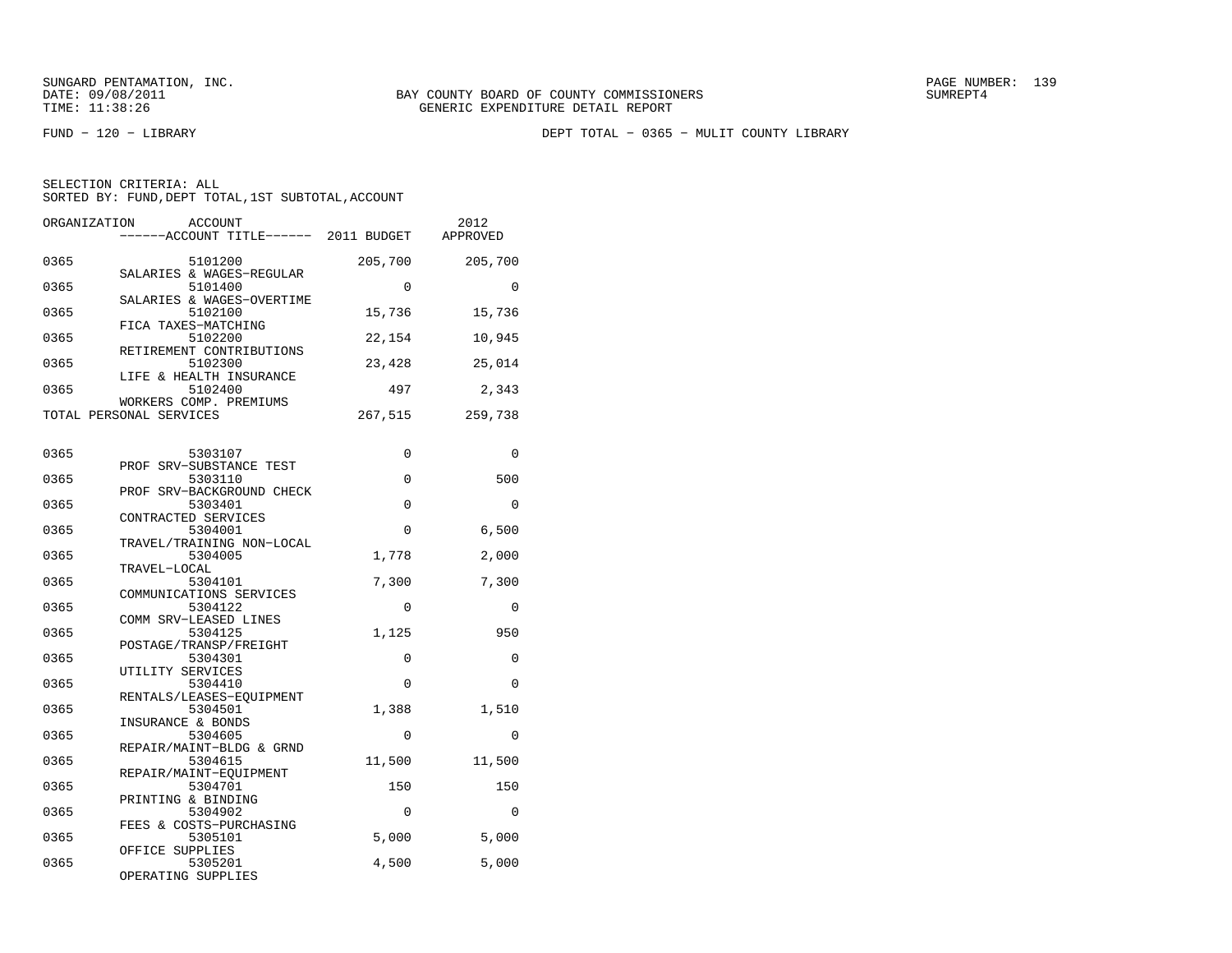FUND − 120 − LIBRARY DEPT TOTAL − 0365 − MULIT COUNTY LIBRARY

| SELECTION CRITERIA: ALL |  |  |                                                    |  |
|-------------------------|--|--|----------------------------------------------------|--|
|                         |  |  | SORTED BY: FUND, DEPT TOTAL, 1ST SUBTOTAL, ACCOUNT |  |

|      | ORGANIZATION<br><b>ACCOUNT</b><br>-----ACCOUNT TITLE------ 2011 BUDGET |             | 2012<br>APPROVED    |
|------|------------------------------------------------------------------------|-------------|---------------------|
| 0365 | 5305202                                                                | $\mathbf 0$ | $\mathbf{0}$        |
| 0365 | OPER SUPPLIES-JANITORIAL<br>5305205                                    | $\Omega$    | $\Omega$            |
| 0365 | GAS, OIL & LUBRICANTS<br>5305401                                       | 14,500      | 18,100              |
| 0365 | BOOKS/RESOURCE MATR/SUBSC<br>5305406                                   | 0           | 0                   |
|      | TRAINING & TUITION<br>TOTAL OPERATING EXPENSES                         | 47,241      | 58,510              |
| 0365 | 5606401                                                                | $\mathbf 0$ | 0                   |
| 0365 | EOUIPMENT<br>5606402                                                   | 1,500       | 1,500               |
| 0365 | EQUIP LESS THAN \$1000<br>5606450                                      | 0           | $\mathbf{0}$        |
| 0365 | COMPUTER SOFTWARE<br>5606620                                           | 0           | 10,959              |
| 0365 | <b>BOOKS - STATE AID</b><br>5606623                                    | $\mathbf 0$ | $\mathbf 0$         |
| 0365 | BOOKS - LOCAL<br>5606625                                               | $\Omega$    | $\Omega$            |
|      | BOOKS - FRIENDS<br>TOTAL CAPITAL OUTLAY                                | 1,500       | 12,459              |
| 0365 | 5905998                                                                | $\Omega$    | $\Omega$            |
| 0365 | DEPRECIATION EXPENSE<br>5909910                                        | 33,298      | 19,413              |
| 0365 | RESERVE FOR CONTINGENCIES<br>5909915                                   | 0           | $\mathbf{0}$        |
|      | RESERVE FOR PAY ADJUSTMNT<br>TOTAL NON-OPERATING EXPENSES              | 33,298      | 19,413              |
|      | TOTAL MULIT COUNTY LIBRARY                                             | 349,554     | 350,120             |
|      | TOTAL LIBRARY                                                          |             | 2,935,652 2,787,296 |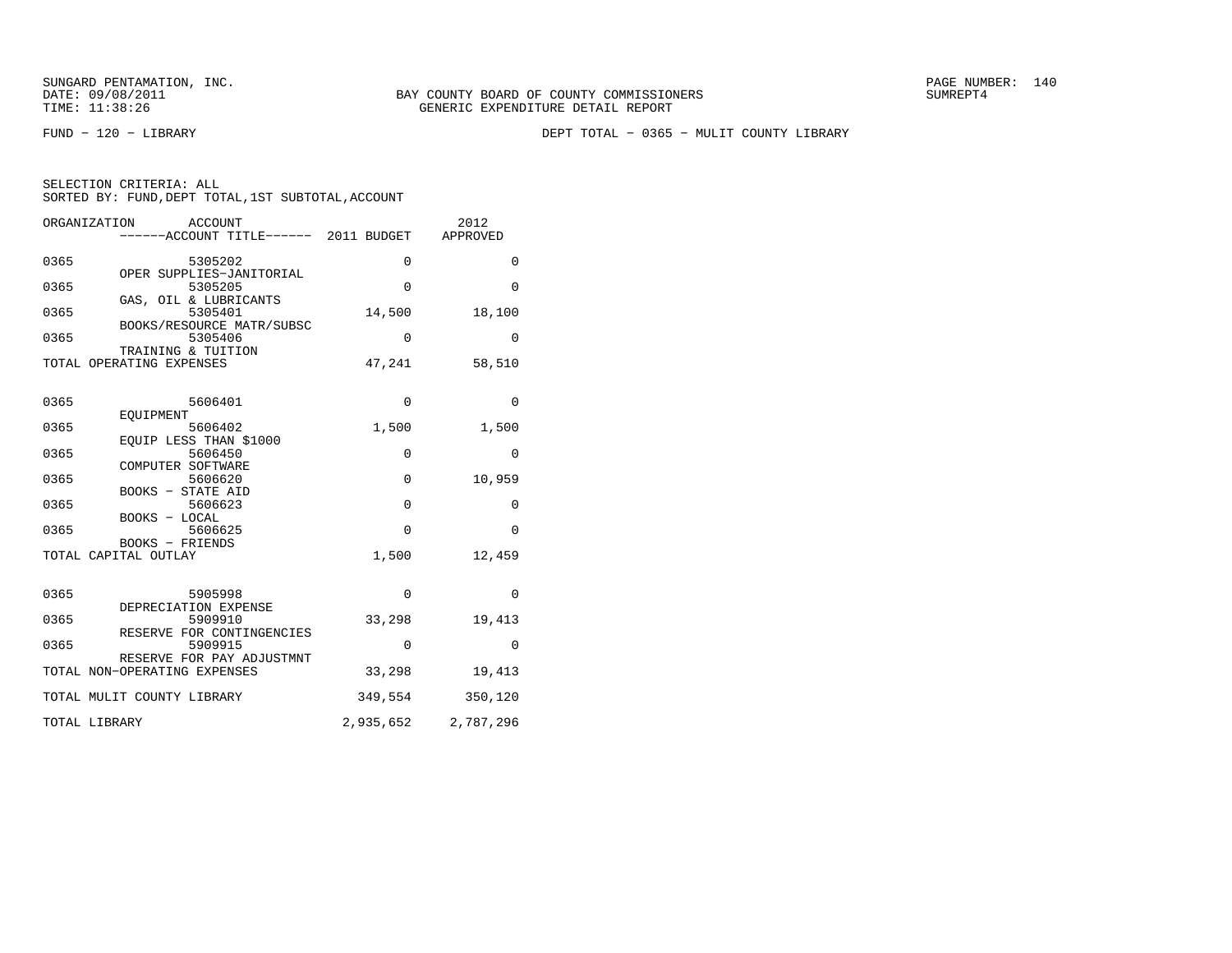FUND − 125 − TOURIST DEVELOPMENT DEPT TOTAL − 0265 − TOURISM PROMOTION

|      | ORGANIZATION<br>ACCOUNT      |             | 2012      |
|------|------------------------------|-------------|-----------|
|      | ------ACCOUNT TITLE------    | 2011 BUDGET | APPROVED  |
| 0265 | 5303430                      | 0           | 0         |
|      | CONTR SRV-ADVERTISING        |             |           |
| 0265 | 5303443                      | $\Omega$    | $\Omega$  |
|      | CONTR SRV-BEACH PATROL       |             |           |
| 0265 | 5303444                      | 4,962,494   | 5,089,385 |
|      | CONTR SRV-PCB CNV & VISIT    |             |           |
|      | TOTAL OPERATING EXPENSES     | 4,962,494   | 5,089,385 |
|      |                              |             |           |
| 0265 | 5909924                      | 0           | 0         |
|      | RESERVE-PROMOTION            |             |           |
|      | TOTAL NON-OPERATING EXPENSES | $\Omega$    | 0         |
|      | TOTAL TOURISM PROMOTION      | 4,962,494   | 5,089,385 |
|      |                              |             |           |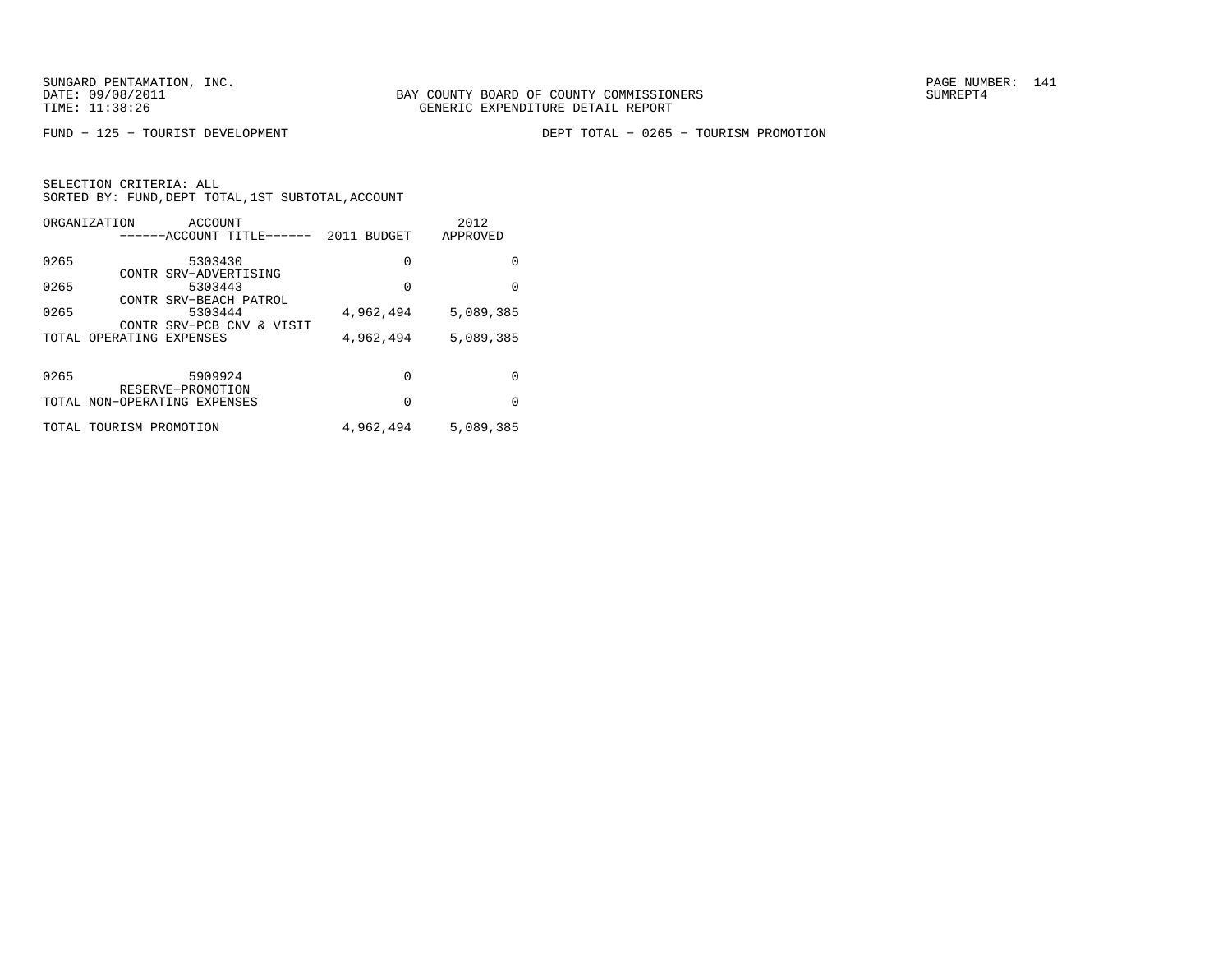FUND − 125 − TOURIST DEVELOPMENT DEPT TOTAL − 0275 − TOURISM ADMINISTRATION

| ORGANIZATION            | <b>ACCOUNT</b><br>-----ACCOUNT TITLE------ 2011 BUDGET        |          | 2012<br>APPROVED |
|-------------------------|---------------------------------------------------------------|----------|------------------|
| 0275                    | 5101200                                                       | 51,284   | 51,284           |
| 0275                    | SALARIES & WAGES-REGULAR<br>5102100<br>FICA TAXES-MATCHING    | 3,923    | 3,923            |
| 0275                    | 5102200<br>RETIREMENT CONTRIBUTIONS                           | 5,523    | 2,581            |
| 0275                    | 5102300<br>LIFE & HEALTH INSURANCE                            | 3,568    | 3,782            |
| 0275                    | 5102400<br>WORKERS COMP. PREMIUMS                             | 824      | 564              |
| TOTAL PERSONAL SERVICES |                                                               | 65,122   | 62,134           |
| 0275                    | 5143101<br>PROF SRV-CO ATTORNEY                               | 22,258   | 17,648           |
| 0275                    | 5303107                                                       | 0        | 0                |
| 0275                    | PROF SRV-SUBSTANCE TEST<br>5303110                            | 0        | 0                |
| 0275                    | PROF SRV-BACKGROUND CHECK<br>5303401                          | $\Omega$ | $\Omega$         |
| 0275                    | CONTRACTED SERVICES<br>5303410                                | 0        | $\Omega$         |
| 0275                    | CONTR SRV-JANITORIAL<br>5303424                               | 192,000  | 196,650          |
| 0275                    | CONTR SRV-CLERK FINANCE<br>5303425                            | 157,420  | 122,382          |
| 0275                    | CONTR SRV-ADMIN FEES<br>5303446                               | 17,033   | 18,623           |
| 0275                    | CONTR SRV-FACILITIES<br>5304005                               | 400      | 317              |
| 0275                    | TRAVEL-LOCAL<br>5304101                                       | 28,736   | 25,673           |
| 0275                    | COMMUNICATIONS SERVICES<br>5304125<br>POSTAGE/TRANSP/FREIGHT  | $\Omega$ | 25               |
| 0275                    | 5304301<br>UTILITY SERVICES                                   | 10,000   | 8,755            |
| 0275                    | 5304405                                                       | 6,200    | 5,843            |
| 0275                    | RENTALS/LEASES-BUILDINGS<br>5304410                           | 6,000    | 4,556            |
| 0275                    | RENTALS/LEASES-EQUIPMENT<br>5304501<br>INSURANCE & BONDS      | 3,768    | 4,100            |
| 0275                    | 5304604                                                       | 0        | $\Omega$         |
| 0275                    | REPAIR/MAINT-BLD&GRD DEPT<br>5304605                          | 32,614   | 40,115           |
| 0275                    | REPAIR/MAINT-BLDG & GRND<br>5304615<br>REPAIR/MAINT-EQUIPMENT | 21,000   | 25,387           |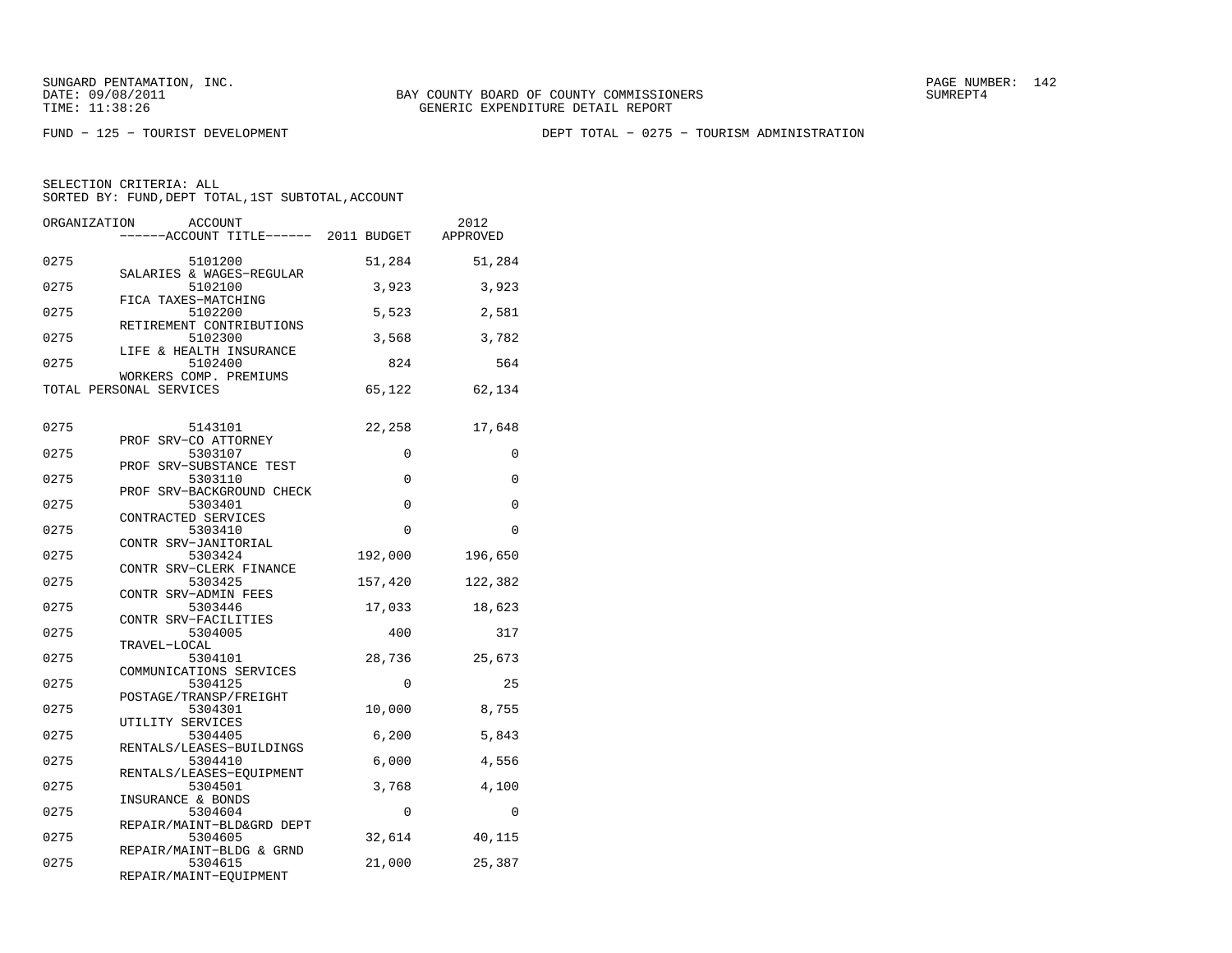FUND − 125 − TOURIST DEVELOPMENT DEPT TOTAL − 0275 − TOURISM ADMINISTRATION

|      | ORGANIZATION<br><b>ACCOUNT</b><br>-----ACCOUNT TITLE------ 2011 BUDGET |          | 2012<br>APPROVED |
|------|------------------------------------------------------------------------|----------|------------------|
| 0275 | 5304701                                                                | 600      | 264              |
| 0275 | PRINTING & BINDING<br>5304902                                          | 146      | 544              |
| 0275 | FEES & COSTS-PURCHASING<br>5304905                                     | 300      | $\Omega$         |
| 0275 | FEES&COSTS-LGL ADV/ADVERT<br>5304909                                   | 300      | 360              |
| 0275 | FEES & COSTS-COURT FILING<br>5304984                                   | $\Omega$ | 725              |
|      | BAD DEBT                                                               |          |                  |
| 0275 | 5304990<br>MISCELLANEOUS EXPENSES                                      | 100      | $\Omega$         |
| 0275 | 5305101<br>OFFICE SUPPLIES                                             | 5,000    | 4,029            |
| 0275 | 5305201<br>OPERATING SUPPLIES                                          | 800      | 165              |
| 0275 | 5305210<br>SAFETY GEAR & SUPPLIES                                      | 0        | 0                |
| 0275 | 5305406                                                                | 0        | 0                |
|      | TRAINING & TUITION<br>TOTAL OPERATING EXPENSES                         | 504,675  | 476,161          |
|      |                                                                        |          |                  |
| 0275 | 5606201<br><b>BUILDINGS</b>                                            | 0        | 0                |
| 0275 | 5606301<br>IMPRV OTHER THAN BLDGS                                      | 0        | 0                |
| 0275 | 5606401<br>EOUIPMENT                                                   | $\Omega$ | $\Omega$         |
| 0275 | 5606402                                                                | 0        | 500              |
| 0275 | EOUIP LESS THAN \$1000<br>5606450                                      | 0        | 0                |
|      | COMPUTER SOFTWARE<br>TOTAL CAPITAL OUTLAY                              | 0        | 500              |
|      |                                                                        |          |                  |
| 0275 | 5905998<br>DEPRECIATION EXPENSE                                        | $\Omega$ | $\Omega$         |
| 0275 | 5909910<br>RESERVE FOR CONTINGENCIES                                   | 30,000   | 70,000           |
| 0275 | 5909915                                                                | 0        | 0                |
|      | RESERVE FOR PAY ADJUSTMNT<br>TOTAL NON-OPERATING EXPENSES              | 30,000   | 70,000           |
|      | TOTAL TOURISM ADMINISTRATION                                           | 599,797  | 608,795          |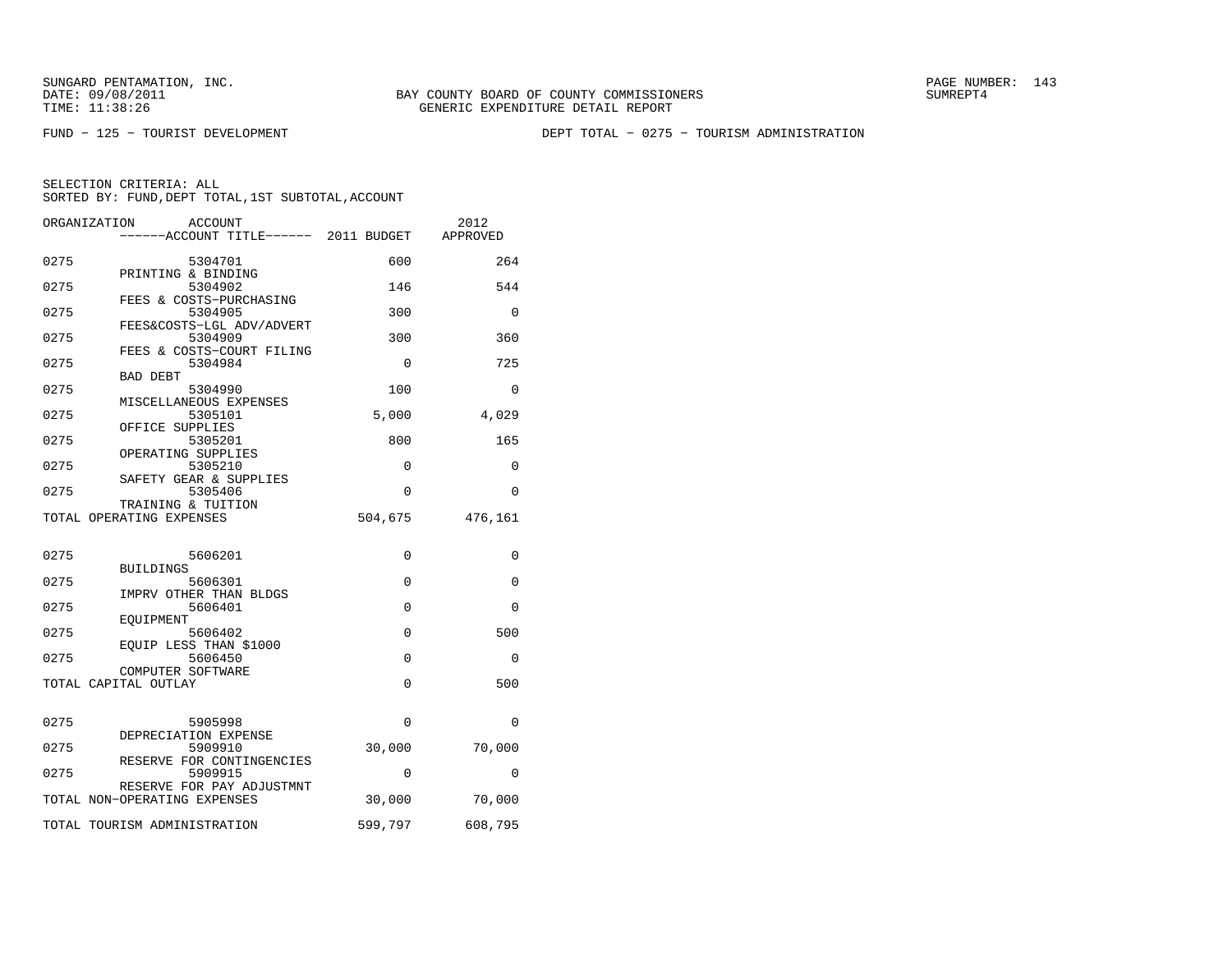FUND − 125 − TOURIST DEVELOPMENT DEPT TOTAL − 0280 − PRODUCT IMPROVEMENT

|      | ORGANIZATION ACCOUNT<br>------ACCOUNT TITLE------ 2011 BUDGET APPROVED |             | 2012         |
|------|------------------------------------------------------------------------|-------------|--------------|
|      |                                                                        |             |              |
| 0280 | 5303401                                                                | 25,000      | 40,000       |
| 0280 | CONTRACTED SERVICES<br>5303434                                         | 6,000       | 6,000        |
| 0280 | CONTR SRV-CONSULTATION<br>5303437                                      | 700,000     | 700,000      |
|      | CONTR SRV-BCH CLEAN UP                                                 |             |              |
| 0280 | 5303479<br>CONTR SRV-LANDSCAPE MAINT                                   | 72,000      | 64,452       |
| 0280 | 5304301                                                                | 2,000       | 2,142        |
| 0280 | UTILITY SERVICES<br>5304604                                            | 20,000      | 18,500       |
| 0280 | REPAIR/MAINT-BLD&GRD DEPT<br>5304605                                   | $\mathbf 0$ | $\mathbf 0$  |
| 0280 | REPAIR/MAINT-BLDG & GRND<br>5304615                                    | 8,500       | 6,453        |
| 0280 | REPAIR/MAINT-EOUIPMENT                                                 | 330         | 148          |
|      | 5304902<br>FEES & COSTS-PURCHASING                                     |             |              |
| 0280 | 5305201<br>OPERATING SUPPLIES                                          | 100,000     | 10,000       |
|      | TOTAL OPERATING EXPENSES                                               | 933,830     | 847,695      |
|      |                                                                        |             |              |
| 0280 | 5606301<br>IMPRV OTHER THAN BLDGS                                      | $\mathbf 0$ | $\mathbf{0}$ |
|      | TOTAL CAPITAL OUTLAY                                                   | $\Omega$    | $\mathbf 0$  |
|      |                                                                        |             |              |
| 0280 | 5909910<br>RESERVE FOR CONTINGENCIES                                   | 10,000      | 60,000       |
|      | TOTAL NON-OPERATING EXPENSES                                           | 10,000      | 60,000       |
|      | TOTAL PRODUCT IMPROVEMENT                                              | 943,830     | 907,695      |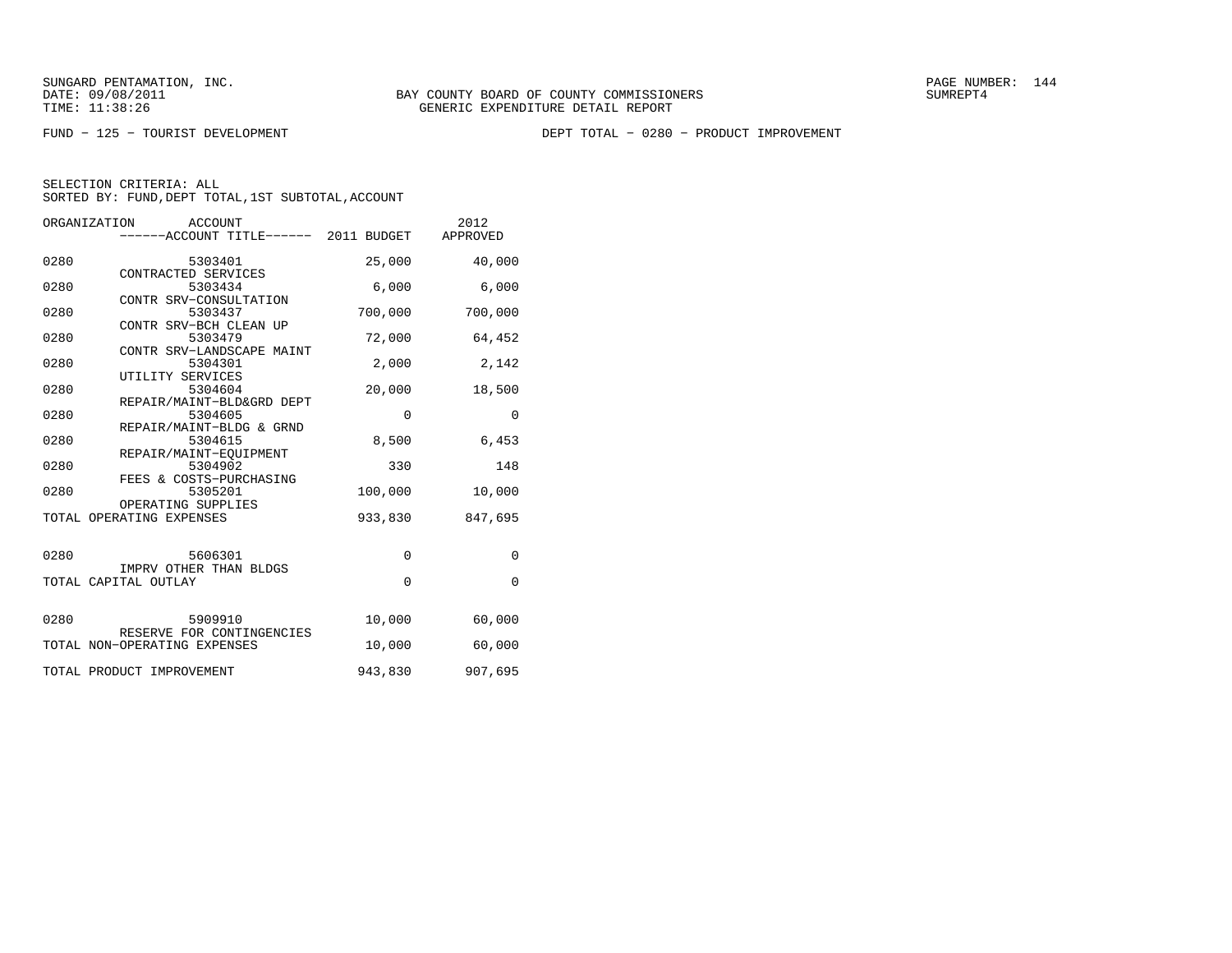FUND − 125 − TOURIST DEVELOPMENT DEPT TOTAL − 0980 − TRANSFERS/RESERVES/MISC

|      | ORGANIZATION<br>ACCOUNT<br>------ACCOUNT TITLE------ | 2011 BUDGET | 2012<br>APPROVED |
|------|------------------------------------------------------|-------------|------------------|
| 0980 | 5909999<br>RESERVE-CASH FORWARD                      | 482,377     | 1,215,225        |
|      | TOTAL NON-OPERATING EXPENSES                         | 482,377     | 1,215,225        |
|      | TOTAL TRANSFERS/RESERVES/MISC                        | 482,377     | 1,215,225        |
|      | TOTAL TOURIST DEVELOPMENT                            | 6,988,498   | 7,821,100        |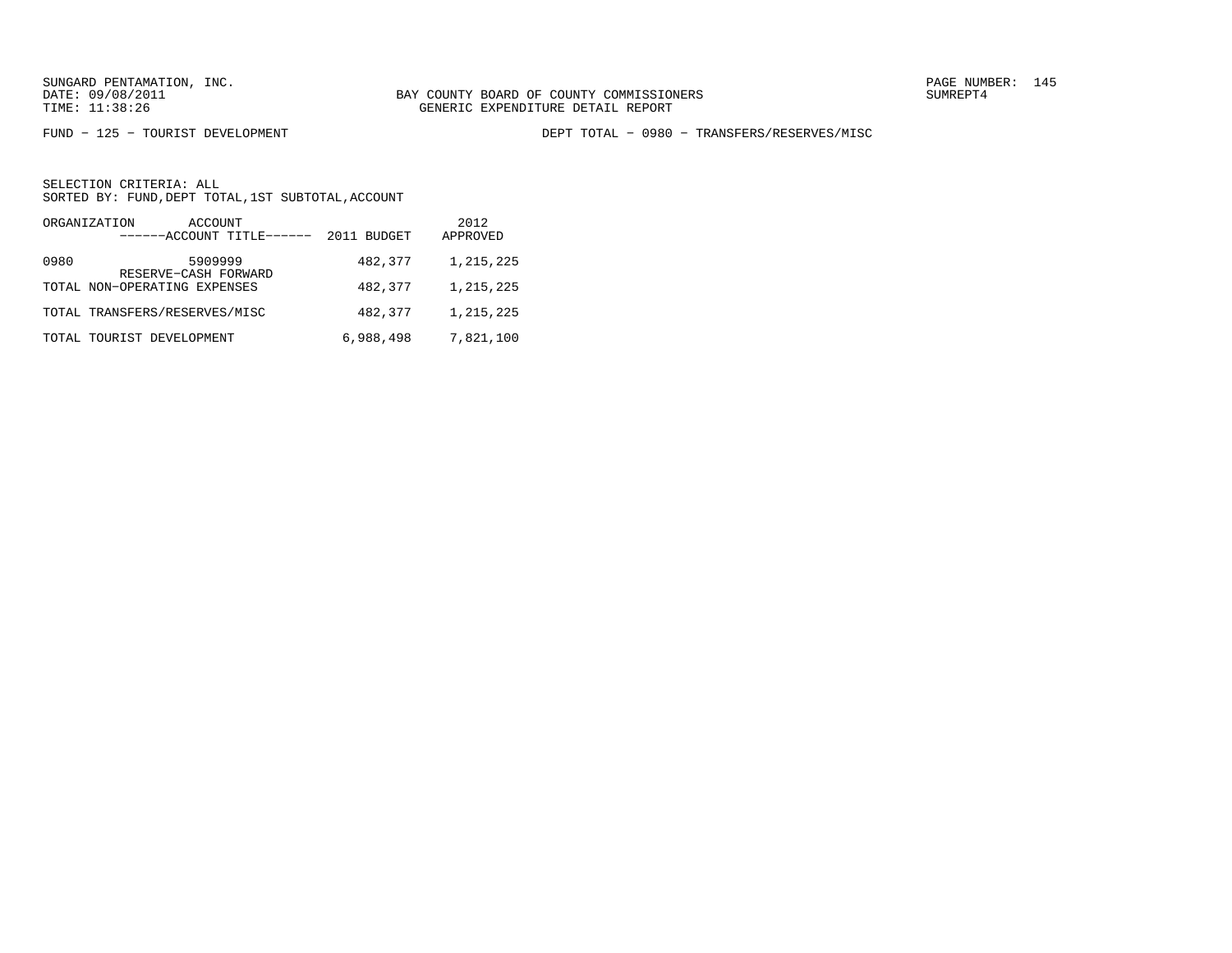FUND − 126 − MEXICO BEACH − TDC DEPT TOTAL − 0286 − MEXICO BEACH−TDC

|      | ORGANIZATION<br><b>ACCOUNT</b><br>-----ACCOUNT TITLE------ 2011 BUDGET |          | 2012<br>APPROVED |
|------|------------------------------------------------------------------------|----------|------------------|
| 0286 | 5101200                                                                | 42,893   | 42,893           |
| 0286 | SALARIES & WAGES-REGULAR<br>5101400                                    | $\Omega$ | $\Omega$         |
| 0286 | SALARIES & WAGES-OVERTIME<br>5102100                                   | 3,281    | 3,281            |
| 0286 | FICA TAXES-MATCHING<br>5102200                                         | 4,620    | 2,159            |
| 0286 | RETIREMENT CONTRIBUTIONS<br>5102300                                    | 3,568    | 3,782            |
| 0286 | LIFE & HEALTH INSURANCE<br>5102400                                     | 184      | 527              |
|      | WORKERS COMP. PREMIUMS<br>TOTAL PERSONAL SERVICES                      | 54,546   | 52,642           |
| 0286 | 5143101                                                                | 804      | 937              |
| 0286 | PROF SRV-CO ATTORNEY<br>5303107                                        | 0        | 0                |
| 0286 | PROF SRV-SUBSTANCE TEST<br>5303424                                     | 8,900    | 9,690            |
| 0286 | CONTR SRV-CLERK FINANCE<br>5303425                                     | 4,518    | 5,209            |
| 0286 | CONTR SRV-ADMIN FEES<br>5303461                                        | 276,580  | 334,781          |
| 0286 | CONTR SRV-MEXICO BEACH<br>5304909                                      | 0        | 0                |
|      | FEES & COSTS-COURT FILING<br>TOTAL OPERATING EXPENSES                  | 290,802  | 350,617          |
| 0286 | 5808113                                                                | 0        | 0                |
|      | GRANT-STATE<br>TOTAL GRANTS & AIDS                                     | 0        | 0                |
| 0286 | 5905998                                                                | 0        | 0                |
| 0286 | DEPRECIATION EXPENSE<br>5909915                                        | 0        | 0                |
| 0286 | RESERVE FOR PAY ADJUSTMNT<br>5909999                                   | 100,000  | 100,741          |
|      | RESERVE-CASH FORWARD<br>TOTAL NON-OPERATING EXPENSES                   | 100,000  | 100,741          |
|      | TOTAL MEXICO BEACH-TDC                                                 | 445,348  | 504,000          |
|      | TOTAL MEXICO BEACH - TDC                                               | 445,348  | 504,000          |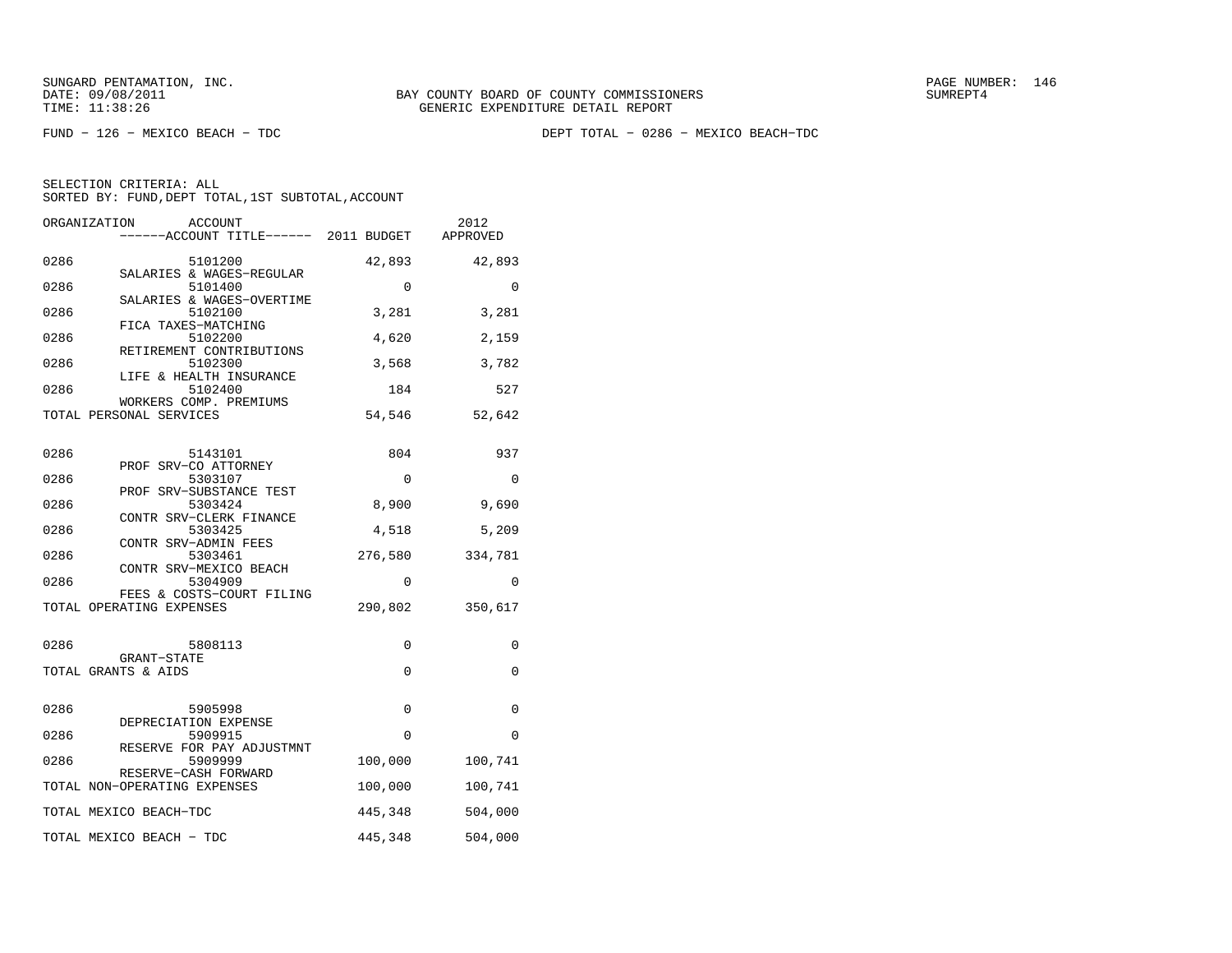FUND − 127 − BEACH NOURISHMENT − TDC DEPT TOTAL − 0291 − BEACH NOURISHMENT−TDC

| ORGANIZATION | <b>ACCOUNT</b><br>------ACCOUNT TITLE------ 2011 BUDGET          |             | 2012<br>APPROVED |
|--------------|------------------------------------------------------------------|-------------|------------------|
| 0291         | 5143101                                                          | 1,969       | $\Omega$         |
| 0291         | PROF SRV-CO ATTORNEY<br>5143105                                  | 40,000      | 61,632           |
| 0291         | PROF SRV-OTHER ATTNY<br>5303104                                  | 350,000     | 350,000          |
| 0291         | PROF SRV-ENGINEERING<br>5303401                                  | 10,000      | 946              |
| 0291         | CONTRACTED SERVICES<br>5303424                                   | 50,000      | 65,550           |
| 0291         | CONTR SRV-CLERK FINANCE<br>5303425                               | 11,063      | 10,185           |
| 0291         | CONTR SRV-ADMIN FEES<br>5303434                                  | 42,000      | 42,000           |
| 0291         | CONTR SRV-CONSULTATION<br>5303444<br>CONTR SRV-PCB CNV & VISIT   | 120,000     | 120,000          |
| 0291         | 5303478<br>CONTR SRV-BCH. TUR. TRACK                             | 45,000      | 45,385           |
| 0291         | 5304101<br>COMMUNICATIONS SERVICES                               | 0           | 0                |
| 0291         | 5304125<br>POSTAGE/TRANSP/FREIGHT                                | $\mathbf 0$ | 0                |
| 0291         | 5304902<br>FEES & COSTS-PURCHASING                               | 110         | 49               |
| 0291         | 5304905<br>FEES&COSTS-LGL ADV/ADVERT                             | 100         | 0                |
| 0291         | 5304909<br>FEES & COSTS-COURT FILING                             | 0           | 0                |
| 0291         | 5304984<br><b>BAD DEBT</b>                                       | $\Omega$    | $\Omega$         |
| 0291         | 5305402<br>DUES & MEMBERSHIPS                                    | 5,000       | 5,000            |
|              | TOTAL OPERATING EXPENSES                                         | 675,242     | 700,747          |
| 0291         | 5606315                                                          | 0           | 0                |
| 0291         | IMPRV-BCH LANDSCAPE/BEAUT<br>5606401                             | $\mathbf 0$ | $\mathbf 0$      |
| 0291         | EOUIPMENT<br>5606402                                             | $\mathbf 0$ | 0                |
| 0291         | EQUIP LESS THAN \$1000<br>5606501                                | 0           | 0                |
| 0291         | CONSTRUCTION IN PROGRESS<br>5606512<br>CIP-BCH TILL/SCARPMNT LEV | 0           | 0                |
| 0291         | 5606513<br>CIP-BERM & DUNE RESTRTN                               | $\mathbf 0$ | $\mathbf 0$      |
|              | TOTAL CAPITAL OUTLAY                                             | 0           | 0                |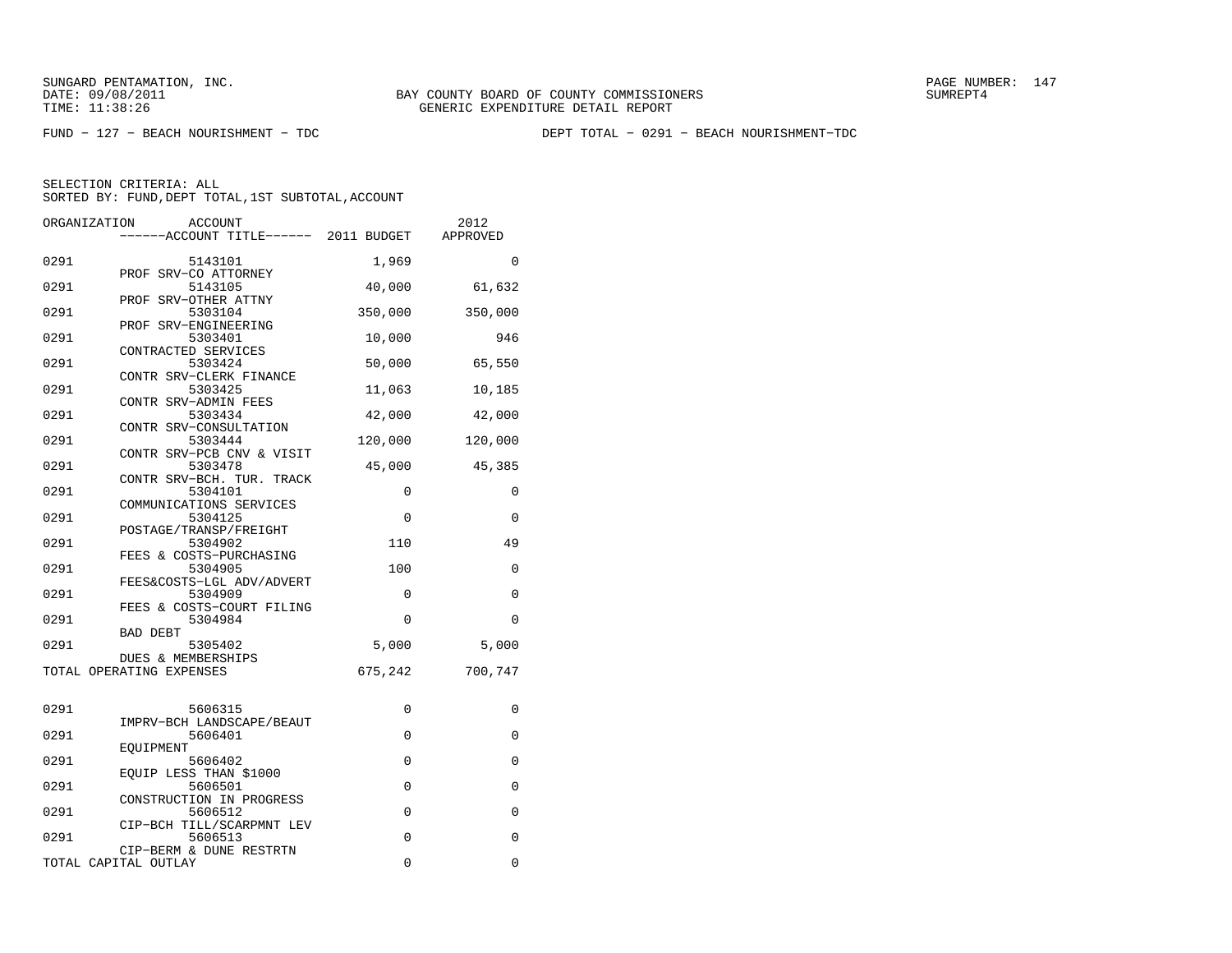FUND − 127 − BEACH NOURISHMENT − TDC DEPT TOTAL − 0291 − BEACH NOURISHMENT−TDC

|      | ORGANIZATION<br>ACCOUNT<br>------ACCOUNT TITLE------ | <b>BUDGET</b><br>2011 | 2012<br>APPROVED |
|------|------------------------------------------------------|-----------------------|------------------|
| 0291 | 5905998<br>DEPRECIATION EXPENSE                      | 0                     |                  |
| 0291 | 5909910<br>RESERVE FOR CONTINGENCIES                 | 17,256,825            | 18,843,253       |
|      | TOTAL NON-OPERATING EXPENSES                         | 17,256,825            | 18,843,253       |
|      | TOTAL BEACH NOURISHMENT-TDC                          | 17,932,067            | 19,544,000       |
|      | TOTAL BEACH NOURISHMENT<br>- TDC                     | 17,932,067            | 19,544,000       |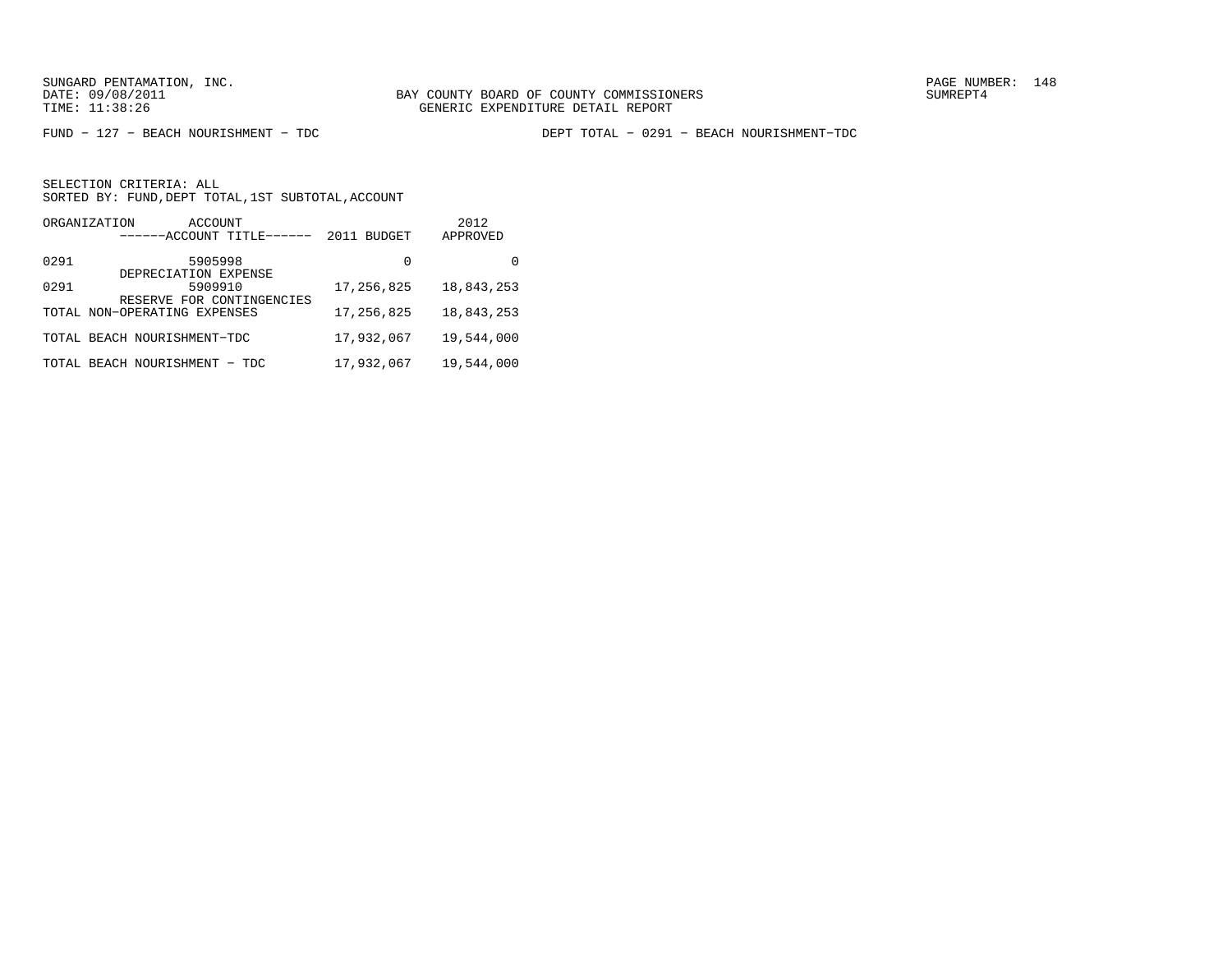FUND − 128 − TDC − 5TH CENT DEPT TOTAL − 0295 − 5TH CENT

|  | SELECTION CRITERIA: ALL |                                                    |  |
|--|-------------------------|----------------------------------------------------|--|
|  |                         | SORTED BY: FUND, DEPT TOTAL, 1ST SUBTOTAL, ACCOUNT |  |

| ORGANIZATION | ACCOUNT<br>------ACCOUNT TITLE------ | 2011<br><b>BUDGET</b> | 2012<br>APPROVED |
|--------------|--------------------------------------|-----------------------|------------------|
| 0295         | 5303424<br>CONTR SRV-CLERK FINANCE   | 63,466                | 65,550           |
| 0295         | 5303444<br>CONTR SRV-PCB CNV & VISIT | 2,218,078             | 2,331,500        |
|              | TOTAL OPERATING EXPENSES             | 2,281,544             | 2,397,050        |
|              |                                      |                       |                  |
| 0295         | 5909910<br>RESERVE FOR CONTINGENCIES | 12,150                | 12,150           |
|              | TOTAL NON-OPERATING EXPENSES         | 12,150                | 12,150           |
|              | TOTAL 5TH CENT                       | 2,293,694             | 2,409,200        |
| TOTAL TDC    | - 5TH<br>CENT                        | 2,293,694             | 2,409,200        |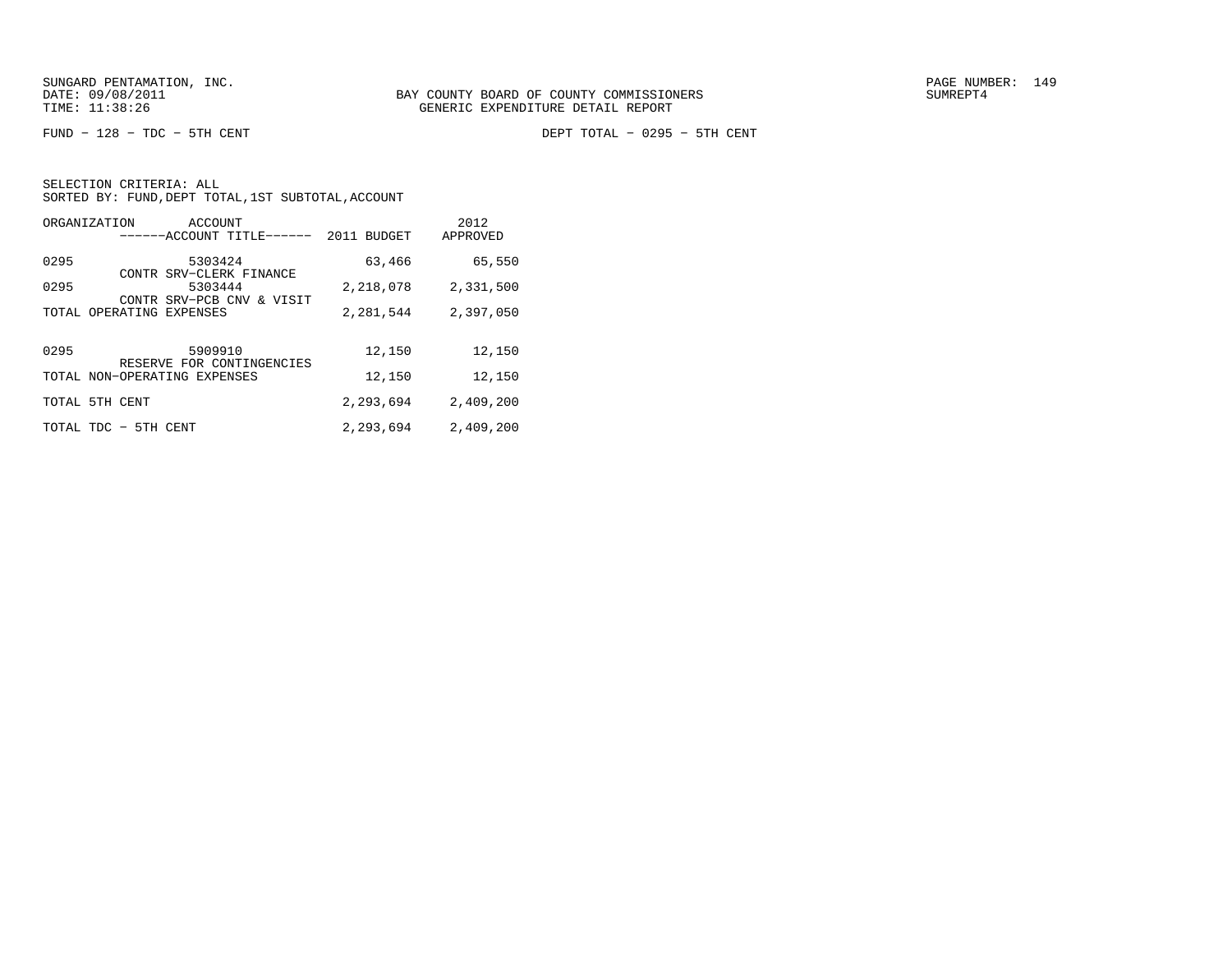FUND − 130 − PUBLIC SAFETY E911 DEPT TOTAL − 0301 − PUBLIC SAFETY

| ORGANIZATION | ACCOUNT<br>----ACCOUNT TITLE------ 2011 BUDGET                 |          | 2012<br>APPROVED |
|--------------|----------------------------------------------------------------|----------|------------------|
| 0301         | 5101200                                                        | 155,435  | 78,693           |
| 0301         | SALARIES & WAGES-REGULAR<br>5101205                            | $\Omega$ | $\Omega$         |
| 0301         | SALARIES & WAGES-DISASTER<br>5101400                           | 4,000    | 4,000            |
| 0301         | SALARIES & WAGES-OVERTIME<br>5102100                           | 12,197   | 6,326            |
| 0301         | FICA TAXES-MATCHING<br>5102200                                 | 47,388   | 5,784            |
| 0301         | RETIREMENT CONTRIBUTIONS<br>5102300<br>LIFE & HEALTH INSURANCE | 22,837   | 9,385            |
| 0301         | 5102400<br>WORKERS COMP. PREMIUMS                              | 1,753    | 1,612            |
|              | TOTAL PERSONAL SERVICES                                        | 243,610  | 105,800          |
| 0301         | 5143101                                                        | 4,700    | 1,956            |
| 0301         | PROF SRV-CO ATTORNEY<br>5193101                                | 500      | 500              |
| 0301         | EDUCATION/PUBLIC RELATION<br>5303107                           | 0        | 37               |
| 0301         | PROF SRV-SUBSTANCE TEST<br>5303110                             | $\Omega$ | 0                |
| 0301         | PROF SRV-BACKGROUND CHECK<br>5303401                           | 0        | 0                |
|              | CONTRACTED SERVICES                                            |          |                  |
| 0301         | 5303406<br>CONTR SRV-WIRLESS DIP FEE                           | 0        | 0                |
| 0301         | 5303410<br>CONTR SRV-JANITORIAL                                | $\Omega$ | $\Omega$         |
| 0301         | 5303422<br>CONTR SRV-GIS                                       | 59,130   | 56,452           |
| 0301         | 5303425<br>CONTR SRV-ADMIN FEES                                | 47,769   | 26,282           |
| 0301         | 5304001<br>TRAVEL/TRAINING NON-LOCAL                           | 0        | 0                |
| 0301         | 5304005<br>TRAVEL-LOCAL                                        | 0        | 0                |
| 0301         | 5304101<br>COMMUNICATIONS SERVICES                             | 254,543  | 248,697          |
| 0301         | 5304125<br>POSTAGE/TRANSP/FREIGHT                              | 350      | 323              |
| 0301         | 5304301<br>UTILITY SERVICES                                    | 0        | 0                |
| 0301         | 5304410<br>RENTALS/LEASES-EQUIPMENT                            | $\Omega$ | $\Omega$         |
| 0301         | 5304501<br>INSURANCE & BONDS                                   | 3,768    | 4,012            |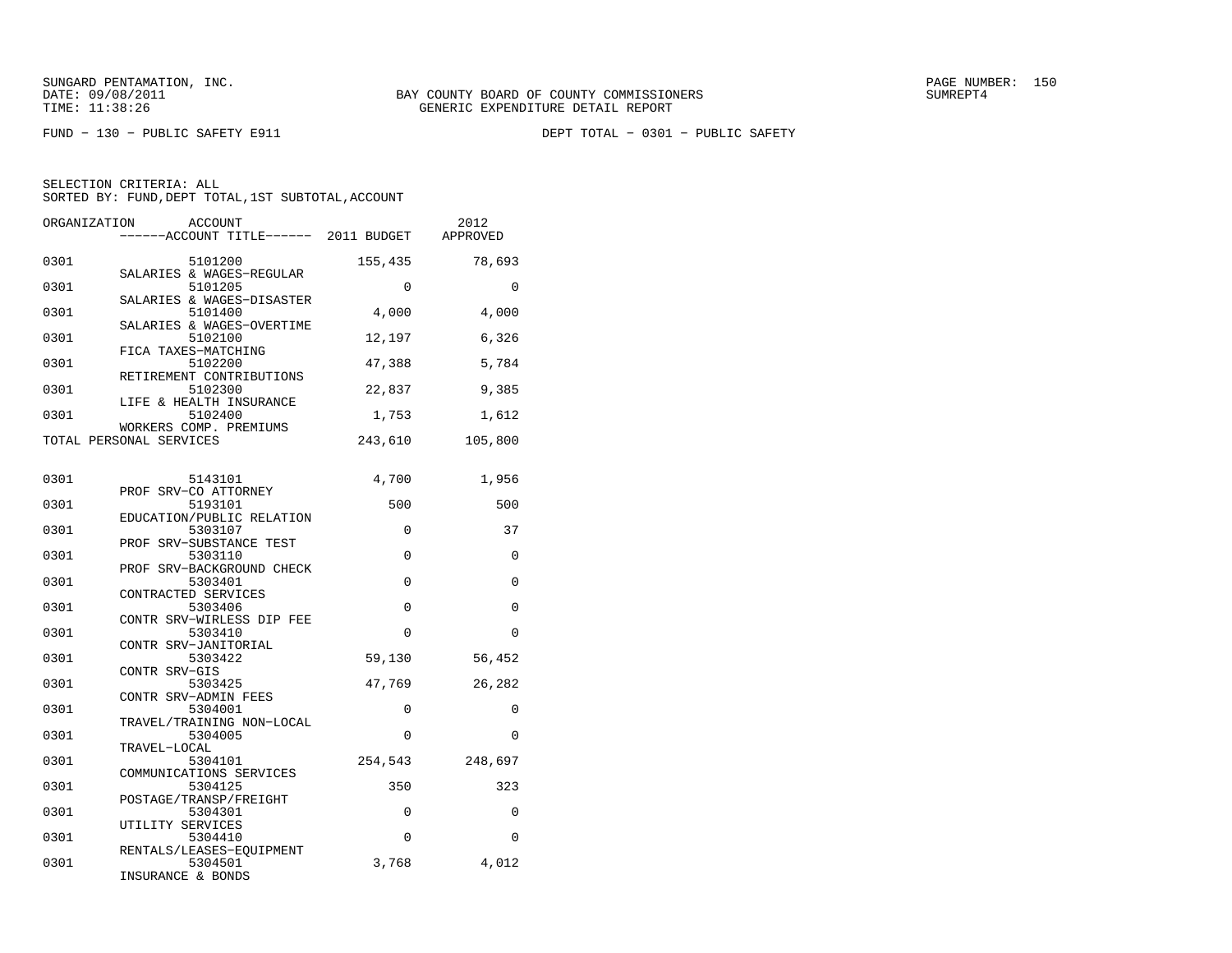FUND − 130 − PUBLIC SAFETY E911 DEPT TOTAL − 0301 − PUBLIC SAFETY

| ORGANIZATION | ACCOUNT                              |             | 2012        |
|--------------|--------------------------------------|-------------|-------------|
|              | ----ACCOUNT TITLE------ 2011 BUDGET  |             | APPROVED    |
| 0301         | 5304605                              | $\mathbf 0$ | 0           |
|              | REPAIR/MAINT-BLDG & GRND             |             |             |
| 0301         | 5304610                              | 500         | 2,023       |
|              | REPAIR/MAINT-AUTO EOUIP              |             |             |
| 0301         | 5304611<br>REPAIR/MAINT-FLEET MAINT  | 1,600       | $\mathbf 0$ |
| 0301         | 5304615                              | 74,930      | 90,000      |
|              | REPAIR/MAINT-EOUIPMENT               |             |             |
| 0301         | 5304701                              | 0           | 0           |
| 0301         | PRINTING & BINDING<br>5304902        | 330         | 643         |
|              | FEES & COSTS-PURCHASING              |             |             |
| 0301         | 5304905                              | $\mathbf 0$ | 0           |
| 0301         | FEES&COSTS-LGL ADV/ADVERT<br>5304990 | $\Omega$    | $\Omega$    |
|              | MISCELLANEOUS EXPENSES               |             |             |
| 0301         | 5305101                              | 4,800       | 1,765       |
|              | OFFICE SUPPLIES                      |             |             |
| 0301         | 5305201<br>OPERATING SUPPLIES        | 500         | 274         |
| 0301         | 5305205                              | 3,000       | 1,000       |
|              | GAS, OIL & LUBRICANTS                |             |             |
| 0301         | 5305215<br>CLOTHING & WEARING APPRL  | 0           | 0           |
| 0301         | 5305401                              | 1,940       | 1,500       |
|              | BOOKS/RESOURCE MATR/SUBSC            |             |             |
| 0301         | 5305402                              | 549         | 625         |
| 0301         | DUES & MEMBERSHIPS<br>5305406        | 0           | $\mathbf 0$ |
|              | TRAINING & TUITION                   |             |             |
|              | TOTAL OPERATING EXPENSES             | 458,909     | 436,089     |
|              |                                      |             |             |
| 0301         | 5606401                              | 17,083      | 0           |
|              | EOUIPMENT                            |             |             |
| 0301         | 5606402<br>EQUIP LESS THAN \$1000    | 1,500       | 1,500       |
|              | TOTAL CAPITAL OUTLAY                 | 18,583      | 1,500       |
|              |                                      |             |             |
|              |                                      |             |             |
| 0301         | 5819101<br>TRNFS-GENERAL FUND (001)  | 0           | 0           |
| 0301         | 5905998                              | $\Omega$    | $\Omega$    |
|              | DEPRECIATION EXPENSE                 |             |             |
| 0301         | 5909910<br>RESERVE FOR CONTINGENCIES | 100,000     | 100,000     |
| 0301         | 5909915                              | 0           | $\Omega$    |
|              | RESERVE FOR PAY ADJUSTMNT            |             |             |
| 0301         | 5909920                              | 0           | 0           |
|              | RESERVE-FUTURE CAP OUTLAY            |             |             |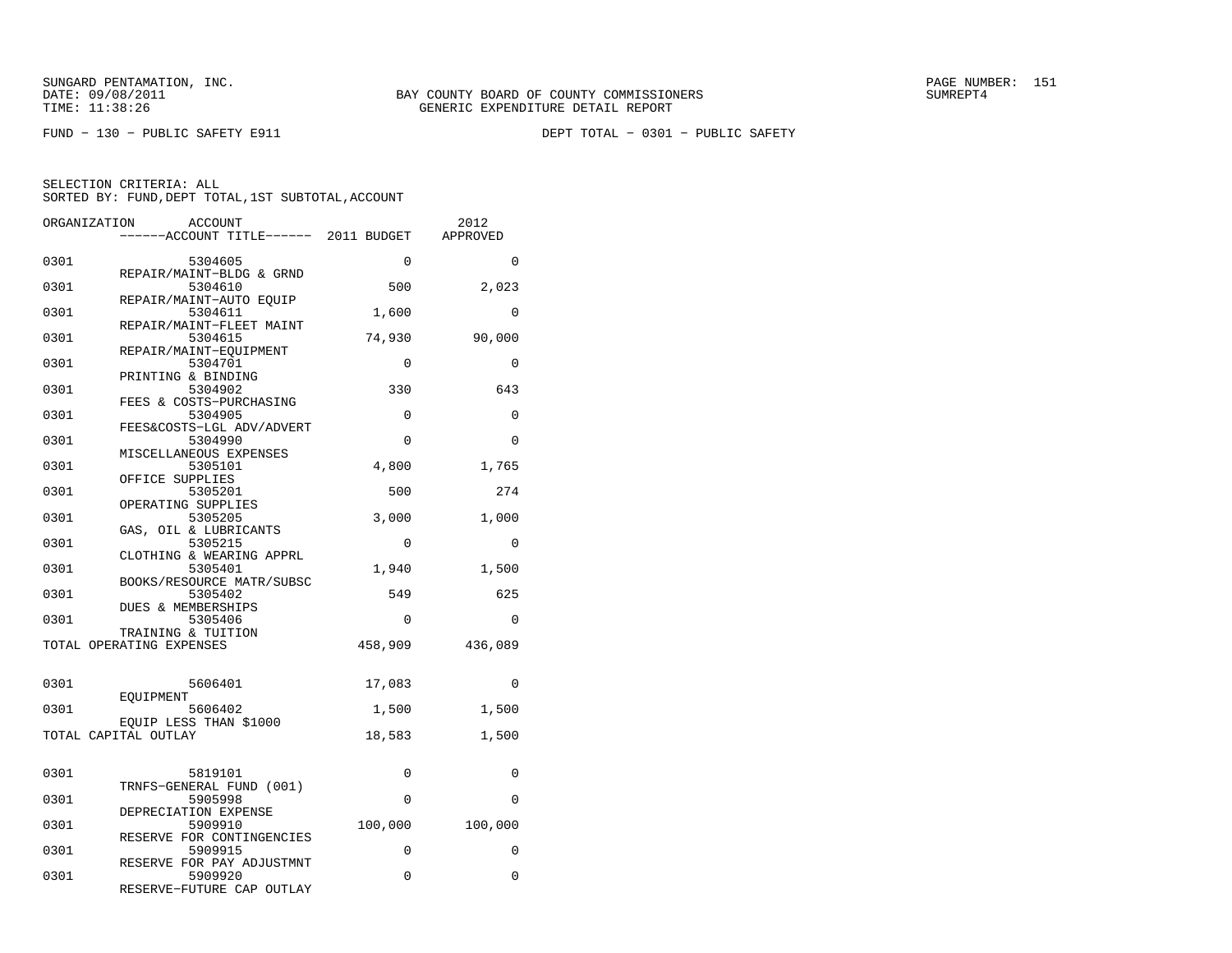FUND − 130 − PUBLIC SAFETY E911 DEPT TOTAL − 0301 − PUBLIC SAFETY

| ORGANIZATION<br>ACCOUNT<br>------ACCOUNT TITLE------ | 2011 BUDGET | 2012<br>APPROVED |
|------------------------------------------------------|-------------|------------------|
| 5909999<br>0301<br>RESERVE-CASH FORWARD              | 993,278     | 1,502,111        |
| TOTAL NON-OPERATING EXPENSES                         | 1,093,278   | 1,602,111        |
| TOTAL PUBLIC SAFETY                                  | 1,814,380   | 2,145,500        |
| TOTAL PUBLIC SAFETY E911                             | 1,814,380   | 2,145,500        |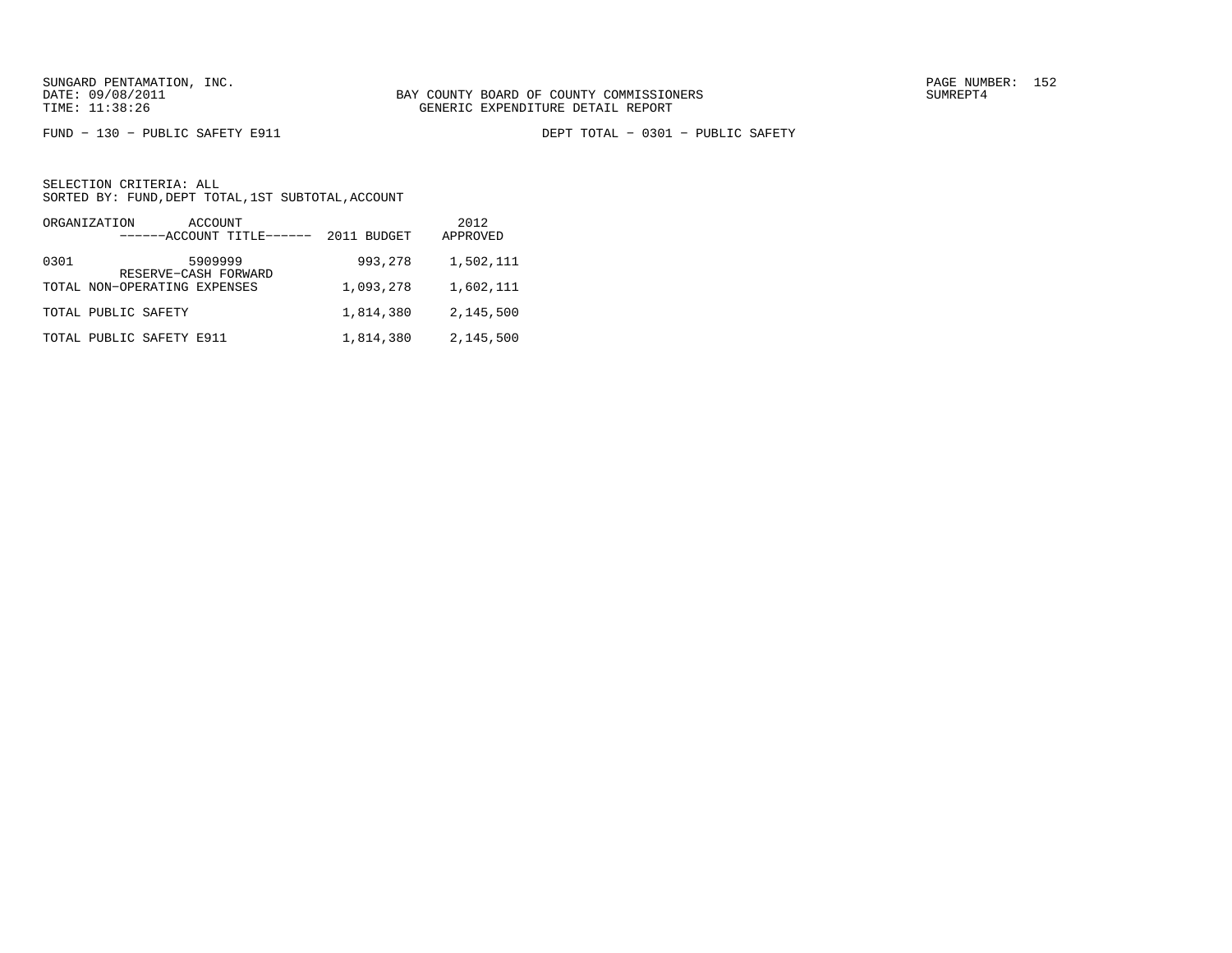FUND − 133 − INTERGOVT RADIO COMM DEPT TOTAL − 0303 − INTERGOV'T RADIO COMM

|      | ORGANIZATION<br><b>ACCOUNT</b>      |          | 2012        |
|------|-------------------------------------|----------|-------------|
|      | ----ACCOUNT TITLE------ 2011 BUDGET |          | APPROVED    |
|      |                                     |          |             |
| 0303 | 5143101                             | 3,725    | 3,659       |
| 0303 | PROF SRV-CO ATTORNEY<br>5303401     | $\Omega$ | $\Omega$    |
|      | CONTRACTED SERVICES                 |          |             |
| 0303 | 5303425                             | 29,978   | 28,555      |
|      | CONTR SRV-ADMIN FEES                |          |             |
| 0303 | 5303446                             | 8,425    | 5,413       |
|      | CONTR SRV-FACILITIES                |          |             |
| 0303 | 5304001                             | $\Omega$ | $\Omega$    |
|      | TRAVEL/TRAINING NON-LOCAL           |          |             |
| 0303 | 5304101                             | 86,064   | 104,613     |
|      | COMMUNICATIONS SERVICES             |          |             |
| 0303 | 5304125<br>POSTAGE/TRANSP/FREIGHT   | $\Omega$ | $\Omega$    |
| 0303 | 5304301                             | 24,000   | 24,000      |
|      | UTILITY SERVICES                    |          |             |
| 0303 | 5304403                             | 3,000    | 3,000       |
|      | RENTALS/LEASES-LAND                 |          |             |
| 0303 | 5304410                             | 0        | $\mathbf 0$ |
|      | RENTALS/LEASES-EOUIPMENT            |          |             |
| 0303 | 5304501                             | 20,032   | 21,793      |
|      | INSURANCE & BONDS                   |          |             |
| 0303 | 5304605                             | $\Omega$ | 0           |
|      | REPAIR/MAINT-BLDG & GRND            |          |             |
| 0303 | 5304615                             | 388,000  | 391,000     |
| 0303 | REPAIR/MAINT-EQUIPMENT<br>5304902   | 439      | 791         |
|      | FEES & COSTS-PURCHASING             |          |             |
| 0303 | 5304908                             | 0        | 0           |
|      | FEES & COSTS-LICENSES               |          |             |
| 0303 | 5305201                             | 0        | $\Omega$    |
|      | OPERATING SUPPLIES                  |          |             |
| 0303 | 5305406                             | 0        | $\Omega$    |
|      | TRAINING & TUITION                  |          |             |
|      | TOTAL OPERATING EXPENSES            | 563,663  | 582,824     |
|      |                                     |          |             |
| 0303 | 5606401                             | $\Omega$ | 0           |
|      | EOUIPMENT                           |          |             |
| 0303 | 5606402                             | 1,500    | 0           |
|      | EQUIP LESS THAN \$1000              |          |             |
|      | TOTAL CAPITAL OUTLAY                | 1,500    | $\Omega$    |
|      |                                     |          |             |
|      |                                     |          |             |
| 0303 | 5707105                             | 746,549  | 766,946     |
|      | PRINCIPAL-LOANS                     |          |             |
| 0303 | 5707205                             | 36,308   | 15,761      |
| 0303 | INTEREST-LOANS<br>5707316           | 0        | $\Omega$    |
|      | PAYING AGENT/TRUSTEE-FEES           |          |             |
|      |                                     |          |             |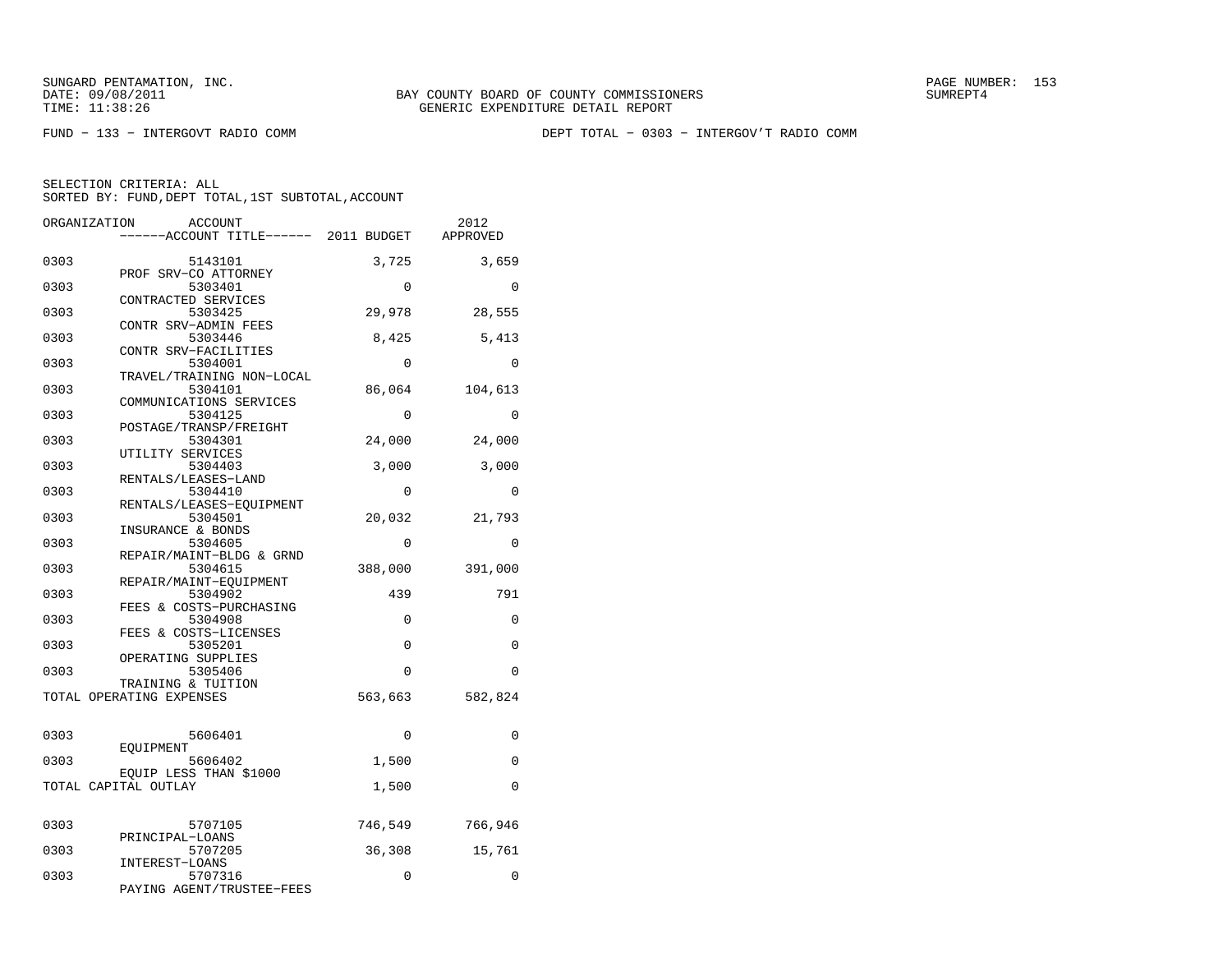FUND − 133 − INTERGOVT RADIO COMM DEPT TOTAL − 0303 − INTERGOV'T RADIO COMM

| ORGANIZATION | ACCOUNT<br>------ACCOUNT TITLE------                         | 2011<br><b>BUDGET</b> | 2012<br>APPROVED |
|--------------|--------------------------------------------------------------|-----------------------|------------------|
| 0303         | 5707370                                                      | 1,000                 | 1,000            |
| TOTAL        | ARBITRAGE REBATE EXPENSE<br>DEBT SERVICE                     | 783,857               | 783,707          |
| 0303         | 5905998                                                      | $\Omega$              | 0                |
|              | DEPRECIATION EXPENSE                                         |                       |                  |
| 0303         | 5909920                                                      | $\Omega$              | $\Omega$         |
| 0303         | RESERVE-FUTURE CAP OUTLAY<br>5909999<br>RESERVE-CASH FORWARD | 1,046,386             | 559,477          |
|              | TOTAL NON-OPERATING EXPENSES                                 | 1,046,386             | 559,477          |
| TOTAL        | INTERGOV'T RADIO COMM                                        | 2,395,406             | 1,926,008        |
| <b>TOTAL</b> | INTERGOVT RADIO COMM                                         | 2,395,406             | 1,926,008        |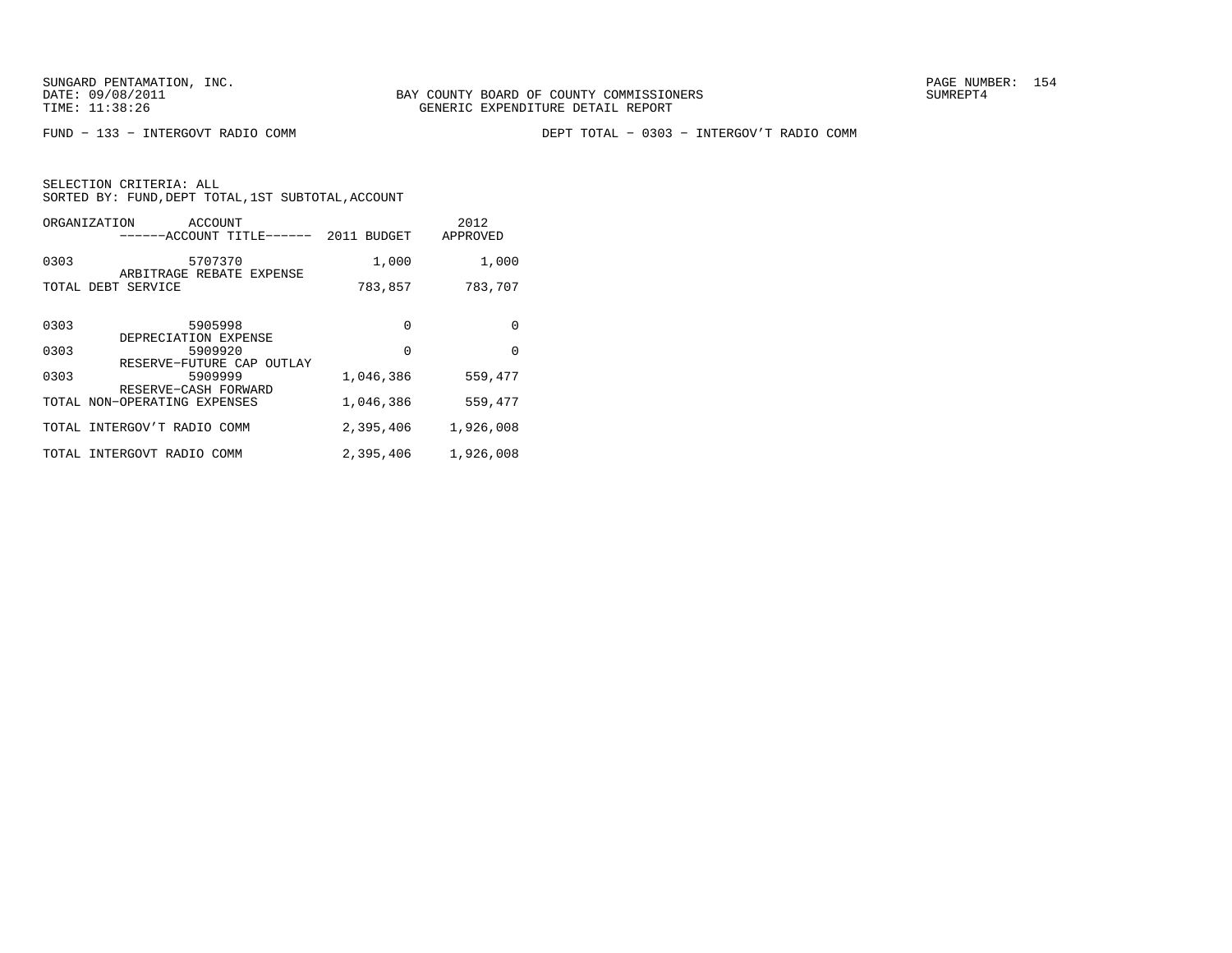FUND − 140 − DISTRICT MOSQUITO CONTROL DEPT TOTAL − 0315 − MOSQUITO CONTROL

| ORGANIZATION | <b>ACCOUNT</b><br>-----ACCOUNT TITLE------ 2011 BUDGET         |                 | 2012<br>APPROVED |
|--------------|----------------------------------------------------------------|-----------------|------------------|
| 0315         | 5101200                                                        | 454,866         | 484,437          |
| 0315         | SALARIES & WAGES-REGULAR<br>5101400                            | 5,000           | 5,000            |
| 0315         | SALARIES & WAGES-OVERTIME<br>5102100                           | 35,180          | 37,442           |
| 0315         | FICA TAXES-MATCHING<br>5102200<br>RETIREMENT CONTRIBUTIONS     | 49,528          | 24,632           |
| 0315         | 5102300<br>LIFE & HEALTH INSURANCE                             | 94,928          | 94,394           |
| 0315         | 5102400<br>WORKERS COMP. PREMIUMS                              | 47,283          | 49,053           |
|              | TOTAL PERSONAL SERVICES                                        | 686,785         | 694,958          |
| 0315         | 5143101                                                        | 4,983           | 3,764            |
| 0315         | PROF SRV-CO ATTORNEY<br>5303107                                | 0               | 200              |
| 0315         | PROF SRV-SUBSTANCE TEST<br>5303110                             | 0               | 0                |
| 0315         | PROF SRV-BACKGROUND CHECK<br>5303401<br>CONTRACTED SERVICES    | 240,000         | 2,500            |
| 0315         | 5303408<br>CONTR SRV-800 MHZ                                   | 16,798          | 16,766           |
| 0315         | 5303422<br>CONTR SRV-GIS                                       | 400             | 300              |
| 0315         | 5303425<br>CONTR SRV-ADMIN FEES                                | 37,056          | 27,689           |
| 0315         | 5303446<br>CONTR SRV-FACILITIES                                | 8,333           | 14,587           |
| 0315         | 5304001<br>TRAVEL/TRAINING NON-LOCAL                           | 6,000           | 6,000            |
| 0315         | 5304101<br>COMMUNICATIONS SERVICES                             | 2,604           | 8,132            |
| 0315         | 5304122<br>COMM SRV-LEASED LINES                               | 0               | 0                |
| 0315         | 5304125<br>POSTAGE/TRANSP/FREIGHT                              | 150             | 125              |
| 0315<br>0315 | 5304301<br>UTILITY SERVICES<br>5304410                         | 11,000<br>1,900 | 10,000<br>2,158  |
| 0315         | RENTALS/LEASES-EQUIPMENT<br>5304501                            | 15,191          | 16,359           |
| 0315         | INSURANCE & BONDS<br>5304605                                   | 9,504           | 34,944           |
| 0315         | REPAIR/MAINT-BLDG & GRND<br>5304610<br>REPAIR/MAINT-AUTO EQUIP | 2,500           | 15,000           |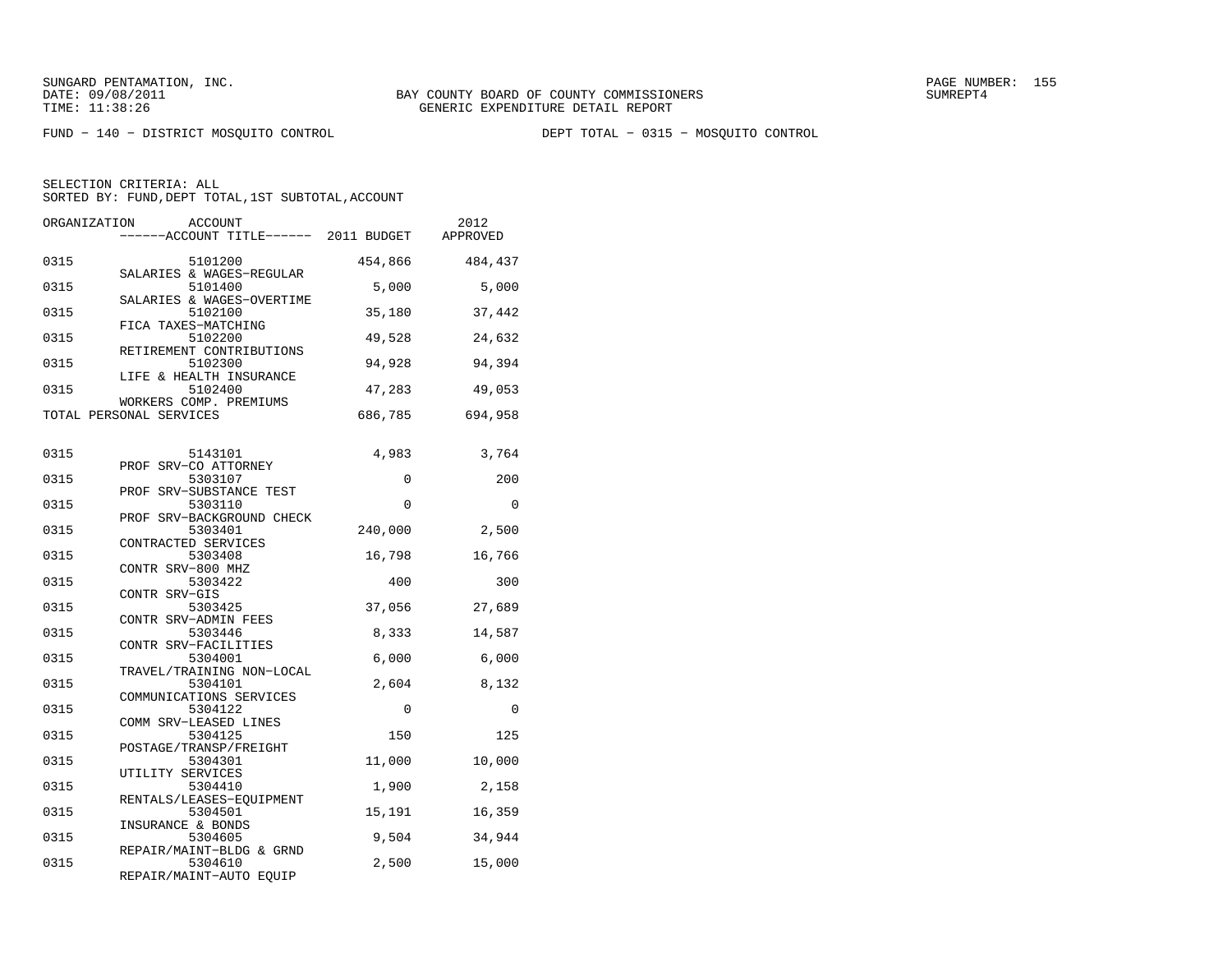FUND − 140 − DISTRICT MOSQUITO CONTROL DEPT TOTAL − 0315 − MOSQUITO CONTROL

|              | ORGANIZATION<br><b>ACCOUNT</b><br>----ACCOUNT TITLE------ 2011 BUDGET |                | 2012<br>APPROVED |
|--------------|-----------------------------------------------------------------------|----------------|------------------|
| 0315         | 5304611                                                               | 9,000          | 0                |
| 0315         | REPAIR/MAINT-FLEET MAINT<br>5304615<br>REPAIR/MAINT-EQUIPMENT         | 2,600          | 6,500            |
| 0315         | 5304902<br>FEES & COSTS-PURCHASING                                    | 1,025          | 1,385            |
| 0315         | 5304905<br>FEES&COSTS-LGL ADV/ADVERT                                  | 0              | 0                |
| 0315         | 5304922<br>FEES & COSTS-PERMITS                                       | 0              | $\Omega$         |
| 0315         | 5304990<br>MISCELLANEOUS EXPENSES                                     | 0              | 250              |
| 0315         | 5305101<br>OFFICE SUPPLIES                                            | 1,000          | 1,100            |
| 0315         | 5305201<br>OPERATING SUPPLIES                                         | 7,000          | 7,000            |
| 0315         | 5305202<br>OPER SUPPLIES-JANITORIAL                                   | 1,000          | 1,000            |
| 0315         | 5305203<br>INSECTISIDES & PESTICIDES                                  | 164,000        | 180,000          |
| 0315         | 5305205<br>GAS, OIL & LUBRICANTS                                      | 50,000         | 75,000           |
| 0315         | 5305210<br>SAFETY GEAR & SUPPLIES                                     | 750            | 850              |
| 0315         | 5305215<br>CLOTHING & WEARING APPRL                                   | 3,100          | 3,500            |
| 0315         | 5305220<br>TOOL & SMALL IMPLEMENTS                                    | 750            | 1,000            |
| 0315<br>0315 | 5305401<br>BOOKS/RESOURCE MATR/SUBSC<br>5305402                       | 5,000<br>2,200 | 3,198<br>2,270   |
| 0315         | DUES & MEMBERSHIPS<br>5305406                                         | 750            | 350              |
|              | TRAINING & TUITION<br>TOTAL OPERATING EXPENSES                        | 604,594        | 441,927          |
|              |                                                                       |                |                  |
| 0315         | 5606301<br>IMPRV OTHER THAN BLDGS                                     | $\Omega$       | $\Omega$         |
| 0315         | 5606401<br>EOUIPMENT                                                  | 67,500         | 55,000           |
| 0315         | 5606402<br>EQUIP LESS THAN \$1000                                     | 0              | 1,100            |
| 0315         | 5606450<br>COMPUTER SOFTWARE                                          | $\Omega$       | $\mathbf{0}$     |
|              | TOTAL CAPITAL OUTLAY                                                  | 67,500         | 56,100           |
| 0315         | 5808109<br>AID-CRA LYNN HAVEN                                         | 6,770          | 5,193            |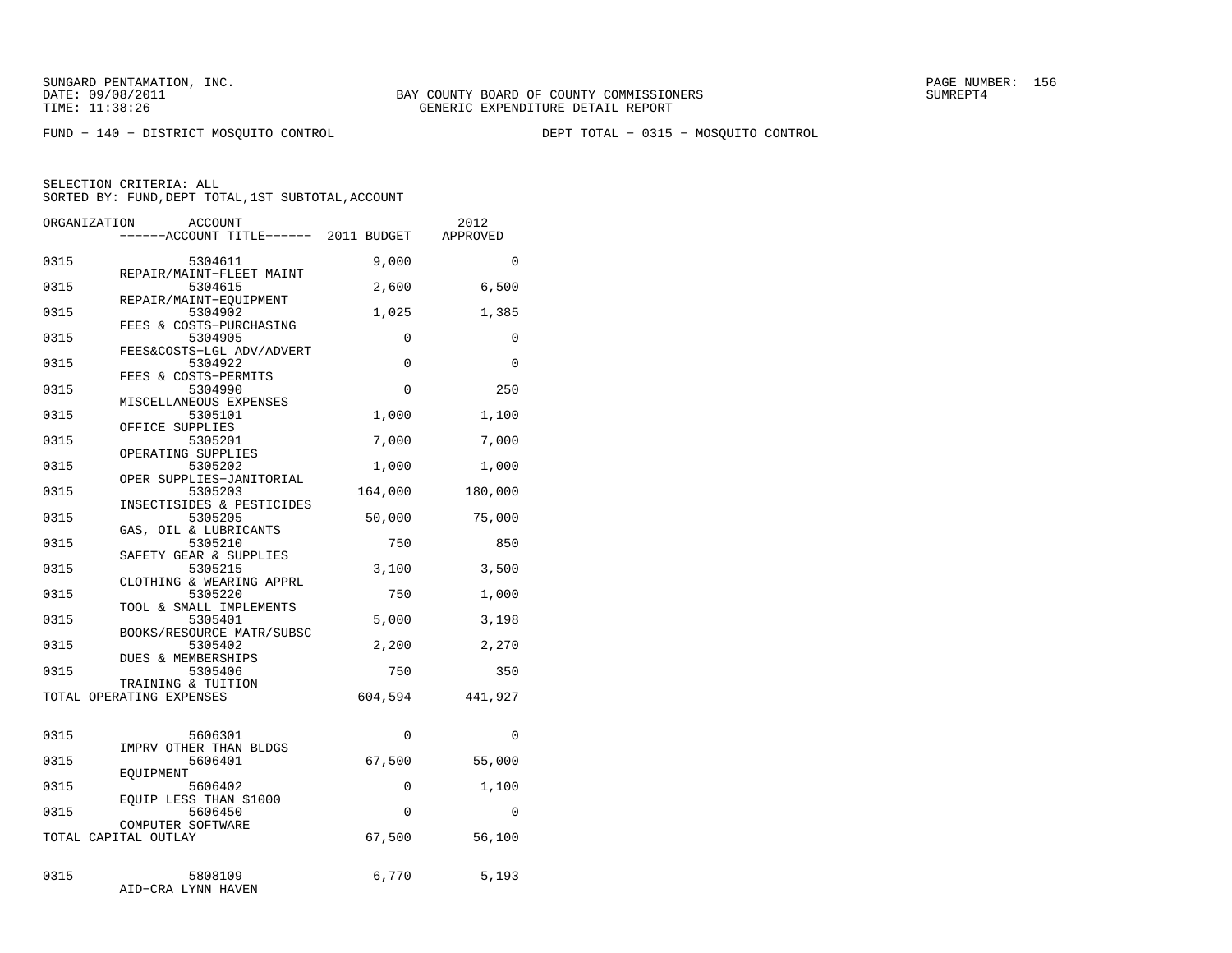FUND − 140 − DISTRICT MOSQUITO CONTROL DEPT TOTAL − 0315 − MOSQUITO CONTROL

|      | ORGANIZATION ACCOUNT<br>------ACCOUNT TITLE------ 2011 BUDGET APPROVED |             | 2012      |
|------|------------------------------------------------------------------------|-------------|-----------|
| 0315 | 5808190                                                                | $\mathbf 0$ | $\Omega$  |
|      | AID-CRA CEDAR GROVE                                                    |             |           |
| 0315 | 5808202                                                                | 1,105       | 440       |
|      | AID-CRA SPRINGFIELD                                                    |             |           |
| 0315 | 5808204                                                                | $\mathbf 0$ | $\Omega$  |
|      | AID-CRA PARKER                                                         |             |           |
| 0315 | 5808206                                                                | 3,407       | 1,844     |
|      | AID-CRA CALLAWAY                                                       |             |           |
| 0315 | 5808207                                                                | 27,584      | 25,999    |
|      | AID-CRA PANAMA CITY / DIB                                              |             |           |
| 0315 | 5808208                                                                | 7,279       | 6,316     |
|      | AID-CRA P.C./MILLVILLE                                                 |             |           |
|      | TOTAL GRANTS & AIDS                                                    | 46,145      | 39,792    |
|      |                                                                        |             |           |
|      |                                                                        | $\Omega$    | $\Omega$  |
| 0315 | 5905998                                                                |             |           |
|      | DEPRECIATION EXPENSE                                                   |             |           |
| 0315 | 5909910                                                                | 215,000     | 237,500   |
|      | RESERVE FOR CONTINGENCIES                                              |             |           |
| 0315 | 5909915                                                                | $\mathbf 0$ | $\Omega$  |
|      | RESERVE FOR PAY ADJUSTMNT                                              |             |           |
| 0315 | 5909999                                                                | 442,110     | 202,149   |
|      | RESERVE-CASH FORWARD                                                   |             |           |
|      | TOTAL NON-OPERATING EXPENSES                                           | 657,110     | 439,649   |
|      | TOTAL MOSOUITO CONTROL                                                 | 2,062,134   | 1,672,426 |
|      | TOTAL DISTRICT MOSQUITO CONTROL                                        | 2,062,134   | 1,672,426 |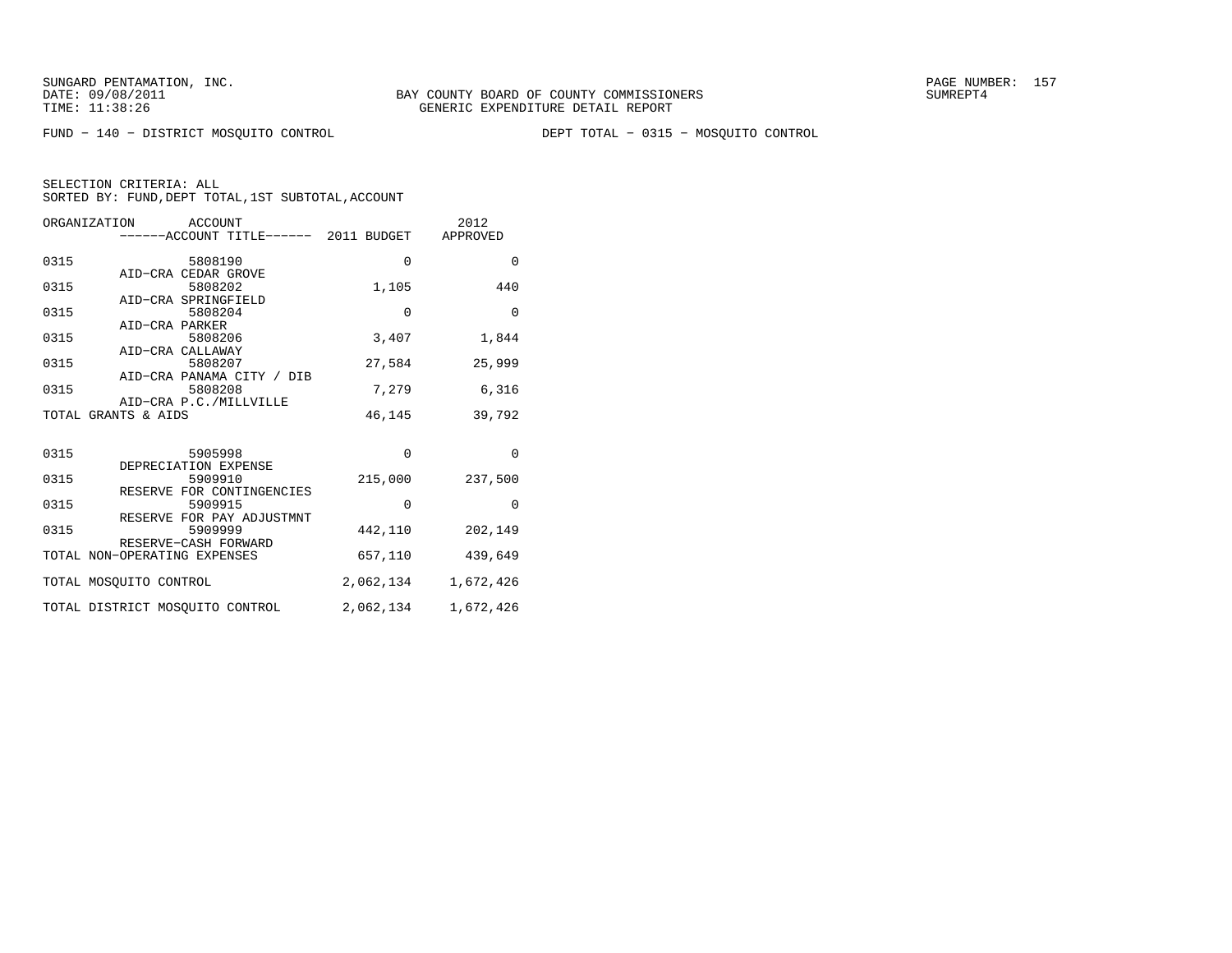FUND − 145 − MSTU−FIRE PROTECTION DEPT TOTAL − 0320 − FIRE SERVICES

| ORGANIZATION<br><b>ACCOUNT</b><br>----ACCOUNT TITLE------ 2011 BUDGET |           | 2012<br>APPROVED |
|-----------------------------------------------------------------------|-----------|------------------|
| 0320<br>5101200                                                       | 2,427,766 | 2,226,316        |
| SALARIES & WAGES-REGULAR<br>0320<br>5101205                           | 0         | 0                |
| SALARIES & WAGES-DISASTER<br>0320<br>5101400                          | 337,469   | 315,000          |
| SALARIES & WAGES-OVERTIME<br>0320<br>5101405                          | 0         | 0                |
| SALARIES-DISASTER O/T<br>0320<br>5102100                              | 211,540   | 194,411          |
| FICA TAXES-MATCHING<br>0320<br>5102200                                | 635,474   | 357,421          |
| RETIREMENT CONTRIBUTIONS<br>5102300<br>0320                           | 405,830   | 418,885          |
| LIFE & HEALTH INSURANCE<br>0320<br>5102400                            | 124,160   | 94,262           |
| WORKERS COMP. PREMIUMS<br>5102500<br>0320                             | $\Omega$  | $\Omega$         |
| UNEMPLOYMENT COMPENSATION<br>TOTAL PERSONAL SERVICES                  | 4,142,239 | 3,606,295        |
| 0320<br>5143101                                                       | 26,068    | 18,934           |
| PROF SRV-CO ATTORNEY<br>0320<br>5143103                               | 0         | 0                |
| PROF SRV-LABOR ATTNY<br>5143105<br>0320                               | 0         | 0                |
| PROF SRV-OTHER ATTNY                                                  |           |                  |
| 0320<br>5303104<br>PROF SRV-ENGINEERING                               | 0         | 0                |
| 0320<br>5303106<br>SRV-PHYSICLS/MEDICAL<br>PROF                       | 41,772    | 41,948           |
| 0320<br>5303107<br>PROF SRV-SUBSTANCE TEST                            | 14,000    | 12,000           |
| 5303110<br>0320<br>PROF SRV-BACKGROUND CHECK                          | 3,500     | 3,500            |
| 0320<br>5303401<br>CONTRACTED SERVICES                                | 44,320    | 45,000           |
| 5303410<br>0320<br>CONTR SRV-JANITORIAL                               | $\Omega$  | $\Omega$         |
| 0320<br>5303425<br>CONTR SRV-ADMIN FEES                               | 200,379   | 144,787          |
| 0320<br>5303446                                                       | 2,930     | 2,202            |
| CONTR SRV-FACILITIES<br>0320<br>5303458                               | 90,108    | 99,344           |
| CONTR SRV-CTY OF CALLAWAY<br>5303459<br>0320                          | 0         | 0                |
| CONTR SRV-LYNN HAVEN<br>5303461<br>0320<br>CONTR SRV-MEXICO BEACH     | 15,000    | 15,000           |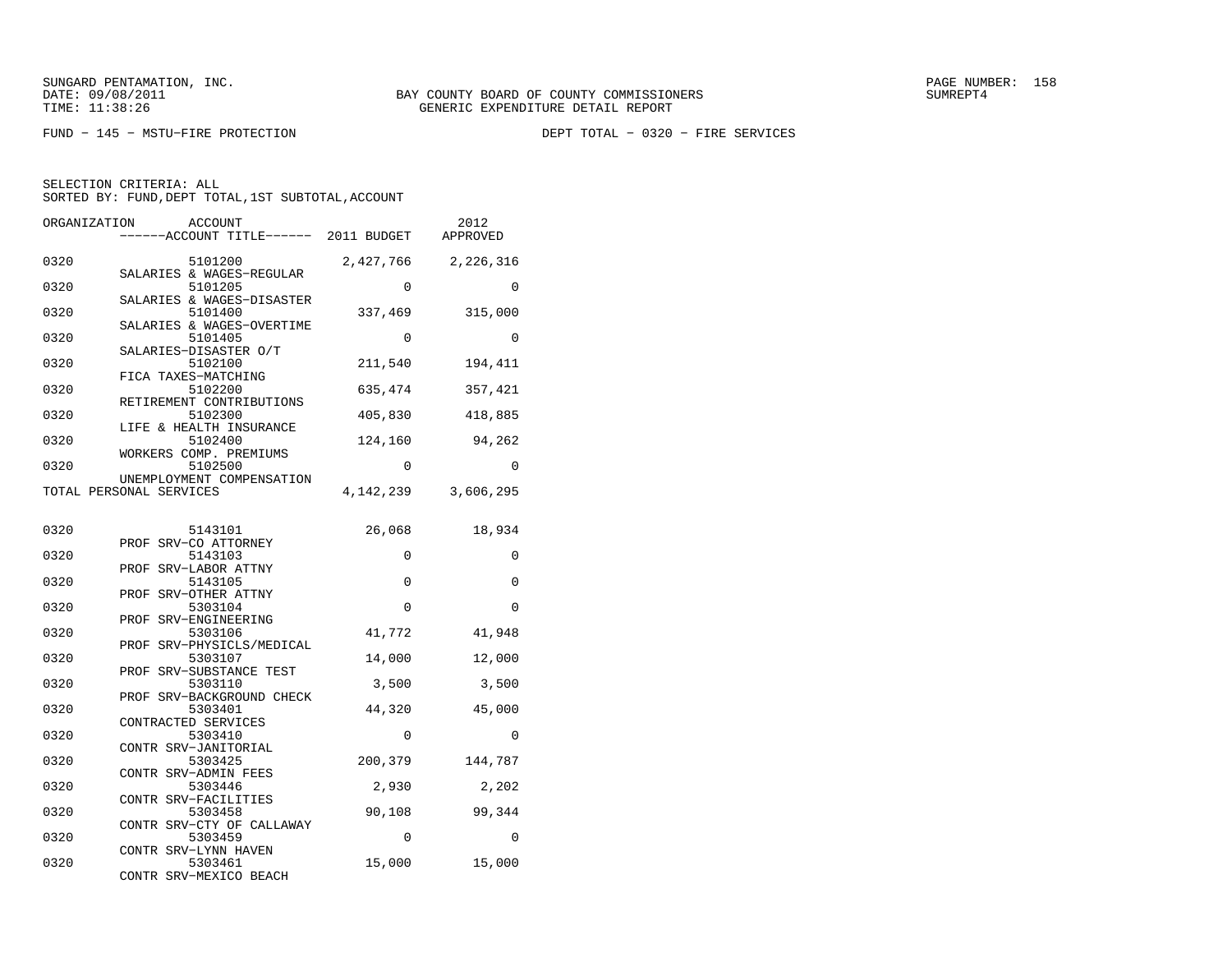FUND − 145 − MSTU−FIRE PROTECTION DEPT TOTAL − 0320 − FIRE SERVICES

| ORGANIZATION<br>ACCOUNT |                                      |          | 2012     |
|-------------------------|--------------------------------------|----------|----------|
|                         | ----ACCOUNT TITLE------ 2011 BUDGET  |          | APPROVED |
| 0320                    | 5303464                              | 0        | $\Omega$ |
|                         | CONTR SRV-LAB                        |          |          |
| 0320                    | 5303489<br>CONTR SRV-CITY OF SPRNGFL | 15,000   | 15,000   |
| 0320                    | 5304001                              | 100      | 3,500    |
| 0320                    | TRAVEL/TRAINING NON-LOCAL<br>5304005 | 50       | $\Omega$ |
|                         | TRAVEL-LOCAL                         |          |          |
| 0320                    | 5304101                              | 12,088   | 11,004   |
|                         | COMMUNICATIONS SERVICES              |          |          |
| 0320                    | 5304125<br>POSTAGE/TRANSP/FREIGHT    | 900      | 350      |
| 0320                    | 5304301                              | 0        | 1,851    |
|                         | UTILITY SERVICES                     |          |          |
| 0320                    | 5304410                              | 5,400    | 5,800    |
| 0320                    | RENTALS/LEASES-EOUIPMENT<br>5304501  | 177,624  |          |
|                         | INSURANCE & BONDS                    |          | 193,086  |
| 0320                    | 5304604                              | 0        | 1,000    |
|                         | REPAIR/MAINT-BLD&GRD DEPT            |          |          |
| 0320                    | 5304605                              | 0        | 7,300    |
| 0320                    | REPAIR/MAINT-BLDG & GRND<br>5304610  | 90,000   | 185,000  |
|                         | REPAIR/MAINT-AUTO EOUIP              |          |          |
| 0320                    | 5304611                              | 120,000  | 0        |
|                         | REPAIR/MAINT-FLEET MAINT             |          |          |
| 0320                    | 5304615                              | 65,000   | 55,000   |
| 0320                    | REPAIR/MAINT-EQUIPMENT<br>5304701    | 1,600    | 800      |
|                         | PRINTING & BINDING                   |          |          |
| 0320                    | 5304902                              | 2,856    | 3,115    |
|                         | FEES & COSTS-PURCHASING              |          |          |
| 0320                    | 5304905<br>FEES&COSTS-LGL ADV/ADVERT | 0        | 0        |
| 0320                    | 5304922                              | 0        | $\Omega$ |
|                         | FEES & COSTS-PERMITS                 |          |          |
| 0320                    | 5304990                              | $\Omega$ | $\Omega$ |
|                         | MISCELLANEOUS EXPENSES               |          |          |
| 0320                    | 5305101<br>OFFICE SUPPLIES           | 4,000    | 7,000    |
| 0320                    | 5305201                              | 30,750   | 15,000   |
|                         | OPERATING SUPPLIES                   |          |          |
| 0320                    | 5305205                              | 120,000  | 115,000  |
| 0320                    | GAS, OIL & LUBRICANTS<br>5305208     | 0        | 0        |
|                         | OPERATING/PROMO EXPS                 |          |          |
| 0320                    | 5305210                              | 35,000   | 35,000   |
|                         | SAFETY GEAR & SUPPLIES               |          |          |
| 0320                    | 5305215                              | 22,000   | 15,000   |
|                         | CLOTHING & WEARING APPRL             |          |          |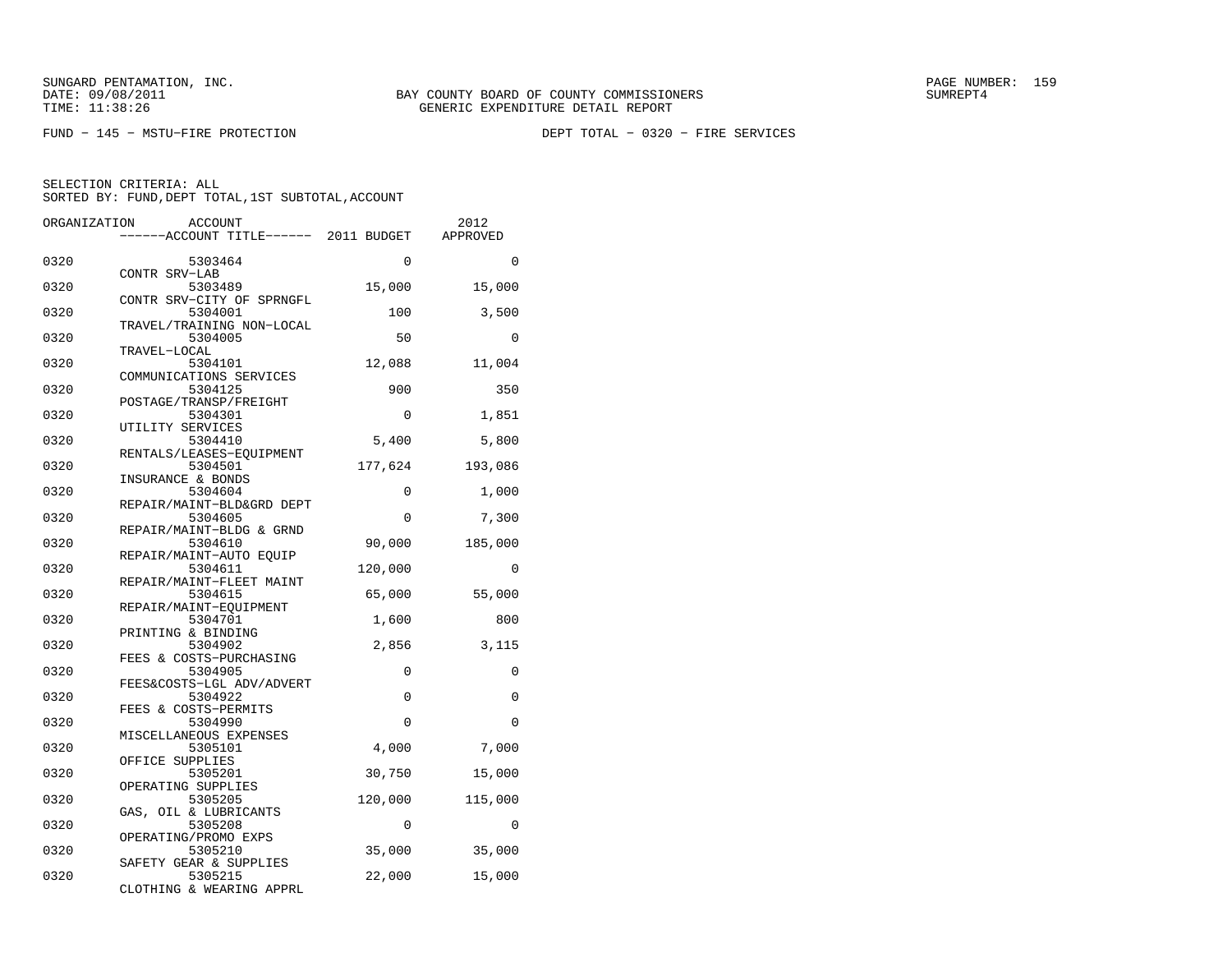FUND − 145 − MSTU−FIRE PROTECTION DEPT TOTAL − 0320 − FIRE SERVICES

| ORGANIZATION       | ACCOUNT<br>----ACCOUNT TITLE------ 2011 BUDGET              |           | 2012<br>APPROVED |
|--------------------|-------------------------------------------------------------|-----------|------------------|
| 0320               | 5305220<br>TOOL & SMALL IMPLEMENTS                          | 750       | $\Omega$         |
| 0320               | 5305401                                                     | 83        | 85               |
| 0320               | BOOKS/RESOURCE MATR/SUBSC<br>5305402                        | 1,500     | 1,500            |
| 0320               | <b>DUES &amp; MEMBERSHIPS</b><br>5305406                    | 15,250    | 7,500            |
|                    | TRAINING & TUITION<br>TOTAL OPERATING EXPENSES              | 1,158,028 | 1,061,606        |
| 0320               | 5606101                                                     | 0         | 0                |
| 0320               | LAND<br>5606301                                             | 0         | 0                |
| 0320               | IMPRV OTHER THAN BLDGS<br>5606401                           | $\Omega$  | 0                |
|                    | EOUIPMENT                                                   |           |                  |
| 0320               | 5606402<br>EQUIP LESS THAN \$1000                           | 0         | 0                |
| 0320               | 5606450<br>COMPUTER SOFTWARE                                | 0         | 0                |
|                    | TOTAL CAPITAL OUTLAY                                        | 0         | $\Omega$         |
| 0320               | 5707105<br>PRINCIPAL-LOANS                                  | 529,500   | 427,209          |
| 0320               | 5707205                                                     | 287,264   | 311,747          |
| 0320               | INTEREST-LOANS<br>5707303                                   | $\Omega$  | $\Omega$         |
| 0320               | <b>BOND ISSUE COSTS</b><br>5707316                          | 1,000     | $\Omega$         |
| 0320               | PAYING AGENT/TRUSTEE-FEES<br>5707370                        | 5,278     | 1,000            |
| TOTAL DEBT SERVICE | ARBITRAGE REBATE EXPENSE                                    | 823,042   | 739,956          |
| 0320               | 5808201                                                     | 0         | 0                |
|                    | AID-PRIVATE ORGANIZATIONS<br>TOTAL GRANTS & AIDS            | 0         | 0                |
|                    |                                                             |           |                  |
| 0320               | 5905908<br>LOSS ON DISPOSAL                                 | 0         | 0                |
| 0320               | 5905998<br>DEPRECIATION EXPENSE                             | 0         | 0                |
| 0320               | 5909910                                                     | 150,000   | 150,000          |
| 0320               | RESERVE FOR CONTINGENCIES<br>5909913<br>RESERVE-IMPACT FEES | 60,000    | 60,000           |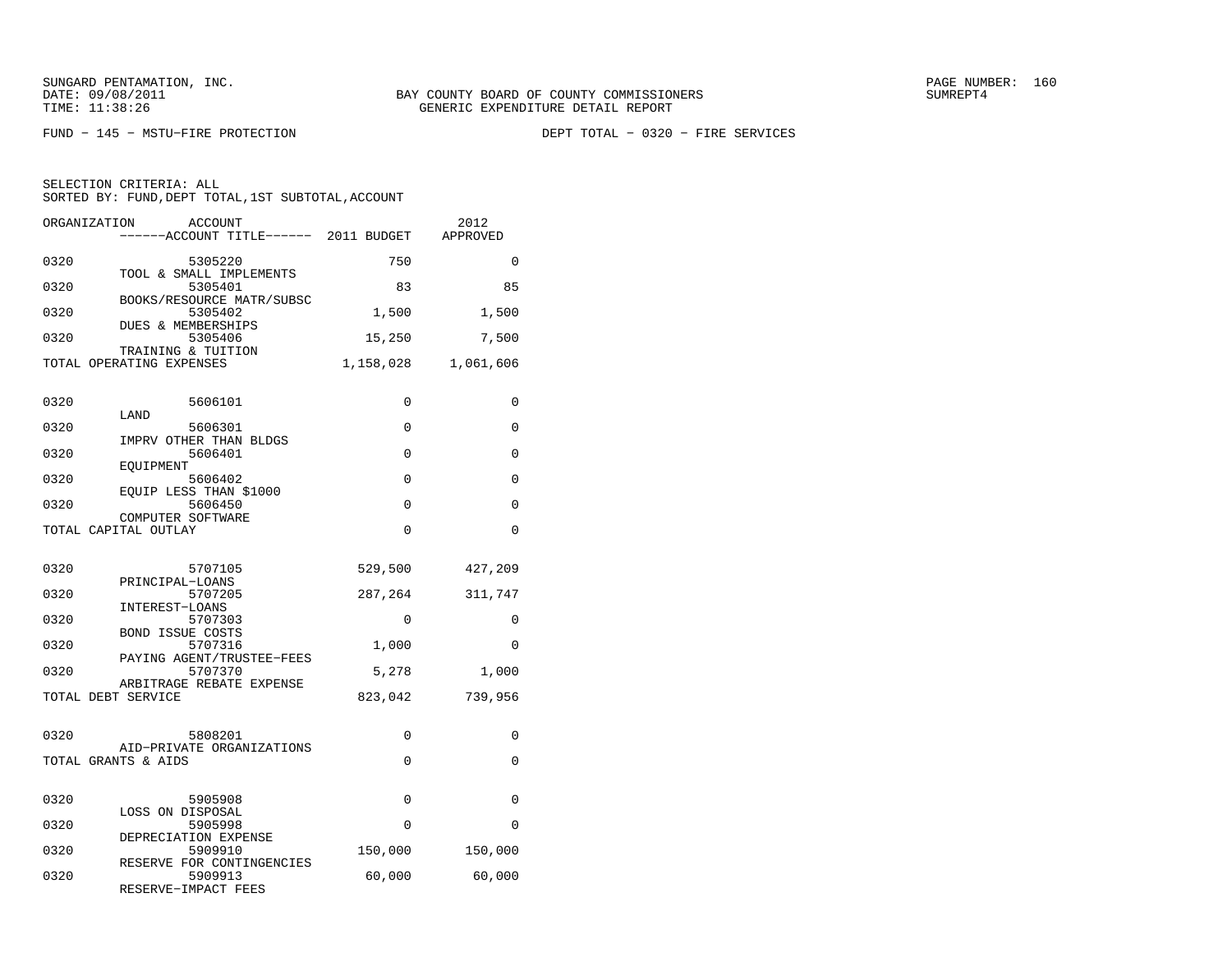FUND − 145 − MSTU−FIRE PROTECTION DEPT TOTAL − 0320 − FIRE SERVICES

|      | ORGANIZATION<br>ACCOUNT<br>------ACCOUNT TITLE------ | 2011 BUDGET | 2012<br>APPROVED |
|------|------------------------------------------------------|-------------|------------------|
| 0320 | 5909915                                              | 0           |                  |
| 0320 | RESERVE FOR PAY ADJUSTMNT<br>5909999                 | 457,039     | 114,848          |
|      | RESERVE-CASH FORWARD<br>TOTAL NON-OPERATING EXPENSES | 667,039     | 324,848          |
|      | TOTAL FIRE SERVICES                                  | 6,790,348   | 5,732,705        |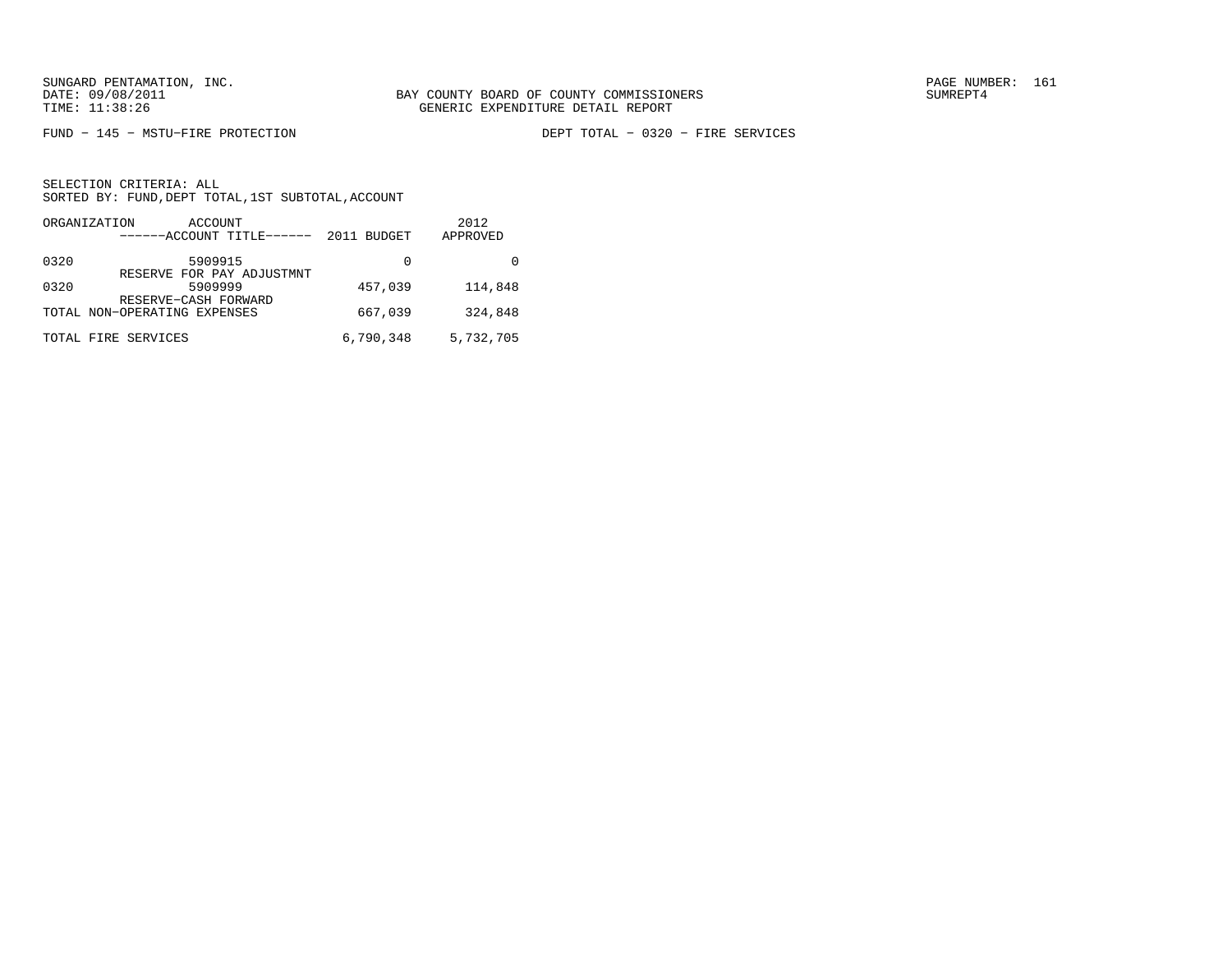FUND − 145 − MSTU−FIRE PROTECTION DEPT TOTAL − 0321 − THOMAS DRIVE FIRE DIST

|      | ORGANIZATION<br>ACCOUNT                                        |          | 2012     |
|------|----------------------------------------------------------------|----------|----------|
|      | -----ACCOUNT TITLE------ 2011 BUDGET                           |          | APPROVED |
| 0321 | 5303446                                                        | 18,315   | 15,963   |
| 0321 | CONTR SRV-FACILITIES<br>5304101                                | 2,120    | 2,004    |
| 0321 | COMMUNICATIONS SERVICES<br>5304125                             | 0        | 0        |
| 0321 | POSTAGE/TRANSP/FREIGHT<br>5304301                              | 26,851   | 26,000   |
| 0321 | UTILITY SERVICES<br>5304410                                    | 1,174    | 1,400    |
| 0321 | RENTALS/LEASES-EOUIPMENT<br>5304604                            | 4,500    | 3,000    |
| 0321 | REPAIR/MAINT-BLD&GRD DEPT<br>5304605                           | 23,265   | 10,080   |
| 0321 | REPAIR/MAINT-BLDG & GRND<br>5304610<br>REPAIR/MAINT-AUTO EOUIP | 0        | 0        |
| 0321 | 5304611<br>REPAIR/MAINT-FLEET MAINT                            | 0        | 0        |
| 0321 | 5304615<br>REPAIR/MAINT-EOUIPMENT                              | $\Omega$ | $\Omega$ |
| 0321 | 5304902<br>FEES & COSTS-PURCHASING                             | 0        | $\Omega$ |
| 0321 | 5305101<br>OFFICE SUPPLIES                                     | 1,200    | 750      |
| 0321 | 5305201<br>OPERATING SUPPLIES                                  | 5,400    | 4,500    |
| 0321 | 5305205<br>GAS, OIL & LUBRICANTS                               | $\Omega$ | $\Omega$ |
| 0321 | 5305210<br>SAFETY GEAR & SUPPLIES                              | $\Omega$ | $\Omega$ |
|      | TOTAL OPERATING EXPENSES                                       | 82,825   | 63,697   |
| 0321 | 5606301                                                        | 0        | 0        |
| 0321 | IMPRV OTHER THAN BLDGS<br>5606401                              | 0        | 0        |
| 0321 | EOUIPMENT<br>5606402                                           | 0        | 0        |
|      | EQUIP LESS THAN \$1000<br>TOTAL CAPITAL OUTLAY                 | 0        | 0        |
| 0321 | 5808201                                                        | 0        | 0        |
|      | AID-PRIVATE ORGANIZATIONS<br>TOTAL GRANTS & AIDS               | $\Omega$ | $\Omega$ |
|      | TOTAL THOMAS DRIVE FIRE DIST                                   | 82,825   | 63,697   |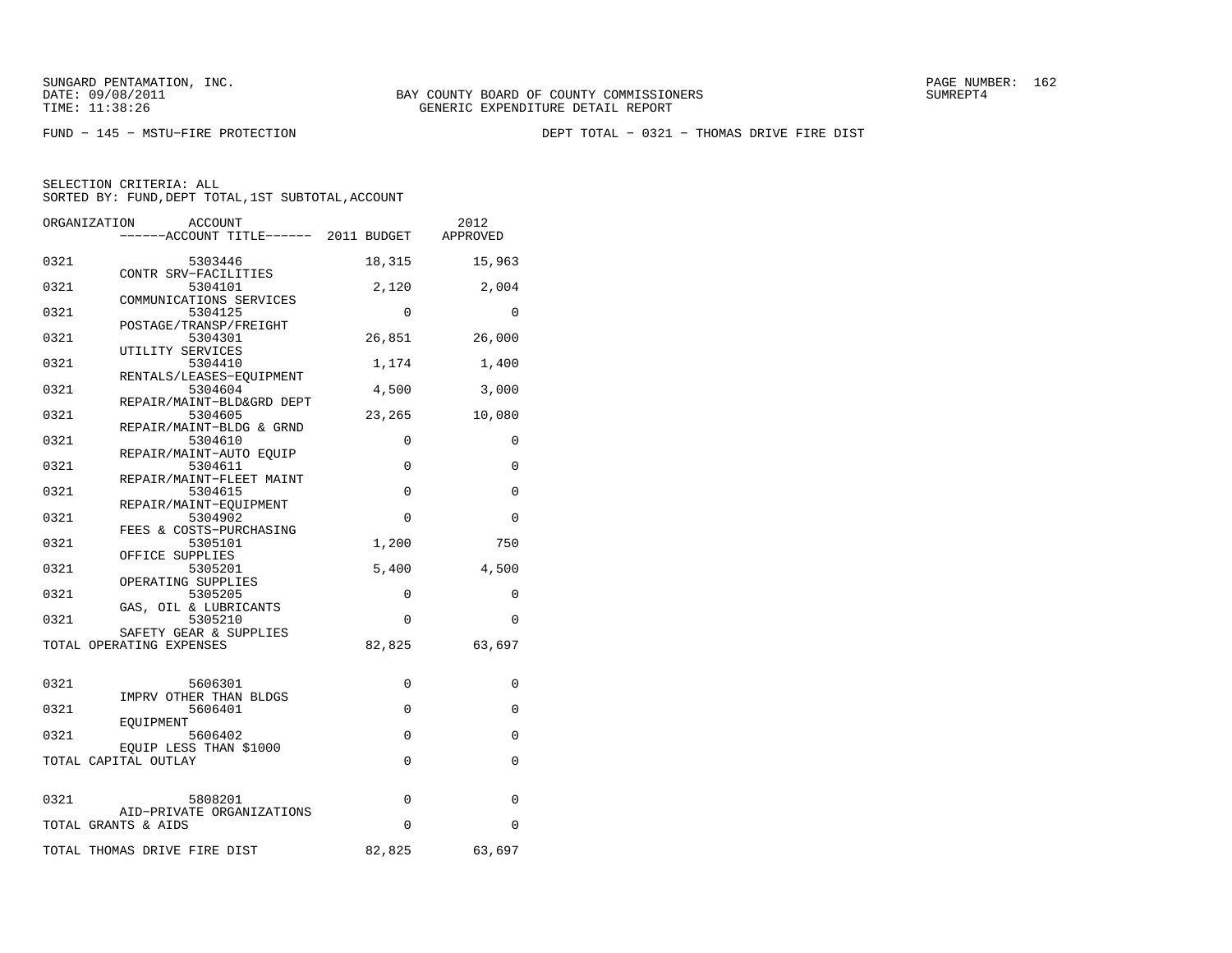FUND − 145 − MSTU−FIRE PROTECTION DEPT TOTAL − 0322 − WEST END FIRE DIST

| ORGANIZATION<br>ACCOUNT |                                               |             | 2012         |
|-------------------------|-----------------------------------------------|-------------|--------------|
|                         | -----ACCOUNT TITLE------ 2011 BUDGET APPROVED |             |              |
|                         |                                               |             |              |
| 0322                    | 5304101                                       | 1,584       | 1,920        |
|                         | COMMUNICATIONS SERVICES                       |             |              |
| 0322                    | 5304301                                       | 9,695       | 28,015       |
|                         | UTILITY SERVICES                              |             |              |
| 0322                    | 5304410                                       | 1,500       | 1,500        |
|                         | RENTALS/LEASES-EQUIPMENT                      |             |              |
| 0322                    | 5304604                                       | 1,500       | 1,500        |
|                         | REPAIR/MAINT-BLD&GRD DEPT                     |             |              |
| 0322                    | 5304610                                       | $\mathbf 0$ | $\mathbf{0}$ |
|                         | REPAIR/MAINT-AUTO EOUIP                       |             |              |
| 0322                    | 5304611                                       | $\mathbf 0$ | $\mathbf{0}$ |
|                         | REPAIR/MAINT-FLEET MAINT                      |             |              |
| 0322                    | 5304615                                       | $\mathbf 0$ | $\mathbf{0}$ |
|                         | REPAIR/MAINT-EOUIPMENT                        |             |              |
| 0322                    | 5304902                                       | $\Omega$    | $\mathbf 0$  |
|                         | FEES & COSTS-PURCHASING                       |             |              |
| 0322                    | 5305101                                       | 300         | 250          |
| 0322                    | OFFICE SUPPLIES<br>5305201                    |             | 750          |
|                         | OPERATING SUPPLIES                            | 1,000       |              |
| 0322                    | 5305205                                       | $\mathbf 0$ | $\mathbf 0$  |
|                         | GAS, OIL & LUBRICANTS                         |             |              |
|                         | TOTAL OPERATING EXPENSES                      | 15,579      | 33,935       |
|                         |                                               |             |              |
|                         |                                               |             |              |
| 0322                    | 5606401                                       | $\mathbf 0$ | $\mathbf{0}$ |
|                         | EOUIPMENT                                     |             |              |
| 0322                    | 5606402                                       | $\mathbf 0$ | $\mathbf{0}$ |
|                         | EQUIP LESS THAN \$1000                        |             |              |
|                         | TOTAL CAPITAL OUTLAY                          | $\Omega$    | $\Omega$     |
|                         |                                               |             |              |
|                         | TOTAL WEST END FIRE DIST                      | 15,579      | 33,935       |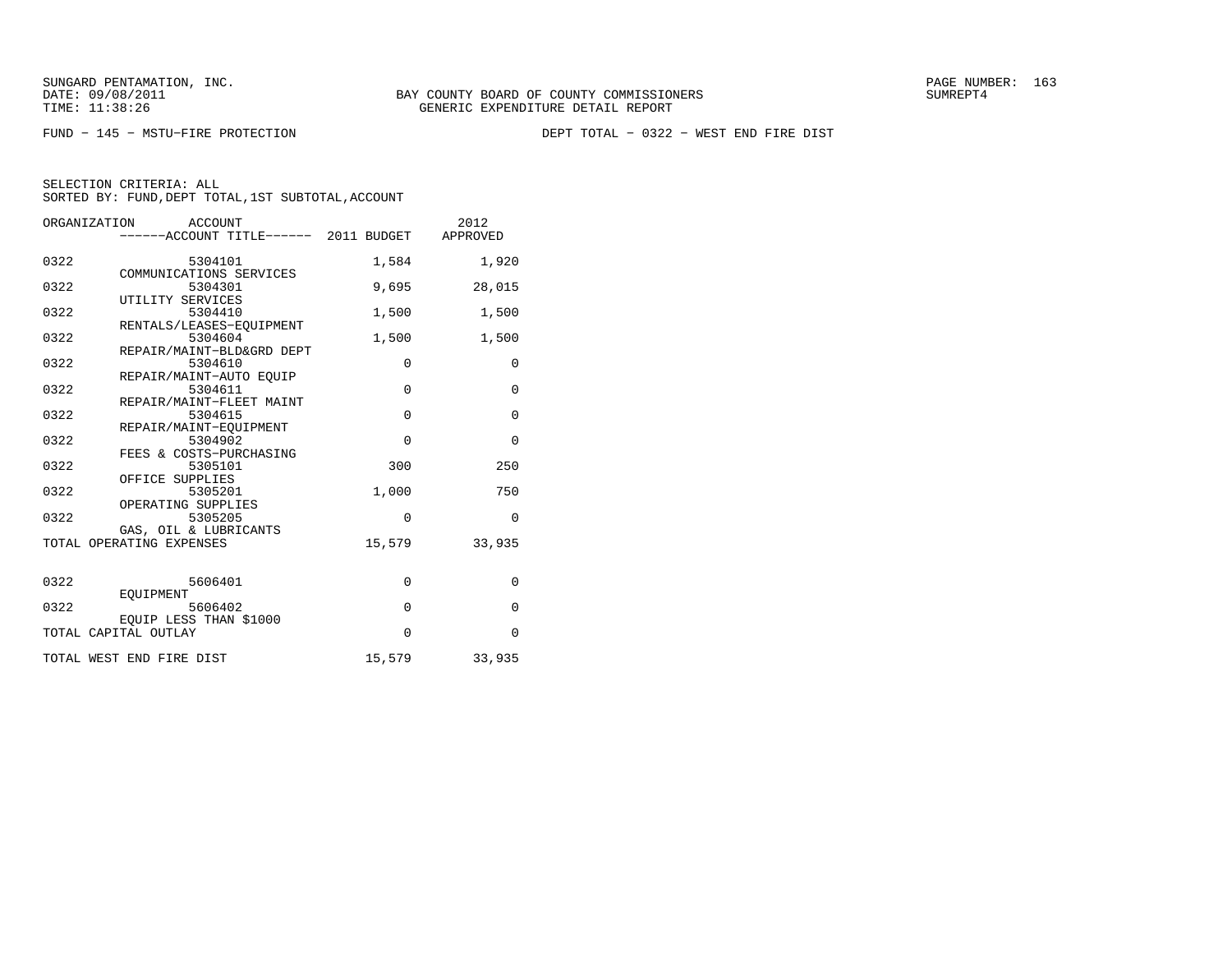FUND − 145 − MSTU−FIRE PROTECTION DEPT TOTAL − 0323 − WEST BAY/WOODVILLE FIRE

| ORGANIZATION<br><b>ACCOUNT</b> |                                               |             | 2012         |
|--------------------------------|-----------------------------------------------|-------------|--------------|
|                                | -----ACCOUNT TITLE------ 2011 BUDGET APPROVED |             |              |
|                                |                                               |             |              |
| 0323                           | 5304101                                       | 742         | 742          |
|                                | COMMUNICATIONS SERVICES                       |             |              |
| 0323                           | 5304125                                       | $\mathbf 0$ | $\mathbf{0}$ |
|                                | POSTAGE/TRANSP/FREIGHT                        |             |              |
| 0323                           | 5304301                                       | 9,456       | 9,000        |
|                                | UTILITY SERVICES                              |             |              |
| 0323                           | 5304410                                       | 1,787       | 1,787        |
|                                | RENTALS/LEASES-EQUIPMENT                      |             |              |
| 0323                           | 5304604                                       | 3,000       | 3,000        |
|                                | REPAIR/MAINT-BLD&GRD DEPT                     |             |              |
| 0323                           | 5304610                                       | $\mathbf 0$ | 0            |
|                                | REPAIR/MAINT-AUTO EOUIP                       |             |              |
| 0323                           | 5304611                                       | $\Omega$    | $\mathbf{0}$ |
|                                | REPAIR/MAINT-FLEET MAINT                      |             |              |
| 0323                           | 5304615                                       | $\mathbf 0$ | $\mathbf{0}$ |
|                                | REPAIR/MAINT-EQUIPMENT                        |             |              |
| 0323                           | 5304902                                       | $\Omega$    | $\Omega$     |
|                                | FEES & COSTS-PURCHASING                       |             |              |
| 0323                           |                                               | 643         | 500          |
|                                | 5305101                                       |             |              |
|                                | OFFICE SUPPLIES                               |             |              |
| 0323                           | 5305201                                       | 1,500       | 1,000        |
|                                | OPERATING SUPPLIES                            |             |              |
| 0323                           | 5305202                                       | $\mathbf 0$ | $\mathbf 0$  |
|                                | OPER SUPPLIES-JANITORIAL                      |             |              |
| 0323                           | 5305205                                       | $\Omega$    | $\Omega$     |
|                                | GAS, OIL & LUBRICANTS                         |             |              |
|                                | TOTAL OPERATING EXPENSES                      | 17,128      | 16,029       |
|                                |                                               |             |              |
|                                |                                               |             |              |
| 0323                           | 5606402                                       | $\mathbf 0$ | $\mathbf 0$  |
|                                | EQUIP LESS THAN \$1000                        |             |              |
|                                | TOTAL CAPITAL OUTLAY                          | $\Omega$    | $\mathbf{0}$ |
|                                |                                               |             |              |
|                                | TOTAL WEST BAY/WOODVILLE FIRE                 | 17,128      | 16,029       |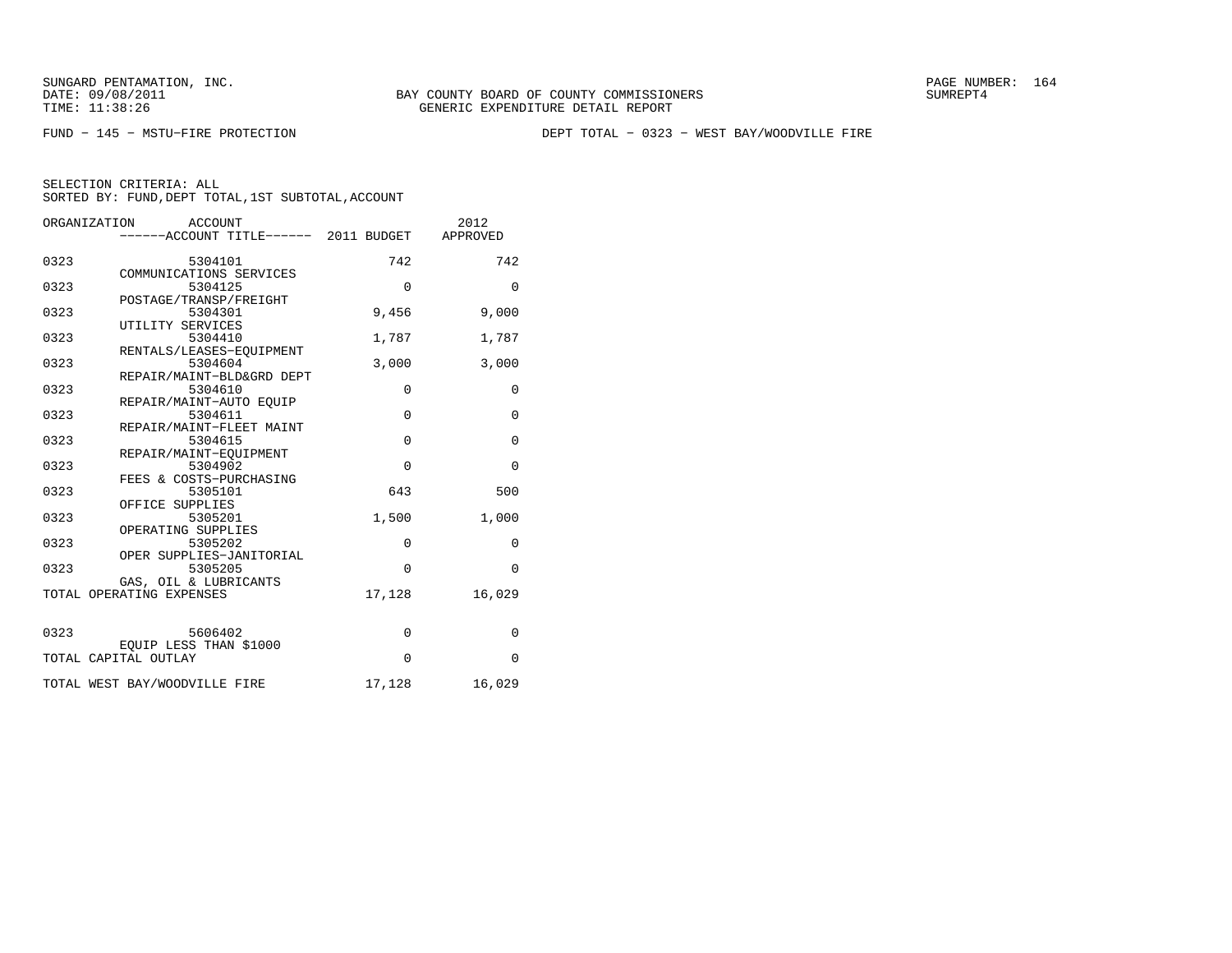FUND − 145 − MSTU−FIRE PROTECTION DEPT TOTAL − 0324 − NORTHWEST SIDE FIRE DIST

| ORGANIZATION<br>ACCOUNT |                                               |             | 2012         |
|-------------------------|-----------------------------------------------|-------------|--------------|
|                         | -----ACCOUNT TITLE------ 2011 BUDGET APPROVED |             |              |
|                         |                                               |             |              |
| 0324                    | 5304101                                       | 1,777       | 1,764        |
|                         | COMMUNICATIONS SERVICES                       |             |              |
| 0324                    | 5304301                                       | 5,130       | 5,000        |
|                         | UTILITY SERVICES                              |             |              |
| 0324                    | 5304410                                       | 1,510       | 1,500        |
|                         | RENTALS/LEASES-EOUIPMENT                      |             |              |
| 0324                    | 5304604                                       | 5,000       | 5,000        |
| 0324                    | REPAIR/MAINT-BLD&GRD DEPT<br>5304605          | $\mathbf 0$ | $\mathbf 0$  |
|                         | REPAIR/MAINT-BLDG & GRND                      |             |              |
| 0324                    | 5304610                                       | $\mathbf 0$ | $\mathbf 0$  |
|                         | REPAIR/MAINT-AUTO EOUIP                       |             |              |
| 0324                    | 5304611                                       | $\mathbf 0$ | $\mathsf 0$  |
|                         | REPAIR/MAINT-FLEET MAINT                      |             |              |
| 0324                    | 5304615                                       | $\mathbf 0$ | $\mathbf 0$  |
|                         | REPAIR/MAINT-EOUIPMENT                        |             |              |
| 0324                    | 5304902                                       | $\mathbf 0$ | $\mathbf 0$  |
|                         | FEES & COSTS-PURCHASING                       |             |              |
| 0324                    | 5304990                                       | $\Omega$    | $\mathbf{0}$ |
|                         | MISCELLANEOUS EXPENSES                        |             |              |
| 0324                    | 5305101                                       | 250         | 350          |
|                         | OFFICE SUPPLIES                               |             |              |
| 0324                    | 5305201                                       | 1,200       | 1,000        |
|                         | OPERATING SUPPLIES                            |             |              |
| 0324                    | 5305205                                       | $\mathbf 0$ | 0            |
|                         | GAS, OIL & LUBRICANTS                         |             |              |
|                         | TOTAL OPERATING EXPENSES                      | 14,867      | 14,614       |
|                         |                                               |             |              |
| 0324                    | 5606401                                       |             |              |
|                         | EOUIPMENT                                     | 0           | 0            |
| 0324                    | 5606402                                       | $\mathbf 0$ | $\mathbf{0}$ |
|                         | EQUIP LESS THAN \$1000                        |             |              |
|                         | TOTAL CAPITAL OUTLAY                          | $\mathbf 0$ | $\mathbf 0$  |
|                         |                                               |             |              |
|                         | TOTAL NORTHWEST SIDE FIRE DIST                | 14,867      | 14,614       |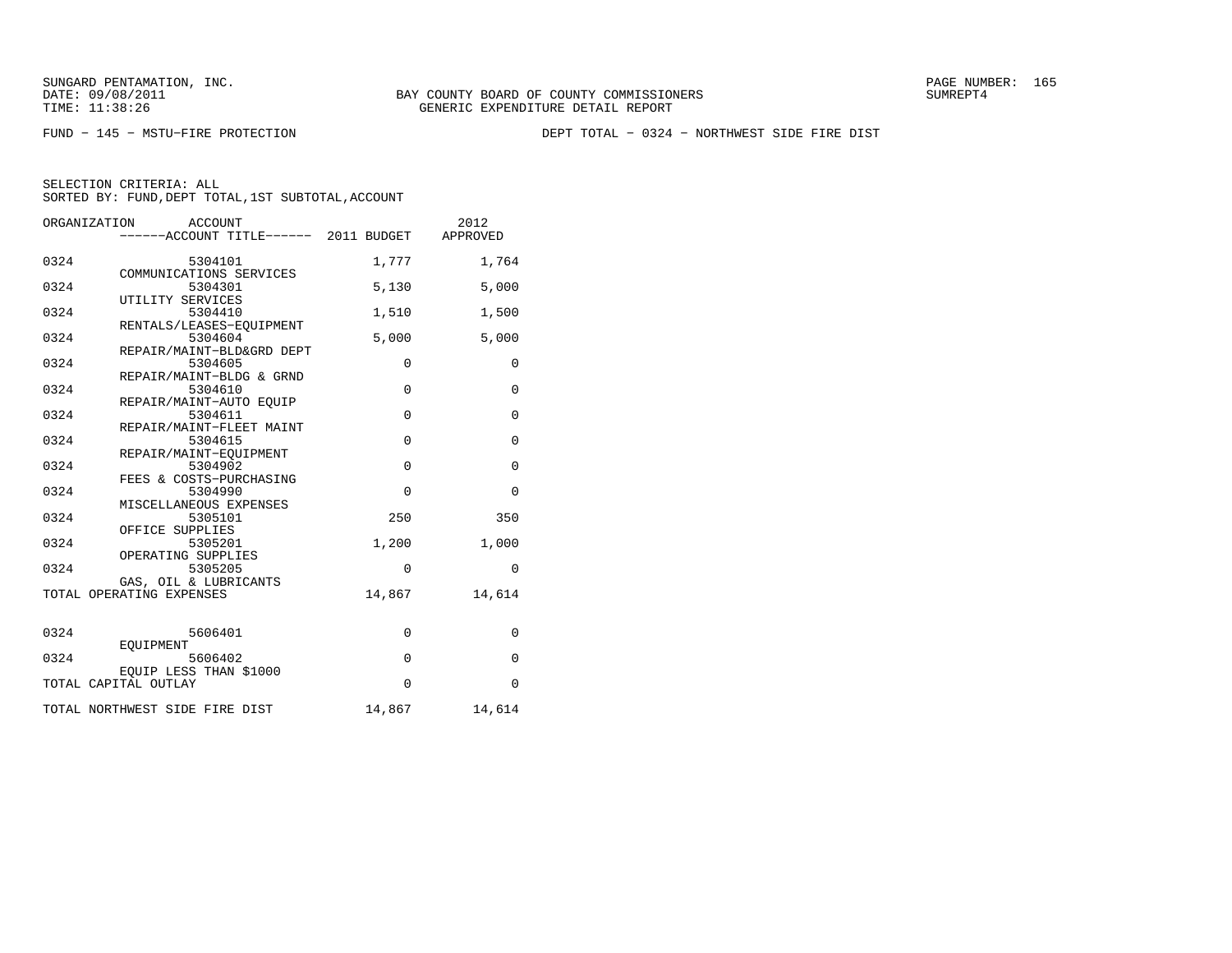FUND − 145 − MSTU−FIRE PROTECTION DEPT TOTAL − 0325 − SOUTHPORT FIRE DIST

| ORGANIZATION<br>ACCOUNT<br>------ACCOUNT TITLE------ 2011 BUDGET |                                     |             | 2012<br>APPROVED |
|------------------------------------------------------------------|-------------------------------------|-------------|------------------|
|                                                                  |                                     |             |                  |
| 0325                                                             | 5304101                             | 1,920       | 1,920            |
|                                                                  | COMMUNICATIONS SERVICES             |             |                  |
| 0325                                                             | 5304301<br>UTILITY SERVICES         | 6,375       | 6,300            |
| 0325                                                             | 5304410                             | 1,048       | 200              |
|                                                                  | RENTALS/LEASES-EQUIPMENT            |             |                  |
| 0325                                                             | 5304604                             | 3,700       | 3,000            |
|                                                                  | REPAIR/MAINT-BLD&GRD DEPT           |             |                  |
| 0325                                                             | 5304610                             | $\mathbf 0$ | 0                |
|                                                                  | REPAIR/MAINT-AUTO EOUIP             |             |                  |
| 0325                                                             | 5304611<br>REPAIR/MAINT-FLEET MAINT | $\mathbf 0$ | $\mathbf 0$      |
| 0325                                                             | 5304615                             | $\Omega$    | $\mathbf{0}$     |
|                                                                  | REPAIR/MAINT-EQUIPMENT              |             |                  |
| 0325                                                             | 5304902                             | $\Omega$    | $\mathbf 0$      |
|                                                                  | FEES & COSTS-PURCHASING             |             |                  |
| 0325                                                             | 5304990                             | $\Omega$    | $\Omega$         |
|                                                                  | MISCELLANEOUS EXPENSES              |             |                  |
| 0325                                                             | 5305101                             | 500         | 400              |
| 0325                                                             | OFFICE SUPPLIES<br>5305201          | 2,800       | 2,800            |
|                                                                  | OPERATING SUPPLIES                  |             |                  |
| 0325                                                             | 5305205                             | 0           | $\mathbf{0}$     |
|                                                                  | GAS, OIL & LUBRICANTS               |             |                  |
| 0325                                                             | 5305210                             | $\Omega$    | $\Omega$         |
|                                                                  | SAFETY GEAR & SUPPLIES              |             |                  |
|                                                                  | TOTAL OPERATING EXPENSES            | 16,343      | 14,620           |
|                                                                  |                                     |             |                  |
| 0325                                                             | 5606401                             | 0           | $\mathbf 0$      |
|                                                                  | EOUIPMENT                           |             |                  |
| 0325                                                             | 5606402                             | $\mathbf 0$ | $\mathbf{0}$     |
|                                                                  | EQUIP LESS THAN \$1000              |             |                  |
|                                                                  | TOTAL CAPITAL OUTLAY                | $\Omega$    | $\Omega$         |
|                                                                  |                                     |             |                  |
|                                                                  | TOTAL SOUTHPORT FIRE DIST           | 16,343      | 14,620           |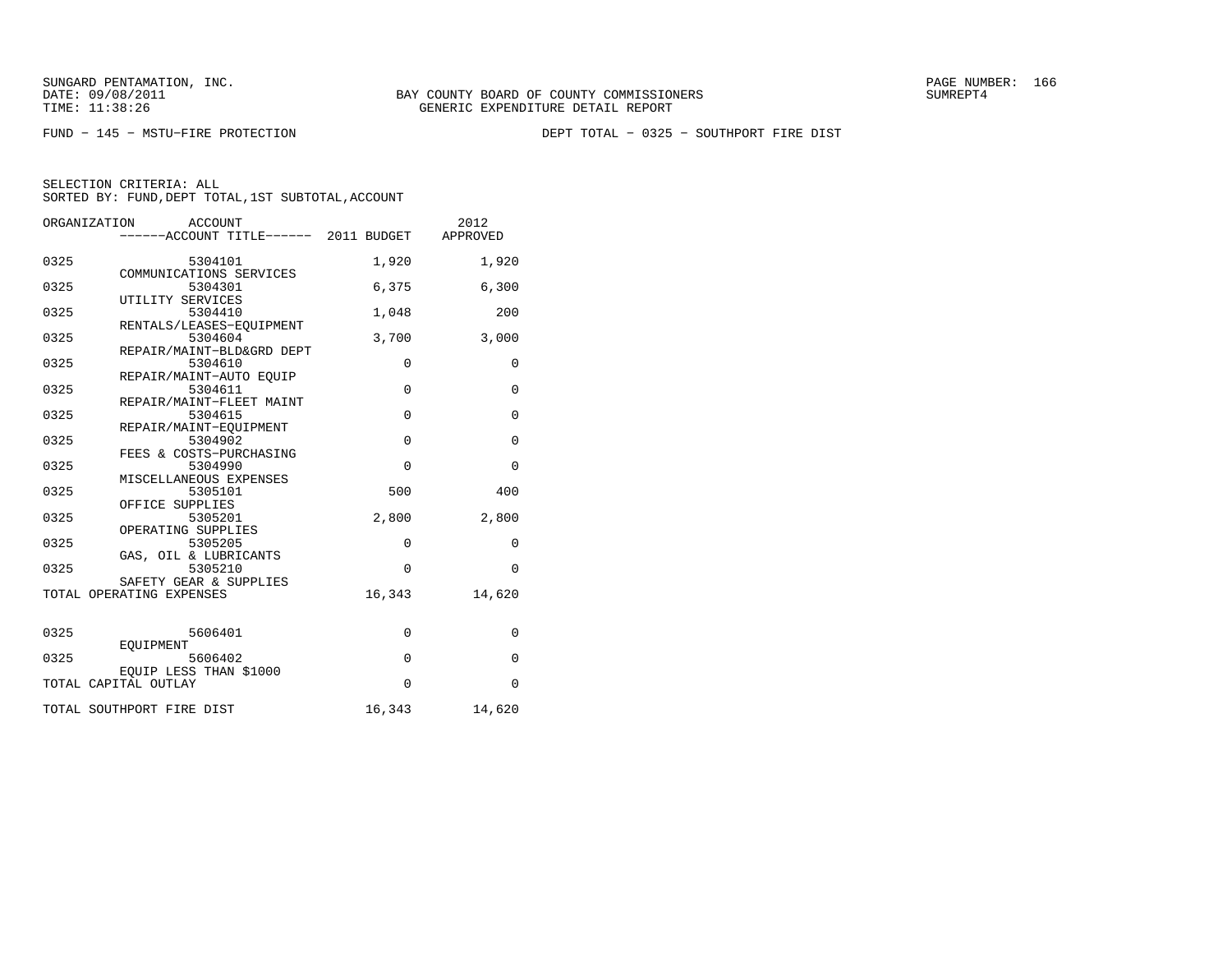FUND − 145 − MSTU−FIRE PROTECTION DEPT TOTAL − 0326 − SAND HILLS FIRE DIST

| ORGANIZATION<br><b>ACCOUNT</b>              | -----ACCOUNT TITLE------ 2011 BUDGET |             | 2012<br>APPROVED |
|---------------------------------------------|--------------------------------------|-------------|------------------|
|                                             |                                      |             |                  |
| 0326<br>5303446                             |                                      | 21,245      | 20,825           |
| CONTR SRV-FACILITIES<br>0326                |                                      | 147         | 99               |
| 5303464<br>CONTR SRV-LAB                    |                                      |             |                  |
| 0326<br>5304101                             |                                      | 3,657       | 3,888            |
| COMMUNICATIONS SERVICES                     |                                      |             |                  |
| 0326<br>5304301<br>UTILITY SERVICES         |                                      | 35,266      | 34,000           |
| 0326<br>5304410                             |                                      | 500         | 1,925            |
| RENTALS/LEASES-EOUIPMENT                    |                                      |             |                  |
| 0326<br>5304604                             |                                      | 0           | 0                |
| REPAIR/MAINT-BLD&GRD DEPT                   |                                      |             |                  |
| 0326<br>5304605<br>REPAIR/MAINT-BLDG & GRND |                                      | 26,356      | 8,703            |
| 0326<br>5304610                             |                                      | $\Omega$    | 0                |
| REPAIR/MAINT-AUTO EOUIP                     |                                      |             |                  |
| 0326<br>5304611                             |                                      | 0           | 0                |
| REPAIR/MAINT-FLEET MAINT<br>0326<br>5304615 |                                      | 0           | 0                |
| REPAIR/MAINT-EQUIPMENT                      |                                      |             |                  |
| 0326<br>5304902                             |                                      | $\Omega$    | 0                |
| FEES & COSTS-PURCHASING<br>0326<br>5304990  |                                      | $\Omega$    | $\Omega$         |
| MISCELLANEOUS EXPENSES                      |                                      |             |                  |
| 0326<br>5305101                             |                                      | 150         | 150              |
| OFFICE SUPPLIES                             |                                      |             |                  |
| 0326<br>5305201<br>OPERATING SUPPLIES       |                                      | 1,400       | 1,200            |
| 0326<br>5305202                             |                                      | $\Omega$    | $\Omega$         |
| OPER SUPPLIES-JANITORIAL                    |                                      |             |                  |
| 0326<br>5305205                             |                                      | 0           | 0                |
| GAS, OIL & LUBRICANTS<br>0326<br>5305215    |                                      | 0           | 0                |
| CLOTHING & WEARING APPRL                    |                                      |             |                  |
| 0326<br>5305220                             |                                      | 0           | $\mathbf 0$      |
| TOOL & SMALL IMPLEMENTS                     |                                      |             |                  |
| TOTAL OPERATING EXPENSES                    |                                      | 88,721      | 70,790           |
|                                             |                                      |             |                  |
| 0326<br>5606401                             |                                      | 0           | 0                |
| EOUIPMENT<br>0326<br>5606402                |                                      | $\mathbf 0$ | $\Omega$         |
| EQUIP LESS THAN \$1000                      |                                      |             |                  |
| TOTAL CAPITAL OUTLAY                        |                                      | $\Omega$    | $\Omega$         |
| TOTAL SAND HILLS FIRE DIST                  |                                      | 88,721      | 70,790           |
|                                             |                                      |             |                  |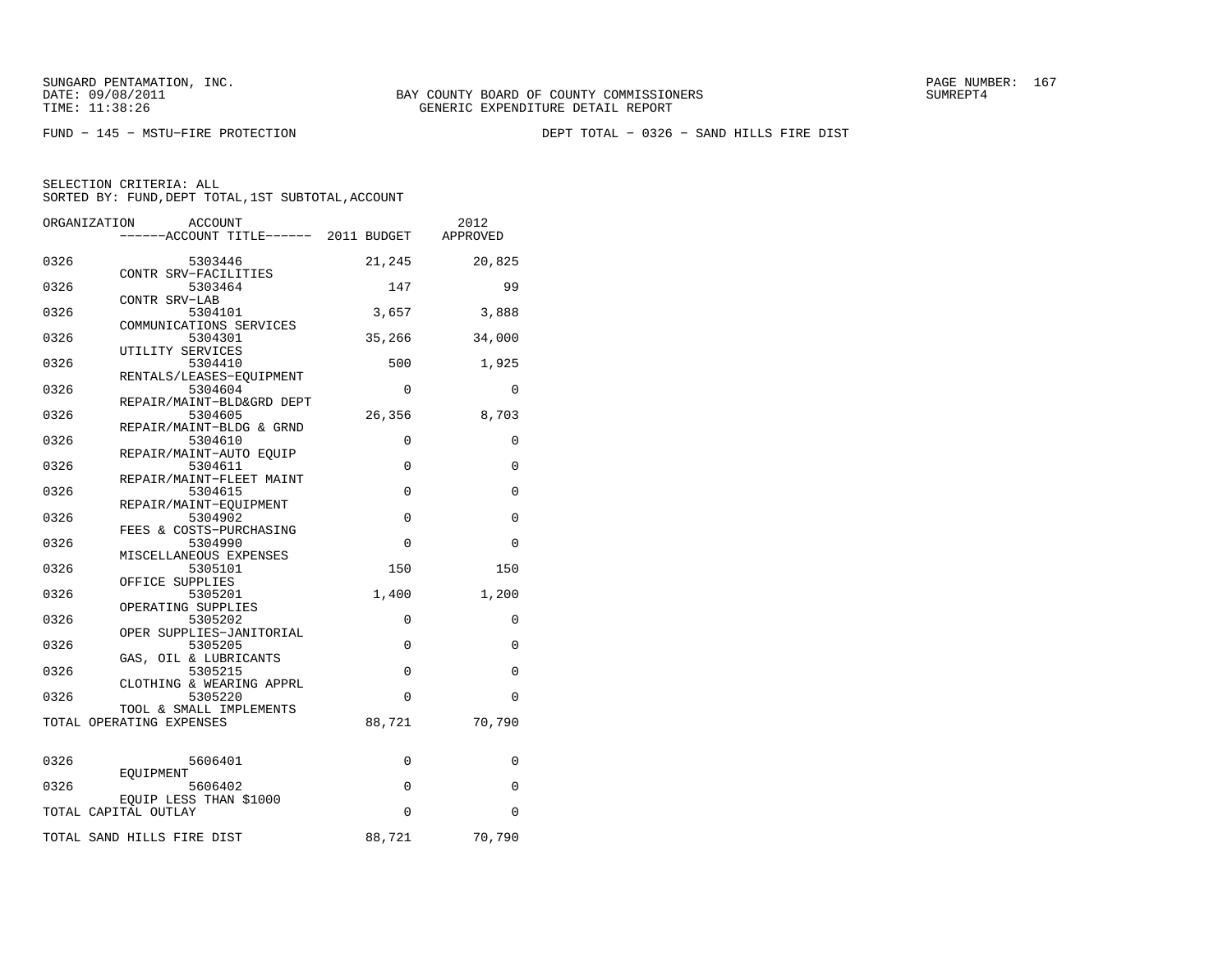FUND − 145 − MSTU−FIRE PROTECTION DEPT TOTAL − 0327 − GREEN HILLS FIRE DIST

|      | ORGANIZATION<br>ACCOUNT                        |             | 2012         |
|------|------------------------------------------------|-------------|--------------|
|      | ------ACCOUNT TITLE------ 2011 BUDGET APPROVED |             |              |
|      |                                                |             |              |
| 0327 | 5303464                                        | 147         | 99           |
|      | CONTR SRV-LAB                                  |             |              |
| 0327 | 5304101                                        | 3,025       | 3,025        |
|      | COMMUNICATIONS SERVICES                        |             |              |
| 0327 | 5304301                                        | 6,000       | 6,000        |
|      | UTILITY SERVICES                               |             |              |
| 0327 | 5304410                                        | 1,329       | 1,329        |
|      | RENTALS/LEASES-EQUIPMENT                       |             |              |
| 0327 | 5304604                                        | 1,000       | 800          |
|      | REPAIR/MAINT-BLD&GRD DEPT                      |             |              |
| 0327 | 5304610                                        | $\mathbf 0$ | $\mathbf{0}$ |
|      | REPAIR/MAINT-AUTO EOUIP                        |             |              |
| 0327 | 5304611                                        | $\mathbf 0$ | $\mathbf 0$  |
|      | REPAIR/MAINT-FLEET MAINT                       |             |              |
| 0327 | 5304615                                        | $\mathbf 0$ | $\mathbf 0$  |
|      | REPAIR/MAINT-EOUIPMENT                         |             |              |
| 0327 | 5304902                                        | $\Omega$    | $\mathbf 0$  |
|      | FEES & COSTS-PURCHASING                        |             |              |
| 0327 | 5305101                                        | 150         | 150          |
|      | OFFICE SUPPLIES                                |             |              |
| 0327 | 5305201                                        | 1,000       | 1,000        |
|      | OPERATING SUPPLIES                             |             |              |
| 0327 | 5305205                                        | $\mathbf 0$ | $\mathbf{0}$ |
|      | GAS, OIL & LUBRICANTS                          |             |              |
| 0327 | 5305220                                        | $\Omega$    | $\Omega$     |
|      | TOOL & SMALL IMPLEMENTS                        |             |              |
|      | TOTAL OPERATING EXPENSES                       | 12,651      | 12,403       |
|      |                                                |             |              |
|      |                                                |             |              |
| 0327 | 5606402                                        | $\mathbf 0$ | 0            |
|      | EQUIP LESS THAN \$1000                         |             |              |
|      | TOTAL CAPITAL OUTLAY                           | $\Omega$    | $\Omega$     |
|      |                                                |             |              |
|      | TOTAL GREEN HILLS FIRE DIST                    | 12,651      | 12,403       |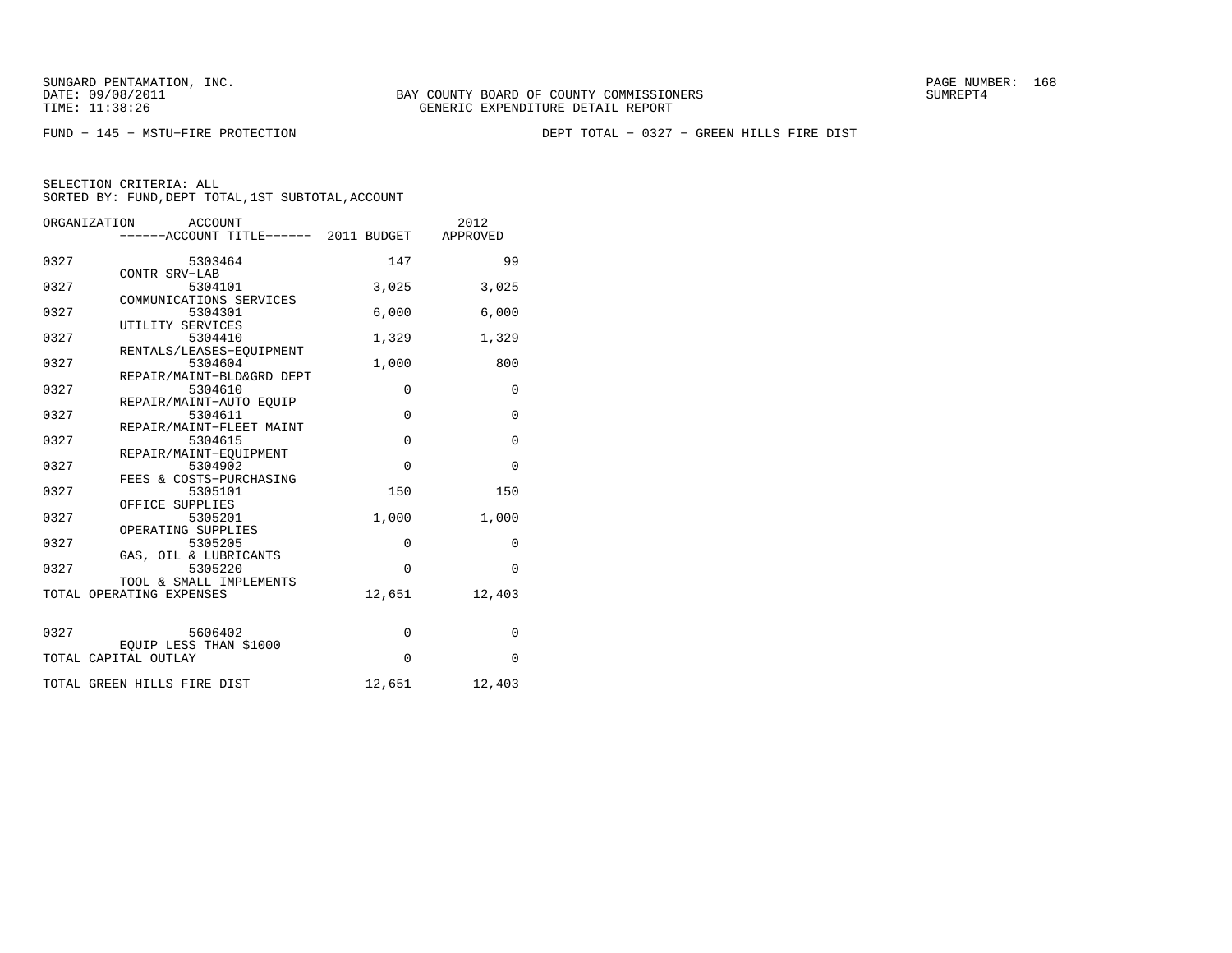FUND − 145 − MSTU−FIRE PROTECTION DEPT TOTAL − 0328 − BEAR CREEK/YOUNGSTOWN

| ORGANIZATION                | <b>ACCOUNT</b><br>-----ACCOUNT TITLE------ 2011 BUDGET |             | 2012<br>APPROVED |
|-----------------------------|--------------------------------------------------------|-------------|------------------|
| 0328                        | 5303401                                                | $\Omega$    | $\Omega$         |
|                             | CONTRACTED SERVICES                                    |             |                  |
| 0328                        | 5303446                                                | 13,370      | 16,972           |
| 0328                        | CONTR SRV-FACILITIES<br>5303464                        | 147         | 99               |
|                             | CONTR SRV-LAB                                          |             |                  |
| 0328                        | 5304101                                                | 3,661       | 3,648            |
| 0328                        | COMMUNICATIONS SERVICES<br>5304301                     | 27,064      | 29,000           |
|                             | UTILITY SERVICES                                       |             |                  |
| 0328                        | 5304410                                                | 492         | 1,500            |
|                             | RENTALS/LEASES-EQUIPMENT                               |             |                  |
| 0328                        | 5304604<br>REPAIR/MAINT-BLD&GRD DEPT                   | 450         | 450              |
| 0328                        | 5304605                                                | 19,923      | 4,656            |
|                             | REPAIR/MAINT-BLDG & GRND                               |             |                  |
| 0328                        | 5304610                                                | 0           | 0                |
| 0328                        | REPAIR/MAINT-AUTO EOUIP<br>5304611                     | $\mathbf 0$ | 0                |
|                             | REPAIR/MAINT-FLEET MAINT                               |             |                  |
| 0328                        | 5304615                                                | $\Omega$    | $\mathbf 0$      |
|                             | REPAIR/MAINT-EQUIPMENT                                 |             |                  |
| 0328                        | 5304902<br>FEES & COSTS-PURCHASING                     | $\mathbf 0$ | 0                |
| 0328                        | 5304990                                                | $\Omega$    | $\mathbf 0$      |
|                             | MISCELLANEOUS EXPENSES                                 |             |                  |
| 0328                        | 5305101                                                | 50          | 50               |
| 0328                        | OFFICE SUPPLIES<br>5305201                             | 750         | 750              |
|                             | OPERATING SUPPLIES                                     |             |                  |
| 0328                        | 5305205                                                | $\Omega$    | 0                |
|                             | GAS, OIL & LUBRICANTS                                  | 65,907      |                  |
| TOTAL OPERATING EXPENSES    |                                                        |             | 57,125           |
| 0328                        | 5606401                                                | 0           | 0                |
|                             | EQUIPMENT                                              |             |                  |
| 0328                        | 5606402                                                | $\mathbf 0$ | $\mathbf{0}$     |
| TOTAL CAPITAL OUTLAY        | EQUIP LESS THAN \$1000                                 | 0           | 0                |
| TOTAL BEAR CREEK/YOUNGSTOWN |                                                        | 65,907      | 57,125           |
|                             |                                                        |             |                  |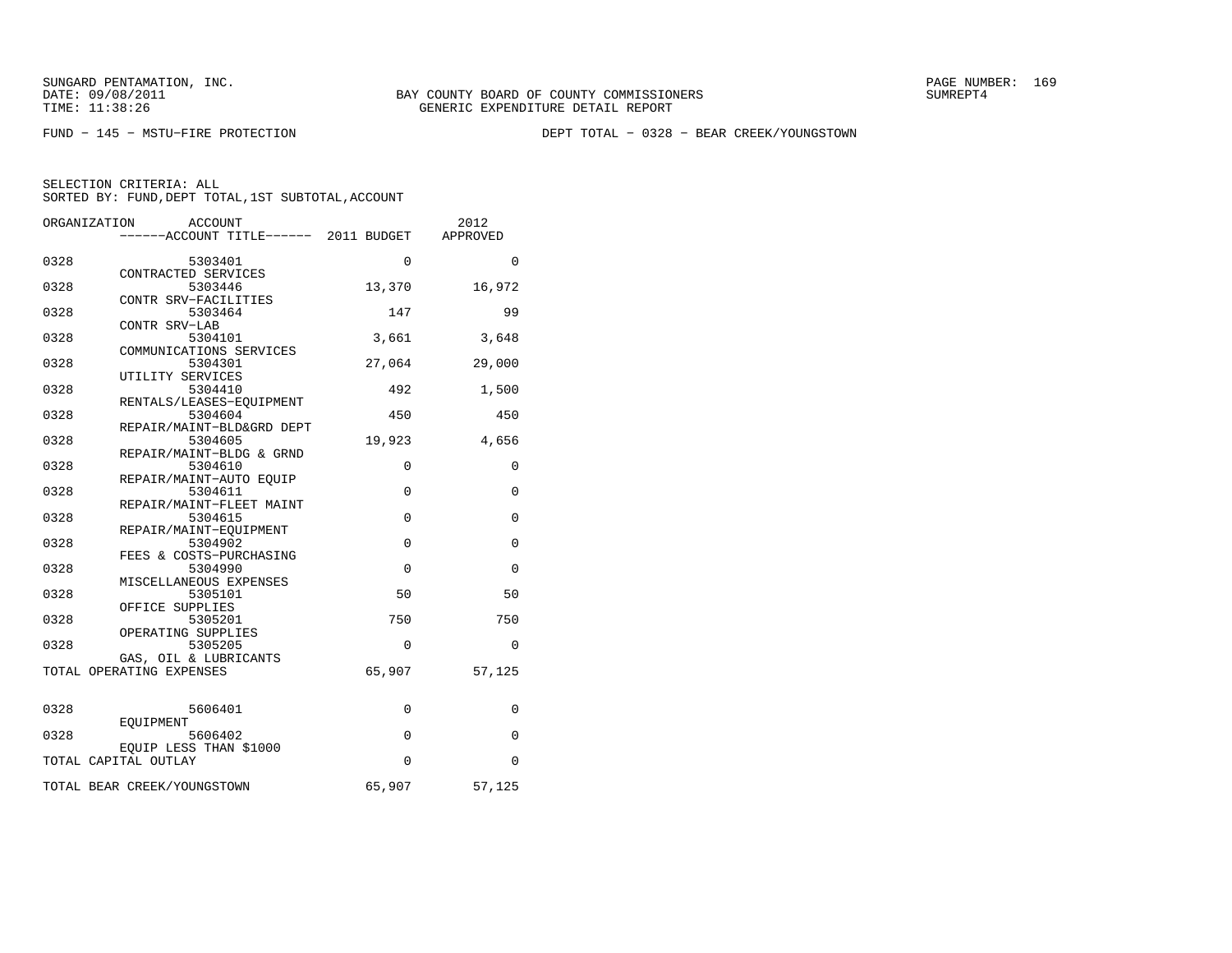FUND − 145 − MSTU−FIRE PROTECTION DEPT TOTAL − 0329 − BAYOU GEORGE FIRE DIST

|      | ORGANIZATION<br><b>ACCOUNT</b><br>-----ACCOUNT TITLE------ 2011 BUDGET |             | 2012<br>APPROVED |
|------|------------------------------------------------------------------------|-------------|------------------|
| 0329 | 5303464                                                                | 147         | 99               |
| 0329 | CONTR SRV-LAB<br>5304101                                               | 2,400       | 2,400            |
| 0329 | COMMUNICATIONS SERVICES<br>5304301                                     | 6,959       | 7,000            |
| 0329 | UTILITY SERVICES<br>5304410                                            | 2,172       | 1,750            |
| 0329 | RENTALS/LEASES-EQUIPMENT<br>5304604                                    | 1,800       | 1,500            |
| 0329 | REPAIR/MAINT-BLD&GRD DEPT<br>5304605                                   | $\mathbf 0$ | $\mathbf{0}$     |
| 0329 | REPAIR/MAINT-BLDG & GRND<br>5304610<br>REPAIR/MAINT-AUTO EOUIP         | $\mathbf 0$ | $\mathbf{0}$     |
| 0329 | 5304611<br>REPAIR/MAINT-FLEET MAINT                                    | $\mathbf 0$ | 0                |
| 0329 | 5304615<br>REPAIR/MAINT-EOUIPMENT                                      | $\mathbf 0$ | $\mathbf 0$      |
| 0329 | 5304902<br>FEES & COSTS-PURCHASING                                     | $\mathbf 0$ | $\mathbf{0}$     |
| 0329 | 5304990<br>MISCELLANEOUS EXPENSES                                      | $\mathbf 0$ | $\mathbf{0}$     |
| 0329 | 5305101<br>OFFICE SUPPLIES                                             | 817         | 450              |
| 0329 | 5305201<br>OPERATING SUPPLIES                                          | 2,400       | 2,400            |
| 0329 | 5305205<br>GAS, OIL & LUBRICANTS                                       | $\mathbf 0$ | $\mathbf{0}$     |
|      | TOTAL OPERATING EXPENSES                                               | 16,695      | 15,599           |
| 0329 | 5606401                                                                | 0           | $\mathbf 0$      |
| 0329 | EOUIPMENT<br>5606402                                                   | $\mathbf 0$ | $\mathbf{0}$     |
|      | EOUIP LESS THAN \$1000<br>TOTAL CAPITAL OUTLAY                         | $\Omega$    | $\mathbf{0}$     |
|      | TOTAL BAYOU GEORGE FIRE DIST                                           | 16,695      | 15,599           |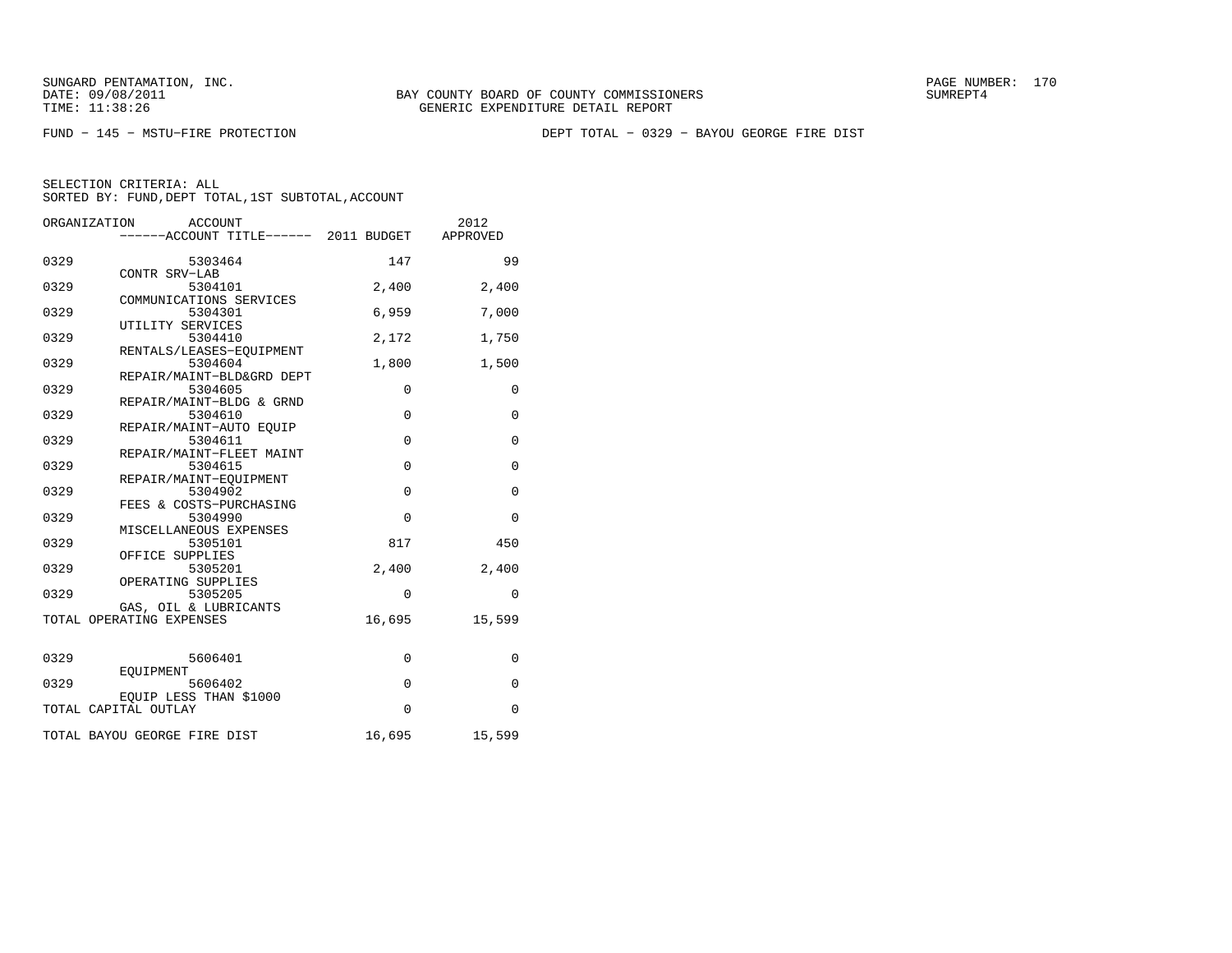FUND − 145 − MSTU−FIRE PROTECTION DEPT TOTAL − 0330 − HILAND PARK FIRE DIST

|      | ORGANIZATION<br><b>ACCOUNT</b><br>-----ACCOUNT TITLE------ 2011 BUDGET |             | 2012<br>APPROVED |
|------|------------------------------------------------------------------------|-------------|------------------|
|      |                                                                        |             |                  |
| 0330 | 5304101                                                                | 1,680       | 1,680            |
| 0330 | COMMUNICATIONS SERVICES<br>5304301                                     | 7,037       | 7,500            |
|      | UTILITY SERVICES                                                       |             |                  |
| 0330 | 5304410                                                                | 1,450       | 1,500            |
| 0330 | RENTALS/LEASES-EQUIPMENT<br>5304604                                    | 3,200       | 4,000            |
|      | REPAIR/MAINT-BLD&GRD DEPT                                              |             |                  |
| 0330 | 5304605                                                                | $\mathbf 0$ | $\mathbf{0}$     |
|      | REPAIR/MAINT-BLDG & GRND                                               |             |                  |
| 0330 | 5304610                                                                | $\mathbf 0$ | $\mathbf{0}$     |
|      | REPAIR/MAINT-AUTO EOUIP                                                |             |                  |
| 0330 | 5304611                                                                | $\mathbf 0$ | $\mathbf 0$      |
|      | REPAIR/MAINT-FLEET MAINT                                               |             |                  |
| 0330 | 5304615                                                                | $\mathbf 0$ | $\mathbf 0$      |
|      | REPAIR/MAINT-EQUIPMENT                                                 |             |                  |
| 0330 | 5304902                                                                | $\mathbf 0$ | $\mathbf{0}$     |
|      | FEES & COSTS-PURCHASING                                                |             |                  |
| 0330 | 5304990                                                                | $\Omega$    | $\Omega$         |
|      | MISCELLANEOUS EXPENSES                                                 |             |                  |
| 0330 | 5305101                                                                | 575         | 500              |
|      | OFFICE SUPPLIES                                                        |             |                  |
| 0330 | 5305201                                                                | 2,000       | 1,800            |
|      | OPERATING SUPPLIES                                                     |             |                  |
| 0330 | 5305205                                                                | $\mathbf 0$ | $\mathbf{0}$     |
|      | GAS, OIL & LUBRICANTS                                                  |             |                  |
| 0330 | 5305220                                                                | $\Omega$    | $\mathbf 0$      |
|      | TOOL & SMALL IMPLEMENTS                                                |             |                  |
|      | TOTAL OPERATING EXPENSES                                               | 15,942      | 16,980           |
|      |                                                                        |             |                  |
|      |                                                                        |             |                  |
| 0330 | 5606401                                                                | $\mathbf 0$ | $\mathbf 0$      |
|      | EOUIPMENT                                                              |             |                  |
| 0330 | 5606402                                                                | $\mathbf 0$ | $\mathbf{0}$     |
|      | EQUIP LESS THAN \$1000                                                 |             |                  |
|      | TOTAL CAPITAL OUTLAY                                                   | $\mathbf 0$ | $\mathbf{0}$     |
|      | TOTAL HILAND PARK FIRE DIST                                            | 15,942      | 16,980           |
|      |                                                                        |             |                  |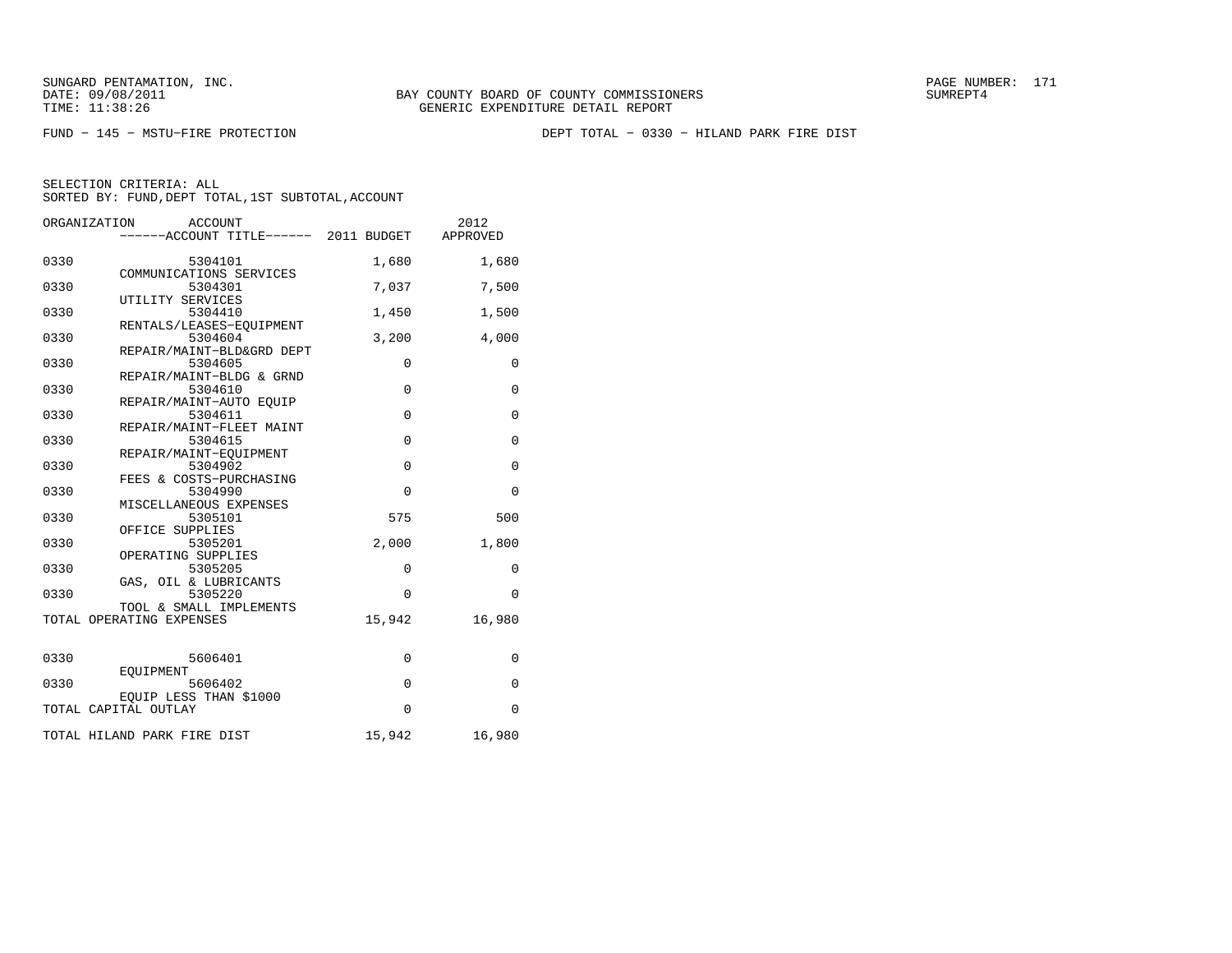FUND − 145 − MSTU−FIRE PROTECTION DEPT TOTAL − 0335 − CAPITAL IMPROVEMENTS

|  | SELECTION CRITERIA: ALL |  |                                                    |  |
|--|-------------------------|--|----------------------------------------------------|--|
|  |                         |  | SORTED BY: FUND, DEPT TOTAL, 1ST SUBTOTAL, ACCOUNT |  |

|      | ORGANIZATION<br>ACCOUNT                                   |             | 2012                     |
|------|-----------------------------------------------------------|-------------|--------------------------|
|      | -----ACCOUNT TITLE------ 2011 BUDGET                      |             | APPROVED                 |
| 0335 | 5303104                                                   | $\Omega$    | $\mathbf{0}$             |
| 0335 | PROF SRV-ENGINEERING<br>5303408                           | 224,884     | 224,387                  |
| 0335 | CONTR SRV-800 MHZ<br>5304902                              | $\Omega$    | $\Omega$                 |
|      | FEES & COSTS-PURCHASING<br>TOTAL OPERATING EXPENSES       | 224,884     | 224,387                  |
| 0335 | 5606101                                                   | $\Omega$    | $\mathbf 0$              |
| 0335 | LAND<br>5606201                                           | 2,890,347   | $\mathbf 0$              |
| 0335 | <b>BUILDINGS</b><br>5606401                               | 0           | $\mathbf 0$              |
| 0335 | EOUIPMENT<br>5606402<br>EOUIP LESS THAN \$1000            | $\Omega$    | $\mathbf 0$              |
|      | TOTAL CAPITAL OUTLAY                                      | 2,890,347   | $\mathbf{0}$             |
| 0335 | 5707105                                                   | $\mathbf 0$ | $\mathbf 0$              |
| 0335 | PRINCIPAL-LOANS<br>5707205<br>INTEREST-LOANS              | $\Omega$    | $\mathbf{0}$             |
|      | TOTAL DEBT SERVICE                                        | $\Omega$    | $\mathbf{0}$             |
| 0335 | 5909920                                                   | $\mathbf 0$ | $\mathbf 0$              |
|      | RESERVE-FUTURE CAP OUTLAY<br>TOTAL NON-OPERATING EXPENSES | $\Omega$    | $\Omega$                 |
|      | TOTAL CAPITAL IMPROVEMENTS                                | 3, 115, 231 | 224,387                  |
|      | TOTAL MSTU-FIRE PROTECTION                                |             | 10, 252, 237 6, 272, 884 |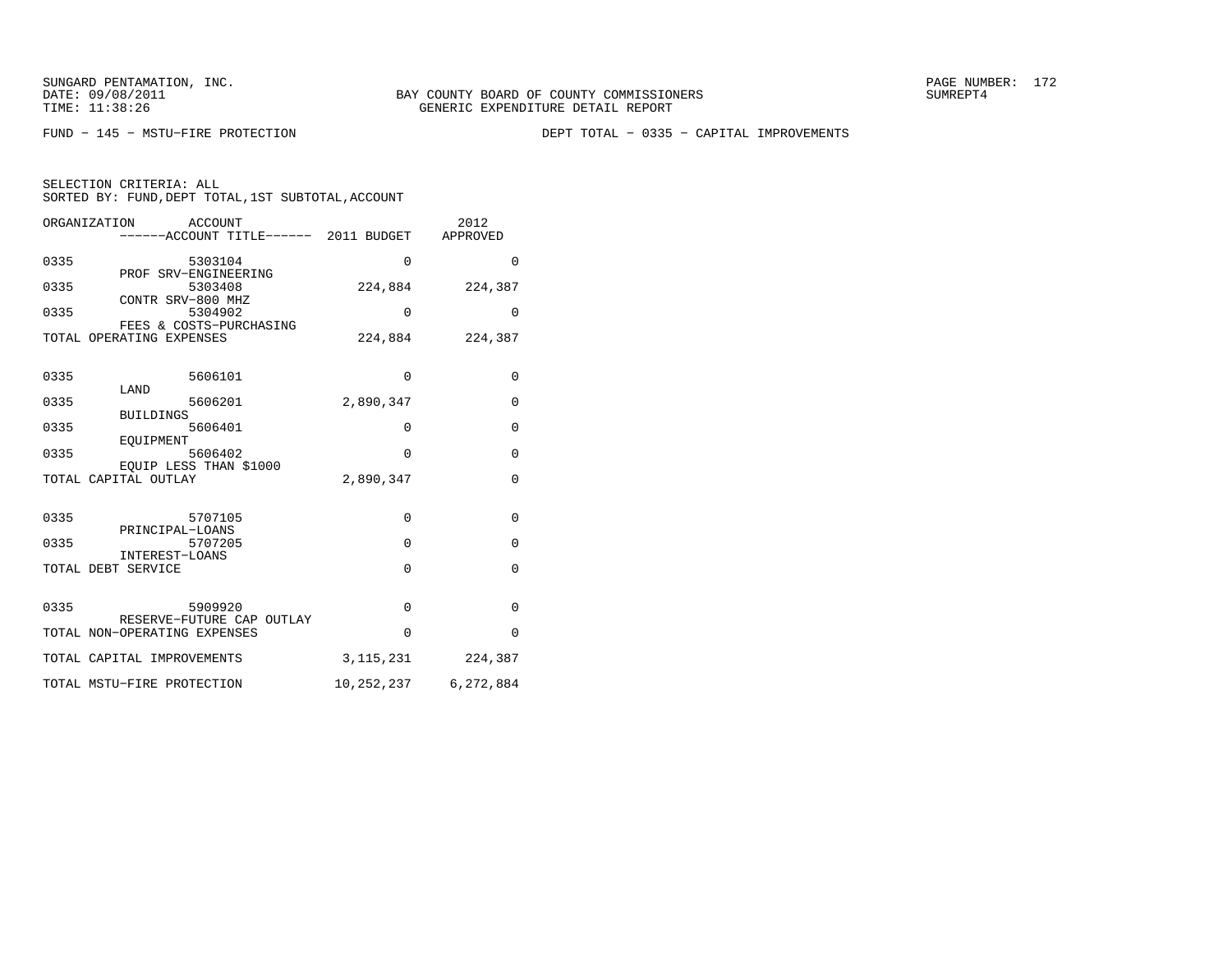FUND − 167 − MSBU FUND DEPT TOTAL − 0375 − MUNICP SRVC BENEFIT UNIT

| SELECTION CRITERIA: ALL |  |                                                    |  |
|-------------------------|--|----------------------------------------------------|--|
|                         |  | SORTED BY: FUND, DEPT TOTAL, 1ST SUBTOTAL, ACCOUNT |  |

|      | ORGANIZATION<br>ACCOUNT               | 2012        |          |  |
|------|---------------------------------------|-------------|----------|--|
|      | ------ACCOUNT TITLE------ 2011 BUDGET |             | APPROVED |  |
|      |                                       |             |          |  |
| 0375 | 5303104                               | $\Omega$    | 0        |  |
|      | PROF SRV-ENGINEERING                  |             |          |  |
| 0375 | 5304125                               | $\mathbf 0$ | $\Omega$ |  |
|      | POSTAGE/TRANSP/FREIGHT                |             |          |  |
| 0375 | 5304615                               | 8,000       | 1,236    |  |
|      | REPAIR/MAINT-EOUIPMENT                |             |          |  |
| 0375 | 5304905                               | $\mathbf 0$ | 0        |  |
|      | FEES&COSTS-LGL ADV/ADVERT             |             |          |  |
| 0375 | 5304909                               | 50          | $\Omega$ |  |
|      | FEES & COSTS-COURT FILING             |             |          |  |
|      | TOTAL OPERATING EXPENSES              | 8,050       | 1,236    |  |
|      |                                       |             |          |  |
|      |                                       |             |          |  |
| 0375 | 5606303                               | 1,800       | 1,500    |  |
|      | STREET LIGHTING                       |             |          |  |
| 0375 | 5606306                               | 500,000     | 0        |  |
|      | IMPRV-PEDESTRIAN ACCESS               |             |          |  |
| 0375 | 5606574                               | $\Omega$    | $\Omega$ |  |
|      | CIP-BAYSIDE DREDGING                  |             |          |  |
|      | TOTAL CAPITAL OUTLAY                  | 501,800     | 1,500    |  |
|      |                                       |             |          |  |
|      |                                       |             |          |  |
| 0375 | 5819101                               | $\Omega$    | $\Omega$ |  |
|      | TRNFS-GENERAL FUND (001)              |             |          |  |
| 0375 | 5909920                               | 196,150     | 55,464   |  |
|      | RESERVE-FUTURE CAP OUTLAY             |             |          |  |
|      | TOTAL NON-OPERATING EXPENSES          | 196,150     | 55,464   |  |
|      |                                       |             |          |  |
|      | TOTAL MUNICP SRVC BENEFIT UNIT        | 706,000     | 58,200   |  |
|      |                                       |             |          |  |
|      | TOTAL MSBU FUND                       | 706,000     | 58,200   |  |
|      |                                       |             |          |  |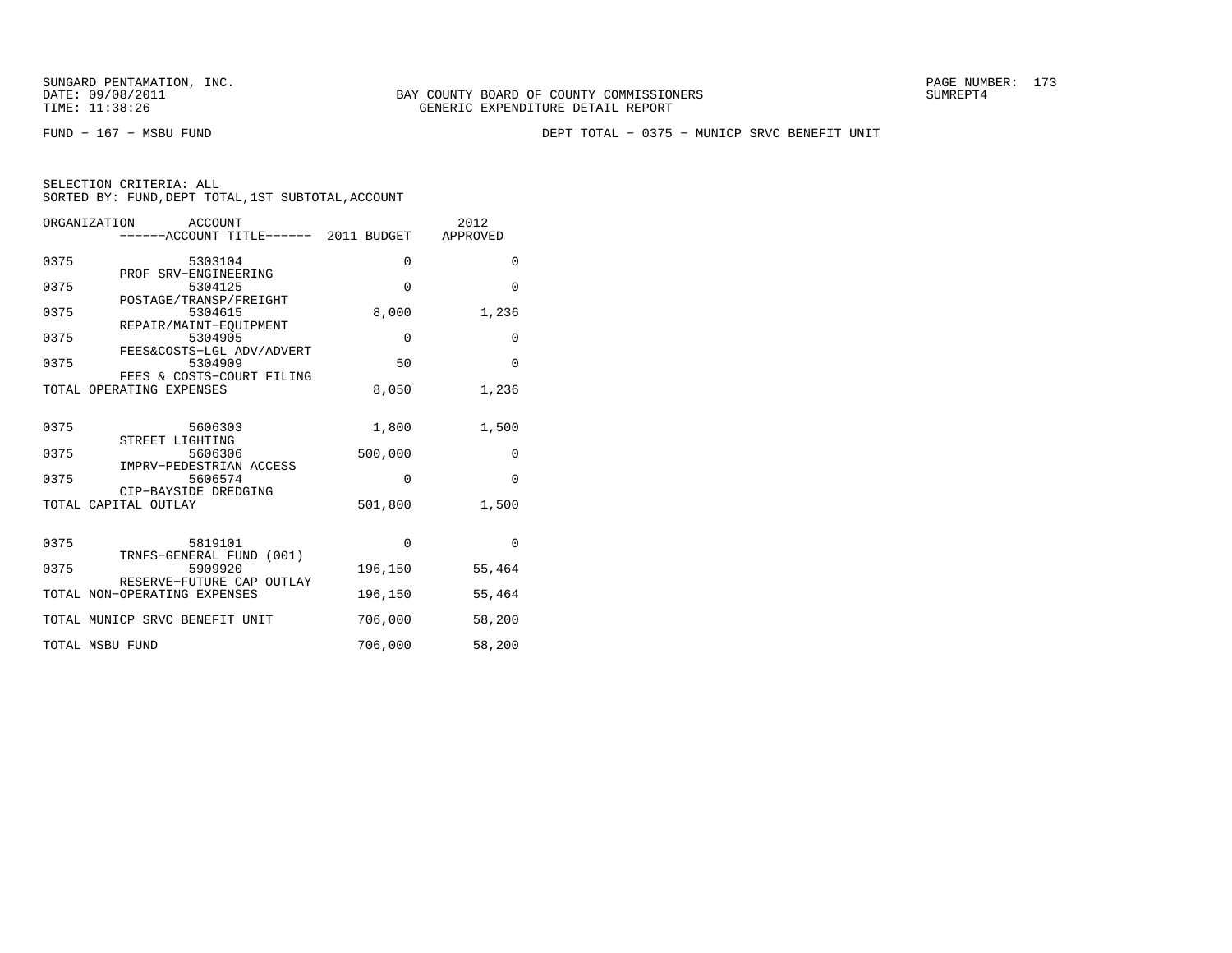FUND − 195 − UTILITY REG AUTHORITY DEPT TOTAL − 0350 − UTILITY REG AUTHORITY

| ORGANIZATION | ACCOUNT                                            |          | 2012            |
|--------------|----------------------------------------------------|----------|-----------------|
|              | -----ACCOUNT TITLE------ 2011 BUDGET               |          | <b>APPROVED</b> |
|              |                                                    |          |                 |
| 0350         | 5143101                                            | 0        | $\Omega$        |
|              | PROF SRV-CO ATTORNEY                               |          |                 |
| 0350         | 5143105                                            | 45,000   | 5,000           |
|              | PROF SRV-OTHER ATTNY                               |          |                 |
| 0350         | 5303401                                            | 30,000   | 15,000          |
|              | CONTRACTED SERVICES                                |          |                 |
| 0350         | 5304001                                            | 0        | 0               |
| 0350         | TRAVEL/TRAINING NON-LOCAL<br>5304125               | $\Omega$ | $\Omega$        |
|              |                                                    |          |                 |
|              | POSTAGE/TRANSP/FREIGHT<br>TOTAL OPERATING EXPENSES | 75,000   | 20,000          |
|              |                                                    |          |                 |
|              |                                                    |          |                 |
| 0350         | 5909999                                            | 10,000   | 0               |
|              | RESERVE-CASH FORWARD                               |          |                 |
|              | TOTAL NON-OPERATING EXPENSES                       | 10,000   | $\Omega$        |
|              |                                                    |          |                 |
|              | TOTAL UTILITY REG AUTHORITY                        | 85,000   | 20,000          |
|              |                                                    |          |                 |
|              | TOTAL UTILITY REG AUTHORITY                        | 85,000   | 20,000          |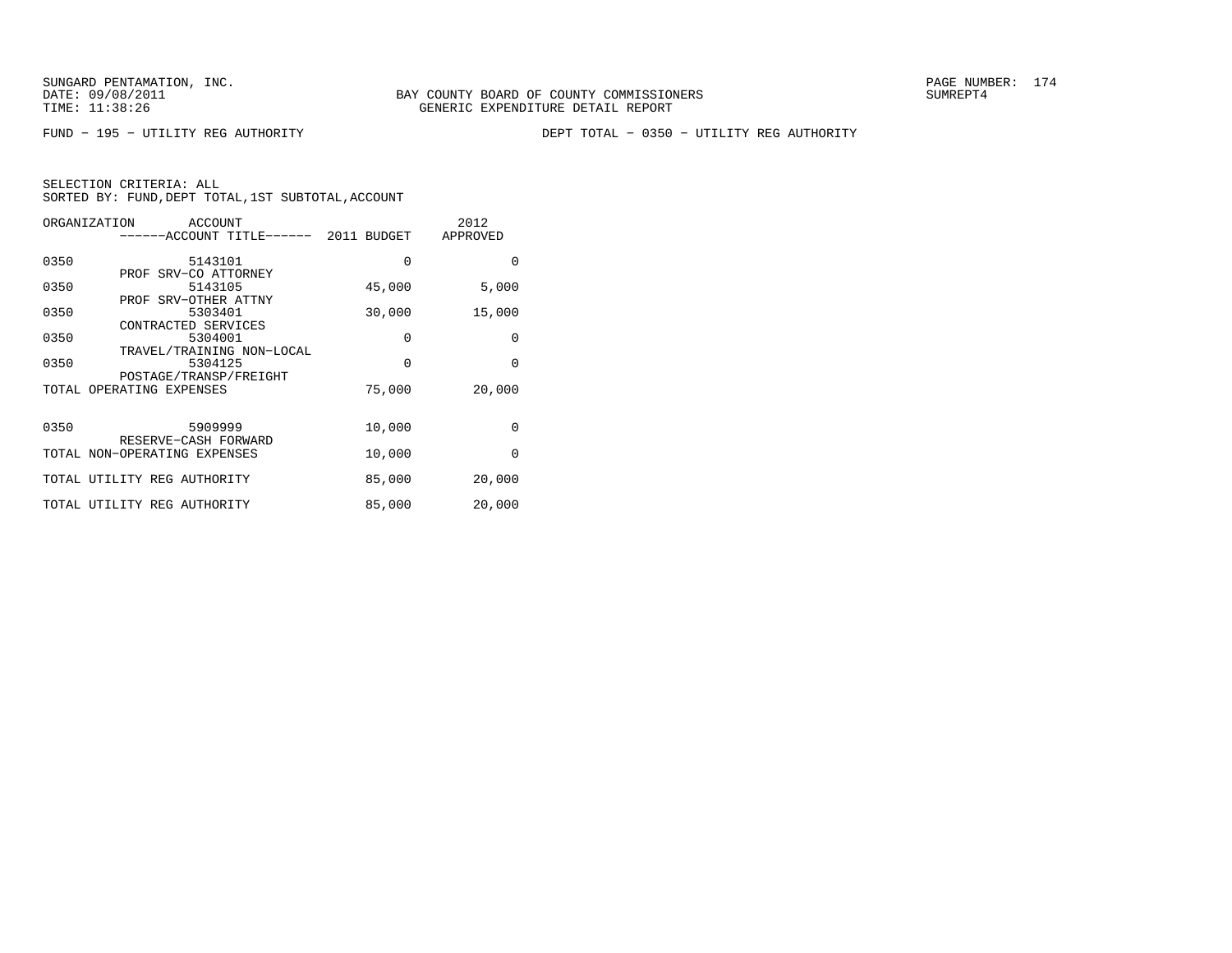FUND − 302 − WATER SYSTEM 2000 BND PRJ DEPT TOTAL − 0307 − WATER SYS PROJ 2000 BONDS

| ORGANIZATION | ACCOUNT<br>------ACCOUNT TITLE------ 2011 BUDGET APPROVED        |          | 2012     |
|--------------|------------------------------------------------------------------|----------|----------|
| 0307         | 5606322                                                          | $\Omega$ | $\Omega$ |
| 0307         | IMPRV-15MGD PLANT EXPANS.<br>5606543<br>CIP-SE TANK/BOOSTER PUMP | $\Omega$ | $\Omega$ |
| 0307         | 5606573<br>CIP-HATHAWAY BRDG WTRLN                               | $\Omega$ | $\Omega$ |
|              | TOTAL CAPITAL OUTLAY                                             | $\Omega$ | $\Omega$ |
| 0307         | 5909910                                                          | $\Omega$ | $\Omega$ |
| 0307         | RESERVE FOR CONTINGENCIES<br>5909999                             | $\Omega$ | $\Omega$ |
|              | RESERVE-CASH FORWARD<br>TOTAL NON-OPERATING EXPENSES             | O        | $\Omega$ |
|              | TOTAL WATER SYS PROJ 2000 BONDS                                  | $\Omega$ | $\Omega$ |
|              | TOTAL WATER SYSTEM 2000 BND PRJ                                  |          | O        |
|              |                                                                  |          |          |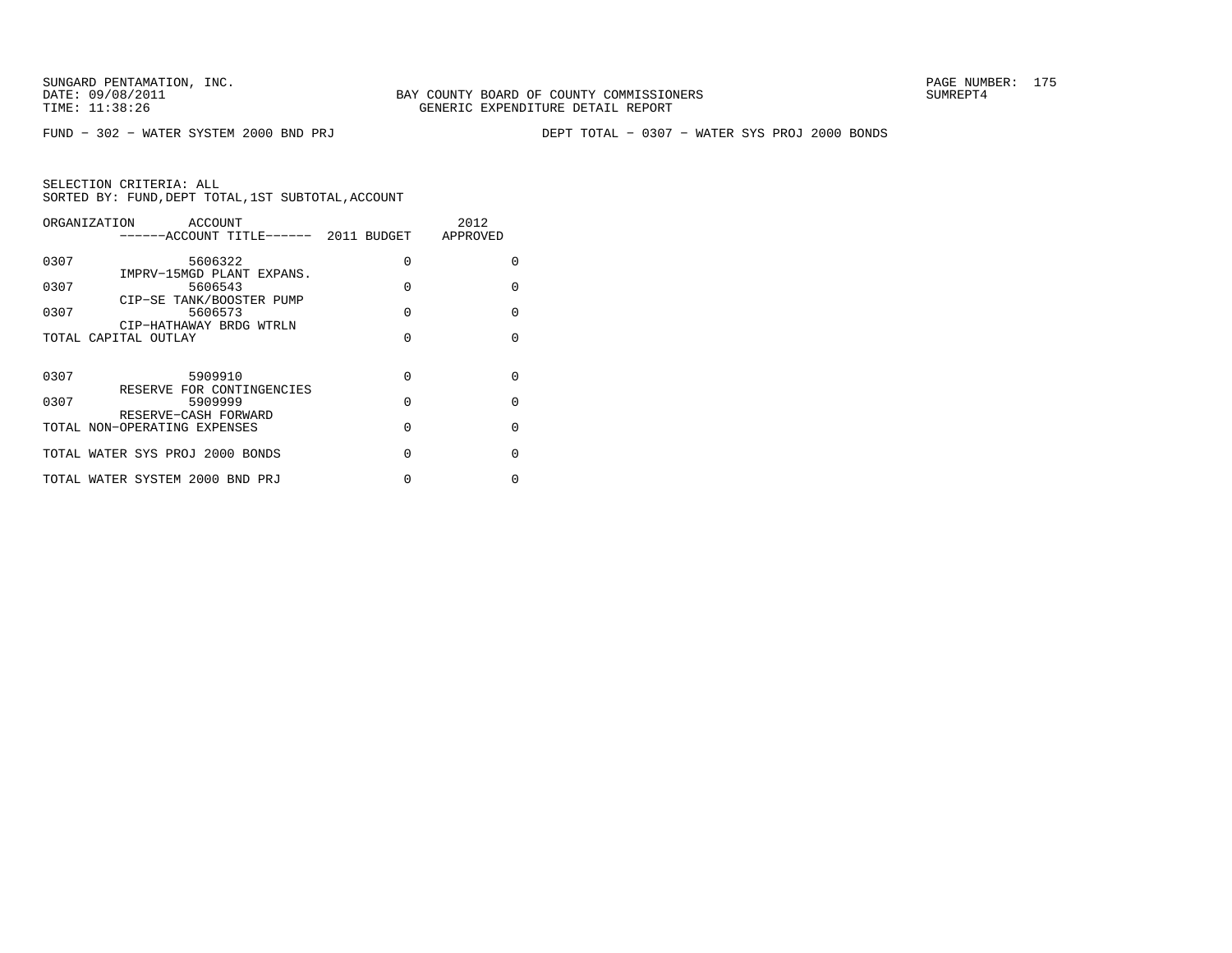FUND − 303 − SALES TX REV BONDS 2002 DEPT TOTAL − 0308 − 2002 SALES TX REV BND PRJ

|      | ORGANIZATION ACCOUNT<br>------ACCOUNT TITLE------ 2011 BUDGET APPROVED |          | 2012     |
|------|------------------------------------------------------------------------|----------|----------|
| 0308 | 5606201<br><b>BUILDINGS</b>                                            | $\Omega$ | $\Omega$ |
| 0308 | 5606206<br>BLDG-ST ATTNY & PUB DEFND                                   | $\Omega$ | $\Omega$ |
| 0308 | 5606519<br>CIP-JUDICIAL FACILITY                                       | $\Omega$ | $\Omega$ |
|      | TOTAL CAPITAL OUTLAY                                                   | $\Omega$ | $\Omega$ |
| 0308 | 5707370<br>ARBITRAGE REBATE EXPENSE                                    | $\Omega$ | $\Omega$ |
|      | TOTAL DEBT SERVICE                                                     | $\Omega$ | $\Omega$ |
| 0308 | 5819101<br>TRNFS-GENERAL FUND (001)                                    | $\Omega$ | $\Omega$ |
| 0308 | 5819102<br>TRNFS-MSTU FIRE (145)                                       | $\Omega$ | $\Omega$ |
|      | TOTAL NON-OPERATING EXPENSES                                           | $\Omega$ | $\Omega$ |
|      | TOTAL 2002 SALES TX REV BND PRJ                                        | $\Omega$ | $\Omega$ |
|      | TOTAL SALES TX REV BONDS 2002                                          | 0        | 0        |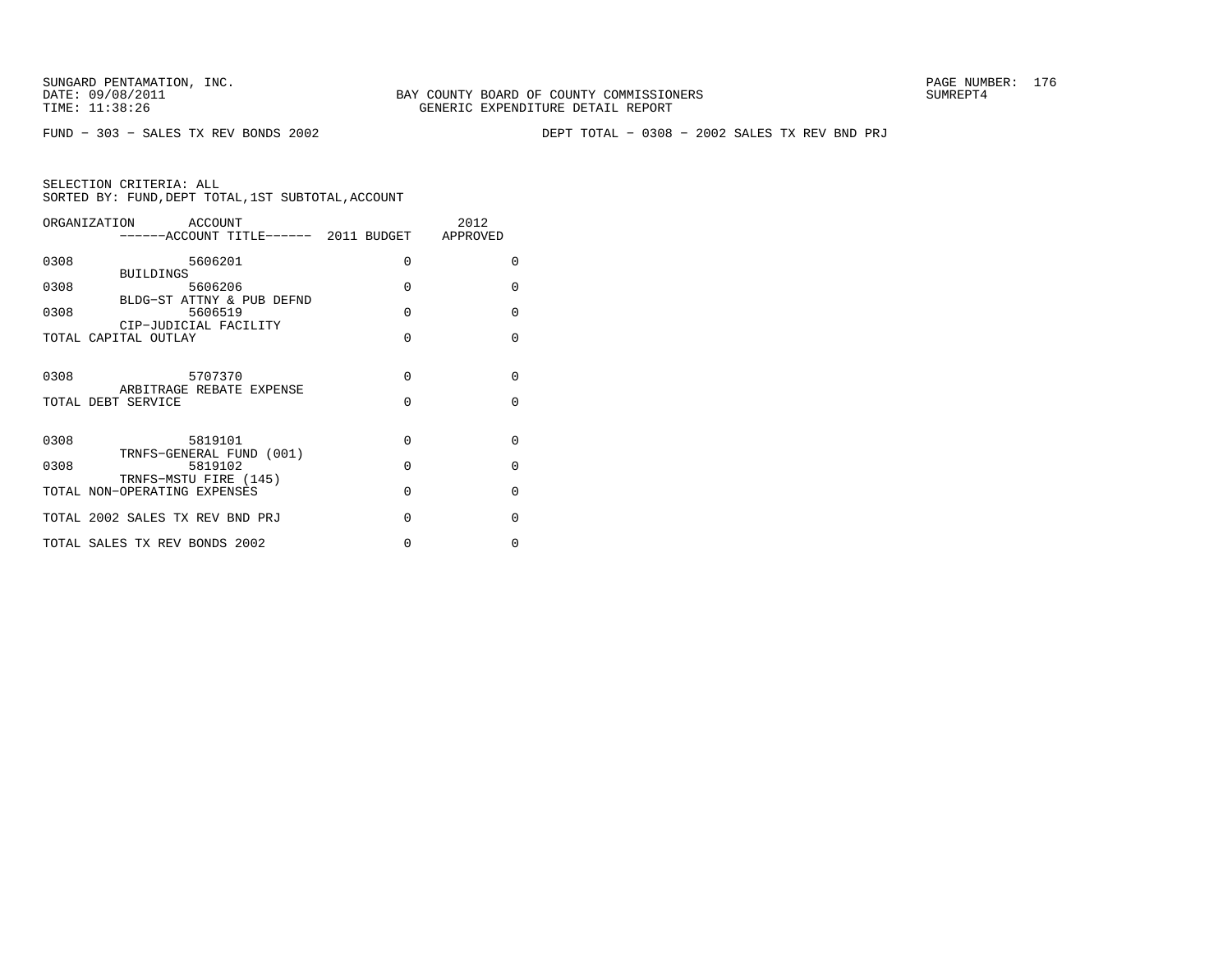FUND − 304 − JAIL 2006 BOND PROJ DEPT TOTAL − 0302 − JAIL CONSTRUCTION PRJ

|              | ORGANIZATION ACCOUNT                                  |         |          |                      | 2012<br>------ACCOUNT TITLE------ 2011 BUDGET APPROVED |                      |
|--------------|-------------------------------------------------------|---------|----------|----------------------|--------------------------------------------------------|----------------------|
| 0302         |                                                       | 5304905 |          | $\mathbf 0$          |                                                        | $\Omega$             |
|              | FEES&COSTS-LGL ADV/ADVERT<br>TOTAL OPERATING EXPENSES |         |          | $\Omega$             |                                                        | $\Omega$             |
| 0302         |                                                       | 5606100 |          | $\Omega$             |                                                        | $\Omega$             |
| 0302         | LAND                                                  | 5606101 |          | $\Omega$             |                                                        | $\Omega$             |
| 0302         | LAND                                                  | 5606521 |          | $\Omega$             |                                                        | $\Omega$             |
|              | $CIP$ - JAIL<br>TOTAL CAPITAL OUTLAY                  |         | $\Omega$ |                      | $\Omega$                                               |                      |
| 0302<br>0302 | 5707303<br><b>BOND ISSUE COSTS</b>                    | 5707370 |          | $\Omega$<br>$\Omega$ |                                                        | $\Omega$<br>$\Omega$ |
|              | ARBITRAGE REBATE EXPENSE<br>TOTAL DEBT SERVICE        |         |          | $\Omega$             |                                                        | $\Omega$             |
| 0302         | 5909999<br>RESERVE-CASH FORWARD                       |         |          | $\Omega$             |                                                        | $\Omega$             |
|              | TOTAL NON-OPERATING EXPENSES                          |         |          | $\Omega$             |                                                        | $\Omega$             |
|              | TOTAL JAIL CONSTRUCTION PRJ                           |         |          | $\Omega$             |                                                        | $\Omega$             |
|              | TOTAL JAIL 2006 BOND PROJ                             |         |          | $\mathbf 0$          |                                                        | 0                    |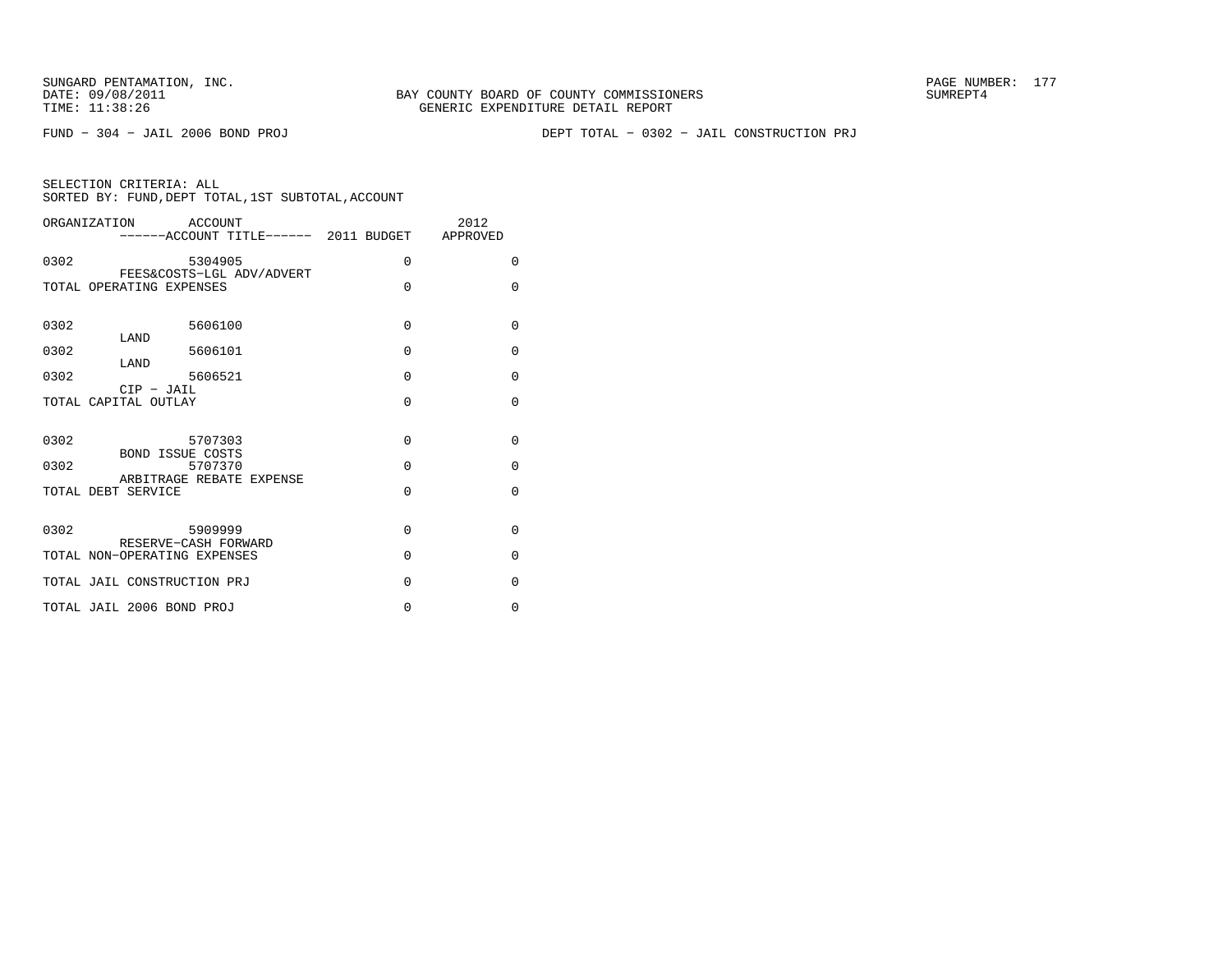FUND − 305 − CAPITAL IMPRV BONDS 2007 DEPT TOTAL − 0304 − CAPITAL IMPRV PROJECTS

| ACCOUNT<br>ORGANIZATION<br>------ACCOUNT TITLE------ 2011 BUDGET APPROVED |          | 2012     |
|---------------------------------------------------------------------------|----------|----------|
| 0304<br>5606318                                                           | $\Omega$ | $\Omega$ |
| IMPRV-COUNTY PIER<br>5606516<br>0304                                      | $\Omega$ | 0        |
| CIP-BCC ADMIN BLDG<br>TOTAL CAPITAL OUTLAY                                | $\Omega$ | $\Omega$ |
|                                                                           |          |          |
| 0304<br>5707300                                                           | 0        | 0        |
| OTHER DEBT SERVICE COSTS<br>5707303<br>0304                               | $\Omega$ | $\Omega$ |
| <b>BOND ISSUE COSTS</b><br>0304<br>5707370                                | $\Omega$ | 0        |
| ARBITRAGE REBATE EXPENSE<br>TOTAL DEBT SERVICE                            | $\Omega$ | $\Omega$ |
|                                                                           |          |          |
| 0304<br>5819101<br>TRNFS-GENERAL FUND (001)                               | $\Omega$ | $\Omega$ |
| 5819103<br>0304                                                           | $\Omega$ | 0        |
| TRNSF-TRANSP. (101)<br>0304<br>5819105                                    | $\Omega$ | $\Omega$ |
| TRNSF-STORMWATER (115)<br>0304<br>5819110                                 | $\Omega$ | $\Omega$ |
| TRNSF-INSURANCE (506)<br>0304<br>5909999                                  | $\Omega$ | 0        |
| RESERVE-CASH FORWARD<br>TOTAL NON-OPERATING EXPENSES                      | $\Omega$ | $\Omega$ |
| TOTAL CAPITAL IMPRV PROJECTS                                              | $\Omega$ | $\Omega$ |
| TOTAL CAPITAL IMPRV BONDS 2007                                            | 0        | $\Omega$ |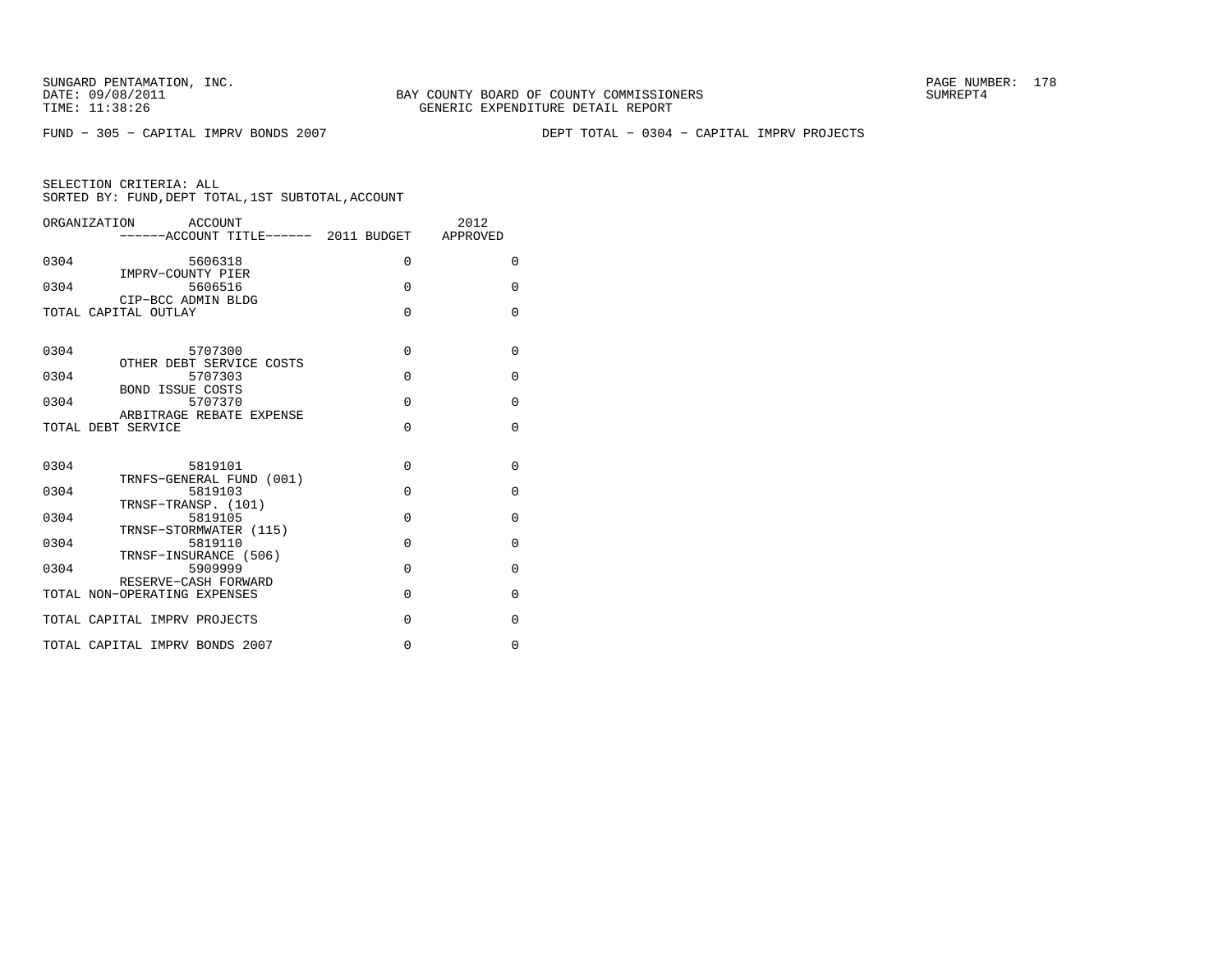FUND − 401 − WATER SYSTEM REVENUE FUND DEPT TOTAL − 0405 − WATER PLANT OPERATIONS

| ORGANIZATION<br>ACCOUNT<br>------ACCOUNT TITLE------               | 2011 BUDGET | 2012<br>APPROVED |
|--------------------------------------------------------------------|-------------|------------------|
| 0405<br>5101200<br>SALARIES & WAGES-REGULAR                        | 939,857     | 841,370          |
| 0405<br>5101400<br>SALARIES & WAGES-OVERTIME                       | 60,000      | 60,000           |
| 5102100<br>0405                                                    | 76,489      | 68,955           |
| FICA TAXES-MATCHING<br>0405<br>5102200<br>RETIREMENT CONTRIBUTIONS | 107,685     | 45,364           |
| 0405<br>5102300<br>LIFE & HEALTH INSURANCE                         | 167,089     | 113,094          |
| 5102400<br>0405<br>WORKERS COMP. PREMIUMS                          | 115,159     | 110,656          |
| 0405<br>5102500<br>UNEMPLOYMENT COMPENSATION                       | $\Omega$    | $\Omega$         |
| TOTAL PERSONAL SERVICES                                            | 1,466,279   | 1,239,439        |
| 0405<br>5143101                                                    | 62,180      | 41,131           |
| PROF SRV-CO ATTORNEY<br>0405<br>5143105                            | 40,000      | 0                |
| SRV-OTHER ATTNY<br>PROF<br>0405<br>5143110<br>PROF SRV-LITIGATION  | $\Omega$    | $\Omega$         |
| 0405<br>5303104<br>PROF SRV-ENGINEERING                            | 65,000      | 200,000          |
| 0405<br>5303106<br>PROF SRV-PHYSICLS/MEDICAL                       | 1,120       | 1,000            |
| 0405<br>5303107<br>SRV-SUBSTANCE TEST<br>PROF                      | 518         | 750              |
| 0405<br>5303108<br>SRV-RATE STUDY<br>PROF                          | 50,000      | $\Omega$         |
| 0405<br>5303110<br>PROF SRV-BACKGROUND CHECK                       | 150         | 500              |
| 0405<br>5303401<br>CONTRACTED SERVICES                             | 1,176,360   | 1,157,300        |
| 5303408<br>0405<br>CONTR SRV-800 MHZ                               | 3,459       | 3,423            |
| 0405<br>5303410<br>CONTR SRV-JANITORIAL                            | 0           | 0                |
| 0405<br>5303422<br>CONTR SRV-GIS                                   | 22,232      | 600              |
| 0405<br>5303425<br>CONTR SRV-ADMIN FEES                            | 475,174     | 316,012          |
| 0405<br>5303426<br>CONTR SRV-UTIL ADMIN FEES                       | 177,253     | 153,207          |
| 0405<br>5303446<br>CONTR SRV-FACILITIES                            | 35,805      | 4,037            |
| 0405<br>5303464<br>CONTR SRV-LAB                                   | 48,914      | 61,194           |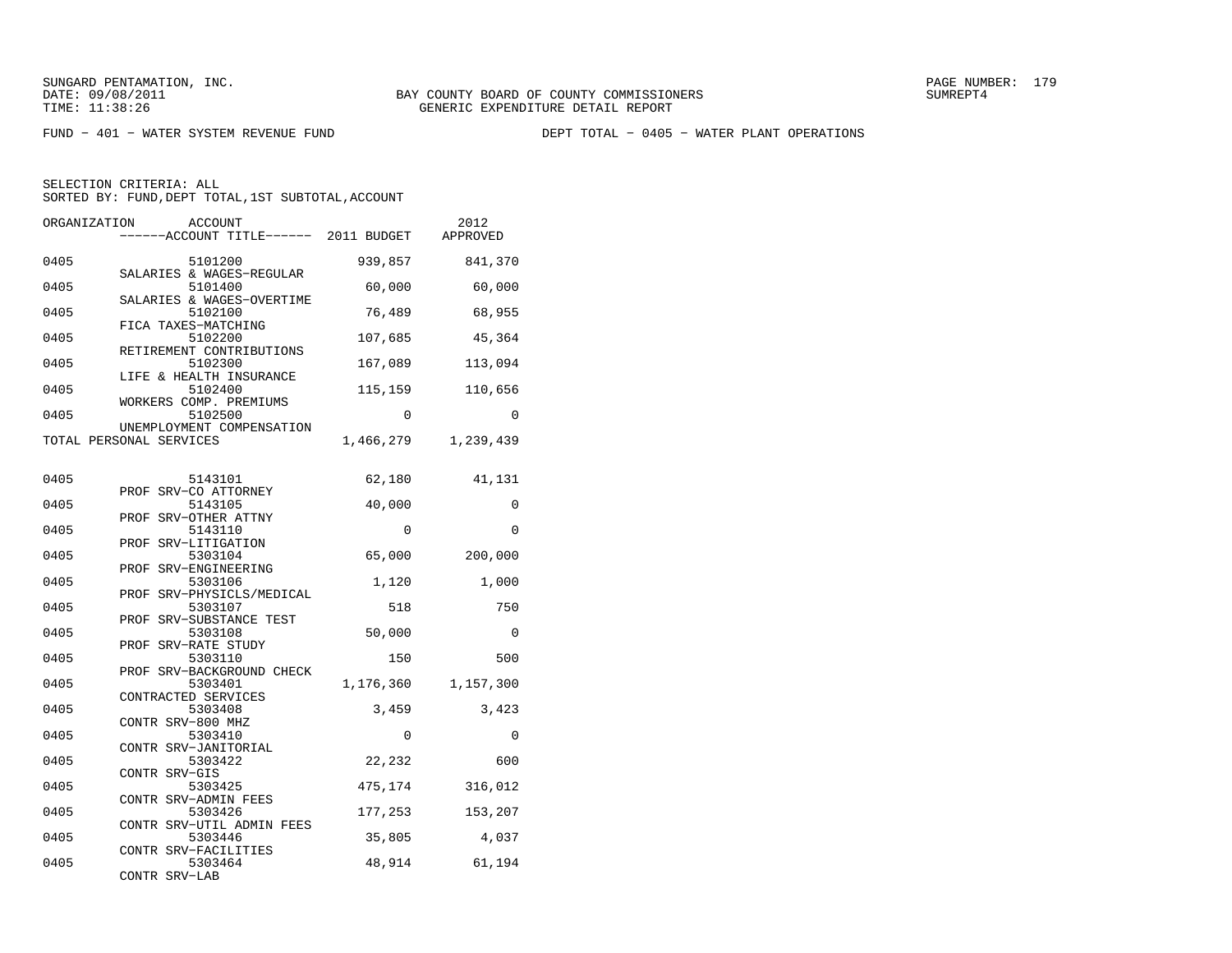FUND − 401 − WATER SYSTEM REVENUE FUND DEPT TOTAL − 0405 − WATER PLANT OPERATIONS

SELECTION CRITERIA: ALL

SORTED BY: FUND, DEPT TOTAL, 1ST SUBTOTAL, ACCOUNT

| ORGANIZATION | <b>ACCOUNT</b><br>----ACCOUNT TITLE------ 2011 BUDGET          |                 | 2012<br><b>APPROVED</b> |
|--------------|----------------------------------------------------------------|-----------------|-------------------------|
| 0405         | 5304001<br>TRAVEL/TRAINING NON-LOCAL                           | 2,750           | 8,150                   |
| 0405         | 5304005<br>TRAVEL-LOCAL                                        | $\Omega$        | $\Omega$                |
| 0405         | 5304101<br>COMMUNICATIONS SERVICES                             | 9,954           | 9,780                   |
| 0405         | 5304125<br>POSTAGE/TRANSP/FREIGHT                              | 5,000           | 5,070                   |
| 0405         | 5304301<br>UTILITY SERVICES                                    | 1,837,651       | 2,021,116               |
| 0405         | 5304403<br>RENTALS/LEASES-LAND                                 | 9,800           | 9,800                   |
| 0405<br>0405 | 5304405<br>RENTALS/LEASES-BUILDINGS<br>5304410                 | 1,548<br>10,365 | 1,548<br>2,256          |
| 0405         | RENTALS/LEASES-EQUIPMENT<br>5304501                            | 305,571         | 294,445                 |
| 0405         | INSURANCE & BONDS<br>5304604                                   | 64,780          | 57,020                  |
| 0405         | REPAIR/MAINT-BLD&GRD DEPT<br>5304605                           | $\Omega$        | $\Omega$                |
| 0405         | REPAIR/MAINT-BLDG & GRND<br>5304610                            | 8,500           | 8,500                   |
| 0405         | REPAIR/MAINT-AUTO EOUIP<br>5304611<br>REPAIR/MAINT-FLEET MAINT | 8,500           | 0                       |
| 0405         | 5304612<br>REPAIR/MAINT-AWT                                    | $\Omega$        | $\Omega$                |
| 0405         | 5304615<br>REPAIR/MAINT-EQUIPMENT                              | 314,277         | 701,000                 |
| 0405         | 5304701<br>PRINTING & BINDING                                  | $\Omega$        | $\Omega$                |
| 0405<br>0405 | 5304902<br>FEES & COSTS-PURCHASING<br>5304905                  | 4,614<br>7,500  | 6,331<br>7,500          |
| 0405         | FEES&COSTS-LGL ADV/ADVERT<br>5304922                           | 9,900           | 8,900                   |
| 0405         | FEES & COSTS-PERMITS<br>5304990                                | 100             | 100                     |
| 0405         | MISCELLANEOUS EXPENSES<br>5305101                              | 2,100           | 2,100                   |
| 0405         | OFFICE SUPPLIES<br>5305201<br>OPERATING SUPPLIES               | 20,000          | 21,000                  |
| 0405         | 5305202<br>OPER SUPPLIES-JANITORIAL                            | 3,675           | 3,675                   |
| 0405         | 5305204<br>OPER. SUPPLIES-CHEMICALS                            | 1,718,246       | 1,796,301               |
| 0405         | 5305205<br>GAS, OIL & LUBRICANTS                               | 120,000         | 144,000                 |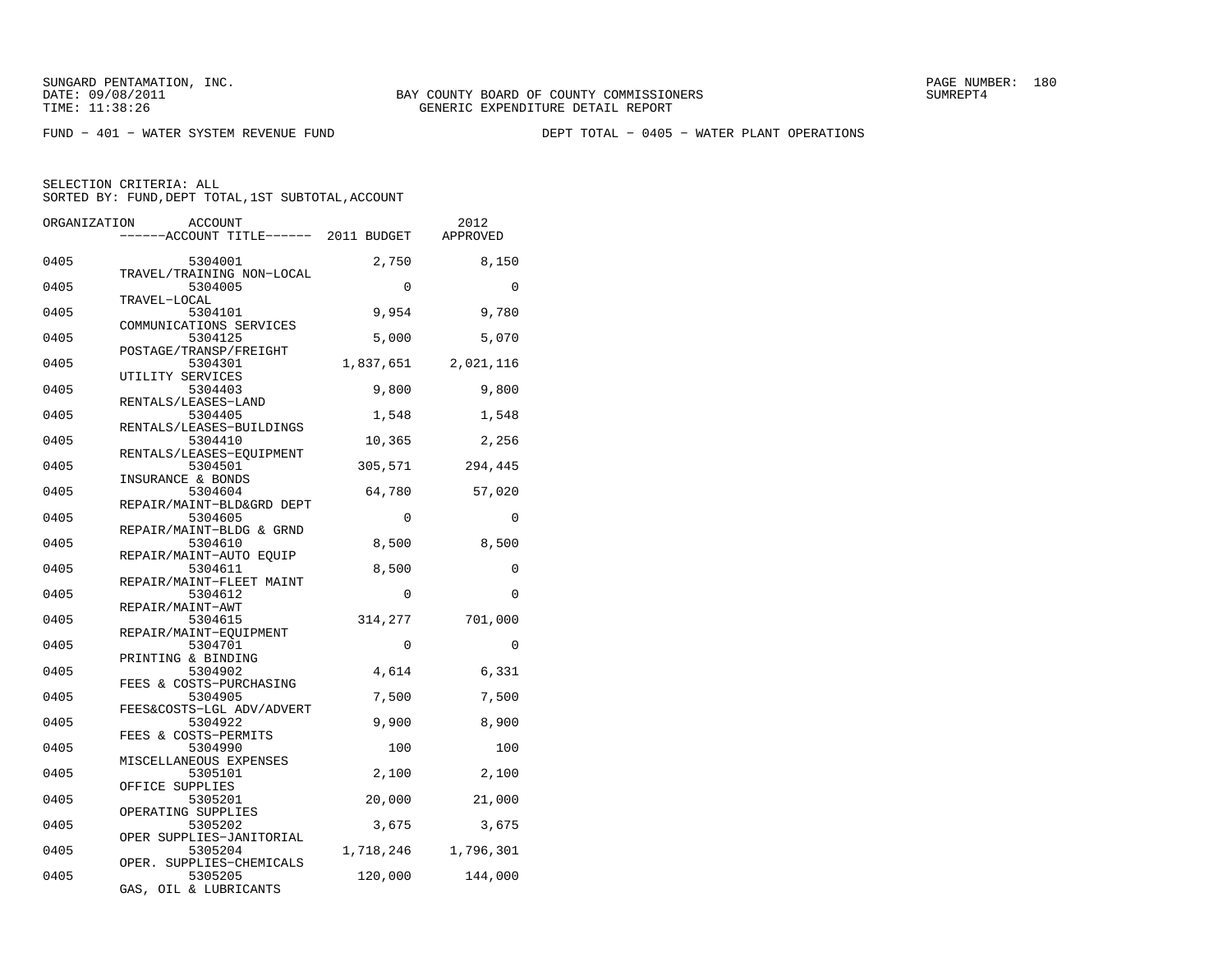FUND − 401 − WATER SYSTEM REVENUE FUND DEPT TOTAL − 0405 − WATER PLANT OPERATIONS

| ORGANIZATION<br>ACCOUNT<br>----ACCOUNT TITLE------ 2011 BUDGET |             | 2012<br>APPROVED    |
|----------------------------------------------------------------|-------------|---------------------|
| 0405<br>5305210                                                | 7,000       | 11,300              |
| SAFETY GEAR & SUPPLIES<br>0405<br>5305215                      | 8,773       | 8,473               |
| CLOTHING & WEARING APPRL<br>0405<br>5305220                    | 4,750       | 4,750               |
| TOOL & SMALL IMPLEMENTS<br>0405<br>5305240                     | 6,000       | 5,125               |
| OPER SUPPLIES-LAB<br>0405<br>5305401                           | 950         | 950                 |
| BOOKS/RESOURCE MATR/SUBSC<br>5305402<br>0405                   | 1,880       | 2,305               |
| DUES & MEMBERSHIPS<br>0405<br>5305406                          | 1,600       | 1,550               |
| TRAINING & TUITION<br>TOTAL OPERATING EXPENSES                 |             | 6,653,949 7,082,199 |
| 0405<br>5606101                                                | 0           | $\Omega$            |
| LAND                                                           |             |                     |
| 0405<br>5606216<br>BLDG-IMPROVEMENTS                           | 0           | 12,000              |
| 0405<br>5606401<br>EOUIPMENT                                   | 154,400     | 88,100              |
| 0405<br>5606402<br>EQUIP LESS THAN \$1000                      | 7,223       | 9,204               |
| 0405<br>5606450<br>COMPUTER SOFTWARE                           | 6,800       | 6,000               |
| 0405<br>5606601                                                | $\Omega$    | $\Omega$            |
| IMPACT FEE PROJECTS<br>TOTAL CAPITAL OUTLAY                    | 168,423     | 115,304             |
| 0405<br>5808104                                                | 293,900     | 343,273             |
| AID-PANAMA CITY BEACH                                          |             |                     |
| TOTAL GRANTS & AIDS                                            | 293,900     | 343,273             |
| 0405<br>5819112                                                | 0           | 0                   |
| TRNFS-RETAIL WATER (420)<br>0405<br>5819117                    | $\mathbf 0$ | 0                   |
| TRNSF-WTR SYS 2000 BND PJ<br>5819145<br>0405                   | $\Omega$    | $\Omega$            |
| TRNSF-WATER IMPACT FEES<br>0405<br>5905908                     | 0           | 0                   |
| LOSS ON DISPOSAL<br>0405<br>5905998                            | $\Omega$    | $\Omega$            |
| DEPRECIATION EXPENSE<br>0405<br>5909910                        | 658,651     | 708,220             |
| RESERVE FOR CONTINGENCIES                                      |             |                     |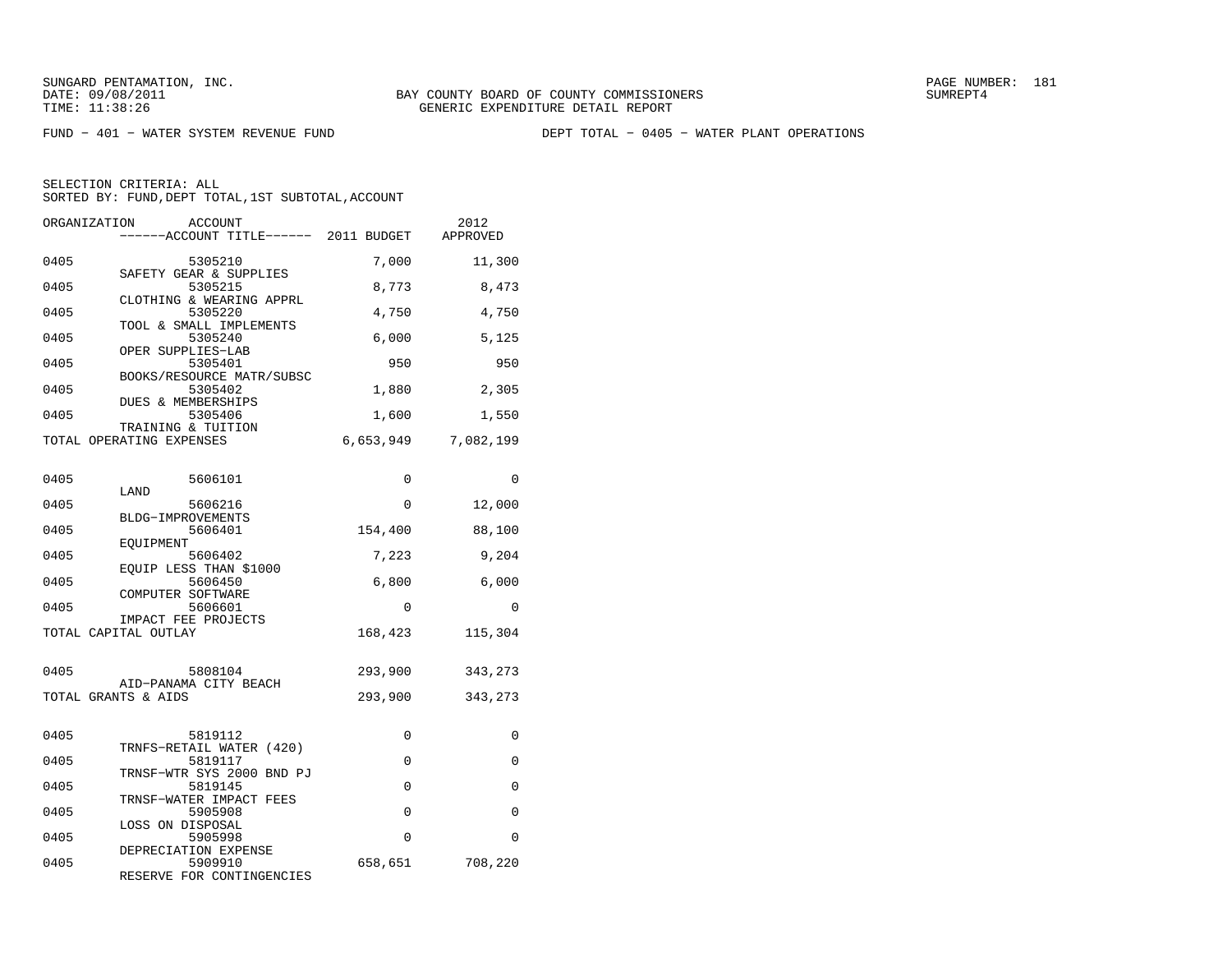FUND − 401 − WATER SYSTEM REVENUE FUND DEPT TOTAL − 0405 − WATER PLANT OPERATIONS

|      | ORGANIZATION<br>ACCOUNT<br>------ACCOUNT TITLE------ | <b>BUDGET</b><br>2011 | 2012<br>APPROVED |
|------|------------------------------------------------------|-----------------------|------------------|
| 0405 | 5909913                                              | 0                     |                  |
|      | RESERVE-IMPACT FEES                                  |                       |                  |
| 0405 | 5909915                                              | 0                     | 0                |
|      | RESERVE FOR PAY ADJUSTMNT                            |                       |                  |
| 0405 | 5909999                                              | 20,486,621            | 18,612,477       |
|      | RESERVE-CASH FORWARD                                 |                       |                  |
|      | TOTAL NON-OPERATING EXPENSES                         | 21, 145, 272          | 19,320,697       |
|      | TOTAL WATER PLANT OPERATIONS                         | 29,727,823            | 28,100,912       |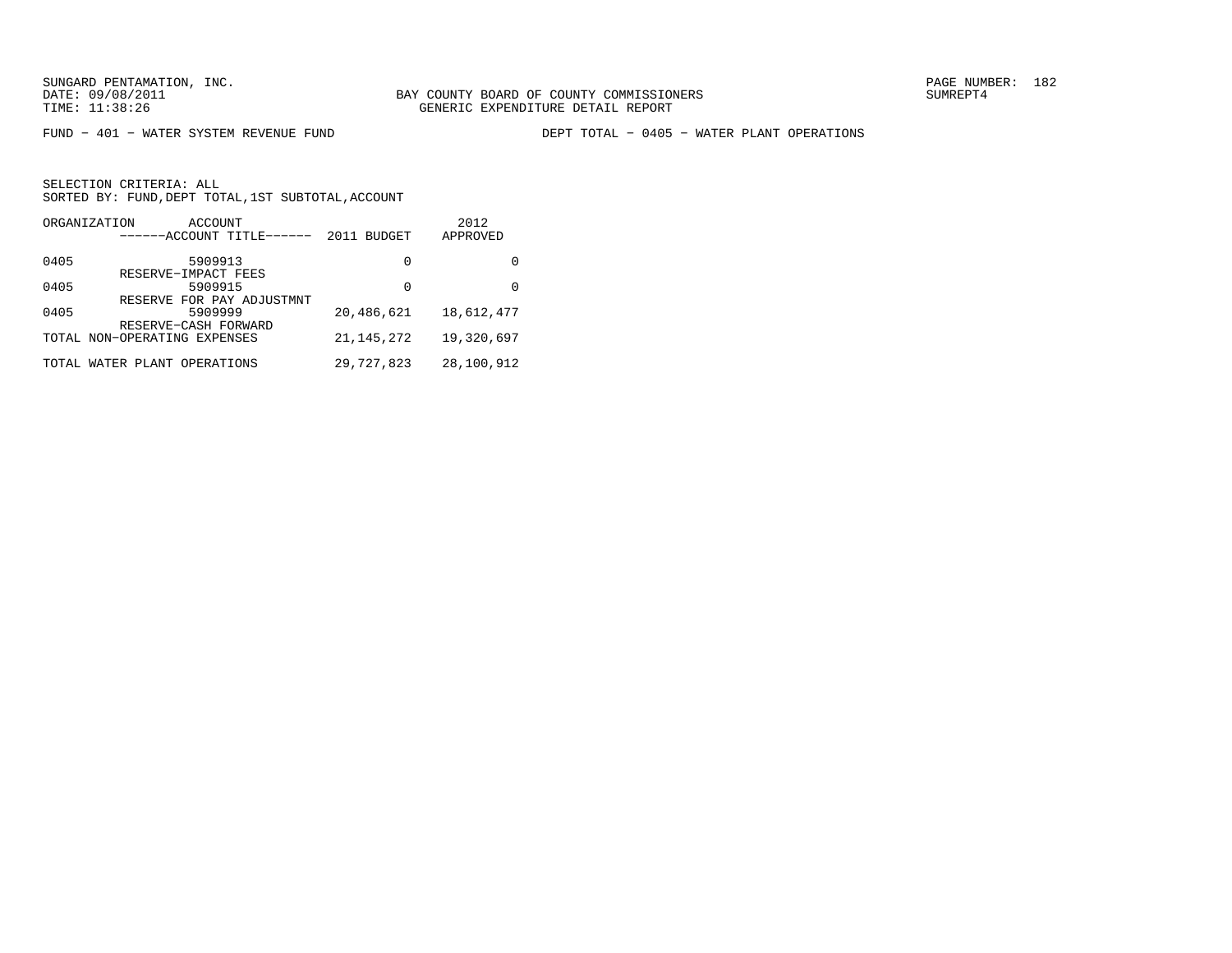FUND − 401 − WATER SYSTEM REVENUE FUND DEPT TOTAL − 0408 − WATER SYS RENEWAL & REPLC

|      | ORGANIZATION<br><b>ACCOUNT</b><br>-----ACCOUNT TITLE------ 2011 BUDGET |                       | 2012<br>APPROVED |
|------|------------------------------------------------------------------------|-----------------------|------------------|
| 0408 | 5304125                                                                | 0                     | $\Omega$         |
| 0408 | POSTAGE/TRANSP/FREIGHT<br>5304905                                      | 0                     | 0                |
| 0408 | FEES&COSTS-LGL ADV/ADVERT<br>5305201                                   | $\Omega$              | 0                |
| 0408 | OPERATING SUPPLIES<br>5394930<br>COGS-POSTAGE                          | 0                     | 0                |
|      | TOTAL OPERATING EXPENSES                                               | $\Omega$              | 0                |
| 0408 | 5606215                                                                | 0                     | 0                |
| 0408 | BLDG-EQUIP BLDG IMPROVE.<br>5606301<br>IMPRV OTHER THAN BLDGS          | 4,185,750             | 3,675,750        |
| 0408 | 5606325<br>IMPRV-FRANKFORD PUMP STN                                    | $\Omega$              | $\Omega$         |
| 0408 | 5606369<br>IMPRV-ELEVATED TANK/231                                     | 0                     | 0                |
| 0408 | 5606382<br>IMPRV-WILLIAMS BAYOU PUMP                                   | $\Omega$              | $\Omega$         |
| 0408 | 5606383<br>IMP-STRG RSVR&HIGH SVSPMP                                   | 1,679,000             | 1,679,000        |
| 0408 | 5606390<br>IMPRV-WATER FACILITIES                                      | 730,000               | 0                |
| 0408 | 5606393<br>IMPRV-FILTER TROUGHS                                        | 0                     | 0                |
| 0408 | 5606401<br>EOUIPMENT                                                   | 812,000               | 0                |
| 0408 | 5606546<br>CIP-NW TRANSM MAIN PHS I                                    | 760,000               | 0                |
| 0408 | 5606549<br>CIP-FILTER IMPRV                                            | 0                     | 0                |
| 0408 | 5606556<br>CIP-WTR TRTMT GENERATOR                                     | 0                     | 0                |
| 0408 | 5606572<br>CIP-WTRLINE EXT/CO RD 390<br>TOTAL CAPITAL OUTLAY           | $\Omega$<br>8,166,750 | 0<br>5,354,750   |
|      |                                                                        |                       |                  |
| 0408 | 5909910<br>RESERVE FOR CONTINGENCIES                                   | 377,738               | 535,475          |
|      | TOTAL NON-OPERATING EXPENSES                                           | 377,738               | 535,475          |
|      | TOTAL WATER SYS RENEWAL & REPLC                                        | 8,544,488             | 5,890,225        |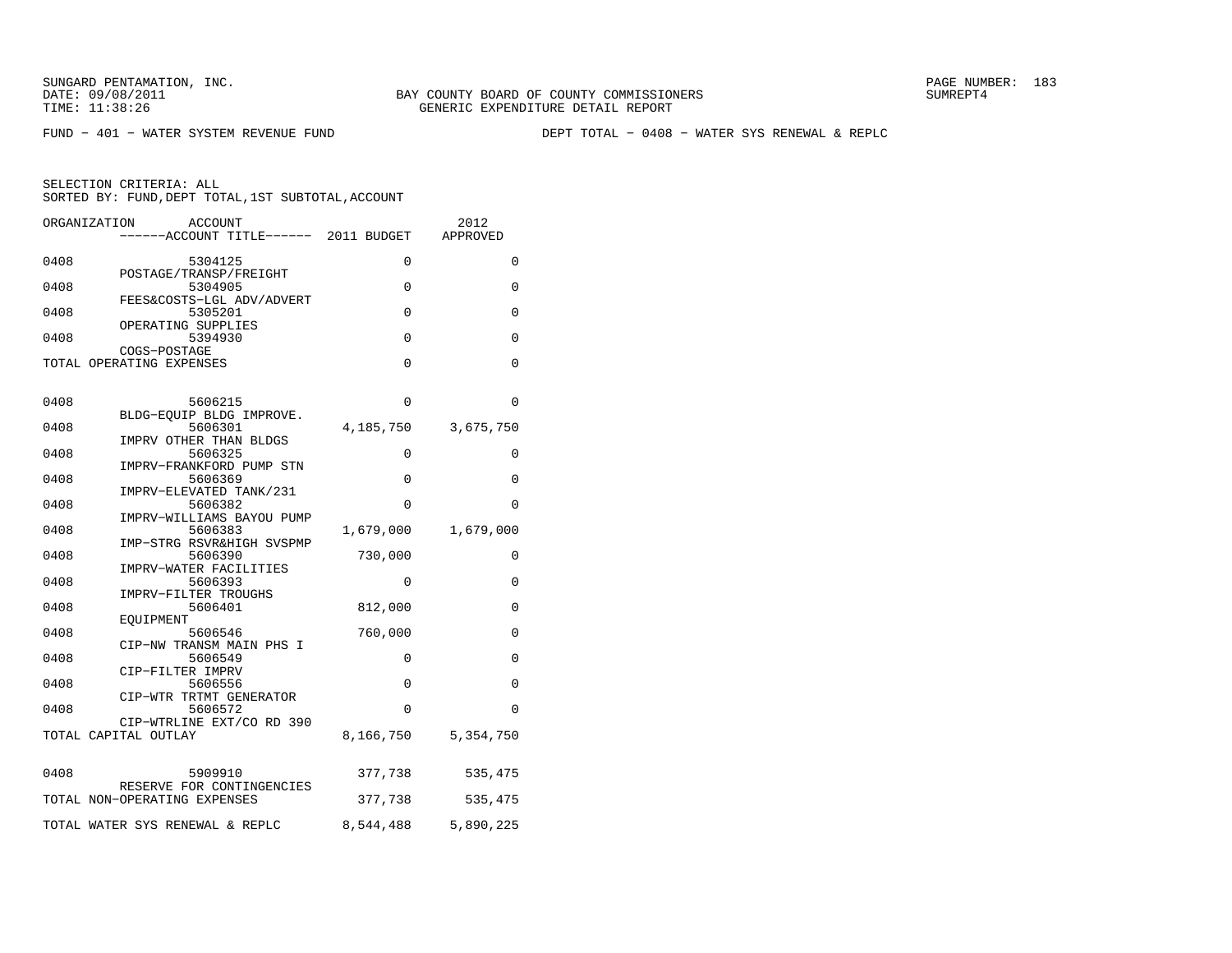FUND − 401 − WATER SYSTEM REVENUE FUND DEPT TOTAL − 0409 − WATER SYS INTEREST & SINK

| ORGANIZATION<br>ACCOUNT               |              | 2012       |
|---------------------------------------|--------------|------------|
| ------ACCOUNT TITLE------ 2011 BUDGET |              | APPROVED   |
| 5707105<br>0409                       | 370,514      | 391,935    |
| PRINCIPAL-LOANS                       |              |            |
| 0409<br>5707115                       | 1,412,144    | 1,515,773  |
| PRINCIPAL-REV BONDS                   |              |            |
| 0409<br>5707201                       | 0            | 32,771     |
| INTEREST EXPENSE                      |              |            |
| 0409<br>5707205                       | 155,886      | 134,465    |
| INTEREST-LOANS                        |              |            |
| 0409<br>5707215                       | 2,996,673    | 2,555,302  |
| INTEREST-REV BONDS                    |              |            |
| 0409<br>5707303                       | 4,500        | $\Omega$   |
| BOND ISSUE COSTS                      |              |            |
| 0409<br>5707316                       | 3,400        | 3,400      |
| PAYING AGENT/TRUSTEE-FEES             |              |            |
| 0409<br>5707370                       | 4,500        | 4,500      |
| ARBITRAGE REBATE EXPENSE              |              |            |
| TOTAL DEBT SERVICE                    | 4,947,617    | 4,638,146  |
|                                       |              |            |
| TOTAL WATER SYS INTEREST & SINK       | 4,947,617    | 4,638,146  |
| TOTAL WATER SYSTEM REVENUE FUND       | 43, 219, 928 | 38,629,283 |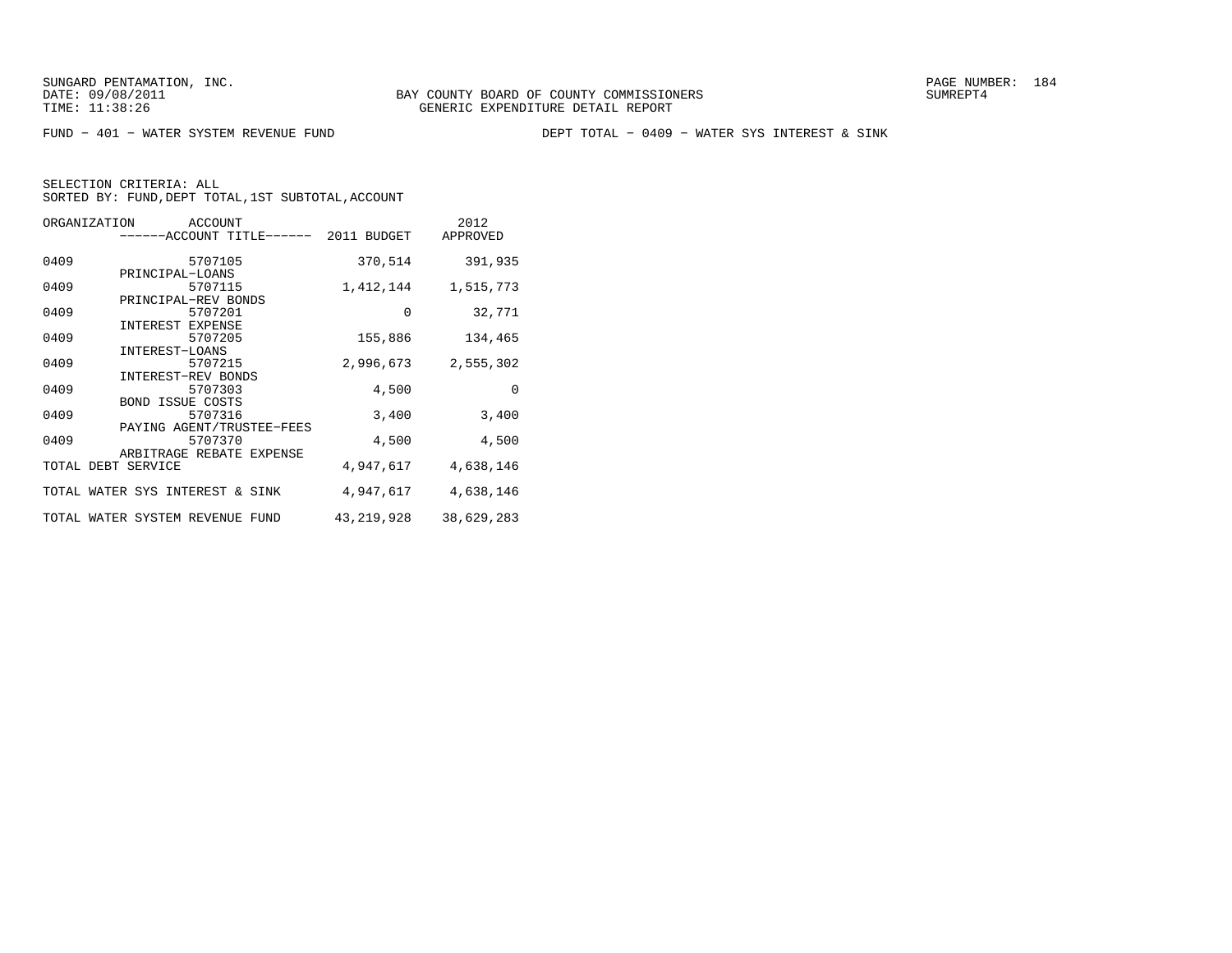## **Bay County Utility Services Department Revenues vs. Expenditures**

## **Fund 412 - Military Point AWTF - Joint Venture**

|                     |                                     |                                      | FY 2011                   |                      | FY 2012                           |
|---------------------|-------------------------------------|--------------------------------------|---------------------------|----------------------|-----------------------------------|
|                     | <b>EXPENDITURES</b>                 |                                      | Original<br><b>Budget</b> |                      | <b>Tentative</b><br><b>Budget</b> |
| <b>Dept</b><br>0464 | <b>AWTF Operations</b>              |                                      |                           |                      |                                   |
|                     | <b>Total Operating Expenses</b>     |                                      | 2,877,136                 |                      | 2,798,483                         |
|                     | <b>Total Capital Outlay</b>         |                                      | 7,700                     |                      | 18,000                            |
|                     | <b>Total Non-Operating Expenses</b> |                                      | 152,026                   |                      | 658,568                           |
|                     | <b>Total 0464 - AWTF Operations</b> | \$                                   | 3,036,862                 | \$                   | 3,475,051                         |
| 0465                | <b>AWTF R&amp;R</b>                 |                                      |                           |                      |                                   |
|                     | <b>Total Operating Expenses</b>     |                                      | 405,000                   |                      | 320,000                           |
|                     | <b>Total Capital Outlay</b>         |                                      | 160,000                   |                      | 309,349                           |
|                     | <b>Total Non-Operating Expenses</b> |                                      | 75,500                    |                      | 2,151                             |
|                     | Total 0464 - AWTF R&R               | $\overline{\boldsymbol{\mathsf{s}}}$ | 640,500                   | \$                   | 631,500                           |
| 0494                | Callaway                            |                                      |                           |                      |                                   |
|                     | <b>Total Capital Outlay</b>         |                                      |                           |                      |                                   |
|                     | <b>Total Debt Service</b>           |                                      | 1,195,436                 |                      | 1,195,846                         |
|                     | Total 0494 - Callaway               | $\overline{\mathbf{3}}$              | 1,195,436                 | $\overline{\bullet}$ | 1,195,846                         |
| 0495                | <b>Parker</b>                       |                                      |                           |                      |                                   |
|                     | <b>Total Capital Outlay</b>         |                                      |                           |                      |                                   |
|                     | <b>Total Debt Service</b>           |                                      | 503,138                   |                      | 503,219                           |
|                     | Total 0495 - Parker                 | \$                                   | 503,138                   | \$                   | 503,219                           |
| 0496                | <b>Springfield</b>                  |                                      |                           |                      |                                   |
|                     | <b>Total Capital Outlay</b>         |                                      |                           |                      |                                   |
|                     | <b>Total Debt Service</b>           |                                      | 1,070,378                 |                      | 1,069,613                         |
|                     | <b>Total 0496 - Springfield</b>     | \$                                   | 1,070,378                 | \$                   | 1,069,613                         |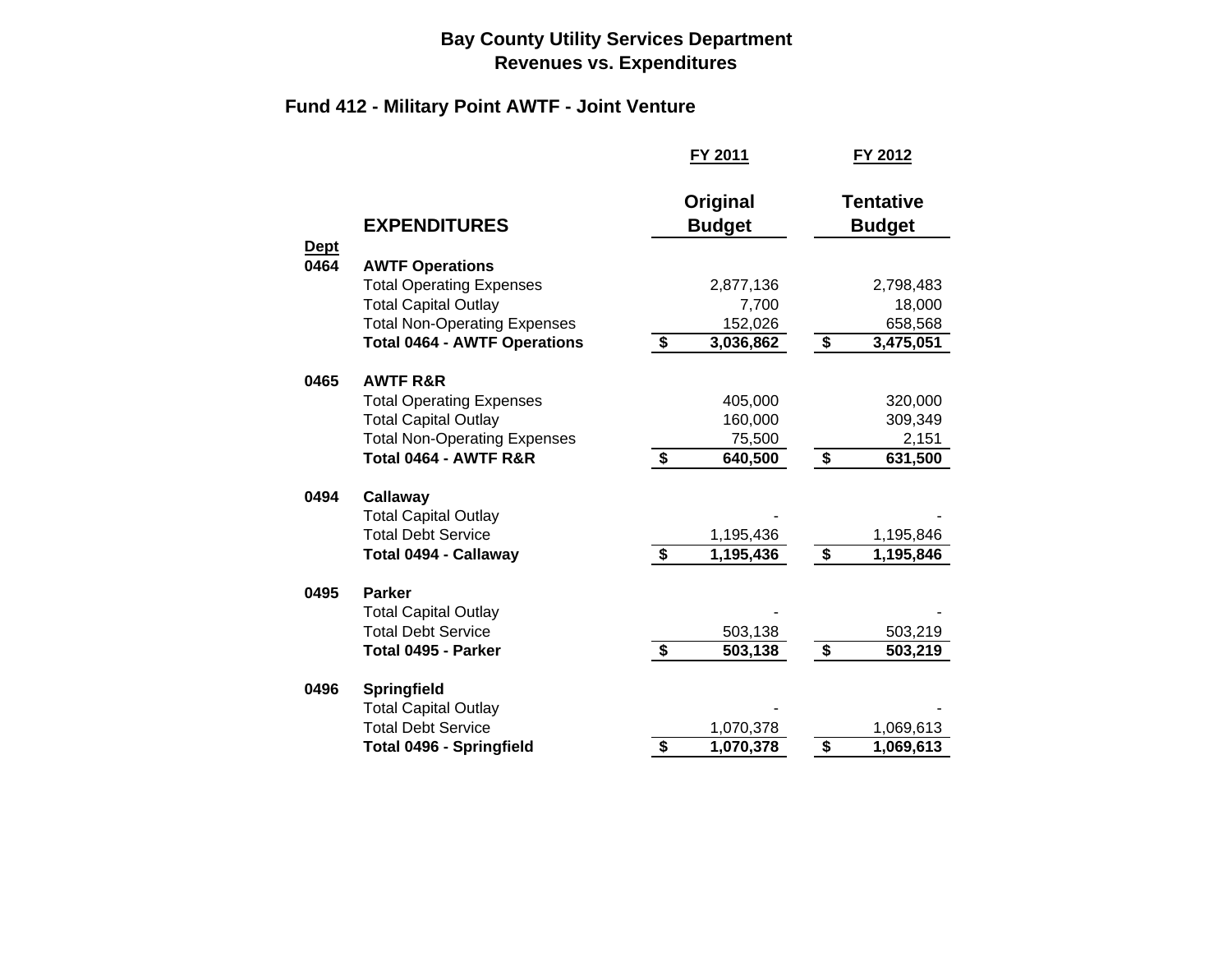## **Bay County Utility Services Department Revenues vs. Expenditures Fund 412 - Military Point AWTF - Joint Venture**

 $\langle \mathbf{g} \rangle$ 

|      |                                          | FY 2011   |    | FY 2012   |
|------|------------------------------------------|-----------|----|-----------|
| 0497 | <b>Cedar Grove</b>                       |           |    |           |
|      | <b>Total Capital Outlay</b>              |           |    |           |
|      | <b>Total Debt Service</b>                | 462,084   |    |           |
|      | <b>Total 0497 - Cedar Grove</b>          | 462,084   | S  |           |
| 0498 | <b>Bay County Retail</b>                 |           |    |           |
|      | <b>Total Capital Outlay</b>              |           |    |           |
|      | <b>Total Debt Service</b>                | 878,416   |    | 1,341,593 |
|      | Tota 0498 - Bay County Retail            | 878,416   | \$ | 1,341,593 |
|      | <b>Total Fund 412 Expenditure Totals</b> | 7,786,814 | S  | 8,216,822 |
|      | <b>Fund 412 Revenue Totals</b>           | 7,786,814 |    | 8,216,822 |
|      | Difference - Over / Short                |           | \$ |           |
|      |                                          |           |    |           |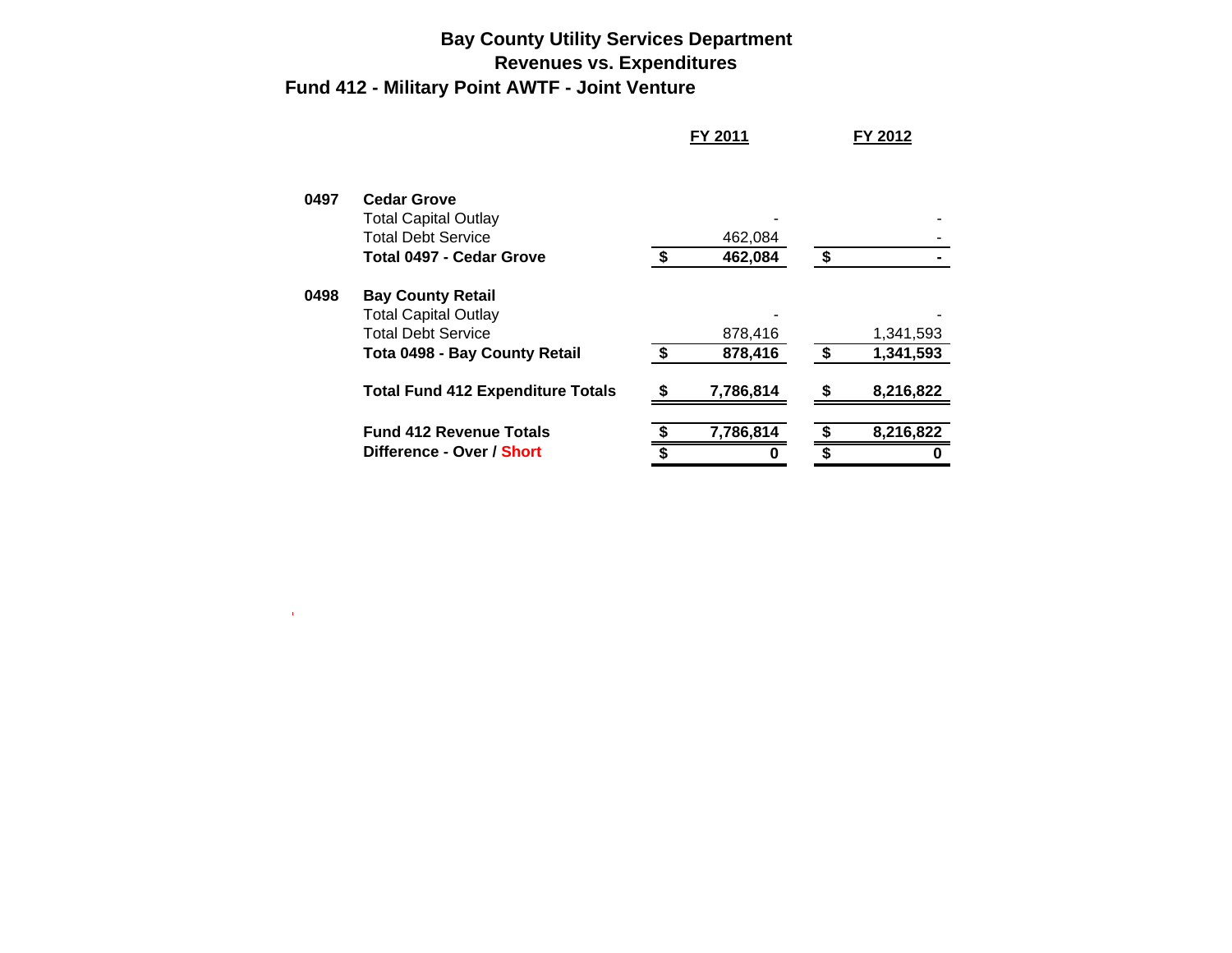$FUND - 420 - RETAIL WATER & WASTEWATER$ 

DEPT TOTAL - 0430 - RETAIL WASTEWATER

| ORGANIZATION                 | <b>ACCOUNT</b><br>----ACCOUNT TITLE------ 2011 BUDGET |                   | 2012<br>APPROVED  |
|------------------------------|-------------------------------------------------------|-------------------|-------------------|
| 0430                         | 5101200<br>SALARIES & WAGES-REGULAR                   | 842,329           | 1,055,094         |
| 0430                         | 5101400<br>SALARIES & WAGES-OVERTIME                  | 45,000            | 66,000            |
| 0430<br>FICA TAXES-MATCHING  | 5102100                                               | 67,881            | 85,764            |
| 0430                         | 5102200<br>RETIREMENT CONTRIBUTIONS                   | 95,565            | 56,204            |
| 0430                         | 5102300<br>LIFE & HEALTH INSURANCE                    | 123,117           | 183,781           |
| 0430                         | 5102400<br>WORKERS COMP. PREMIUMS                     | 41,205            | 60,084            |
| 0430                         | 5102500<br>UNEMPLOYMENT COMPENSATION                  | 0                 | $\Omega$          |
| TOTAL PERSONAL SERVICES      |                                                       | 1,215,097         | 1,506,927         |
| 0430                         | 5143101<br>PROF SRV-CO ATTORNEY                       | 18,283            | 8,809             |
| 0430                         | 5143105<br>PROF SRV-OTHER ATTNY                       | 20,000            | 20,000            |
| 0430<br>PROF SRV-LITIGATION  | 5143110                                               | 0                 | 0                 |
| 0430                         | 5303104<br>PROF SRV-ENGINEERING                       | 25,000            | 400,000           |
| 0430                         | 5303106<br>PROF SRV-PHYSICLS/MEDICAL                  | 210               | 704               |
| 0430                         | 5303107<br>PROF SRV-SUBSTANCE TEST                    | 148               | 407               |
| 0430<br>PROF SRV-RATE STUDY  | 5303108                                               | 0                 | 0                 |
| 0430                         | 5303110<br>PROF SRV-BACKGROUND CHECK                  | 33                | 99                |
| 0430                         | 5303125<br>PROF SRV-ENG/PERMITTING                    | 0                 | $\Omega$          |
| 0430<br>CONTRACTED SERVICES  | 5303401                                               | 0                 | 18,250            |
| 0430<br>0430                 | 5303403<br>CONTR SRV-BANK CHRG POOL<br>5303408        | $\Omega$<br>1,221 | $\Omega$<br>1,408 |
| CONTR SRV-800 MHZ<br>0430    | 5303410                                               | 0                 | 0                 |
| 0430                         | CONTR SRV-JANITORIAL<br>5303422                       | 12,704            | 600               |
| CONTR SRV-GIS<br>0430        | 5303425                                               | 138,709           | 70,135            |
| CONTR SRV-ADMIN FEES<br>0430 | 5303426                                               | 121,041           | 263,703           |
|                              | CONTR SRV-UTIL ADMIN FEES                             |                   |                   |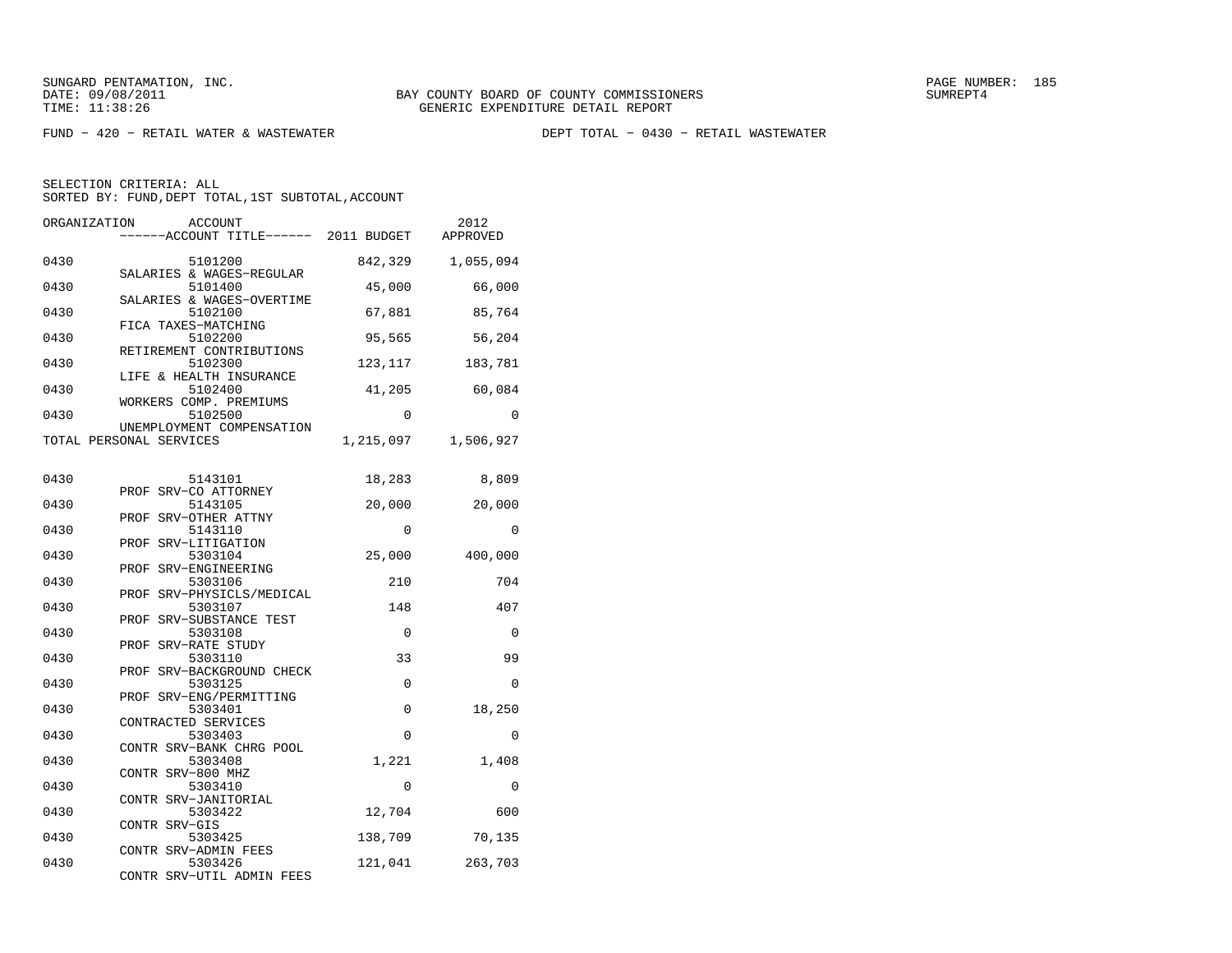$FUND - 420 - RETAIL WATER & WASTEWATER$ 

DEPT TOTAL - 0430 - RETAIL WASTEWATER

| ORGANIZATION | <b>ACCOUNT</b>                        |          | 2012     |
|--------------|---------------------------------------|----------|----------|
|              | ------ACCOUNT TITLE------ 2011 BUDGET |          | APPROVED |
|              |                                       |          |          |
| 0430         | 5303464                               | 3,500    | 57,675   |
| 0430         | CONTR SRV-LAB<br>5304001              | 1,400    | 3,900    |
|              | TRAVEL/TRAINING NON-LOCAL             |          |          |
| 0430         | 5304101                               | 2,488    | 5,856    |
|              | COMMUNICATIONS SERVICES               |          |          |
| 0430         | 5304125                               | 500      | 6,640    |
|              | POSTAGE/TRANSP/FREIGHT                |          |          |
| 0430         | 5304301                               | 24,792   | 216,698  |
|              | UTILITY SERVICES                      |          |          |
| 0430         | 5304403                               | 34,290   | 54,595   |
| 0430         | RENTALS/LEASES-LAND<br>5304410        | 1,800    | 7,100    |
|              | RENTALS/LEASES-EOUIPMENT              |          |          |
| 0430         | 5304501                               | 11,862   | 52,236   |
|              | INSURANCE & BONDS                     |          |          |
| 0430         | 5304604                               | 1,000    | 10,500   |
|              | REPAIR/MAINT-BLD&GRD DEPT             |          |          |
| 0430         | 5304605                               | $\Omega$ | $\Omega$ |
|              | REPAIR/MAINT-BLDG & GRND              |          |          |
| 0430         | 5304610                               | 500      | 3,000    |
| 0430         | REPAIR/MAINT-AUTO EOUIP<br>5304611    | 500      | $\Omega$ |
|              | REPAIR/MAINT-FLEET MAINT              |          |          |
| 0430         | 5304615                               | 98,500   | 178,500  |
|              | REPAIR/MAINT-EOUIPMENT                |          |          |
| 0430         | 5304650                               | 0        | 0        |
|              | RIVERCAMP - O & M                     |          |          |
| 0430         | 5304655                               | 0        | $\Omega$ |
|              | LAKE MERIAL - O & M                   |          |          |
| 0430         | 5304701                               | $\Omega$ | $\Omega$ |
| 0430         | PRINTING & BINDING                    |          |          |
|              | 5304902<br>FEES & COSTS-PURCHASING    | 513      | 3,017    |
| 0430         | 5304905                               | 1,200    | 2,200    |
|              | FEES&COSTS-LGL ADV/ADVERT             |          |          |
| 0430         | 5304909                               | 0        | $\Omega$ |
|              | FEES & COSTS-COURT FILING             |          |          |
| 0430         | 5304922                               | 500      | 13,000   |
|              | FEES & COSTS-PERMITS                  |          |          |
| 0430         | 5304984                               | 500      | 3,000    |
| 0430         | <b>BAD DEBT</b>                       | 500      |          |
|              | 5304990<br>MISCELLANEOUS EXPENSES     |          | 1,500    |
| 0430         | 5305101                               | 500      | 3,000    |
|              | OFFICE SUPPLIES                       |          |          |
| 0430         | 5305201                               | 2,500    | 9,000    |
|              | OPERATING SUPPLIES                    |          |          |
| 0430         | 5305202                               | 500      | 2,000    |
|              | OPER SUPPLIES-JANITORIAL              |          |          |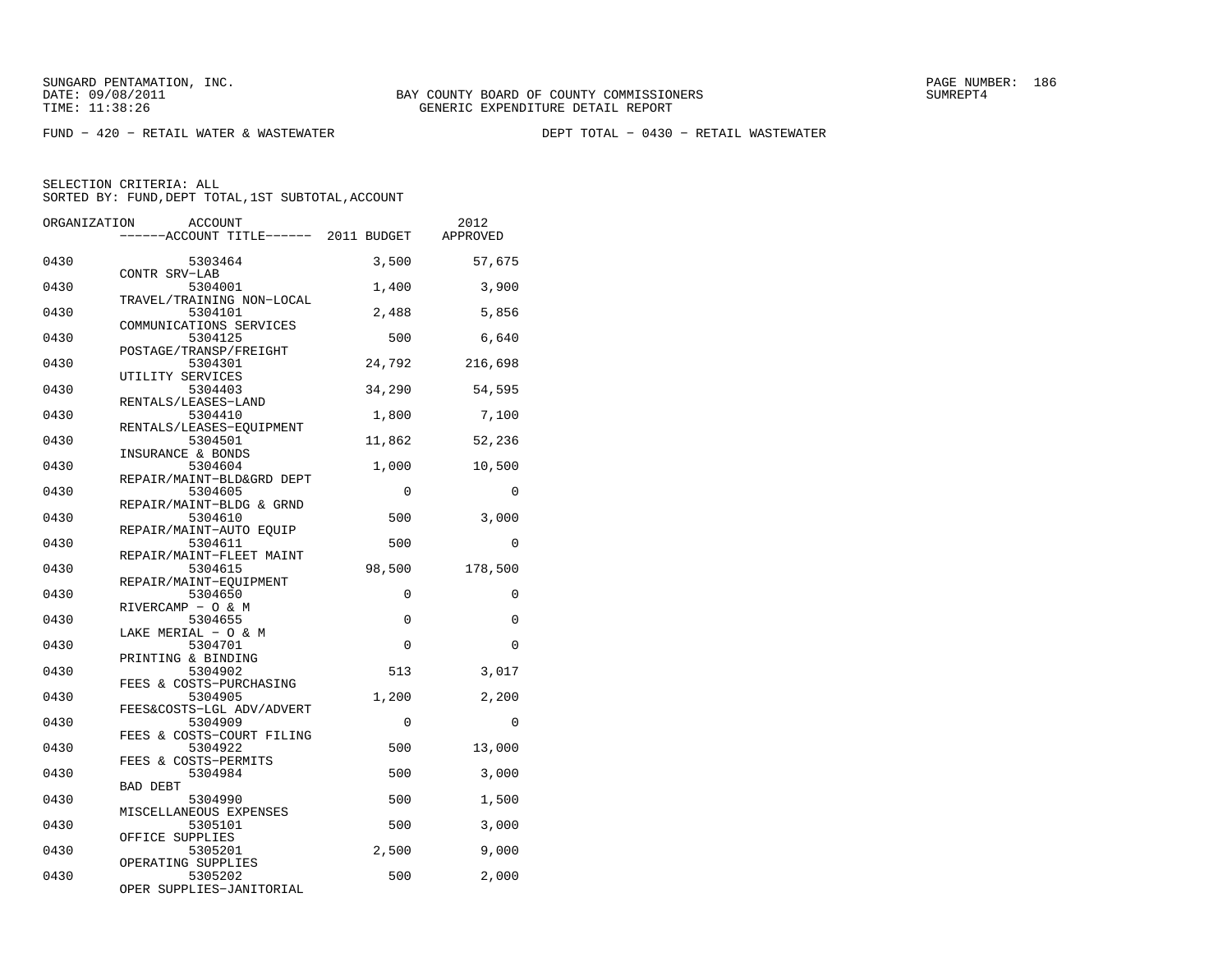$FUND - 420 - RETAIL WATER & WASTEWATER$ 

DEPT TOTAL - 0430 - RETAIL WASTEWATER

| ORGANIZATION | ACCOUNT                             |          | 2012     |
|--------------|-------------------------------------|----------|----------|
|              | ----ACCOUNT TITLE------ 2011 BUDGET |          | APPROVED |
|              |                                     |          |          |
| 0430         | 5305204                             | 1,250    | 41,815   |
| 0430         | OPER. SUPPLIES-CHEMICALS<br>5305205 | 1,000    | 34,000   |
|              | GAS, OIL & LUBRICANTS               |          |          |
| 0430         | 5305210                             | 500      | 3,000    |
|              | SAFETY GEAR & SUPPLIES              |          |          |
| 0430         | 5305215                             | 1,500    | 4,700    |
|              | CLOTHING & WEARING APPRL            |          |          |
| 0430         | 5305220<br>TOOL & SMALL IMPLEMENTS  | 500      | 11,250   |
| 0430         | 5305240                             | $\Omega$ | 6,000    |
|              | OPER SUPPLIES-LAB                   |          |          |
| 0430         | 5305401                             | 500      | 1,700    |
|              | BOOKS/RESOURCE MATR/SUBSC           |          |          |
| 0430         | 5305402                             | 500      | 1,625    |
|              | DUES & MEMBERSHIPS                  |          |          |
| 0430         | 5305406<br>TRAINING & TUITION       | 1,880    | 4,750    |
| 0430         | 5354905                             | 0        | 165,556  |
|              | COGS-SEWER                          |          |          |
| 0430         | 5354940                             | 212,805  | 413,838  |
|              | COGS-O & M/RETAIL                   |          |          |
| 0430         | 5354941                             | 578,957  | 578,957  |
|              | COGS-O & M/TYNDALL                  |          |          |
| 0430         | 5354942<br>COGS-O & M/MEXICO BEACH  | 200,198  | 200,198  |
| 0430         | 5354945                             | 34,313   | 34,313   |
|              | COGS-REUSE WATER                    |          |          |
| 0430         | 5354950                             | 160,220  | 515,142  |
|              | COGS-DEBT/RETAIL                    |          |          |
| 0430         | 5354951                             | 328,151  | 328,151  |
| 0430         | COGS-DEBT/TYNDALL                   |          |          |
|              | 5354952<br>COGS-DEBT/MEXICO BEACH   | 187,333  | 188,701  |
| 0430         | 5354960                             | 30,488   | 62,883   |
|              | COGS-R & R/RETAIL                   |          |          |
| 0430         | 5354961                             | 61,457   | 61,457   |
|              | COGS-R & R/TYNDALL                  |          |          |
| 0430         | 5354962                             | 15,714   | 15,714   |
| 0430         | COGS-R & R/MEXICO BEACH<br>5354970  | 24,033   | 77,271   |
|              | COGS-RATE/RETAIL                    |          |          |
| 0430         | 5354971                             | 49,223   | 49,222   |
|              | COGS-RATE/TYNDALL                   |          |          |
| 0430         | 5354972                             | 28,100   | 28,305   |
|              | COGS-RATE/MEXICO BEACH              |          |          |
| 0430         | 5354980                             | 0        | 0        |
| 0430         | COGS-BOND RSV/RETAIL<br>5355001     | 0        | 0        |
|              | GCEC WASTEWATER CAPACITY            |          |          |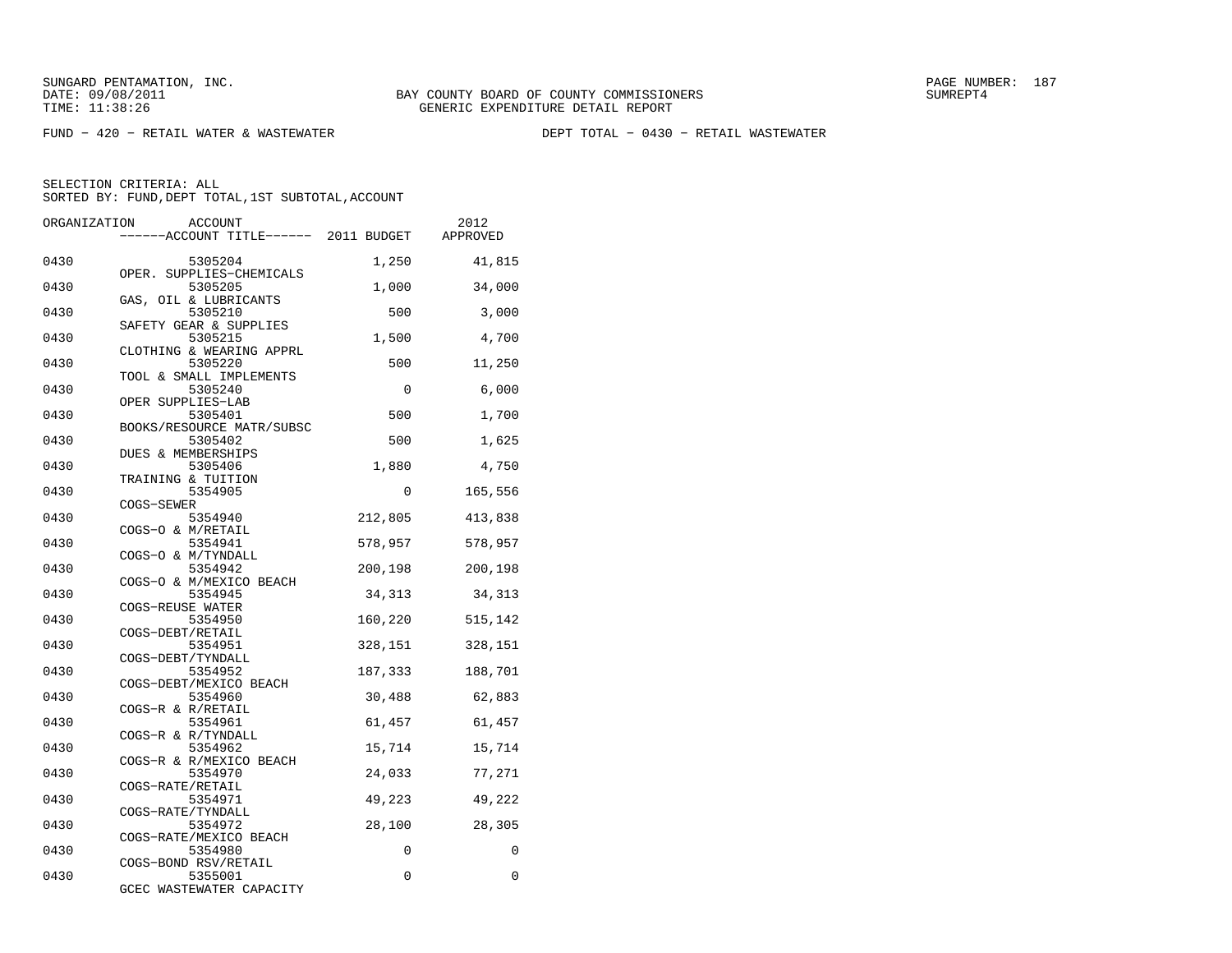$FUND - 420 - RETAIL WATER & WASTEWATER$ 

DEPT TOTAL - 0430 - RETAIL WASTEWATER

| ORGANIZATION<br>ACCOUNT<br>-----ACCOUNT TITLE------                       | 2011 BUDGET | 2012<br>APPROVED |
|---------------------------------------------------------------------------|-------------|------------------|
| TOTAL OPERATING EXPENSES                                                  | 2,443,816   | 4,246,080        |
| 0430<br>5606101<br>LAND                                                   | 0           | 0                |
| 0430<br>5606301                                                           | 0           | 0                |
| IMPRV OTHER THAN BLDGS<br>0430<br>5606352                                 | $\Omega$    | 0                |
| IMP-WASTEWATER VALVES<br>5606401<br>0430                                  | 83,000      | 288,974          |
| EOUIPMENT<br>0430<br>5606402                                              | 3,000       | 12,000           |
| EQUIP LESS THAN \$1000                                                    |             |                  |
| 0430<br>5606450<br>COMPUTER SOFTWARE                                      | 0           | 0                |
| 0430<br>5606540<br>CIP-TAFB SILVER FLAG PROJ                              | 0           | 0                |
| 0430<br>5606545                                                           | 0           | 285,000          |
| CIP-WASTEWTR LINE EXT<br>0430<br>5606551                                  | $\Omega$    | 0                |
| CIP-LIFT STATION<br>0430<br>5606555                                       | 0           | $\Omega$         |
| CIP-WATER LINE EXTENSION<br>0430<br>5606601                               | 4,860,000   | 250,000          |
| IMPACT FEE PROJECTS<br>TOTAL CAPITAL OUTLAY                               | 4,946,000   |                  |
|                                                                           |             | 835,974          |
| 0430<br>5707105                                                           | 243,000     | 0                |
| PRINCIPAL-LOANS<br>5707115<br>0430                                        | 0           | 43,000           |
| PRINCIPAL-REV BONDS<br>0430<br>5707205                                    | 35          | 0                |
| INTEREST-LOANS<br>0430<br>5707215                                         | 0           | 38,155           |
| INTEREST-REV BONDS<br>0430<br>5707316                                     | 0           | 0                |
| PAYING AGENT/TRUSTEE-FEES                                                 |             |                  |
| TOTAL DEBT SERVICE                                                        | 243,035     | 81,155           |
| 0430<br>5819114                                                           | 0           | 0                |
| TRNSF-JT VENT/AWT (412)<br>0430<br>5905998                                | 0           | 0                |
| DEPRECIATION EXPENSE<br>0430<br>5909903                                   | 0           | 14,250           |
| REFUNDS-SEWER IMPACT FEES<br>0430<br>5909910<br>RESERVE FOR CONTINGENCIES | 242,775     | 317,880          |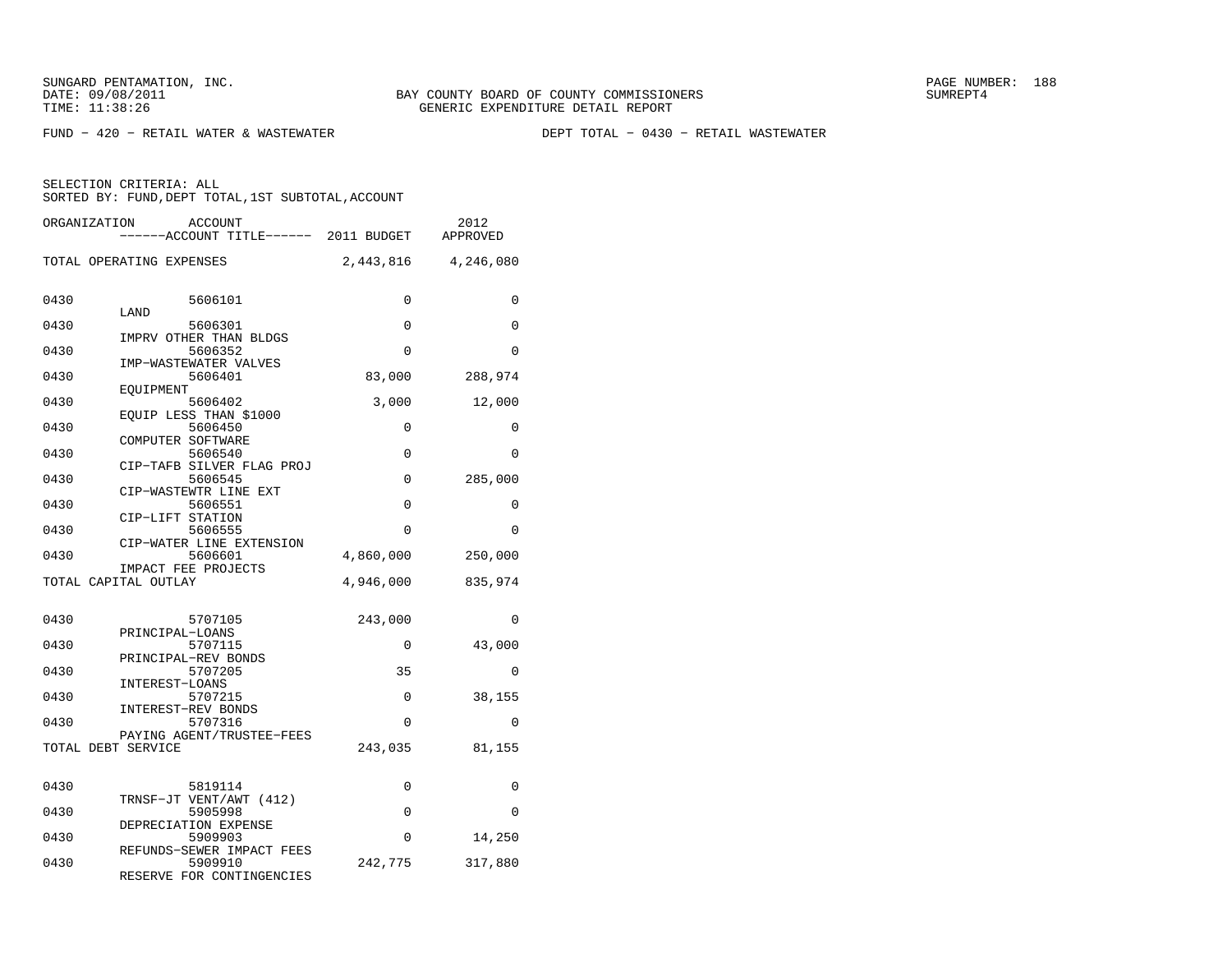$FUND - 420 - RETAIL WATER & WASTEWATER$ 

DEPT TOTAL - 0430 - RETAIL WASTEWATER

|      | ORGANIZATION<br>ACCOUNT<br>------ACCOUNT TITLE------ | 2011 BUDGET | 2012<br>APPROVED |
|------|------------------------------------------------------|-------------|------------------|
| 0430 | 5909912<br>RESERVE-RENWL/REPLACEMENT                 | 0           | 0                |
| 0430 | 5909913<br>RESERVE-IMPACT FEES                       | 0           | 0                |
| 0430 | 5909915<br>RESERVE FOR PAY ADJUSTMNT                 | 0           | <sup>0</sup>     |
| 0430 | 5909999<br>RESERVE-CASH FORWARD                      | 755,380     | 144,737          |
|      | TOTAL NON-OPERATING EXPENSES                         | 998,155     | 476,867          |
|      | TOTAL RETAIL WASTEWATER                              | 9,846,103   | 7,147,003        |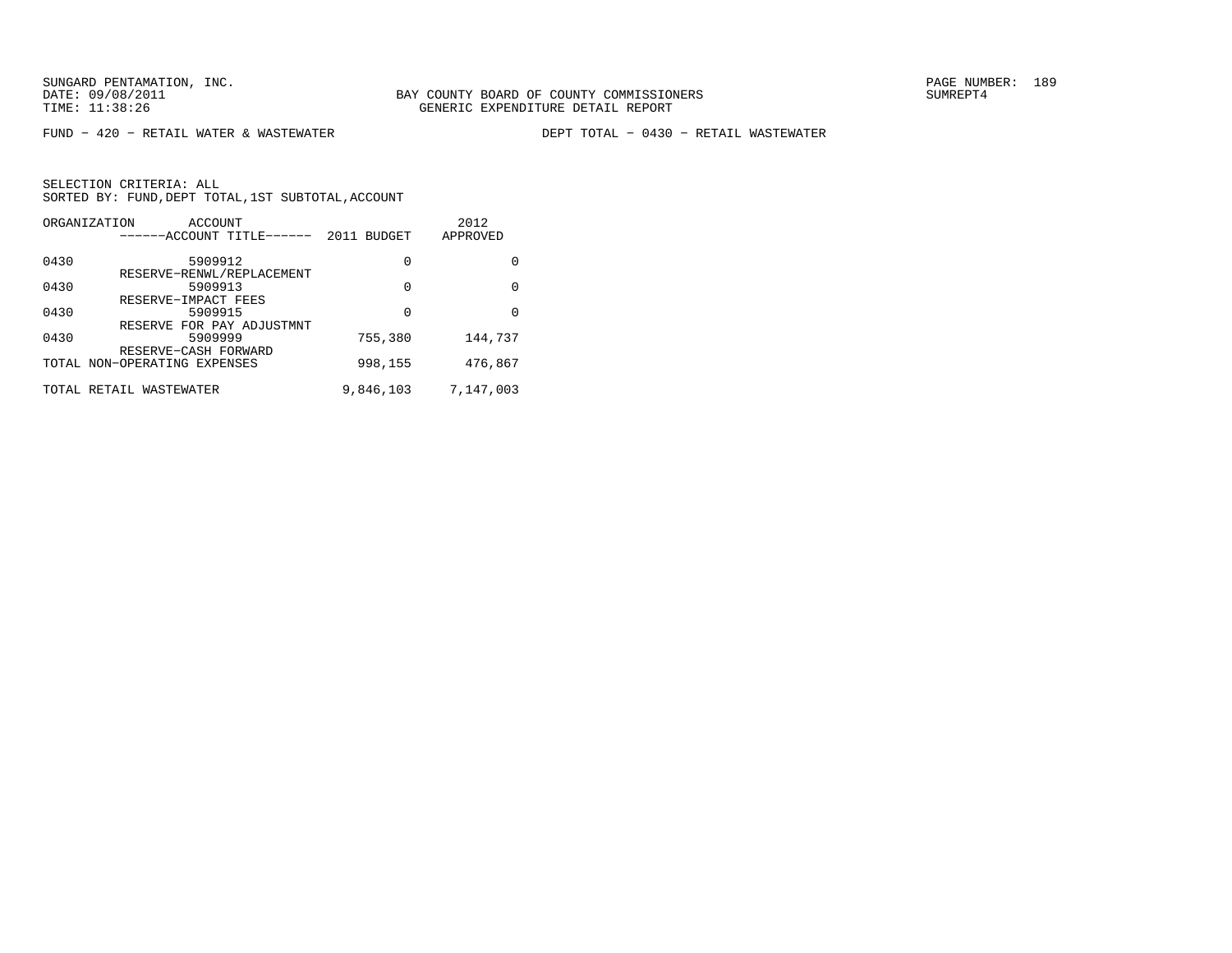FUND − 420 − RETAIL WATER & WASTEWATER DEPT TOTAL − 0445 − RETAIL WATER

| ORGANIZATION<br><b>ACCOUNT</b><br>------ACCOUNT TITLE------ 2011 BUDGET |             | 2012<br>APPROVED |
|-------------------------------------------------------------------------|-------------|------------------|
|                                                                         |             |                  |
| 0445<br>5101200                                                         | 162,041     | 372,773          |
| SALARIES & WAGES-REGULAR<br>0445<br>5101400                             | 175         | 37,175           |
| SALARIES & WAGES-OVERTIME<br>0445<br>5102100<br>FICA TAXES-MATCHING     | 12,409      | 31,361           |
| 0445<br>5102200<br>RETIREMENT CONTRIBUTIONS                             | 17,471      | 20,631           |
| 5102300<br>0445<br>LIFE & HEALTH INSURANCE                              | 35,294      | 81,719           |
| 0445<br>5102400<br>WORKERS COMP. PREMIUMS                               | 19,452      | 50,166           |
| TOTAL PERSONAL SERVICES                                                 | 246,842     | 593,825          |
| 0445<br>5143101                                                         | 4,324       | 6,765            |
| PROF SRV-CO ATTORNEY<br>0445<br>5143105                                 | $\mathbf 0$ | 5,000            |
| PROF SRV-OTHER ATTNY<br>0445<br>5303104                                 | 20,000      | 45,000           |
| PROF SRV-ENGINEERING<br>0445<br>5303106                                 | 0           | 200              |
| PROF SRV-PHYSICLS/MEDICAL                                               |             |                  |
| 0445<br>5303107<br>PROF SRV-SUBSTANCE TEST                              | 111         | 444              |
| 0445<br>5303110<br>PROF SRV-BACKGROUND CHECK                            | 0           | 300              |
| 0445<br>5303401                                                         | $\Omega$    | $\Omega$         |
| CONTRACTED SERVICES<br>5303403<br>0445                                  | 0           | 0                |
| CONTR SRV-BANK CHRG POOL<br>0445<br>5303408                             | 814         | 1,812            |
| CONTR SRV-800 MHZ<br>0445<br>5303410                                    | 0           | $\mathbf 0$      |
| CONTR SRV-JANITORIAL<br>0445<br>5303422                                 | 6,352       | 600              |
| CONTR SRV-GIS<br>0445<br>5303425                                        | 39,987      | 55,195           |
| CONTR SRV-ADMIN FEES<br>5303426<br>0445                                 | 132,247     | 333,470          |
| CONTR SRV-UTIL ADMIN FEES<br>0445<br>5303464                            | 4,413       | 12,577           |
| CONTR SRV-LAB<br>5304001<br>0445                                        | 500         | 2,400            |
| TRAVEL/TRAINING NON-LOCAL<br>0445<br>5304101                            | 883         | 1,200            |
| COMMUNICATIONS SERVICES<br>5304125<br>0445<br>POSTAGE/TRANSP/FREIGHT    | 500         | 14,670           |
|                                                                         |             |                  |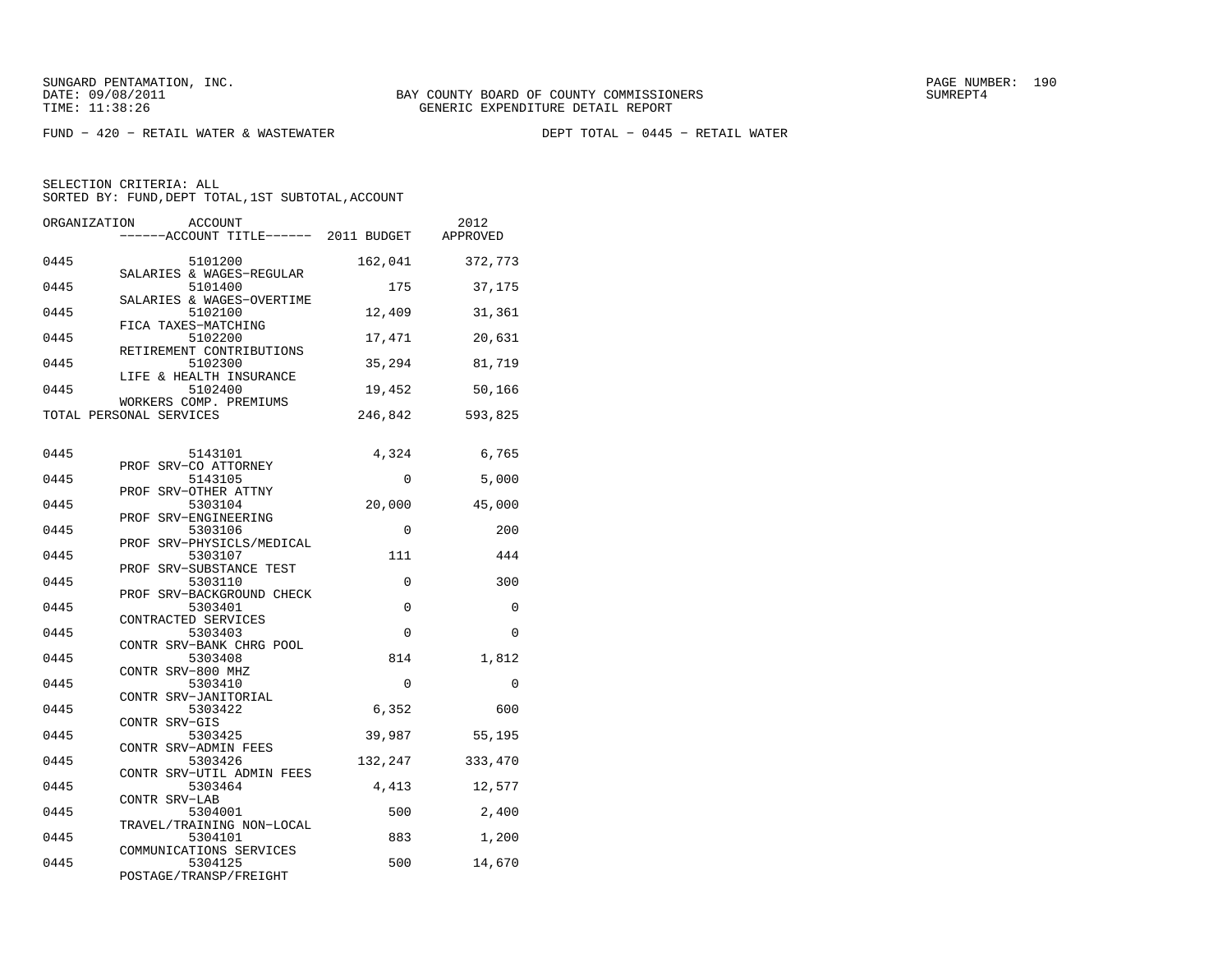FUND − 420 − RETAIL WATER & WASTEWATER DEPT TOTAL − 0445 − RETAIL WATER

| ORGANIZATION | <b>ACCOUNT</b>                       |             | 2012     |
|--------------|--------------------------------------|-------------|----------|
|              | ----ACCOUNT TITLE------ 2011 BUDGET  |             | APPROVED |
| 0445         | 5304301                              | $\mathbf 0$ | 39,556   |
|              | UTILITY SERVICES                     |             |          |
| 0445         | 5304410                              | 1,000       | 3,000    |
| 0445         | RENTALS/LEASES-EQUIPMENT<br>5304501  | 3,928       | 45,979   |
|              | INSURANCE & BONDS                    |             |          |
| 0445         | 5304604<br>REPAIR/MAINT-BLD&GRD DEPT | 600         | 1,850    |
| 0445         | 5304605                              | $\Omega$    | $\Omega$ |
|              | REPAIR/MAINT-BLDG & GRND             |             |          |
| 0445         | 5304610                              | 1,500       | 5,800    |
|              | REPAIR/MAINT-AUTO EQUIP              |             |          |
| 0445         | 5304611                              | 1,500       | $\Omega$ |
|              | REPAIR/MAINT-FLEET MAINT             |             |          |
| 0445         | 5304615                              | 13,635      | 26,050   |
|              | REPAIR/MAINT-EQUIPMENT               |             |          |
| 0445         | 5304701                              | $\mathbf 0$ | 0        |
| 0445         | PRINTING & BINDING<br>5304902        | 806         | 940      |
|              | FEES & COSTS-PURCHASING              |             |          |
| 0445         | 5304905                              | 0           | 1,000    |
|              | FEES&COSTS-LGL ADV/ADVERT            |             |          |
| 0445         | 5304922                              | $\Omega$    | 1,500    |
|              | FEES & COSTS-PERMITS                 |             |          |
| 0445         | 5304984                              | 1,500       | 1,500    |
|              | <b>BAD DEBT</b>                      |             |          |
| 0445         | 5304990                              | 500         | 1,500    |
|              | MISCELLANEOUS EXPENSES               |             |          |
| 0445         | 5305101                              | 500         | 1,350    |
|              | OFFICE SUPPLIES                      |             |          |
| 0445         | 5305201                              | 3,352       | 11,650   |
|              | OPERATING SUPPLIES                   |             |          |
| 0445         | 5305202                              | 100         | 600      |
|              | OPER SUPPLIES-JANITORIAL             |             |          |
| 0445         | 5305204                              | $\Omega$    | 1,500    |
|              | OPER. SUPPLIES-CHEMICALS             |             |          |
| 0445         | 5305205                              | 3,000       | 13,500   |
|              | GAS, OIL & LUBRICANTS                |             |          |
| 0445         | 5305210                              | 600         | 3,800    |
|              | SAFETY GEAR & SUPPLIES               |             |          |
| 0445         | 5305215                              | 1,180       | 2,790    |
|              | CLOTHING & WEARING APPRL             |             |          |
| 0445         | 5305220                              | 500         | 3,500    |
| 0445         | TOOL & SMALL IMPLEMENTS<br>5305401   | 500         | 750      |
|              |                                      |             |          |
| 0445         | BOOKS/RESOURCE MATR/SUBSC<br>5305402 | 575         | 800      |
|              | DUES & MEMBERSHIPS                   |             |          |
| 0445         | 5305406                              | 1,325       | 1,950    |
|              | TRAINING & TUITION                   |             |          |
|              |                                      |             |          |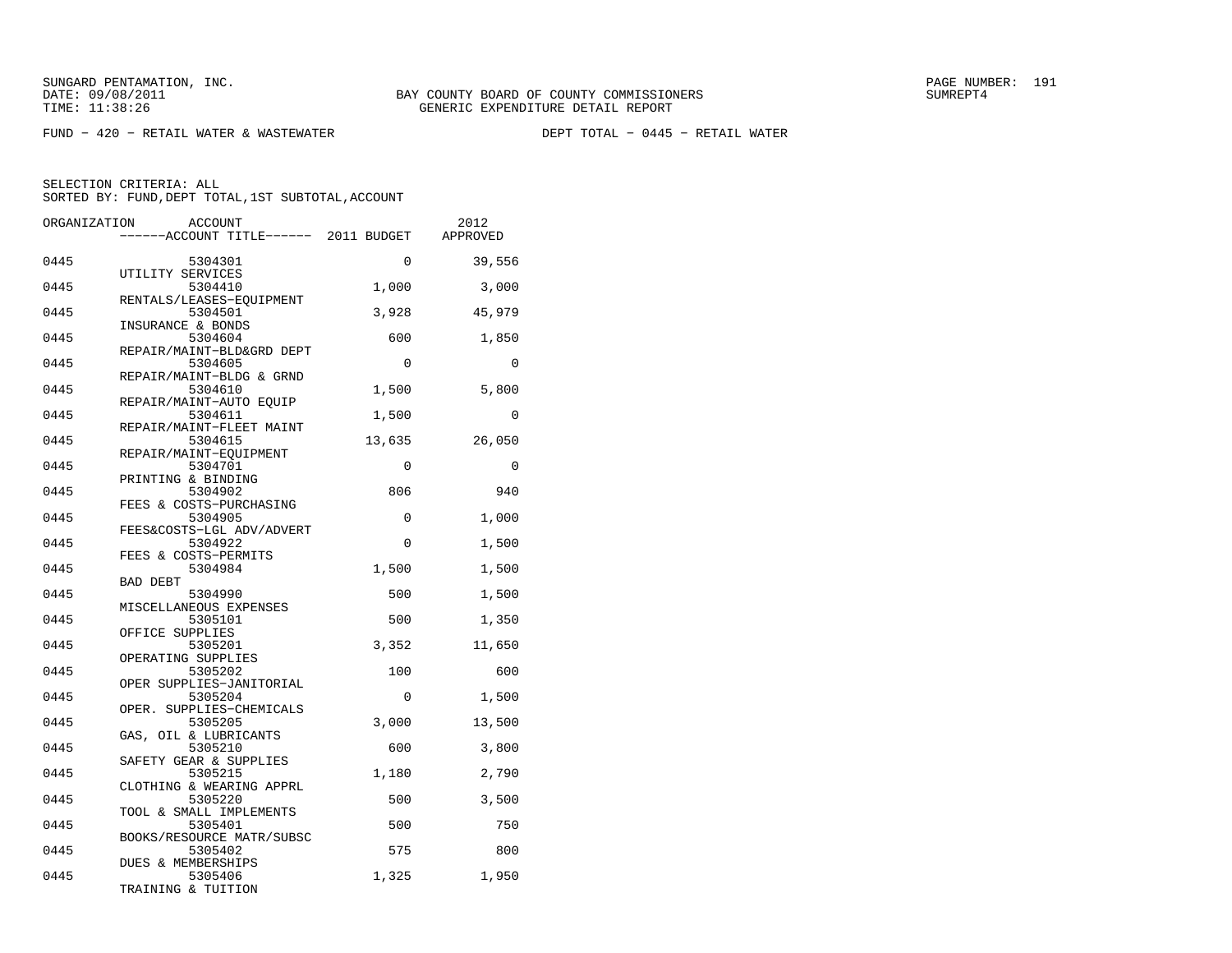$FUND - 420 - RETAIL WATER & WASTEWATER$ 

DEPT TOTAL - 0445 - RETAIL WATER

| ORGANIZATION              | <b>ACCOUNT</b><br>-----ACCOUNT TITLE------ 2011 BUDGET      |          | 2012<br>APPROVED |
|---------------------------|-------------------------------------------------------------|----------|------------------|
| 0445<br>COGS-WATER        | 5334910                                                     | 495,279  | 990,012          |
| TOTAL OPERATING EXPENSES  |                                                             | 742,011  | 1,640,510        |
| 0445<br>LAND              | 5606101                                                     | 0        | 0                |
| 0445                      | 5606401                                                     | 34,000   | 60,000           |
| EQUIPMENT<br>0445         | 5606402                                                     | 10,257   | 54,813           |
| 0445                      | EOUIP LESS THAN \$1000<br>5606450                           | $\Omega$ | 400              |
| COMPUTER SOFTWARE<br>0445 | 5606539                                                     | 0        | 0                |
| 0445                      | CIP-TAFB AFRL WATER PROJ<br>5606540                         | 0        | $\Omega$         |
| 0445                      | CIP-TAFB SILVER FLAG PROJ<br>5606555                        | $\Omega$ | 40,000           |
| 0445                      | CIP-WATER LINE EXTENSION<br>5606565                         | 0        | 0                |
| 0445                      | CIP-WTRLINE EXT/ST RD 77<br>5606601                         | 0        | $\Omega$         |
| 0445                      | IMPACT FEE PROJECTS<br>5616301                              | 0        | $\Omega$         |
| TOTAL CAPITAL OUTLAY      | IMPRV ROADS & BRIDGES                                       | 44,257   | 155,213          |
| 0445                      | 5707115                                                     | 0        | 18,000           |
| 0445                      | PRINCIPAL-REV BONDS<br>5707215                              | $\Omega$ | 1,034,023        |
| TOTAL DEBT SERVICE        | INTEREST-REV BONDS                                          | 0        | 1,052,023        |
| 0445                      | 5819111                                                     | 0        | 0                |
| 0445                      | TRNFS-WATER SYS (401)<br>5905998                            | $\Omega$ | $\Omega$         |
| 0445                      | DEPRECIATION EXPENSE<br>5909902                             | 552      | 1,085            |
| 0445                      | REFUNDS-WATER IMPACT FEES<br>5909910                        | 70,204   | 152,527          |
| 0445                      | RESERVE FOR CONTINGENCIES<br>5909912                        | 0        | 0                |
| 0445                      | RESERVE-RENWL/REPLACEMENT<br>5909913                        | $\Omega$ | $\Omega$         |
| 0445                      | RESERVE-IMPACT FEES<br>5909915<br>RESERVE FOR PAY ADJUSTMNT | 0        | 0                |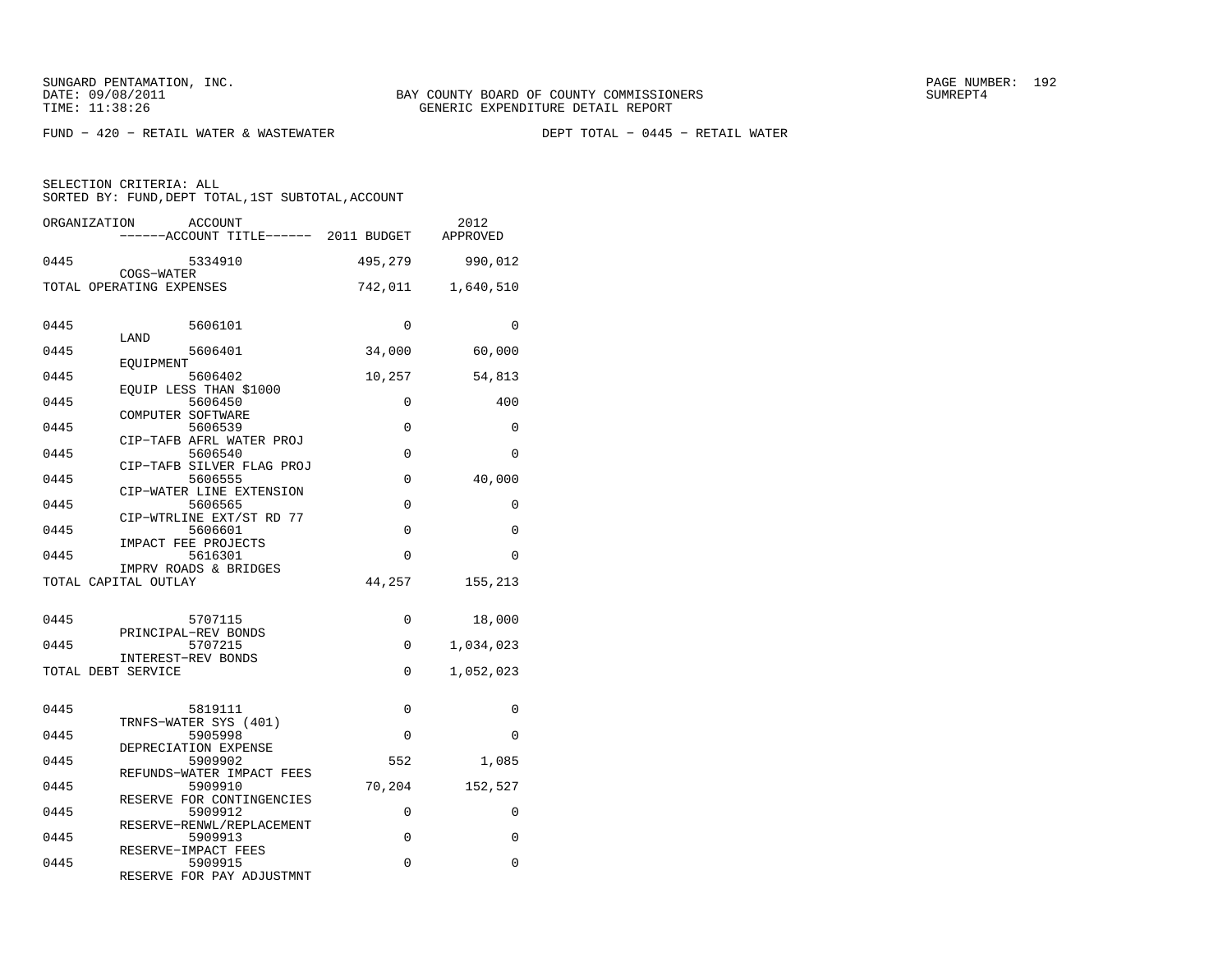FUND − 420 − RETAIL WATER & WASTEWATER DEPT TOTAL − 0445 − RETAIL WATER

|      | ORGANIZATION<br>ACCOUNT<br>------ACCOUNT TITLE------ | 2011 BUDGET | 2012<br>APPROVED |
|------|------------------------------------------------------|-------------|------------------|
| 0445 | 5909999<br>RESERVE-CASH FORWARD                      | 1,533,651   | 293,859          |
|      | TOTAL NON-OPERATING EXPENSES                         | 1,604,407   | 447,471          |
|      | TOTAL RETAIL WATER                                   | 2,637,517   | 3,889,042        |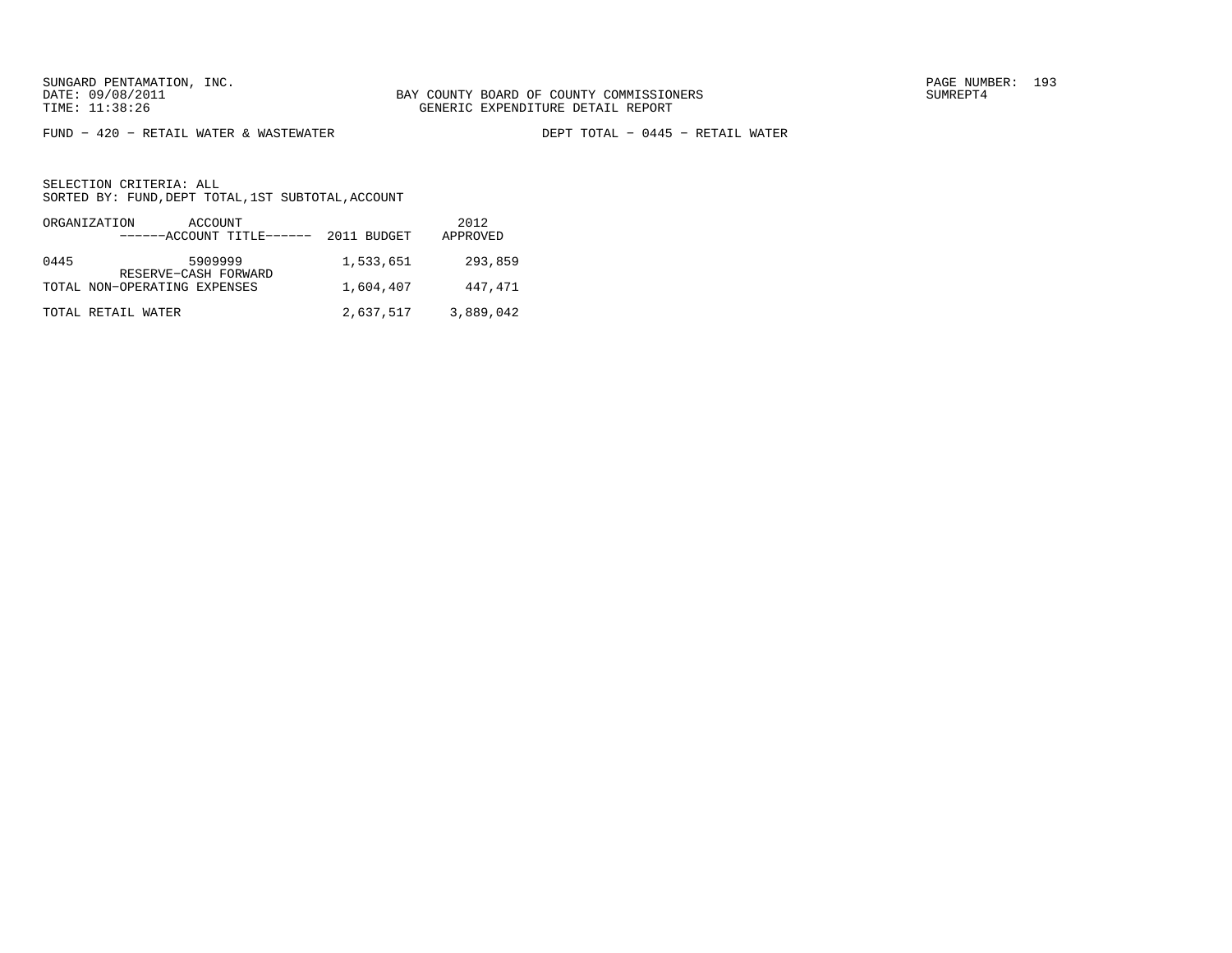$FUND - 420 - RETAIL WATER & WASTEWATER$ 

DEPT TOTAL - 0447 - RIVER CAMPS

| ORGANIZATION | <b>ACCOUNT</b>                       |             | 2012     |
|--------------|--------------------------------------|-------------|----------|
|              | ----ACCOUNT TITLE------ 2011 BUDGET  |             | APPROVED |
|              |                                      |             |          |
| 0447         | 5143101                              | 303         | 675      |
| 0447         | PROF SRV-CO ATTORNEY<br>5303125      | $\mathbf 0$ | 0        |
|              | PROF SRV-ENG/PERMITTING              |             |          |
| 0447         | 5303401                              | 59,791      | 79,700   |
|              | CONTRACTED SERVICES                  |             |          |
| 0447         | 5303425                              | 2,141       | 4,683    |
|              | CONTR SRV-ADMIN FEES                 |             |          |
| 0447         | 5303464                              | 7,982       | 13,812   |
|              | CONTR SRV-LAB                        |             |          |
| 0447         | 5304101                              | 0           | 300      |
|              | COMMUNICATIONS SERVICES              |             |          |
| 0447         | 5304125<br>POSTAGE/TRANSP/FREIGHT    | 0           | 1,000    |
| 0447         | 5304301                              | 125,240     | 50,000   |
|              | UTILITY SERVICES                     |             |          |
| 0447         | 5304501                              | 10,710      | 11,652   |
|              | INSURANCE & BONDS                    |             |          |
| 0447         | 5304604                              | 4,000       | 4,000    |
|              | REPAIR/MAINT-BLD&GRD DEPT            |             |          |
| 0447         | 5304615                              | 18,000      | 18,000   |
|              | REPAIR/MAINT-EQUIPMENT               |             |          |
| 0447         | 5304902                              | 0           | 49       |
| 0447         | FEES & COSTS-PURCHASING              |             | $\Omega$ |
|              | 5304909<br>FEES & COSTS-COURT FILING | 0           |          |
| 0447         | 5304990                              | 500         | 500      |
|              | MISCELLANEOUS EXPENSES               |             |          |
| 0447         | 5305201                              | 6,000       | 6,000    |
|              | OPERATING SUPPLIES                   |             |          |
| 0447         | 5305202                              | 500         | 500      |
|              | OPER SUPPLIES-JANITORIAL             |             |          |
| 0447         | 5305204                              | 8,000       | 8,000    |
|              | OPER. SUPPLIES-CHEMICALS             |             |          |
| 0447         | 5305205                              | 2,000       | 4,000    |
| 0447         | GAS, OIL & LUBRICANTS                | 500         | 500      |
|              | 5305210<br>SAFETY GEAR & SUPPLIES    |             |          |
| 0447         | 5305220                              | 1,000       | 2,000    |
|              | TOOL & SMALL IMPLEMENTS              |             |          |
| 0447         | 5305240                              | 0           | 3,000    |
|              | OPER SUPPLIES-LAB                    |             |          |
|              | TOTAL OPERATING EXPENSES             | 246,667     | 208,371  |
|              |                                      |             |          |
|              |                                      |             |          |
| 0447         | 5606401                              | 0           | 72,589   |
|              | EOUIPMENT                            |             |          |
| 0447         | 5606402<br>EQUIP LESS THAN \$1000    | 2,300       | 2,300    |
|              | TOTAL CAPITAL OUTLAY                 | 2,300       | 74,889   |
|              |                                      |             |          |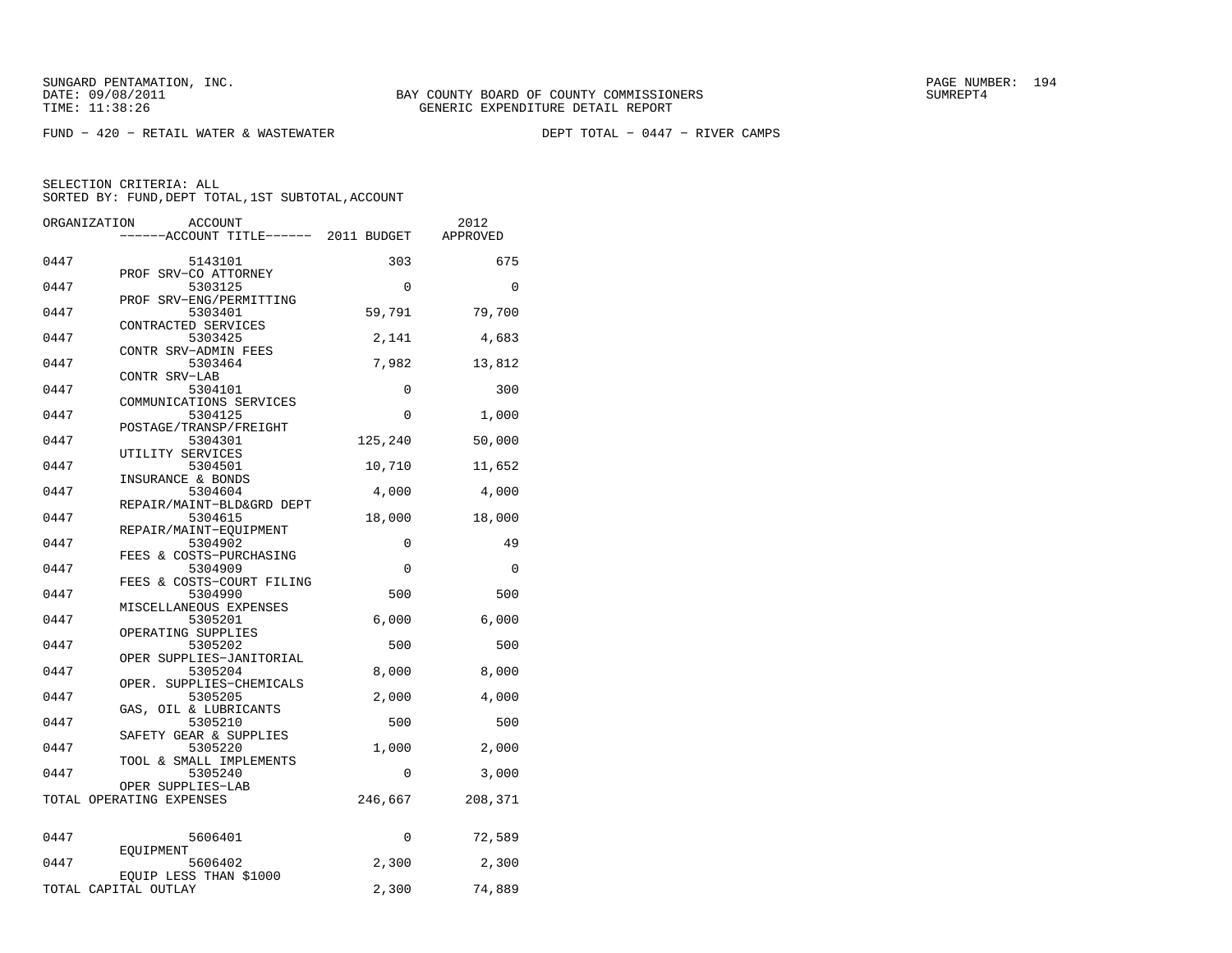$FUND - 420 - RETAIL WATER & WASTEWATER$ 

DEPT TOTAL - 0447 - RIVER CAMPS

|      | ORGANIZATION<br>ACCOUNT<br>--ACCOUNT TITLE------          | 2011 BUDGET | 2012<br>APPROVED |
|------|-----------------------------------------------------------|-------------|------------------|
|      |                                                           |             |                  |
| 0447 | 5909902                                                   | 1,572       | 1,572            |
| 0447 | REFUNDS-WATER IMPACT FEES<br>5909903                      | 80,862      | 80,862           |
|      | REFUNDS-SEWER IMPACT FEES                                 |             |                  |
| 0447 | 5909910                                                   | 24,411      | 10,418           |
|      | RESERVE FOR CONTINGENCIES<br>TOTAL NON-OPERATING EXPENSES | 106,845     | 92,852           |
|      | TOTAL RIVER CAMPS                                         | 355,812     | 376,112          |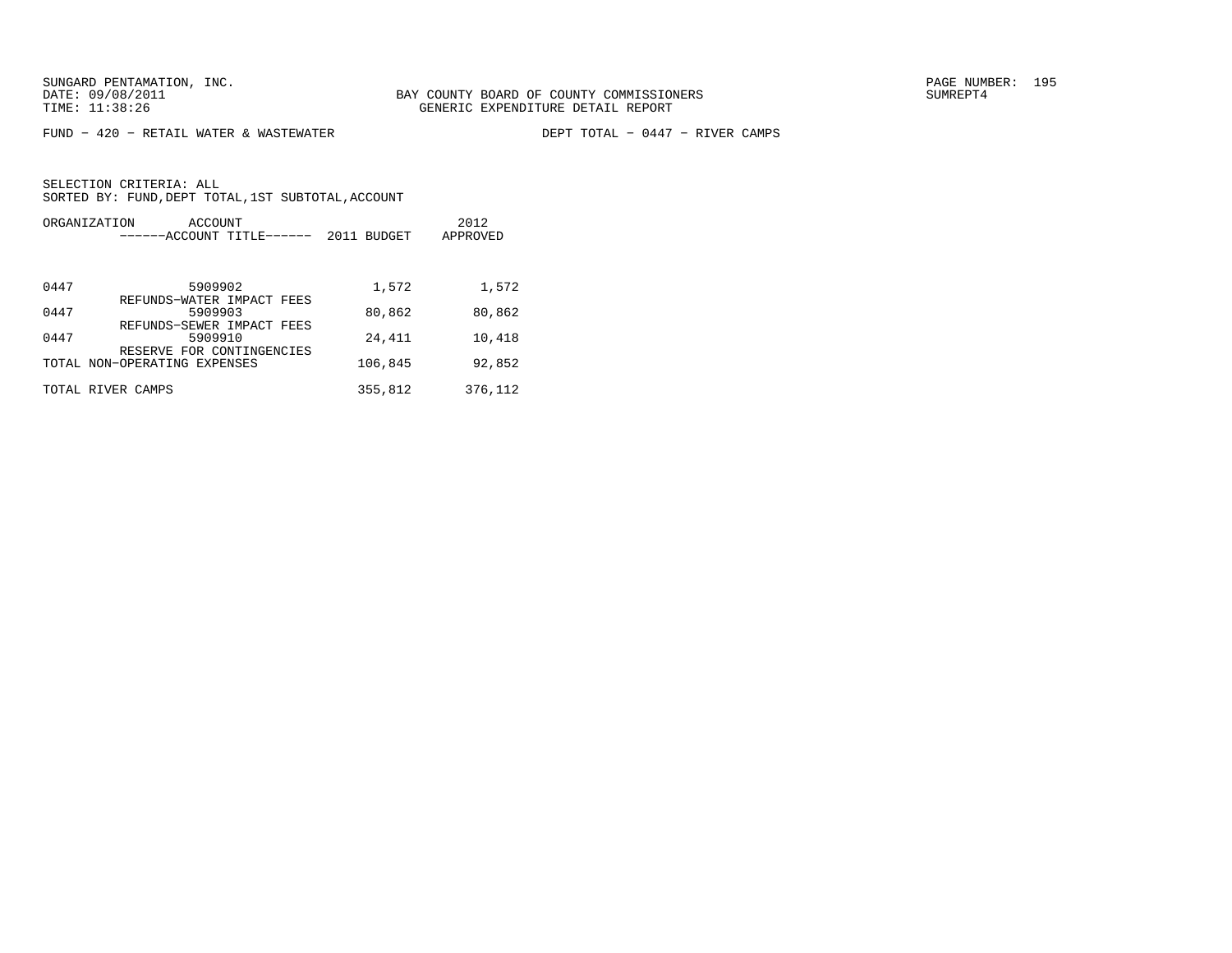$FUND - 420 - RETAIL WATER & WASTEWATER$ 

DEPT TOTAL - 0448 - LAKE MERIAL

|                   | ORGANIZATION ACCOUNT                           |             | 2012         |
|-------------------|------------------------------------------------|-------------|--------------|
|                   | ------ACCOUNT TITLE------ 2011 BUDGET APPROVED |             |              |
|                   |                                                |             |              |
| 0448              | 5303401                                        | $\mathbf 0$ | $\Omega$     |
|                   | CONTRACTED SERVICES<br>5303464                 | $\Omega$    | $\Omega$     |
| 0448              | CONTR SRV-LAB                                  |             |              |
| 0448              | 5304301                                        | $\Omega$    | $\Omega$     |
|                   | UTILITY SERVICES                               |             |              |
| 0448              | 5304615                                        | $\Omega$    | $\Omega$     |
|                   | REPAIR/MAINT-EOUIPMENT                         |             |              |
| 0448              | 5304990                                        | $\Omega$    | 0            |
|                   | MISCELLANEOUS EXPENSES                         |             |              |
| 0448              | 5305201                                        | $\Omega$    | 0            |
|                   | OPERATING SUPPLIES                             |             |              |
| 0448              | 5305204                                        | $\Omega$    | $\Omega$     |
|                   | OPER. SUPPLIES-CHEMICALS                       |             |              |
|                   | TOTAL OPERATING EXPENSES                       | $\Omega$    | $\Omega$     |
|                   |                                                |             |              |
| 0448              | 5909902                                        | $\Omega$    | $\Omega$     |
|                   | REFUNDS-WATER IMPACT FEES                      |             |              |
| 0448              | 5909903                                        | $\Omega$    | $\Omega$     |
|                   | REFUNDS-SEWER IMPACT FEES                      |             |              |
| 0448              | 5909910                                        | $\Omega$    | $\Omega$     |
|                   | RESERVE FOR CONTINGENCIES                      |             |              |
|                   | TOTAL NON-OPERATING EXPENSES                   | $\Omega$    | $\Omega$     |
|                   |                                                |             |              |
| TOTAL LAKE MERIAL |                                                | $\Omega$    | $\Omega$     |
|                   |                                                |             |              |
|                   | TOTAL RETAIL WATER & WASTEWATER                | 12,839,432  | 11, 412, 157 |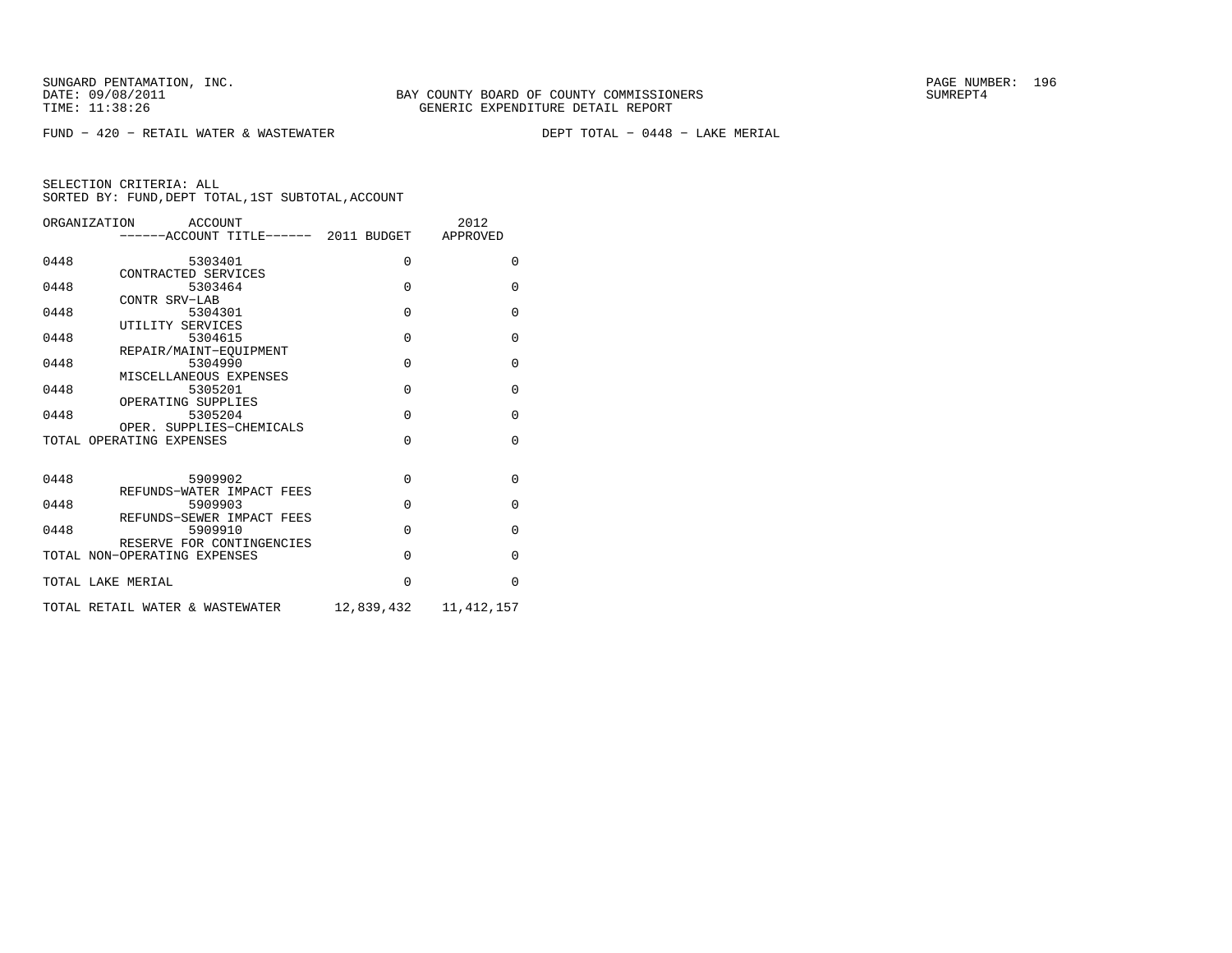FUND − 422 − N BAY RETAIL WTR & WSTWTR DEPT TOTAL − 0415 − NORTH BAY−RETAIL WATER

| ORGANIZATION | <b>ACCOUNT</b><br>------ACCOUNT TITLE------ 2011 BUDGET |          | 2012<br>APPROVED |
|--------------|---------------------------------------------------------|----------|------------------|
|              |                                                         |          |                  |
| 0415         | 5101200                                                 | 147,507  | 0                |
| 0415         | SALARIES & WAGES-REGULAR<br>5101400                     | 30,000   | $\mathbf 0$      |
| 0415         | SALARIES & WAGES-OVERTIME<br>5102100                    | 13,579   | 0                |
|              | FICA TAXES-MATCHING                                     |          |                  |
| 0415         | 5102200<br>RETIREMENT CONTRIBUTIONS                     | 19,118   | 0                |
| 0415         | 5102300<br>LIFE & HEALTH INSURANCE                      | 24,657   | 0                |
| 0415         | 5102400<br>WORKERS COMP. PREMIUMS                       | 19,948   | $\mathbf 0$      |
|              | TOTAL PERSONAL SERVICES                                 | 254,809  | 0                |
|              |                                                         |          |                  |
| 0415         | 5143101                                                 | 2,991    | 0                |
| 0415         | PROF SRV-CO ATTORNEY<br>5143105                         | 5,000    | $\mathbf 0$      |
| 0415         | PROF SRV-OTHER ATTNY<br>5303104                         | 20,000   | 0                |
|              | PROF SRV-ENGINEERING                                    |          |                  |
| 0415         | 5303106                                                 | 0        | 0                |
| 0415         | PROF SRV-PHYSICLS/MEDICAL<br>5303107                    | 148      | 0                |
| 0415         | PROF SRV-SUBSTANCE TEST<br>5303110                      | 33       | 0                |
|              | PROF SRV-BACKGROUND CHECK                               | $\Omega$ |                  |
| 0415         | 5303401<br>CONTRACTED SERVICES                          |          | 0                |
| 0415         | 5303403                                                 | $\Omega$ | $\mathbf 0$      |
| 0415         | CONTR SRV-BANK CHRG POOL<br>5303408                     | 814      | $\mathbf 0$      |
| 0415         | CONTR SRV-800 MHZ<br>5303422                            | 0        | 0                |
|              | CONTR SRV-GIS                                           |          |                  |
| 0415         | 5303425                                                 | 21,154   | 0                |
| 0415         | CONTR SRV-ADMIN FEES<br>5303426                         | 109,575  | 0                |
| 0415         | CONTR SRV-UTIL ADMIN FEES<br>5303464                    | 5,343    | 0                |
|              | CONTR SRV-LAB                                           |          |                  |
| 0415         | 5304001<br>TRAVEL/TRAINING NON-LOCAL                    | 500      | 0                |
| 0415         | 5304101                                                 | 583      | 0                |
| 0415         | COMMUNICATIONS SERVICES<br>5304125                      | 500      | $\mathbf 0$      |
|              | POSTAGE/TRANSP/FREIGHT                                  |          |                  |
| 0415         | 5304301<br>UTILITY SERVICES                             | 36,444   | $\mathbf 0$      |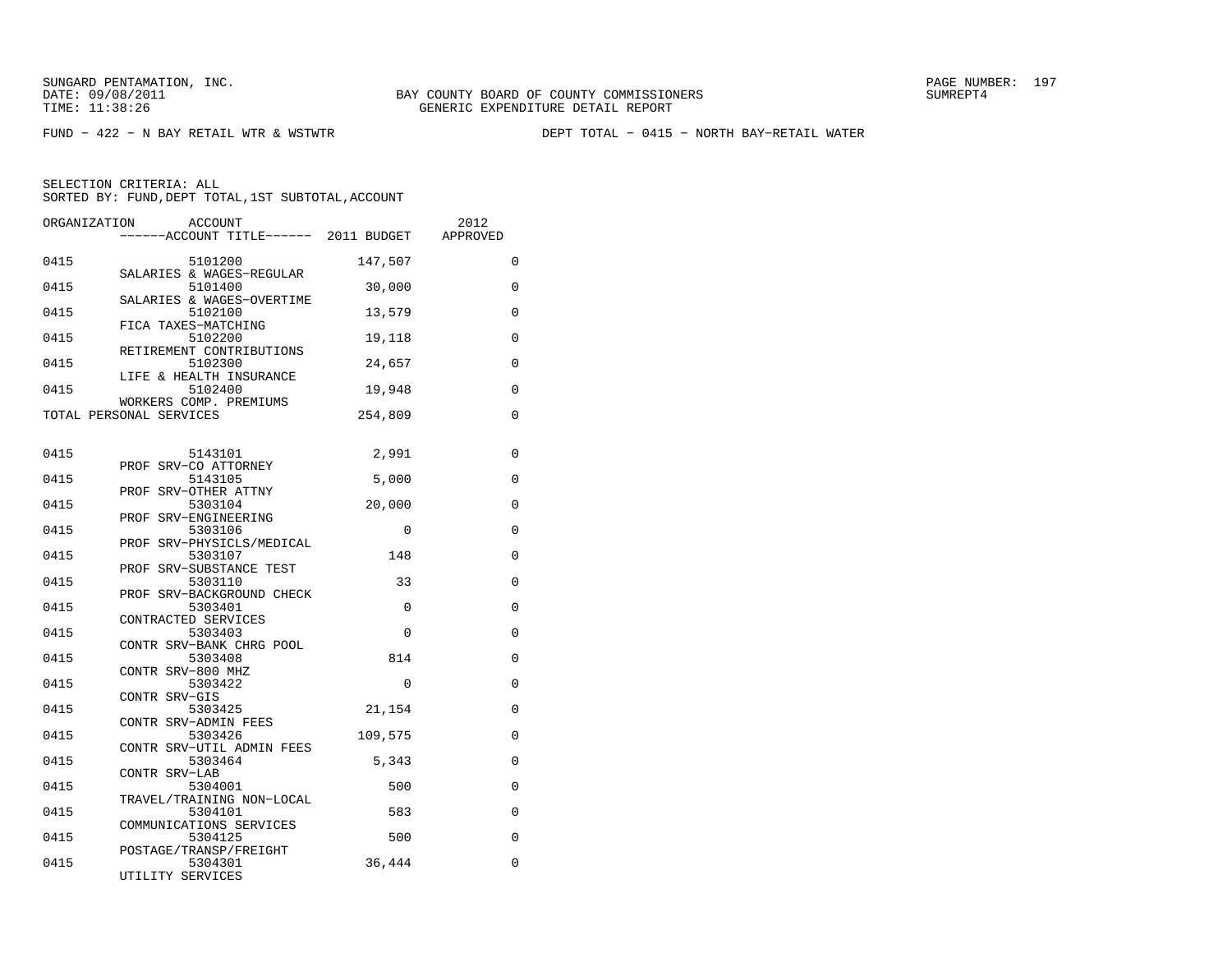FUND − 422 − N BAY RETAIL WTR & WSTWTR DEPT TOTAL − 0415 − NORTH BAY−RETAIL WATER

| ORGANIZATION | <b>ACCOUNT</b>                        |             | 2012        |
|--------------|---------------------------------------|-------------|-------------|
|              | ------ACCOUNT TITLE------ 2011 BUDGET |             | APPROVED    |
| 0415         | 5304410                               | 1,000       | $\mathbf 0$ |
| 0415         | RENTALS/LEASES-EQUIPMENT<br>5304501   | 16,660      | 0           |
| 0415         | INSURANCE & BONDS<br>5304604          | 2,100       | 0           |
| 0415         | REPAIR/MAINT-BLD&GRD DEPT<br>5304610  | 1,500       | 0           |
| 0415         | REPAIR/MAINT-AUTO EQUIP<br>5304611    | 1,500       | $\mathbf 0$ |
| 0415         | REPAIR/MAINT-FLEET MAINT<br>5304615   | 2,165       | 0           |
| 0415         | REPAIR/MAINT-EOUIPMENT                | $\mathbf 0$ | 0           |
|              | 5304701<br>PRINTING & BINDING         |             |             |
| 0415         | 5304902<br>FEES & COSTS-PURCHASING    | 403         | 0           |
| 0415         | 5304905<br>FEES&COSTS-LGL ADV/ADVERT  | 500         | 0           |
| 0415         | 5304909<br>FEES & COSTS-COURT FILING  | 0           | 0           |
| 0415         | 5304922<br>FEES & COSTS-PERMITS       | 500         | 0           |
| 0415         | 5304984<br>BAD DEBT                   | 5,500       | $\Omega$    |
| 0415         | 5304990<br>MISCELLANEOUS EXPENSES     | 500         | 0           |
| 0415         | 5305101                               | 500         | 0           |
| 0415         | OFFICE SUPPLIES<br>5305201            | 3,352       | 0           |
| 0415         | OPERATING SUPPLIES<br>5305202         | $\mathbf 0$ | 0           |
| 0415         | OPER SUPPLIES-JANITORIAL<br>5305204   | 850         | $\mathbf 0$ |
| 0415         | OPER. SUPPLIES-CHEMICALS<br>5305205   | 3,000       | 0           |
| 0415         | GAS, OIL & LUBRICANTS<br>5305210      | 500         | 0           |
| 0415         | SAFETY GEAR & SUPPLIES<br>5305215     | 1,800       | 0           |
| 0415         | CLOTHING & WEARING APPRL<br>5305220   | 500         | 0           |
| 0415         | TOOL & SMALL IMPLEMENTS<br>5305401    | 500         | $\Omega$    |
| 0415         | BOOKS/RESOURCE MATR/SUBSC<br>5305402  | 625         | 0           |
|              | DUES & MEMBERSHIPS                    |             |             |
| 0415         | 5305406<br>TRAINING & TUITION         | 725         | $\mathbf 0$ |
| 0415         | 5334910<br>COGS-WATER                 | 197,334     | 0           |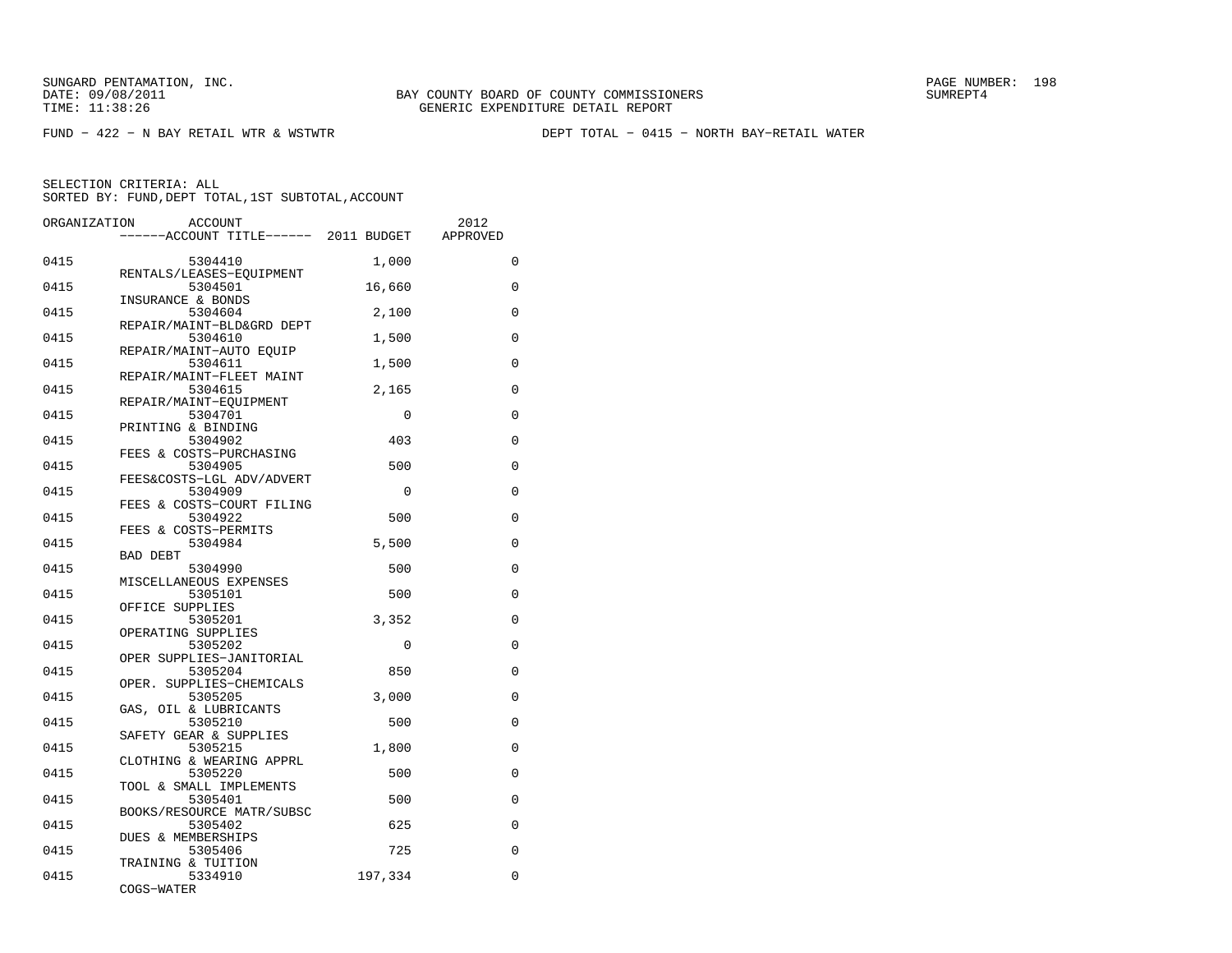FUND − 422 − N BAY RETAIL WTR & WSTWTR DEPT TOTAL − 0415 − NORTH BAY−RETAIL WATER

|      | ORGANIZATION<br>ACCOUNT<br>-----ACCOUNT TITLE------ 2011 BUDGET APPROVED |           | 2012        |
|------|--------------------------------------------------------------------------|-----------|-------------|
|      | TOTAL OPERATING EXPENSES                                                 | 445,099   | 0           |
| 0415 | 5606390<br>IMPRV-WATER FACILITIES                                        | $\Omega$  | 0           |
| 0415 | 5606401<br>EOUIPMENT                                                     | 6,000     | 0           |
| 0415 | 5606402                                                                  | 15,192    | 0           |
| 0415 | EOUIP LESS THAN \$1000<br>5606450                                        | $\Omega$  | $\Omega$    |
| 0415 | COMPUTER SOFTWARE<br>5606555                                             | $\Omega$  | $\mathbf 0$ |
|      | CIP-WATER LINE EXTENSION<br>TOTAL CAPITAL OUTLAY                         | 21,192    | 0           |
| 0415 | 5707115                                                                  | 41,000    | 0           |
| 0415 | PRINCIPAL-REV BONDS<br>5707215                                           | 103,020   | 0           |
| 0415 | INTEREST-REV BONDS<br>5707303                                            | $\Omega$  | 0           |
| 0415 | BOND ISSUE COSTS<br>5707370                                              | $\Omega$  | 0           |
|      | ARBITRAGE REBATE EXPENSE<br>TOTAL DEBT SERVICE                           | 144,020   | $\mathbf 0$ |
| 0415 | 5905998                                                                  | 0         | 0           |
| 0415 | DEPRECIATION EXPENSE<br>5909902                                          | 534       | $\Omega$    |
| 0415 | REFUNDS-WATER IMPACT FEES<br>5909910                                     | 43,276    | $\mathbf 0$ |
| 0415 | RESERVE FOR CONTINGENCIES<br>5909912                                     | 0         | 0           |
| 0415 | RESERVE-RENWL/REPLACEMENT<br>5909915                                     | $\Omega$  | 0           |
| 0415 | RESERVE FOR PAY ADJUSTMNT<br>5909999                                     | 2,418,456 | $\mathbf 0$ |
|      | RESERVE-CASH FORWARD<br>TOTAL NON-OPERATING EXPENSES                     | 2,462,266 | 0           |
|      | TOTAL NORTH BAY-RETAIL WATER                                             | 3,327,386 | $\Omega$    |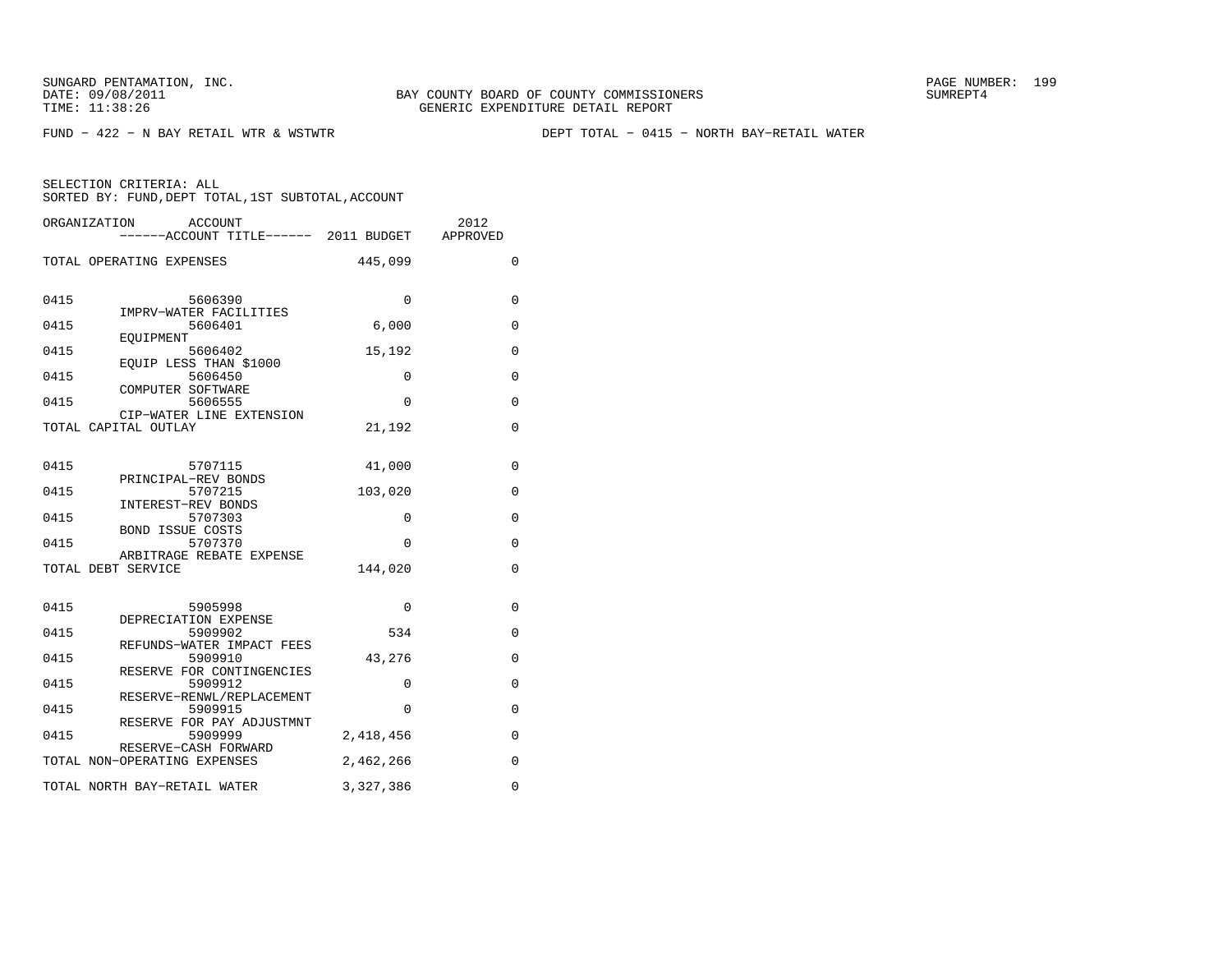FUND − 422 − N BAY RETAIL WTR & WSTWTR DEPT TOTAL − 0417 − NORTH BAY−RETAIL WSTWTR

| ORGANIZATION | <b>ACCOUNT</b><br>------ACCOUNT TITLE------ 2011 BUDGET |          | 2012<br>APPROVED |
|--------------|---------------------------------------------------------|----------|------------------|
| 0417         | 5101200                                                 | 156,785  | $\mathbf 0$      |
| 0417         | SALARIES & WAGES-REGULAR<br>5101400                     | 15,000   | 0                |
| 0417         | SALARIES & WAGES-OVERTIME<br>5102100                    | 13,142   | 0                |
| 0417         | FICA TAXES-MATCHING<br>5102200                          | 18,501   | 0                |
| 0417         | RETIREMENT CONTRIBUTIONS<br>5102300                     | 33,259   | 0                |
| 0417         | LIFE & HEALTH INSURANCE<br>5102400                      | 7,734    | 0                |
|              | WORKERS COMP. PREMIUMS<br>TOTAL PERSONAL SERVICES       | 244,421  | 0                |
| 0417         | 5143101                                                 | 3,334    | $\mathbf 0$      |
| 0417         | PROF SRV-CO ATTORNEY<br>5303104                         | 350,000  | $\mathbf 0$      |
| 0417         | PROF SRV-ENGINEERING<br>5303106                         | 422      | 0                |
| 0417         | PROF SRV-PHYSICLS/MEDICAL<br>5303107                    | 222      | 0                |
| 0417         | PROF SRV-SUBSTANCE TEST<br>5303110                      | 66       | 0                |
| 0417         | PROF SRV-BACKGROUND CHECK<br>5303125                    | $\Omega$ | $\Omega$         |
| 0417         | PROF SRV-ENG/PERMITTING<br>5303401                      | 12,250   | $\mathbf 0$      |
| 0417         | CONTRACTED SERVICES<br>5303408                          | 0        | 0                |
| 0417         | CONTR SRV-800 MHZ<br>5303422                            | 0        | 0                |
| 0417         | CONTR SRV-GIS<br>5303425<br>CONTR SRV-ADMIN FEES        | 23,582   | 0                |
| 0417         | 5303426<br>CONTR SRV-UTIL ADMIN FEES                    | 41,429   | 0                |
| 0417         | 5303464<br>CONTR SRV-LAB                                | 45,764   | 0                |
| 0417         | 5304001<br>TRAVEL/TRAINING NON-LOCAL                    | 2,000    | 0                |
| 0417         | 5304101<br>COMMUNICATIONS SERVICES                      | 1,647    | $\Omega$         |
| 0417         | 5304125<br>POSTAGE/TRANSP/FREIGHT                       | 500      | $\mathbf 0$      |
| 0417         | 5304301<br>UTILITY SERVICES                             | 160,000  | $\mathbf 0$      |
| 0417         | 5304410<br>RENTALS/LEASES-EQUIPMENT                     | 3,500    | 0                |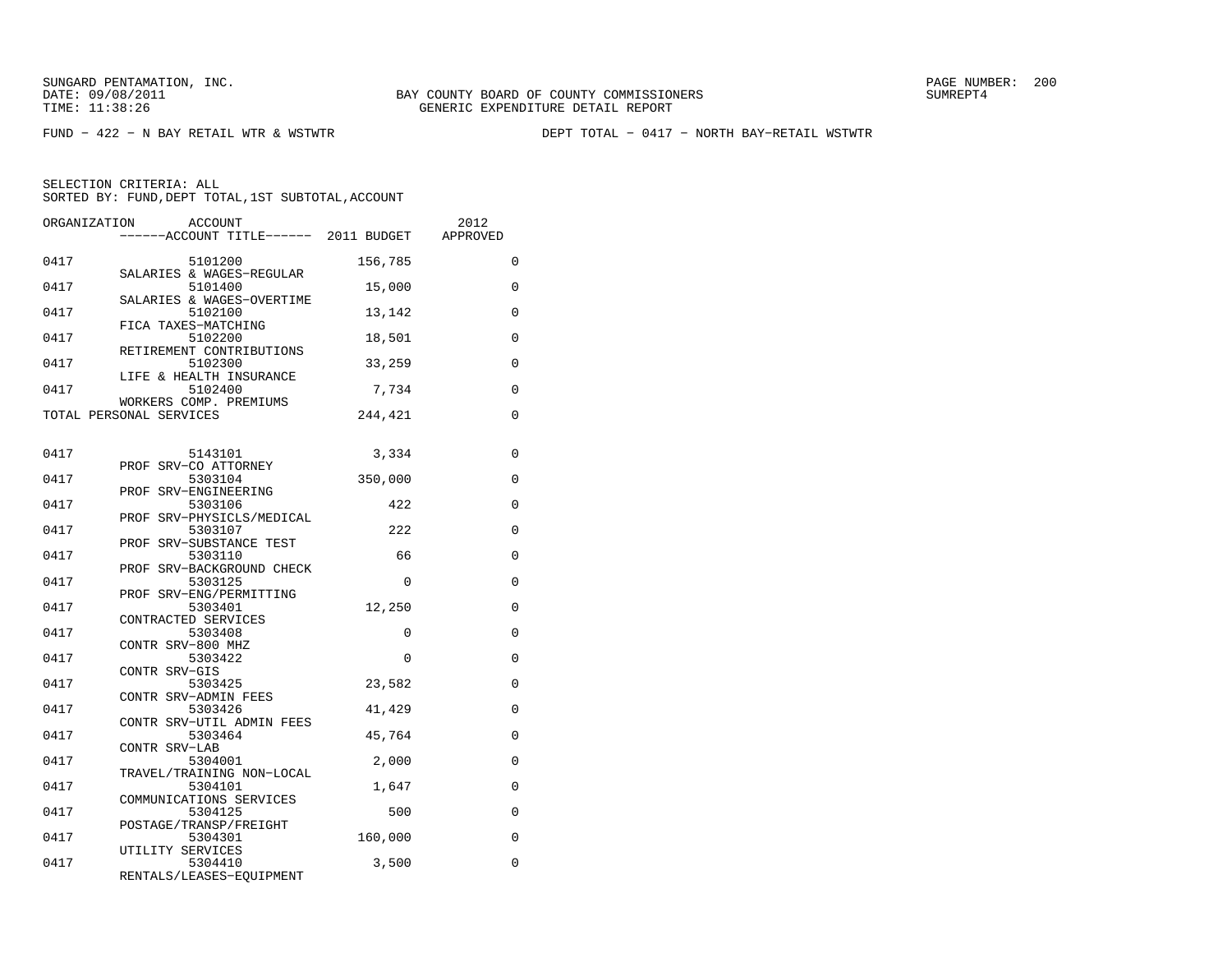FUND − 422 − N BAY RETAIL WTR & WSTWTR DEPT TOTAL − 0417 − NORTH BAY−RETAIL WSTWTR

| ORGANIZATION | <b>ACCOUNT</b>                       |             | 2012        |
|--------------|--------------------------------------|-------------|-------------|
|              | -----ACCOUNT TITLE------ 2011 BUDGET |             | APPROVED    |
| 0417         | 5304501                              | 24,395      | $\mathbf 0$ |
|              | INSURANCE & BONDS                    |             |             |
| 0417         | 5304604                              | 6,500       | $\mathbf 0$ |
| 0417         | REPAIR/MAINT-BLD&GRD DEPT<br>5304605 | $\mathbf 0$ | 0           |
|              | REPAIR/MAINT-BLDG & GRND             |             |             |
| 0417         | 5304610<br>REPAIR/MAINT-AUTO EQUIP   | 500         | 0           |
| 0417         | 5304611                              | 500         | 0           |
|              | REPAIR/MAINT-FLEET MAINT             |             |             |
| 0417         | 5304615                              | 38,830      | 0           |
|              | REPAIR/MAINT-EQUIPMENT               |             |             |
| 0417         | 5304701                              | $\Omega$    | $\Omega$    |
| 0417         | PRINTING & BINDING<br>5304902        | 293         | 0           |
|              | FEES & COSTS-PURCHASING              |             |             |
| 0417         | 5304905                              | 500         | 0           |
|              | FEES&COSTS-LGL ADV/ADVERT            |             |             |
| 0417         | 5304909                              | 0           | 0           |
|              | FEES & COSTS-COURT FILING            |             |             |
| 0417         | 5304922                              | 12,000      | 0           |
| 0417         | FEES & COSTS-PERMITS                 |             | $\mathbf 0$ |
|              | 5304984<br><b>BAD DEBT</b>           | 500         |             |
| 0417         | 5304990                              | 500         | 0           |
|              | MISCELLANEOUS EXPENSES               |             |             |
| 0417         | 5305101                              | 1,000       | 0           |
|              | OFFICE SUPPLIES                      |             |             |
| 0417         | 5305201                              | 1,500       | 0           |
|              | OPERATING SUPPLIES                   |             |             |
| 0417         | 5305202<br>OPER SUPPLIES-JANITORIAL  | 500         | 0           |
| 0417         | 5305204                              | 40,065      | 0           |
|              | OPER. SUPPLIES-CHEMICALS             |             |             |
| 0417         | 5305205                              | 13,200      | 0           |
|              | GAS, OIL & LUBRICANTS                |             |             |
| 0417         | 5305210                              | 1,500       | 0           |
|              | SAFETY GEAR & SUPPLIES               |             |             |
| 0417         | 5305215                              | 1,300       | 0           |
| 0417         | CLOTHING & WEARING APPRL             | 3,000       | 0           |
|              | 5305220<br>TOOL & SMALL IMPLEMENTS   |             |             |
| 0417         | 5305240                              | 3,000       | 0           |
|              | OPER SUPPLIES-LAB                    |             |             |
| 0417         | 5305401                              | 500         | 0           |
|              | BOOKS/RESOURCE MATR/SUBSC            |             |             |
| 0417         | 5305402                              | 500         | 0           |
|              | DUES & MEMBERSHIPS                   |             |             |
| 0417         | 5305406                              | 500         | 0           |
|              | TRAINING & TUITION                   |             |             |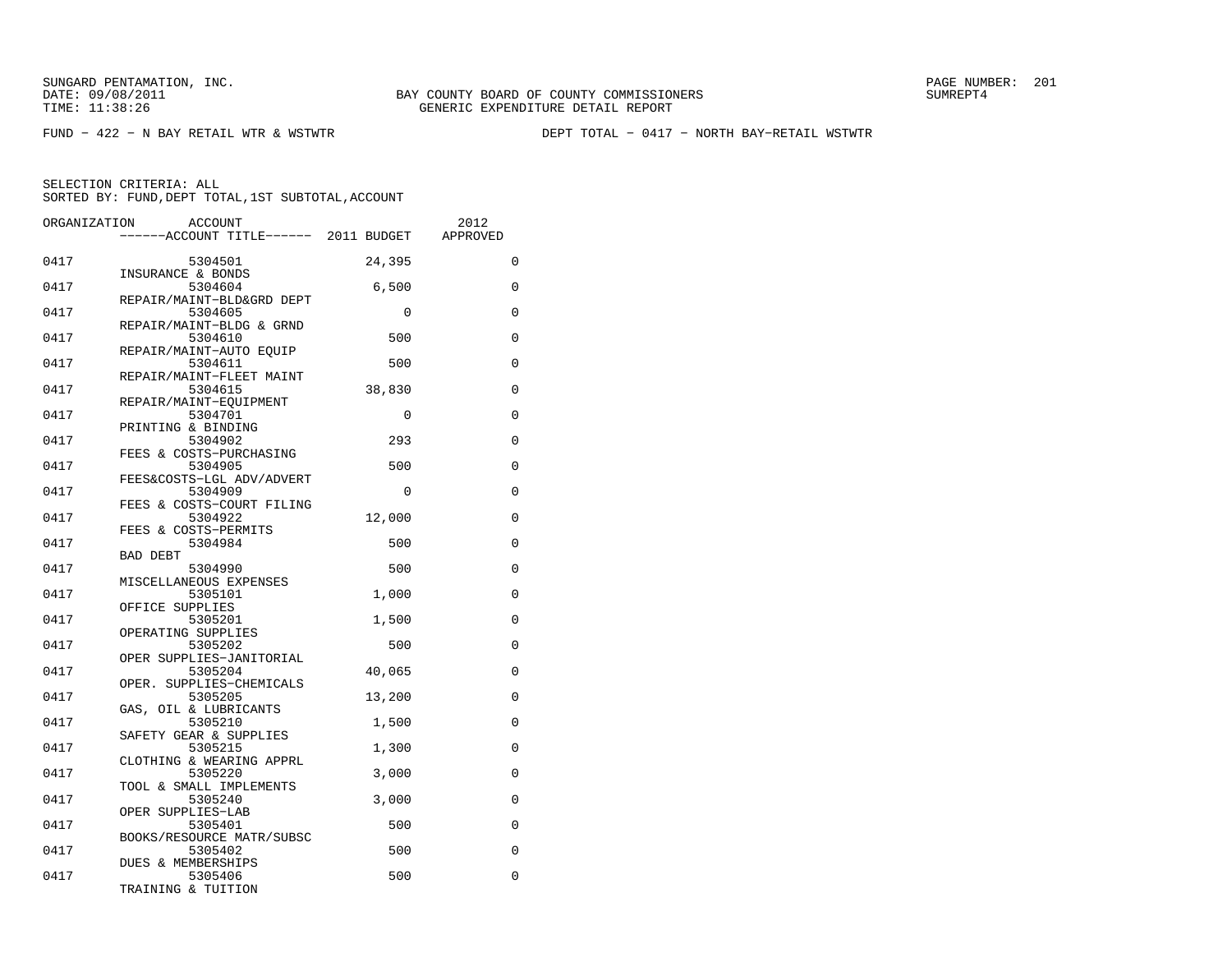FUND − 422 − N BAY RETAIL WTR & WSTWTR DEPT TOTAL − 0417 − NORTH BAY−RETAIL WSTWTR

|      | ORGANIZATION<br>ACCOUNT<br>------ACCOUNT TITLE------ 2011 BUDGET APPROVED |             | 2012         |
|------|---------------------------------------------------------------------------|-------------|--------------|
|      | TOTAL OPERATING EXPENSES                                                  | 795,799     | $\Omega$     |
| 0417 | 5606401<br><b>EOUIPMENT</b>                                               | 224,300     | $\mathbf{0}$ |
| 0417 | 5606402                                                                   | 5,000       | 0            |
| 0417 | EQUIP LESS THAN \$1000<br>5606450                                         | $\Omega$    | 0            |
| 0417 | COMPUTER SOFTWARE<br>5606545                                              | $\Omega$    | $\mathbf{0}$ |
| 0417 | CIP-WASTEWTR LINE EXT<br>5606551                                          | $\mathbf 0$ | $\mathbf 0$  |
|      | CIP-LIFT STATION<br>TOTAL CAPITAL OUTLAY                                  | 229,300     | $\mathbf 0$  |
| 0417 | 5707115                                                                   | 61,307      | 0            |
| 0417 | PRINCIPAL-REV BONDS<br>5707215                                            | 615,693     | $\mathbf{0}$ |
| 0417 | INTEREST-REV BONDS<br>5707303                                             | $\Omega$    | $\mathbf 0$  |
|      | BOND ISSUE COSTS<br>TOTAL DEBT SERVICE                                    | 677,000     | 0            |
| 0417 | 5905998                                                                   | $\mathbf 0$ | $\mathbf 0$  |
| 0417 | DEPRECIATION EXPENSE<br>5909903                                           | 14,250      | 0            |
| 0417 | REFUNDS-SEWER IMPACT FEES<br>5909910                                      | 78,696      | $\mathbf 0$  |
| 0417 | RESERVE FOR CONTINGENCIES<br>5909915                                      | $\mathbf 0$ | 0            |
|      | RESERVE FOR PAY ADJUSTMNT<br>TOTAL NON-OPERATING EXPENSES                 | 92,946      | 0            |
|      | TOTAL NORTH BAY-RETAIL WSTWTR                                             | 2,039,466   | $\mathbf{0}$ |
|      | TOTAL N BAY RETAIL WTR & WSTWTR                                           | 5,366,852   | $\mathbf 0$  |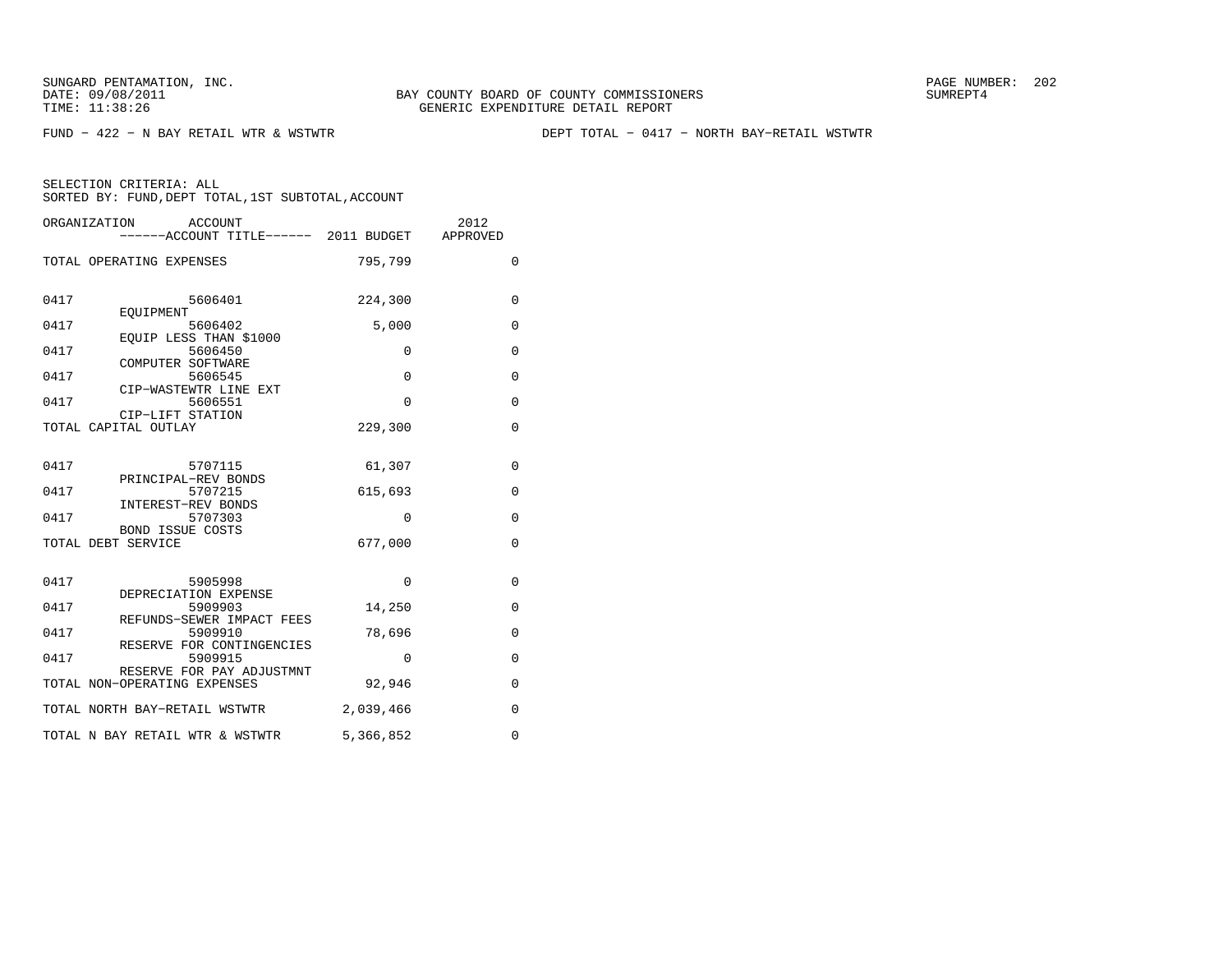FUND − 424 − CEDAR GRV−RETAIL WTR & WW DEPT TOTAL − 0425 − CEDAR GRV−RETAIL WATER

| ORGANIZATION | <b>ACCOUNT</b>                        |          | 2012        |
|--------------|---------------------------------------|----------|-------------|
|              | ------ACCOUNT TITLE------ 2011 BUDGET |          | APPROVED    |
| 0425         | 5101200                               | 33,280   | 0           |
|              | SALARIES & WAGES-REGULAR              |          |             |
| 0425         | 5101400                               | 1,000    | $\mathbf 0$ |
| 0425         | SALARIES & WAGES-OVERTIME<br>5102100  | 2,622    | $\mathbf 0$ |
|              | FICA TAXES-MATCHING                   |          |             |
| 0425         | 5102200                               | 3,692    | $\mathbf 0$ |
| 0425         | RETIREMENT CONTRIBUTIONS<br>5102300   | 7,994    | 0           |
|              | LIFE & HEALTH INSURANCE               |          |             |
| 0425         | 5102400                               | 3,995    | $\mathbf 0$ |
|              | WORKERS COMP. PREMIUMS                |          |             |
| 0425         | 5102500<br>UNEMPLOYMENT COMPENSATION  | 0        | 0           |
|              | TOTAL PERSONAL SERVICES               | 52,583   | 0           |
|              |                                       |          |             |
|              |                                       |          |             |
| 0425         | 5143101<br>PROF SRV-CO ATTORNEY       | 2,002    | 0           |
| 0425         | 5303104                               | 0        | 0           |
|              | PROF SRV-ENGINEERING                  |          |             |
| 0425         | 5303106                               | 0        | 0           |
|              | PROF SRV-PHYSICLS/MEDICAL             |          |             |
| 0425         | 5303107<br>PROF SRV-SUBSTANCE TEST    | $\Omega$ | 0           |
| 0425         | 5303110                               | 0        | 0           |
|              | PROF SRV-BACKGROUND CHECK             |          |             |
| 0425         | 5303401                               | $\Omega$ | 0           |
|              | CONTRACTED SERVICES                   |          |             |
| 0425         | 5303408                               | 203      | $\mathbf 0$ |
|              | CONTR SRV-800 MHZ                     |          |             |
| 0425         | 5303425<br>CONTR SRV-ADMIN FEES       | 14,160   | $\mathbf 0$ |
| 0425         | 5303426                               | 127,315  | 0           |
|              | CONTR SRV-UTIL ADMIN FEES             |          |             |
| 0425         | 5303464                               | 2,571    | $\mathbf 0$ |
|              | CONTR SRV-LAB                         |          |             |
| 0425         | 5304001                               | 500      | 0           |
| 0425         | TRAVEL/TRAINING NON-LOCAL<br>5304101  | 0        | 0           |
|              | COMMUNICATIONS SERVICES               |          |             |
| 0425         | 5304125                               | 500      | 0           |
|              | POSTAGE/TRANSP/FREIGHT                |          |             |
| 0425         | 5304403                               | $\Omega$ | 0           |
|              | RENTALS/LEASES-LAND                   |          |             |
| 0425         | 5304410                               | 1,000    | $\mathbf 0$ |
| 0425         | RENTALS/LEASES-EQUIPMENT<br>5304501   | 0        | $\mathbf 0$ |
|              | INSURANCE & BONDS                     |          |             |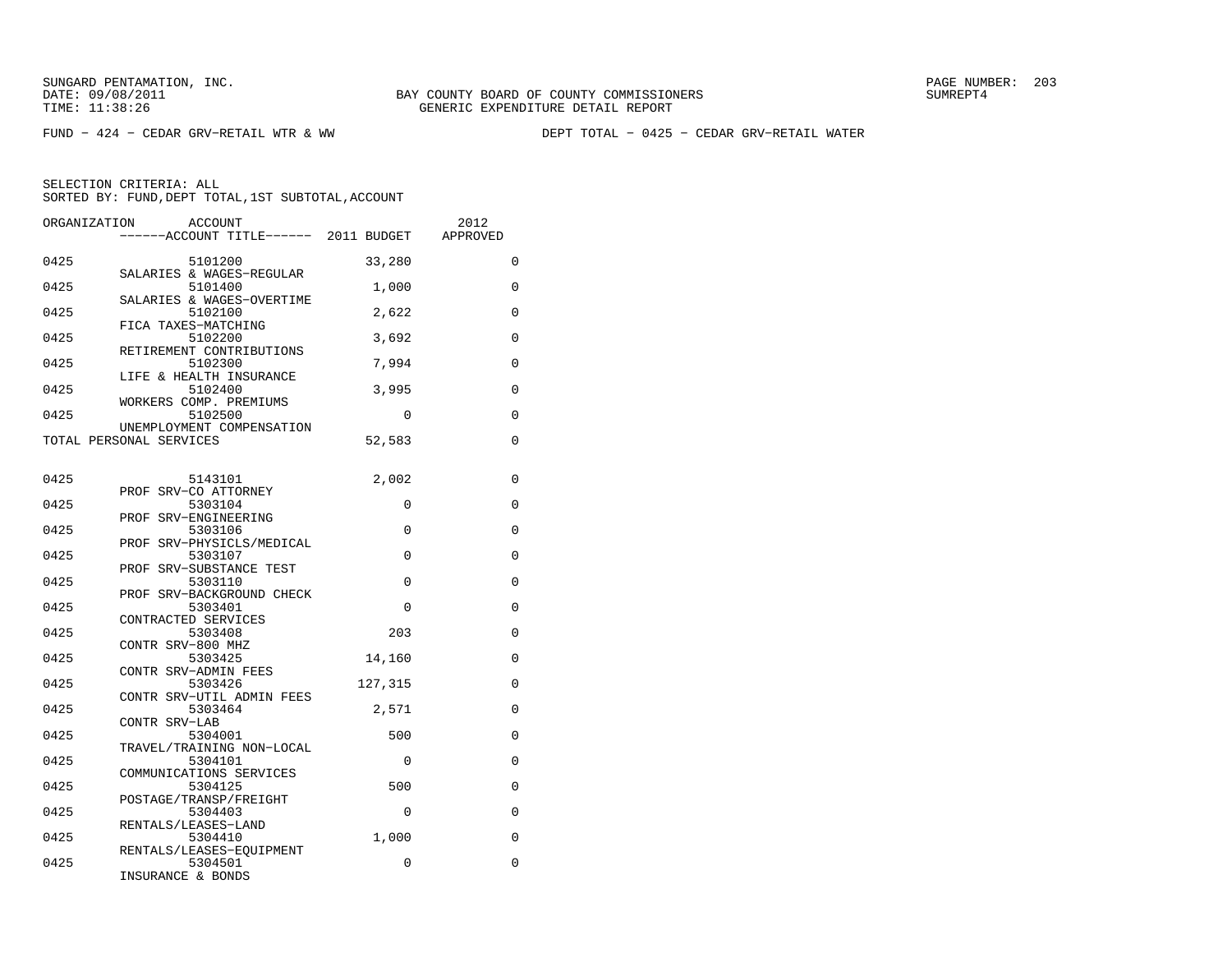FUND − 424 − CEDAR GRV−RETAIL WTR & WW DEPT TOTAL − 0425 − CEDAR GRV−RETAIL WATER

| ORGANIZATION | <b>ACCOUNT</b>                         |         | 2012        |
|--------------|----------------------------------------|---------|-------------|
|              | -----ACCOUNT TITLE------ 2011 BUDGET   |         | APPROVED    |
| 0425         | 5304604                                | 600     | 0           |
| 0425         | REPAIR/MAINT-BLD&GRD DEPT<br>5304610   | 1,500   | $\mathbf 0$ |
|              | REPAIR/MAINT-AUTO EOUIP                |         |             |
| 0425         | 5304611<br>REPAIR/MAINT-FLEET MAINT    | 1,500   | 0           |
| 0425         | 5304615                                | 10,250  | 0           |
| 0425         | REPAIR/MAINT-EQUIPMENT<br>5304902      | 183     | 0           |
|              | FEES & COSTS-PURCHASING                |         |             |
| 0425         | 5304905<br>FEES&COSTS-LGL ADV/ADVERT   | 500     | $\Omega$    |
| 0425         | 5304922                                | 500     | $\mathbf 0$ |
| 0425         | FEES & COSTS-PERMITS<br>5304984        | 7,000   | $\mathbf 0$ |
|              | BAD DEBT                               |         |             |
| 0425         | 5304990<br>MISCELLANEOUS EXPENSES      | 500     | 0           |
| 0425         | 5305101                                | 500     | 0           |
| 0425         | OFFICE SUPPLIES<br>5305201             | 3,803   | 0           |
|              | OPERATING SUPPLIES                     |         |             |
| 0425         | 5305202<br>OPER SUPPLIES-JANITORIAL    | 500     | $\mathbf 0$ |
| 0425         | 5305204                                | 500     | 0           |
| 0425         | OPER. SUPPLIES-CHEMICALS<br>5305205    | 2,000   | $\mathbf 0$ |
|              | GAS, OIL & LUBRICANTS                  |         |             |
| 0425         | 5305210<br>SAFETY GEAR & SUPPLIES      | 500     | 0           |
| 0425         | 5305215                                | 880     | 0           |
| 0425         | CLOTHING & WEARING APPRL<br>5305220    | 500     | $\mathbf 0$ |
|              | TOOL & SMALL IMPLEMENTS                |         |             |
| 0425         | 5305401<br>BOOKS/RESOURCE MATR/SUBSC   | 500     | $\Omega$    |
| 0425         | 5305402                                | 25      | 0           |
| 0425         | DUES & MEMBERSHIPS<br>5305406          | 500     | 0           |
|              | TRAINING & TUITION                     |         |             |
| 0425         | 5334910                                | 274,882 | $\mathbf 0$ |
|              | COGS-WATER<br>TOTAL OPERATING EXPENSES | 455,874 | 0           |
|              |                                        |         |             |
| 0425         | 5606401                                | 6,600   | 0           |
|              | EQUIPMENT                              |         |             |
| 0425         | 5606402<br>EQUIP LESS THAN \$1000      | 15,826  | 0           |
|              | TOTAL CAPITAL OUTLAY                   | 22,426  | $\mathbf 0$ |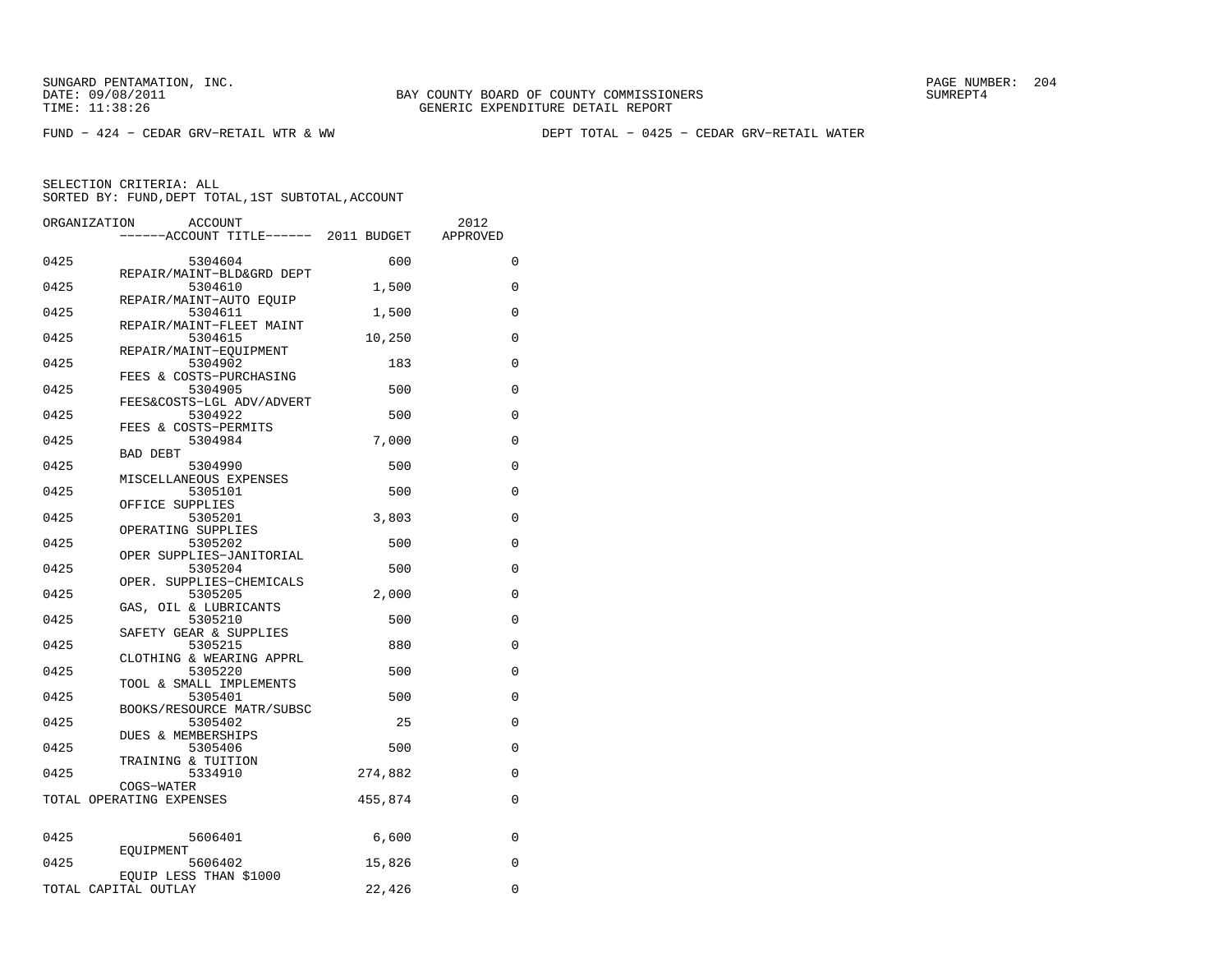FUND − 424 − CEDAR GRV−RETAIL WTR & WW DEPT TOTAL − 0425 − CEDAR GRV−RETAIL WATER

| ORGANIZATION                 | ACCOUNT<br>-----ACCOUNT TITLE------ 2011 BUDGET |          | 2012<br>APPROVED |
|------------------------------|-------------------------------------------------|----------|------------------|
| 0425                         | 5707115                                         |          | $\Omega$         |
|                              | PRINCIPAL-REV BONDS                             | 17,000   |                  |
| 0425                         | 5707215                                         | 48,165   | $\Omega$         |
| TOTAL DEBT SERVICE           | INTEREST-REV BONDS                              | 65,165   | $\Omega$         |
|                              |                                                 |          |                  |
| 0425                         | 5819130                                         | $\Omega$ | $\Omega$         |
|                              | TRNSF-CED GRV WATER                             |          |                  |
| 0425                         | 5905998                                         | $\Omega$ | $\Omega$         |
| 0425                         | DEPRECIATION EXPENSE<br>5909910                 | 44,528   | $\Omega$         |
|                              | RESERVE FOR CONTINGENCIES                       |          |                  |
| 0425                         | 5909999                                         | 0        | $\Omega$         |
| TOTAL NON-OPERATING EXPENSES | RESERVE-CASH FORWARD                            | 44,528   | $\Omega$         |
|                              |                                                 |          |                  |
| TOTAL CEDAR GRV-RETAIL WATER |                                                 | 640,576  | 0                |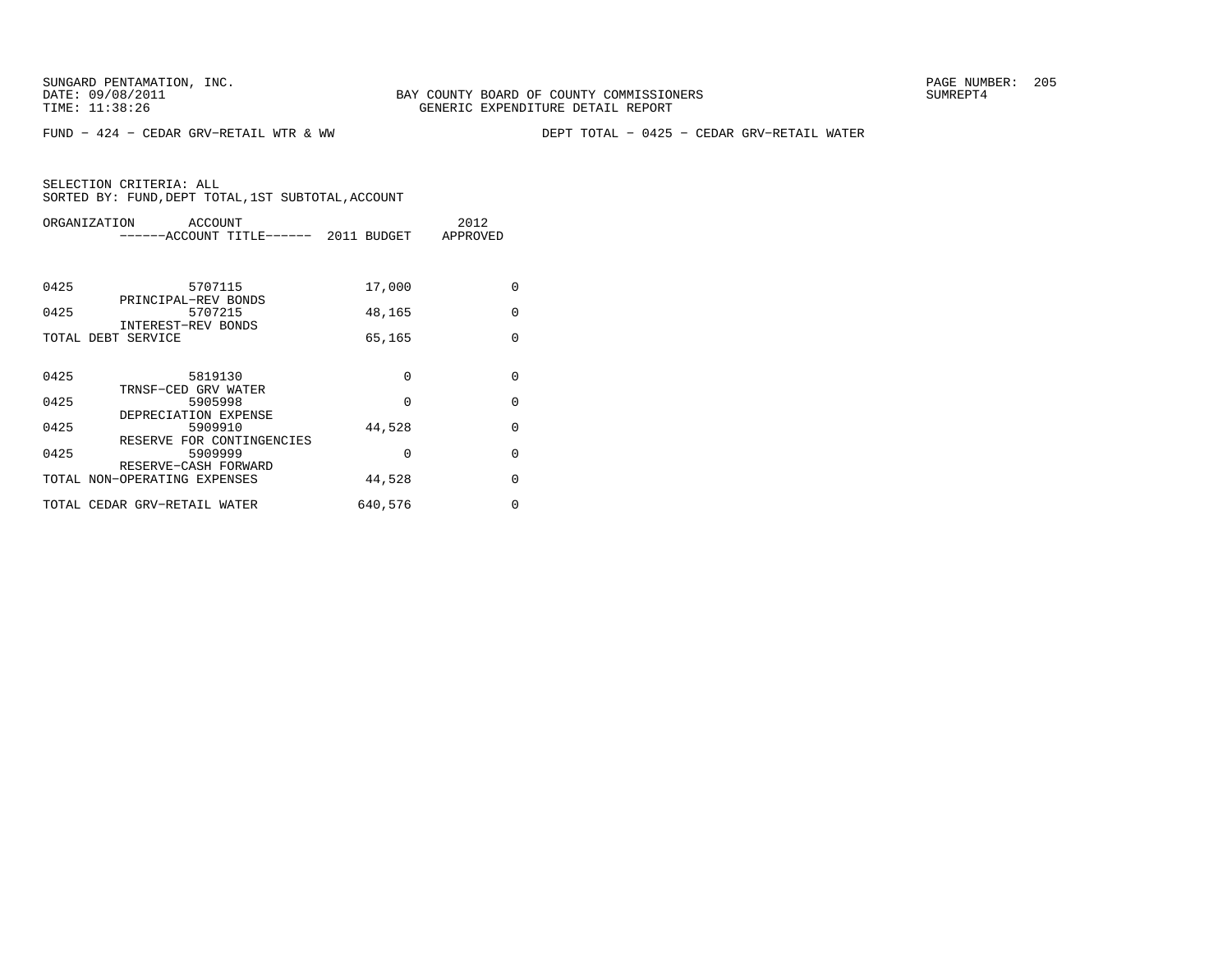FUND − 424 − CEDAR GRV−RETAIL WTR & WW DEPT TOTAL − 0427 − CEDAR GRV−RETAIL WSTWTR

| ORGANIZATION | <b>ACCOUNT</b>                        |          | 2012        |
|--------------|---------------------------------------|----------|-------------|
|              | ------ACCOUNT TITLE------ 2011 BUDGET |          | APPROVED    |
| 0427         | 5101200                               | 29,120   | 0           |
| 0427         | SALARIES & WAGES-REGULAR<br>5101400   | 1,000    | $\mathbf 0$ |
| 0427         | SALARIES & WAGES-OVERTIME<br>5102100  | 2,304    | 0           |
| 0427         | FICA TAXES-MATCHING<br>5102200        | 3,244    | 0           |
| 0427         | RETIREMENT CONTRIBUTIONS<br>5102300   | 3,568    | 0           |
| 0427         | LIFE & HEALTH INSURANCE<br>5102400    | 1,341    | $\mathbf 0$ |
|              | WORKERS COMP. PREMIUMS                |          |             |
|              | TOTAL PERSONAL SERVICES               | 40,577   | $\mathbf 0$ |
| 0427         | 5143101                               | 3,118    | 0           |
| 0427         | PROF SRV-CO ATTORNEY<br>5143105       | 20,000   | $\mathbf 0$ |
| 0427         | PROF SRV-OTHER ATTNY<br>5303104       | 40,000   | 0           |
|              | PROF SRV-ENGINEERING                  |          |             |
| 0427         | 5303106<br>PROF SRV-PHYSICLS/MEDICAL  | 70       | $\mathbf 0$ |
| 0427         | 5303107<br>PROF SRV-SUBSTANCE TEST    | 37       | 0           |
| 0427         | 5303401<br>CONTRACTED SERVICES        | $\Omega$ | 0           |
| 0427         | 5303403                               | $\Omega$ | $\mathbf 0$ |
| 0427         | CONTR SRV-BANK CHRG POOL<br>5303408   | 203      | 0           |
| 0427         | CONTR SRV-800 MHZ<br>5303425          | 22,053   | 0           |
| 0427         | CONTR SRV-ADMIN FEES<br>5303426       | 97,107   | 0           |
| 0427         | CONTR SRV-UTIL ADMIN FEES<br>5303464  | 500      | 0           |
| 0427         | CONTR SRV-LAB<br>5304001              | 500      | 0           |
| 0427         | TRAVEL/TRAINING NON-LOCAL<br>5304101  | 1,762    | 0           |
| 0427         | COMMUNICATIONS SERVICES<br>5304125    | 500      | 0           |
| 0427         | POSTAGE/TRANSP/FREIGHT<br>5304301     | 21,588   | 0           |
|              | UTILITY SERVICES                      |          |             |
| 0427         | 5304403<br>RENTALS/LEASES-LAND        | 20,305   | 0           |
| 0427         | 5304410<br>RENTALS/LEASES-EQUIPMENT   | 1,800    | 0           |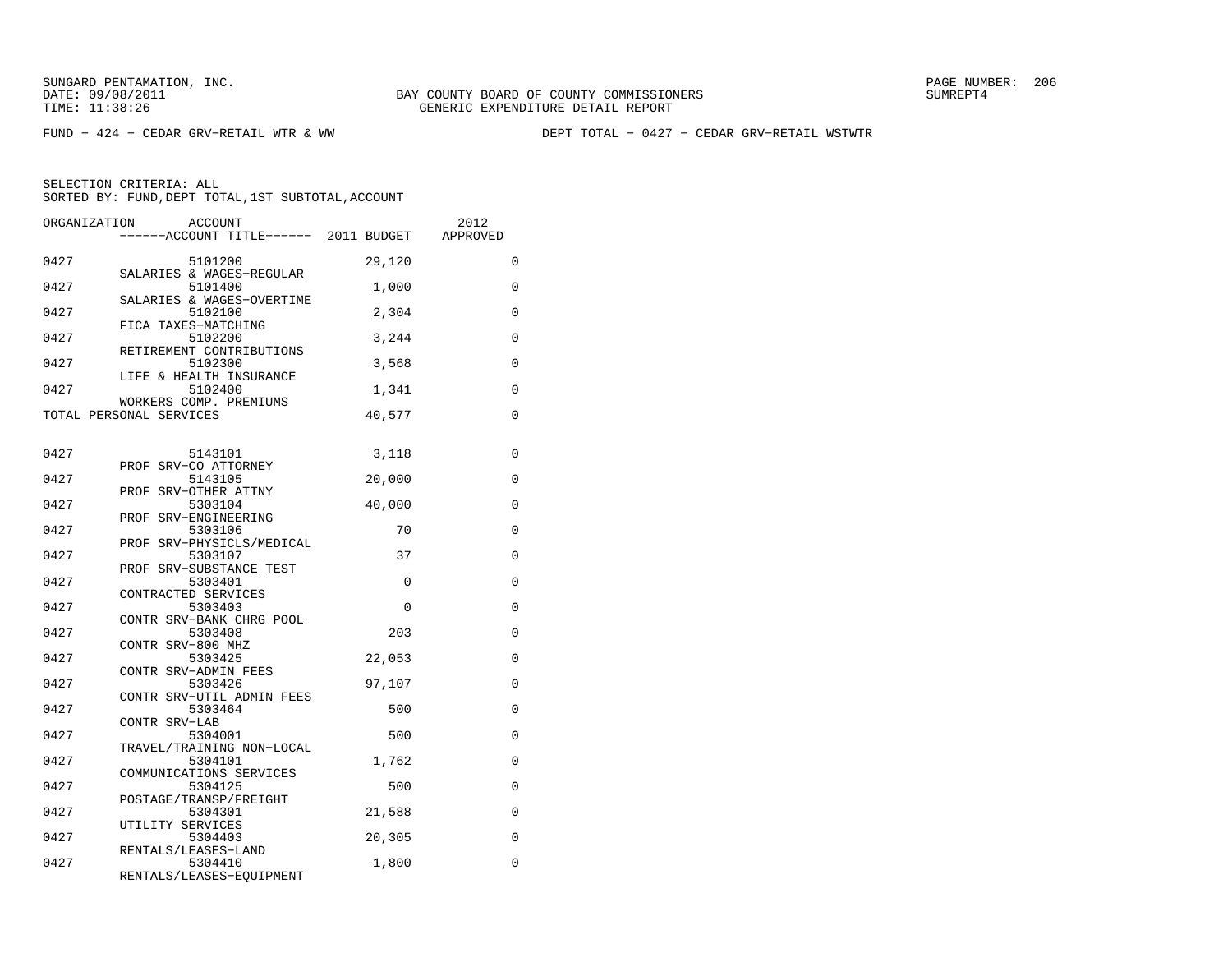FUND − 424 − CEDAR GRV−RETAIL WTR & WW DEPT TOTAL − 0427 − CEDAR GRV−RETAIL WSTWTR

| ORGANIZATION | <b>ACCOUNT</b>                       |          | 2012        |
|--------------|--------------------------------------|----------|-------------|
|              | ----ACCOUNT TITLE------ 2011 BUDGET  |          | APPROVED    |
| 0427         | 5304501                              | 0        | $\mathbf 0$ |
|              | INSURANCE & BONDS                    |          |             |
| 0427         | 5304604<br>REPAIR/MAINT-BLD&GRD DEPT | 1,500    | $\Omega$    |
| 0427         | 5304610                              | 500      | 0           |
|              | REPAIR/MAINT-AUTO EOUIP              |          |             |
| 0427         | 5304611<br>REPAIR/MAINT-FLEET MAINT  | 500      | 0           |
| 0427         | 5304615                              | 50,000   | $\mathbf 0$ |
|              | REPAIR/MAINT-EOUIPMENT               |          |             |
| 0427         | 5304902                              | 220      | $\mathbf 0$ |
|              | FEES & COSTS-PURCHASING              |          |             |
| 0427         | 5304905                              | 500      | $\Omega$    |
| 0427         | FEES&COSTS-LGL ADV/ADVERT<br>5304922 | 500      | 0           |
|              | FEES & COSTS-PERMITS                 |          |             |
| 0427         | 5304984                              | 2,000    | 0           |
|              | <b>BAD DEBT</b>                      |          |             |
| 0427         | 5304990                              | 500      | 0           |
| 0427         | MISCELLANEOUS EXPENSES<br>5305101    | 500      | 0           |
|              | OFFICE SUPPLIES                      |          |             |
| 0427         | 5305201                              | 2,000    | $\Omega$    |
|              | OPERATING SUPPLIES                   |          |             |
| 0427         | 5305202                              | 500      | 0           |
|              | OPER SUPPLIES-JANITORIAL             |          |             |
| 0427         | 5305204<br>OPER. SUPPLIES-CHEMICALS  | 500      | 0           |
| 0427         | 5305205                              | 1,600    | 0           |
|              | GAS, OIL & LUBRICANTS                |          |             |
| 0427         | 5305210                              | 500      | 0           |
|              | SAFETY GEAR & SUPPLIES               |          |             |
| 0427         | 5305215                              | 400      | 0           |
| 0427         | CLOTHING & WEARING APPRL<br>5305220  | 500      | 0           |
|              | TOOL & SMALL IMPLEMENTS              |          |             |
| 0427         | 5305401                              | 500      | 0           |
|              | BOOKS/RESOURCE MATR/SUBSC            |          |             |
| 0427         | 5305402                              | 123      | 0           |
|              | <b>DUES &amp; MEMBERSHIPS</b>        |          |             |
| 0427         | 5305406                              | 250      | 0           |
| 0427         | TRAINING & TUITION<br>5354905        | $\Omega$ | 0           |
|              | COGS-SEWER                           |          |             |
| 0427         | 5354940                              | 201,033  | 0           |
|              | COGS-O & M/RETAIL                    |          |             |
| 0427         | 5354950                              | 355,450  | 0           |
|              | COGS-DEBT/RETAIL                     |          |             |
| 0427         | 5354960                              | 32,395   | 0           |
|              | COGS-R & R/RETAIL                    |          |             |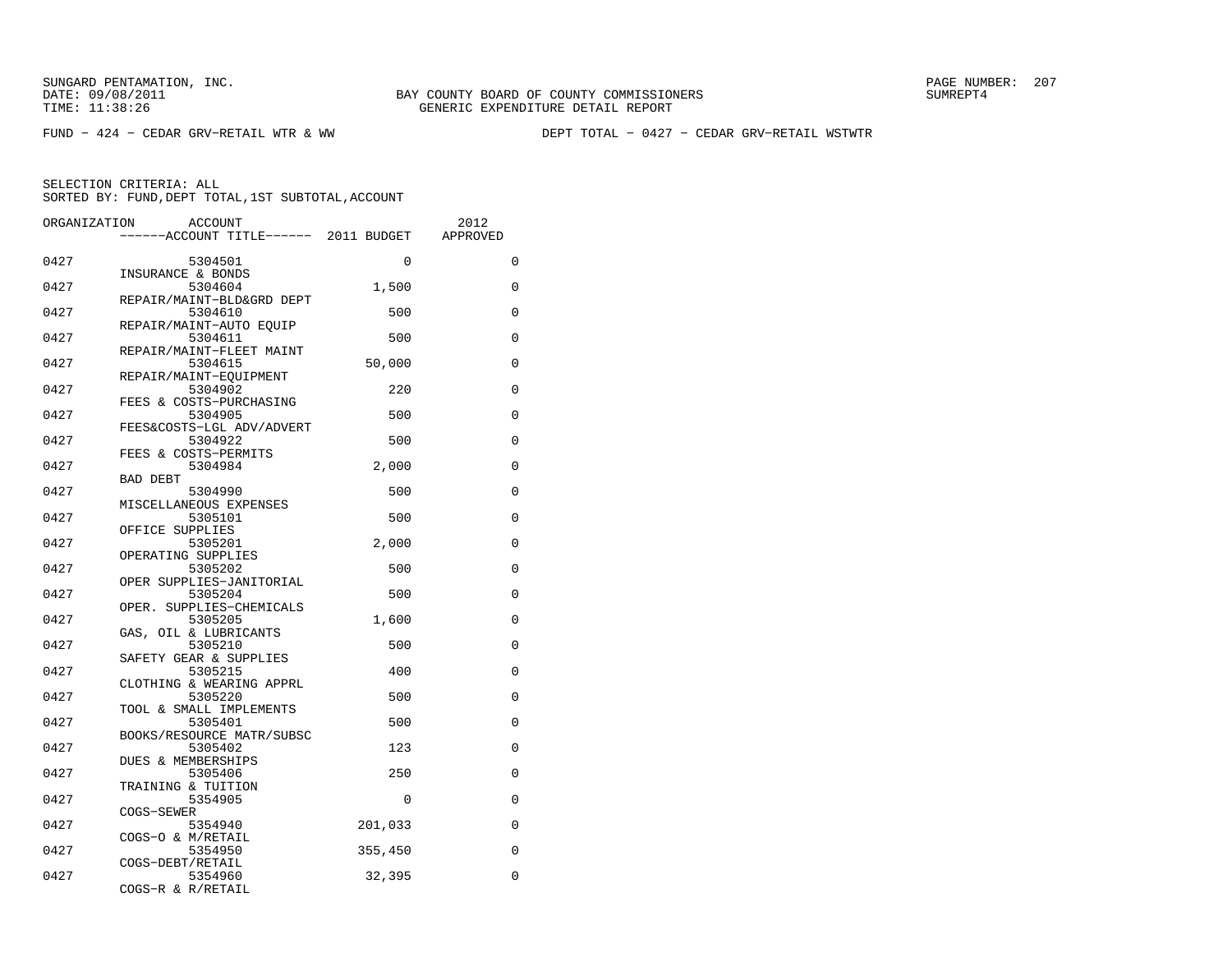FUND − 424 − CEDAR GRV−RETAIL WTR & WW DEPT TOTAL − 0427 − CEDAR GRV−RETAIL WSTWTR

|      | ORGANIZATION<br><b>ACCOUNT</b><br>-----ACCOUNT TITLE------ 2011 BUDGET |             | 2012<br>APPROVED |
|------|------------------------------------------------------------------------|-------------|------------------|
| 0427 | 5354970                                                                | 53,317      | 0                |
| 0427 | COGS-RATE/RETAIL<br>5354980<br>COGS-BOND RSV/RETAIL                    | $\Omega$    | $\mathbf 0$      |
|      | TOTAL OPERATING EXPENSES                                               | 935,331     | $\mathbf 0$      |
| 0427 | 5606401                                                                | 61,000      | $\mathbf{0}$     |
| 0427 | EOUIPMENT<br>5606402                                                   | 4,000       | $\mathbf 0$      |
| 0427 | EOUIP LESS THAN \$1000<br>5606545<br>CIP-WASTEWTR LINE EXT             | 25,000      | $\mathbf{0}$     |
| 0427 | 5606551<br>CIP-LIFT STATION                                            | $\mathbf 0$ | $\mathbf 0$      |
|      | TOTAL CAPITAL OUTLAY                                                   | 90,000      | $\mathbf 0$      |
| 0427 | 5707115                                                                | 44,000      | $\mathbf{0}$     |
| 0427 | PRINCIPAL-REV BONDS<br>5707215                                         | 76,465      | $\mathbf{0}$     |
|      | INTEREST-REV BONDS<br>TOTAL DEBT SERVICE                               | 120,465     | $\Omega$         |
| 0427 | 5819131                                                                | $\Omega$    | $\mathbf 0$      |
| 0427 | TRNSF-CED GRV SEWER<br>5905998                                         | $\Omega$    | 0                |
| 0427 | DEPRECIATION EXPENSE<br>5909910<br>RESERVE FOR CONTINGENCIES           | 92,662      | $\mathbf{0}$     |
| 0427 | 5909999<br>RESERVE-CASH FORWARD                                        | 444,124     | $\mathbf{0}$     |
|      | TOTAL NON-OPERATING EXPENSES                                           | 536,786     | 0                |
|      | TOTAL CEDAR GRV-RETAIL WSTWTR                                          | 1,723,159   | $\mathbf{0}$     |
|      | TOTAL CEDAR GRV-RETAIL WTR & WW                                        | 2,363,735   | $\mathbf 0$      |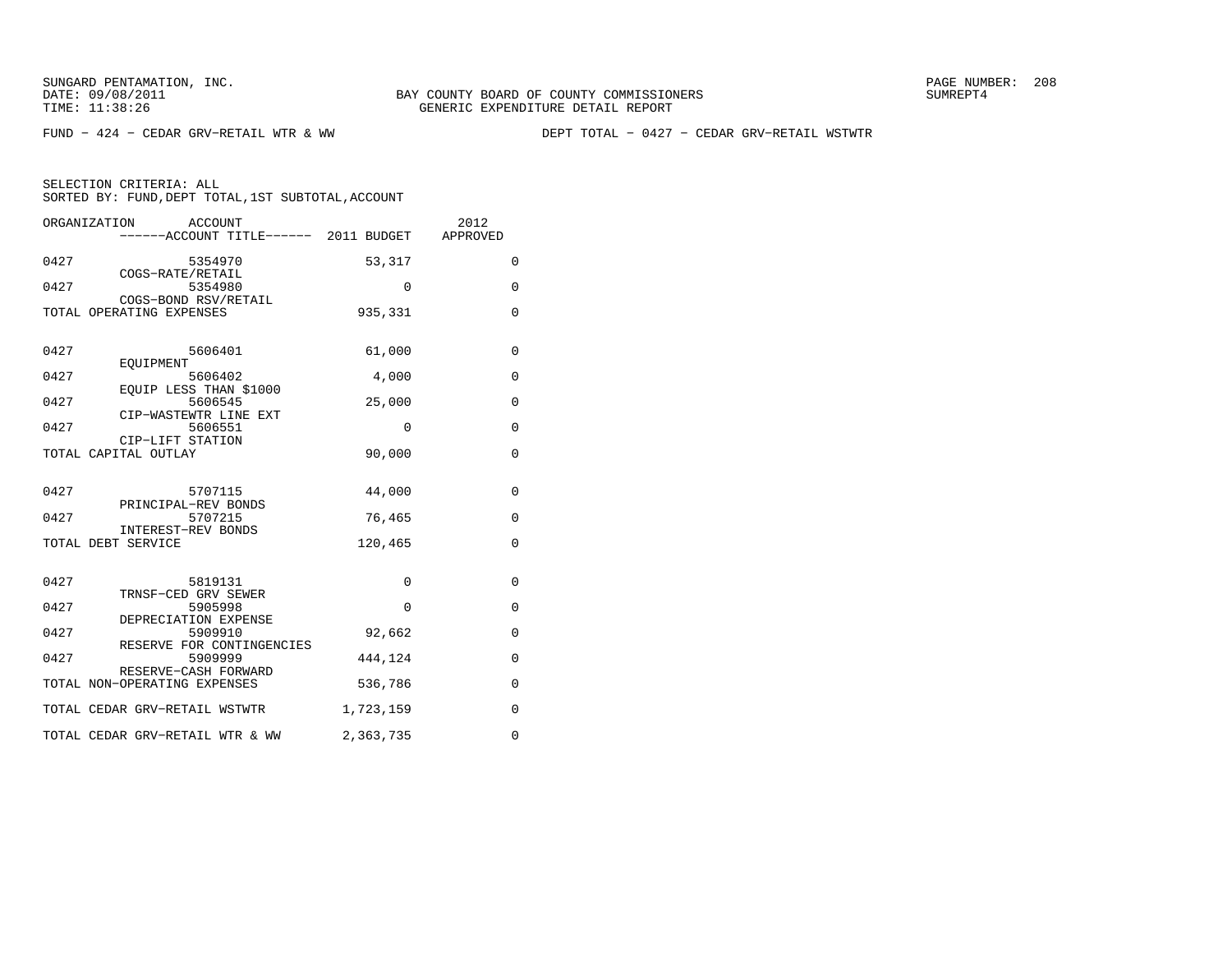FUND − 425 − INDUSTRIAL WASTEWATER DEPT TOTAL − 0480 − INDUSTRIAL WSTWTR OPERATN

| ORGANIZATION | <b>ACCOUNT</b><br>------ACCOUNT TITLE------ 2011 BUDGET |                   | 2012<br>APPROVED |
|--------------|---------------------------------------------------------|-------------------|------------------|
| 0480         | 5101200<br>SALARIES & WAGES-REGULAR                     | 146,617           | 148,764          |
| 0480         | 5101400<br>SALARIES & WAGES-OVERTIME                    | 30,000            | 30,000           |
| 0480         | 5102100<br>FICA TAXES-MATCHING                          | 13,511            | 13,675           |
| 0480         | 5102200<br>RETIREMENT CONTRIBUTIONS                     | 19,022            | 8,997            |
| 0480         | 5102300<br>LIFE & HEALTH INSURANCE                      | 4,281             | 5,617            |
| 0480         | 5102400<br>WORKERS COMP. PREMIUMS                       | 10,975            | 12,503           |
|              | TOTAL PERSONAL SERVICES                                 | 224,406           | 219,556          |
| 0480         | 5143101                                                 | 22,254            | 22,397           |
| 0480         | PROF SRV-CO ATTORNEY<br>5143105<br>PROF SRV-OTHER ATTNY | 25,000            | 25,000           |
| 0480         | 5303104<br>PROF SRV-ENGINEERING                         | 257,000           | 250,000          |
| 0480         | 5303106<br>PROF SRV-PHYSICLS/MEDICAL                    | 280               | 280              |
| 0480         | 5303107<br>PROF SRV-SUBSTANCE TEST                      | 37                | 37               |
| 0480         | 5303110<br>PROF SRV-BACKGROUND CHECK                    | 23                | 23               |
| 0480         | 5303401<br>CONTRACTED SERVICES                          | 151,539           | 151,539          |
| 0480         | 5303408<br>CONTR SRV-800 MHZ                            | 0                 | 201              |
| 0480         | 5303410<br>CONTR SRV-JANITORIAL                         | $\Omega$          | $\Omega$         |
| 0480         | 5303416<br>CONTR SRV-LAGOON DREDGING                    | 5,400,000         | 2,000,000        |
| 0480         | 5303422<br>CONTR SRV-GIS                                | 3,176             | $\mathbf 0$      |
| 0480         | 5303425<br>CONTR SRV-ADMIN FEES                         | 158,130           | 156,087          |
| 0480         | 5303426<br>CONTR SRV-UTIL ADMIN FEES                    | 86,000            | 76,565           |
| 0480<br>0480 | 5303446<br>CONTR SRV-FACILITIES<br>5303448              | 2,015<br>$\Omega$ | 1,468<br>30,000  |
| 0480         | CONTR SRV-RETAIL STAFF<br>5303464                       | 160,415           | 176,146          |
| 0480         | CONTR SRV-LAB<br>5304001                                | 1,000             | 1,000            |
|              | TRAVEL/TRAINING NON-LOCAL                               |                   |                  |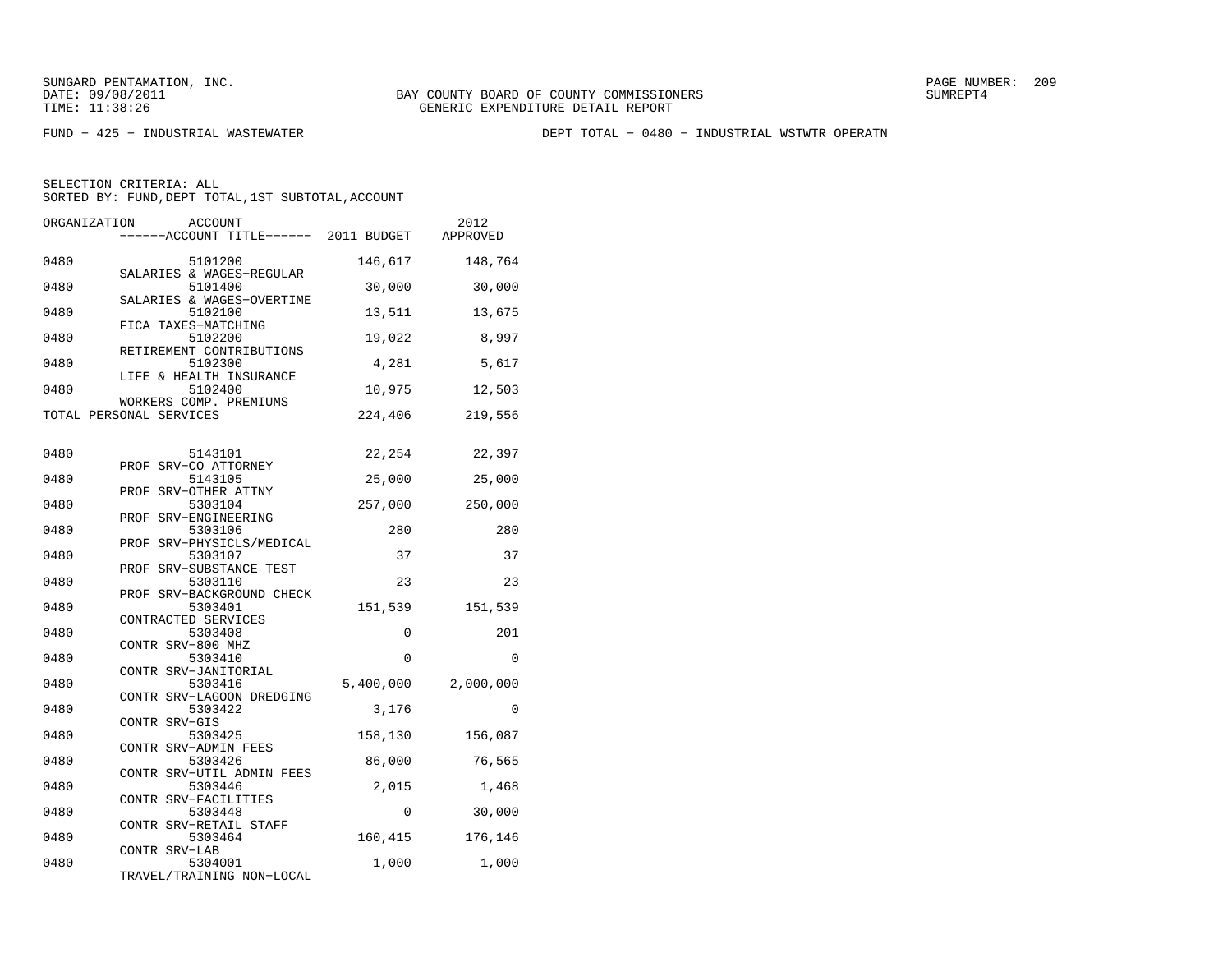FUND − 425 − INDUSTRIAL WASTEWATER DEPT TOTAL − 0480 − INDUSTRIAL WSTWTR OPERATN

| ORGANIZATION | <b>ACCOUNT</b>                      |           | 2012      |
|--------------|-------------------------------------|-----------|-----------|
|              | ----ACCOUNT TITLE------ 2011 BUDGET |           | APPROVED  |
| 0480         | 5304005                             | $\Omega$  | $\Omega$  |
|              | TRAVEL-LOCAL                        |           |           |
| 0480         | 5304101<br>COMMUNICATIONS SERVICES  | 540       | 84        |
| 0480         | 5304125                             | 300       | 990       |
|              | POSTAGE/TRANSP/FREIGHT              |           |           |
| 0480         | 5304301<br>UTILITY SERVICES         | 1,313,120 | 1,378,776 |
| 0480         | 5304410                             | 860       | 860       |
| 0480         | RENTALS/LEASES-EOUIPMENT<br>5304420 | 28,192    | 28,192    |
|              | RENTALS/LEASES-LAGOON               |           |           |
| 0480         | 5304501                             | 76,427    | 81,988    |
|              | INSURANCE & BONDS                   |           |           |
| 0480         | 5304604                             | 1,000     | 1,000     |
|              | REPAIR/MAINT-BLD&GRD DEPT           |           |           |
| 0480         | 5304605                             | 3,300     | 3,300     |
|              | REPAIR/MAINT-BLDG & GRND            |           |           |
| 0480         | 5304610                             | 1,500     | 4,000     |
|              | REPAIR/MAINT-AUTO EOUIP             |           |           |
| 0480         | 5304611                             | 1,500     | 0         |
|              | REPAIR/MAINT-FLEET MAINT            |           |           |
| 0480         | 5304615                             | 26,000    | 26,000    |
| 0480         | REPAIR/MAINT-EQUIPMENT<br>5304625   | 75,800    | 75,800    |
|              | REPAIR/MAINT-LAGOON                 |           |           |
| 0480         | 5304626                             | 88,700    | 50,000    |
|              | REPAIR/MAINT-MILL PMP STA           |           |           |
| 0480         | 5304701                             | 0         | $\Omega$  |
|              | PRINTING & BINDING                  |           |           |
| 0480         | 5304902                             | 476       | 1,534     |
|              | FEES & COSTS-PURCHASING             |           |           |
| 0480         | 5304905                             | $\Omega$  | $\Omega$  |
|              | FEES&COSTS-LGL ADV/ADVERT           |           |           |
| 0480         | 5304911                             | 10,000    | 10,000    |
|              | FEES & COSTS-FINES                  |           |           |
| 0480         | 5304922                             | 11,750    | 11,750    |
|              | FEES & COSTS-PERMITS                |           |           |
| 0480         | 5304990                             | 500       | 500       |
|              | MISCELLANEOUS EXPENSES              |           |           |
| 0480         | 5305101                             | 500       | 500       |
| 0480         | OFFICE SUPPLIES<br>5305201          | 1,000     | 1,000     |
|              | OPERATING SUPPLIES                  |           |           |
| 0480         | 5305202                             | 500       | 500       |
|              | OPER SUPPLIES-JANITORIAL            |           |           |
| 0480         | 5305204                             | 500       | 500       |
|              | OPER. SUPPLIES-CHEMICALS            |           |           |
| 0480         | 5305205                             | 3,200     | 3,840     |
|              | GAS, OIL & LUBRICANTS               |           |           |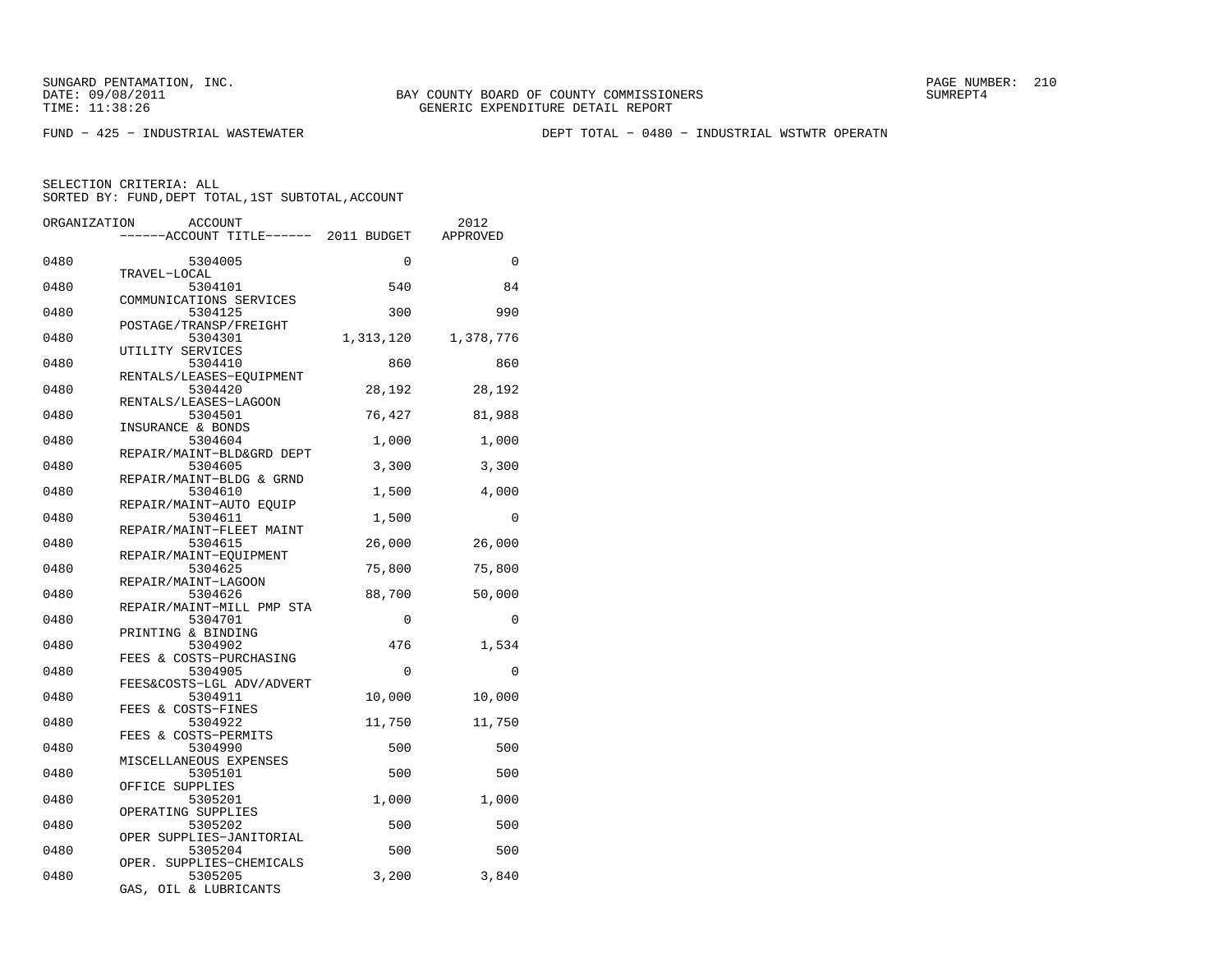FUND − 425 − INDUSTRIAL WASTEWATER DEPT TOTAL − 0480 − INDUSTRIAL WSTWTR OPERATN

|      | ORGANIZATION<br>ACCOUNT<br>----ACCOUNT TITLE------ 2011 BUDGET |             | 2012<br>APPROVED |
|------|----------------------------------------------------------------|-------------|------------------|
| 0480 | 5305210                                                        | 500         | 500              |
| 0480 | SAFETY GEAR & SUPPLIES<br>5305215                              | 1,280       | 1,280            |
| 0480 | CLOTHING & WEARING APPRL<br>5305220<br>TOOL & SMALL IMPLEMENTS | 1,000       | 1,000            |
| 0480 | 5305240<br>OPER SUPPLIES-LAB                                   | $\mathbf 0$ | $\Omega$         |
| 0480 | 5305401<br>BOOKS/RESOURCE MATR/SUBSC                           | 500         | 500              |
| 0480 | 5305402<br>DUES & MEMBERSHIPS                                  | 500         | 500              |
| 0480 | 5305406<br>TRAINING & TUITION                                  | 500         | 500              |
|      | TOTAL OPERATING EXPENSES                                       | 7,916,814   | 4,576,137        |
| 0480 | 5606401                                                        | 20,000      | 95,000           |
| 0480 | EOUIPMENT<br>5606402                                           | 5,800       | 5,800            |
|      | EOUIP LESS THAN \$1000<br>TOTAL CAPITAL OUTLAY                 | 25,800      | 100,800          |
| 0480 | 5905998                                                        | $\Omega$    | $\Omega$         |
| 0480 | DEPRECIATION EXPENSE<br>5909910                                | 787,476     | 457,614          |
| 0480 | RESERVE FOR CONTINGENCIES<br>5909915                           | 0           | 0                |
| 0480 | RESERVE FOR PAY ADJUSTMNT<br>5909999                           | 3,344,458   | 6,878,101        |
|      | RESERVE-CASH FORWARD<br>TOTAL NON-OPERATING EXPENSES           | 4,131,934   | 7,335,715        |
|      | TOTAL INDUSTRIAL WSTWTR OPERATN                                | 12,298,954  | 12,232,208       |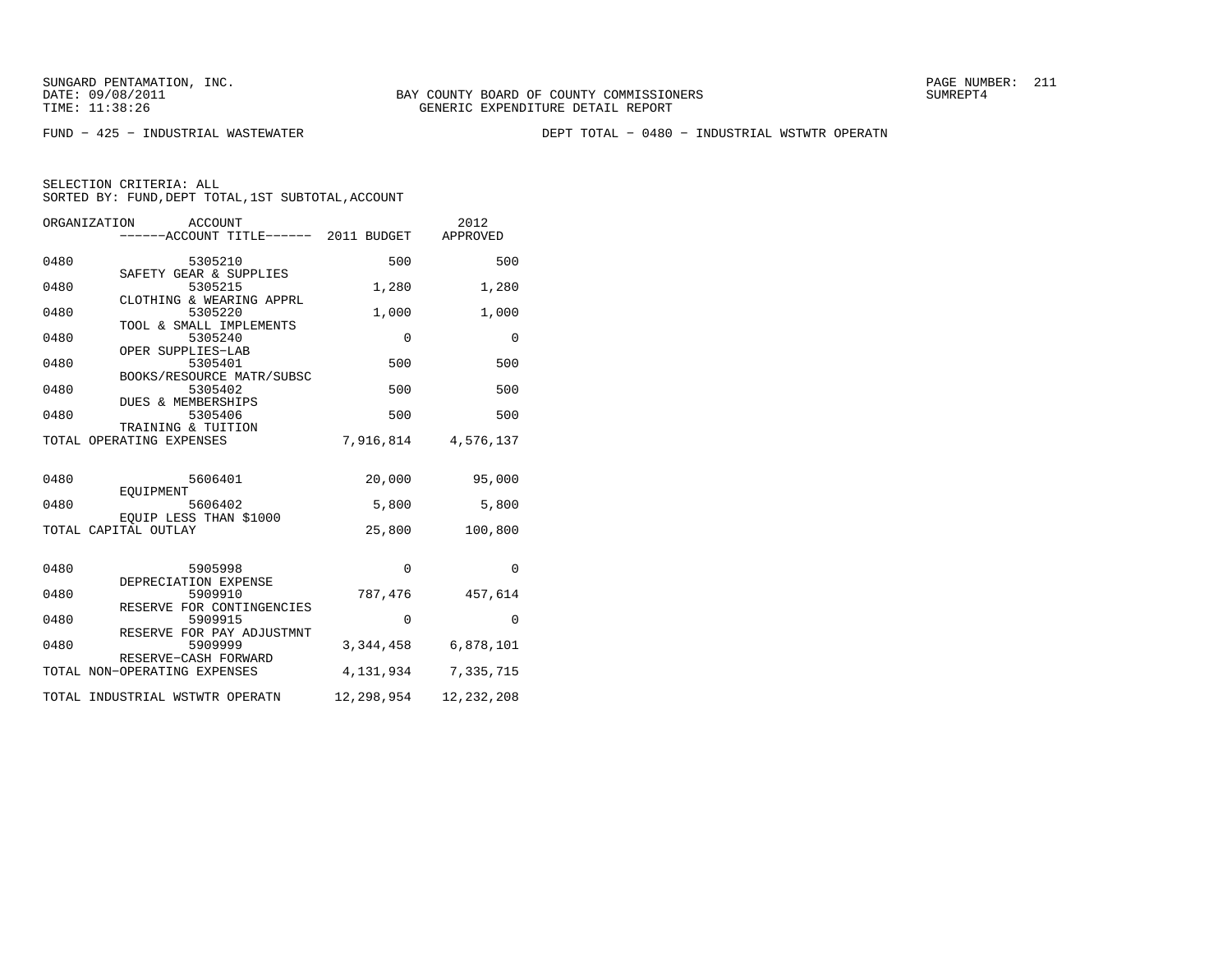FUND − 425 − INDUSTRIAL WASTEWATER DEPT TOTAL − 0490 − MILITARY POINT

| ORGANIZATION | <b>ACCOUNT</b><br>----ACCOUNT TITLE------ 2011 BUDGET |            | 2012<br>APPROVED |
|--------------|-------------------------------------------------------|------------|------------------|
| 0490         | 5304605                                               | 0          | $\Omega$         |
| 0490         | REPAIR/MAINT-BLDG & GRND<br>5304615                   | $\Omega$   | $\Omega$         |
| TOTAL        | REPAIR/MAINT-EOUIPMENT<br>OPERATING EXPENSES          | $\Omega$   | $\Omega$         |
|              |                                                       |            |                  |
| 0490         | 5606307<br>IMPRV-LAGOON CELL #1                       | 0          | $\Omega$         |
| 0490         | 5606323                                               | $\Omega$   | $\Omega$         |
| 0490         | IMPRV-MPS WWTR PUMP INTAK<br>5606341                  | 5,000      | 5,000            |
| 0490         | IMPRV-BERM EROSION PREV<br>5606401                    | 85,000     | 151,746          |
|              | EOUIPMENT<br>TOTAL CAPITAL OUTLAY                     | 90,000     | 156,746          |
|              | TOTAL MILITARY POINT                                  | 90,000     | 156,746          |
|              | TOTAL INDUSTRIAL WASTEWATER                           | 12,388,954 | 12,388,954       |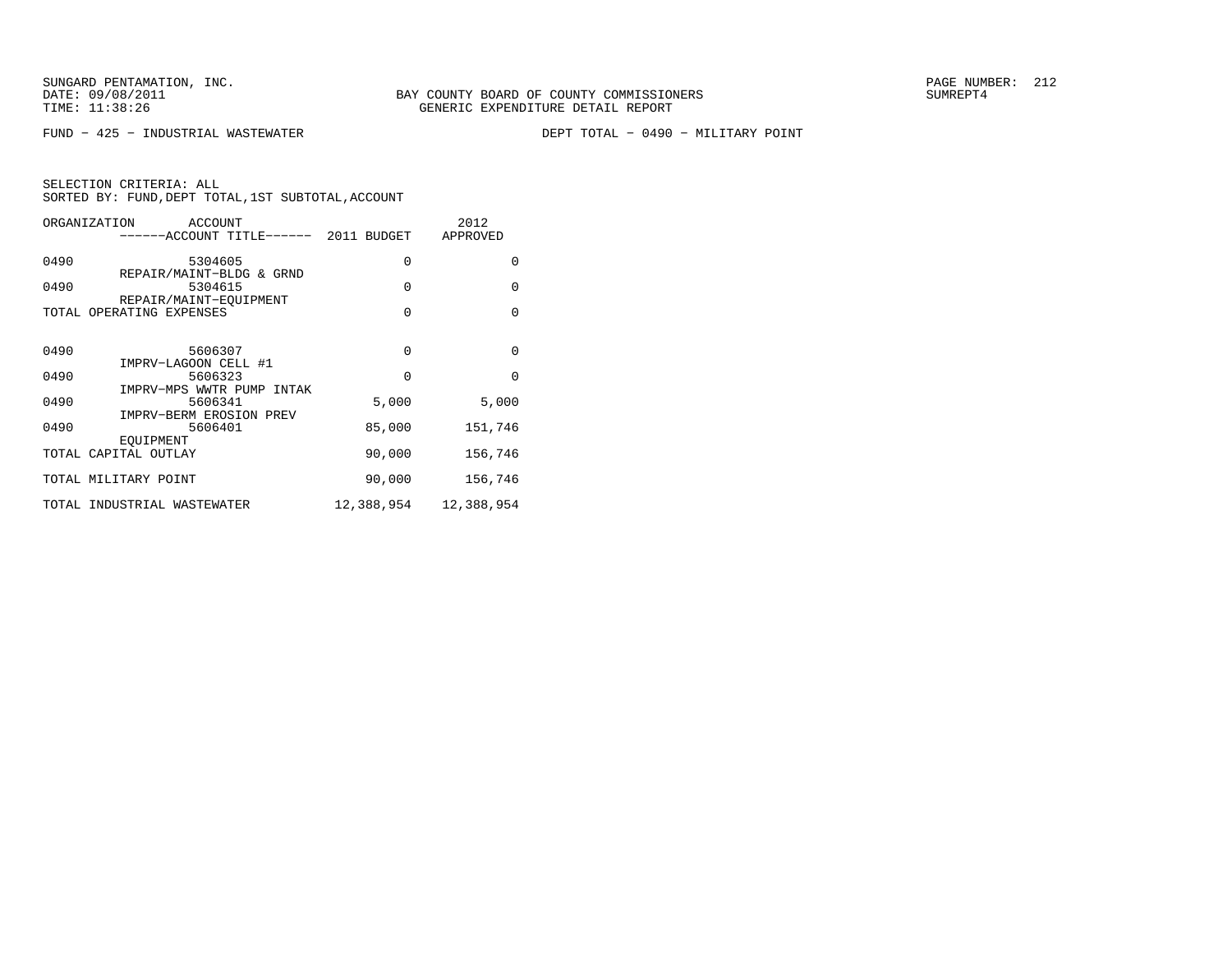FUND − 430 − SOLID WASTE FUND DEPT TOTAL − 0501 − LANDFILL

| ORGANIZATION<br><b>ACCOUNT</b><br>------ACCOUNT TITLE------ 2011 BUDGET |             | 2012<br>APPROVED |
|-------------------------------------------------------------------------|-------------|------------------|
| 0501<br>5101200<br>SALARIES & WAGES-REGULAR                             | 431,056     | 420,103          |
| 0501<br>5101400<br>SALARIES & WAGES-OVERTIME                            | 24,680      | 24,680           |
| 0501<br>5102100<br>FICA TAXES-MATCHING                                  | 34,864      | 34,026           |
| 0501<br>5102200<br>RETIREMENT CONTRIBUTIONS                             | 49,603      | 22,208           |
| 0501<br>5102300<br>LIFE & HEALTH INSURANCE                              | 86,325      | 100,006          |
| 0501<br>5102400<br>WORKERS COMP. PREMIUMS                               | 48,489      | 51,577           |
| TOTAL PERSONAL SERVICES                                                 | 675,017     | 652,600          |
| 0501<br>5143101                                                         | 4,996       | 5,266            |
| PROF SRV-CO ATTORNEY<br>0501<br>5143105                                 | $\mathbf 0$ | $\mathbf 0$      |
| PROF SRV-OTHER ATTNY<br>0501<br>5303104<br>SRV-ENGINEERING<br>PROF      | 32,500      | 30,000           |
| 0501<br>5303106<br>PROF SRV-PHYSICLS/MEDICAL                            | 0           | 250              |
| 0501<br>5303107<br>PROF SRV-SUBSTANCE TEST                              | 520         | 520              |
| 0501<br>5303110<br>PROF SRV-BACKGROUND CHECK                            | 30          | 30               |
| 0501<br>5303401<br>CONTRACTED SERVICES                                  | 312,625     | 243,625          |
| 0501<br>5303403<br>CONTR SRV-BANK CHRG POOL                             | 5,500       | 7,000            |
| 0501<br>5303408<br>CONTR SRV-800 MHZ                                    | 4,680       | 4,632            |
| 0501<br>5303410<br>CONTR SRV-JANITORIAL                                 | $\mathbf 0$ | 0                |
| 0501<br>5303425<br>CONTR SRV-ADMIN FEES                                 | 35,334      | 36,515           |
| 0501<br>5303446<br>CONTR SRV-FACILITIES                                 | 10,348      | 2,294            |
| 0501<br>5303464<br>CONTR SRV-LAB                                        | 77,044      | 86,441           |
| 0501<br>5304001<br>TRAVEL/TRAINING NON-LOCAL                            | 3,000       | 4,000            |
| 0501<br>5304101<br>COMMUNICATIONS SERVICES                              | 2,673       | 6,692            |
| 0501<br>5304125<br>POSTAGE/TRANSP/FREIGHT                               | 0           | $\Omega$         |
| 0501<br>5304301<br>UTILITY SERVICES                                     | 24,200      | 25,000           |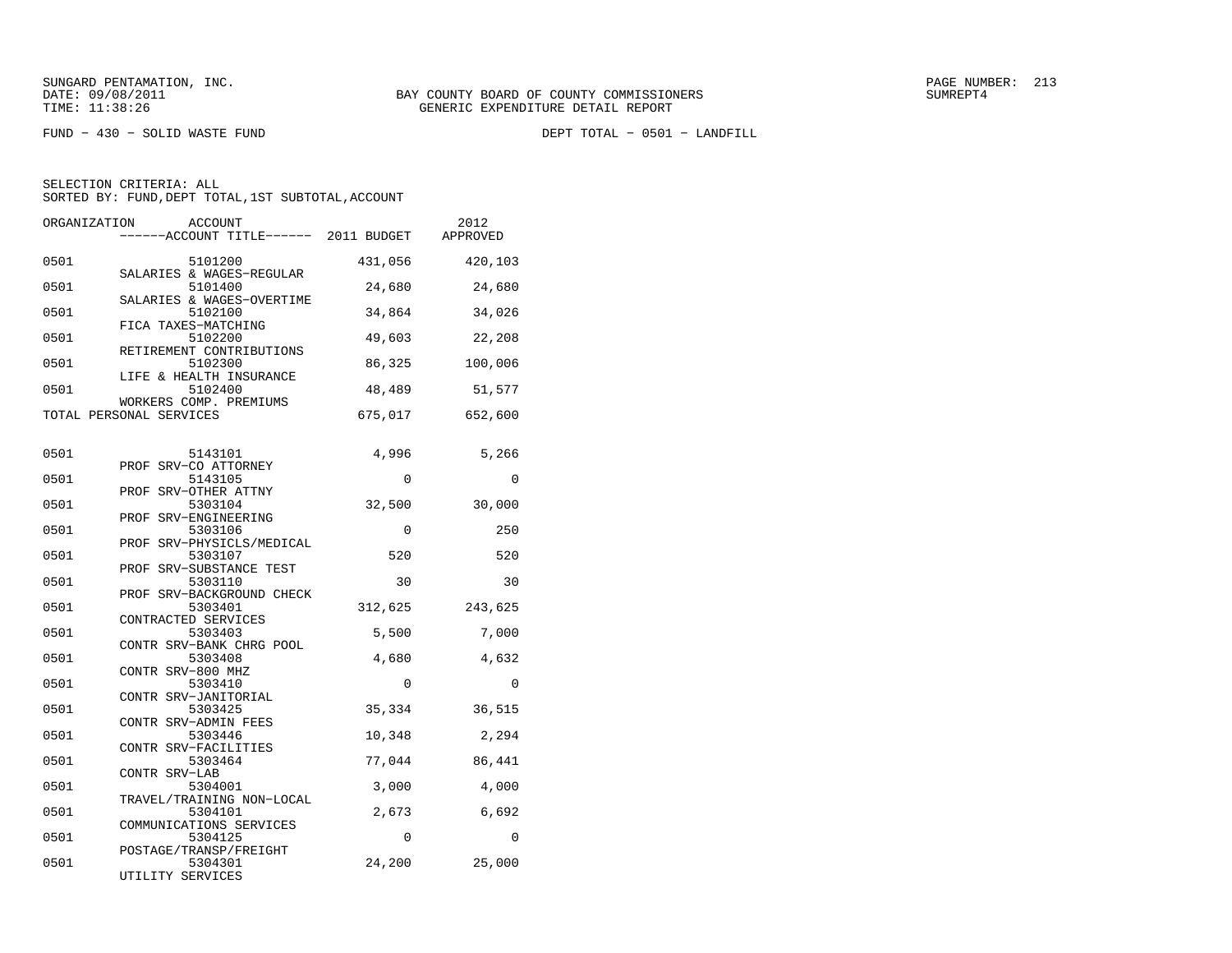FUND − 430 − SOLID WASTE FUND DEPT TOTAL − 0501 − LANDFILL

| ORGANIZATION | <b>ACCOUNT</b>                                                 |             | 2012     |
|--------------|----------------------------------------------------------------|-------------|----------|
|              | ----ACCOUNT TITLE------ 2011 BUDGET                            |             | APPROVED |
| 0501         | 5304410                                                        | 31,140      | 26,140   |
| 0501         | RENTALS/LEASES-EQUIPMENT<br>5304501                            | 53,551      | 58,258   |
| 0501         | INSURANCE & BONDS<br>5304604                                   | 56,200      | 50,000   |
| 0501         | REPAIR/MAINT-BLD&GRD DEPT<br>5304605                           | 3,000       | 1,950    |
| 0501         | REPAIR/MAINT-BLDG & GRND<br>5304610                            | 30,000      | 25,000   |
| 0501         | REPAIR/MAINT-AUTO EOUIP<br>5304611                             | 45,556      | 0        |
| 0501         | REPAIR/MAINT-FLEET MAINT<br>5304615                            | 109,500     | 100,000  |
| 0501         | REPAIR/MAINT-EOUIPMENT<br>5304701                              | 500         | 750      |
| 0501         | PRINTING & BINDING<br>5304902                                  | 1,941       | 1,336    |
| 0501         | FEES & COSTS-PURCHASING<br>5304905                             | 2,000       | $\Omega$ |
| 0501         | FEES&COSTS-LGL ADV/ADVERT<br>5304922                           | 12,000      | 10,570   |
| 0501         | FEES & COSTS-PERMITS<br>5304990                                | 500         | 750      |
| 0501         | MISCELLANEOUS EXPENSES<br>5305101                              | $\mathbf 0$ | 300      |
| 0501         | OFFICE SUPPLIES<br>5305201                                     | 3,000       | 6,500    |
| 0501         | OPERATING SUPPLIES<br>5305202                                  | 1,000       | 1,500    |
| 0501         | OPER SUPPLIES-JANITORIAL<br>5305205                            | 176,306     | 220,301  |
| 0501         | GAS, OIL & LUBRICANTS<br>5305210                               | 1,000       | 1,500    |
| 0501         | SAFETY GEAR & SUPPLIES<br>5305215                              | 5,400       | 5,700    |
| 0501         | CLOTHING & WEARING APPRL<br>5305220<br>TOOL & SMALL IMPLEMENTS | 2,500       | 2,500    |
| 0501         | 5305401<br>BOOKS/RESOURCE MATR/SUBSC                           | $\Omega$    | $\Omega$ |
| 0501         | 5305406<br>TRAINING & TUITION                                  | 750         | 3,500    |
|              | TOTAL OPERATING EXPENSES                                       | 1,049,294   | 968,820  |
| 0501         | 5606401                                                        | 215,000     | 6,750    |
| 0501         | EOUIPMENT<br>5606402                                           | 1,950       | 2,600    |
|              | EQUIP LESS THAN \$1000<br>TOTAL CAPITAL OUTLAY                 | 216,950     | 9,350    |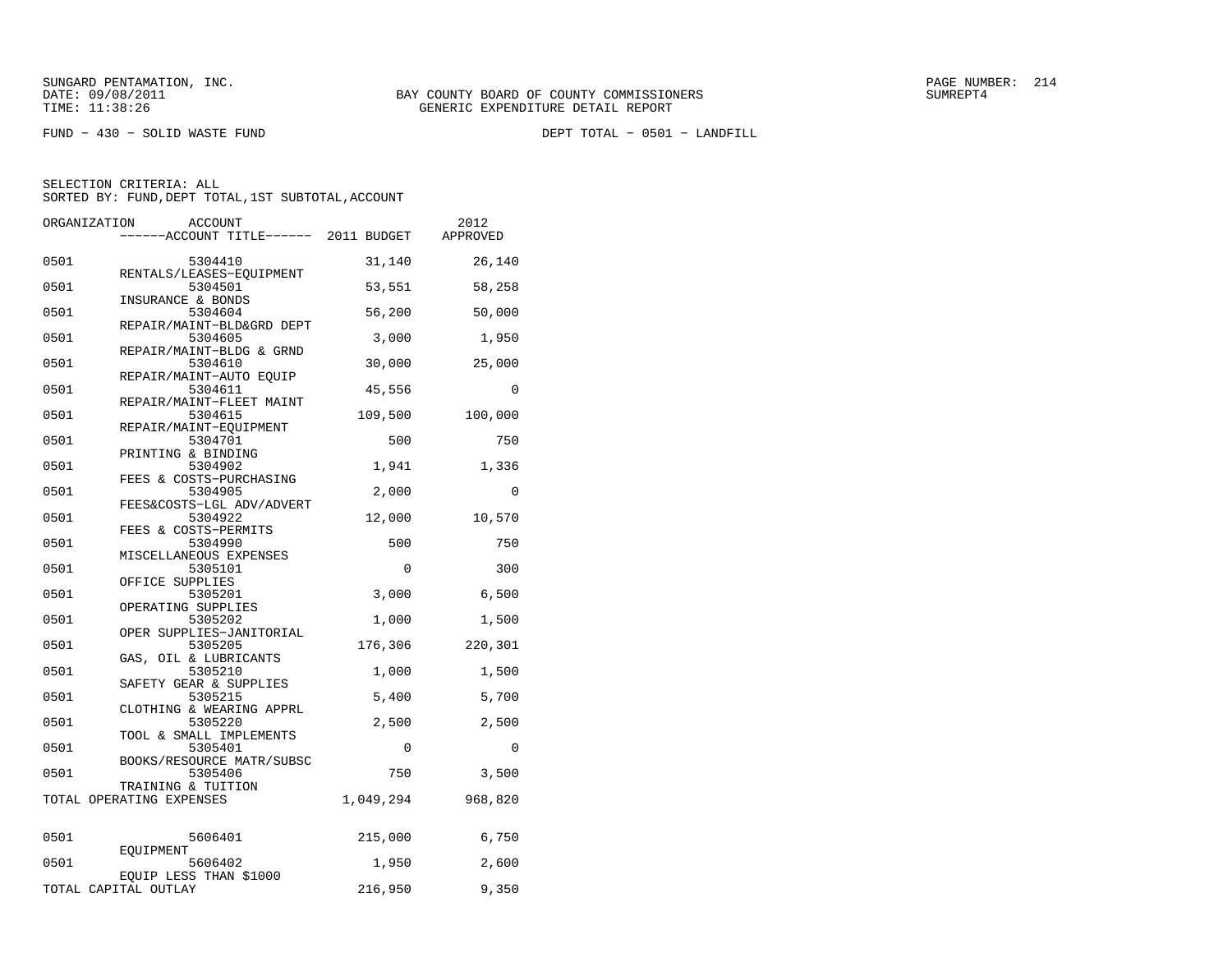FUND − 430 − SOLID WASTE FUND DEPT TOTAL − 0501 − LANDFILL

|      | ORGANIZATION<br>ACCOUNT<br>------ACCOUNT TITLE------         | 2011 BUDGET | 2012<br>APPROVED |
|------|--------------------------------------------------------------|-------------|------------------|
| 0501 | 5905998                                                      | 0           | 0                |
| 0501 | DEPRECIATION EXPENSE<br>5909910<br>RESERVE FOR CONTINGENCIES | 201,497     | 75,000           |
| 0501 | 5909915<br>RESERVE FOR PAY ADJUSTMNT                         | 0           | <sup>0</sup>     |
|      | TOTAL NON-OPERATING EXPENSES                                 | 201,497     | 75,000           |
|      | TOTAL LANDFILL                                               | 2, 142, 758 | 1,705,770        |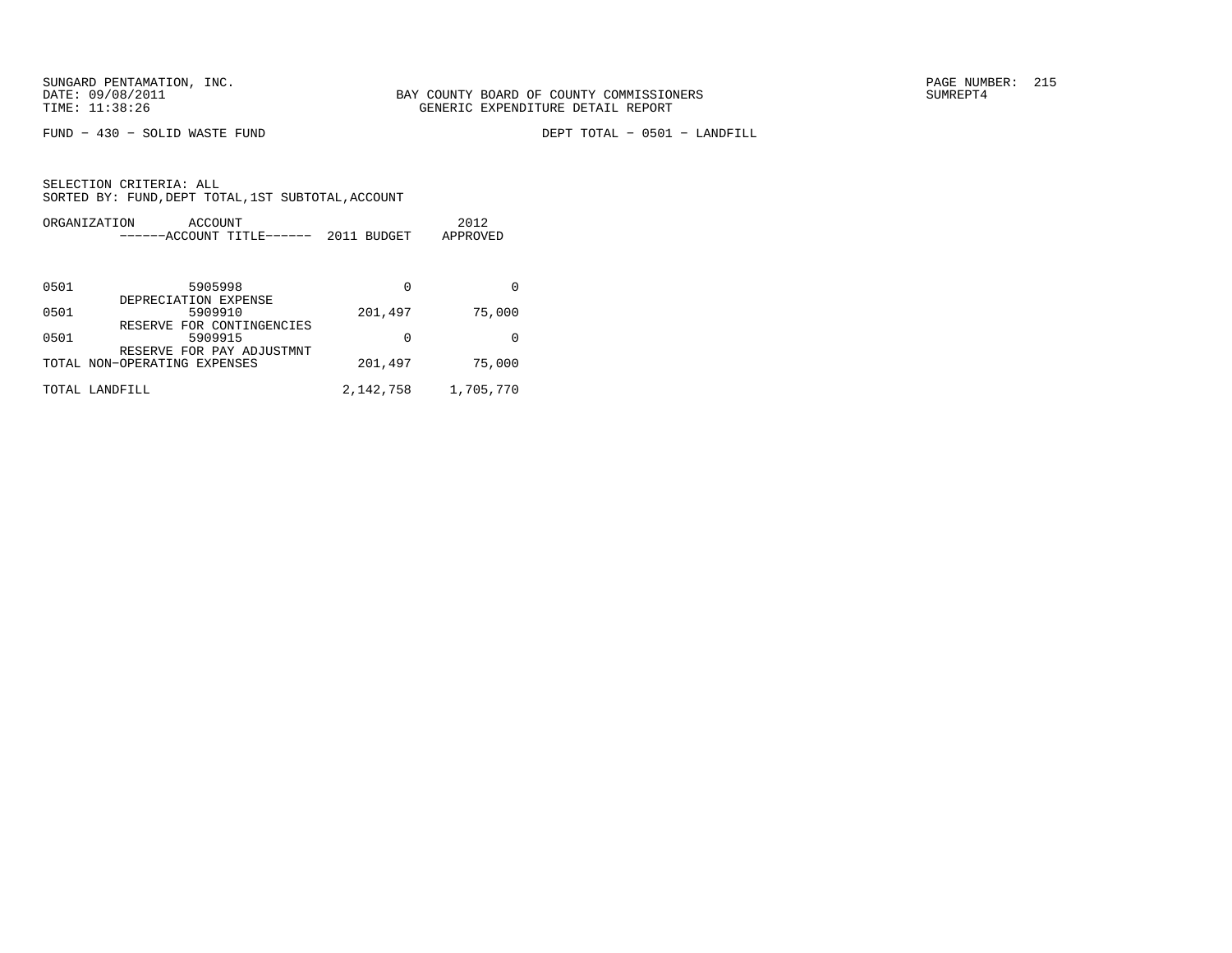FUND − 430 − SOLID WASTE FUND DEPT TOTAL − 0502 − LANDFILL/CARE COST ESCROW

|      | ORGANIZATION<br>ACCOUNT<br>------ACCOUNT TITLE------ | 2011 BUDGET | 2012<br>APPROVED |
|------|------------------------------------------------------|-------------|------------------|
| 0502 | 5606310                                              | $\Omega$    |                  |
| 0502 | LT CARE-MAJETTE<br>5606311                           | 0           |                  |
|      | POSTCLOSURE-STEELFIELD<br>TOTAL CAPITAL OUTLAY       | O           |                  |
|      | TOTAL LANDFILL/CARE COST ESCROW                      |             |                  |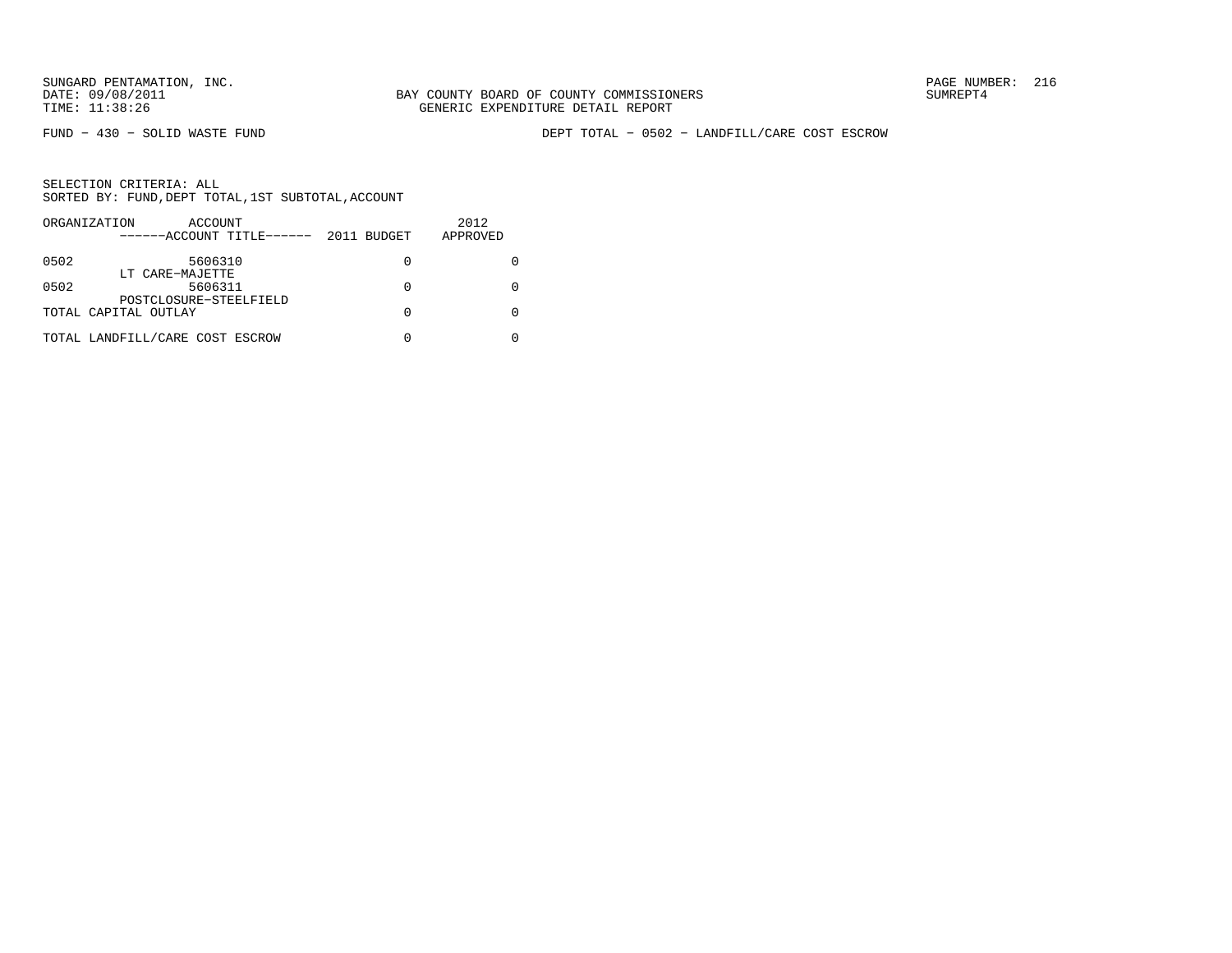FUND − 430 − SOLID WASTE FUND DEPT TOTAL − 0503 − LONGTERM CARE/MAJETTE

| ORGANIZATION<br><b>ACCOUNT</b> |                                       |             | 2012         |
|--------------------------------|---------------------------------------|-------------|--------------|
|                                | ------ACCOUNT TITLE------ 2011 BUDGET |             | APPROVED     |
|                                |                                       |             |              |
| 0503                           | 5143101                               | 1,039       | 232          |
|                                | PROF SRV-CO ATTORNEY                  |             |              |
| 0503                           | 5303104                               | $\Omega$    | $\mathbf{0}$ |
|                                | PROF SRV-ENGINEERING                  |             |              |
| 0503                           | 5303110                               | $\mathbf 0$ | $\mathbf 0$  |
|                                | PROF SRV-BACKGROUND CHECK             |             |              |
| 0503                           | 5303425                               | 7,350       | 1,611        |
| 0503                           | CONTR SRV-ADMIN FEES                  |             | 50,351       |
|                                | 5303464<br>CONTR SRV-LAB              | 42,291      |              |
| 0503                           | 5304604                               | 35,000      | 35,000       |
|                                | REPAIR/MAINT-BLD&GRD DEPT             |             |              |
| 0503                           | 5304605                               | $\mathbf 0$ | 0            |
|                                | REPAIR/MAINT-BLDG & GRND              |             |              |
| 0503                           | 5304630                               | $\mathbf 0$ | $\mathbf{0}$ |
|                                | REPAIR/MAINT-MAJ S CAP                |             |              |
| 0503                           | 5304902                               | $\Omega$    | $\Omega$     |
|                                | FEES & COSTS-PURCHASING               |             |              |
|                                | TOTAL OPERATING EXPENSES              | 85,680      | 87,194       |
|                                |                                       |             |              |
|                                |                                       |             |              |
| 0503                           | 5606514                               | 0           | $\Omega$     |
|                                | CIP-MAT RCVY & BAIL WRAP              |             |              |
| 0503                           | 5606576                               | $\Omega$    | 50,000       |
|                                | CIP-MAJETTE IRON/BEN REMD             |             |              |
|                                | TOTAL CAPITAL OUTLAY                  | $\Omega$    | 50,000       |
|                                |                                       |             |              |
| 0503                           | 5909910                               | 20,000      | 20,000       |
|                                | RESERVE FOR CONTINGENCIES             |             |              |
|                                | TOTAL NON-OPERATING EXPENSES          | 20,000      | 20,000       |
|                                |                                       |             |              |
|                                | TOTAL LONGTERM CARE/MAJETTE           | 105,680     | 157,194      |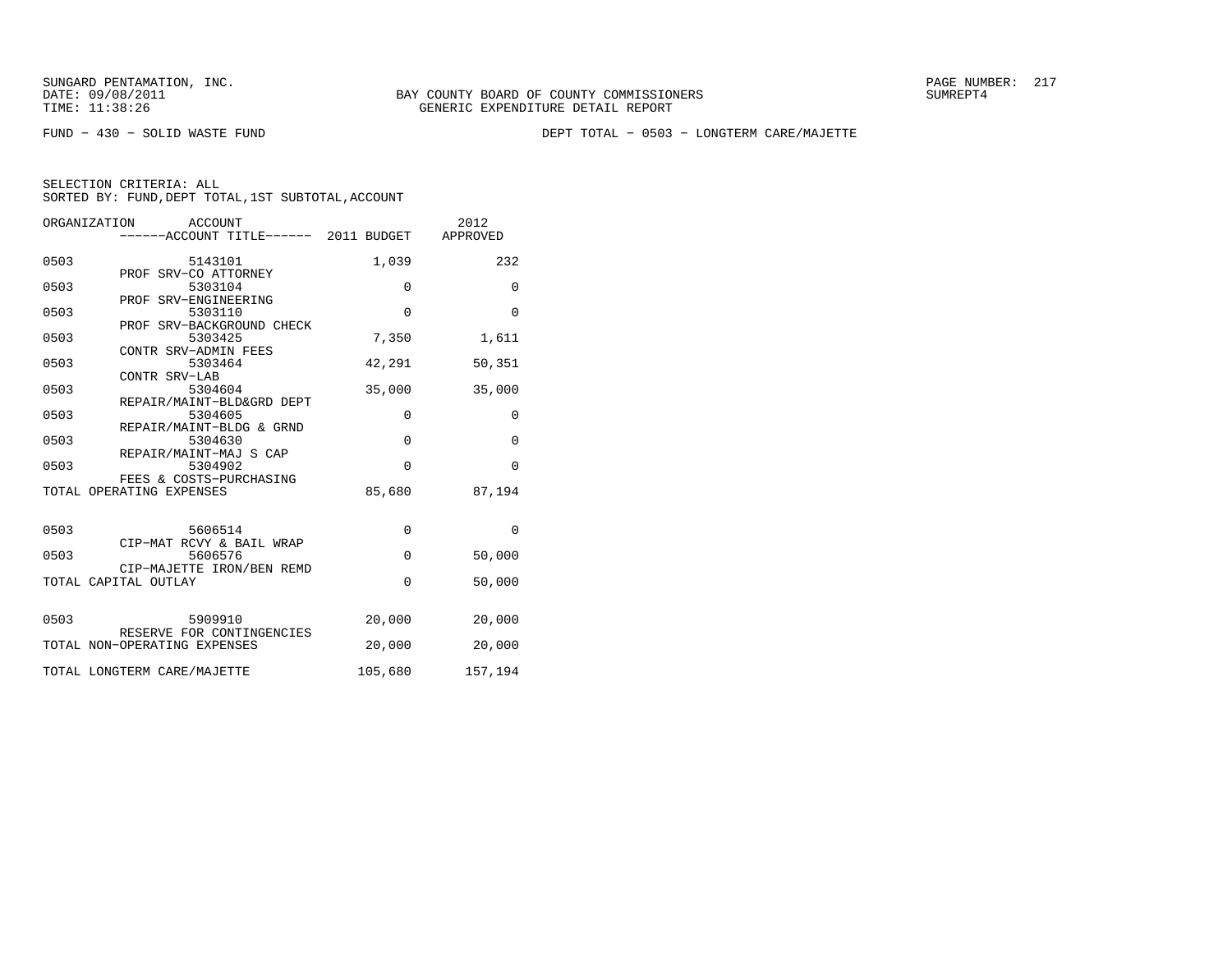FUND − 430 − SOLID WASTE FUND DEPT TOTAL − 0505 − WASTE TO ENERGY OPERATION

| ORGANIZATION              | ACCOUNT<br>-----ACCOUNT TITLE------ 2011 BUDGET             |                   | 2012<br>APPROVED    |
|---------------------------|-------------------------------------------------------------|-------------------|---------------------|
| 0505                      | 5101200                                                     | 57,809            | 57,809              |
| 0505                      | SALARIES & WAGES-REGULAR<br>5101400                         | 1,000             | 3,000               |
| 0505                      | SALARIES & WAGES-OVERTIME<br>5102100<br>FICA TAXES-MATCHING | 4,499             | 4,652               |
| 0505                      | 5102200<br>RETIREMENT CONTRIBUTIONS                         | 6,334             | 3,060               |
| 0505                      | 5102300<br>LIFE & HEALTH INSURANCE                          | 7,994             | 9,174               |
| 0505                      | 5102400<br>WORKERS COMP. PREMIUMS                           | 7,302             | 7,155               |
| TOTAL PERSONAL SERVICES   |                                                             | 84,938            | 84,850              |
| 0505                      | 5143101                                                     | 31,227            | 34,832              |
| 0505                      | PROF SRV-CO ATTORNEY<br>5143105<br>PROF SRV-OTHER ATTNY     | 50,000            | $\Omega$            |
| 0505                      | 5303104<br>PROF SRV-ENGINEERING                             | 50,000            | 50,000              |
| 0505                      | 5303106<br>PROF SRV-PHYSICLS/MEDICAL                        | 0                 | 0                   |
| 0505                      | 5303107<br>PROF SRV-SUBSTANCE TEST                          | $\Omega$          | $\Omega$            |
| 0505                      | 5303401<br>CONTRACTED SERVICES                              | 204,500           | 245,000             |
| 0505                      | 5303403<br>CONTR SRV-BANK CHRG POOL                         | 500               | 500                 |
| 0505<br>CONTR SRV-800 MHZ | 5303408                                                     | 203               | 201                 |
| 0505                      | 5303410<br>CONTR SRV-JANITORIAL                             | 0                 | $\mathbf 0$         |
| 0505<br>0505              | 5303425<br>CONTR SRV-ADMIN FEES<br>5303426                  | 220,852<br>49,076 | 241,541<br>0        |
| 0505                      | CONTR SRV-UTIL ADMIN FEES<br>5303446                        | 1,465             | 734                 |
| 0505                      | CONTR SRV-FACILITIES<br>5303464                             | 2,697             | 1,457               |
| CONTR SRV-LAB<br>0505     | 5303470                                                     |                   | 4,350,000 4,480,500 |
| CONTR SRV-EN GEN<br>0505  | 5303471                                                     | 0                 | $\Omega$            |
| 0505                      | CONTR SRV-MONTENAY REIMB<br>5303472                         | 0                 | $\mathbf 0$         |
| 0505                      | CONTR SRV-MONTENAY MGT<br>5303473                           | 0                 | 0                   |
|                           | CONTR SRV-GULF POWER TRNS                                   |                   |                     |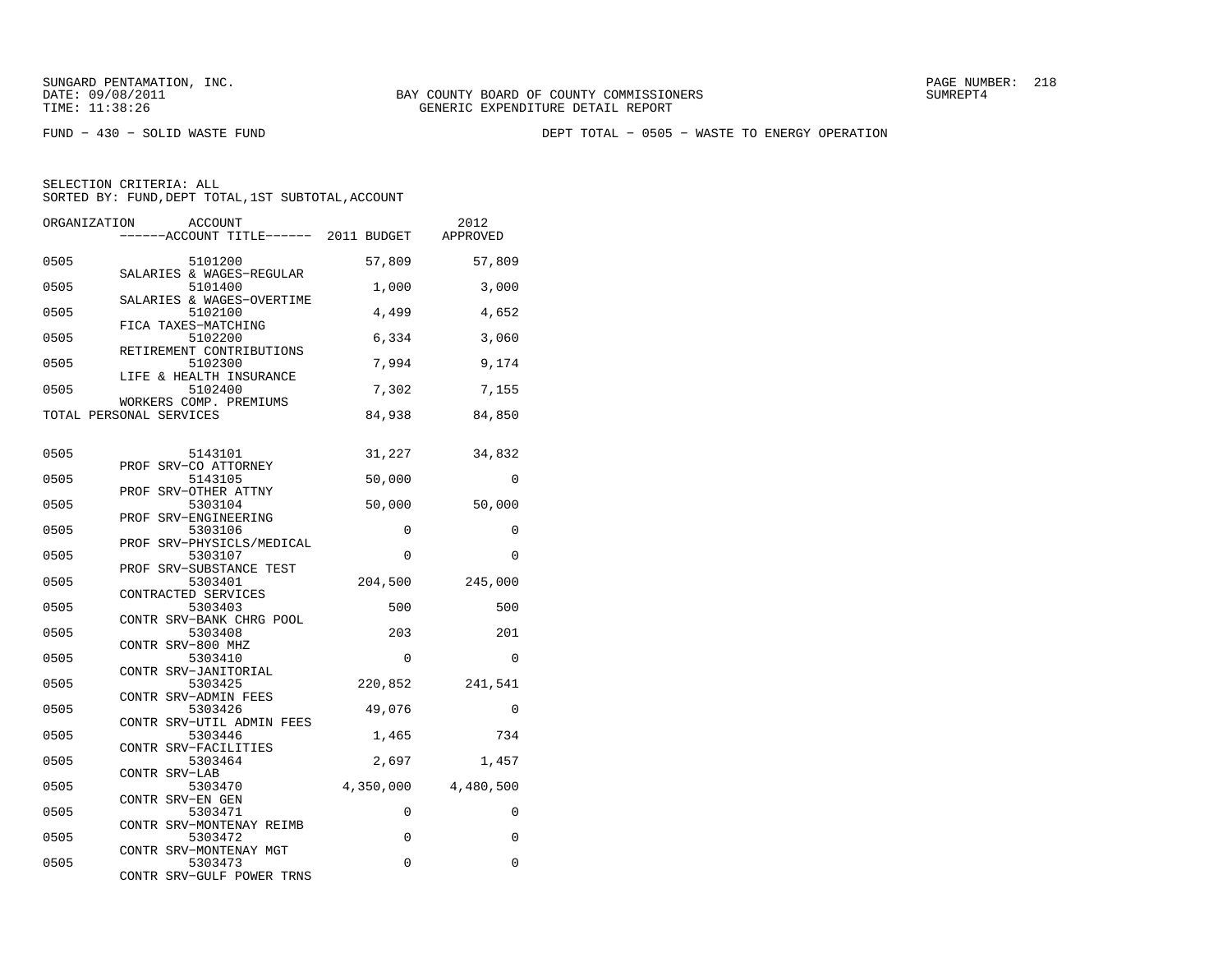FUND − 430 − SOLID WASTE FUND DEPT TOTAL − 0505 − WASTE TO ENERGY OPERATION

| ORGANIZATION | ACCOUNT                              |             | 2012        |
|--------------|--------------------------------------|-------------|-------------|
|              | ----ACCOUNT TITLE------ 2011 BUDGET  |             | APPROVED    |
|              |                                      |             | $\mathbf 0$ |
| 0505         | 5303474<br>CONTR SRV-MONTENAY SCH MN | 0           |             |
| 0505         | 5303475                              | 0           | $\Omega$    |
|              | CONTR SRV-MONTENAY BONUS             |             |             |
| 0505         | 5304001                              | 16,500      | 17,725      |
| 0505         | TRAVEL/TRAINING NON-LOCAL<br>5304101 |             |             |
|              | COMMUNICATIONS SERVICES              | 10,354      | 9,180       |
| 0505         | 5304125                              | 3,900       | 3,900       |
|              | POSTAGE/TRANSP/FREIGHT               |             |             |
| 0505         | 5304301                              | 745,000     | 745,000     |
|              | UTILITY SERVICES                     |             |             |
| 0505         | 5304405<br>RENTALS/LEASES-BUILDINGS  | $\Omega$    | $\Omega$    |
| 0505         | 5304410                              | 25,000      | 25,000      |
|              | RENTALS/LEASES-EQUIPMENT             |             |             |
| 0505         | 5304501                              | 282,139     | 305,760     |
|              | INSURANCE & BONDS                    |             |             |
| 0505         | 5304604                              | 20,000      | 20,000      |
| 0505         | REPAIR/MAINT-BLD&GRD DEPT<br>5304605 | 9,500       | 7,650       |
|              | REPAIR/MAINT-BLDG & GRND             |             |             |
| 0505         | 5304610                              | 0           | 850         |
|              | REPAIR/MAINT-AUTO EQUIP              |             |             |
| 0505         | 5304611                              | 1,545       | $\Omega$    |
| 0505         | REPAIR/MAINT-FLEET MAINT<br>5304615  | 2,849,151   | 2,610,000   |
|              | REPAIR/MAINT-EOUIPMENT               |             |             |
| 0505         | 5304701                              | 0           | $\Omega$    |
|              | PRINTING & BINDING                   |             |             |
| 0505         | 5304902                              | 37,461      | 38,084      |
|              | FEES & COSTS-PURCHASING              |             |             |
| 0505         | 5304905<br>FEES&COSTS-LGL ADV/ADVERT | 2,200       | 2,200       |
| 0505         | 5304922                              | 12,500      | 22,500      |
|              | FEES & COSTS-PERMITS                 |             |             |
| 0505         | 5304984                              | $\mathbf 0$ | 0           |
|              | BAD DEBT                             |             |             |
| 0505         | 5304990                              | 100         | 100         |
| 0505         | MISCELLANEOUS EXPENSES<br>5305101    | 9,000       | 9,000       |
|              | OFFICE SUPPLIES                      |             |             |
| 0505         | 5305201                              | 175,000     | 175,000     |
|              | OPERATING SUPPLIES                   |             |             |
| 0505         | 5305202                              | 4,000       | 4,000       |
|              | OPER SUPPLIES-JANITORIAL             |             |             |
| 0505         | 5305204<br>OPER. SUPPLIES-CHEMICALS  | 288,380     | 317,218     |
| 0505         | 5305205                              | 167,700     | 167,700     |
|              | GAS, OIL & LUBRICANTS                |             |             |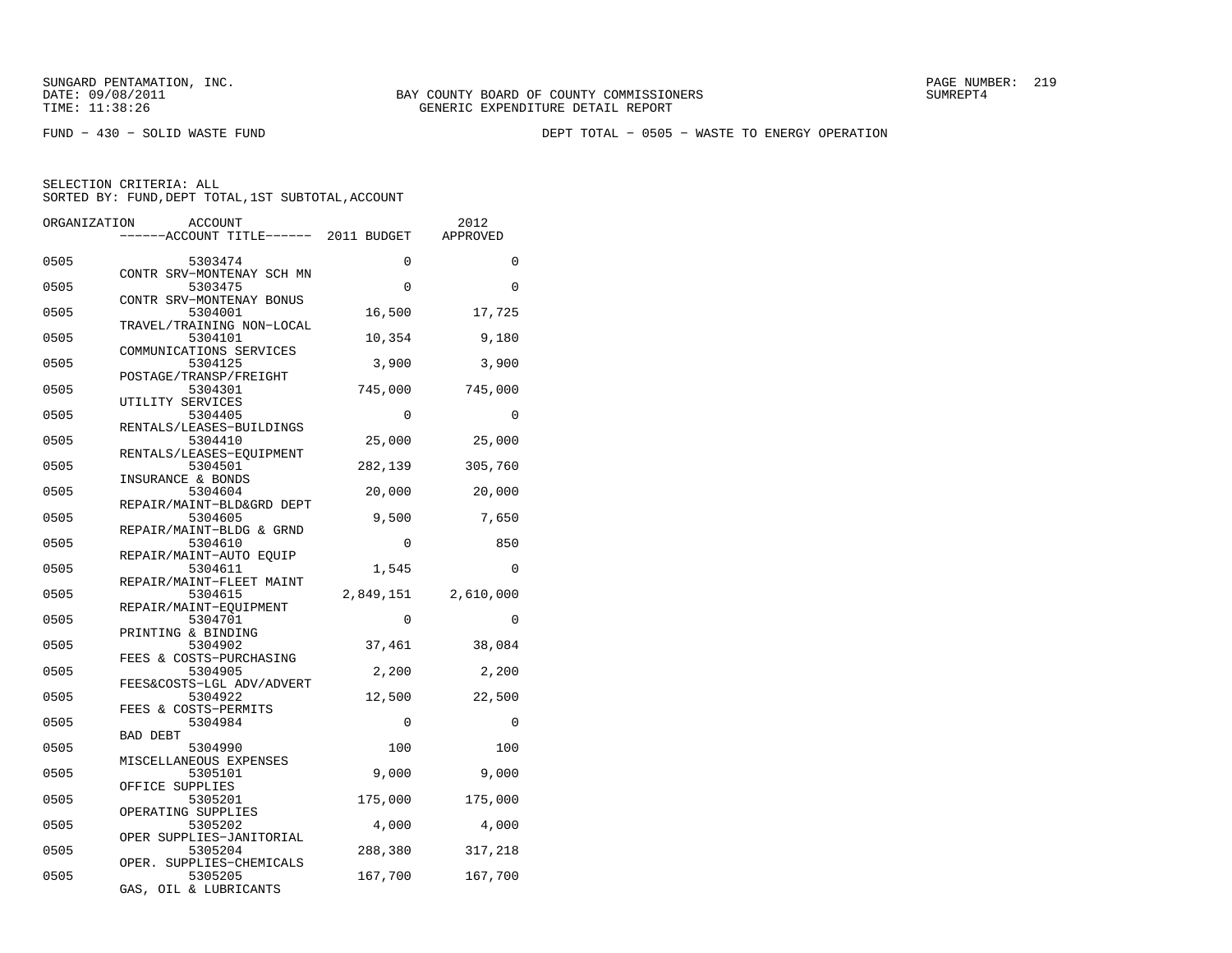FUND − 430 − SOLID WASTE FUND DEPT TOTAL − 0505 − WASTE TO ENERGY OPERATION

|      | ORGANIZATION<br>ACCOUNT<br>-----ACCOUNT TITLE------ 2011 BUDGET |            | 2012<br>APPROVED    |
|------|-----------------------------------------------------------------|------------|---------------------|
| 0505 | 5305210                                                         | 65,000     | 25,000              |
| 0505 | SAFETY GEAR & SUPPLIES<br>5305215                               | 22,800     | 23,484              |
| 0505 | CLOTHING & WEARING APPRL<br>5305220                             | 11,500     | 11,500              |
| 0505 | TOOL & SMALL IMPLEMENTS<br>5305401                              | 500        | 500                 |
| 0505 | BOOKS/RESOURCE MATR/SUBSC<br>5305402                            | 2,000      | 2,000               |
| 0505 | DUES & MEMBERSHIPS<br>5305406                                   | 9,000      | 12,000              |
|      | TRAINING & TUITION<br>TOTAL OPERATING EXPENSES                  | 9,730,750  | 9,610,116           |
| 0505 | 5606401                                                         | 390,000    | 95,000              |
| 0505 | EOUIPMENT<br>5606402                                            | 5,000      | 5,000               |
|      | EQUIP LESS THAN \$1000<br>TOTAL CAPITAL OUTLAY                  | 395,000    | 100,000             |
| 0505 | 5707115                                                         |            | 1,830,000 1,885,000 |
| 0505 | PRINCIPAL-REV BONDS<br>5707215                                  | 798,624    | 747,018             |
| 0505 | INTEREST-REV BONDS<br>5707303                                   | $\Omega$   | $\Omega$            |
| 0505 | <b>BOND ISSUE COSTS</b><br>5707316                              | 1,700      | 1,700               |
|      | PAYING AGENT/TRUSTEE-FEES<br>TOTAL DEBT SERVICE                 |            | 2,630,324 2,633,718 |
| 0505 | 5819112                                                         | 0          | 0                   |
| 0505 | TRNFS-RETAIL WATER (420)<br>5905908                             | 0          | 0                   |
| 0505 | LOSS ON DISPOSAL<br>5905998                                     | $\Omega$   | $\Omega$            |
| 0505 | DEPRECIATION EXPENSE<br>5909910                                 | 41,683     | 100,000             |
| 0505 | RESERVE FOR CONTINGENCIES<br>5909915                            | 0          | 0                   |
|      | RESERVE FOR PAY ADJUSTMNT<br>TOTAL NON-OPERATING EXPENSES       | 41,683     | 100,000             |
|      | TOTAL WASTE TO ENERGY OPERATION                                 | 12,882,695 | 12,528,684          |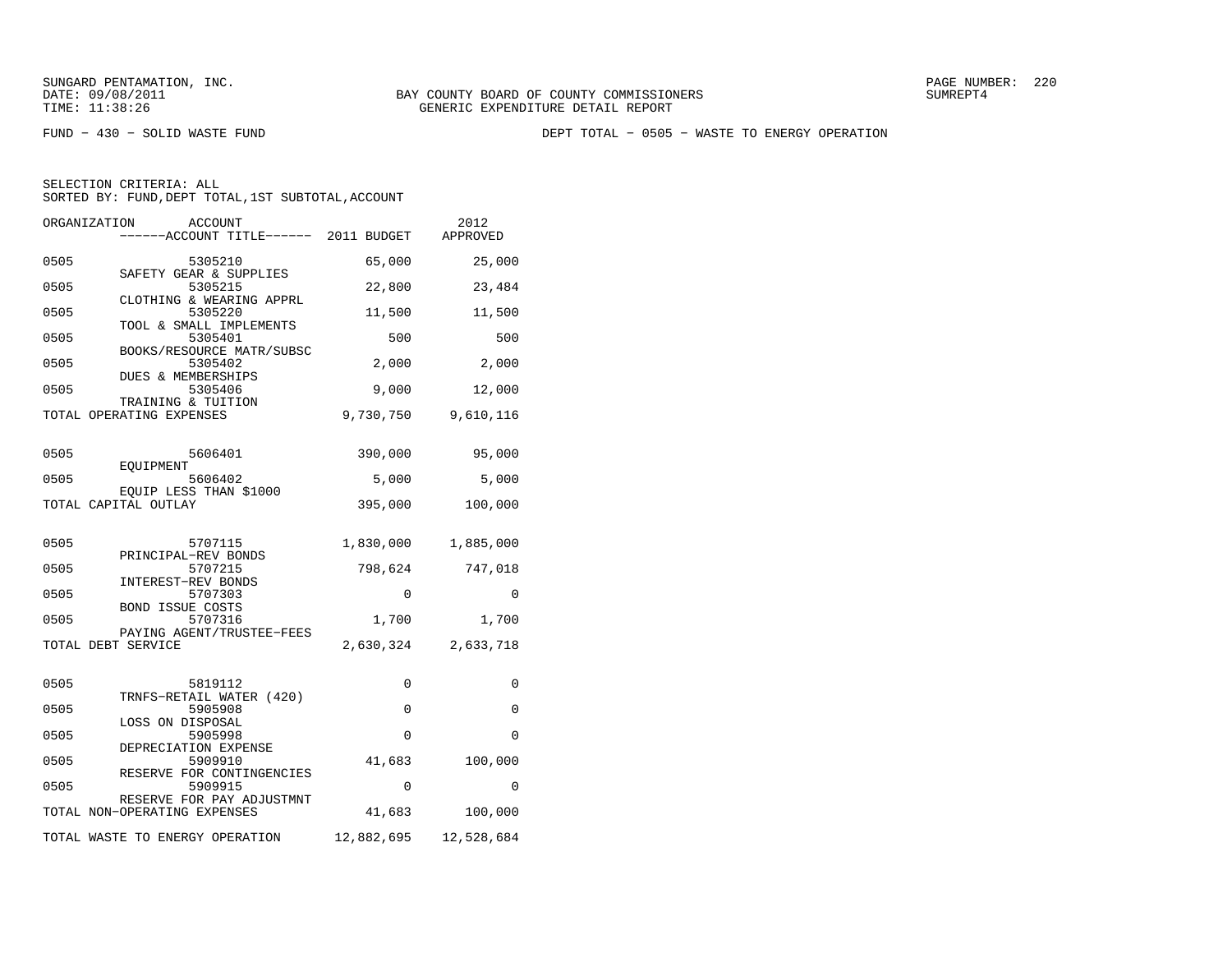FUND − 430 − SOLID WASTE FUND DEPT TOTAL − 0506 − SOLID WASTE ADMINISTRATIN

| ORGANIZATION<br><b>ACCOUNT</b><br>-----ACCOUNT TITLE------ 2011 BUDGET |             | 2012<br>APPROVED |
|------------------------------------------------------------------------|-------------|------------------|
| 0506<br>5101200<br>SALARIES & WAGES-REGULAR                            | 132,533     | 323,969          |
| 0506<br>5101400<br>SALARIES & WAGES-OVERTIME                           | 1,350       | 1,350            |
| 0506<br>5102100<br>FICA TAXES-MATCHING                                 | 10,242      | 24,887           |
| 0506<br>5102200<br>RETIREMENT CONTRIBUTIONS                            | 14,419      | 16,373           |
| 0506<br>5102300<br>LIFE & HEALTH INSURANCE                             | 15,988      | 44,637           |
| 0506<br>5102400<br>WORKERS COMP. PREMIUMS                              | 10,872      | 10,203           |
| 0506<br>5102500<br>UNEMPLOYMENT COMPENSATION                           | $\Omega$    | $\Omega$         |
| TOTAL PERSONAL SERVICES                                                | 185,404     | 421,419          |
| 0506<br>5143101                                                        | 3,580       | 15,819           |
| PROF SRV-CO ATTORNEY<br>5143105<br>0506<br>PROF SRV-OTHER ATTNY        | 25,000      | 25,000           |
| 0506<br>5303104<br>PROF SRV-ENGINEERING                                | 0           | 0                |
| 0506<br>5303106<br>PROF SRV-PHYSICLS/MEDICAL                           | $\Omega$    | $\Omega$         |
| 0506<br>5303107<br>PROF SRV-SUBSTANCE TEST                             | 112         | 111              |
| 0506<br>5303110<br>PROF SRV-BACKGROUND CHECK                           | 0           | 0                |
| 0506<br>5303401<br>CONTRACTED SERVICES                                 | 0           | 1,600            |
| 0506<br>5303408<br>CONTR SRV-800 MHZ                                   | 407         | 403              |
| 0506<br>5303410<br>CONTR SRV-JANITORIAL<br>0506                        | 0<br>12,704 | 0<br>600         |
| 5303422<br>CONTR SRV-GIS<br>0506<br>5303425                            | 59,982      | 139,712          |
| CONTR SRV-ADMIN FEES<br>0506<br>5303426                                | 49,358      | 0                |
| CONTR SRV-UTIL ADMIN FEES<br>0506<br>5303446                           | 1,557       | 1,009            |
| CONTR SRV-FACILITIES<br>0506<br>5304001                                | 1,500       | 5,500            |
| TRAVEL/TRAINING NON-LOCAL<br>0506<br>5304101                           | 2,995       | 3,496            |
| COMMUNICATIONS SERVICES<br>0506<br>5304125                             | 1,210       | 1,500            |
| POSTAGE/TRANSP/FREIGHT                                                 |             |                  |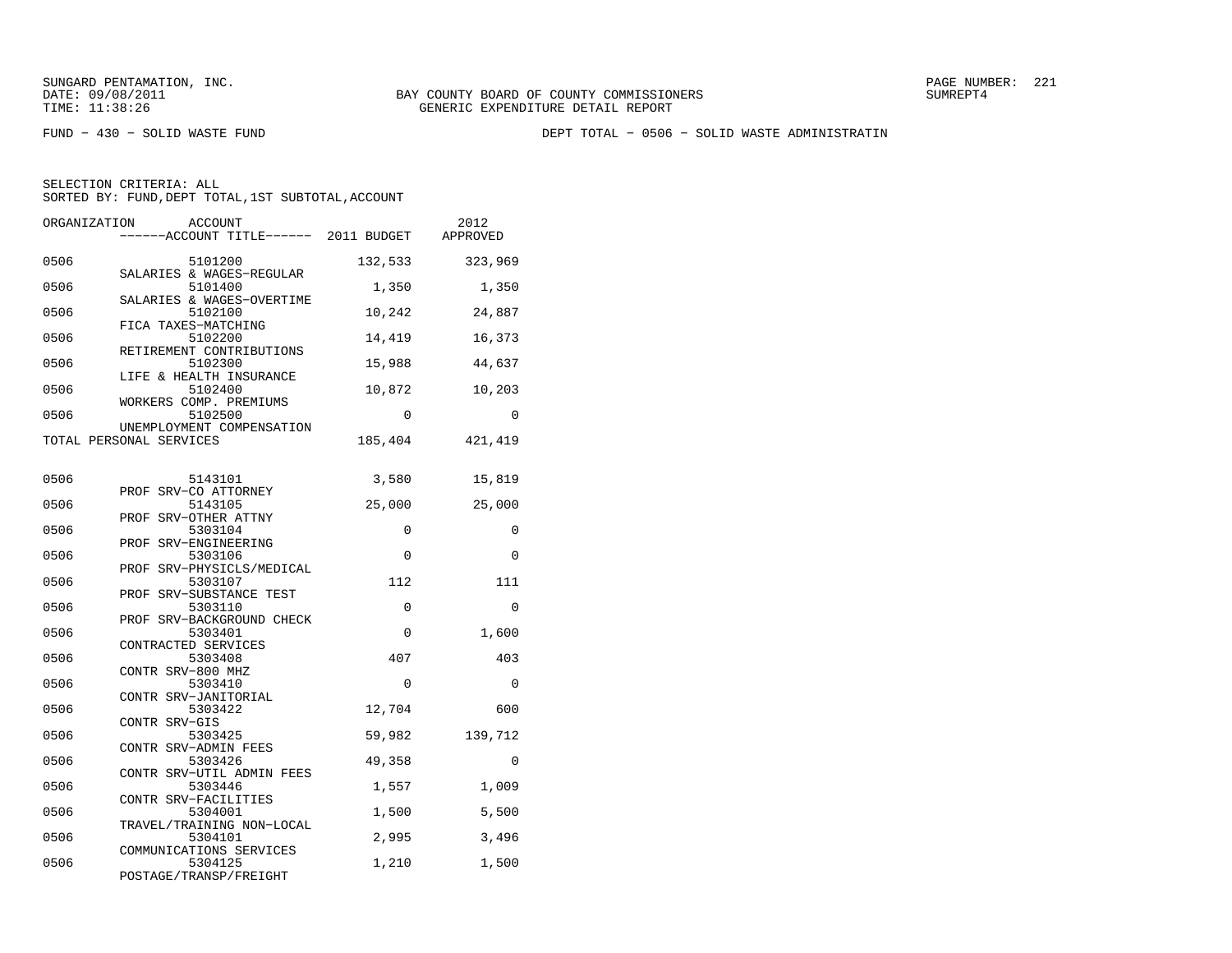FUND − 430 − SOLID WASTE FUND DEPT TOTAL − 0506 − SOLID WASTE ADMINISTRATIN

|      | ORGANIZATION             | ACCOUNT                              |             | 2012         |
|------|--------------------------|--------------------------------------|-------------|--------------|
|      |                          | ----ACCOUNT TITLE------ 2011 BUDGET  |             | APPROVED     |
| 0506 |                          | 5304301                              | 5,742       | 6,164        |
|      |                          | UTILITY SERVICES                     |             |              |
| 0506 |                          | 5304405<br>RENTALS/LEASES-BUILDINGS  | $\mathbf 0$ | $\Omega$     |
| 0506 |                          | 5304410                              | 1,885       | 1,885        |
| 0506 |                          | RENTALS/LEASES-EQUIPMENT<br>5304501  | 14,819      | 14,924       |
| 0506 |                          | INSURANCE & BONDS<br>5304604         | 3,500       | 3,500        |
|      |                          | REPAIR/MAINT-BLD&GRD DEPT            |             |              |
| 0506 |                          | 5304605<br>REPAIR/MAINT-BLDG & GRND  | 1,500       | 1,950        |
| 0506 |                          | 5304610                              | 500         | 1,200        |
| 0506 |                          | REPAIR/MAINT-AUTO EOUIP<br>5304611   | 700         | 0            |
| 0506 |                          | REPAIR/MAINT-FLEET MAINT<br>5304615  | 1,650       | 1,650        |
| 0506 |                          | REPAIR/MAINT-EQUIPMENT<br>5304701    | 200         | $\mathbf{0}$ |
| 0506 |                          | PRINTING & BINDING<br>5304902        | 146         | 99           |
| 0506 |                          | FEES & COSTS-PURCHASING<br>5304905   | 600         | 700          |
|      |                          | FEES&COSTS-LGL ADV/ADVERT            |             |              |
| 0506 |                          | 5304990<br>MISCELLANEOUS EXPENSES    | 200         | 200          |
| 0506 |                          | 5305101                              | 3,250       | 3,075        |
| 0506 |                          | OFFICE SUPPLIES<br>5305201           | 500         | 500          |
| 0506 |                          | OPERATING SUPPLIES<br>5305202        | 0           | 250          |
| 0506 |                          | OPER SUPPLIES-JANITORIAL<br>5305205  |             | 2,500        |
|      |                          | GAS, OIL & LUBRICANTS                | 1,000       |              |
| 0506 |                          | 5305210<br>SAFETY GEAR & SUPPLIES    | 300         | 500          |
| 0506 |                          | 5305215                              | $\Omega$    | $\Omega$     |
| 0506 |                          | CLOTHING & WEARING APPRL<br>5305401  | 67          | 70           |
| 0506 |                          | BOOKS/RESOURCE MATR/SUBSC<br>5305402 | 175         | 214          |
| 0506 |                          | DUES & MEMBERSHIPS<br>5305406        | 1,750       | 1,750        |
|      | TOTAL OPERATING EXPENSES | TRAINING & TUITION                   | 196,889     | 235,881      |
|      |                          |                                      |             |              |
| 0506 | EQUIPMENT                | 5606401                              | 25,000      | 5,000        |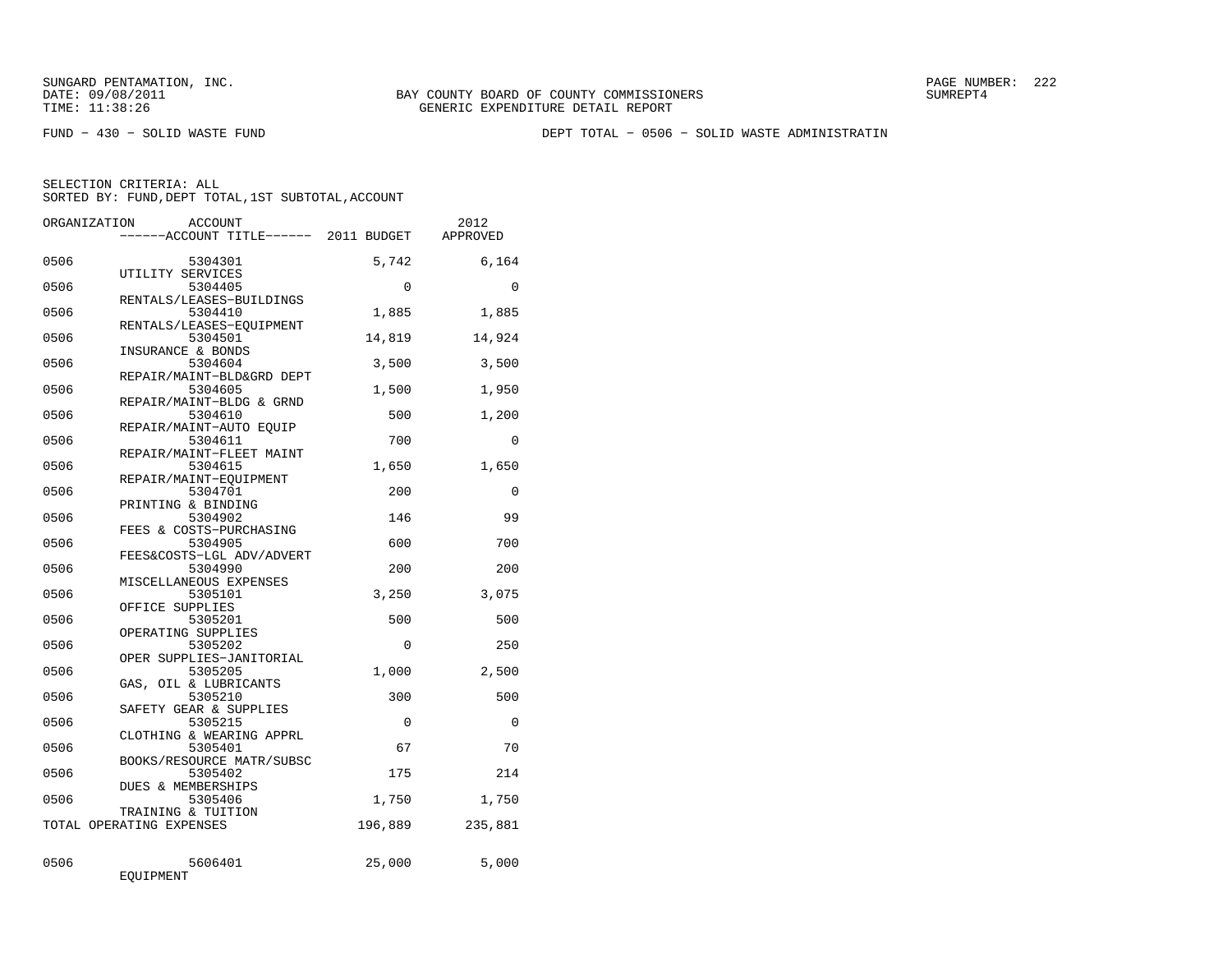FUND − 430 − SOLID WASTE FUND DEPT TOTAL − 0506 − SOLID WASTE ADMINISTRATIN

| ORGANIZATION<br>ACCOUNT<br>------ACCOUNT TITLE------ 2011 BUDGET |          | 2012<br>APPROVED |
|------------------------------------------------------------------|----------|------------------|
| 0506<br>5606402                                                  | 0        | 0                |
| EQUIP LESS THAN \$1000<br>TOTAL CAPITAL OUTLAY                   | 25,000   | 5,000            |
| 0506<br>5905998                                                  | $\Omega$ | $\Omega$         |
| DEPRECIATION EXPENSE                                             |          |                  |
| 0506<br>5909901                                                  | $\Omega$ | $\Omega$         |
| OTHER NON-OPERATING EXPS<br>0506<br>5909910                      | 4,000    | 4,000            |
| RESERVE FOR CONTINGENCIES<br>0506<br>5909915                     | $\Omega$ | <sup>0</sup>     |
| RESERVE FOR PAY ADJUSTMNT<br>TOTAL NON-OPERATING EXPENSES        | 4,000    | 4,000            |
| SOLID WASTE ADMINISTRATIN<br>TOTAL                               | 411,293  | 666,300          |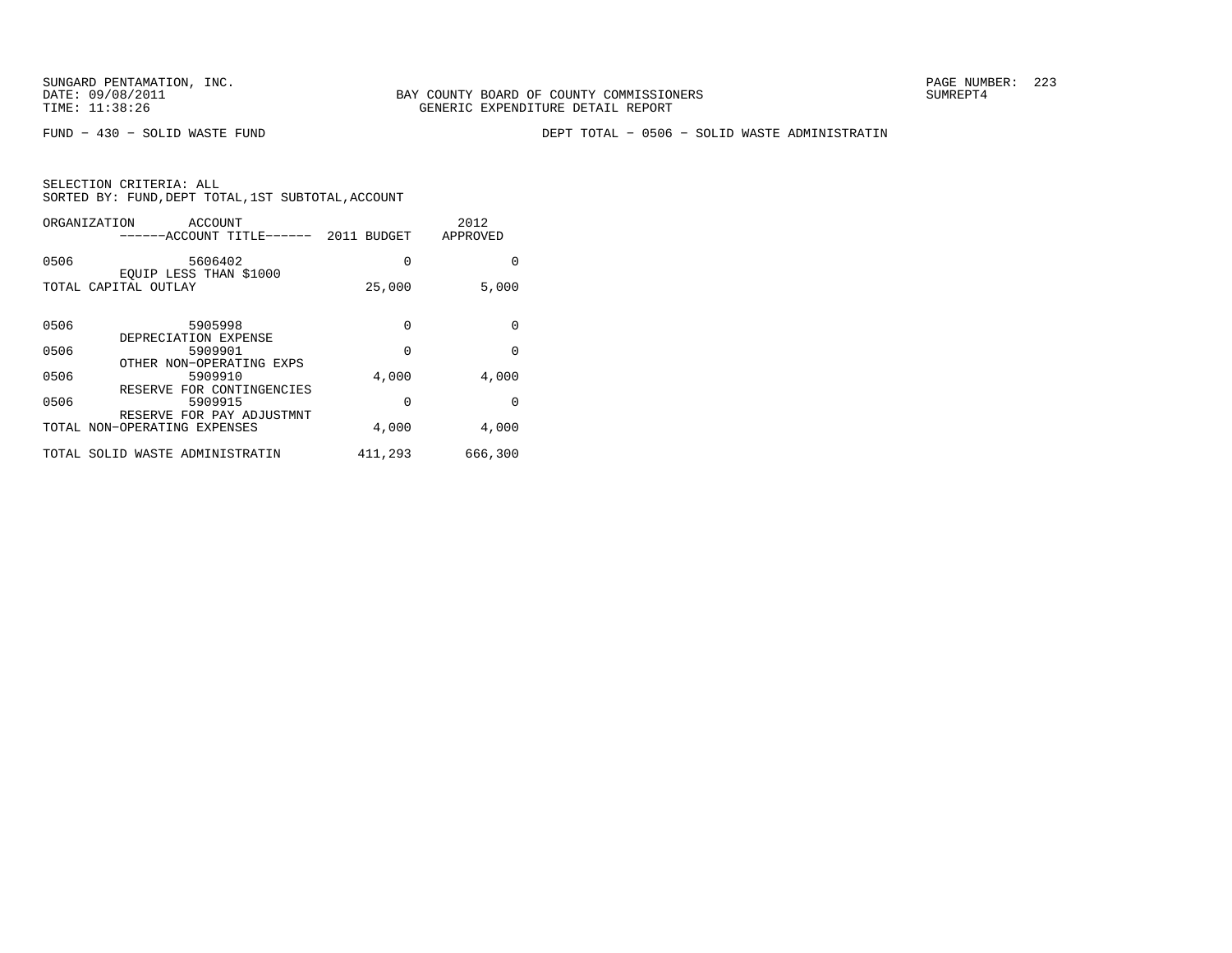FUND − 430 − SOLID WASTE FUND DEPT TOTAL − 0507 − L/T CARE/STEELFLD CLOSURE

| ORGANIZATION<br>ACCOUNT         |                                                                                                                                                                                                                                                                                     | 2012                                                                                                                                                      |
|---------------------------------|-------------------------------------------------------------------------------------------------------------------------------------------------------------------------------------------------------------------------------------------------------------------------------------|-----------------------------------------------------------------------------------------------------------------------------------------------------------|
|                                 |                                                                                                                                                                                                                                                                                     |                                                                                                                                                           |
|                                 |                                                                                                                                                                                                                                                                                     | 37                                                                                                                                                        |
|                                 |                                                                                                                                                                                                                                                                                     |                                                                                                                                                           |
|                                 |                                                                                                                                                                                                                                                                                     | $\Omega$                                                                                                                                                  |
|                                 |                                                                                                                                                                                                                                                                                     |                                                                                                                                                           |
|                                 |                                                                                                                                                                                                                                                                                     | 257                                                                                                                                                       |
|                                 |                                                                                                                                                                                                                                                                                     |                                                                                                                                                           |
|                                 |                                                                                                                                                                                                                                                                                     | 25,000                                                                                                                                                    |
|                                 |                                                                                                                                                                                                                                                                                     |                                                                                                                                                           |
| 5304605                         |                                                                                                                                                                                                                                                                                     | 0                                                                                                                                                         |
| REPAIR/MAINT-BLDG & GRND        |                                                                                                                                                                                                                                                                                     |                                                                                                                                                           |
| 5304615                         | $\mathbf 0$                                                                                                                                                                                                                                                                         | $\Omega$                                                                                                                                                  |
| REPAIR/MAINT-EOUIPMENT          |                                                                                                                                                                                                                                                                                     |                                                                                                                                                           |
| 5304902                         | 37                                                                                                                                                                                                                                                                                  | 148                                                                                                                                                       |
| FEES & COSTS-PURCHASING         |                                                                                                                                                                                                                                                                                     |                                                                                                                                                           |
| TOTAL OPERATING EXPENSES        |                                                                                                                                                                                                                                                                                     | 25,442                                                                                                                                                    |
|                                 |                                                                                                                                                                                                                                                                                     |                                                                                                                                                           |
|                                 |                                                                                                                                                                                                                                                                                     |                                                                                                                                                           |
|                                 |                                                                                                                                                                                                                                                                                     | $\mathbf{0}$                                                                                                                                              |
|                                 |                                                                                                                                                                                                                                                                                     |                                                                                                                                                           |
|                                 |                                                                                                                                                                                                                                                                                     | $\Omega$                                                                                                                                                  |
|                                 |                                                                                                                                                                                                                                                                                     |                                                                                                                                                           |
|                                 |                                                                                                                                                                                                                                                                                     |                                                                                                                                                           |
|                                 |                                                                                                                                                                                                                                                                                     | 30,000                                                                                                                                                    |
|                                 |                                                                                                                                                                                                                                                                                     | 30,000                                                                                                                                                    |
|                                 |                                                                                                                                                                                                                                                                                     |                                                                                                                                                           |
| TOTAL L/T CARE/STEELFLD CLOSURE | 13,618                                                                                                                                                                                                                                                                              | 55,442                                                                                                                                                    |
|                                 | 5143101<br>PROF SRV-CO ATTORNEY<br>5303104<br>PROF SRV-ENGINEERING<br>5303425<br>CONTR SRV-ADMIN FEES<br>5304604<br>REPAIR/MAINT-BLD&GRD DEPT<br>5606575<br>CIP-STEELFLD IRON REMED<br>TOTAL CAPITAL OUTLAY<br>5909910<br>RESERVE FOR CONTINGENCIES<br>TOTAL NON-OPERATING EXPENSES | ------ACCOUNT TITLE------ 2011 BUDGET APPROVED<br>196<br>$\Omega$<br>1,385<br>12,000<br>0<br>13,618<br>$\mathbf 0$<br>$\Omega$<br>$\mathbf 0$<br>$\Omega$ |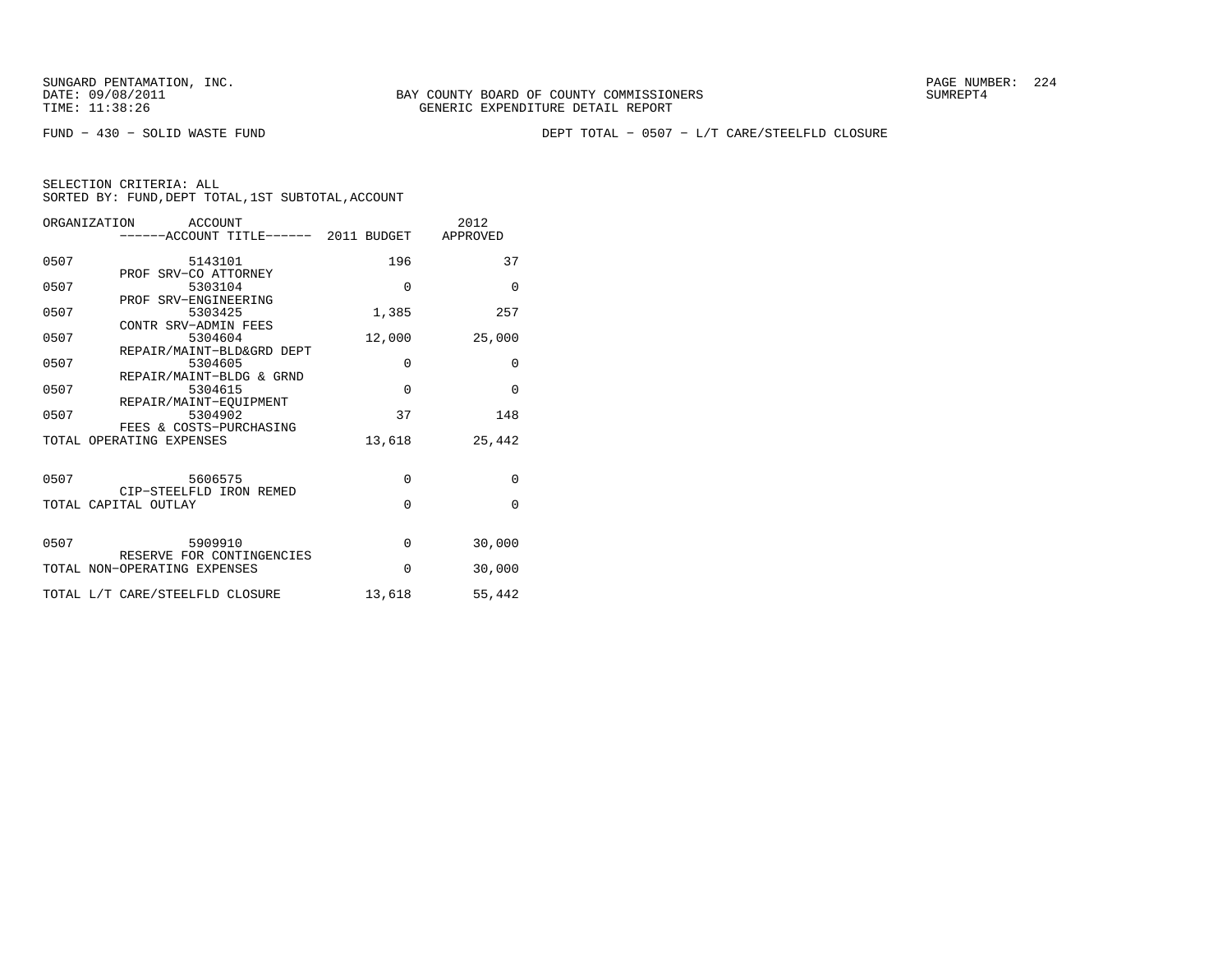FUND − 430 − SOLID WASTE FUND DEPT TOTAL − 0508 − HAZARDOUS WST ENVIRN COMP

| ORGANIZATION | ACCOUNT<br>-----ACCOUNT TITLE------ 2011 BUDGET                |          | 2012<br>APPROVED |
|--------------|----------------------------------------------------------------|----------|------------------|
| 0508         | 5101200                                                        | 35,118   | 35,118           |
| 0508         | SALARIES & WAGES-REGULAR<br>5101400                            | 500      | 500              |
| 0508         | SALARIES & WAGES-OVERTIME<br>5102100                           | 2,725    | 2,725            |
| 0508         | FICA TAXES-MATCHING<br>5102200                                 | 3,836    | 1,793            |
| 0508         | RETIREMENT CONTRIBUTIONS<br>5102300                            | 7,869    | 8,356            |
| 0508         | LIFE & HEALTH INSURANCE<br>5102400                             | 487      | 1,308            |
| 0508         | WORKERS COMP. PREMIUMS<br>5102500<br>UNEMPLOYMENT COMPENSATION | $\Omega$ | $\Omega$         |
|              | TOTAL PERSONAL SERVICES                                        | 50,535   | 49,800           |
| 0508         | 5143101                                                        | 271      | 252              |
| 0508         | PROF SRV-CO ATTORNEY<br>5303106                                | 0        | 0                |
| 0508         | PROF SRV-PHYSICLS/MEDICAL<br>5303107                           | 37       | 37               |
| 0508         | PROF SRV-SUBSTANCE TEST<br>5303110                             | 33       | 33               |
| 0508         | PROF SRV-BACKGROUND CHECK<br>5303401                           | 29,500   | 30,000           |
| 0508         | CONTRACTED SERVICES<br>5303408                                 | 203      | 203              |
| 0508         | CONTR SRV-800 MHZ<br>5303425                                   | 1,915    | 1,746            |
| 0508         | CONTR SRV-ADMIN FEES<br>5303430                                | 500      | 500              |
| 0508         | CONTR SRV-ADVERTISING<br>5303446                               | 916      | 184              |
| 0508         | CONTR SRV-FACILITIES<br>5304001                                | 1,000    | 3,000            |
| 0508         | TRAVEL/TRAINING NON-LOCAL<br>5304101                           | 1,180    | 720              |
| 0508         | COMMUNICATIONS SERVICES<br>5304410                             | 0        | 0                |
| 0508         | RENTALS/LEASES-EOUIPMENT<br>5304501                            | 3,135    | 3,344            |
| 0508         | INSURANCE & BONDS<br>5304604                                   | 0        | 5,000            |
| 0508         | REPAIR/MAINT-BLD&GRD DEPT<br>5304605                           | $\Omega$ | $\Omega$         |
| 0508         | REPAIR/MAINT-BLDG & GRND<br>5304610<br>REPAIR/MAINT-AUTO EQUIP | 500      | 800              |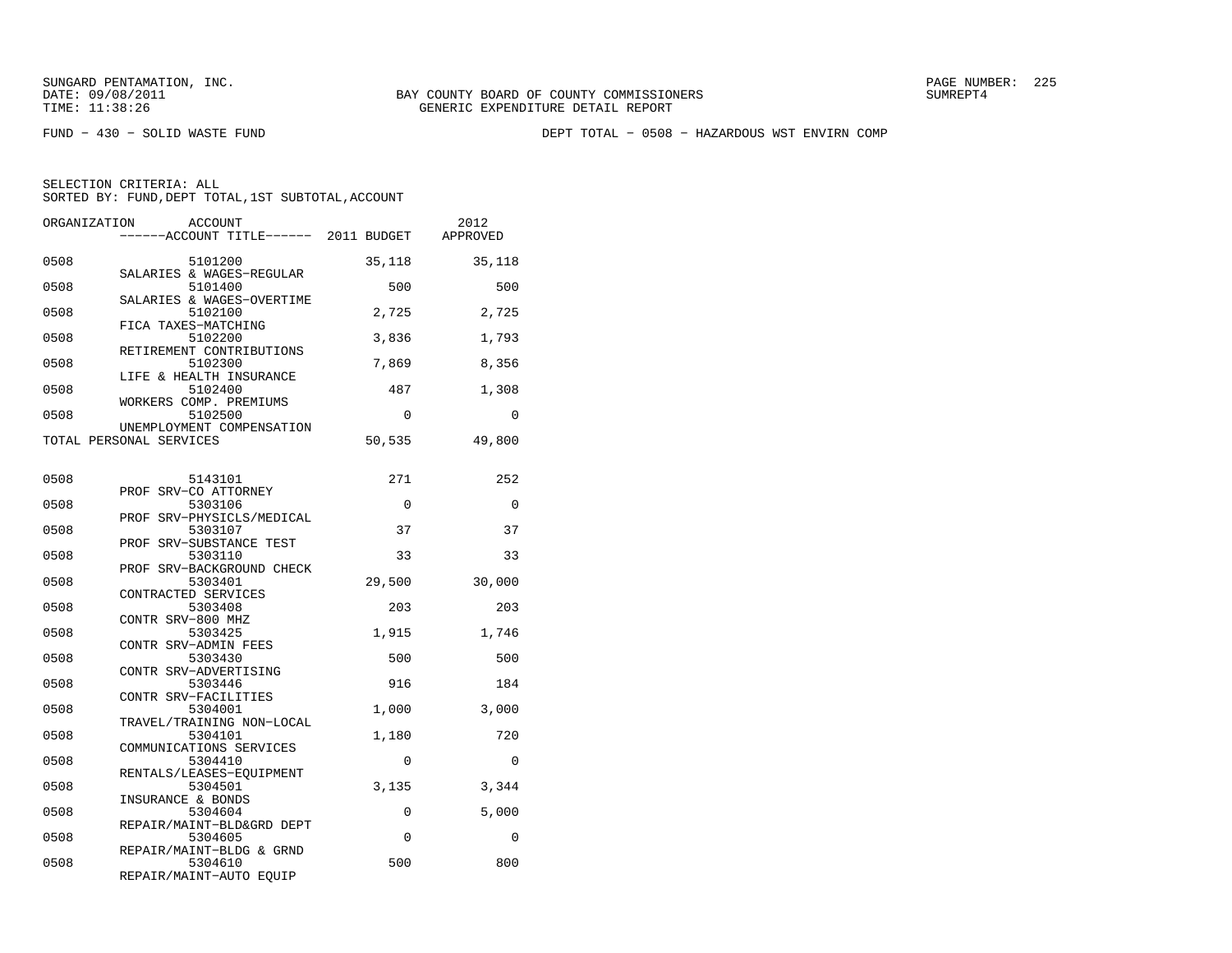FUND − 430 − SOLID WASTE FUND DEPT TOTAL − 0508 − HAZARDOUS WST ENVIRN COMP

|      | ORGANIZATION<br><b>ACCOUNT</b>                            |             | 2012     |
|------|-----------------------------------------------------------|-------------|----------|
|      | -----ACCOUNT TITLE------ 2011 BUDGET                      |             | APPROVED |
| 0508 | 5304611                                                   | 300         | $\Omega$ |
|      | REPAIR/MAINT-FLEET MAINT                                  |             |          |
| 0508 | 5304615                                                   | 0           | 1,000    |
|      | REPAIR/MAINT-EOUIPMENT                                    |             |          |
| 0508 | 5304701                                                   | 200         | 200      |
|      | PRINTING & BINDING                                        |             |          |
| 0508 | 5304902                                                   | 0           | 0        |
|      | FEES & COSTS-PURCHASING                                   |             |          |
| 0508 | 5304905                                                   | 150         | 0        |
| 0508 | FEES&COSTS-LGL ADV/ADVERT<br>5304990                      | 200         | 200      |
|      | MISCELLANEOUS EXPENSES                                    |             |          |
| 0508 | 5305101                                                   | 150         | 150      |
|      | OFFICE SUPPLIES                                           |             |          |
| 0508 | 5305201                                                   | 150         | 150      |
|      | OPERATING SUPPLIES                                        |             |          |
| 0508 | 5305205                                                   | 1,000       | 1,250    |
|      | GAS, OIL & LUBRICANTS                                     |             |          |
| 0508 | 5305210                                                   | 200         | 1,000    |
|      | SAFETY GEAR & SUPPLIES                                    |             |          |
| 0508 | 5305215                                                   | 300         | 300      |
|      | CLOTHING & WEARING APPRL                                  |             |          |
| 0508 | 5305220                                                   | 300         | 300      |
|      | TOOL & SMALL IMPLEMENTS                                   |             |          |
| 0508 | 5305401                                                   | 175         | 172      |
|      | BOOKS/RESOURCE MATR/SUBSC                                 |             |          |
| 0508 | 5305402                                                   | $\Omega$    | $\Omega$ |
| 0508 | DUES & MEMBERSHIPS<br>5305406                             | $\Omega$    | 1,000    |
|      | TRAINING & TUITION                                        |             |          |
|      | TOTAL OPERATING EXPENSES                                  | 42,315      | 51,541   |
|      |                                                           |             |          |
|      |                                                           |             |          |
| 0508 | 5606401                                                   | 0           | 1,250    |
|      | EOUIPMENT                                                 |             |          |
| 0508 | 5606402                                                   | $\mathbf 0$ | 1,000    |
|      | EQUIP LESS THAN \$1000                                    |             |          |
|      | TOTAL CAPITAL OUTLAY                                      | 0           | 2,250    |
|      |                                                           |             |          |
|      |                                                           |             |          |
| 0508 | 5909915                                                   | $\mathbf 0$ | 0        |
|      | RESERVE FOR PAY ADJUSTMNT<br>TOTAL NON-OPERATING EXPENSES | $\Omega$    | $\Omega$ |
|      |                                                           |             |          |
|      | TOTAL HAZARDOUS WST ENVIRN COMP                           | 92,850      | 103,591  |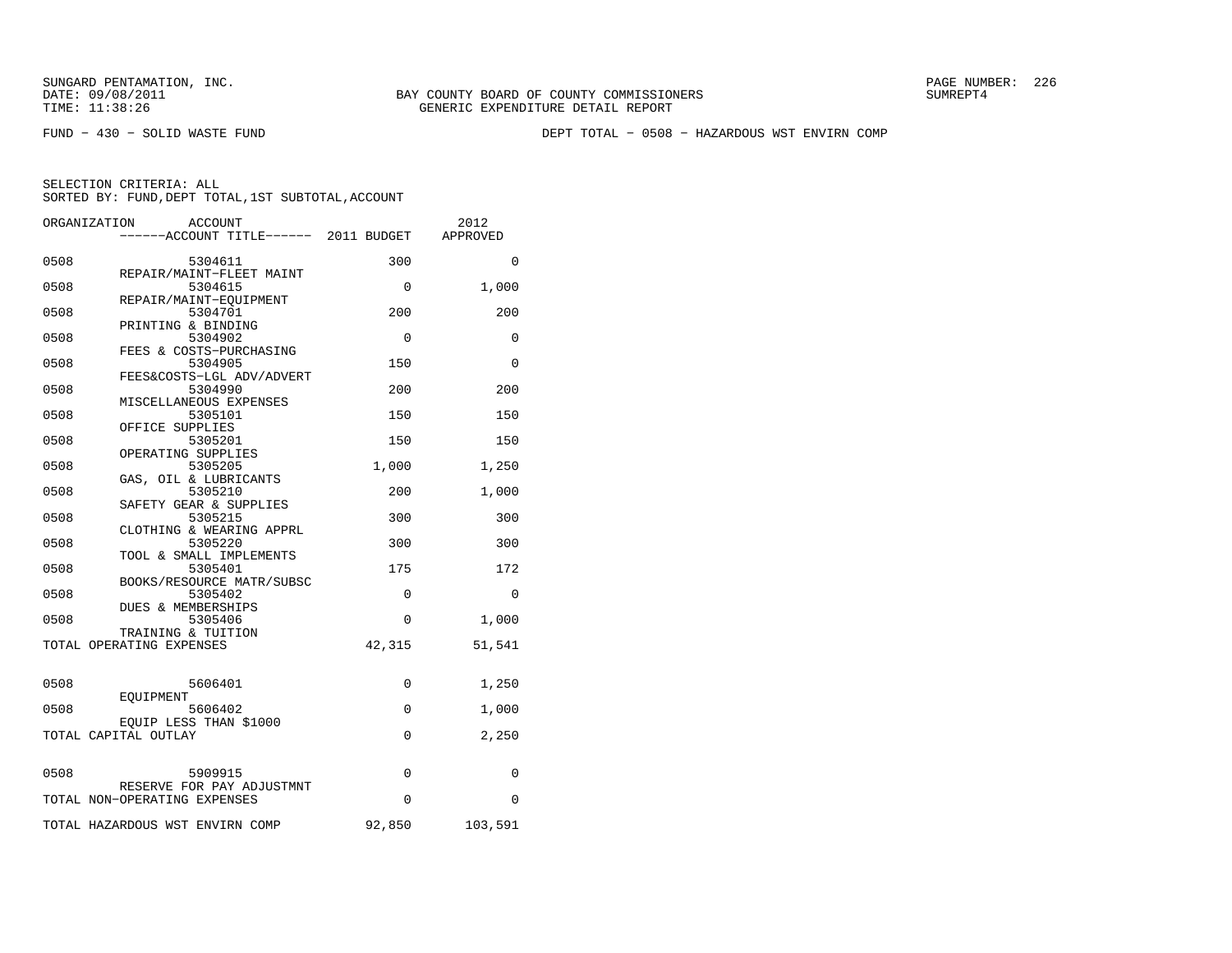FUND − 430 − SOLID WASTE FUND DEPT TOTAL − 0510 − WASTE RECYCLING PROGRAM

| ORGANIZATION<br>ACCOUNT<br>-----ACCOUNT TITLE------ 2011 BUDGET APPROVED |          | 2012        |
|--------------------------------------------------------------------------|----------|-------------|
| 0510<br>5101200                                                          | 35,118   | 35,118      |
| SALARIES & WAGES-REGULAR<br>0510<br>5101400                              | 500      | 500         |
| SALARIES & WAGES-OVERTIME<br>0510<br>5102100                             | 2,725    | 2,725       |
| FICA TAXES-MATCHING<br>5102200<br>0510                                   | 3,836    | 1,793       |
| RETIREMENT CONTRIBUTIONS<br>0510<br>5102300<br>LIFE & HEALTH INSURANCE   | 7,869    | 8,356       |
| 0510<br>5102400<br>WORKERS COMP. PREMIUMS                                | 487      | 1,308       |
| TOTAL PERSONAL SERVICES                                                  | 50,535   | 49,800      |
| 0510<br>5143101                                                          | 264      | 265         |
| PROF SRV-CO ATTORNEY<br>0510<br>5303106                                  | 0        | 38          |
| PROF SRV-PHYSICLS/MEDICAL<br>0510<br>5303107                             | 37       | 37          |
| PROF SRV-SUBSTANCE TEST<br>0510<br>5303110                               | $\Omega$ | 17          |
| PROF SRV-BACKGROUND CHECK<br>0510<br>5303401                             | $\Omega$ | 500         |
| CONTRACTED SERVICES<br>5303408<br>0510<br>CONTR SRV-800 MHZ              | 203      | 203         |
| 0510<br>5303425<br>CONTR SRV-ADMIN FEES                                  | 1,868    | 1,835       |
| 0510<br>5303430<br>CONTR SRV-ADVERTISING                                 | 1,500    | 500         |
| 5303476<br>0510<br>CONTR SRV-WASTE TIRE RMVL                             | 0        | $\Omega$    |
| 0510<br>5304001<br>TRAVEL/TRAINING NON-LOCAL                             | 1,500    | 1,500       |
| 0510<br>5304101<br>COMMUNICATIONS SERVICES                               | 480      | 540         |
| 0510<br>5304125<br>POSTAGE/TRANSP/FREIGHT                                | $\Omega$ | $\Omega$    |
| 5304501<br>0510<br>INSURANCE & BONDS                                     | 595      | 647         |
| 0510<br>5304604<br>REPAIR/MAINT-BLD&GRD DEPT                             | 0        | $\mathbf 0$ |
| 0510<br>5304605<br>REPAIR/MAINT-BLDG & GRND                              | $\Omega$ | $\Omega$    |
| 0510<br>5304610<br>REPAIR/MAINT-AUTO EOUIP                               | 1,000    | 2,000       |
| 0510<br>5304611<br>REPAIR/MAINT-FLEET MAINT                              | 5,500    | $\Omega$    |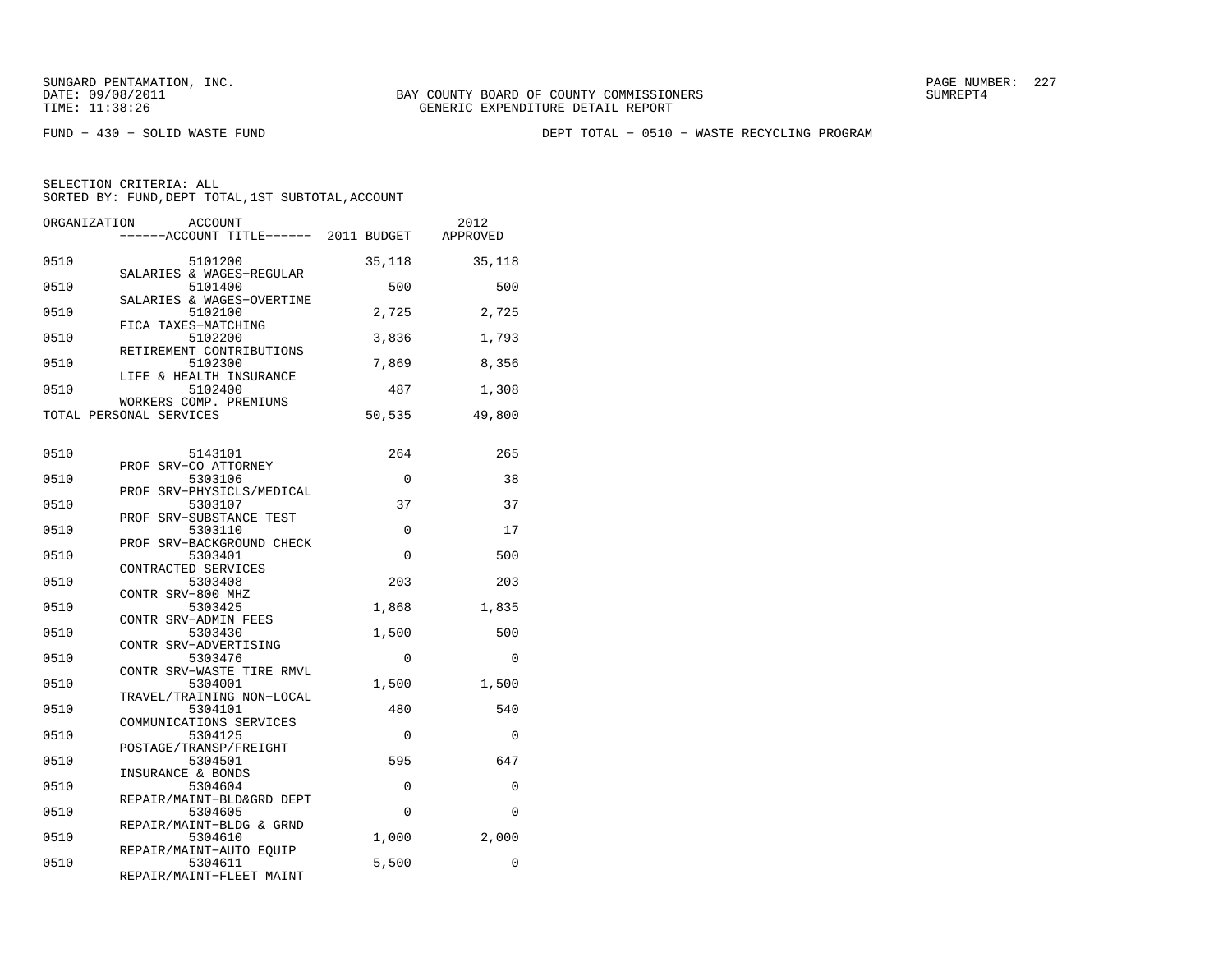FUND − 430 − SOLID WASTE FUND DEPT TOTAL − 0510 − WASTE RECYCLING PROGRAM

| ORGANIZATION<br><b>ACCOUNT</b><br>-----ACCOUNT TITLE------ 2011 BUDGET APPROVED |             | 2012     |
|---------------------------------------------------------------------------------|-------------|----------|
| 0510<br>5304615                                                                 | $\Omega$    | 1,000    |
| REPAIR/MAINT-EQUIPMENT<br>0510<br>5304701                                       | 301         | 600      |
| PRINTING & BINDING<br>0510<br>5304902                                           | 0           | 99       |
| FEES & COSTS-PURCHASING<br>0510<br>5304905                                      | $\Omega$    | $\Omega$ |
| FEES&COSTS-LGL ADV/ADVERT<br>0510<br>5304990                                    | 150         | 200      |
| MISCELLANEOUS EXPENSES<br>0510<br>5305101                                       | 150         | 150      |
| OFFICE SUPPLIES<br>0510<br>5305201                                              | 500         | 1,500    |
| OPERATING SUPPLIES<br>0510<br>5305205                                           | 7,500       | 9,373    |
| GAS, OIL & LUBRICANTS<br>0510<br>5305210                                        | 150         | 1,500    |
| SAFETY GEAR & SUPPLIES                                                          |             |          |
| 5305215<br>0510<br>CLOTHING & WEARING APPRL                                     | 300         | 300      |
| 0510<br>5305401<br>BOOKS/RESOURCE MATR/SUBSC                                    | $\Omega$    | 360      |
| 5305406<br>0510<br>TRAINING & TUITION                                           | $\Omega$    | $\Omega$ |
| TOTAL OPERATING EXPENSES                                                        | 21,998      | 23,164   |
| 0510<br>5606401                                                                 | 25,000      | 25,000   |
| EOUIPMENT<br>TOTAL CAPITAL OUTLAY                                               | 25,000      | 25,000   |
|                                                                                 |             |          |
| 0510<br>5808114<br>GRANT-RECYCLE/SM QTY GENR                                    | $\Omega$    | $\Omega$ |
| TOTAL GRANTS & AIDS                                                             | $\Omega$    | $\Omega$ |
| 0510<br>5905908                                                                 | $\mathbf 0$ | 0        |
| LOSS ON DISPOSAL<br>0510<br>5905998                                             | 0           | $\Omega$ |
| DEPRECIATION EXPENSE<br>0510<br>5909910                                         | $\mathbf 0$ | 500      |
| RESERVE FOR CONTINGENCIES<br>0510<br>5909915                                    | $\Omega$    | $\Omega$ |
| RESERVE FOR PAY ADJUSTMNT<br>TOTAL NON-OPERATING EXPENSES                       | $\Omega$    | 500      |
| TOTAL WASTE RECYCLING PROGRAM                                                   | 97,533      | 98,464   |
|                                                                                 |             |          |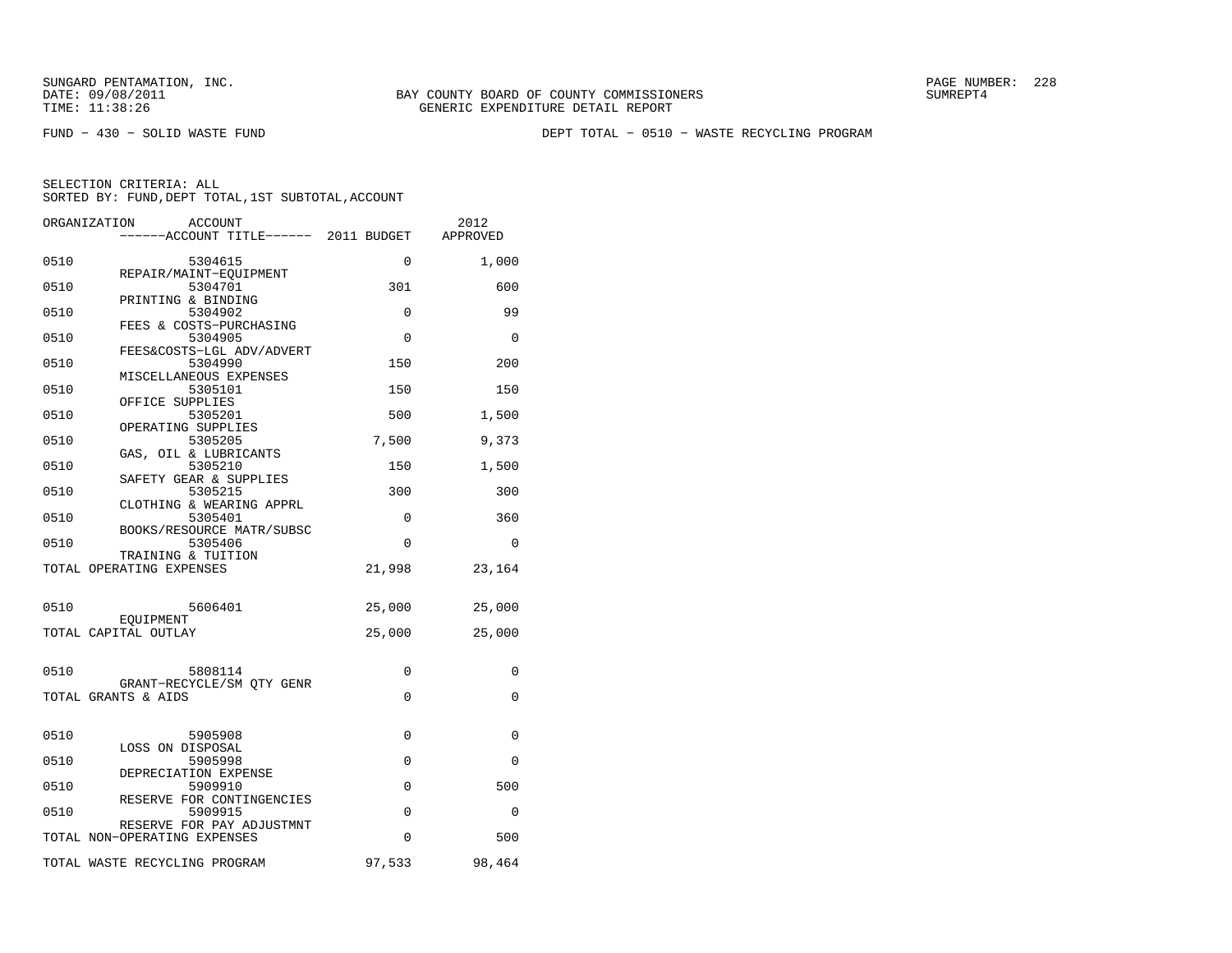FUND − 430 − SOLID WASTE FUND DEPT TOTAL − 0515 − CAPITAL IMPROVEMENTS PROJ

|      | ORGANIZATION<br>ACCOUNT<br>----ACCOUNT TITLE------ 2011 BUDGET |           | 2012<br>APPROVED |
|------|----------------------------------------------------------------|-----------|------------------|
| 0515 | 5304125                                                        | $\Omega$  | $\Omega$         |
| 0515 | POSTAGE/TRANSP/FREIGHT<br>5304605                              | $\Omega$  | $\Omega$         |
|      | REPAIR/MAINT-BLDG & GRND<br>TOTAL OPERATING EXPENSES           | $\Omega$  | 0                |
|      |                                                                |           |                  |
| 0515 | 5606101<br>LAND                                                | $\Omega$  | 0                |
| 0515 | 5606201<br><b>BUILDINGS</b>                                    | 0         | $\Omega$         |
| 0515 | 5606215                                                        | 0         | 0                |
| 0515 | BLDG-EQUIP BLDG IMPROVE.<br>5606332                            | 1,100,000 | 110,000          |
| 0515 | IMPRV-LANDFILL<br>5606339                                      | 0         | 0                |
| 0515 | IMP-STEELFLD EXPNSN CLS 5<br>5606365                           | 0         | 0                |
| 0515 | IMPRV-TRASH OFFLOAD RAMP<br>5606366                            | $\Omega$  | 0                |
| 0515 | IMPRV-TRNSFR STATION MODI<br>5606380                           | $\Omega$  | 0                |
| 0515 | IMP-DSGN STEELFLD EXPANSN<br>5606401                           | 1,659,302 | 550,000          |
| 0515 | EOUIPMENT<br>5606504                                           | 365,000   | 0                |
|      | CIP-ASH MGT BUILDING                                           |           |                  |
| 0515 | 5606505<br>CIP-SCRUBBER DSGN/CONSTRC                           | 0         | 0                |
| 0515 | 5606506<br>CIP-CONSTRUCTION MGT SVCS                           | $\Omega$  | $\Omega$         |
| 0515 | 5606507<br>CIP-CLS CELL A.A/3C RNCAP                           | $\Omega$  | $\Omega$         |
| 0515 | 5606510<br>CIP-TRASH CELL                                      | 2,300,146 | 0                |
| 0515 | 5606511<br>CIP-CLS CELL AA & B                                 | $\Omega$  | $\Omega$         |
| 0515 | 5606514                                                        | $\Omega$  | 0                |
|      | CIP-MAT RCVY & BAIL WRAP<br>TOTAL CAPITAL OUTLAY               | 5,424,448 | 660,000          |
| 0515 | 5909910                                                        | 0         | 0                |
|      | RESERVE FOR CONTINGENCIES                                      |           |                  |
| 0515 | 5909999<br>RESERVE-CASH FORWARD                                | 800,320   | 486              |
|      | TOTAL NON-OPERATING EXPENSES                                   | 800,320   | 486              |
|      | TOTAL CAPITAL IMPROVEMENTS PROJ 6,224,768 660,486              |           |                  |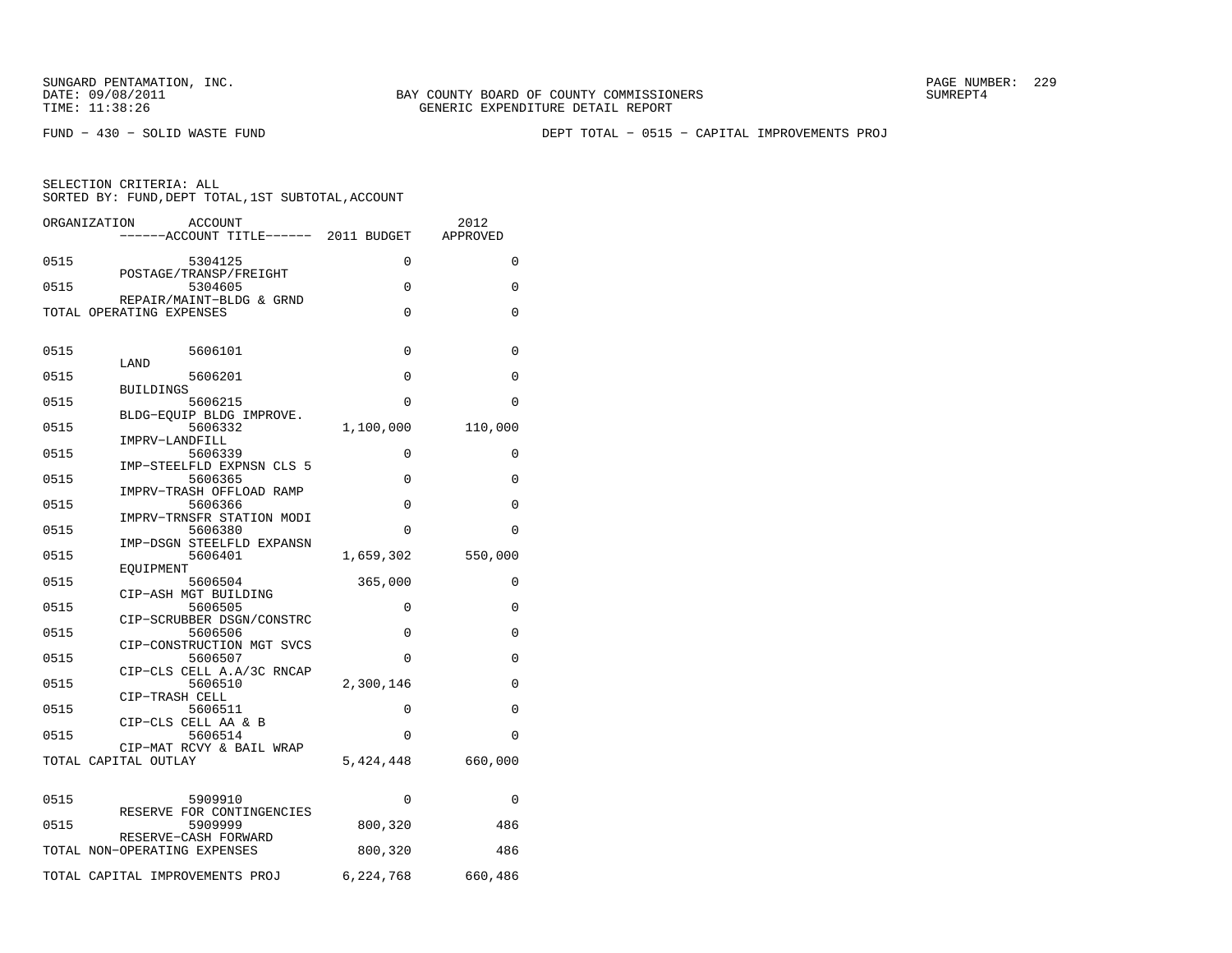FUND − 430 − SOLID WASTE FUND DEPT TOTAL − 0515 − CAPITAL IMPROVEMENTS PROJ

SELECTION CRITERIA: ALLSORTED BY: FUND, DEPT TOTAL, 1ST SUBTOTAL, ACCOUNT

| ORGANIZATION | ACCOUNT |                                       |  | 2012     |
|--------------|---------|---------------------------------------|--|----------|
|              |         | ------ACCOUNT TITLE------ 2011 BUDGET |  | APPROVED |
|              |         |                                       |  |          |

TOTAL SOLID WASTE FUND 21,971,195 15,975,931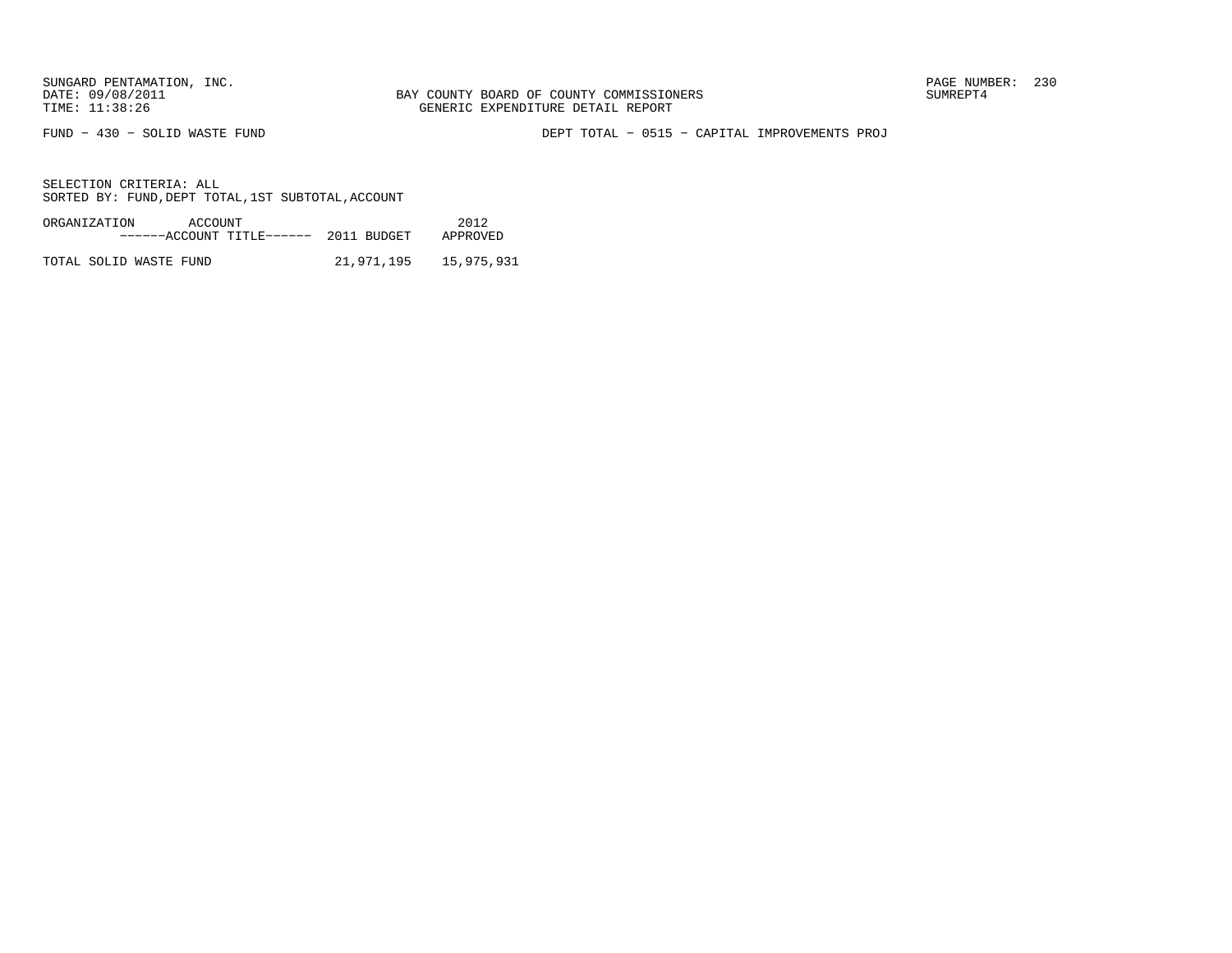FUND − 440 − BUILDERS SERVICES DEPT TOTAL − 0470 − BUILDING INSPECTION

| ORGANIZATION | <b>ACCOUNT</b><br>----ACCOUNT TITLE------ 2011 BUDGET            |                 | 2012<br>APPROVED |
|--------------|------------------------------------------------------------------|-----------------|------------------|
| 0470         | 5101200                                                          | 1,068,224       | 821,824          |
| 0470         | SALARIES & WAGES-REGULAR<br>5101400<br>SALARIES & WAGES-OVERTIME | 2,060           | 2,060            |
| 0470         | 5102100<br>FICA TAXES-MATCHING                                   | 81,877          | 63,027           |
| 0470         | 5102200<br>RETIREMENT CONTRIBUTIONS                              | 116,076         | 41,189           |
| 0470         | 5102300<br>LIFE & HEALTH INSURANCE                               | 178,544         | 123,746          |
| 0470         | 5102400<br>WORKERS COMP. PREMIUMS                                | 35,133          | 28,351           |
| 0470         | 5102500<br>UNEMPLOYMENT COMPENSATION                             | 0               | 33,550           |
|              | TOTAL PERSONAL SERVICES                                          | 1,481,914       | 1,113,747        |
| 0470         | 5143101                                                          | 5,046           | 4,827            |
| 0470         | PROF SRV-CO ATTORNEY<br>5303106                                  | 0               | $\Omega$         |
| 0470         | PROF SRV-PHYSICLS/MEDICAL<br>5303107<br>PROF SRV-SUBSTANCE TEST  | 100             | 100              |
| 0470         | 5303110<br>SRV-BACKGROUND CHECK<br>PROF                          | 75              | 100              |
| 0470         | 5303401<br>CONTRACTED SERVICES                                   | 6,000           | 6,000            |
| 0470         | 5303403<br>CONTR SRV-BANK CHRG POOL                              | 6,000           | 8,921            |
| 0470         | 5303408<br>CONTR SRV-800 MHZ                                     | 1,221           | 1,208            |
| 0470         | 5303410<br>CONTR SRV-JANITORIAL                                  | 0               | 0                |
| 0470         | 5303425<br>CONTR SRV-ADMIN FEES                                  | 72,721          | 65,958           |
| 0470         | 5303446<br>CONTR SRV-FACILITIES                                  | 3,205           | 2,569            |
| 0470<br>0470 | 5303487<br>CONTR SRV-RAZING BLDGS<br>5304001                     | 25,000<br>5,000 | 50,000<br>6,288  |
| 0470         | TRAVEL/TRAINING NON-LOCAL<br>5304005                             | 0               | $\Omega$         |
| 0470         | TRAVEL-LOCAL<br>5304101                                          | 14,460          | 11,154           |
| 0470         | COMMUNICATIONS SERVICES<br>5304122                               | 0               | $\Omega$         |
| 0470         | COMM SRV-LEASED LINES<br>5304125<br>POSTAGE/TRANSP/FREIGHT       | 250             | 373              |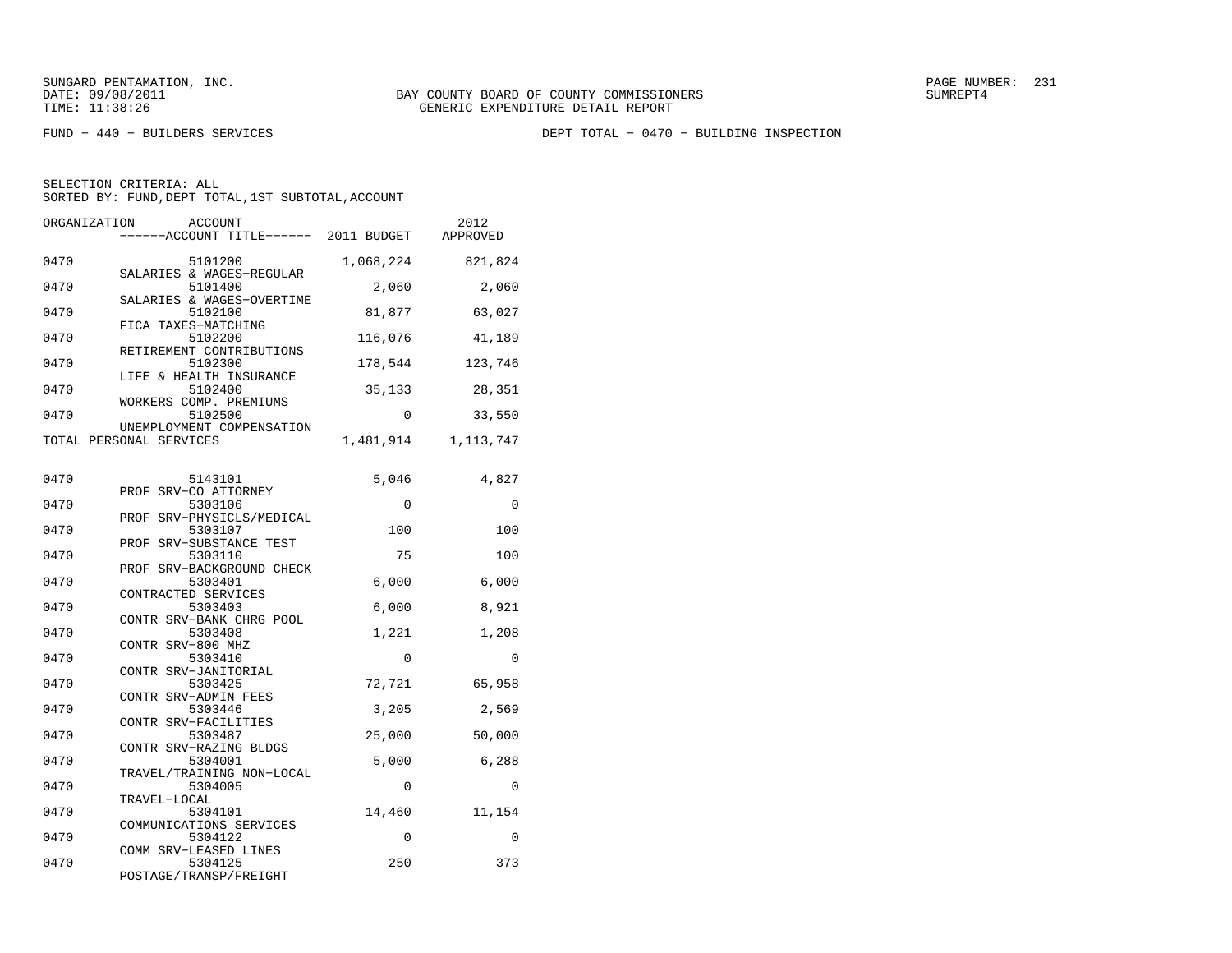FUND − 440 − BUILDERS SERVICES DEPT TOTAL − 0470 − BUILDING INSPECTION

| ORGANIZATION | ACCOUNT                              |         | 2012     |
|--------------|--------------------------------------|---------|----------|
|              | -----ACCOUNT TITLE------ 2011 BUDGET |         | APPROVED |
| 0470         | 5304301                              | 37,657  | 27,838   |
| 0470         | UTILITY SERVICES<br>5304410          | 2,500   | 2,500    |
| 0470         | RENTALS/LEASES-EOUIPMENT<br>5304501  | 23,167  | 25,137   |
|              | INSURANCE & BONDS                    |         |          |
| 0470         | 5304604<br>REPAIR/MAINT-BLD&GRD DEPT | 20,864  | 0        |
| 0470         | 5304605                              | 0       | 14,887   |
| 0470         | REPAIR/MAINT-BLDG & GRND<br>5304610  | 1,500   | 10,956   |
|              | REPAIR/MAINT-AUTO EOUIP              |         |          |
| 0470         | 5304611                              | 15,000  | $\Omega$ |
|              | REPAIR/MAINT-FLEET MAINT             |         |          |
| 0470         | 5304615                              | 8,000   | 8,000    |
|              | REPAIR/MAINT-EQUIPMENT               |         |          |
| 0470         | 5304701                              | 500     | 779      |
|              | PRINTING & BINDING                   |         |          |
| 0470         | 5304902                              | 110     | 791      |
|              | FEES & COSTS-PURCHASING              |         |          |
| 0470         | 5304905                              | 500     | 596      |
|              | FEES&COSTS-LGL ADV/ADVERT            |         |          |
| 0470         | 5304909                              | 200     | 84       |
|              | FEES & COSTS-COURT FILING            |         |          |
| 0470         | 5304919                              | 0       | $\Omega$ |
| 0470         | FEES & COSTS-BLDG TESTS<br>5304990   | 250     | 108      |
|              | MISCELLANEOUS EXPENSES               |         |          |
| 0470         | 5305101                              | 5,000   | 6,308    |
|              | OFFICE SUPPLIES                      |         |          |
| 0470         | 5305201                              | 1,000   | 1,146    |
|              | OPERATING SUPPLIES                   |         |          |
| 0470         | 5305202                              | 0       | $\Omega$ |
|              | OPER SUPPLIES-JANITORIAL             |         |          |
| 0470         | 5305205                              | 30,000  | 30,203   |
|              | GAS, OIL & LUBRICANTS                |         |          |
| 0470         | 5305210                              | 500     | 236      |
|              | SAFETY GEAR & SUPPLIES               |         |          |
| 0470         | 5305215                              | 2,000   | 2,601    |
|              | CLOTHING & WEARING APPRL             |         |          |
| 0470         | 5305220                              | 652     | 0        |
|              | TOOL & SMALL IMPLEMENTS              |         |          |
| 0470         | 5305401                              | 1,500   | 946      |
|              | BOOKS/RESOURCE MATR/SUBSC            |         |          |
| 0470         | 5305402                              | 1,500   | 1,653    |
|              | DUES & MEMBERSHIPS                   |         |          |
| 0470         | 5305406                              | 2,000   | 1,775    |
|              | TRAINING & TUITION                   |         |          |
|              | TOTAL OPERATING EXPENSES             | 293,478 | 294,042  |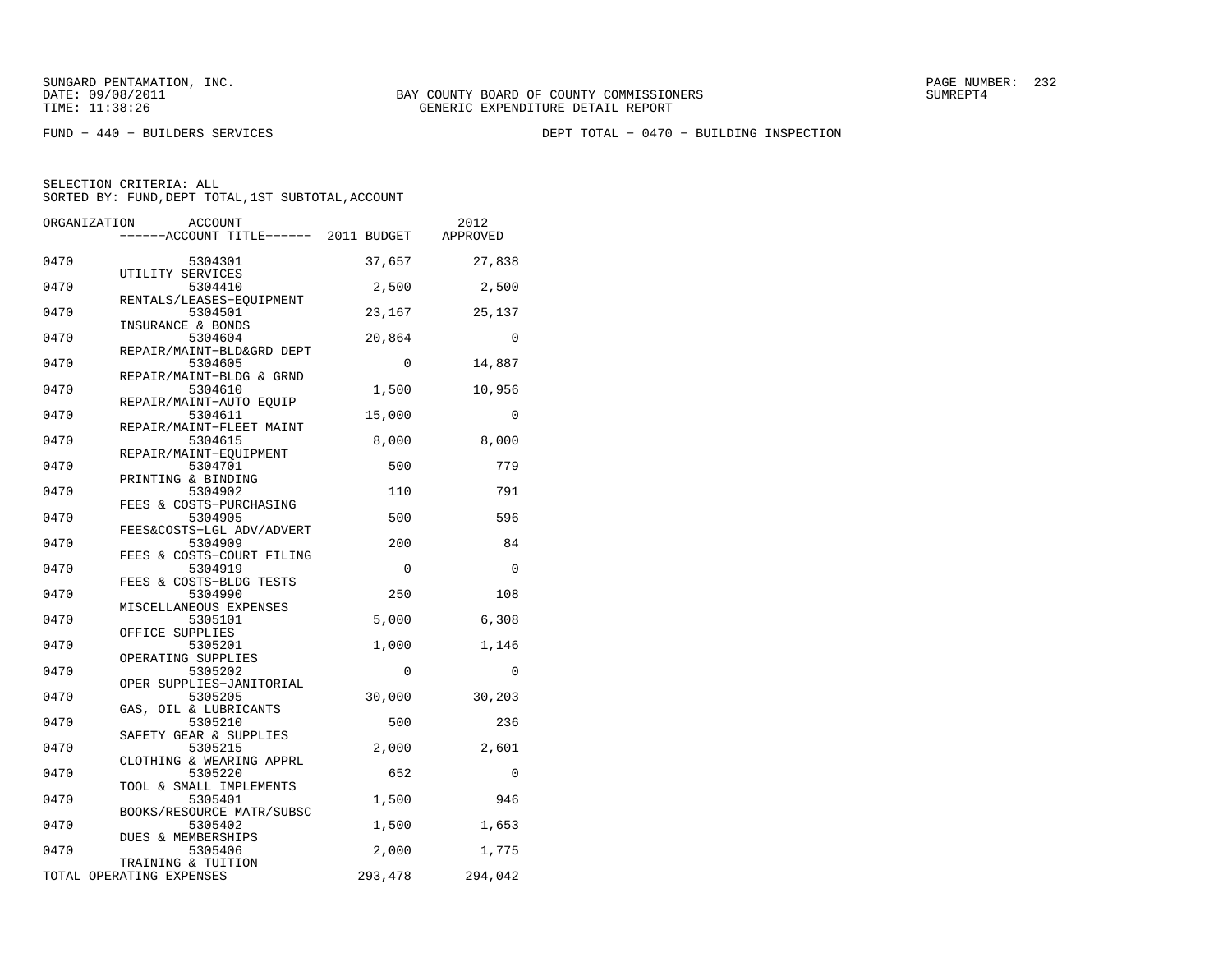FUND − 440 − BUILDERS SERVICES DEPT TOTAL − 0470 − BUILDING INSPECTION

| ORGANIZATION | <b>ACCOUNT</b>                      |             | 2012      |
|--------------|-------------------------------------|-------------|-----------|
|              | ----ACCOUNT TITLE------ 2011 BUDGET |             | APPROVED  |
|              |                                     |             |           |
|              |                                     |             |           |
| 0470         | 5606401                             | $\mathbf 0$ | $\Omega$  |
|              | EOUIPMENT                           |             |           |
| 0470         | 5606402                             | 4,000       | 4,000     |
|              | EQUIP LESS THAN \$1000              |             |           |
| 0470         | 5606450                             | $\Omega$    | $\Omega$  |
|              | COMPUTER SOFTWARE                   |             |           |
|              | TOTAL CAPITAL OUTLAY                | 4,000       | 4,000     |
|              |                                     |             |           |
|              |                                     |             |           |
| 0470         | 5819101                             | 0           | $\Omega$  |
|              | TRNFS-GENERAL FUND (001)            |             |           |
| 0470         | 5819102                             | $\mathbf 0$ | 300,000   |
|              | TRNFS-MSTU FIRE (145)               |             |           |
| 0470         | 5905998                             | $\Omega$    | 0         |
|              | DEPRECIATION EXPENSE                |             |           |
| 0470         | 5909907                             | $\Omega$    | $\Omega$  |
|              | REFUNDS-BUILDING PERMITS            |             |           |
| 0470         | 5909910                             | 100,000     | 100,000   |
|              | RESERVE FOR CONTINGENCIES           |             |           |
| 0470         | 5909915                             | $\Omega$    | $\Omega$  |
|              | RESERVE FOR PAY ADJUSTMNT           |             |           |
| 0470         | 5909999                             | 2,986,402   | 2,556,433 |
|              | RESERVE-CASH FORWARD                |             |           |
|              | TOTAL NON-OPERATING EXPENSES        | 3,086,402   | 2,956,433 |
|              |                                     |             |           |
|              | TOTAL BUILDING INSPECTION           | 4,865,794   | 4,368,222 |
|              | TOTAL BUILDERS SERVICES             | 4,865,794   | 4,368,222 |
|              |                                     |             |           |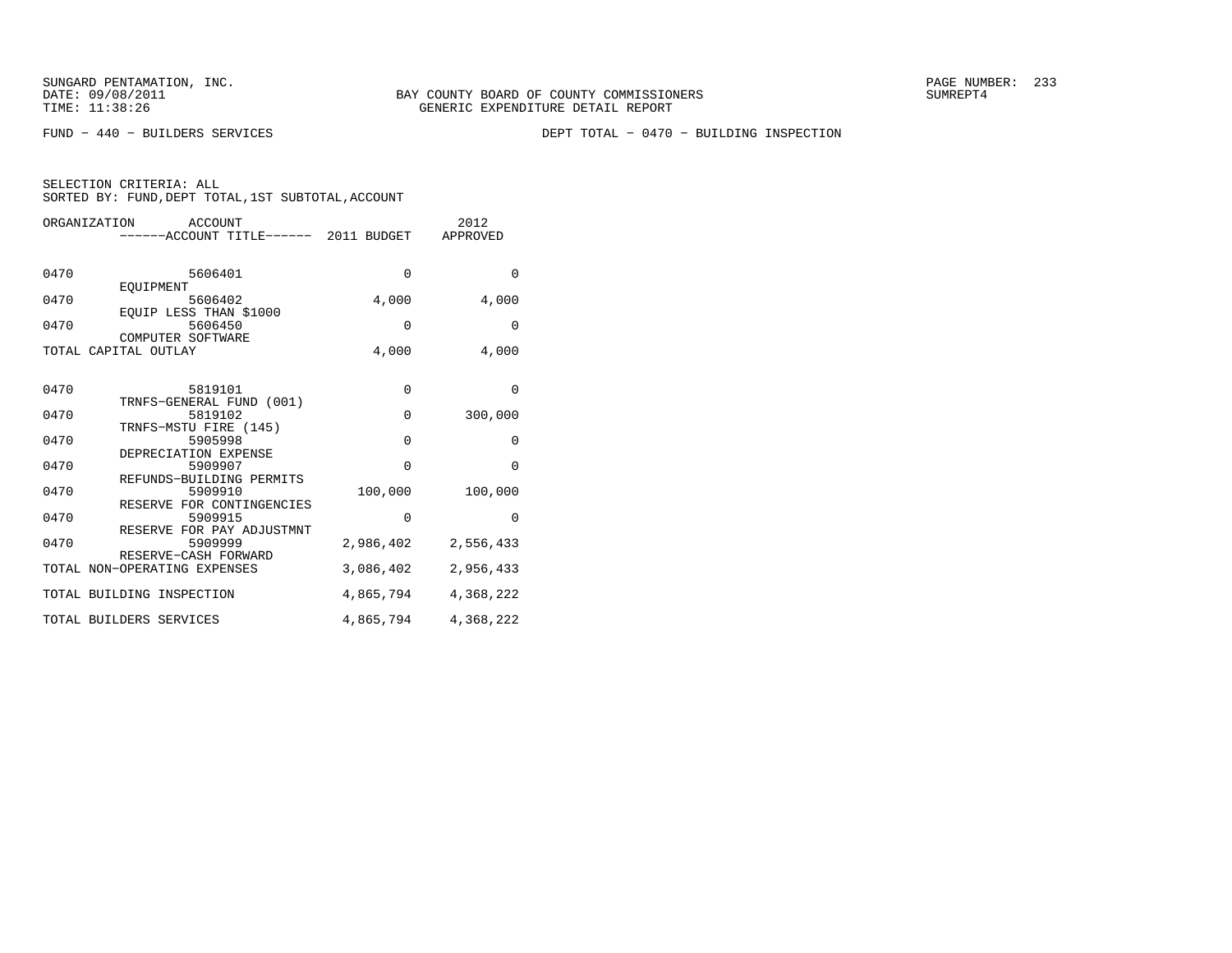FUND − 501 − INTERNAL SERVICE FUND DEPT TOTAL − 0520 − FLEET MAINTENANCE

| ORGANIZATION | <b>ACCOUNT</b><br>------ACCOUNT TITLE------ 2011 BUDGET |          | 2012<br>APPROVED |
|--------------|---------------------------------------------------------|----------|------------------|
| 0520         | 5101200                                                 | $\Omega$ | 0                |
| 0520         | SALARIES & WAGES-REGULAR<br>5101205                     | 0        | 0                |
| 0520         | SALARIES & WAGES-DISASTER<br>5101400                    | $\Omega$ | 0                |
| 0520         | SALARIES & WAGES-OVERTIME<br>5101405                    | 0        | 0                |
| 0520         | SALARIES-DISASTER O/T<br>5102100                        | 0        | 0                |
|              | FICA TAXES-MATCHING                                     |          |                  |
| 0520         | 5102200<br>RETIREMENT CONTRIBUTIONS                     | $\Omega$ | 0                |
| 0520         | 5102300<br>LIFE & HEALTH INSURANCE                      | $\Omega$ | 0                |
| 0520         | 5102400<br>WORKERS COMP. PREMIUMS                       | 0        | 0                |
|              | TOTAL PERSONAL SERVICES                                 | $\Omega$ | 0                |
| 0520         | 5303106                                                 | 0        | 0                |
|              | PROF SRV-PHYSICLS/MEDICAL                               |          |                  |
| 0520         | 5303107<br>PROF SRV-SUBSTANCE TEST                      | $\Omega$ | 0                |
| 0520         | 5303110<br>PROF SRV-BACKGROUND CHECK                    | $\Omega$ | 0                |
| 0520         | 5303401<br>CONTRACTED SERVICES                          | 0        | 0                |
| 0520         | 5303408<br>CONTR SRV-800 MHZ                            | $\Omega$ | 0                |
| 0520         | 5303425<br>CONTR SRV-ADMIN FEES                         | 0        | 0                |
| 0520         | 5303446                                                 | 0        | 0                |
| 0520         | CONTR SRV-FACILITIES<br>5304001                         | $\Omega$ | 0                |
| 0520         | TRAVEL/TRAINING NON-LOCAL<br>5304005                    | 0        | 0                |
| 0520         | TRAVEL-LOCAL<br>5304101                                 | 0        | 0                |
| 0520         | COMMUNICATIONS SERVICES<br>5304125                      | $\Omega$ | 0                |
| 0520         | POSTAGE/TRANSP/FREIGHT<br>5304301                       | $\Omega$ | 0                |
| 0520         | UTILITY SERVICES<br>5304410                             | 0        | 0                |
|              | RENTALS/LEASES-EOUIPMENT                                |          |                  |
| 0520         | 5304501<br>INSURANCE & BONDS                            | $\Omega$ | 0                |
| 0520         | 5304605<br>REPAIR/MAINT-BLDG & GRND                     | 0        | 0                |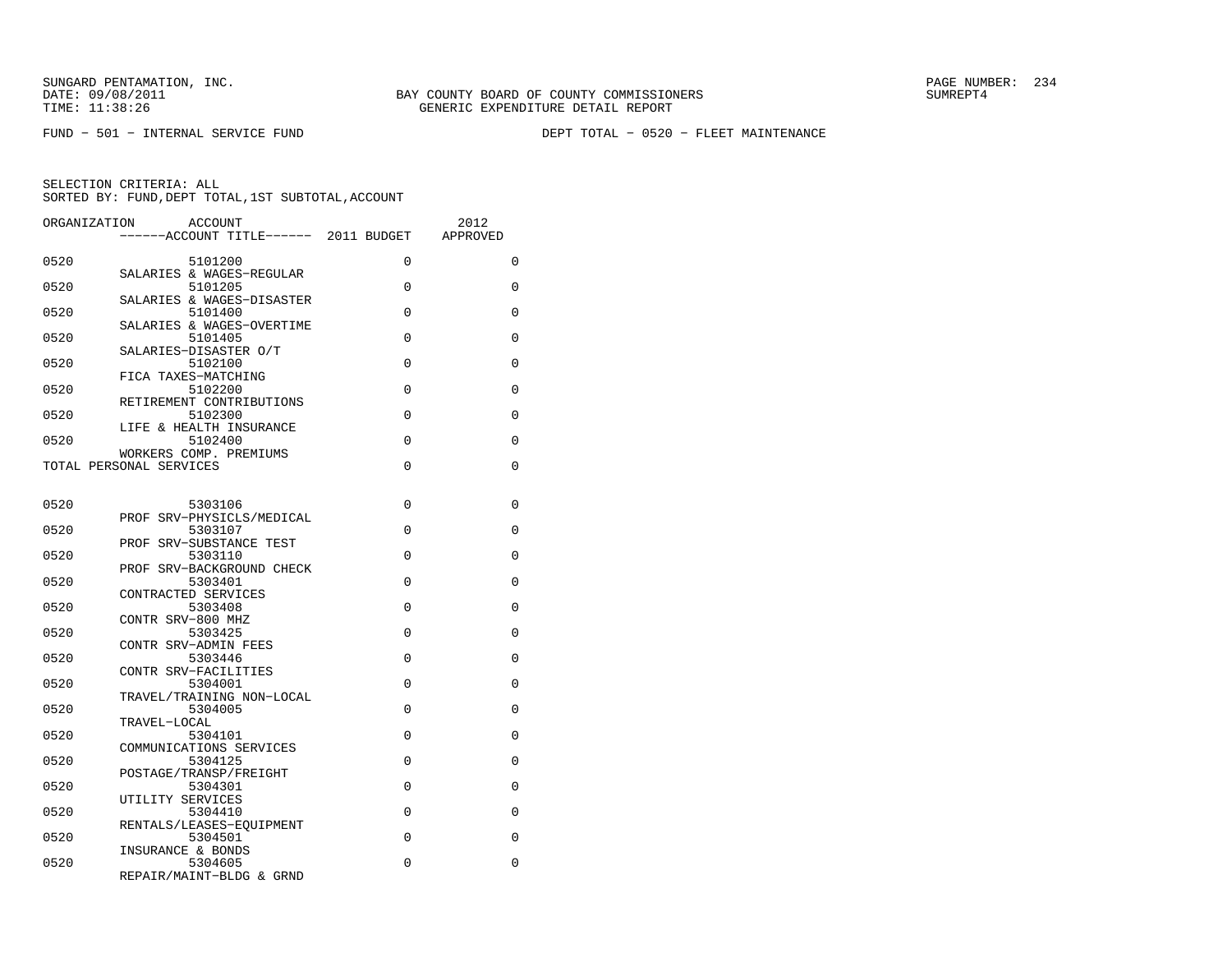FUND − 501 − INTERNAL SERVICE FUND DEPT TOTAL − 0520 − FLEET MAINTENANCE

| ORGANIZATION | <b>ACCOUNT</b>                                 |             | 2012     |
|--------------|------------------------------------------------|-------------|----------|
|              | -----ACCOUNT TITLE------ 2011 BUDGET           |             | APPROVED |
| 0520         | 5304610                                        | $\Omega$    | 0        |
|              | REPAIR/MAINT-AUTO EQUIP                        |             |          |
| 0520         | 5304611<br>REPAIR/MAINT-FLEET MAINT            | 0           | 0        |
| 0520         | 5304612                                        | $\Omega$    | $\Omega$ |
| 0520         | REPAIR/MAINT-AWT<br>5304615                    | 0           | 0        |
|              | REPAIR/MAINT-EQUIPMENT                         |             |          |
| 0520         | 5304902                                        | $\Omega$    | $\Omega$ |
| 0520         | FEES & COSTS-PURCHASING<br>5304905             | $\Omega$    | 0        |
|              | FEES&COSTS-LGL ADV/ADVERT                      |             |          |
| 0520         | 5304990<br>MISCELLANEOUS EXPENSES              | 0           | 0        |
| 0520         | 5305101                                        | $\Omega$    | 0        |
|              | OFFICE SUPPLIES                                | $\Omega$    |          |
| 0520         | 5305201<br>OPERATING SUPPLIES                  |             | $\Omega$ |
| 0520         | 5305202                                        | 0           | 0        |
| 0520         | OPER SUPPLIES-JANITORIAL<br>5305205            | $\Omega$    | 0        |
|              | GAS, OIL & LUBRICANTS                          |             |          |
| 0520         | 5305210<br>SAFETY GEAR & SUPPLIES              | 0           | 0        |
| 0520         | 5305215                                        | $\Omega$    | $\Omega$ |
|              | CLOTHING & WEARING APPRL                       |             |          |
| 0520         | 5305220<br>TOOL & SMALL IMPLEMENTS             | $\Omega$    | 0        |
| 0520         | 5305401                                        | $\mathbf 0$ | 0        |
| 0520         | BOOKS/RESOURCE MATR/SUBSC<br>5305402           | 0           | 0        |
|              | <b>DUES &amp; MEMBERSHIPS</b>                  |             |          |
| 0520         | 5305406                                        | $\Omega$    | $\Omega$ |
|              | TRAINING & TUITION<br>TOTAL OPERATING EXPENSES | 0           | 0        |
|              |                                                |             |          |
| 0520         | 5606401                                        | $\Omega$    | $\Omega$ |
|              | EOUIPMENT                                      |             |          |
| 0520         | 5606402<br>EQUIP LESS THAN \$1000              | 0           | 0        |
| 0520         | 5606450                                        | 0           | 0        |
|              | COMPUTER SOFTWARE<br>TOTAL CAPITAL OUTLAY      | 0           | 0        |
|              |                                                |             |          |
| 0520         | 5909910                                        | 0           | 0        |
|              | RESERVE FOR CONTINGENCIES                      |             |          |
| 0520         | 5909915                                        | 0           | 0        |
|              | RESERVE FOR PAY ADJUSTMNT                      |             |          |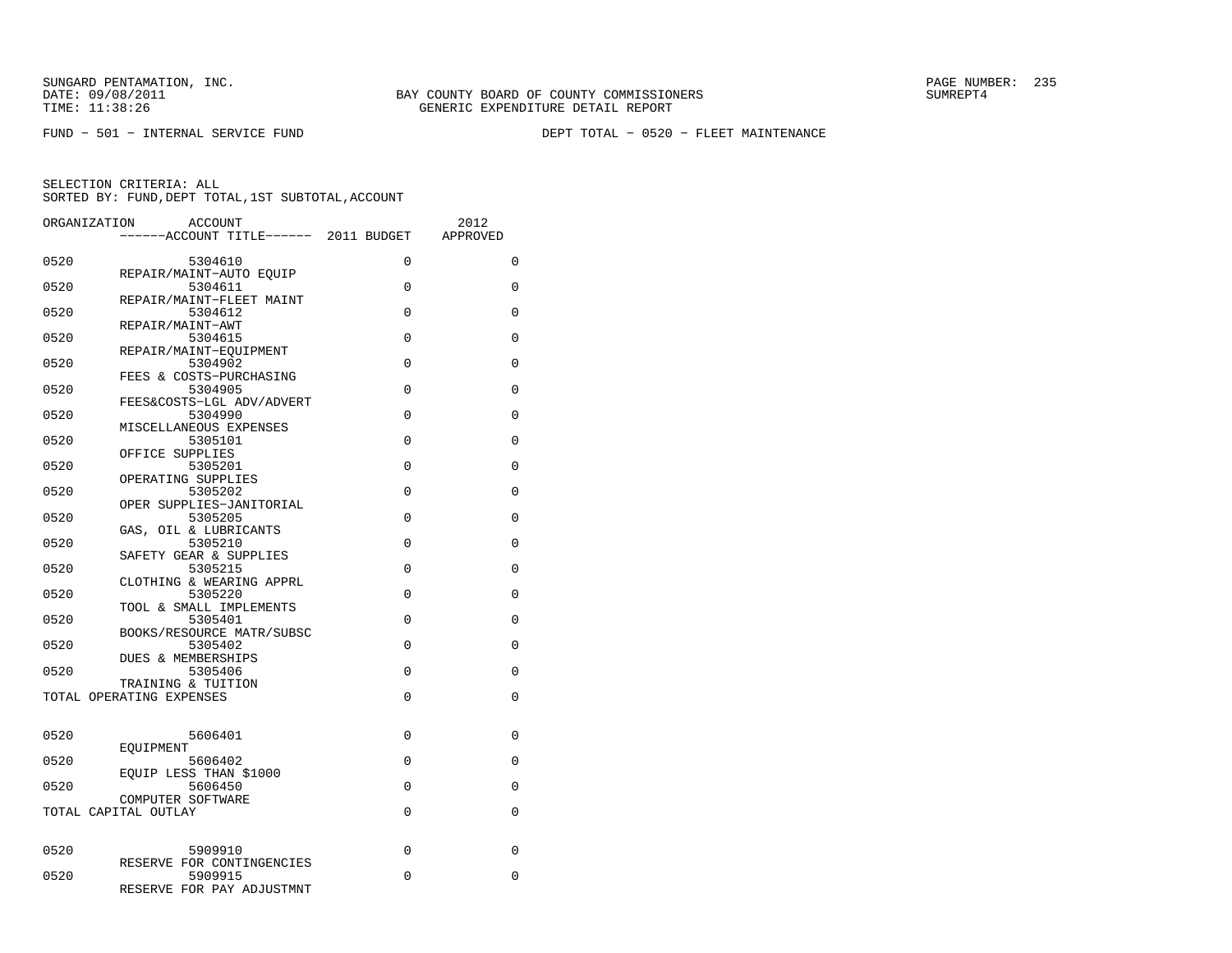FUND − 501 − INTERNAL SERVICE FUND DEPT TOTAL − 0520 − FLEET MAINTENANCE

| ORGANIZATION<br>ACCOUNT<br>$---ACCOVINT TITLE---2011 BUDGET$ | 2012<br>APPROVED |
|--------------------------------------------------------------|------------------|
| TOTAL NON-OPERATING EXPENSES                                 |                  |
| TOTAL FLEET MAINTENANCE                                      |                  |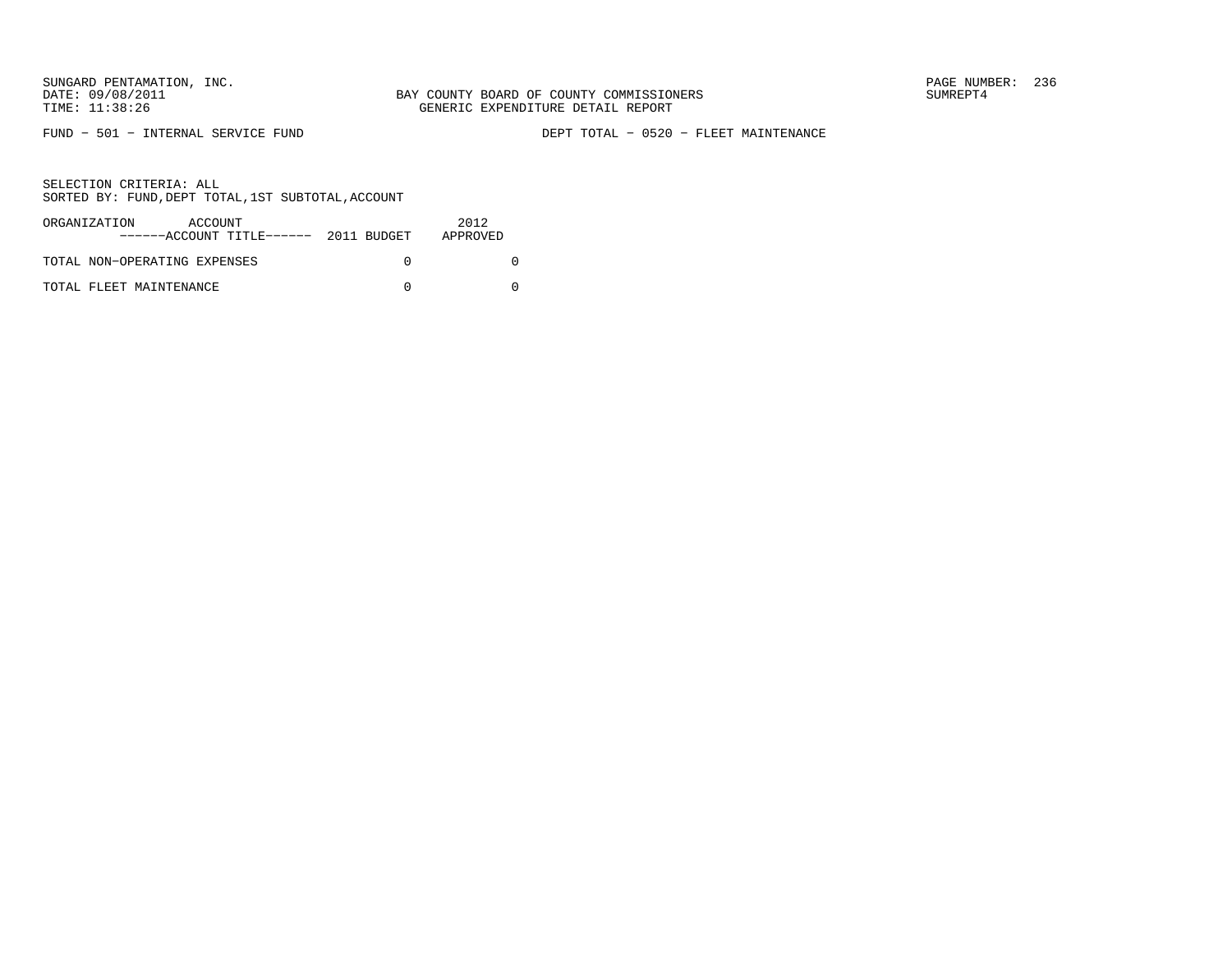FUND − 501 − INTERNAL SERVICE FUND DEPT TOTAL − 0522 − FACILITIES MAINTENANCE

| ORGANIZATION | <b>ACCOUNT</b><br>-----ACCOUNT TITLE------ 2011 BUDGET            |             | 2012<br>APPROVED |
|--------------|-------------------------------------------------------------------|-------------|------------------|
| 0522         | 5101200                                                           | 562,122     | 562,122          |
| 0522         | SALARIES & WAGES-REGULAR<br>5101205                               | $\mathbf 0$ | 0                |
| 0522         | SALARIES & WAGES-DISASTER<br>5101400<br>SALARIES & WAGES-OVERTIME | 4,000       | 4,000            |
| 0522         | 5102100<br>FICA TAXES-MATCHING                                    | 43,308      | 43,308           |
| 0522         | 5102200<br>RETIREMENT CONTRIBUTIONS                               | 61,432      | 28,335           |
| 0522         | 5102300<br>LIFE & HEALTH INSURANCE                                | 85,467      | 92,784           |
| 0522         | 5102400<br>WORKERS COMP. PREMIUMS                                 | 29,391      | 31,058           |
| 0522         | 5102500<br>UNEMPLOYMENT COMPENSATION                              | $\Omega$    | $\Omega$         |
|              | TOTAL PERSONAL SERVICES                                           | 785,720     | 761,607          |
| 0522         | 5303106                                                           | 150         | $\Omega$         |
| 0522         | PROF SRV-PHYSICLS/MEDICAL<br>5303107                              | 200         | 200              |
| 0522         | PROF SRV-SUBSTANCE TEST<br>5303110<br>PROF SRV-BACKGROUND CHECK   | 75          | $\Omega$         |
| 0522         | 5303401<br>CONTRACTED SERVICES                                    | 35,622      | 35,622           |
| 0522         | 5303408<br>CONTR SRV-800 MHZ                                      | 3,906       | 3,877            |
| 0522         | 5303425<br>CONTR SRV-ADMIN FEES                                   | 1,482       | 1,544            |
| 0522         | 5303446<br>CONTR SRV-FACILITIES                                   | 3,938       | 0                |
| 0522         | 5304001<br>TRAVEL/TRAINING NON-LOCAL                              | 1,800       | 2,500            |
| 0522         | 5304005<br>TRAVEL-LOCAL                                           | $\Omega$    | $\Omega$         |
| 0522         | 5304101<br>COMMUNICATIONS SERVICES                                | 2,802       | 3,353            |
| 0522         | 5304125<br>POSTAGE/TRANSP/FREIGHT                                 | 10,000      | 8,500            |
| 0522         | 5304301<br>UTILITY SERVICES                                       | 96,115      | 96,000           |
| 0522         | 5304410<br>RENTALS/LEASES-EOUIPMENT                               | 3,240       | 4,300            |
| 0522         | 5304501<br>INSURANCE & BONDS                                      | 7,537       | 8,199            |
| 0522         | 5304605<br>REPAIR/MAINT-BLDG & GRND                               | 15,634      | 23,852           |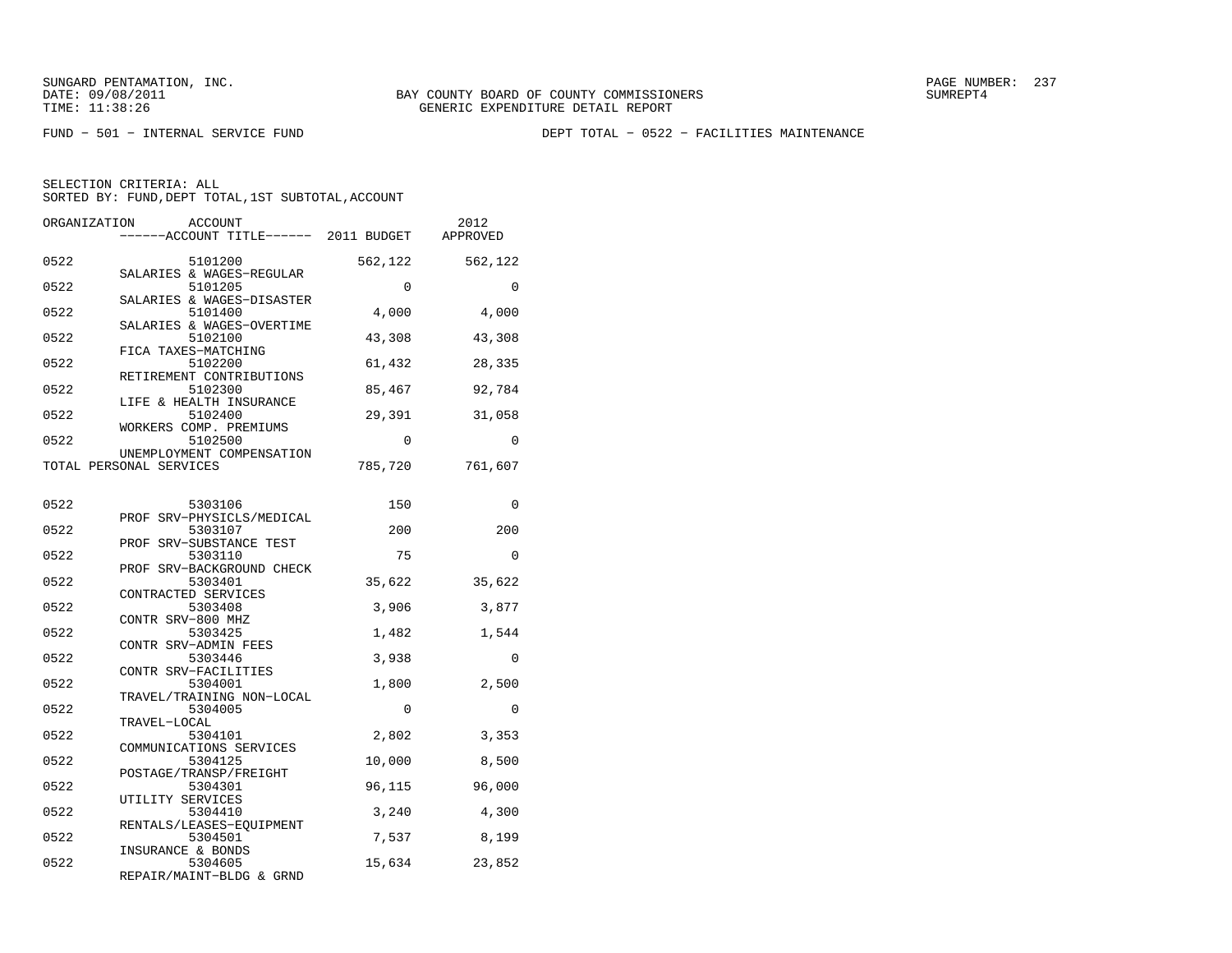FUND − 501 − INTERNAL SERVICE FUND DEPT TOTAL − 0522 − FACILITIES MAINTENANCE

|      | ORGANIZATION<br>ACCOUNT<br>----ACCOUNT TITLE------ 2011 BUDGET |          | 2012<br>APPROVED |
|------|----------------------------------------------------------------|----------|------------------|
| 0522 | 5304606                                                        | 90,000   | 85,000           |
| 0522 | REPAIR/MAINT-OTHER BLDGS<br>5304610                            | 1,500    | 6,500            |
| 0522 | REPAIR/MAINT-AUTO EOUIP<br>5304611                             | 5,000    | 0                |
| 0522 | REPAIR/MAINT-FLEET MAINT<br>5304612                            | 500      | 500              |
| 0522 | REPAIR/MAINT-AWT<br>5304615<br>REPAIR/MAINT-EOUIPMENT          | 6,000    | 7,000            |
| 0522 | 5304902<br>FEES & COSTS-PURCHASING                             | 293      | 2,028            |
| 0522 | 5304905<br>FEES&COSTS-LGL ADV/ADVERT                           | 75       | 75               |
| 0522 | 5304990<br>MISCELLANEOUS EXPENSES                              | 50       | 50               |
| 0522 | 5305101<br>OFFICE SUPPLIES                                     | 1,000    | 1,200            |
| 0522 | 5305201<br>OPERATING SUPPLIES                                  | 1,600    | 8,500            |
| 0522 | 5305202<br>OPER SUPPLIES-JANITORIAL                            | 30,000   | 20,620           |
| 0522 | 5305205<br>GAS, OIL & LUBRICANTS                               | 10,000   | 10,000           |
| 0522 | 5305210<br>SAFETY GEAR & SUPPLIES                              | 750      | 1,000            |
| 0522 | 5305215<br>CLOTHING & WEARING APPRL                            | 3,101    | 5,000            |
| 0522 | 5305220<br>TOOL & SMALL IMPLEMENTS                             | 4,200    | 6,500            |
| 0522 | 5305401<br>BOOKS/RESOURCE MATR/SUBSC                           | 100      | 400              |
| 0522 | 5305402<br>DUES & MEMBERSHIPS                                  | 120      | 120              |
| 0522 | 5305406<br>TRAINING & TUITION                                  | 200      | 100              |
|      | TOTAL OPERATING EXPENSES                                       | 336,990  | 342,540          |
| 0522 | 5606401<br>EOUIPMENT                                           | $\Omega$ | $\Omega$         |
| 0522 | 5606402<br>EQUIP LESS THAN \$1000                              | 3,000    | 2,000            |
| 0522 | 5606450<br>COMPUTER SOFTWARE                                   | 5,000    | 0                |
|      | TOTAL CAPITAL OUTLAY                                           | 8,000    | 2,000            |
| 0522 | 5909910<br>RESERVE FOR CONTINGENCIES                           | 10,000   | 10,000           |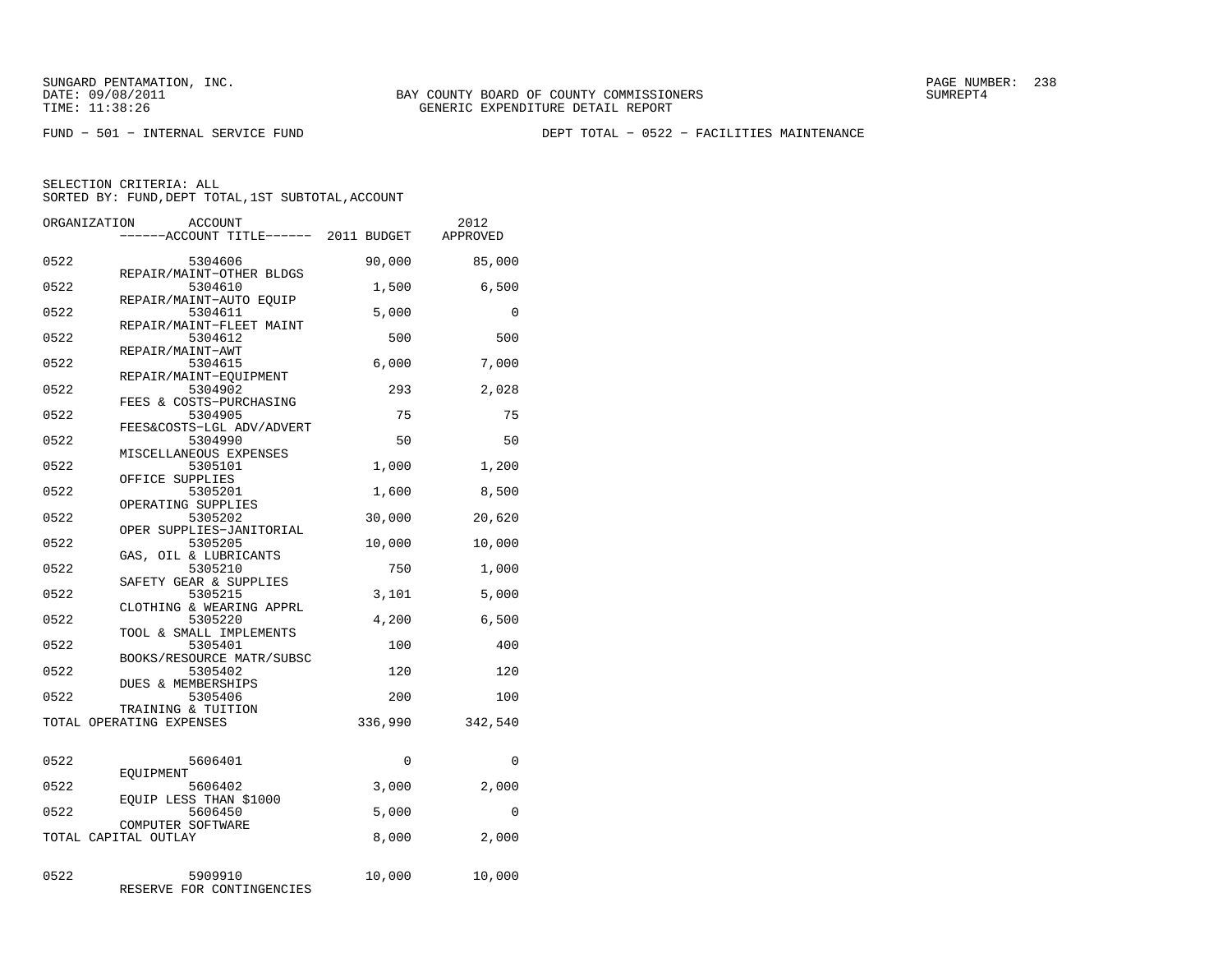FUND − 501 − INTERNAL SERVICE FUND DEPT TOTAL − 0522 − FACILITIES MAINTENANCE

|      | ORGANIZATION<br>ACCOUNT<br>$---ACCOUNT$ TITLE $---2011$ BUDGET |           | 2012<br>APPROVED |
|------|----------------------------------------------------------------|-----------|------------------|
| 0522 | 5909915<br>RESERVE FOR PAY ADJUSTMNT                           |           |                  |
|      | TOTAL NON-OPERATING EXPENSES                                   | 10,000    | 10,000           |
|      | TOTAL FACILITIES MAINTENANCE                                   | 1,140,710 | 1,116,147        |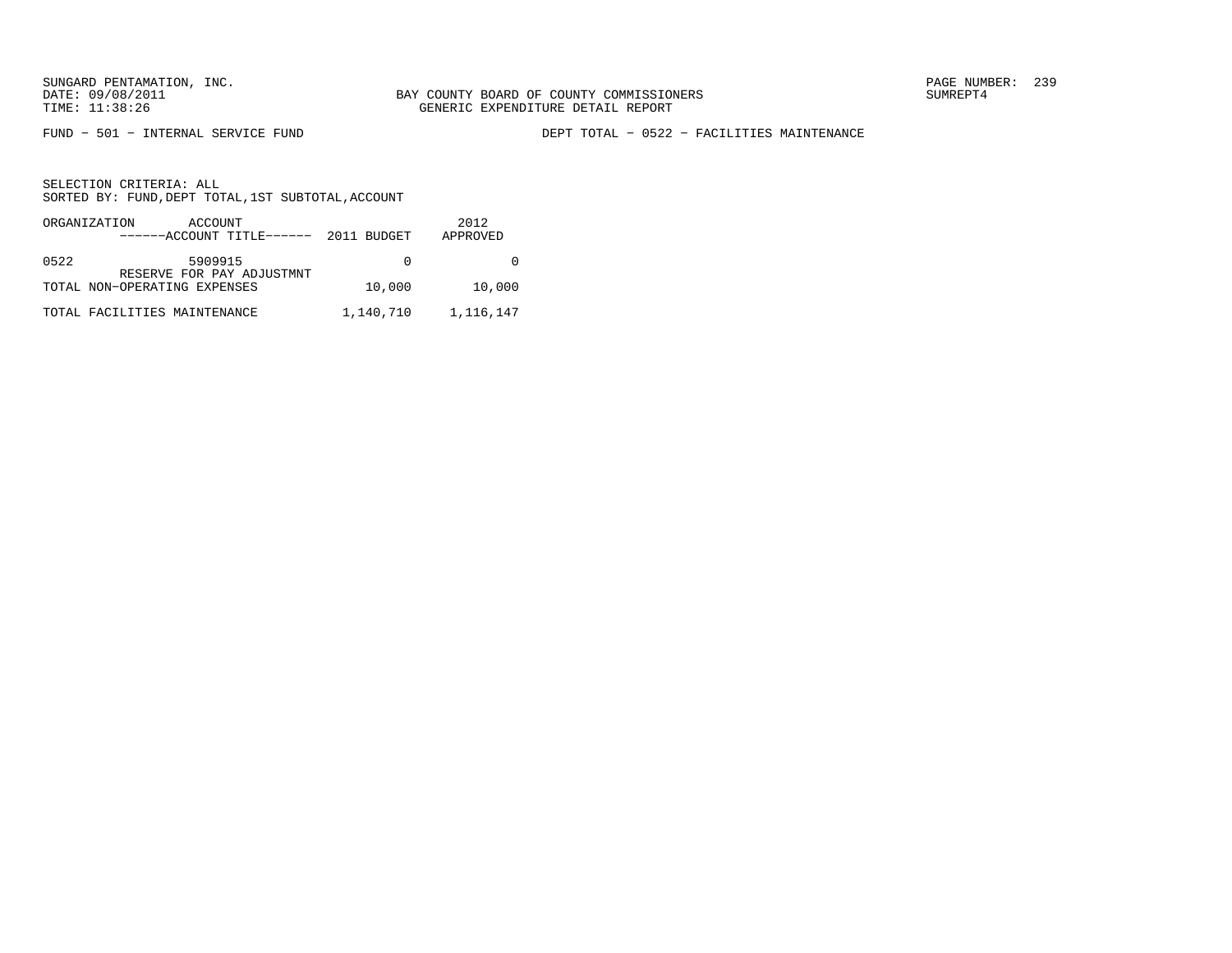FUND − 501 − INTERNAL SERVICE FUND DEPT TOTAL − 0525 − CENTRAL PURCHASING

| ORGANIZATION | <b>ACCOUNT</b><br>-----ACCOUNT TITLE------ 2011 BUDGET      |          | 2012<br>APPROVED |
|--------------|-------------------------------------------------------------|----------|------------------|
| 0525         | 5101200                                                     | 169,621  | 248,943          |
| 0525         | SALARIES & WAGES-REGULAR<br>5101400                         | 500      | 500              |
| 0525         | SALARIES & WAGES-OVERTIME<br>5102100<br>FICA TAXES-MATCHING | 13,014   | 19,082           |
| 0525         | 5102200<br>RETIREMENT CONTRIBUTIONS                         | 18,950   | 12,554           |
| 0525         | 5102300<br>LIFE & HEALTH INSURANCE                          | 11,562   | 27,899           |
| 0525         | 5102400<br>WORKERS COMP. PREMIUMS                           | 1,658    | 3,130            |
|              | TOTAL PERSONAL SERVICES                                     | 215,305  | 312,108          |
| 0525         | 5303107                                                     | 37       | $\Omega$         |
| 0525         | PROF SRV-SUBSTANCE TEST<br>5303110                          | 0        | $\Omega$         |
| 0525         | PROF SRV-BACKGROUND CHECK<br>5303401                        | 3,090    | 38,922           |
| 0525         | CONTRACTED SERVICES<br>5303425<br>CONTR SRV-ADMIN FEES      | 1,482    | 1,544            |
| 0525         | 5303446<br>CONTR SRV-FACILITIES                             | 10,165   | 5,321            |
| 0525         | 5304001<br>TRAVEL/TRAINING NON-LOCAL                        | $\Omega$ | $\Omega$         |
| 0525         | 5304101<br>COMMUNICATIONS SERVICES                          | 1,007    | 1,029            |
| 0525         | 5304125<br>POSTAGE/TRANSP/FREIGHT                           | 250      | 250              |
| 0525         | 5304301<br>UTILITY SERVICES                                 | 4,321    | 10,868           |
| 0525         | 5304410<br>RENTALS/LEASES-EOUIPMENT                         | 2,543    | 2,508            |
| 0525         | 5304501<br>INSURANCE & BONDS                                | 7,649    | 8,172            |
| 0525         | 5304605<br>REPAIR/MAINT-BLDG & GRND                         | 4,746    | 6,001            |
| 0525         | 5304610<br>REPAIR/MAINT-AUTO EOUIP                          | 100      | 500              |
| 0525         | 5304611<br>REPAIR/MAINT-FLEET MAINT                         | 500      | $\Omega$         |
| 0525         | 5304612<br>REPAIR/MAINT-AWT                                 | 0        | $\Omega$         |
| 0525         | 5304615<br>REPAIR/MAINT-EQUIPMENT                           | 2,200    | 1,500            |
| 0525         | 5304701<br>PRINTING & BINDING                               | 0        | $\mathbf 0$      |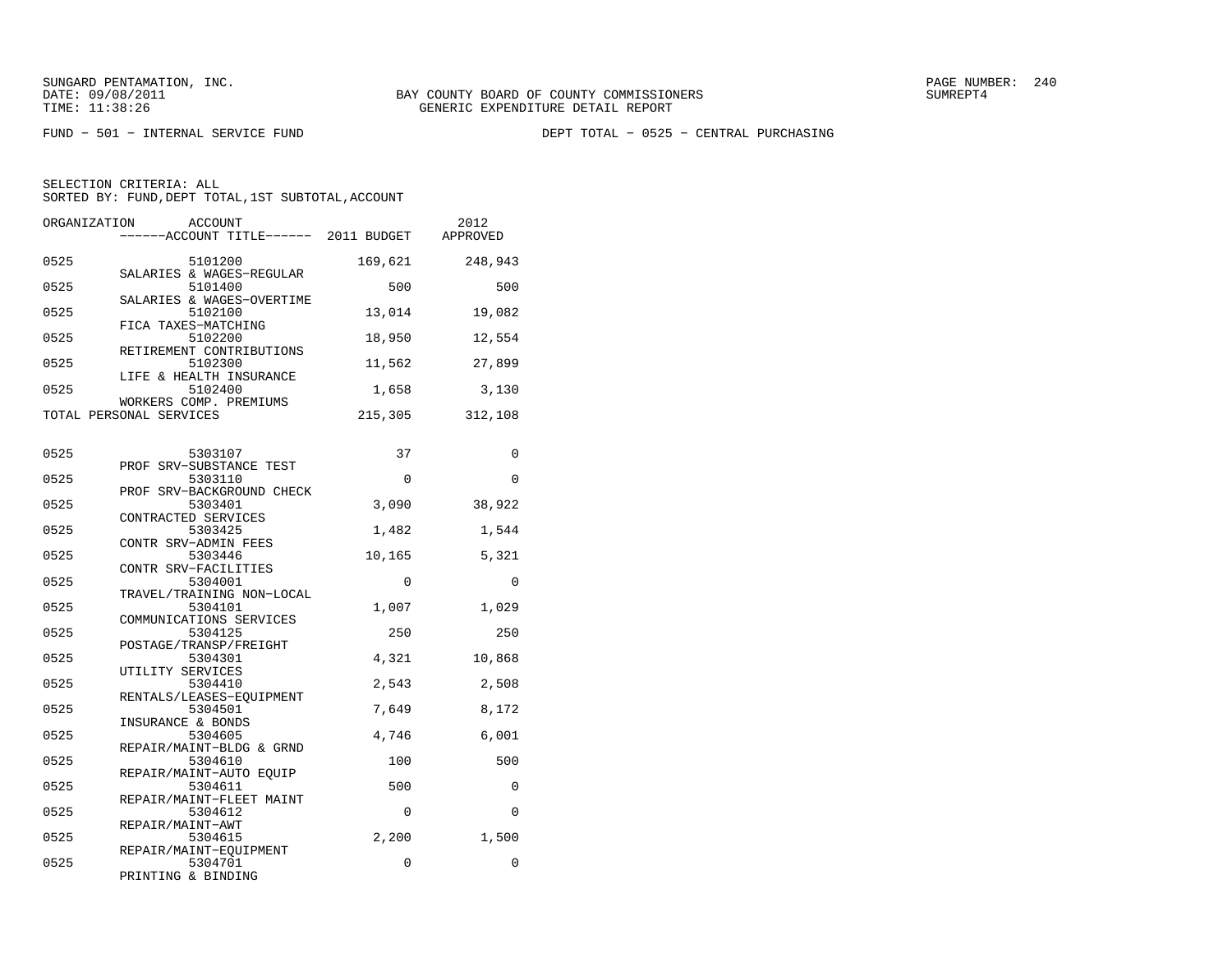FUND − 501 − INTERNAL SERVICE FUND DEPT TOTAL − 0525 − CENTRAL PURCHASING

| ORGANIZATION | ACCOUNT                                                    |             | 2012      |
|--------------|------------------------------------------------------------|-------------|-----------|
|              | ----ACCOUNT TITLE------ 2011 BUDGET                        |             | APPROVED  |
| 0525         | 5304905                                                    | 500         | 500       |
| 0525         | FEES&COSTS-LGL ADV/ADVERT<br>5304922                       | $\Omega$    | $\Omega$  |
| 0525         | FEES & COSTS-PERMITS<br>5304990                            | 250         | 200       |
| 0525         | MISCELLANEOUS EXPENSES<br>5305101                          | 3,000       | 3,000     |
| 0525         | OFFICE SUPPLIES<br>5305201                                 | 24          | 100       |
| 0525         | OPERATING SUPPLIES<br>5305202                              | $\Omega$    | $\Omega$  |
| 0525         | OPER SUPPLIES-JANITORIAL<br>5305205                        | 200         | 400       |
| 0525         | GAS, OIL & LUBRICANTS<br>5305210<br>SAFETY GEAR & SUPPLIES | 25          | 25        |
| 0525         | 5305215<br>CLOTHING & WEARING APPRL                        | $\Omega$    | $\Omega$  |
| 0525         | 5305401<br>BOOKS/RESOURCE MATR/SUBSC                       | 250         | 200       |
| 0525         | 5305402<br><b>DUES &amp; MEMBERSHIPS</b>                   | 500         | 400       |
| 0525         | 5305406<br>TRAINING & TUITION                              | 400         | 828       |
| 0525         | 5394915<br>COGS-PARTS                                      | $\Omega$    | $\Omega$  |
| 0525         | 5394920<br>COGS-GAS                                        | 3,000,000   | 3,500,000 |
| 0525         | 5394925<br>COGS-OFFICE                                     | 4,500       | 3,500     |
| 0525         | 5394930<br>COGS-POSTAGE                                    | $\Omega$    | $\Omega$  |
|              | TOTAL OPERATING EXPENSES                                   | 3,047,739   | 3,585,768 |
| 0525         | 5606401                                                    | $\mathbf 0$ | 0         |
| 0525         | EOUIPMENT<br>5606402                                       | $\mathbf 0$ | 0         |
| 0525         | EQUIP LESS THAN \$1000<br>5606450                          | 0           | 573       |
|              | COMPUTER SOFTWARE<br>TOTAL CAPITAL OUTLAY                  | 0           | 573       |
| 0525         | 5819101                                                    | 0           | 0         |
|              | TRNFS-GENERAL FUND (001)                                   | $\Omega$    | $\Omega$  |
| 0525         | 5819127<br>TRNSF-UTIL ADMIN (510)                          |             |           |
| 0525         | 5905908<br>LOSS ON DISPOSAL                                | $\Omega$    | $\Omega$  |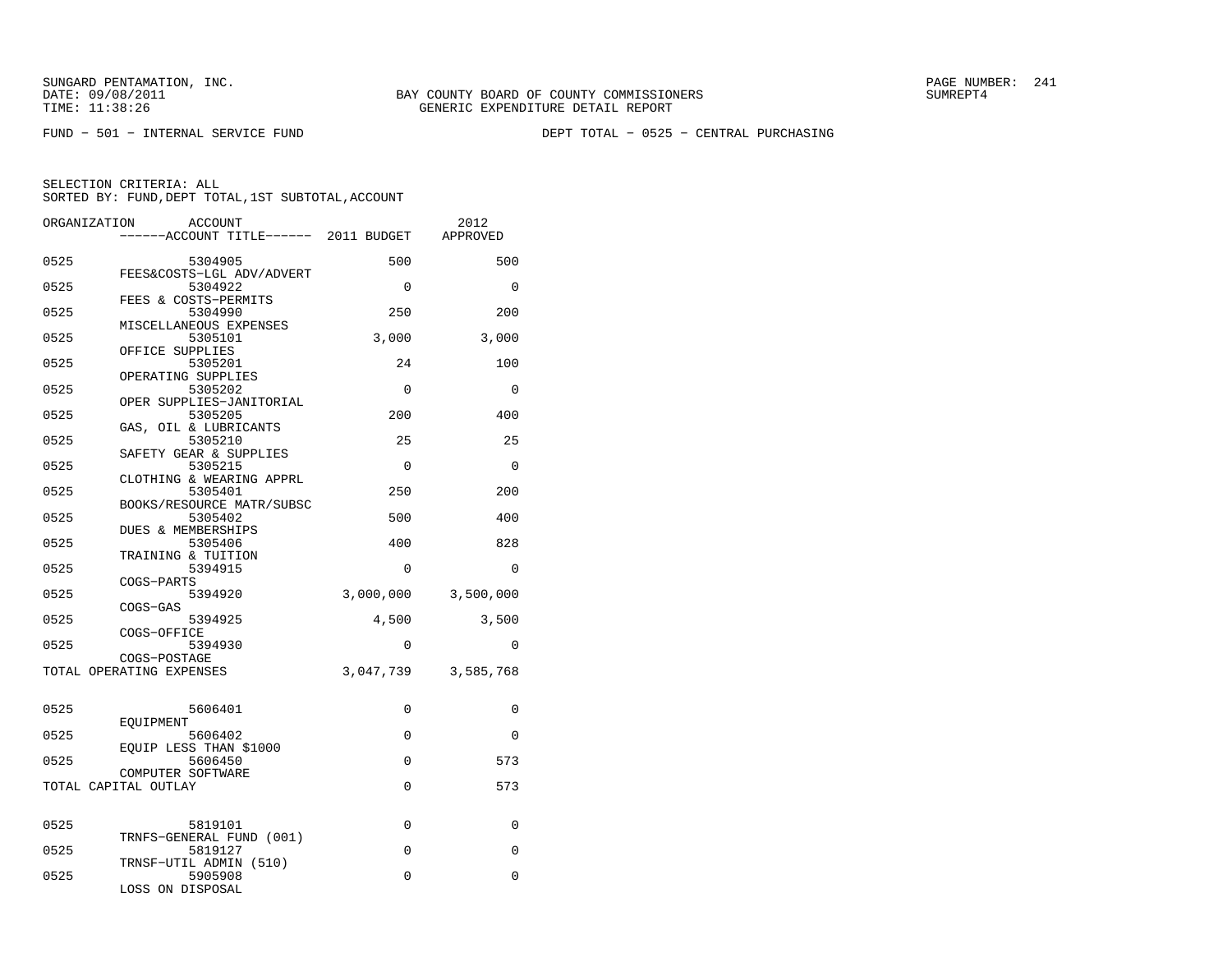FUND − 501 − INTERNAL SERVICE FUND DEPT TOTAL − 0525 − CENTRAL PURCHASING

|      | ORGANIZATION<br>ACCOUNT<br>------ACCOUNT TITLE------ | 2011<br><b>BUDGET</b> | 2012<br>APPROVED |
|------|------------------------------------------------------|-----------------------|------------------|
| 0525 | 5909910                                              | 5,264                 |                  |
| 0525 | RESERVE FOR CONTINGENCIES<br>5909915                 | 0                     | 0                |
| 0525 | RESERVE FOR PAY ADJUSTMNT<br>5909999                 | 0                     | 704              |
|      | RESERVE-CASH FORWARD                                 |                       |                  |
|      | TOTAL NON-OPERATING EXPENSES                         | 5,264                 | 704              |
|      | TOTAL CENTRAL PURCHASING                             | 3,268,308             | 3,899,153        |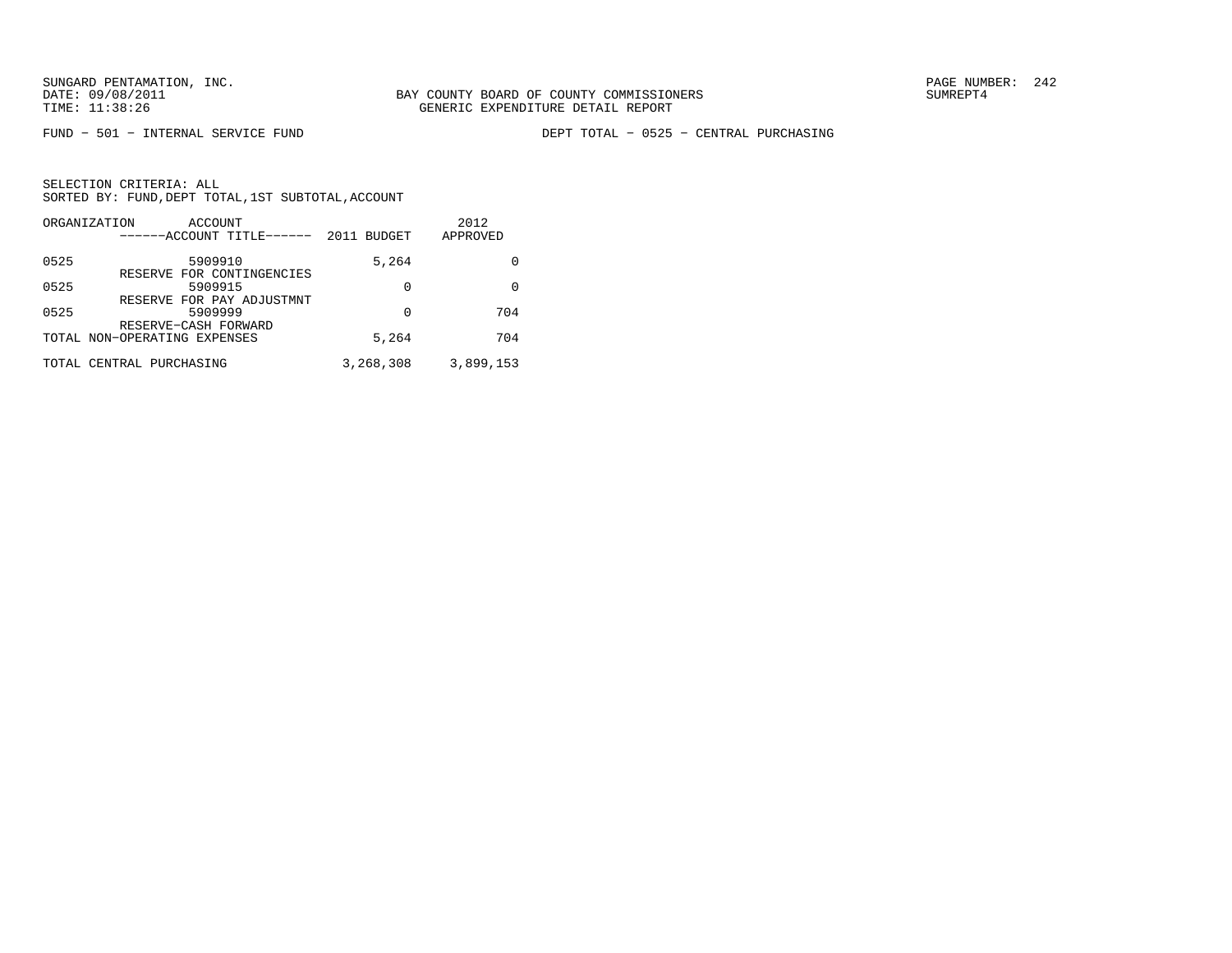FUND − 501 − INTERNAL SERVICE FUND DEPT TOTAL − 0526 − LABORATORY SERVICES

| ORGANIZATION | <b>ACCOUNT</b><br>------ACCOUNT TITLE------ 2011 BUDGET      |          | 2012<br>APPROVED |
|--------------|--------------------------------------------------------------|----------|------------------|
| 0526         | 5101200                                                      | 0        | 0                |
| 0526         | SALARIES & WAGES-REGULAR<br>5101400                          | $\Omega$ | 0                |
| 0526         | SALARIES & WAGES-OVERTIME<br>5102100                         | $\Omega$ | 0                |
| 0526         | FICA TAXES-MATCHING<br>5102200                               | $\Omega$ | $\Omega$         |
| 0526         | RETIREMENT CONTRIBUTIONS<br>5102300                          | $\Omega$ | 0                |
| 0526         | LIFE & HEALTH INSURANCE<br>5102400<br>WORKERS COMP. PREMIUMS | $\Omega$ | 0                |
|              | TOTAL PERSONAL SERVICES                                      | $\Omega$ | 0                |
| 0526         | 5303106                                                      | 0        | 0                |
| 0526         | PROF SRV-PHYSICLS/MEDICAL<br>5303107                         | 0        | 0                |
| 0526         | PROF SRV-SUBSTANCE TEST<br>5303110                           | $\Omega$ | 0                |
| 0526         | PROF SRV-BACKGROUND CHECK<br>5303401<br>CONTRACTED SERVICES  | 0        | 0                |
| 0526         | 5303410<br>CONTR SRV-JANITORIAL                              | $\Omega$ | 0                |
| 0526         | 5303425<br>CONTR SRV-ADMIN FEES                              | $\Omega$ | 0                |
| 0526         | 5303464<br>CONTR SRV-LAB                                     | $\Omega$ | 0                |
| 0526         | 5304001<br>TRAVEL/TRAINING NON-LOCAL                         | $\Omega$ | 0                |
| 0526         | 5304005<br>TRAVEL-LOCAL                                      | $\Omega$ | 0                |
| 0526         | 5304101<br>COMMUNICATIONS SERVICES                           | $\Omega$ | 0                |
| 0526         | 5304125<br>POSTAGE/TRANSP/FREIGHT                            | 0        | 0                |
| 0526         | 5304130<br>POSTAGE-LAB SAMPLES                               | $\Omega$ | 0                |
| 0526         | 5304301<br>UTILITY SERVICES                                  | 0        | 0                |
| 0526         | 5304501<br>INSURANCE & BONDS                                 | $\Omega$ | 0                |
| 0526         | 5304605<br>REPAIR/MAINT-BLDG & GRND                          | 0        | 0                |
| 0526         | 5304610<br>REPAIR/MAINT-AUTO EOUIP                           | $\Omega$ | 0                |
| 0526         | 5304611<br>REPAIR/MAINT-FLEET MAINT                          | 0        | 0                |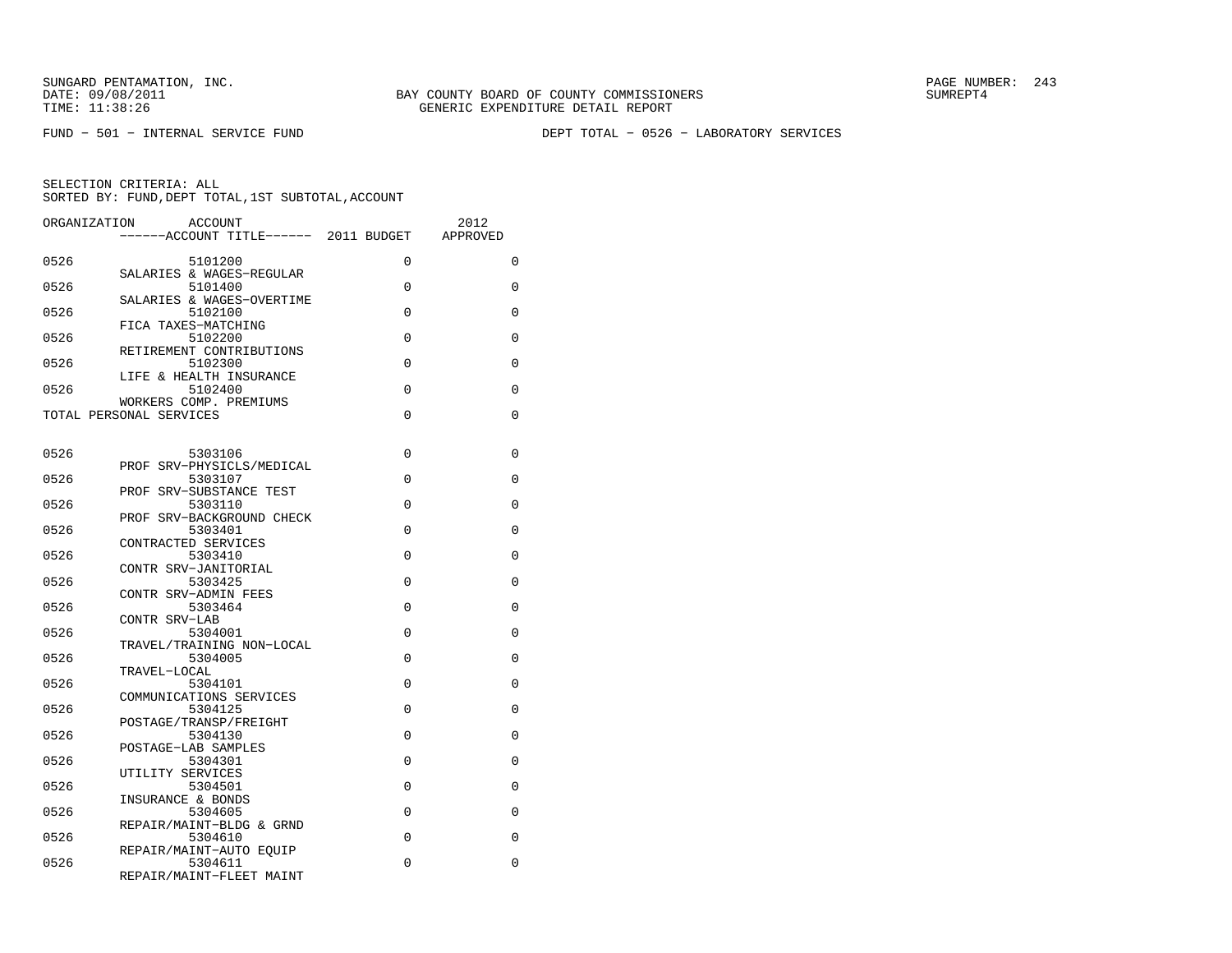FUND − 501 − INTERNAL SERVICE FUND DEPT TOTAL − 0526 − LABORATORY SERVICES

|      | ORGANIZATION<br><b>ACCOUNT</b>                            |           | 2012        |
|------|-----------------------------------------------------------|-----------|-------------|
|      | ------ACCOUNT TITLE------ 2011 BUDGET                     |           | APPROVED    |
| 0526 | 5304615                                                   | $\Omega$  | 0           |
| 0526 | REPAIR/MAINT-EOUIPMENT<br>5304902                         | $\Omega$  | $\Omega$    |
|      | FEES & COSTS-PURCHASING                                   |           |             |
| 0526 | 5304905<br>FEES&COSTS-LGL ADV/ADVERT                      | $\Omega$  | $\Omega$    |
| 0526 | 5304990<br>MISCELLANEOUS EXPENSES                         | 0         | 0           |
| 0526 | 5305101                                                   | 0         | $\mathbf 0$ |
| 0526 | OFFICE SUPPLIES<br>5305201                                | $\Omega$  | $\Omega$    |
| 0526 | OPERATING SUPPLIES<br>5305202                             | $\Omega$  | $\Omega$    |
|      | OPER SUPPLIES-JANITORIAL                                  |           |             |
| 0526 | 5305205<br>GAS, OIL & LUBRICANTS                          | $\Omega$  | 0           |
| 0526 | 5305210<br>SAFETY GEAR & SUPPLIES                         | 0         | 0           |
| 0526 | 5305215                                                   | 0         | 0           |
| 0526 | CLOTHING & WEARING APPRL<br>5305220                       | 0         | 0           |
| 0526 | TOOL & SMALL IMPLEMENTS<br>5305240                        | $\Omega$  | $\Omega$    |
|      | OPER SUPPLIES-LAB                                         |           |             |
| 0526 | 5305401<br>BOOKS/RESOURCE MATR/SUBSC                      | $\Omega$  | $\Omega$    |
| 0526 | 5305402<br>DUES & MEMBERSHIPS                             | $\Omega$  | 0           |
| 0526 | 5305406                                                   | $\Omega$  | $\Omega$    |
|      | TRAINING & TUITION<br>TOTAL OPERATING EXPENSES            | 0         | 0           |
|      |                                                           |           |             |
| 0526 | 5606401                                                   | $\Omega$  | $\Omega$    |
| 0526 | EOUIPMENT<br>5606402                                      | $\Omega$  | $\Omega$    |
|      | EQUIP LESS THAN \$1000<br>TOTAL CAPITAL OUTLAY            | $\Omega$  | $\Omega$    |
|      |                                                           |           |             |
| 0526 | 5909910                                                   | 0         | 0           |
| 0526 | RESERVE FOR CONTINGENCIES<br>5909915                      | $\Omega$  | $\Omega$    |
|      | RESERVE FOR PAY ADJUSTMNT<br>TOTAL NON-OPERATING EXPENSES | $\Omega$  | $\Omega$    |
|      |                                                           |           |             |
|      | TOTAL LABORATORY SERVICES                                 | $\Omega$  | $\Omega$    |
|      | TOTAL INTERNAL SERVICE FUND                               | 4,409,018 | 5,015,300   |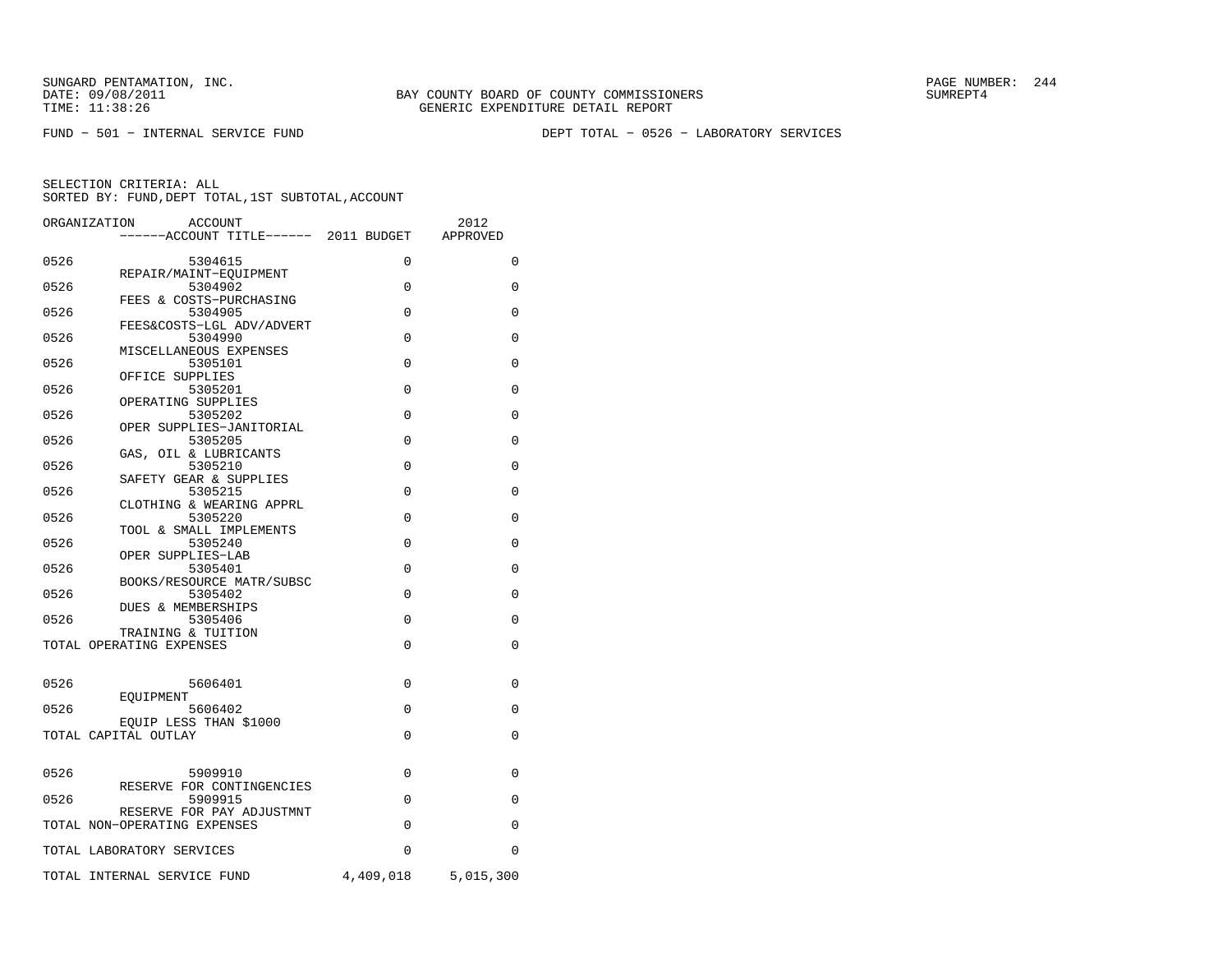FUND - 505 - WORKERS COMPENSATION

DEPT TOTAL - - TITLE NOT FOUND

|     | ORGANIZATION<br>ACCOUNT<br>$----ACCOUNT$ TITLE $--- 2011$ BUDGET | 2012<br>APPROVED |
|-----|------------------------------------------------------------------|------------------|
| 505 | 5819107<br>TRNSF-WORKERS COMP (505)                              |                  |
|     | TOTAL NON-OPERATING EXPENSES                                     |                  |
|     | TOTAL TITLE NOT FOUND                                            |                  |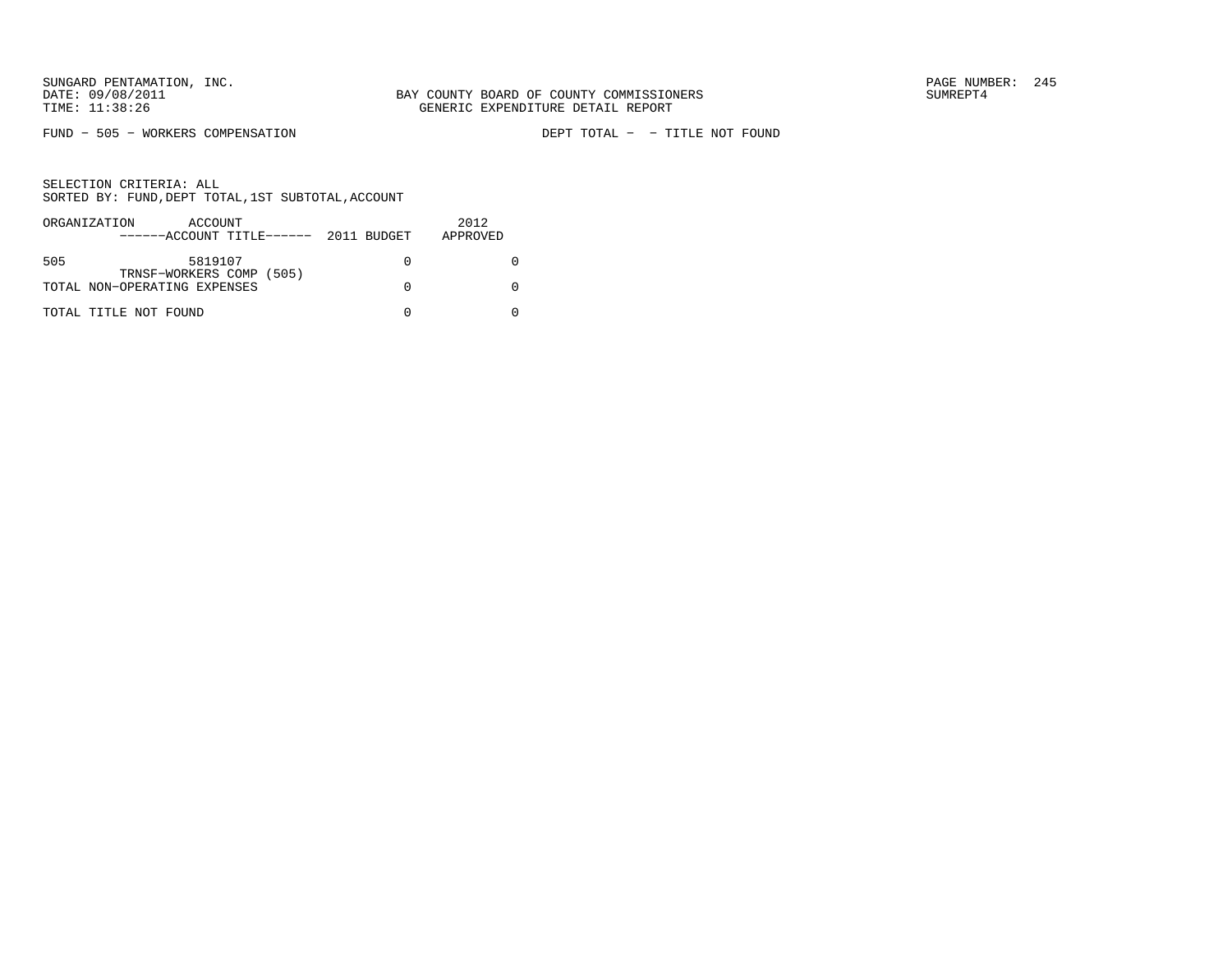FUND − 505 − WORKERS COMPENSATION DEPT TOTAL − 0530 − WORKERS COMPENSATION

| ORGANIZATION | <b>ACCOUNT</b><br>-----ACCOUNT TITLE------ 2011 BUDGET     |          | 2012<br>APPROVED |
|--------------|------------------------------------------------------------|----------|------------------|
| 0530         | 5101200                                                    | 91,250   | 80,200           |
| 0530         | SALARIES & WAGES-REGULAR<br>5101400                        | 1,000    | 1,000            |
| 0530         | SALARIES & WAGES-OVERTIME<br>5102100                       | 7,057    | 6,212            |
| 0530         | FICA TAXES-MATCHING<br>5102200<br>RETIREMENT CONTRIBUTIONS | 9,935    | 4,087            |
| 0530         | 5102300<br>LIFE & HEALTH INSURANCE                         | 3,568    | 12,930           |
| 0530         | 5102400<br>WORKERS COMP. PREMIUMS                          | 661      | 860              |
| 0530         | 5102500<br>UNEMPLOYMENT COMPENSATION                       | $\Omega$ | $\Omega$         |
|              | TOTAL PERSONAL SERVICES                                    | 113,471  | 105,289          |
| 0530         | 5303106                                                    | 0        | 0                |
| 0530         | PROF SRV-PHYSICLS/MEDICAL<br>5303107                       | 0        | 0                |
| 0530         | PROF SRV-SUBSTANCE TEST<br>5303110                         | $\Omega$ | $\Omega$         |
| 0530         | PROF SRV-BACKGROUND CHECK<br>5303401                       | 49,400   | 94,100           |
| 0530         | CONTRACTED SERVICES<br>5303410<br>CONTR SRV-JANITORIAL     | 0        | 0                |
| 0530         | 5303425<br>CONTR SRV-ADMIN FEES                            | 1,482    | 1,544            |
| 0530         | 5303446<br>CONTR SRV-FACILITIES                            | 3,755    | 4,312            |
| 0530         | 5304001<br>TRAVEL/TRAINING NON-LOCAL                       | 4,250    | 4,250            |
| 0530         | 5304101<br>COMMUNICATIONS SERVICES                         | 1,324    | 1,294            |
| 0530         | 5304125<br>POSTAGE/TRANSP/FREIGHT                          | 150      | 100              |
| 0530         | 5304301<br>UTILITY SERVICES                                | 4,313    | 4,647            |
| 0530         | 5304405<br>RENTALS/LEASES-BUILDINGS                        | 0        | 0                |
| 0530         | 5304410<br>RENTALS/LEASES-EQUIPMENT                        | 3,200    | 2,225            |
| 0530         | 5304501<br>INSURANCE & BONDS                               | 0        | 0                |
| 0530         | 5304503<br>STATE SELF INS ASSESSMENT                       | 31,721   | 32,000           |
| 0530         | 5304504<br>WORKERS COMP CLAIMS                             | 550,000  | 550,000          |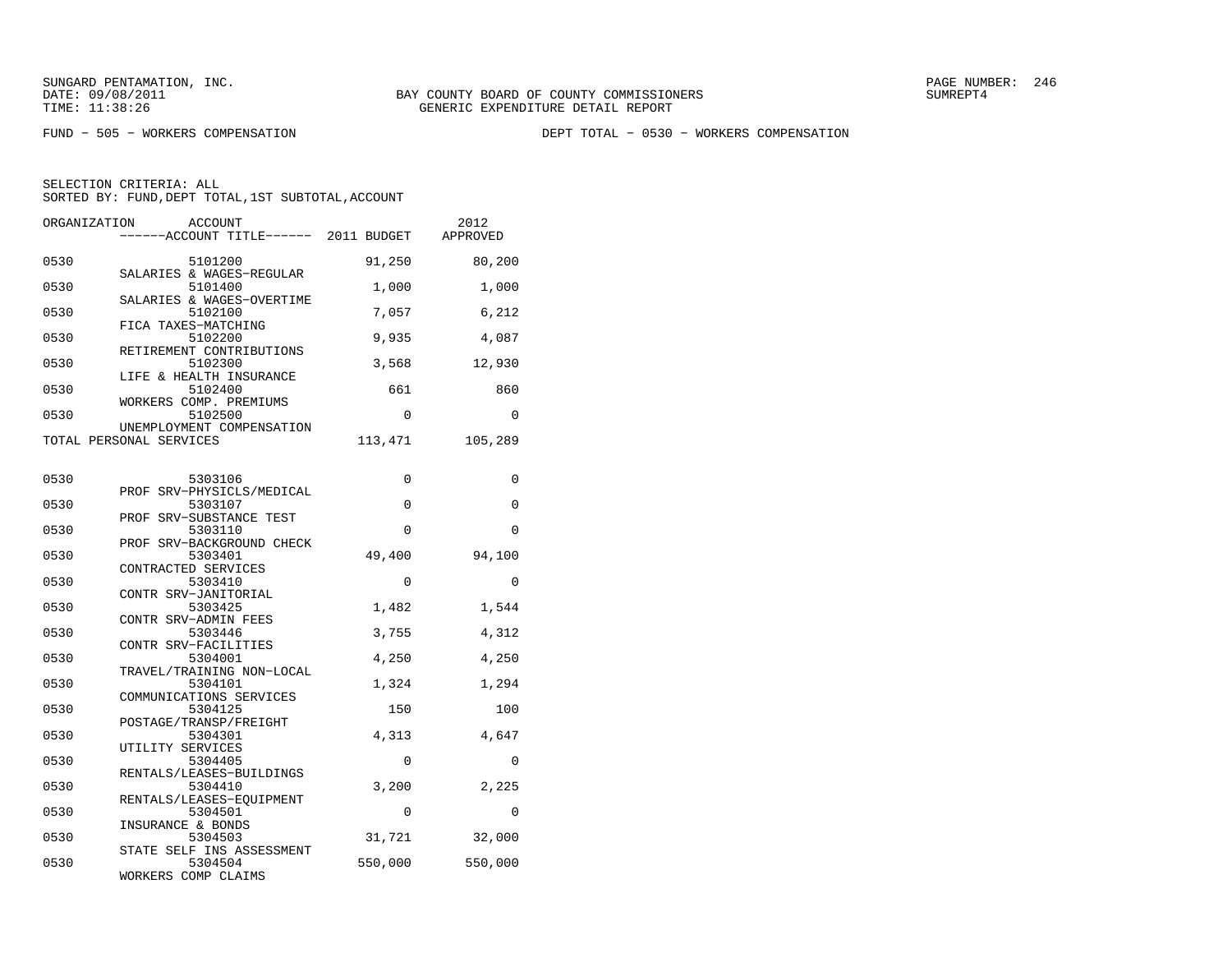FUND − 505 − WORKERS COMPENSATION DEPT TOTAL − 0530 − WORKERS COMPENSATION

| ORGANIZATION             | <b>ACCOUNT</b><br>----ACCOUNT TITLE------ 2011 BUDGET           |             | 2012<br>APPROVED |
|--------------------------|-----------------------------------------------------------------|-------------|------------------|
| 0530                     | 5304512                                                         | 113,432     | 115,000          |
| 0530                     | INSURANCE-PREM-W/C EXCESS<br>5304605                            | 2,390       | 2,312            |
| 0530                     | REPAIR/MAINT-BLDG & GRND<br>5304615                             | 0           | 0                |
| 0530                     | REPAIR/MAINT-EOUIPMENT<br>5304701                               | 0           | 0                |
| 0530                     | PRINTING & BINDING<br>5304902                                   | 439         | 148              |
| 0530                     | FEES & COSTS-PURCHASING<br>5304905<br>FEES&COSTS-LGL ADV/ADVERT | $\mathbf 0$ | 0                |
| 0530                     | 5304990<br>MISCELLANEOUS EXPENSES                               | 100         | 100              |
| 0530                     | 5305101<br>OFFICE SUPPLIES                                      | 1,500       | 1,200            |
| 0530                     | 5305201<br>OPERATING SUPPLIES                                   | 18,200      | 15,000           |
| 0530                     | 5305202<br>OPER SUPPLIES-JANITORIAL                             | $\Omega$    | $\Omega$         |
| 0530                     | 5305210<br>SAFETY GEAR & SUPPLIES                               | 1,500       | 1,500            |
| 0530                     | 5305215<br>CLOTHING & WEARING APPRL                             | 100         | 100              |
| 0530                     | 5305226<br>EMPLOYEE INCENTIVE                                   | 25,000      | 30,000           |
| 0530                     | 5305401<br>BOOKS/RESOURCE MATR/SUBSC                            | 1,500       | 1,500            |
| 0530                     | 5305402<br><b>DUES &amp; MEMBERSHIPS</b>                        | 750         | 750              |
| 0530                     | 5305406<br>TRAINING & TUITION                                   | 750         | 3,000            |
| TOTAL OPERATING EXPENSES |                                                                 | 815,256     | 865,082          |
| 0530                     | 5606401                                                         | 0           | 1,200            |
| 0530                     | EOUIPMENT<br>5606402                                            | 0           | 0                |
| 0530                     | EOUIP LESS THAN \$1000<br>5606450                               | $\Omega$    | $\Omega$         |
| TOTAL CAPITAL OUTLAY     | COMPUTER SOFTWARE                                               | 0           | 1,200            |
| 0530                     | 5819101                                                         | $\Omega$    | $\Omega$         |
| 0530                     | TRNFS-GENERAL FUND (001)<br>5909910                             | 75,000      | 75,000           |
| 0530                     | RESERVE FOR CONTINGENCIES<br>5909915                            | 0           | 0                |
|                          | RESERVE FOR PAY ADJUSTMNT                                       |             |                  |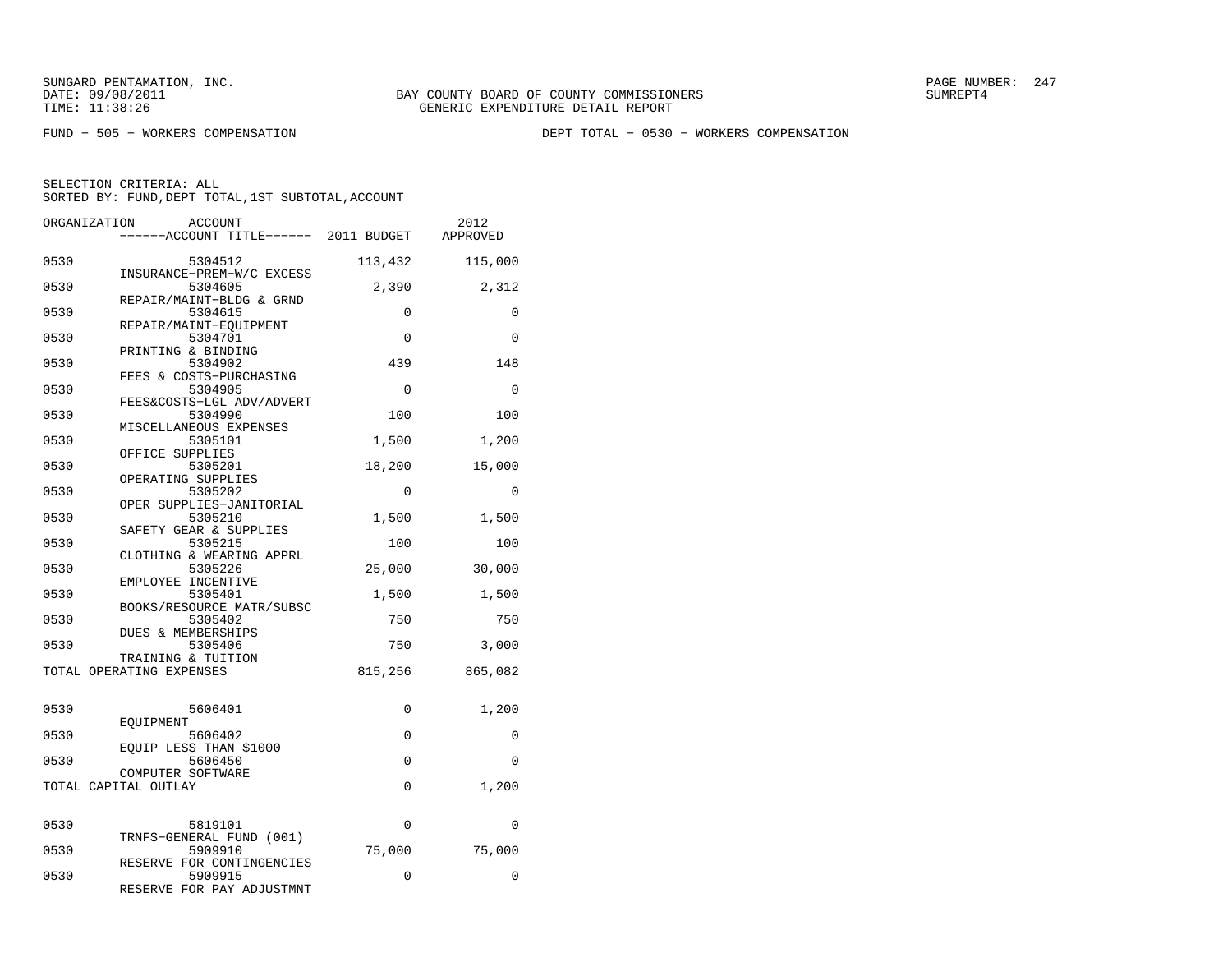FUND − 505 − WORKERS COMPENSATION DEPT TOTAL − 0530 − WORKERS COMPENSATION

|      | ORGANIZATION<br>ACCOUNT<br>------ACCOUNT TITLE------ | 2011 BUDGET | 2012<br>APPROVED |
|------|------------------------------------------------------|-------------|------------------|
| 0530 | 5909999<br>RESERVE-CASH FORWARD                      | 128,792     | 1,041,727        |
|      | TOTAL NON-OPERATING EXPENSES                         | 203,792     | 1,116,727        |
|      | TOTAL WORKERS COMPENSATION                           | 1,132,519   | 2,088,298        |
|      | TOTAL WORKERS COMPENSATION                           | 1,132,519   | 2,088,298        |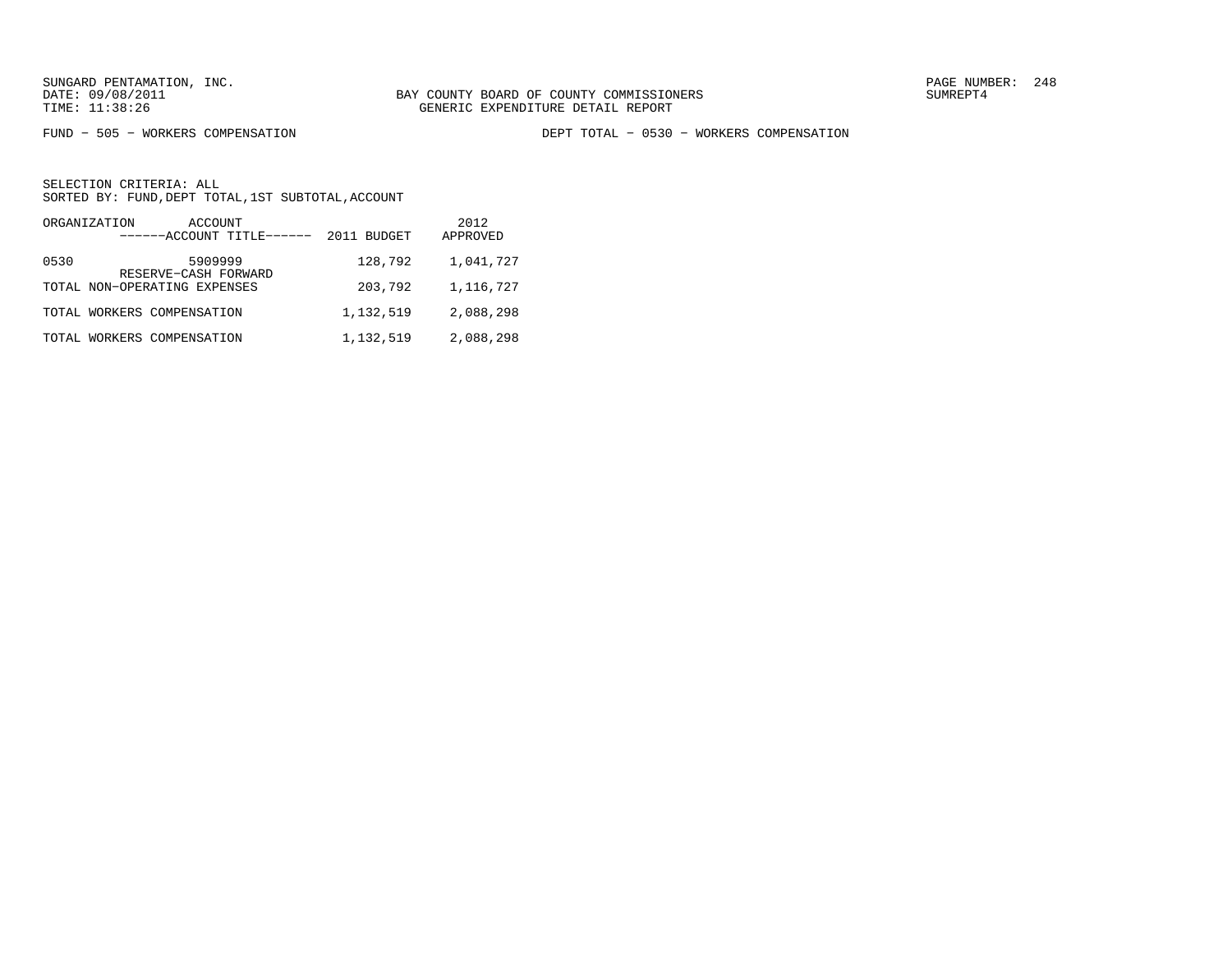FUND − 506 − INSURANCE FUND DEPT TOTAL − − TITLE NOT FOUND

|     | ORGANIZATION<br>ACCOUNT<br>$---ACCOUNT$ TITLE $---2011$ BUDGET | 2012<br>APPROVED |
|-----|----------------------------------------------------------------|------------------|
| 506 | 5819110<br>TRNSF-INSURANCE (506)                               |                  |
|     | TOTAL NON-OPERATING EXPENSES                                   |                  |
|     | TOTAL TITLE NOT FOUND                                          |                  |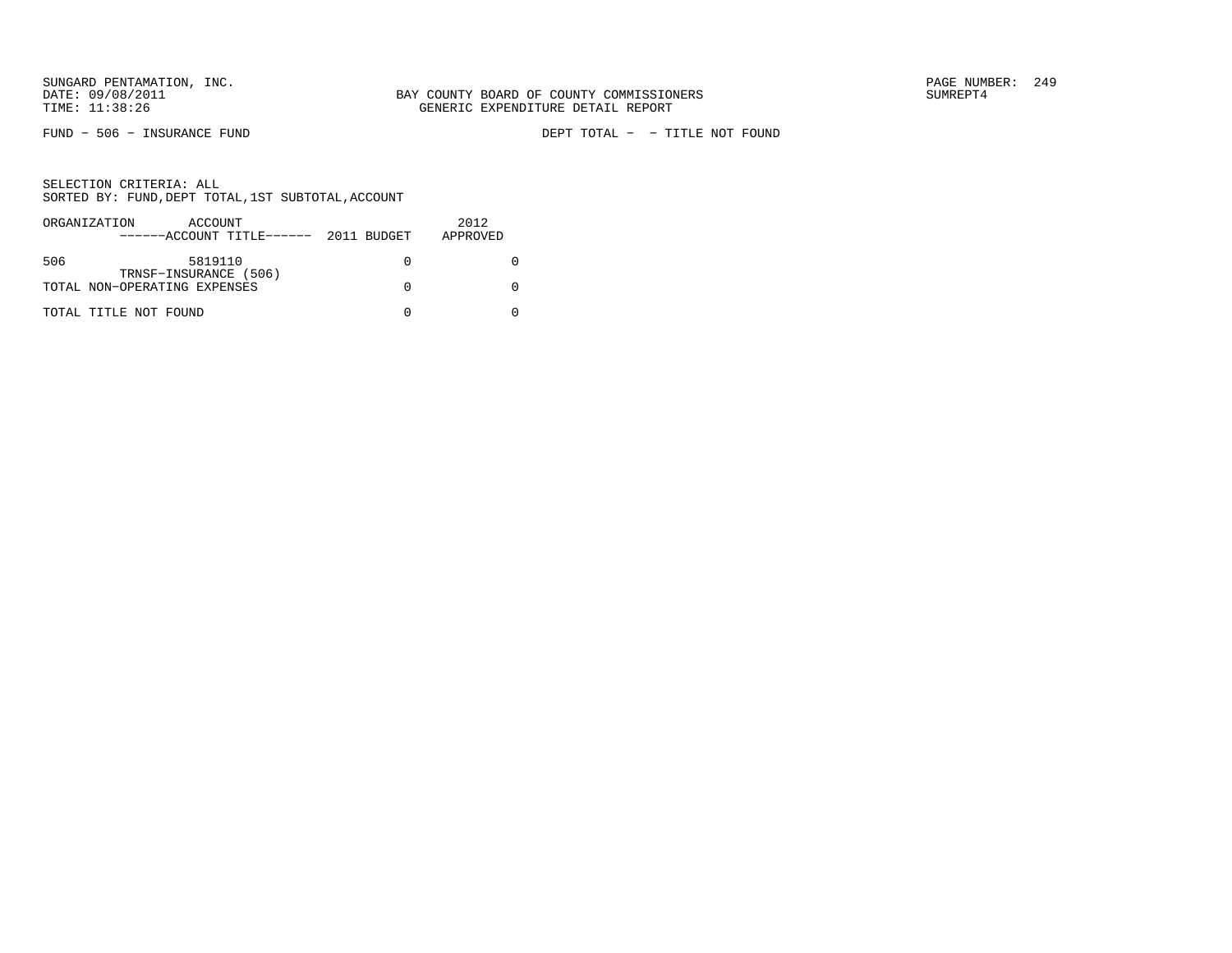FUND − 506 − INSURANCE FUND DEPT TOTAL − 0536 − INSURANCE

| ORGANIZATION<br><b>ACCOUNT</b><br>-----ACCOUNT TITLE------ 2011 BUDGET  |              | 2012<br>APPROVED |
|-------------------------------------------------------------------------|--------------|------------------|
| 0536<br>5101200<br>SALARIES & WAGES-REGULAR                             | 81,848       | 81,848           |
| 0536<br>5101400<br>SALARIES & WAGES-OVERTIME                            | 1,000        | 1,000            |
| 0536<br>5102100<br>FICA TAXES-MATCHING                                  | 6,338        | 6,338            |
| 0536<br>5102200<br>RETIREMENT CONTRIBUTIONS                             | 8,923        | 4,170            |
| 0536<br>5102300<br>LIFE & HEALTH INSURANCE                              | 0            | 0                |
| 0536<br>5102400<br>WORKERS COMP. PREMIUMS                               | 852          | 868              |
| 0536<br>5102500<br>UNEMPLOYMENT COMPENSATION                            | 0            | 0                |
| TOTAL PERSONAL SERVICES                                                 | 98,961       | 94,224           |
| 0536<br>5143105                                                         | 0            | 0                |
| PROF SRV-OTHER ATTNY<br>0536<br>5303106                                 | $\Omega$     | 0                |
| PROF SRV-PHYSICLS/MEDICAL<br>0536<br>5303107<br>PROF SRV-SUBSTANCE TEST | 0            | 0                |
| 0536<br>5303401<br>CONTRACTED SERVICES                                  | 20,000       | 20,000           |
| 0536<br>5303410<br>CONTR SRV-JANITORIAL                                 | $\Omega$     | $\Omega$         |
| 0536<br>5303425<br>CONTR SRV-ADMIN FEES                                 | 1,482        | 1,544            |
| 0536<br>5303446<br>CONTR SRV-FACILITIES                                 | 3,755        | 4,312            |
| 0536<br>5304001<br>TRAVEL/TRAINING NON-LOCAL                            | 1,000        | $\mathbf 0$      |
| 0536<br>5304101<br>COMMUNICATIONS SERVICES                              | 58           | 58               |
| 0536<br>5304125<br>POSTAGE/TRANSP/FREIGHT                               | 150          | $\mathbf 0$      |
| 0536<br>5304301<br>UTILITY SERVICES                                     | 1,973        | 4,647            |
| 0536<br>5304410<br>RENTALS/LEASES-EOUIPMENT                             | 1,780        | 1,963            |
| 0536<br>5304501<br>INSURANCE & BONDS                                    | 40,146       | 40,739           |
| 0536<br>5304504<br>WORKERS COMP CLAIMS<br>0536<br>5304510               | 0<br>152,484 | 0<br>167,732     |
| INSURANCE-PREMIUMS MSTU<br>0536<br>5304515                              | 70,000       | 70,000           |
| INSURANCE-COMMRCL FLEET                                                 |              |                  |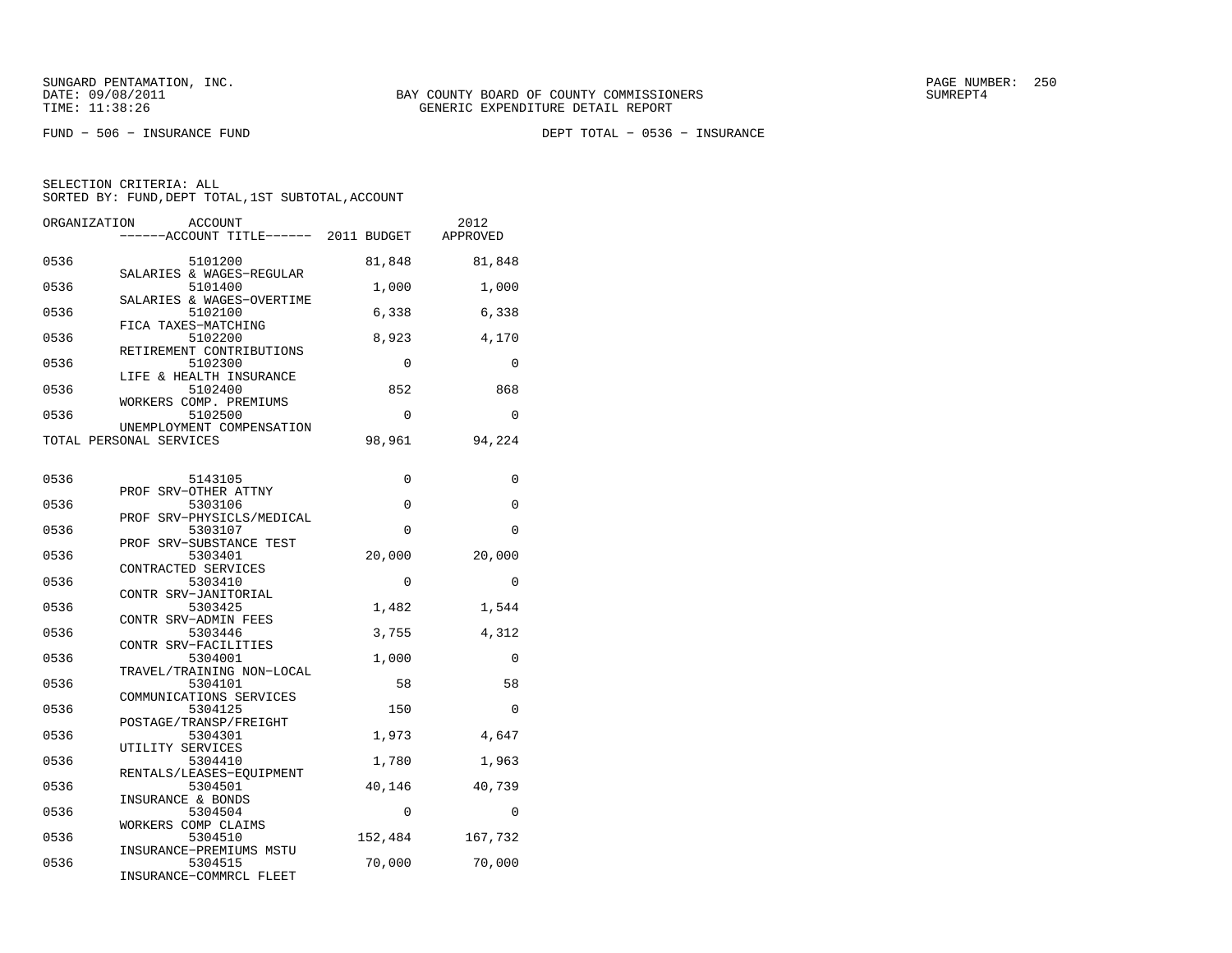FUND − 506 − INSURANCE FUND DEPT TOTAL − 0536 − INSURANCE

| ORGANIZATION | ACCOUNT<br>-----ACCOUNT TITLE------ 2011 BUDGET        |           | 2012<br>APPROVED |
|--------------|--------------------------------------------------------|-----------|------------------|
| 0536         | 5304520                                                | 1,043,332 | 1,212,994        |
| 0536         | INSURANCE-COM FIRE&PERILS<br>5304525                   | $\Omega$  | 0                |
| 0536         | INSURANCE-BOILER & MACH<br>5304530                     | 90,023    | 90,023           |
| 0536         | INSURANCE-ENVIR/POLLUTION<br>5304535<br>INSURANCE-FACT | 275,000   | 270,000          |
| 0536         | 5304536<br>INSURANCE-GEN LIAB DOM WS                   | 16,622    | 18,029           |
| 0536         | 5304540<br>INSURANCE-UNINSURED LOSS                    | 100,000   | 100,000          |
| 0536         | 5304605<br>REPAIR/MAINT-BLDG & GRND                    | 2,390     | 2,313            |
| 0536         | 5304610<br>REPAIR/MAINT-AUTO EQUIP                     | 100       | 0                |
| 0536         | 5304611<br>REPAIR/MAINT-FLEET MAINT                    | 500       | $\Omega$         |
| 0536         | 5304615<br>REPAIR/MAINT-EQUIPMENT                      | 150       | $\Omega$         |
| 0536         | 5304902<br>FEES & COSTS-PURCHASING                     | 183       | 99               |
| 0536         | 5304905<br>FEES&COSTS-LGL ADV/ADVERT                   | 50        | 0                |
| 0536         | 5304990<br>MISCELLANEOUS EXPENSES                      | 150       | $\Omega$         |
| 0536         | 5305101<br>OFFICE SUPPLIES                             | 1,100     | 1,200            |
| 0536         | 5305201<br>OPERATING SUPPLIES                          | 175       | 150              |
| 0536         | 5305202<br>OPER SUPPLIES-JANITORIAL                    | 0         | 0                |
| 0536         | 5305205<br>GAS, OIL & LUBRICANTS                       | 600       | 500              |
| 0536         | 5305210<br>SAFETY GEAR & SUPPLIES                      | 150       | 0                |
| 0536         | 5305215<br>CLOTHING & WEARING APPRL                    | 0         | 0                |
| 0536         | 5305226<br>EMPLOYEE INCENTIVE                          | $\Omega$  | 0                |
| 0536         | 5305401<br>BOOKS/RESOURCE MATR/SUBSC                   | 1,200     | 0                |
| 0536         | 5305402<br>DUES & MEMBERSHIPS                          | 375       | $\Omega$         |
| 0536         | 5305406<br>TRAINING & TUITION                          | 150       | 166              |
|              | TOTAL OPERATING EXPENSES                               | 1,825,078 | 2,006,469        |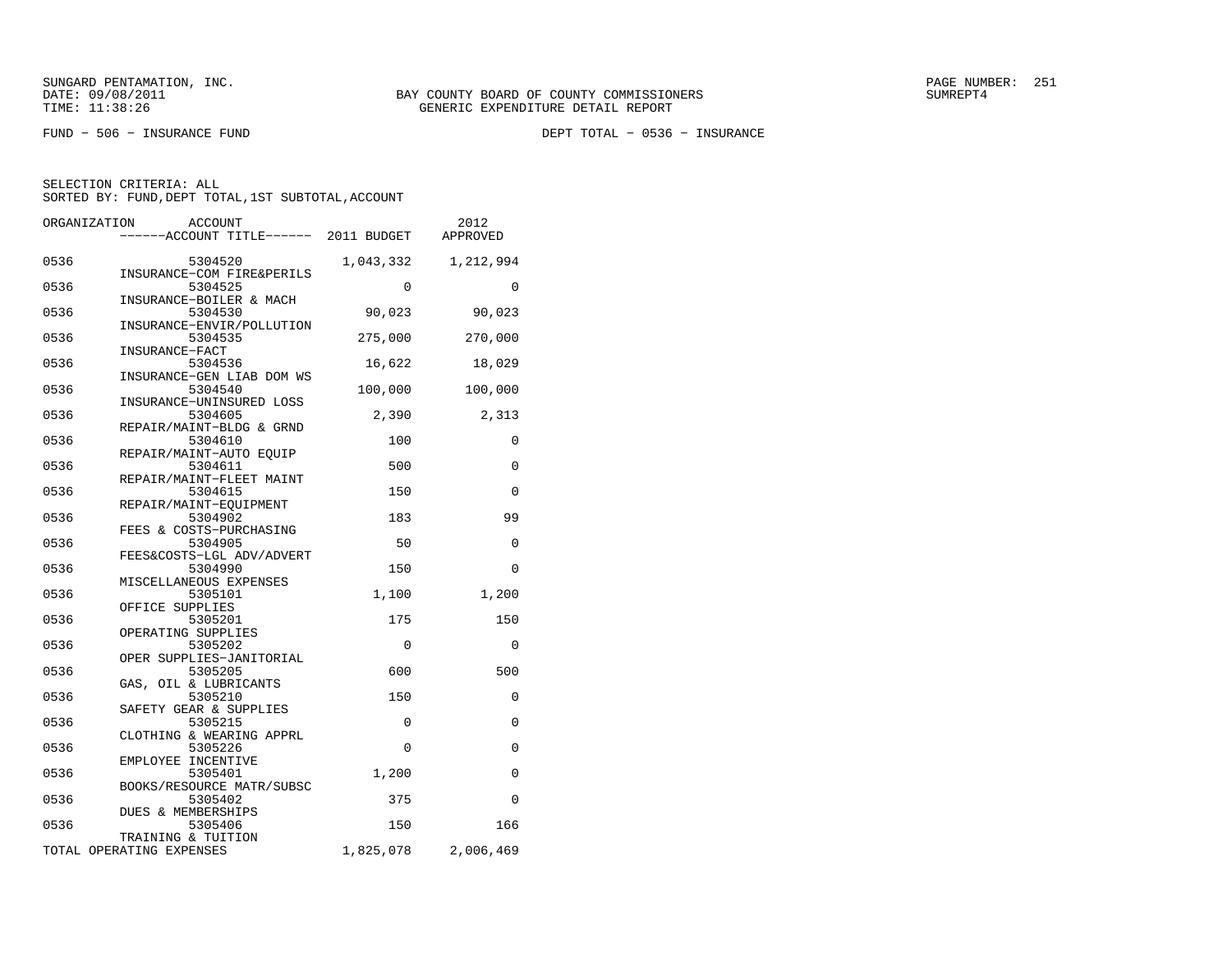FUND − 506 − INSURANCE FUND DEPT TOTAL − 0536 − INSURANCE

|      | ORGANIZATION<br>ACCOUNT<br>-----ACCOUNT TITLE------ 2011 BUDGET |             | 2012<br>APPROVED |
|------|-----------------------------------------------------------------|-------------|------------------|
| 0536 | 5606401                                                         | 0           | $\Omega$         |
| 0536 | EOUIPMENT<br>5606402                                            | $\mathbf 0$ | $\Omega$         |
|      | EQUIP LESS THAN \$1000                                          |             |                  |
| 0536 | 5606450<br>COMPUTER SOFTWARE                                    | $\Omega$    | $\Omega$         |
|      | TOTAL CAPITAL OUTLAY                                            | $\Omega$    | $\Omega$         |
|      |                                                                 |             |                  |
| 0536 | 5905998                                                         | $\Omega$    | $\Omega$         |
| 0536 | DEPRECIATION EXPENSE<br>5909910                                 | 148,598     | 147,020          |
|      | RESERVE FOR CONTINGENCIES                                       | $\Omega$    | $\Omega$         |
| 0536 | 5909915<br>RESERVE FOR PAY ADJUSTMNT                            |             |                  |
|      | TOTAL NON-OPERATING EXPENSES                                    | 148,598     | 147,020          |
|      | TOTAL INSURANCE                                                 | 2,072,637   | 2, 247, 713      |
|      | TOTAL INSURANCE FUND                                            | 2,072,637   | 2, 247, 713      |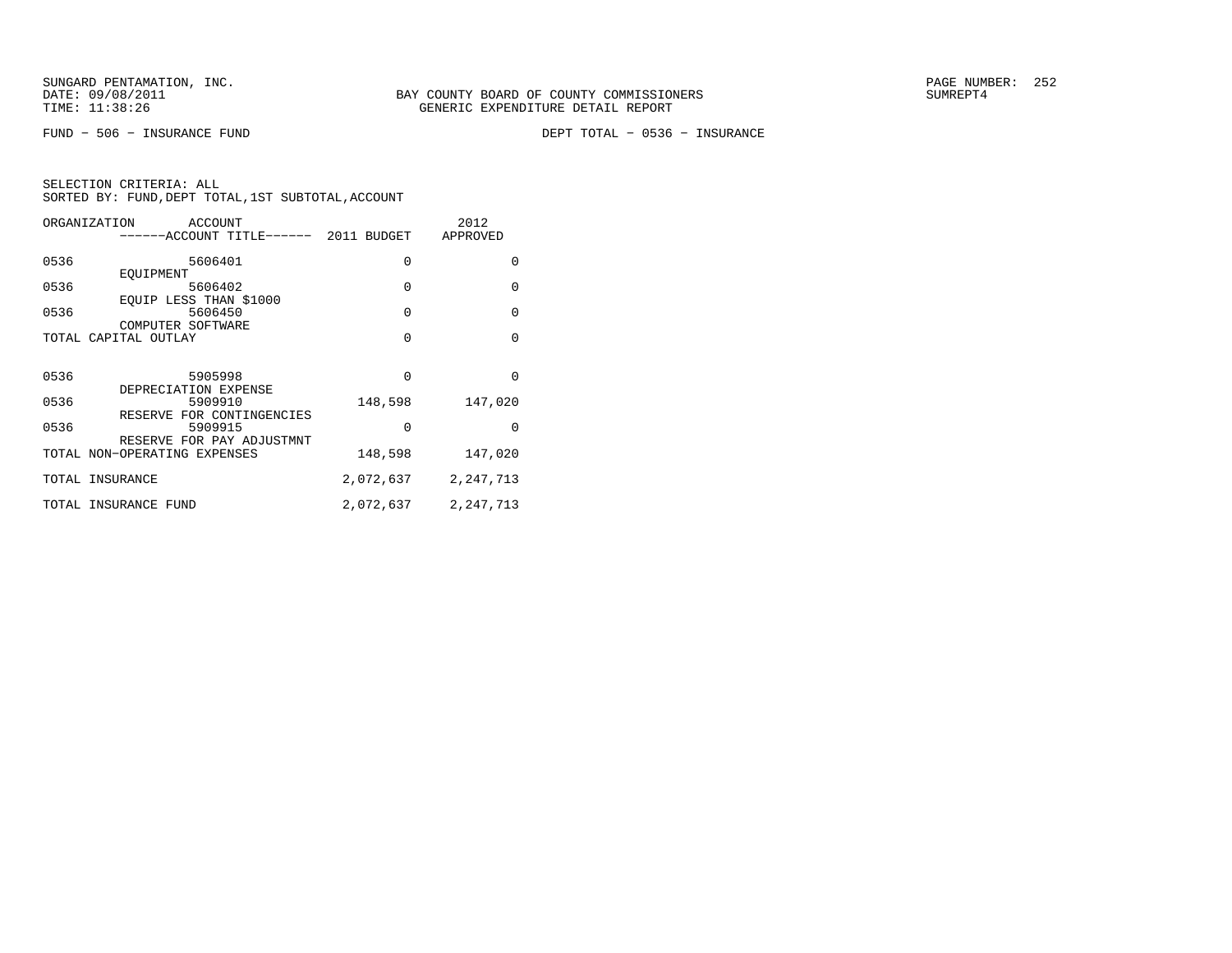FUND − 510 − UTILITIES DEPT TOTAL − 0524 − UTILITY ADMIN

| ORGANIZATION | <b>ACCOUNT</b><br>-----ACCOUNT TITLE------ 2011 BUDGET           |           | 2012<br>APPROVED |
|--------------|------------------------------------------------------------------|-----------|------------------|
| 0524         | 5101200                                                          | 755,972   | 600,458          |
| 0524         | SALARIES & WAGES-REGULAR<br>5101400<br>SALARIES & WAGES-OVERTIME | 3,000     | 3,000            |
| 0524         | 5102100<br>FICA TAXES-MATCHING                                   | 58,061    | 46,165           |
| 0524         | 5102200<br>RETIREMENT CONTRIBUTIONS                              | 81,741    | 30,371           |
| 0524         | 5102300<br>LIFE & HEALTH INSURANCE                               | 89,643    | 91,016           |
| 0524         | 5102400<br>WORKERS COMP. PREMIUMS                                | 21,395    | 22,797           |
| 0524         | 5102500<br>UNEMPLOYMENT COMPENSATION                             | 0         | 6,600            |
|              | TOTAL PERSONAL SERVICES                                          | 1,009,812 | 800,407          |
| 0524         | 5143101                                                          | 0         | 0                |
| 0524         | PROF SRV-CO ATTORNEY<br>5303107                                  | 80        | 160              |
| 0524         | PROF SRV-SUBSTANCE TEST<br>5303110                               | 100       | 100              |
| 0524         | PROF SRV-BACKGROUND CHECK<br>5303401                             | 7,200     | 6,000            |
| 0524         | CONTRACTED SERVICES<br>5303403                                   | 14,200    | 18,840           |
| 0524         | CONTR SRV-BANK CHRG POOL<br>5303408                              | 610       | 604              |
| 0524         | CONTR SRV-800 MHZ<br>5303410<br>CONTR SRV-JANITORIAL             | 0         | $\mathbf 0$      |
| 0524         | 5303425<br>CONTR SRV-ADMIN FEES                                  | 0         | 0                |
| 0524         | 5303446<br>CONTR SRV-FACILITIES                                  | 3,205     | 3,027            |
| 0524         | 5304001<br>TRAVEL/TRAINING NON-LOCAL                             | 8,800     | 0                |
| 0524         | 5304101<br>COMMUNICATIONS SERVICES                               | 4,697     | 7,968            |
| 0524         | 5304125<br>POSTAGE/TRANSP/FREIGHT                                | 31,000    | 31,000           |
| 0524         | 5304301<br>UTILITY SERVICES                                      | 7,200     | 8,400            |
| 0524         | 5304405<br>RENTALS/LEASES-BUILDINGS                              | 1,068     | 1,067            |
| 0524         | 5304410<br>RENTALS/LEASES-EQUIPMENT                              | 6,756     | 6,756            |
| 0524         | 5304501<br>INSURANCE & BONDS                                     | 6,148     | 6,689            |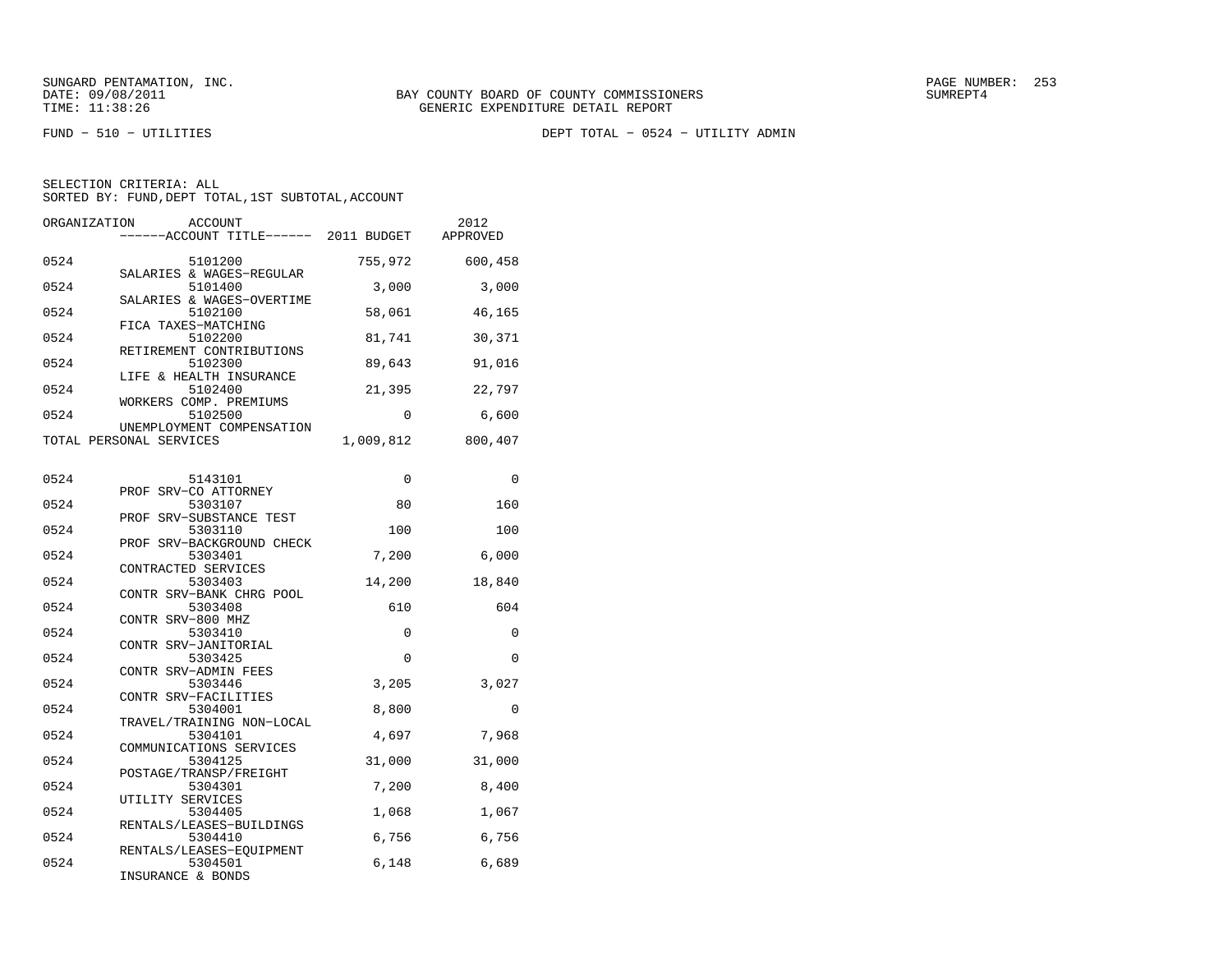FUND − 510 − UTILITIES DEPT TOTAL − 0524 − UTILITY ADMIN

| ORGANIZATION | <b>ACCOUNT</b>                      |             | 2012     |
|--------------|-------------------------------------|-------------|----------|
|              | ----ACCOUNT TITLE------ 2011 BUDGET |             | APPROVED |
|              |                                     |             |          |
| 0524         | 5304604                             | 5,420       | 2,700    |
|              | REPAIR/MAINT-BLD&GRD DEPT           |             |          |
| 0524         | 5304605                             | 3,000       | 3,720    |
|              | REPAIR/MAINT-BLDG & GRND            |             |          |
| 0524         | 5304610                             | 500         | 2,500    |
|              | REPAIR/MAINT-AUTO EQUIP             |             |          |
| 0524         | 5304611                             | 1,611       | 0        |
|              | REPAIR/MAINT-FLEET MAINT            |             |          |
| 0524         | 5304615                             | 200         | 8,195    |
|              | REPAIR/MAINT-EQUIPMENT              |             |          |
| 0524         | 5304701                             | 12,000      | 12,000   |
|              | PRINTING & BINDING                  |             |          |
| 0524         | 5304902                             | 110         | 396      |
|              | FEES & COSTS-PURCHASING             |             |          |
| 0524         | 5304905                             | 300         | 300      |
|              | FEES&COSTS-LGL ADV/ADVERT           |             |          |
| 0524         | 5304990                             | 100         | 100      |
| 0524         | MISCELLANEOUS EXPENSES              |             |          |
|              | 5305101<br>OFFICE SUPPLIES          | 12,000      | 12,000   |
| 0524         | 5305201                             | 800         | 100      |
|              | OPERATING SUPPLIES                  |             |          |
| 0524         | 5305202                             | 300         | 300      |
|              | OPER SUPPLIES-JANITORIAL            |             |          |
| 0524         | 5305205                             | 2,861       | 5,820    |
|              | GAS, OIL & LUBRICANTS               |             |          |
| 0524         | 5305210                             | 600         | 100      |
|              | SAFETY GEAR & SUPPLIES              |             |          |
| 0524         | 5305215                             | 2,500       | 2,200    |
|              | CLOTHING & WEARING APPRL            |             |          |
| 0524         | 5305220                             | 750         | 0        |
|              | TOOL & SMALL IMPLEMENTS             |             |          |
| 0524         | 5305401                             | 683         | 600      |
|              | BOOKS/RESOURCE MATR/SUBSC           |             |          |
| 0524         | 5305402                             | 1,500       | 1,990    |
|              | DUES & MEMBERSHIPS                  |             |          |
| 0524         | 5305406                             | 5,750       | 5,000    |
|              | TRAINING & TUITION                  |             |          |
|              | TOTAL OPERATING EXPENSES            | 142,049     | 148,632  |
|              |                                     |             |          |
|              |                                     |             |          |
| 0524         | 5606401                             | 0           | 0        |
|              | EOUIPMENT                           |             |          |
| 0524         | 5606402                             | $\mathbf 0$ | $\Omega$ |
|              | EQUIP LESS THAN \$1000              |             |          |
| 0524         | 5606450                             | $\Omega$    | $\Omega$ |
|              | COMPUTER SOFTWARE                   |             |          |
|              | TOTAL CAPITAL OUTLAY                | 0           | 0        |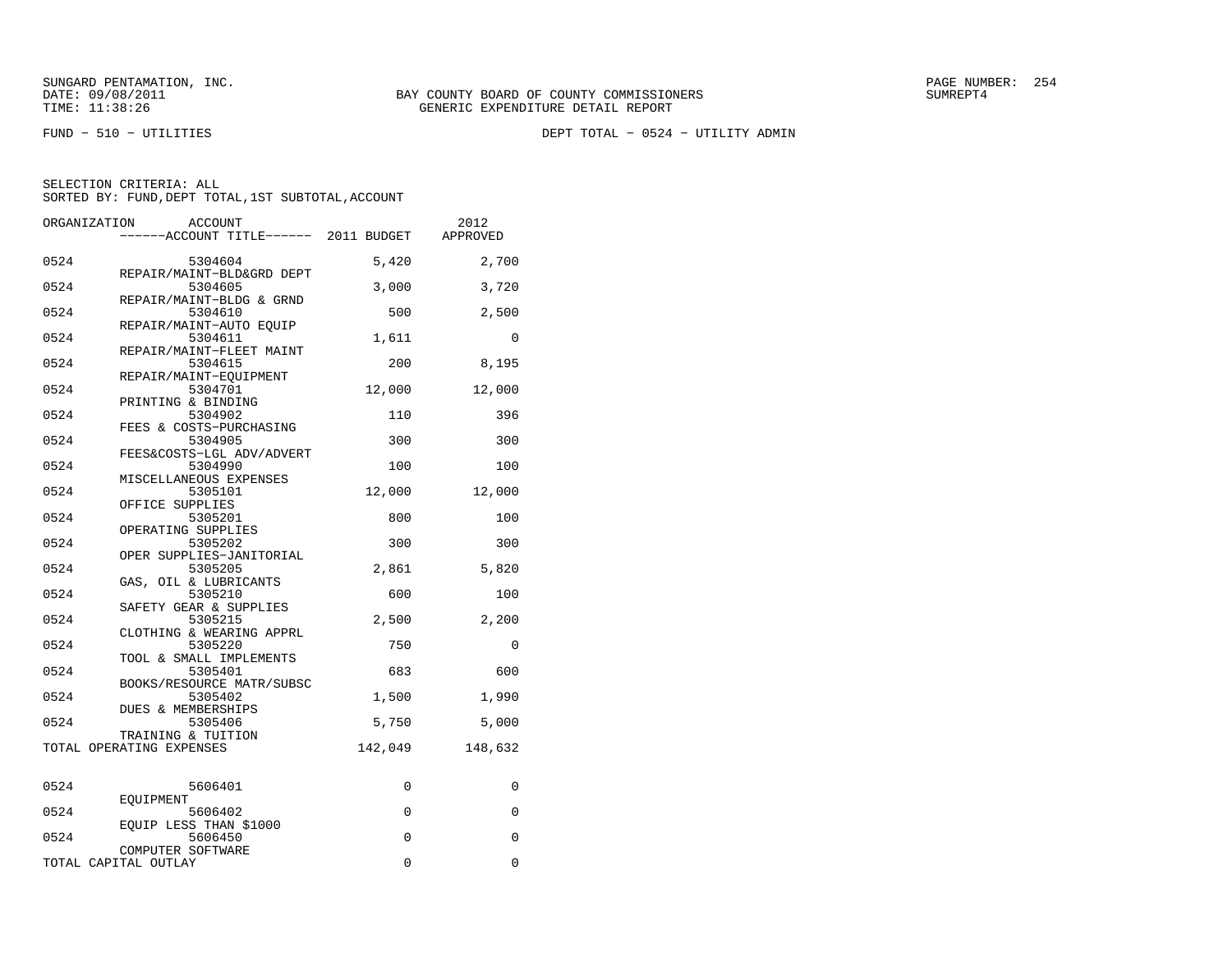FUND − 510 − UTILITIES DEPT TOTAL − 0524 − UTILITY ADMIN

| SELECTION CRITERIA: ALL |                                                    |
|-------------------------|----------------------------------------------------|
|                         | SORTED BY: FUND, DEPT TOTAL, 1ST SUBTOTAL, ACCOUNT |

| ORGANIZATION<br>ACCOUNT<br>------ACCOUNT TITLE------ | 2011 BUDGET | 2012<br>APPROVED |
|------------------------------------------------------|-------------|------------------|
| 0524<br>5909910<br>RESERVE FOR CONTINGENCIES         | 11,128      | 15,000           |
| 0524<br>5909915<br>RESERVE FOR PAY ADJUSTMNT         | 0           | 0                |
| 0524<br>5909999<br>RESERVE-CASH FORWARD              | 0           | 10,200           |
| TOTAL NON-OPERATING EXPENSES                         | 11,128      | 25,200           |
| TOTAL UTILITY ADMIN                                  | 1,162,989   | 974,239          |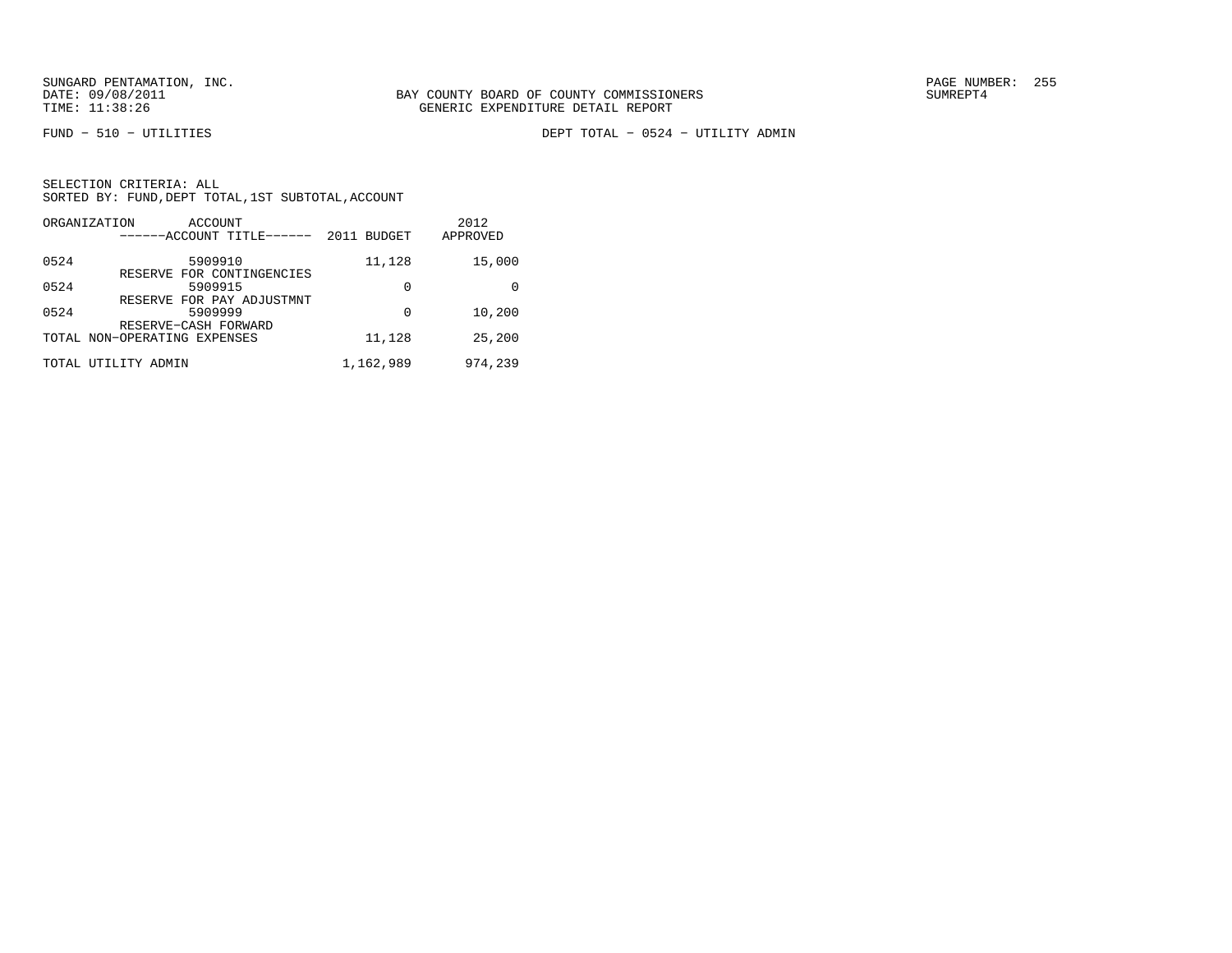FUND − 510 − UTILITIES DEPT TOTAL − 0528 − LABORATORY SERVICES

| ORGANIZATION | <b>ACCOUNT</b><br>------ACCOUNT TITLE------ 2011 BUDGET |         | 2012<br>APPROVED |
|--------------|---------------------------------------------------------|---------|------------------|
| 0528         | 5101200<br>SALARIES & WAGES-REGULAR                     | 239,098 | 242,913          |
| 0528         | 5101400<br>SALARIES & WAGES-OVERTIME                    | 7,469   | 7,469            |
| 0528         | 5102100<br>FICA TAXES-MATCHING                          | 18,862  | 19,154           |
| 0528         | 5102200<br>RETIREMENT CONTRIBUTIONS                     | 26,555  | 12,601           |
| 0528         | 5102300<br>LIFE & HEALTH INSURANCE                      | 10,703  | 11,345           |
| 0528         | 5102400<br>WORKERS COMP. PREMIUMS                       | 12,505  | 13,348           |
|              | TOTAL PERSONAL SERVICES                                 | 315,192 | 306,830          |
| 0528         | 5303106                                                 | 140     | 130              |
| 0528         | PROF SRV-PHYSICLS/MEDICAL<br>5303107                    | 111     | 80               |
| 0528         | PROF SRV-SUBSTANCE TEST<br>5303110                      | 48      | 63               |
| 0528         | PROF SRV-BACKGROUND CHECK<br>5303401                    | 0       | 0                |
| 0528         | CONTRACTED SERVICES<br>5303410<br>CONTR SRV-JANITORIAL  | 0       | 0                |
| 0528         | 5303425<br>CONTR SRV-ADMIN FEES                         | 741     | 772              |
| 0528         | 5303446<br>CONTR SRV-FACILITIES                         | 1,740   | 1,376            |
| 0528         | 5303464<br>CONTR SRV-LAB                                | 125,330 | 124,077          |
| 0528         | 5304001<br>TRAVEL/TRAINING NON-LOCAL                    | 2,500   | 1,500            |
| 0528         | 5304101<br>COMMUNICATIONS SERVICES                      | 746     | 912              |
| 0528         | 5304125<br>POSTAGE/TRANSP/FREIGHT                       | 200     | 200              |
| 0528         | 5304130<br>POSTAGE-LAB SAMPLES                          | 7,000   | 7,000            |
| 0528         | 5304301<br>UTILITY SERVICES                             | 12,240  | 12,852           |
| 0528         | 5304410<br>RENTALS/LEASES-EOUIPMENT                     | 650     | 660              |
| 0528         | 5304501<br>INSURANCE & BONDS                            | 6,705   | 7,228            |
| 0528         | 5304604<br>REPAIR/MAINT-BLD&GRD DEPT                    | 500     | 0                |
| 0528         | 5304605<br>REPAIR/MAINT-BLDG & GRND                     | 0       | 1,150            |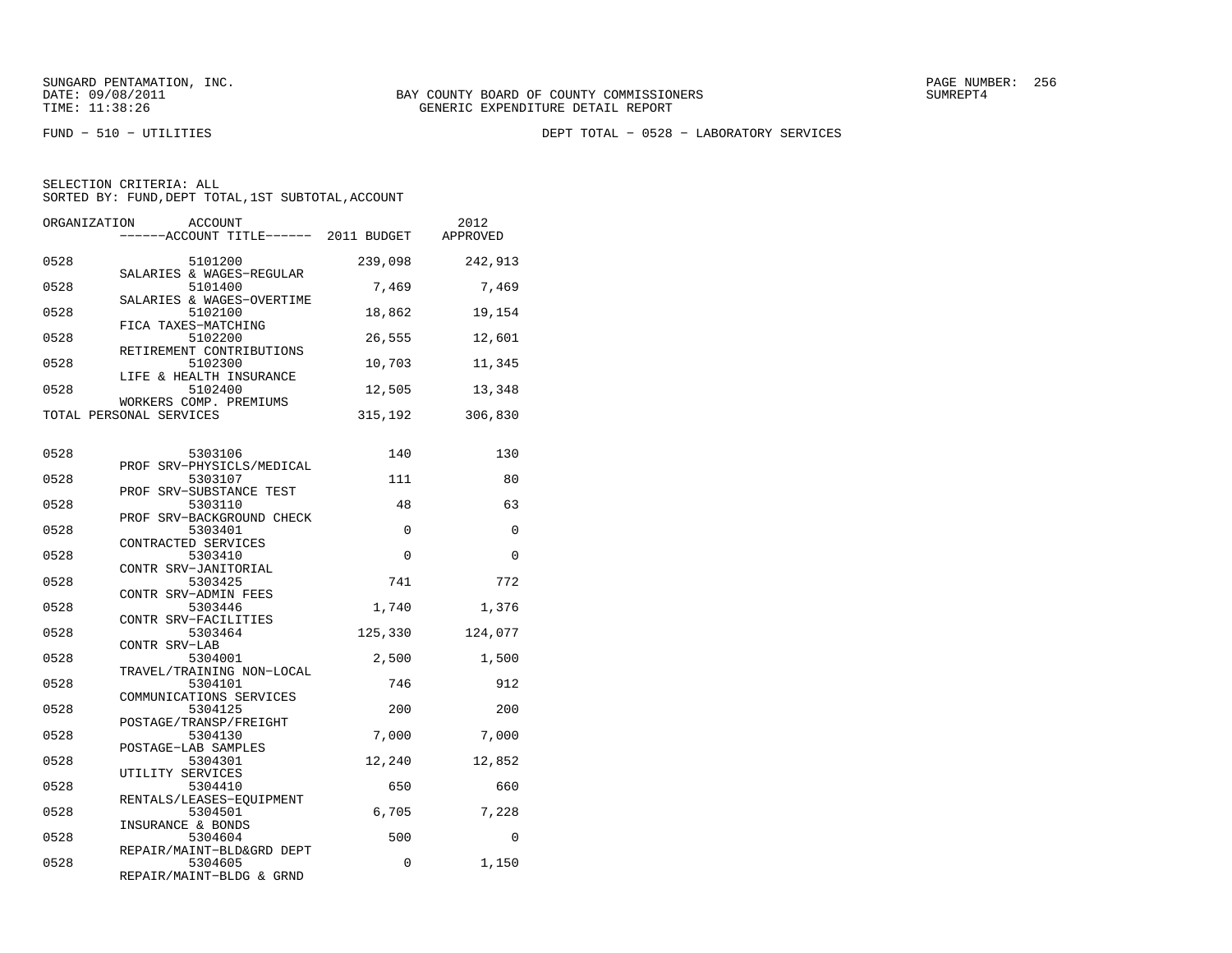FUND − 510 − UTILITIES DEPT TOTAL − 0528 − LABORATORY SERVICES

| ORGANIZATION | ACCOUNT                                        |             | 2012     |
|--------------|------------------------------------------------|-------------|----------|
|              | ----ACCOUNT TITLE------ 2011 BUDGET            |             | APPROVED |
| 0528         | 5304610                                        | 500         | 2,000    |
| 0528         | REPAIR/MAINT-AUTO EOUIP<br>5304611             | 2,000       | $\Omega$ |
| 0528         | REPAIR/MAINT-FLEET MAINT<br>5304615            | 8,450       | 8,800    |
| 0528         | REPAIR/MAINT-EOUIPMENT<br>5304902              | 1,684       | 643      |
| 0528         | FEES & COSTS-PURCHASING<br>5304905             | 300         | 300      |
| 0528         | FEES&COSTS-LGL ADV/ADVERT<br>5304922           | 5.200       | 4,950    |
| 0528         | FEES & COSTS-PERMITS<br>5304990                | 25          | 25       |
| 0528         | MISCELLANEOUS EXPENSES<br>5305101              | 1,500       | 1,500    |
| 0528         | OFFICE SUPPLIES<br>5305201                     | 4,500       | 4,500    |
| 0528         | OPERATING SUPPLIES<br>5305202                  | 500         | 500      |
| 0528         | OPER SUPPLIES-JANITORIAL<br>5305205            | 5,117       | 5,117    |
| 0528         | GAS, OIL & LUBRICANTS<br>5305210               | 75          | 75       |
| 0528         | SAFETY GEAR & SUPPLIES<br>5305215              | 900         | 900      |
| 0528         | CLOTHING & WEARING APPRL<br>5305220            | 50          | 50       |
| 0528         | TOOL & SMALL IMPLEMENTS<br>5305240             | 26,570      | 33,839   |
|              | OPER SUPPLIES-LAB                              |             |          |
| 0528         | 5305401<br>BOOKS/RESOURCE MATR/SUBSC           | 100         | 200      |
| 0528         | 5305402<br><b>DUES &amp; MEMBERSHIPS</b>       | 45          | 45       |
| 0528         | 5305406<br>TRAINING & TUITION                  | 50          | 150      |
|              | TOTAL OPERATING EXPENSES                       | 216,217     | 221,594  |
| 0528         | 5606401                                        | 8,000       | 87,000   |
| 0528         | EOUIPMENT<br>5606402                           | 1,800       | 1,600    |
|              | EQUIP LESS THAN \$1000<br>TOTAL CAPITAL OUTLAY | 9,800       | 88,600   |
|              |                                                |             |          |
| 0528         | 5819106<br>TRNSF-INTERNAL SERV (501)           | $\mathbf 0$ | 0        |
| 0528         | 5905998<br>DEPRECIATION EXPENSE                | $\Omega$    | $\Omega$ |